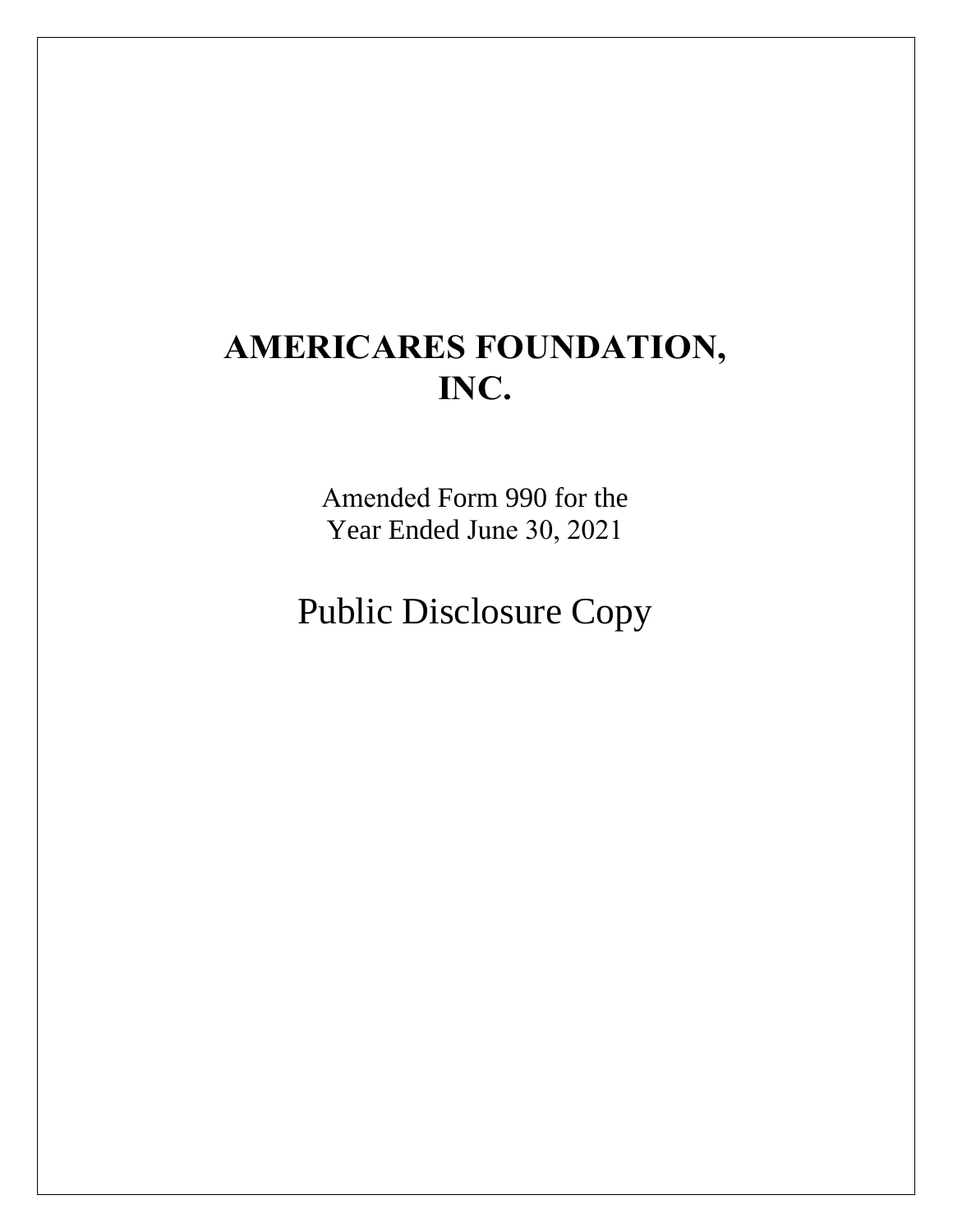| Form |
|------|
|------|

# **Return of Organization Exempt From Income Tax**

**Under section 501(c), 527, or 4947(a)(1) of the Internal Revenue Code (except private foundations) 2020**

**| Do not enter social security numbers on this form as it may be made public.**

Department of the Treasury Internal Revenue Service

**| Go to www.irs.gov/Form990 for instructions and the latest information. Inspection**



|                         |                             | A For the 2020 calendar year, or tax year beginning<br>JUL 1, 2020                                                                                  |                    | and ending JUN 30, 2021                                 |                                                           |  |  |  |  |
|-------------------------|-----------------------------|-----------------------------------------------------------------------------------------------------------------------------------------------------|--------------------|---------------------------------------------------------|-----------------------------------------------------------|--|--|--|--|
| в                       | Check if<br>applicable:     | <b>C</b> Name of organization                                                                                                                       |                    | D Employer identification number                        |                                                           |  |  |  |  |
|                         | Address<br>change           | AMERICARES FOUNDATION, INC.                                                                                                                         |                    |                                                         |                                                           |  |  |  |  |
|                         | Name<br>change              | Doing business as                                                                                                                                   | 06-1008595         |                                                         |                                                           |  |  |  |  |
|                         | Initial<br>return           | Number and street (or P.O. box if mail is not delivered to street address)<br>Room/suite                                                            | E Telephone number |                                                         |                                                           |  |  |  |  |
|                         | Final<br>return/            | <b>88 HAMILTON AVENUE</b>                                                                                                                           |                    | $(203)$ 658-9500                                        |                                                           |  |  |  |  |
|                         | termin-<br>ated             | City or town, state or province, country, and ZIP or foreign postal code                                                                            |                    | <b>G</b> Gross receipts \$                              | 1,270,790,559.                                            |  |  |  |  |
|                         | Amended<br>]return          | STAMFORD, CT 06902-3105                                                                                                                             |                    | $H(a)$ is this a group return                           |                                                           |  |  |  |  |
|                         | Applica-<br>tion<br>pending | F Name and address of principal officer: CHRISTINE SQUIRES                                                                                          |                    |                                                         | for subordinates? $\Box$ Yes $X$ No                       |  |  |  |  |
|                         |                             | 88 HAMILTON AVENUE, STAMFORD, CT 06902-3105                                                                                                         |                    | $H(b)$ Are all subordinates included? $\Box$ Yes $\Box$ | ∣No                                                       |  |  |  |  |
|                         |                             | Tax-exempt status: $X \mid 501(c)(3)$<br>501(c)(<br>$\sqrt{\frac{1}{1}}$ (insert no.)<br>$4947(a)(1)$ or                                            | 527                |                                                         | If "No," attach a list. See instructions                  |  |  |  |  |
|                         |                             | J Website: WWW.AMERICARES.ORG                                                                                                                       |                    | $H(c)$ Group exemption number $\blacktriangleright$     |                                                           |  |  |  |  |
|                         | Part I                      | Other $\blacktriangleright$<br><b>K</b> Form of organization: $\boxed{\textbf{x}}$ Corporation<br>Trust<br>Association<br>Summary                   |                    |                                                         | L Year of formation: 1979   M State of legal domicile: CT |  |  |  |  |
|                         | 1.                          | Briefly describe the organization's mission or most significant activities: AMERICARES IS A HEALTH-FOCUSED                                          |                    |                                                         |                                                           |  |  |  |  |
|                         |                             | RELIEF & DEVELOPMENT ORGANIZATION. (SEE SCHEDULE O).                                                                                                |                    |                                                         |                                                           |  |  |  |  |
| Activities & Governance | 2                           | Check this box $\blacktriangleright$ $\blacksquare$ if the organization discontinued its operations or disposed of more than 25% of its net assets. |                    |                                                         |                                                           |  |  |  |  |
|                         | 3                           | Number of voting members of the governing body (Part VI, line 1a)                                                                                   |                    | 3                                                       | 23                                                        |  |  |  |  |
|                         | 4                           |                                                                                                                                                     |                    | $\overline{\mathbf{4}}$                                 | 22                                                        |  |  |  |  |
|                         | 5                           |                                                                                                                                                     | 5                  | 218                                                     |                                                           |  |  |  |  |
|                         |                             |                                                                                                                                                     | 6                  | 276                                                     |                                                           |  |  |  |  |
|                         |                             |                                                                                                                                                     | 7a                 | $\mathbf{0}$ .                                          |                                                           |  |  |  |  |
|                         |                             |                                                                                                                                                     |                    | 7b                                                      | $\mathbf{0}$ .                                            |  |  |  |  |
|                         |                             |                                                                                                                                                     |                    | <b>Prior Year</b>                                       | <b>Current Year</b>                                       |  |  |  |  |
|                         | 8                           |                                                                                                                                                     |                    | 1,438,445,654.                                          | 1, 229, 643, 717.                                         |  |  |  |  |
| Revenue                 | 9                           | Program service revenue (Part VIII, line 2g)                                                                                                        |                    | 935,004.                                                | 1,137,060.                                                |  |  |  |  |
|                         | 10                          | Investment income (Part VIII, column (A), lines 3, 4, and 7d)                                                                                       |                    | 1,741,641.                                              | 3,108,215.                                                |  |  |  |  |
|                         | 11                          | Other revenue (Part VIII, column (A), lines 5, 6d, 8c, 9c, 10c, and 11e)                                                                            | $-371.942.$        | 239.320.                                                |                                                           |  |  |  |  |
|                         | 12                          | Total revenue - add lines 8 through 11 (must equal Part VIII, column (A), line 12)                                                                  |                    | 1,440,750,357.                                          | 1, 234, 128, 312.                                         |  |  |  |  |
|                         | 13                          | Grants and similar amounts paid (Part IX, column (A), lines 1-3) <i>manoronononononon</i>                                                           |                    | 1,024,776,301.<br>0.                                    | 1, 127, 488, 223.                                         |  |  |  |  |
|                         | 14                          |                                                                                                                                                     |                    |                                                         |                                                           |  |  |  |  |
|                         | 15                          | Salaries, other compensation, employee benefits (Part IX, column (A), lines 5-10)                                                                   |                    | 25, 469, 314.                                           | 30.963.857.                                               |  |  |  |  |
|                         |                             |                                                                                                                                                     |                    | 2,495,149.                                              | 2,795,001.                                                |  |  |  |  |
| Expenses                |                             |                                                                                                                                                     |                    |                                                         |                                                           |  |  |  |  |
|                         |                             |                                                                                                                                                     |                    | 195, 256, 273.                                          | 122, 278, 098.                                            |  |  |  |  |
|                         | 18                          | Total expenses. Add lines 13-17 (must equal Part IX, column (A), line 25)                                                                           |                    | 1, 247, 997, 037.                                       | 1, 283, 525, 179.                                         |  |  |  |  |
|                         | 19                          |                                                                                                                                                     |                    | 192, 753, 320.                                          | $-49,396,867.$                                            |  |  |  |  |
| ăğ<br>53                |                             |                                                                                                                                                     |                    | <b>Beginning of Current Year</b>                        | <b>End of Year</b>                                        |  |  |  |  |
|                         |                             | 20 Total assets (Part X, line 16)                                                                                                                   |                    | 421,824,159.                                            | 380, 390, 119.                                            |  |  |  |  |
|                         |                             | 21 Total liabilities (Part X, line 26)                                                                                                              |                    | 14,420,624.                                             | 17,638,326.                                               |  |  |  |  |
|                         | 22<br>Part II               | <b>Signature Block</b>                                                                                                                              |                    | 407, 403, 535.                                          | 362, 751, 793.                                            |  |  |  |  |
|                         |                             |                                                                                                                                                     |                    |                                                         |                                                           |  |  |  |  |

Under penalties of perjury, I declare that I have examined this return, including accompanying schedules and statements, and to the best of my knowledge and belief, it is true, correct, and complete. Declaration of preparer (other than officer) is based on all information of which preparer has any knowledge.

| Sign<br>Here | Signature of officer<br>RICHARD K. TROWBRIDGE JR. CFO TREASURER SVP GIK OP<br>Type or print name and title |                                                    | Date                                                       |  |  |  |  |  |  |
|--------------|------------------------------------------------------------------------------------------------------------|----------------------------------------------------|------------------------------------------------------------|--|--|--|--|--|--|
| Paid         | Print/Type preparer's name<br>SCOTT THOMPSETT                                                              | Preparer's signature                               | Date<br><b>PTIN</b><br>Check<br>P00741490<br>self-employed |  |  |  |  |  |  |
| Preparer     | GRANT THORNTON LLP<br>Firm's name<br>$\blacksquare$                                                        | $36 - 6055558$<br>Firm's $EIN \blacktriangleright$ |                                                            |  |  |  |  |  |  |
| Use Only     | 757 THIRD AVENUE, 3RD FLOOR<br>Firm's address $\blacktriangleright$                                        |                                                    |                                                            |  |  |  |  |  |  |
|              | NEW YORK, NY 10017-2013<br>Phone no. 212-599-0100                                                          |                                                    |                                                            |  |  |  |  |  |  |
|              | May the IRS discuss this return with the preparer shown above? See instructions                            |                                                    | х<br>No<br><b>Yes</b>                                      |  |  |  |  |  |  |
|              |                                                                                                            |                                                    | $\sim$                                                     |  |  |  |  |  |  |

032001 12-23-20 LHA **For Paperwork Reduction Act Notice, see the separate instructions.** Form 990 (2020) SEE SCHEDULE O FOR ORGANIZATION MISSION STATEMENT CONTINUATION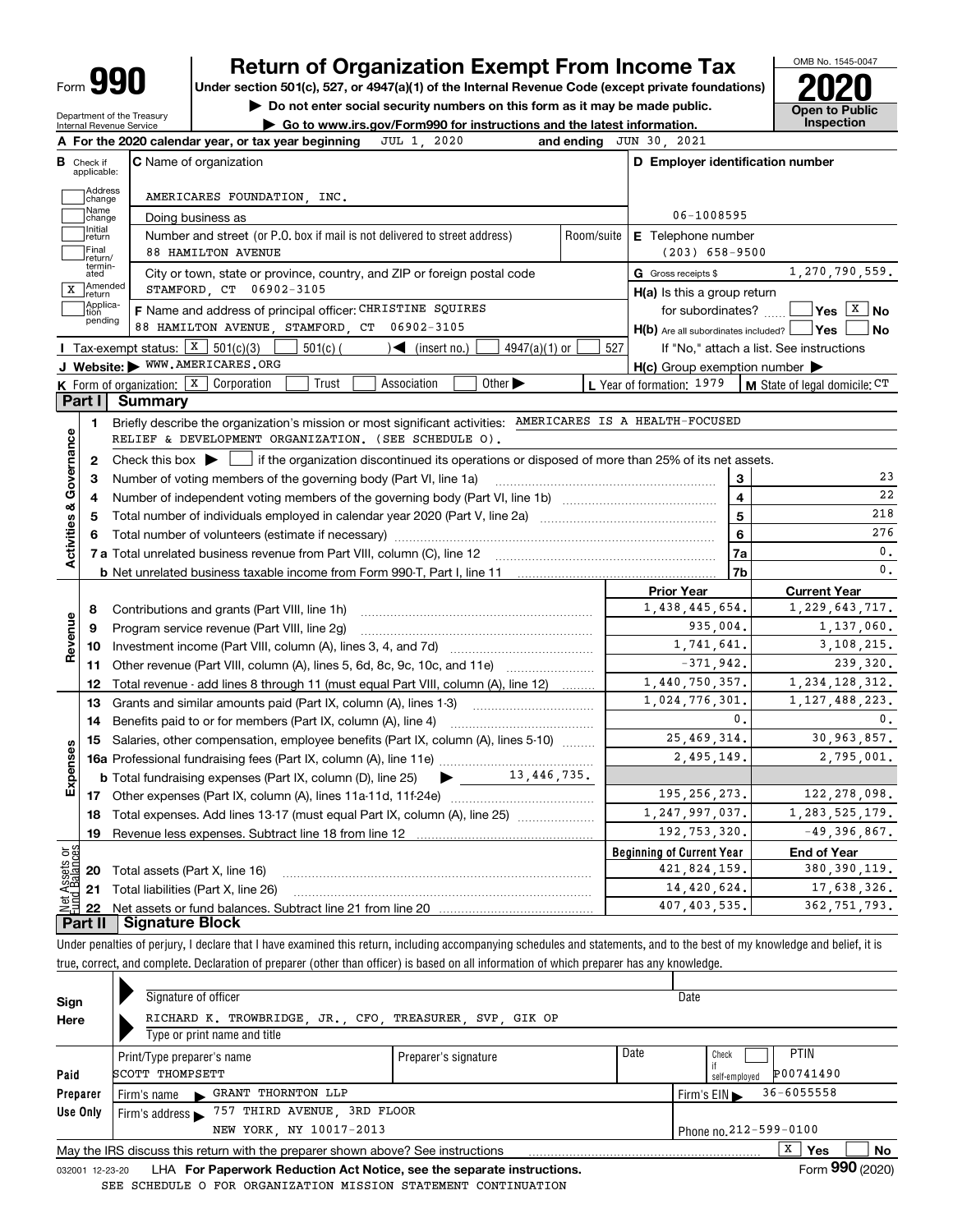(Rev. January 2020)

## **Application for Automatic Extension of Time To File an Exempt Organization Return**

Department of the Treasury Internal Revenue Service

**| File a separate application for each return.**

**| Go to www.irs.gov/Form8868 for the latest information.**

**Electronic filing (e-file).**  You can electronically file Form 8868 to request a 6-month automatic extension of time to file any of the filing of this form, visit www.irs.gov/e-file-providers/e-file-for-charities-and-non-profits. forms listed below with the exception of Form 8870, Information Return for Transfers Associated With Certain Personal Benefit Contracts, for which an extension request must be sent to the IRS in paper format (see instructions). For more details on the electronic

### **Automatic 6-Month Extension of Time.** Only submit original (no copies needed).

All corporations required to file an income tax return other than Form 990-T (including 1120-C filers), partnerships, REMICs, and trusts must use Form 7004 to request an extension of time to file income tax returns.

| Type or                                                                                                                                                                                                                                                                | Name of exempt organization or other filer, see instructions.                                                                                           | Taxpayer identification number (TIN) |                                                                                |              |        |                                              |  |  |  |  |
|------------------------------------------------------------------------------------------------------------------------------------------------------------------------------------------------------------------------------------------------------------------------|---------------------------------------------------------------------------------------------------------------------------------------------------------|--------------------------------------|--------------------------------------------------------------------------------|--------------|--------|----------------------------------------------|--|--|--|--|
| print                                                                                                                                                                                                                                                                  | AMERICARES FOUNDATION, INC.                                                                                                                             |                                      | 06-1008595                                                                     |              |        |                                              |  |  |  |  |
| File by the<br>due date for<br>filing your                                                                                                                                                                                                                             | Number, street, and room or suite no. If a P.O. box, see instructions.<br><b>88 HAMILTON AVENUE</b>                                                     |                                      |                                                                                |              |        |                                              |  |  |  |  |
| return. See<br>instructions.<br>City, town or post office, state, and ZIP code. For a foreign address, see instructions.<br>STAMFORD, CT 06902-3105<br>Enter the Return Code for the return that this application is for (file a separate application for each return) |                                                                                                                                                         |                                      |                                                                                |              |        |                                              |  |  |  |  |
|                                                                                                                                                                                                                                                                        |                                                                                                                                                         |                                      |                                                                                |              |        | $\mathbf 0$<br>$\mathbf{1}$                  |  |  |  |  |
| <b>Application</b>                                                                                                                                                                                                                                                     |                                                                                                                                                         | Return                               | Application                                                                    |              | Return |                                              |  |  |  |  |
| Is For                                                                                                                                                                                                                                                                 |                                                                                                                                                         | Code                                 | Is For                                                                         |              | Code   |                                              |  |  |  |  |
|                                                                                                                                                                                                                                                                        | Form 990 or Form 990-EZ                                                                                                                                 | 01                                   | Form 990-T (corporation)                                                       | 07           |        |                                              |  |  |  |  |
| Form 990-BL                                                                                                                                                                                                                                                            |                                                                                                                                                         | 02                                   | Form 1041-A                                                                    | 08           |        |                                              |  |  |  |  |
|                                                                                                                                                                                                                                                                        | Form 4720 (individual)                                                                                                                                  | 03                                   | Form 4720 (other than individual)                                              |              |        | 09                                           |  |  |  |  |
| Form 990-PF                                                                                                                                                                                                                                                            |                                                                                                                                                         | 04                                   | Form 5227                                                                      |              |        | 10                                           |  |  |  |  |
|                                                                                                                                                                                                                                                                        | Form 990-T (sec. 401(a) or 408(a) trust)                                                                                                                | 05                                   | Form 6069                                                                      |              |        | 11                                           |  |  |  |  |
| Form 990-T (trust other than above)<br>06<br>Form 8870                                                                                                                                                                                                                 |                                                                                                                                                         |                                      |                                                                                |              |        | 12                                           |  |  |  |  |
|                                                                                                                                                                                                                                                                        | RICHARD K. TROWBRIDGE, JR.                                                                                                                              |                                      |                                                                                |              |        |                                              |  |  |  |  |
|                                                                                                                                                                                                                                                                        | • The books are in the care of > 88 HAMILTON AVENUE - STAMFORD, CT 06902-3105                                                                           |                                      |                                                                                |              |        |                                              |  |  |  |  |
|                                                                                                                                                                                                                                                                        | Telephone No. 203-658-9500                                                                                                                              |                                      | Fax No. $\blacktriangleright$                                                  |              |        |                                              |  |  |  |  |
|                                                                                                                                                                                                                                                                        |                                                                                                                                                         |                                      |                                                                                |              |        |                                              |  |  |  |  |
|                                                                                                                                                                                                                                                                        | • If this is for a Group Return, enter the organization's four digit Group Exemption Number (GEN) _________. If this is for the whole group, check this |                                      |                                                                                |              |        |                                              |  |  |  |  |
| $box \blacktriangleright$                                                                                                                                                                                                                                              | . If it is for part of the group, check this box $\blacktriangleright$                                                                                  |                                      | and attach a list with the names and TINs of all members the extension is for. |              |        |                                              |  |  |  |  |
|                                                                                                                                                                                                                                                                        |                                                                                                                                                         |                                      |                                                                                |              |        |                                              |  |  |  |  |
| 1                                                                                                                                                                                                                                                                      | I request an automatic 6-month extension of time until MAY 16, 2022                                                                                     |                                      |                                                                                |              |        | , to file the exempt organization return for |  |  |  |  |
|                                                                                                                                                                                                                                                                        | the organization named above. The extension is for the organization's return for:                                                                       |                                      |                                                                                |              |        |                                              |  |  |  |  |
|                                                                                                                                                                                                                                                                        | calendar year or                                                                                                                                        |                                      |                                                                                |              |        |                                              |  |  |  |  |
|                                                                                                                                                                                                                                                                        | $\blacktriangleright$ $\lfloor$ X $\rfloor$ tax year beginning JUL 1, 2020                                                                              |                                      | JUN 30, 2021<br>, and ending                                                   |              |        |                                              |  |  |  |  |
|                                                                                                                                                                                                                                                                        |                                                                                                                                                         |                                      |                                                                                |              |        |                                              |  |  |  |  |
| $\mathbf{2}$                                                                                                                                                                                                                                                           | If the tax year entered in line 1 is for less than 12 months, check reason:<br>Change in accounting period                                              |                                      | Initial return                                                                 | Final return |        |                                              |  |  |  |  |
|                                                                                                                                                                                                                                                                        |                                                                                                                                                         |                                      |                                                                                |              |        |                                              |  |  |  |  |
| За                                                                                                                                                                                                                                                                     | If this application is for Forms 990-BL, 990-PF, 990-T, 4720, or 6069, enter the tentative tax, less                                                    |                                      |                                                                                |              |        |                                              |  |  |  |  |
|                                                                                                                                                                                                                                                                        | any nonrefundable credits. See instructions.                                                                                                            |                                      |                                                                                | За           | \$     | 0.                                           |  |  |  |  |
| b                                                                                                                                                                                                                                                                      | If this application is for Forms 990-PF, 990-T, 4720, or 6069, enter any refundable credits and                                                         |                                      |                                                                                |              |        |                                              |  |  |  |  |
|                                                                                                                                                                                                                                                                        | estimated tax payments made. Include any prior year overpayment allowed as a credit.                                                                    |                                      |                                                                                | 3b           | \$     | 0.                                           |  |  |  |  |
| c                                                                                                                                                                                                                                                                      | <b>Balance due.</b> Subtract line 3b from line 3a. Include your payment with this form, if required, by                                                 |                                      |                                                                                |              |        |                                              |  |  |  |  |
|                                                                                                                                                                                                                                                                        | using EFTPS (Electronic Federal Tax Payment System). See instructions.                                                                                  |                                      |                                                                                | 3c           | \$     | 0.                                           |  |  |  |  |
|                                                                                                                                                                                                                                                                        | Caution: If you are going to make an electronic funds withdrawal (direct debit) with this Form 8868, see Form 8453-EO and Form 8879-EO for payment      |                                      |                                                                                |              |        |                                              |  |  |  |  |
| instructions.                                                                                                                                                                                                                                                          |                                                                                                                                                         |                                      |                                                                                |              |        |                                              |  |  |  |  |
| LHA                                                                                                                                                                                                                                                                    | For Privacy Act and Paperwork Reduction Act Notice, see instructions.                                                                                   |                                      |                                                                                |              |        | Form 8868 (Rev. 1-2020)                      |  |  |  |  |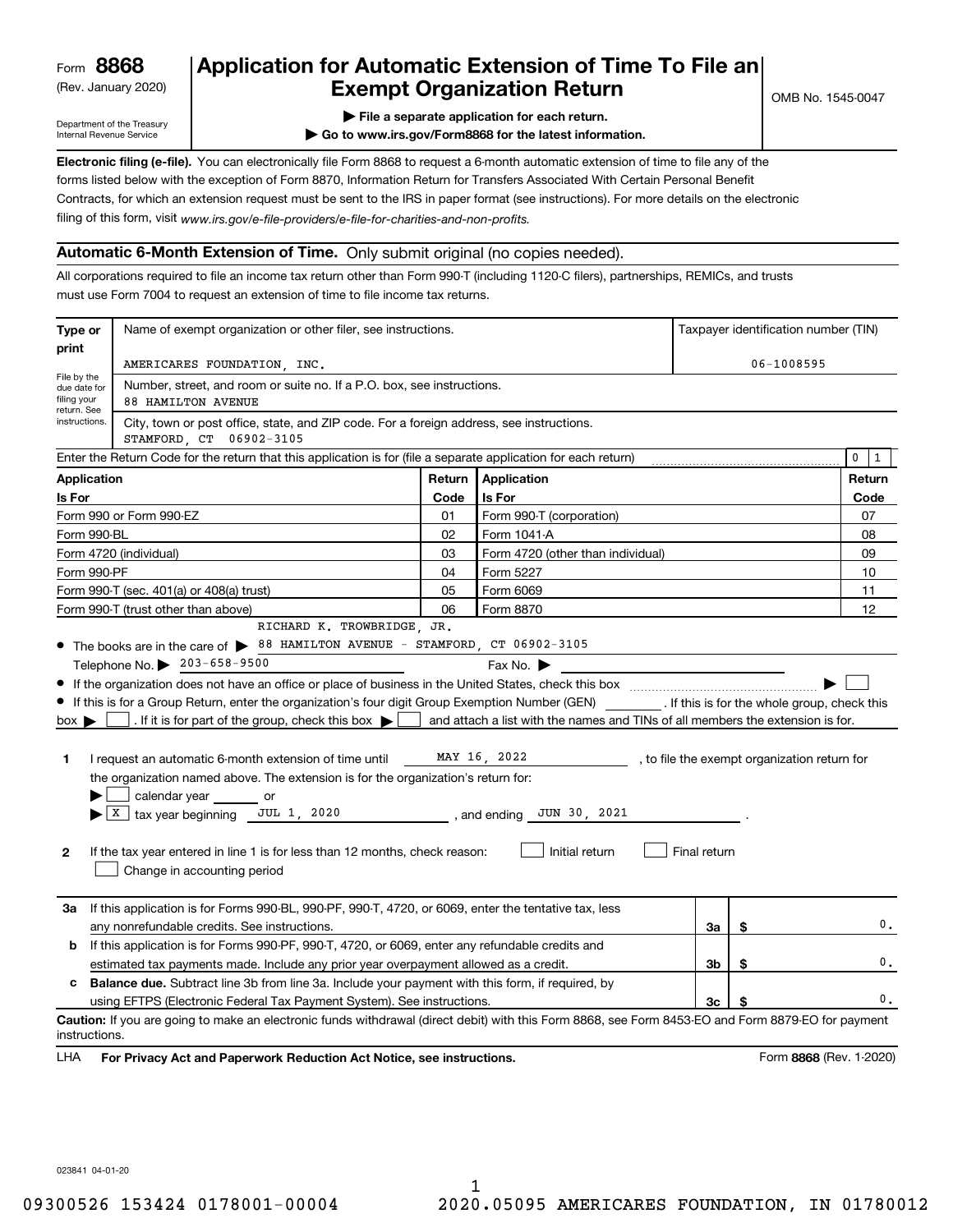|                | AMERICARES FOUNDATION, INC.<br>Form 990 (2020)<br>Part III   Statement of Program Service Accomplishments                                    | 06-1008595                   | Page 2 |
|----------------|----------------------------------------------------------------------------------------------------------------------------------------------|------------------------------|--------|
|                |                                                                                                                                              |                              | x      |
|                |                                                                                                                                              |                              |        |
| 1              | Briefly describe the organization's mission:<br>SEE SCHEDULE O                                                                               |                              |        |
|                |                                                                                                                                              |                              |        |
|                |                                                                                                                                              |                              |        |
|                |                                                                                                                                              |                              |        |
|                | Did the organization undertake any significant program services during the year which were not listed on the                                 |                              |        |
| $\mathbf{2}$   | prior Form 990 or 990-EZ?                                                                                                                    | $\sqrt{}$ Yes $\sqrt{X}$ No  |        |
|                | If "Yes," describe these new services on Schedule O.                                                                                         |                              |        |
| 3              | Did the organization cease conducting, or make significant changes in how it conducts, any program services?                                 | $\sqrt{Y}$ es $\boxed{X}$ No |        |
|                | If "Yes," describe these changes on Schedule O.                                                                                              |                              |        |
|                | Describe the organization's program service accomplishments for each of its three largest program services, as measured by expenses.         |                              |        |
| 4              | Section 501(c)(3) and 501(c)(4) organizations are required to report the amount of grants and allocations to others, the total expenses, and |                              |        |
|                | revenue, if any, for each program service reported.                                                                                          |                              |        |
| 4a             |                                                                                                                                              |                              |        |
|                | SEE SCHEDULE O                                                                                                                               |                              |        |
|                |                                                                                                                                              |                              |        |
|                |                                                                                                                                              |                              |        |
|                |                                                                                                                                              |                              |        |
|                |                                                                                                                                              |                              |        |
|                |                                                                                                                                              |                              |        |
|                |                                                                                                                                              |                              |        |
|                |                                                                                                                                              |                              |        |
|                |                                                                                                                                              |                              |        |
|                |                                                                                                                                              |                              |        |
|                |                                                                                                                                              |                              |        |
|                |                                                                                                                                              |                              |        |
|                |                                                                                                                                              |                              |        |
| 4b             | 47, 340, 921. including grants of \$<br>30,811,410. ) (Revenue \$<br>) (Expenses \$<br>$\left(\text{Code:}\n\right)$                         |                              |        |
|                | SEE SCHEDULE O                                                                                                                               |                              |        |
|                |                                                                                                                                              |                              |        |
|                |                                                                                                                                              |                              |        |
|                |                                                                                                                                              |                              |        |
|                |                                                                                                                                              |                              |        |
|                |                                                                                                                                              |                              |        |
|                |                                                                                                                                              |                              |        |
|                |                                                                                                                                              |                              |        |
|                |                                                                                                                                              |                              |        |
|                |                                                                                                                                              |                              |        |
|                |                                                                                                                                              |                              |        |
|                |                                                                                                                                              |                              |        |
|                |                                                                                                                                              |                              |        |
|                |                                                                                                                                              |                              |        |
|                | $\left(\text{Code:}\ \_\_\right)$                                                                                                            |                              |        |
|                | SEE SCHEDULE O                                                                                                                               |                              |        |
|                |                                                                                                                                              |                              |        |
|                |                                                                                                                                              |                              |        |
|                |                                                                                                                                              |                              |        |
|                |                                                                                                                                              |                              |        |
|                |                                                                                                                                              |                              |        |
|                |                                                                                                                                              |                              |        |
|                |                                                                                                                                              |                              |        |
|                |                                                                                                                                              |                              |        |
|                |                                                                                                                                              |                              |        |
|                |                                                                                                                                              |                              |        |
|                |                                                                                                                                              |                              |        |
|                |                                                                                                                                              |                              |        |
|                | Other program services (Describe on Schedule O.)                                                                                             |                              |        |
| 4c<br>4d<br>4e | (Expenses \$<br>including grants of \$<br>(Revenue \$<br>1, 262, 113, 979.<br>Total program service expenses                                 |                              |        |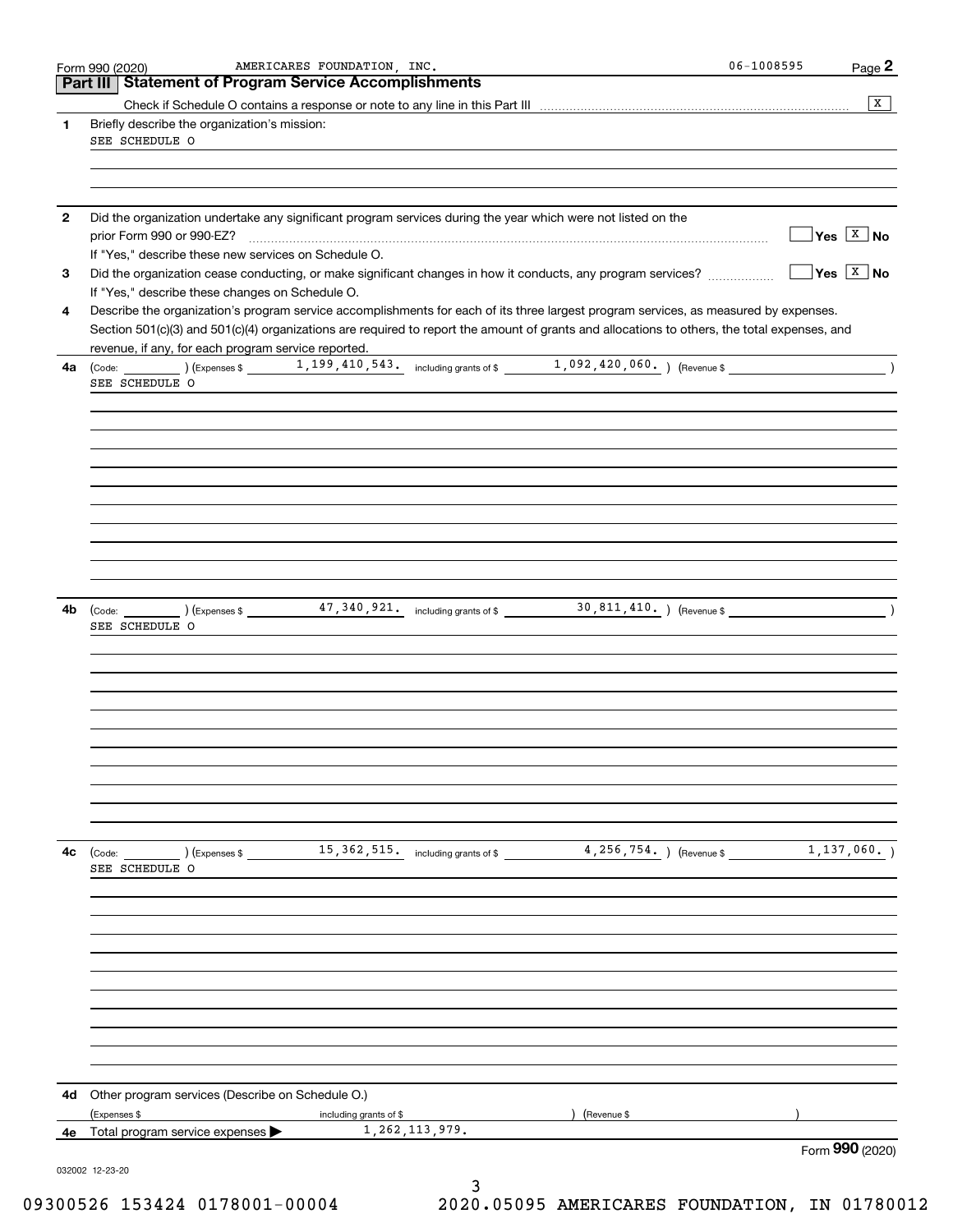Form 990 (2020)<br>**Part IV | Check** 

**10**

**11**

|                | 06-1008595<br>AMERICARES FOUNDATION, INC.<br>Form 990 (2020)                                                                          |                 |             | $Page$ 3 |
|----------------|---------------------------------------------------------------------------------------------------------------------------------------|-----------------|-------------|----------|
| <b>Part IV</b> | <b>Checklist of Required Schedules</b>                                                                                                |                 |             |          |
|                |                                                                                                                                       |                 | Yes         | No       |
| 1              | Is the organization described in section 501(c)(3) or $4947(a)(1)$ (other than a private foundation)?                                 |                 |             |          |
|                |                                                                                                                                       | $\mathbf{1}$    | X           |          |
| 2              |                                                                                                                                       | $\overline{2}$  | $\mathbf x$ |          |
| з              | Did the organization engage in direct or indirect political campaign activities on behalf of or in opposition to candidates for       |                 |             |          |
|                |                                                                                                                                       | 3               |             | х        |
| 4              | Section 501(c)(3) organizations. Did the organization engage in lobbying activities, or have a section 501(h) election in effect      |                 |             |          |
|                |                                                                                                                                       | 4               |             | х        |
| 5              | Is the organization a section 501(c)(4), 501(c)(5), or 501(c)(6) organization that receives membership dues, assessments, or          |                 |             |          |
|                |                                                                                                                                       | 5               |             | х        |
| 6              | Did the organization maintain any donor advised funds or any similar funds or accounts for which donors have the right to             |                 |             |          |
|                | provide advice on the distribution or investment of amounts in such funds or accounts? If "Yes," complete Schedule D, Part I          | 6               |             | х        |
| $\overline{7}$ | Did the organization receive or hold a conservation easement, including easements to preserve open space,                             |                 |             |          |
|                |                                                                                                                                       | $\overline{7}$  |             | х        |
| 8              | Did the organization maintain collections of works of art, historical treasures, or other similar assets? If "Yes," complete          |                 |             |          |
|                |                                                                                                                                       | 8               |             | Х        |
| 9              | Did the organization report an amount in Part X, line 21, for escrow or custodial account liability, serve as a custodian for         |                 |             |          |
|                | amounts not listed in Part X; or provide credit counseling, debt management, credit repair, or debt negotiation services?             |                 |             |          |
|                |                                                                                                                                       | 9               |             | х        |
| 10             | Did the organization, directly or through a related organization, hold assets in donor-restricted endowments                          |                 |             |          |
|                |                                                                                                                                       | 10              | х           |          |
| 11             | If the organization's answer to any of the following questions is "Yes," then complete Schedule D, Parts VI, VII, VIII, IX, or X      |                 |             |          |
|                | as applicable.                                                                                                                        |                 |             |          |
|                | a Did the organization report an amount for land, buildings, and equipment in Part X, line 10? If "Yes," complete Schedule D,         |                 |             |          |
|                |                                                                                                                                       | 11a             | х           |          |
|                | <b>b</b> Did the organization report an amount for investments - other securities in Part X, line 12, that is 5% or more of its total |                 |             |          |
|                |                                                                                                                                       | 11 <sub>b</sub> |             | х        |
|                | c Did the organization report an amount for investments - program related in Part X, line 13, that is 5% or more of its total         |                 |             |          |
|                |                                                                                                                                       | 11c             |             | х        |
|                | d Did the organization report an amount for other assets in Part X, line 15, that is 5% or more of its total assets reported in       |                 |             |          |
|                |                                                                                                                                       | 11d             |             | х        |
|                | e Did the organization report an amount for other liabilities in Part X, line 25? If "Yes," complete Schedule D, Part X               | 11e             | x           |          |
|                | f Did the organization's separate or consolidated financial statements for the tax year include a footnote that addresses             |                 |             |          |
|                | the organization's liability for uncertain tax positions under FIN 48 (ASC 740)? If "Yes," complete Schedule D, Part X                | 11f             | x           |          |
|                | 12a Did the organization obtain separate, independent audited financial statements for the tax year? If "Yes," complete               |                 |             |          |
|                |                                                                                                                                       | 12a             |             | х        |
|                | <b>b</b> Was the organization included in consolidated, independent audited financial statements for the tax year?                    |                 |             |          |
|                | If IN a local if the conceivation concerned IN all to line 40s, then conceletion Ocheglyte D. Doute VI and VII is subjected.          | 10 <sub>h</sub> | x           |          |

|     | <b>b</b> Was the organization included in consolidated, independent audited financial statements for the tax year?           |                 |
|-----|------------------------------------------------------------------------------------------------------------------------------|-----------------|
|     | If "Yes," and if the organization answered "No" to line 12a, then completing Schedule D, Parts XI and XII is optional        | 12 <sub>b</sub> |
| 13  | Is the organization a school described in section 170(b)(1)(A)(ii)? If "Yes," complete Schedule E                            | 13              |
| 14a | Did the organization maintain an office, employees, or agents outside of the United States?                                  | 14a             |
| b   | Did the organization have aggregate revenues or expenses of more than \$10,000 from grantmaking, fundraising, business,      |                 |
|     | investment, and program service activities outside the United States, or aggregate foreign investments valued at \$100,000   |                 |
|     |                                                                                                                              | 14b             |
| 15  | Did the organization report on Part IX, column (A), line 3, more than \$5,000 of grants or other assistance to or for any    |                 |
|     |                                                                                                                              | 15              |
| 16  | Did the organization report on Part IX, column (A), line 3, more than \$5,000 of aggregate grants or other assistance to     |                 |
|     |                                                                                                                              | 16              |
| 17  | Did the organization report a total of more than \$15,000 of expenses for professional fundraising services on Part IX,      |                 |
|     |                                                                                                                              | 17              |
| 18  | Did the organization report more than \$15,000 total of fundraising event gross income and contributions on Part VIII, lines |                 |
|     |                                                                                                                              | 18              |
| 19  | Did the organization report more than \$15,000 of gross income from gaming activities on Part VIII, line 9a? If "Yes."       |                 |
|     |                                                                                                                              | 19              |
| 20a |                                                                                                                              | 20a             |
|     | <b>b</b> If "Yes" to line 20a, did the organization attach a copy of its audited financial statements to this return?        | 20 <sub>b</sub> |
| 21  | Did the organization report more than \$5,000 of grants or other assistance to any domestic organization or                  |                 |
|     | domestic government on Part IX, column (A), line 1? If "Yes " complete Schedule L Parts Land II                              | 21              |

domestic government on Part IX, column (A), line 1? If "Yes," complete Schedule I, Parts I and II ……………………………………

 Form (2020) **990** X

X

X

X

X

X

X

X

X

X

4

032003 12-23-20

09300526 153424 0178001-00004 2020.05095 AMERICARES FOUNDATION, IN 01780012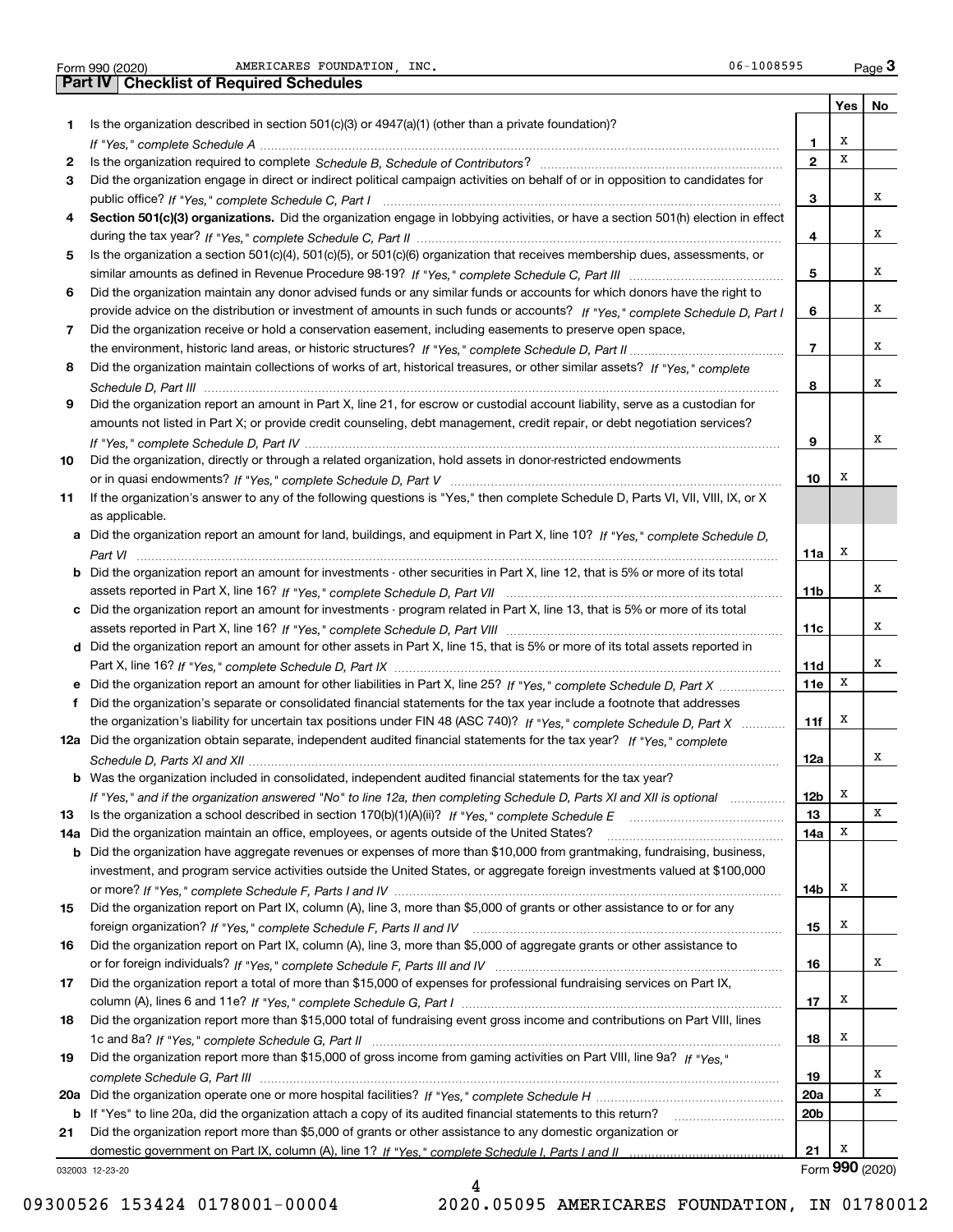*(continued)* **4Part IV Checklist of Required Schedules** Form 990 (2020) AMERICARES FOUNDATION,INC. 06-1008595 Page

032004 12-23-20 **Yes No 222324a**Did the organization have a tax-exempt bond issue with an outstanding principal amount of more than \$100,000 as of the **25aSection 501(c)(3), 501(c)(4), and 501(c)(29) organizations.**  Did the organization engage in an excess benefit **26272829303132333435a** Did the organization have a controlled entity within the meaning of section 512(b)(13)? **363738222324a24b24c24d25a25b262728a28b28c29303132333435a35b363738b** Did the organization invest any proceeds of tax-exempt bonds beyond a temporary period exception? \_\_\_\_\_\_\_\_\_\_\_\_\_\_\_\_\_ **c**Did the organization maintain an escrow account other than a refunding escrow at any time during the year to defease **d** Did the organization act as an "on behalf of" issuer for bonds outstanding at any time during the year? www.communically **b** Is the organization aware that it engaged in an excess benefit transaction with a disqualified person in a prior year, and **a** A current or former officer, director, trustee, key employee, creator or founder, or substantial contributor? If **b***If "Yes," complete Schedule L, Part IV* A family member of any individual described in line 28a? ~~~~~~~~~~~~~~~**c***If* A 35% controlled entity of one or more individuals and/or organizations described in lines 28a or 28b? **b** If "Yes" to line 35a, did the organization receive any payment from or engage in any transaction with a controlled entity **Section 501(c)(3) organizations.** Did the organization make any transfers to an exempt non-charitable related organization? **Note:**  All Form 990 filers are required to complete Schedule O **Yes No 1a** Enter the number reported in Box 3 of Form 1096. Enter -0- if not applicable  $\ldots$  $\ldots$  $\ldots$  $\ldots$  $\ldots$ **b** Enter the number of Forms W-2G included in line 1a. Enter -0- if not applicable  $\ldots$  $\ldots$  $\ldots$  $\ldots$  ${\bf c}$  Did the organization comply with backup withholding rules for reportable payments to vendors and reportable gaming **1a1b1c**Part IX, column (A), line 2? H "Yes," complete Schedule I, Parts I and III **www.www.www.www.www.www.www.ww** *If "Yes," complete* and former officers, directors, trustees, key employees, and highest compensated employees? *Schedule J* last day of the year, that was issued after December 31, 2002? If "Yes," answer lines 24b through 24d and complete *Schedule K. If "No," go to line 25a* ~~~~~~~~~~~~~~~~~~~~~~~~~~~~~~~~~~~~~~~~~~~~~ transaction with a disqualified person during the year? If "Yes," complete Schedule L, Part I multimated and the *If "Yes," complete* that the transaction has not been reported on any of the organization's prior Forms 990 or 990-EZ? *Schedule L, Part I* controlled entity or family member of any of these persons?  $H$  "Yes," complete Schedule L, Part II www.www.www.www. entity (including an employee thereof) or family member of any of these persons? If "Yes," c*omplete Schedule L, Part III* ......... *"Yes," complete Schedule L, Part IV* ~~~~~~~~~~~~~~~~~~~~~~~~~~~~~~~~~~~~~~~~~~~~*"Yes," complete Schedule L, Part IV* ~~~~~~~~~~~~~~~~~~~~~~~~~~~~~~~~~~~~~~~~~~~~ Did the organization receive more than \$25,000 in non-cash contributions? If "Yes," complete Schedule M ........................... *If "Yes," complete Schedule M* contributions? ~~~~~~~~~~~~~~~~~~~~~~~~~~~~~~~~~~~~~~~Did the organization liquidate, terminate, or dissolve and cease operations? If "Yes," c*omplete Schedule N, Part I If "Yes," complete* Did the organization sell, exchange, dispose of, or transfer more than 25% of its net assets? *Schedule N, Part II* ~~~~~~~~~~~~~~~~~~~~~~~~~~~~~~~~~~~~~~~~~~~~~~~~~~~~ *If "Yes," complete Schedule R, Part I* sections 301.7701-2 and 301.7701-3? ~~~~~~~~~~~~~~~~~~~~~~~~ Was the organization related to any tax-exempt or taxable entity? If "Yes," complete Schedule R, Part II, III, or IV, and *Part V, line 1* within the meaning of section 512(b)(13)? If "Yes," complete Schedule R, Part V, line 2 ……………………………………………… If "Yes," complete Schedule R, Part V, line 2 …………………………………………………………………………………………… and that is treated as a partnership for federal income tax purposes? *H* "Yes," complete Schedule R, Part VI ......................... Did the organization report more than \$5,000 of grants or other assistance to or for domestic individuals on Did the organization answer "Yes" to Part VII, Section A, line 3, 4, or 5 about compensation of the organization's current any tax-exempt bonds? ~~~~~~~~~~~~~~~~~~~~~~~~~~~~~~~~~~~~~~~~~~~~~~~~~~ Did the organization report any amount on Part X, line 5 or 22, for receivables from or payables to any current or former officer, director, trustee, key employee, creator or founder, substantial contributor, or 35% Did the organization provide a grant or other assistance to any current or former officer, director, trustee, key employee, creator or founder, substantial contributor or employee thereof, a grant selection committee member, or to a 35% controlled Was the organization a party to a business transaction with one of the following parties (see Schedule L, Part IV instructions, for applicable filing thresholds, conditions, and exceptions): Did the organization receive contributions of art, historical treasures, or other similar assets, or qualified conservation Did the organization own 100% of an entity disregarded as separate from the organization under Regulations Did the organization conduct more than 5% of its activities through an entity that is not a related organization Did the organization complete Schedule O and provide explanations in Schedule O for Part VI, lines 11b and 19? Check if Schedule O contains a response or note to any line in this Part V (gambling) winnings to prize winners? Form (2020) **990Part V** | Statements Regarding Other IRS Filings and Tax Compliance  $\boxed{\mathbf{X}}$ XXXXXXXXXXXX103 $\overline{0}$ XXXXXXXXXX5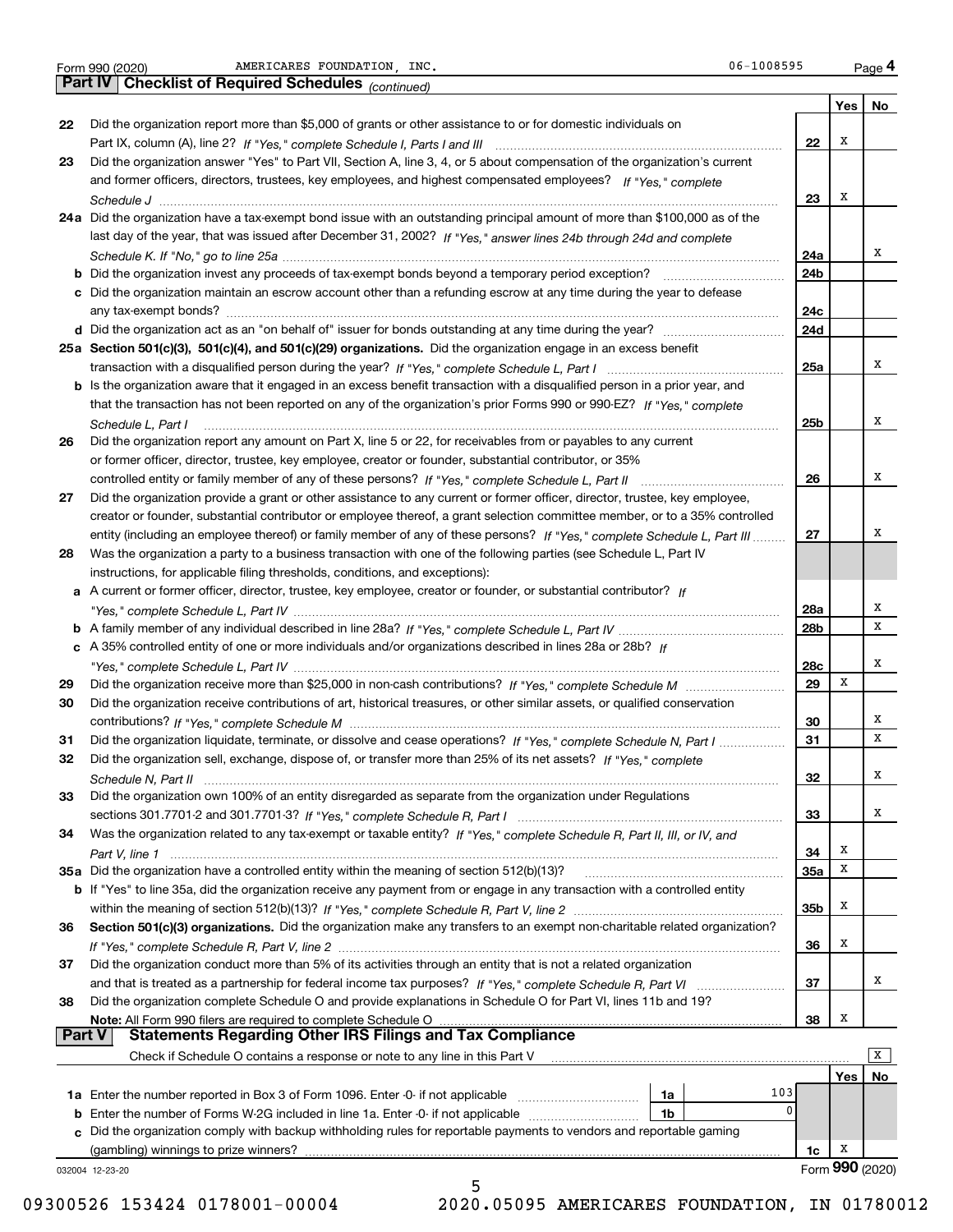|               | AMERICARES FOUNDATION, INC.<br>Form 990 (2020)                                                                                                  | 06-1008595      |                |     | Page 5  |  |  |  |  |
|---------------|-------------------------------------------------------------------------------------------------------------------------------------------------|-----------------|----------------|-----|---------|--|--|--|--|
| <b>Part V</b> | Statements Regarding Other IRS Filings and Tax Compliance (continued)                                                                           |                 |                |     |         |  |  |  |  |
|               |                                                                                                                                                 |                 |                | Yes | No      |  |  |  |  |
|               | 2a Enter the number of employees reported on Form W-3, Transmittal of Wage and Tax Statements,                                                  |                 |                |     |         |  |  |  |  |
|               | filed for the calendar year ending with or within the year covered by this return                                                               | 218<br>2a       |                |     |         |  |  |  |  |
|               |                                                                                                                                                 |                 | 2 <sub>b</sub> | х   |         |  |  |  |  |
|               |                                                                                                                                                 |                 |                |     |         |  |  |  |  |
|               | 3a Did the organization have unrelated business gross income of \$1,000 or more during the year?                                                |                 | 3a             |     | х       |  |  |  |  |
|               |                                                                                                                                                 |                 | 3b             |     |         |  |  |  |  |
|               | 4a At any time during the calendar year, did the organization have an interest in, or a signature or other authority over, a                    |                 |                |     |         |  |  |  |  |
|               | financial account in a foreign country (such as a bank account, securities account, or other financial account)?                                |                 | 4a             | х   |         |  |  |  |  |
|               | <b>b</b> If "Yes," enter the name of the foreign country $\triangleright$ SEE SCHEDULE O                                                        |                 |                |     |         |  |  |  |  |
|               | See instructions for filing requirements for FinCEN Form 114, Report of Foreign Bank and Financial Accounts (FBAR).                             |                 |                |     |         |  |  |  |  |
|               | 5a Was the organization a party to a prohibited tax shelter transaction at any time during the tax year?                                        |                 |                |     |         |  |  |  |  |
| b             |                                                                                                                                                 |                 | 5b             |     | х       |  |  |  |  |
| c             |                                                                                                                                                 |                 | 5с             |     |         |  |  |  |  |
|               | 6a Does the organization have annual gross receipts that are normally greater than \$100,000, and did the organization solicit                  |                 |                |     |         |  |  |  |  |
|               | any contributions that were not tax deductible as charitable contributions?                                                                     |                 | 6a             |     | х       |  |  |  |  |
|               | b If "Yes," did the organization include with every solicitation an express statement that such contributions or gifts                          |                 |                |     |         |  |  |  |  |
|               | were not tax deductible?                                                                                                                        |                 | 6b             |     |         |  |  |  |  |
| 7             | Organizations that may receive deductible contributions under section 170(c).                                                                   |                 |                |     |         |  |  |  |  |
| a             | Did the organization receive a payment in excess of \$75 made partly as a contribution and partly for goods and services provided to the payor? |                 | 7a             | X   |         |  |  |  |  |
|               | <b>b</b> If "Yes," did the organization notify the donor of the value of the goods or services provided?                                        |                 | 7b             | X   |         |  |  |  |  |
|               | c Did the organization sell, exchange, or otherwise dispose of tangible personal property for which it was required                             |                 |                |     |         |  |  |  |  |
|               | to file Form 8282?                                                                                                                              |                 | 7c             |     | х       |  |  |  |  |
|               |                                                                                                                                                 | 7d              |                |     |         |  |  |  |  |
| е             | Did the organization receive any funds, directly or indirectly, to pay premiums on a personal benefit contract?                                 |                 | 7e             |     | х       |  |  |  |  |
| f             | Did the organization, during the year, pay premiums, directly or indirectly, on a personal benefit contract?                                    |                 | 7f             |     | х       |  |  |  |  |
| g             | If the organization received a contribution of qualified intellectual property, did the organization file Form 8899 as required?                |                 | 7g             |     |         |  |  |  |  |
| h.            | If the organization received a contribution of cars, boats, airplanes, or other vehicles, did the organization file a Form 1098-C?              |                 |                |     |         |  |  |  |  |
| 8             | Sponsoring organizations maintaining donor advised funds. Did a donor advised fund maintained by the                                            |                 |                |     |         |  |  |  |  |
|               | sponsoring organization have excess business holdings at any time during the year?                                                              |                 | 8              |     |         |  |  |  |  |
| 9             | Sponsoring organizations maintaining donor advised funds.                                                                                       |                 |                |     |         |  |  |  |  |
| a             | Did the sponsoring organization make any taxable distributions under section 4966?                                                              |                 | 9a             |     |         |  |  |  |  |
| b             | Did the sponsoring organization make a distribution to a donor, donor advisor, or related person?                                               |                 | 9b             |     |         |  |  |  |  |
| 10            | Section 501(c)(7) organizations. Enter:                                                                                                         |                 |                |     |         |  |  |  |  |
| а             | Initiation fees and capital contributions included on Part VIII, line 12 [111] [11] [12] [11] [12] [11] [12] [                                  | 10a             |                |     |         |  |  |  |  |
|               | Gross receipts, included on Form 990, Part VIII, line 12, for public use of club facilities                                                     | 10 <sub>b</sub> |                |     |         |  |  |  |  |
| 11            | Section 501(c)(12) organizations. Enter:                                                                                                        |                 |                |     |         |  |  |  |  |
| a             | Gross income from members or shareholders                                                                                                       | 11a             |                |     |         |  |  |  |  |
| b             | Gross income from other sources (Do not net amounts due or paid to other sources against                                                        |                 |                |     |         |  |  |  |  |
|               | amounts due or received from them.)                                                                                                             | 11b             |                |     |         |  |  |  |  |
|               | 12a Section 4947(a)(1) non-exempt charitable trusts. Is the organization filing Form 990 in lieu of Form 1041?                                  |                 | 12a            |     |         |  |  |  |  |
|               | <b>b</b> If "Yes," enter the amount of tax-exempt interest received or accrued during the year                                                  | 12b             |                |     |         |  |  |  |  |
| 13            | Section 501(c)(29) qualified nonprofit health insurance issuers.                                                                                |                 |                |     |         |  |  |  |  |
| a             | Is the organization licensed to issue qualified health plans in more than one state?                                                            |                 | 13а            |     |         |  |  |  |  |
|               | Note: See the instructions for additional information the organization must report on Schedule O.                                               |                 |                |     |         |  |  |  |  |
|               | <b>b</b> Enter the amount of reserves the organization is required to maintain by the states in which the                                       |                 |                |     |         |  |  |  |  |
|               |                                                                                                                                                 | 13b             |                |     |         |  |  |  |  |
|               |                                                                                                                                                 | 13c             |                |     |         |  |  |  |  |
| 14a           | Did the organization receive any payments for indoor tanning services during the tax year?                                                      |                 | 14a            |     | x       |  |  |  |  |
|               | <b>b</b> If "Yes," has it filed a Form 720 to report these payments? If "No," provide an explanation on Schedule O                              |                 | 14b            |     |         |  |  |  |  |
| 15            | Is the organization subject to the section 4960 tax on payment(s) of more than \$1,000,000 in remuneration or                                   |                 |                |     |         |  |  |  |  |
|               |                                                                                                                                                 |                 | 15             |     | x       |  |  |  |  |
|               | If "Yes," see instructions and file Form 4720, Schedule N.                                                                                      |                 |                |     |         |  |  |  |  |
| 16            | Is the organization an educational institution subject to the section 4968 excise tax on net investment income?                                 |                 | 16             |     | х       |  |  |  |  |
|               | If "Yes," complete Form 4720, Schedule O.                                                                                                       |                 |                |     | റററ കാര |  |  |  |  |

Form (2020) **990**

032005 12-23-20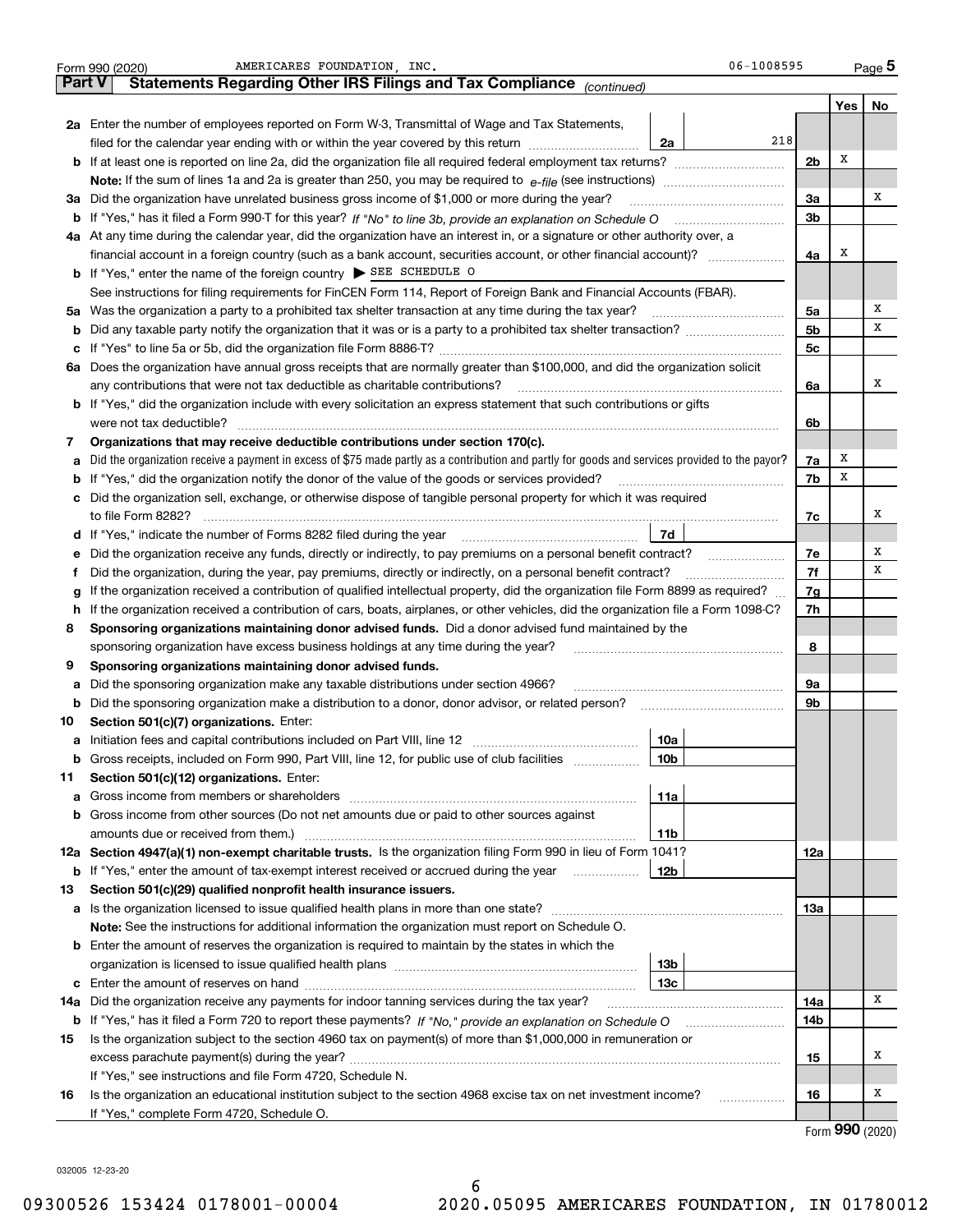|    | AMERICARES FOUNDATION, INC.<br>Form 990 (2020)                                                                                                                              |    | 06-1008595 |                        |     | Page $6$        |
|----|-----------------------------------------------------------------------------------------------------------------------------------------------------------------------------|----|------------|------------------------|-----|-----------------|
|    | Governance, Management, and Disclosure For each "Yes" response to lines 2 through 7b below, and for a "No" response<br><b>Part VI</b>                                       |    |            |                        |     |                 |
|    | to line 8a, 8b, or 10b below, describe the circumstances, processes, or changes on Schedule O. See instructions.                                                            |    |            |                        |     |                 |
|    |                                                                                                                                                                             |    |            |                        |     | X               |
|    | <b>Section A. Governing Body and Management</b>                                                                                                                             |    |            |                        |     |                 |
|    |                                                                                                                                                                             |    |            |                        | Yes | No              |
|    | <b>1a</b> Enter the number of voting members of the governing body at the end of the tax year                                                                               | 1a | 23         |                        |     |                 |
|    | If there are material differences in voting rights among members of the governing body, or if the governing                                                                 |    |            |                        |     |                 |
|    | body delegated broad authority to an executive committee or similar committee, explain on Schedule O.                                                                       |    |            |                        |     |                 |
| b  | Enter the number of voting members included on line 1a, above, who are independent                                                                                          | 1b | 22         |                        |     |                 |
| 2  | Did any officer, director, trustee, or key employee have a family relationship or a business relationship with any other                                                    |    |            |                        |     |                 |
|    | officer, director, trustee, or key employee?                                                                                                                                |    |            | $\mathbf{2}$           |     | x               |
| 3  | Did the organization delegate control over management duties customarily performed by or under the direct supervision                                                       |    |            |                        |     |                 |
|    | of officers, directors, trustees, or key employees to a management company or other person?                                                                                 |    |            | 3                      |     | x               |
| 4  | Did the organization make any significant changes to its governing documents since the prior Form 990 was filed?                                                            |    |            | 4                      |     | х               |
| 5  | Did the organization become aware during the year of a significant diversion of the organization's assets?                                                                  |    |            | 5                      |     | х               |
| 6  | Did the organization have members or stockholders?                                                                                                                          |    |            | 6                      |     | х               |
| 7a | Did the organization have members, stockholders, or other persons who had the power to elect or appoint one or                                                              |    |            |                        |     |                 |
|    | more members of the governing body?                                                                                                                                         |    |            | 7a                     |     | x               |
|    | <b>b</b> Are any governance decisions of the organization reserved to (or subject to approval by) members, stockholders, or                                                 |    |            |                        |     |                 |
|    | persons other than the governing body?                                                                                                                                      |    |            | 7b                     |     | x               |
| 8  | Did the organization contemporaneously document the meetings held or written actions undertaken during the year by the following:                                           |    |            |                        |     |                 |
|    |                                                                                                                                                                             |    |            | 8а                     | х   |                 |
| b  |                                                                                                                                                                             |    |            | 8b                     | х   |                 |
| 9  | Is there any officer, director, trustee, or key employee listed in Part VII, Section A, who cannot be reached at the                                                        |    |            |                        |     |                 |
|    |                                                                                                                                                                             |    |            | 9                      |     | x               |
|    | Section B. Policies (This Section B requests information about policies not required by the Internal Revenue Code.)                                                         |    |            |                        |     |                 |
|    |                                                                                                                                                                             |    |            |                        | Yes | No<br>X         |
|    |                                                                                                                                                                             |    |            | 10a                    |     |                 |
|    | <b>b</b> If "Yes," did the organization have written policies and procedures governing the activities of such chapters, affiliates,                                         |    |            |                        |     |                 |
|    | and branches to ensure their operations are consistent with the organization's exempt purposes?                                                                             |    |            | 10 <sub>b</sub>        | х   |                 |
|    | 11a Has the organization provided a complete copy of this Form 990 to all members of its governing body before filing the form?                                             |    |            | 11a                    |     |                 |
|    | <b>b</b> Describe in Schedule O the process, if any, used by the organization to review this Form 990.                                                                      |    |            |                        | х   |                 |
|    |                                                                                                                                                                             |    |            | 12a<br>12 <sub>b</sub> | х   |                 |
|    | c Did the organization regularly and consistently monitor and enforce compliance with the policy? If "Yes," describe                                                        |    |            |                        |     |                 |
|    |                                                                                                                                                                             |    |            | 12c                    | х   |                 |
| 13 | in Schedule O how this was done manufactured and contain an according to the state of the state of the state o<br>Did the organization have a written whistleblower policy? |    |            | 13                     | x   |                 |
| 14 | Did the organization have a written document retention and destruction policy? manufactured and the organization have a written document retention and destruction policy?  |    |            | 14                     | х   |                 |
| 15 | Did the process for determining compensation of the following persons include a review and approval by independent                                                          |    |            |                        |     |                 |
|    | persons, comparability data, and contemporaneous substantiation of the deliberation and decision?                                                                           |    |            |                        |     |                 |
| а  | The organization's CEO, Executive Director, or top management official manufactured content of the organization's CEO, Executive Director, or top management official       |    |            | 15a                    | х   |                 |
| b  | Other officers or key employees of the organization manufaction and the content of the content of the organization                                                          |    |            | 15b                    | х   |                 |
|    | If "Yes" to line 15a or 15b, describe the process in Schedule O (see instructions).                                                                                         |    |            |                        |     |                 |
|    | 16a Did the organization invest in, contribute assets to, or participate in a joint venture or similar arrangement with a                                                   |    |            |                        |     |                 |
|    | taxable entity during the year?                                                                                                                                             |    |            | 16a                    |     | х               |
|    | <b>b</b> If "Yes," did the organization follow a written policy or procedure requiring the organization to evaluate its participation                                       |    |            |                        |     |                 |
|    | in joint venture arrangements under applicable federal tax law, and take steps to safeguard the organization's                                                              |    |            |                        |     |                 |
|    |                                                                                                                                                                             |    |            | 16b                    |     |                 |
|    | <b>Section C. Disclosure</b>                                                                                                                                                |    |            |                        |     |                 |
| 17 | List the states with which a copy of this Form 990 is required to be filed SEE SCHEDULE O                                                                                   |    |            |                        |     |                 |
| 18 | Section 6104 requires an organization to make its Forms 1023 (1024 or 1024-A, if applicable), 990, and 990-T (Section 501(c)(3)s only) available                            |    |            |                        |     |                 |
|    | for public inspection. Indicate how you made these available. Check all that apply.                                                                                         |    |            |                        |     |                 |
|    | $X$ Own website<br>$X$ Upon request<br>Another's website<br>Other (explain on Schedule O)                                                                                   |    |            |                        |     |                 |
| 19 | Describe on Schedule O whether (and if so, how) the organization made its governing documents, conflict of interest policy, and financial                                   |    |            |                        |     |                 |
|    | statements available to the public during the tax year.                                                                                                                     |    |            |                        |     |                 |
| 20 | State the name, address, and telephone number of the person who possesses the organization's books and records                                                              |    |            |                        |     |                 |
|    | RICHARD K. TROWBRIDGE, JR. - 203-658-9500                                                                                                                                   |    |            |                        |     |                 |
|    | 88 HAMILTON AVENUE, STAMFORD, CT 06902-3105                                                                                                                                 |    |            |                        |     |                 |
|    | 032006 12-23-20                                                                                                                                                             |    |            |                        |     | Form 990 (2020) |
|    | 7<br>$0.00526$ 153/2/ $0.178001$ -0000/<br>2020 05095 AMERICARES FOUNDATION IN 01780                                                                                        |    |            |                        |     |                 |

| 09300526 153424 0178001-00004 |
|-------------------------------|
|-------------------------------|

<sup>2020.05095</sup> AMERICARES FOUNDATION, IN 01780012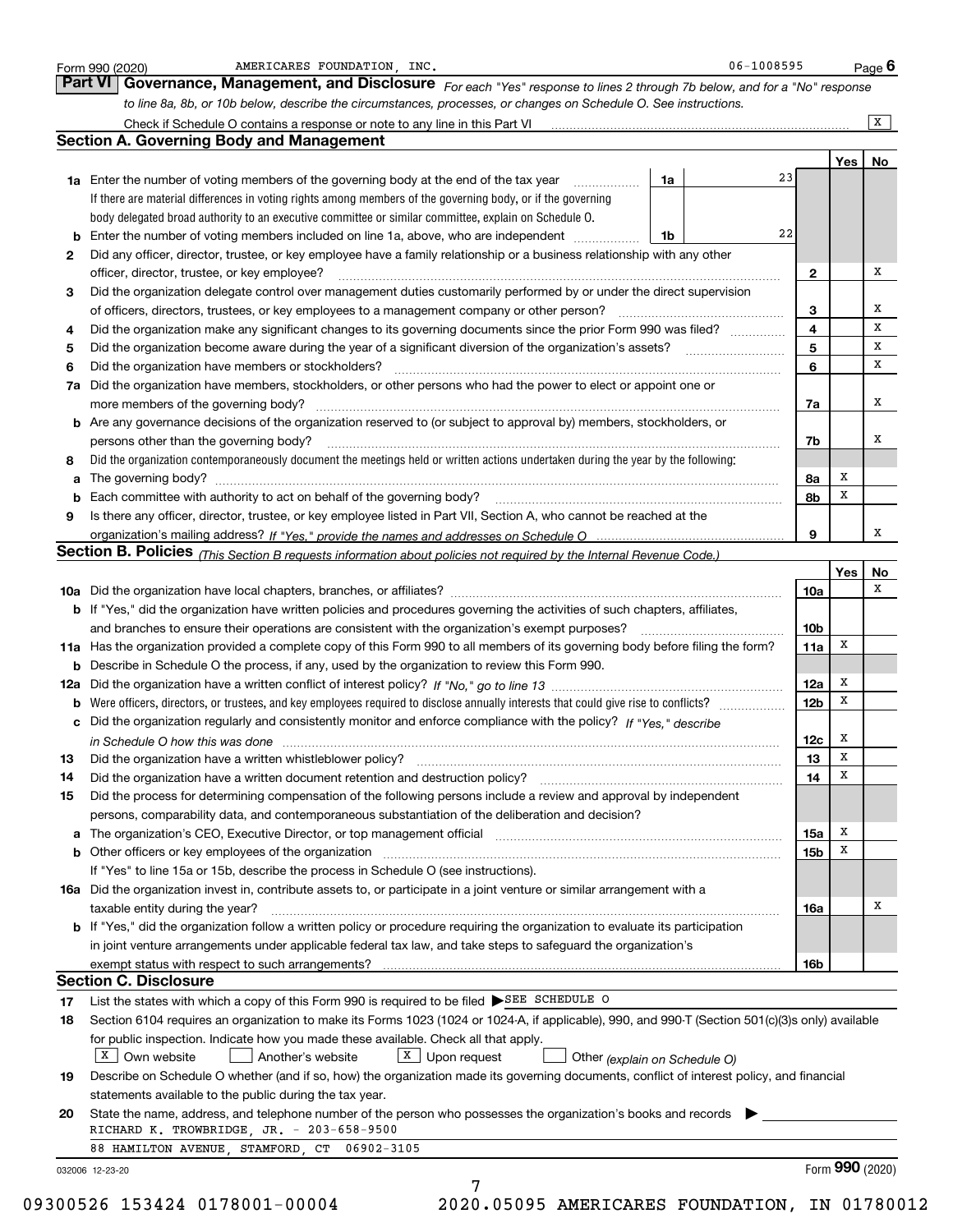| Form 990 (2020)                                                                               | AMERICARES FOUNDATION INC.                                                   | 06-1008595                                                                                                                                                 | Page |  |  |  |  |  |
|-----------------------------------------------------------------------------------------------|------------------------------------------------------------------------------|------------------------------------------------------------------------------------------------------------------------------------------------------------|------|--|--|--|--|--|
| Part VII Compensation of Officers, Directors, Trustees, Key Employees, Highest Compensated    |                                                                              |                                                                                                                                                            |      |  |  |  |  |  |
| <b>Employees, and Independent Contractors</b>                                                 |                                                                              |                                                                                                                                                            |      |  |  |  |  |  |
|                                                                                               | Check if Schedule O contains a response or note to any line in this Part VII |                                                                                                                                                            |      |  |  |  |  |  |
| Officers, Directors, Trustees, Key Employees, and Highest Compensated Employees<br>Section A. |                                                                              |                                                                                                                                                            |      |  |  |  |  |  |
|                                                                                               |                                                                              | 1a Complete this table for all persons required to be listed. Report compensation for the calendar year ending with or within the organization's tax year. |      |  |  |  |  |  |

**•** List all of the organization's current officers, directors, trustees (whether individuals or organizations), regardless of amount of compensation. Enter -0- in columns (D), (E), and (F) if no compensation was paid.

 $\bullet$  List all of the organization's  $\,$ current key employees, if any. See instructions for definition of "key employee."

**•** List the organization's five current highest compensated employees (other than an officer, director, trustee, or key employee) who received reportable compensation (Box 5 of Form W-2 and/or Box 7 of Form 1099-MISC) of more than \$100,000 from the organization and any related organizations.

**•** List all of the organization's former officers, key employees, and highest compensated employees who received more than \$100,000 of reportable compensation from the organization and any related organizations.

**former directors or trustees**  ¥ List all of the organization's that received, in the capacity as a former director or trustee of the organization, more than \$10,000 of reportable compensation from the organization and any related organizations.

See instructions for the order in which to list the persons above.

Check this box if neither the organization nor any related organization compensated any current officer, director, or trustee.  $\mathcal{L}^{\text{max}}$ 

| (A)                                  | (B)                             |                                         |                                                                  |             | (C)          |                                  |        | (D)                 | (E)                              | (F)                      |
|--------------------------------------|---------------------------------|-----------------------------------------|------------------------------------------------------------------|-------------|--------------|----------------------------------|--------|---------------------|----------------------------------|--------------------------|
| Name and title                       | Average                         | Position<br>(do not check more than one |                                                                  |             |              |                                  |        | Reportable          | Reportable                       | Estimated                |
|                                      | hours per                       |                                         | box, unless person is both an<br>officer and a director/trustee) |             |              |                                  |        | compensation        | compensation                     | amount of                |
|                                      | week                            |                                         |                                                                  |             |              |                                  |        | from                | from related                     | other                    |
|                                      | (list any<br>hours for          |                                         |                                                                  |             |              |                                  |        | the<br>organization | organizations<br>(W-2/1099-MISC) | compensation<br>from the |
|                                      | related                         |                                         |                                                                  |             |              |                                  |        | (W-2/1099-MISC)     |                                  | organization             |
|                                      | organizations                   |                                         | trustee                                                          |             |              |                                  |        |                     |                                  | and related              |
|                                      | below                           | Individual trustee or director          |                                                                  |             | Key employee |                                  |        |                     |                                  | organizations            |
|                                      | line)                           |                                         | Institutional t                                                  | Officer     |              | Highest compensated<br> employee | Former |                     |                                  |                          |
| CHRISTINE SQUIRES<br>(1)             | 40.00                           |                                         |                                                                  |             |              |                                  |        |                     |                                  |                          |
| PRESIDENT/CEO                        | 1,00                            | X                                       |                                                                  | X           |              |                                  |        | 429,560.            | 0.                               | 62,000.                  |
| (2) RICHARD K. TROWBRIDGE, JR.       | 40.00                           |                                         |                                                                  |             |              |                                  |        |                     |                                  |                          |
| CFO, TREASURER, SVP, GIK OPERATIONS  | 1,00                            |                                         |                                                                  | X           |              |                                  |        | 273,593.            | 0.                               | 47,798.                  |
| (3)<br>JED SELKOWITZ                 | 40.00                           |                                         |                                                                  |             |              |                                  |        |                     |                                  |                          |
| CMO & SVP COMMUNICATIONS             | 0.00                            |                                         |                                                                  | х           |              |                                  |        | 272,943.            | 0.                               | 17,276.                  |
| $(4)$ KEVIN GILRAIN (THRU 12/2020)   | 40.00                           |                                         |                                                                  |             |              |                                  |        |                     |                                  |                          |
| SENIOR VP HUMAN RESOURCES            | 0.00                            |                                         |                                                                  | X           |              |                                  |        | 228,261.            | 0.                               | 35,983.                  |
| <b>JENNY GOLDSTEIN</b><br>(5)        | 40.00                           |                                         |                                                                  |             |              |                                  |        |                     |                                  |                          |
| SVP & CHIEF DEVELOPMENT OFFICER      | 0.00                            |                                         |                                                                  | X           |              |                                  |        | 209,131.            | 0.                               | 44,290.                  |
| (6)<br>MEGIN WOLFMAN                 | 40.00                           |                                         |                                                                  |             |              |                                  |        |                     |                                  |                          |
| SVP STRATEGY & COS                   | 1,00                            |                                         |                                                                  | x           |              |                                  |        | 177,200.            | 0.                               | 41,692.                  |
| (7) RACHEL GRANGER                   | 40.00                           |                                         |                                                                  |             |              |                                  |        |                     |                                  |                          |
| VP INT'L PSHIP & PROG (THRU 09/2021) | 0.00                            |                                         |                                                                  |             |              | x                                |        | 183,073.            | 0.                               | 21,095.                  |
| (8) DIANA MAGUIRE                    | 40.00                           |                                         |                                                                  |             |              |                                  |        |                     |                                  |                          |
| V.P., INSTITUTIONAL RELATIONS        | 0.00                            |                                         |                                                                  |             |              |                                  | x      | 158,189.            | 0.                               | 40,160.                  |
| (9) VISH JAIN                        | 40.00                           |                                         |                                                                  |             |              |                                  |        |                     |                                  |                          |
| VP INFORMATION TECHNOLOGY            | ${\bf 0}$ , ${\bf 0}$ ${\bf 0}$ |                                         |                                                                  |             |              | x                                |        | 172,906.            | 0.                               | 11,754.                  |
| (10) SUSAN WILLETT                   | 40.00                           |                                         |                                                                  |             |              |                                  |        |                     |                                  |                          |
| SR. DIRECTOR, CONTROLLER             | 0.00                            |                                         |                                                                  |             |              | x                                |        | 172,774.            | 0.                               | 11,741.                  |
| (11) JULIE VARUGHESE                 | 40.00                           |                                         |                                                                  |             |              |                                  |        |                     |                                  |                          |
| VP TECH UNIT AND CMO                 | 0.00                            |                                         |                                                                  |             |              | X                                |        | 166,780.            | 0.                               | 11,917.                  |
| (12) GEOFF KNEISEL                   | 40.00                           |                                         |                                                                  |             |              |                                  |        |                     |                                  |                          |
| V.P., CORPORATE RELATIONS            | 0.00                            |                                         |                                                                  |             |              |                                  | x      | 138,931.            | 0.                               | 38,936.                  |
| (13) MELISSA WOOLFORD                | 40.00                           |                                         |                                                                  |             |              |                                  |        |                     |                                  |                          |
| V.P. LEADERSHIP GIFTS                | 0.00                            |                                         |                                                                  |             |              | x                                |        | 163,355.            | 0.                               | 10,952.                  |
| (14) E. ANNE PETERSON, MD, MPH       | 40.00                           |                                         |                                                                  |             |              |                                  |        |                     |                                  |                          |
| SVP, GL PROGRAMS (THRU 06/30/2020)   | 0.00                            |                                         |                                                                  |             |              |                                  | x      | 142,549.            | 0.                               | 18,794.                  |
| (15) MARTHA KENNARD                  | 40.00                           |                                         |                                                                  |             |              |                                  |        |                     |                                  |                          |
| VP, GLOBAL PROG OPS                  | 0.00                            |                                         |                                                                  |             |              |                                  | x      | 149,931.            | 0.                               | 10,282.                  |
| (16) GABRIELA SALVATORE MD, MPH      | 40.00                           |                                         |                                                                  |             |              |                                  |        |                     |                                  |                          |
| SVP, GL OPERATIONS (AS OF 01/2021)   | 0.00                            |                                         |                                                                  | x           |              |                                  |        | 132,277.            | 0.                               | 27,544.                  |
| (17) M. RASHAD MASSOUD MD, MPH, FACP | 40.00                           |                                         |                                                                  |             |              |                                  |        |                     |                                  |                          |
| SENIOR VP, CPO (AS OF 09/2020)       | 0.00                            |                                         |                                                                  | $\mathbf x$ |              |                                  |        | 98,451.             | 0.                               | 7,770.                   |
| 032007 12-23-20                      |                                 |                                         |                                                                  |             |              |                                  |        |                     |                                  | Form 990 (2020)          |

8

032007 12-23-20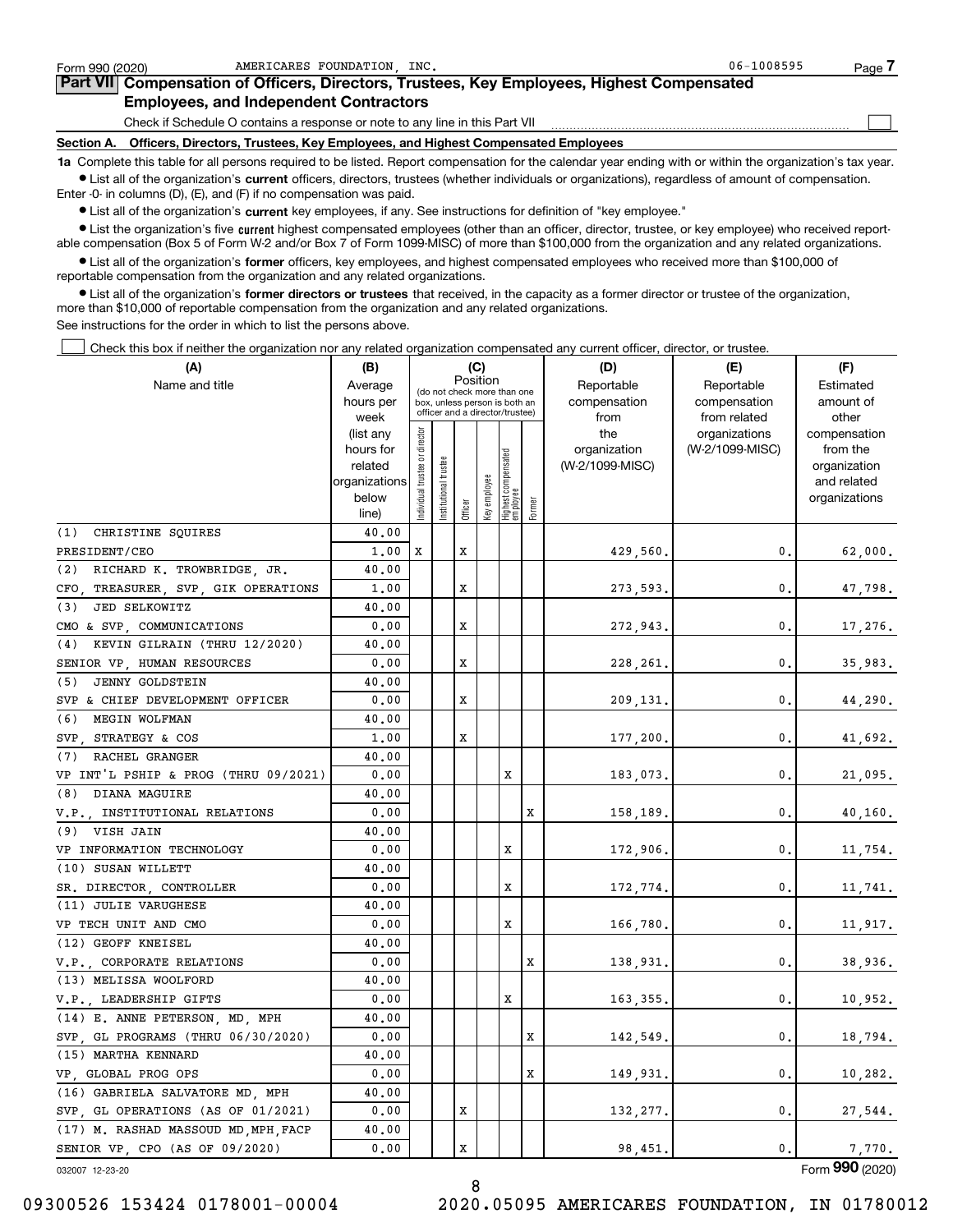**8** 06-1008595

| (B)<br>(C)<br>(A)<br>(D)<br>(F)<br>(E)<br>Position<br>Average<br>Name and title<br>Reportable<br>Reportable<br>Estimated<br>(do not check more than one<br>hours per<br>compensation<br>compensation<br>amount of<br>box, unless person is both an<br>officer and a director/trustee)<br>week<br>from related<br>other<br>from<br>(list any<br>ndividual trustee or director<br>the<br>organizations<br>compensation<br>hours for<br>(W-2/1099-MISC)<br>organization<br>from the<br>  Highest compensated<br>  employee<br>nstitutional trustee<br>related<br>(W-2/1099-MISC)<br>organization<br>organizations<br>Key employee<br>and related<br>below<br>organizations<br>Former<br>Officer<br>line)<br>(18) JENNIFER M. NAUMANN<br>40.00<br>66,001.<br>ASSISTANT SECRETARY (AS OF 07/2020)<br>0.00<br>x<br>$\mathbf{0}$ .<br>4,878.<br>(19) ROBERT M. BAYLIS<br>1,00<br>0.00<br>$\mathbf{0}$ .<br>0.<br>VICE CHAIRMAN (AS OF 07/2020)<br>X<br>X<br>0.<br>(20) ELIZABETH P. ALLEN<br>1,00<br>0.00<br>0.<br>0.<br>DIRECTOR (THRU 06/30/2021)<br>X<br>$\mathbf 0$ .<br>(21) PERCIVAL BARRETTO-KO<br>1,00<br>0.00<br>0.<br>0.<br><b>DIRECTOR</b><br>X<br>$\mathbf 0$ .<br>1,00<br>(22) JEFFREY T. BECKER<br>0.00<br>0.<br>0.<br><b>DIRECTOR</b><br>X<br>$\mathbf 0$ .<br>(23) TIM BOSEK<br>1.00<br>0.00<br>0.<br>0.<br>DIRECTOR (AS OF 07/2020)<br>X<br>$\mathbf 0$ .<br>1,00<br>(24) KATHERINE CLOSE, MD<br>0.00<br>0.<br>0.<br><b>DIRECTOR</b><br>X<br>$\mathbf 0$ .<br>(25) ROBERTA CONROY<br>1.00<br>0.00<br>0.<br>$\mathbf{0}$ .<br><b>DIRECTOR</b><br>X<br>0.<br>(26) ELIZABETH F. FRANK<br>1.00<br>0.00<br>X<br><b>DIRECTOR</b><br>0.<br>$\mathbf{0}$ .<br>0.<br>3, 335, 905<br>464,862.<br>0.<br>1b Subtotal<br>$\mathbf{0}$ .<br>0.<br>0.<br>c Total from continuation sheets to Part VII, Section A [11, 11] [11] Total from continuation sheets to Part VII, Section A<br>3, 335, 905.<br>0.<br>464,862.<br>Total number of individuals (including but not limited to those listed above) who received more than \$100,000 of reportable<br>2<br>54<br>compensation from the organization<br>Yes<br>No<br>Did the organization list any former officer, director, trustee, key employee, or highest compensated employee on<br>3<br>х<br>3<br>For any individual listed on line 1a, is the sum of reportable compensation and other compensation from the organization<br>4<br>X<br>4<br>Did any person listed on line 1a receive or accrue compensation from any unrelated organization or individual for services<br>5<br>х<br>5<br><b>Section B. Independent Contractors</b><br>Complete this table for your five highest compensated independent contractors that received more than \$100,000 of compensation from<br>1<br>the organization. Report compensation for the calendar year ending with or within the organization's tax year.<br>(C)<br>(A)<br>(B)<br>Name and business address<br>Description of services<br>Compensation<br>THE HARRINGTON AGENCY, LLC, 212 SOUTH<br>CHESTER ROAD, SWARTHMORE, PA 19081<br>FUNDRAISING COUNSEL<br>2,424,263.<br>RWT PRODUCTION LLC, 5624 BELLINGTON<br>AVENUE, SPRINGFIELD, VA 22151<br>PRINTING AND MAILING<br>1,157,710.<br>HUMANITARIAN SOFTWARE LLC<br>PO BOX 1170, CLEMSON, SC 29633<br>IT CONSULTANT<br>835,318.<br>BUILD HEALTH INTERNATIONAL, 100 CUMMINGS<br>CENTER, SUITE 120B, BEVERLY, MA 01915<br><b>CONSULTANT-CONSTRUCTION</b><br>201,865.<br>GRANT THORNTON LLP, 3333 FINLEY ROAD,<br>SUITE 700, DOWNERS GROVE, IL 60515<br>AUDIT & ACCOUNTING<br>188,272.<br>Total number of independent contractors (including but not limited to those listed above) who received more than<br>2 | <b>Part VII</b><br>Section A. Officers, Directors, Trustees, Key Employees, and Highest Compensated Employees (continued) |  |  |  |  |  |  |  |  |  |  |  |  |
|-----------------------------------------------------------------------------------------------------------------------------------------------------------------------------------------------------------------------------------------------------------------------------------------------------------------------------------------------------------------------------------------------------------------------------------------------------------------------------------------------------------------------------------------------------------------------------------------------------------------------------------------------------------------------------------------------------------------------------------------------------------------------------------------------------------------------------------------------------------------------------------------------------------------------------------------------------------------------------------------------------------------------------------------------------------------------------------------------------------------------------------------------------------------------------------------------------------------------------------------------------------------------------------------------------------------------------------------------------------------------------------------------------------------------------------------------------------------------------------------------------------------------------------------------------------------------------------------------------------------------------------------------------------------------------------------------------------------------------------------------------------------------------------------------------------------------------------------------------------------------------------------------------------------------------------------------------------------------------------------------------------------------------------------------------------------------------------------------------------------------------------------------------------------------------------------------------------------------------------------------------------------------------------------------------------------------------------------------------------------------------------------------------------------------------------------------------------------------------------------------------------------------------------------------------------------------------------------------------------------------------------------------------------------------------------------------------------------------------------------------------------------------------------------------------------------------------------------------------------------------------------------------------------------------------------------------------------------------------------------------------------------------------------------------------------------------------------------------------------------------------------------------------------------------------------------------------------------------------------------------------------------------------------------------------------------------------------------------------------------------------------------------------------------------------------------------------------------------------------------------------------------------------------------------------------------------------------------------------------------------------------------------------------------|---------------------------------------------------------------------------------------------------------------------------|--|--|--|--|--|--|--|--|--|--|--|--|
|                                                                                                                                                                                                                                                                                                                                                                                                                                                                                                                                                                                                                                                                                                                                                                                                                                                                                                                                                                                                                                                                                                                                                                                                                                                                                                                                                                                                                                                                                                                                                                                                                                                                                                                                                                                                                                                                                                                                                                                                                                                                                                                                                                                                                                                                                                                                                                                                                                                                                                                                                                                                                                                                                                                                                                                                                                                                                                                                                                                                                                                                                                                                                                                                                                                                                                                                                                                                                                                                                                                                                                                                                                                                 |                                                                                                                           |  |  |  |  |  |  |  |  |  |  |  |  |
|                                                                                                                                                                                                                                                                                                                                                                                                                                                                                                                                                                                                                                                                                                                                                                                                                                                                                                                                                                                                                                                                                                                                                                                                                                                                                                                                                                                                                                                                                                                                                                                                                                                                                                                                                                                                                                                                                                                                                                                                                                                                                                                                                                                                                                                                                                                                                                                                                                                                                                                                                                                                                                                                                                                                                                                                                                                                                                                                                                                                                                                                                                                                                                                                                                                                                                                                                                                                                                                                                                                                                                                                                                                                 |                                                                                                                           |  |  |  |  |  |  |  |  |  |  |  |  |
|                                                                                                                                                                                                                                                                                                                                                                                                                                                                                                                                                                                                                                                                                                                                                                                                                                                                                                                                                                                                                                                                                                                                                                                                                                                                                                                                                                                                                                                                                                                                                                                                                                                                                                                                                                                                                                                                                                                                                                                                                                                                                                                                                                                                                                                                                                                                                                                                                                                                                                                                                                                                                                                                                                                                                                                                                                                                                                                                                                                                                                                                                                                                                                                                                                                                                                                                                                                                                                                                                                                                                                                                                                                                 |                                                                                                                           |  |  |  |  |  |  |  |  |  |  |  |  |
|                                                                                                                                                                                                                                                                                                                                                                                                                                                                                                                                                                                                                                                                                                                                                                                                                                                                                                                                                                                                                                                                                                                                                                                                                                                                                                                                                                                                                                                                                                                                                                                                                                                                                                                                                                                                                                                                                                                                                                                                                                                                                                                                                                                                                                                                                                                                                                                                                                                                                                                                                                                                                                                                                                                                                                                                                                                                                                                                                                                                                                                                                                                                                                                                                                                                                                                                                                                                                                                                                                                                                                                                                                                                 |                                                                                                                           |  |  |  |  |  |  |  |  |  |  |  |  |
|                                                                                                                                                                                                                                                                                                                                                                                                                                                                                                                                                                                                                                                                                                                                                                                                                                                                                                                                                                                                                                                                                                                                                                                                                                                                                                                                                                                                                                                                                                                                                                                                                                                                                                                                                                                                                                                                                                                                                                                                                                                                                                                                                                                                                                                                                                                                                                                                                                                                                                                                                                                                                                                                                                                                                                                                                                                                                                                                                                                                                                                                                                                                                                                                                                                                                                                                                                                                                                                                                                                                                                                                                                                                 |                                                                                                                           |  |  |  |  |  |  |  |  |  |  |  |  |
|                                                                                                                                                                                                                                                                                                                                                                                                                                                                                                                                                                                                                                                                                                                                                                                                                                                                                                                                                                                                                                                                                                                                                                                                                                                                                                                                                                                                                                                                                                                                                                                                                                                                                                                                                                                                                                                                                                                                                                                                                                                                                                                                                                                                                                                                                                                                                                                                                                                                                                                                                                                                                                                                                                                                                                                                                                                                                                                                                                                                                                                                                                                                                                                                                                                                                                                                                                                                                                                                                                                                                                                                                                                                 |                                                                                                                           |  |  |  |  |  |  |  |  |  |  |  |  |
|                                                                                                                                                                                                                                                                                                                                                                                                                                                                                                                                                                                                                                                                                                                                                                                                                                                                                                                                                                                                                                                                                                                                                                                                                                                                                                                                                                                                                                                                                                                                                                                                                                                                                                                                                                                                                                                                                                                                                                                                                                                                                                                                                                                                                                                                                                                                                                                                                                                                                                                                                                                                                                                                                                                                                                                                                                                                                                                                                                                                                                                                                                                                                                                                                                                                                                                                                                                                                                                                                                                                                                                                                                                                 |                                                                                                                           |  |  |  |  |  |  |  |  |  |  |  |  |
|                                                                                                                                                                                                                                                                                                                                                                                                                                                                                                                                                                                                                                                                                                                                                                                                                                                                                                                                                                                                                                                                                                                                                                                                                                                                                                                                                                                                                                                                                                                                                                                                                                                                                                                                                                                                                                                                                                                                                                                                                                                                                                                                                                                                                                                                                                                                                                                                                                                                                                                                                                                                                                                                                                                                                                                                                                                                                                                                                                                                                                                                                                                                                                                                                                                                                                                                                                                                                                                                                                                                                                                                                                                                 |                                                                                                                           |  |  |  |  |  |  |  |  |  |  |  |  |
|                                                                                                                                                                                                                                                                                                                                                                                                                                                                                                                                                                                                                                                                                                                                                                                                                                                                                                                                                                                                                                                                                                                                                                                                                                                                                                                                                                                                                                                                                                                                                                                                                                                                                                                                                                                                                                                                                                                                                                                                                                                                                                                                                                                                                                                                                                                                                                                                                                                                                                                                                                                                                                                                                                                                                                                                                                                                                                                                                                                                                                                                                                                                                                                                                                                                                                                                                                                                                                                                                                                                                                                                                                                                 |                                                                                                                           |  |  |  |  |  |  |  |  |  |  |  |  |
|                                                                                                                                                                                                                                                                                                                                                                                                                                                                                                                                                                                                                                                                                                                                                                                                                                                                                                                                                                                                                                                                                                                                                                                                                                                                                                                                                                                                                                                                                                                                                                                                                                                                                                                                                                                                                                                                                                                                                                                                                                                                                                                                                                                                                                                                                                                                                                                                                                                                                                                                                                                                                                                                                                                                                                                                                                                                                                                                                                                                                                                                                                                                                                                                                                                                                                                                                                                                                                                                                                                                                                                                                                                                 |                                                                                                                           |  |  |  |  |  |  |  |  |  |  |  |  |
|                                                                                                                                                                                                                                                                                                                                                                                                                                                                                                                                                                                                                                                                                                                                                                                                                                                                                                                                                                                                                                                                                                                                                                                                                                                                                                                                                                                                                                                                                                                                                                                                                                                                                                                                                                                                                                                                                                                                                                                                                                                                                                                                                                                                                                                                                                                                                                                                                                                                                                                                                                                                                                                                                                                                                                                                                                                                                                                                                                                                                                                                                                                                                                                                                                                                                                                                                                                                                                                                                                                                                                                                                                                                 |                                                                                                                           |  |  |  |  |  |  |  |  |  |  |  |  |
|                                                                                                                                                                                                                                                                                                                                                                                                                                                                                                                                                                                                                                                                                                                                                                                                                                                                                                                                                                                                                                                                                                                                                                                                                                                                                                                                                                                                                                                                                                                                                                                                                                                                                                                                                                                                                                                                                                                                                                                                                                                                                                                                                                                                                                                                                                                                                                                                                                                                                                                                                                                                                                                                                                                                                                                                                                                                                                                                                                                                                                                                                                                                                                                                                                                                                                                                                                                                                                                                                                                                                                                                                                                                 |                                                                                                                           |  |  |  |  |  |  |  |  |  |  |  |  |
|                                                                                                                                                                                                                                                                                                                                                                                                                                                                                                                                                                                                                                                                                                                                                                                                                                                                                                                                                                                                                                                                                                                                                                                                                                                                                                                                                                                                                                                                                                                                                                                                                                                                                                                                                                                                                                                                                                                                                                                                                                                                                                                                                                                                                                                                                                                                                                                                                                                                                                                                                                                                                                                                                                                                                                                                                                                                                                                                                                                                                                                                                                                                                                                                                                                                                                                                                                                                                                                                                                                                                                                                                                                                 |                                                                                                                           |  |  |  |  |  |  |  |  |  |  |  |  |
|                                                                                                                                                                                                                                                                                                                                                                                                                                                                                                                                                                                                                                                                                                                                                                                                                                                                                                                                                                                                                                                                                                                                                                                                                                                                                                                                                                                                                                                                                                                                                                                                                                                                                                                                                                                                                                                                                                                                                                                                                                                                                                                                                                                                                                                                                                                                                                                                                                                                                                                                                                                                                                                                                                                                                                                                                                                                                                                                                                                                                                                                                                                                                                                                                                                                                                                                                                                                                                                                                                                                                                                                                                                                 |                                                                                                                           |  |  |  |  |  |  |  |  |  |  |  |  |
|                                                                                                                                                                                                                                                                                                                                                                                                                                                                                                                                                                                                                                                                                                                                                                                                                                                                                                                                                                                                                                                                                                                                                                                                                                                                                                                                                                                                                                                                                                                                                                                                                                                                                                                                                                                                                                                                                                                                                                                                                                                                                                                                                                                                                                                                                                                                                                                                                                                                                                                                                                                                                                                                                                                                                                                                                                                                                                                                                                                                                                                                                                                                                                                                                                                                                                                                                                                                                                                                                                                                                                                                                                                                 |                                                                                                                           |  |  |  |  |  |  |  |  |  |  |  |  |
|                                                                                                                                                                                                                                                                                                                                                                                                                                                                                                                                                                                                                                                                                                                                                                                                                                                                                                                                                                                                                                                                                                                                                                                                                                                                                                                                                                                                                                                                                                                                                                                                                                                                                                                                                                                                                                                                                                                                                                                                                                                                                                                                                                                                                                                                                                                                                                                                                                                                                                                                                                                                                                                                                                                                                                                                                                                                                                                                                                                                                                                                                                                                                                                                                                                                                                                                                                                                                                                                                                                                                                                                                                                                 |                                                                                                                           |  |  |  |  |  |  |  |  |  |  |  |  |
|                                                                                                                                                                                                                                                                                                                                                                                                                                                                                                                                                                                                                                                                                                                                                                                                                                                                                                                                                                                                                                                                                                                                                                                                                                                                                                                                                                                                                                                                                                                                                                                                                                                                                                                                                                                                                                                                                                                                                                                                                                                                                                                                                                                                                                                                                                                                                                                                                                                                                                                                                                                                                                                                                                                                                                                                                                                                                                                                                                                                                                                                                                                                                                                                                                                                                                                                                                                                                                                                                                                                                                                                                                                                 |                                                                                                                           |  |  |  |  |  |  |  |  |  |  |  |  |
|                                                                                                                                                                                                                                                                                                                                                                                                                                                                                                                                                                                                                                                                                                                                                                                                                                                                                                                                                                                                                                                                                                                                                                                                                                                                                                                                                                                                                                                                                                                                                                                                                                                                                                                                                                                                                                                                                                                                                                                                                                                                                                                                                                                                                                                                                                                                                                                                                                                                                                                                                                                                                                                                                                                                                                                                                                                                                                                                                                                                                                                                                                                                                                                                                                                                                                                                                                                                                                                                                                                                                                                                                                                                 |                                                                                                                           |  |  |  |  |  |  |  |  |  |  |  |  |
|                                                                                                                                                                                                                                                                                                                                                                                                                                                                                                                                                                                                                                                                                                                                                                                                                                                                                                                                                                                                                                                                                                                                                                                                                                                                                                                                                                                                                                                                                                                                                                                                                                                                                                                                                                                                                                                                                                                                                                                                                                                                                                                                                                                                                                                                                                                                                                                                                                                                                                                                                                                                                                                                                                                                                                                                                                                                                                                                                                                                                                                                                                                                                                                                                                                                                                                                                                                                                                                                                                                                                                                                                                                                 |                                                                                                                           |  |  |  |  |  |  |  |  |  |  |  |  |
|                                                                                                                                                                                                                                                                                                                                                                                                                                                                                                                                                                                                                                                                                                                                                                                                                                                                                                                                                                                                                                                                                                                                                                                                                                                                                                                                                                                                                                                                                                                                                                                                                                                                                                                                                                                                                                                                                                                                                                                                                                                                                                                                                                                                                                                                                                                                                                                                                                                                                                                                                                                                                                                                                                                                                                                                                                                                                                                                                                                                                                                                                                                                                                                                                                                                                                                                                                                                                                                                                                                                                                                                                                                                 |                                                                                                                           |  |  |  |  |  |  |  |  |  |  |  |  |
|                                                                                                                                                                                                                                                                                                                                                                                                                                                                                                                                                                                                                                                                                                                                                                                                                                                                                                                                                                                                                                                                                                                                                                                                                                                                                                                                                                                                                                                                                                                                                                                                                                                                                                                                                                                                                                                                                                                                                                                                                                                                                                                                                                                                                                                                                                                                                                                                                                                                                                                                                                                                                                                                                                                                                                                                                                                                                                                                                                                                                                                                                                                                                                                                                                                                                                                                                                                                                                                                                                                                                                                                                                                                 |                                                                                                                           |  |  |  |  |  |  |  |  |  |  |  |  |
|                                                                                                                                                                                                                                                                                                                                                                                                                                                                                                                                                                                                                                                                                                                                                                                                                                                                                                                                                                                                                                                                                                                                                                                                                                                                                                                                                                                                                                                                                                                                                                                                                                                                                                                                                                                                                                                                                                                                                                                                                                                                                                                                                                                                                                                                                                                                                                                                                                                                                                                                                                                                                                                                                                                                                                                                                                                                                                                                                                                                                                                                                                                                                                                                                                                                                                                                                                                                                                                                                                                                                                                                                                                                 |                                                                                                                           |  |  |  |  |  |  |  |  |  |  |  |  |
|                                                                                                                                                                                                                                                                                                                                                                                                                                                                                                                                                                                                                                                                                                                                                                                                                                                                                                                                                                                                                                                                                                                                                                                                                                                                                                                                                                                                                                                                                                                                                                                                                                                                                                                                                                                                                                                                                                                                                                                                                                                                                                                                                                                                                                                                                                                                                                                                                                                                                                                                                                                                                                                                                                                                                                                                                                                                                                                                                                                                                                                                                                                                                                                                                                                                                                                                                                                                                                                                                                                                                                                                                                                                 |                                                                                                                           |  |  |  |  |  |  |  |  |  |  |  |  |
|                                                                                                                                                                                                                                                                                                                                                                                                                                                                                                                                                                                                                                                                                                                                                                                                                                                                                                                                                                                                                                                                                                                                                                                                                                                                                                                                                                                                                                                                                                                                                                                                                                                                                                                                                                                                                                                                                                                                                                                                                                                                                                                                                                                                                                                                                                                                                                                                                                                                                                                                                                                                                                                                                                                                                                                                                                                                                                                                                                                                                                                                                                                                                                                                                                                                                                                                                                                                                                                                                                                                                                                                                                                                 |                                                                                                                           |  |  |  |  |  |  |  |  |  |  |  |  |
|                                                                                                                                                                                                                                                                                                                                                                                                                                                                                                                                                                                                                                                                                                                                                                                                                                                                                                                                                                                                                                                                                                                                                                                                                                                                                                                                                                                                                                                                                                                                                                                                                                                                                                                                                                                                                                                                                                                                                                                                                                                                                                                                                                                                                                                                                                                                                                                                                                                                                                                                                                                                                                                                                                                                                                                                                                                                                                                                                                                                                                                                                                                                                                                                                                                                                                                                                                                                                                                                                                                                                                                                                                                                 |                                                                                                                           |  |  |  |  |  |  |  |  |  |  |  |  |
|                                                                                                                                                                                                                                                                                                                                                                                                                                                                                                                                                                                                                                                                                                                                                                                                                                                                                                                                                                                                                                                                                                                                                                                                                                                                                                                                                                                                                                                                                                                                                                                                                                                                                                                                                                                                                                                                                                                                                                                                                                                                                                                                                                                                                                                                                                                                                                                                                                                                                                                                                                                                                                                                                                                                                                                                                                                                                                                                                                                                                                                                                                                                                                                                                                                                                                                                                                                                                                                                                                                                                                                                                                                                 |                                                                                                                           |  |  |  |  |  |  |  |  |  |  |  |  |
|                                                                                                                                                                                                                                                                                                                                                                                                                                                                                                                                                                                                                                                                                                                                                                                                                                                                                                                                                                                                                                                                                                                                                                                                                                                                                                                                                                                                                                                                                                                                                                                                                                                                                                                                                                                                                                                                                                                                                                                                                                                                                                                                                                                                                                                                                                                                                                                                                                                                                                                                                                                                                                                                                                                                                                                                                                                                                                                                                                                                                                                                                                                                                                                                                                                                                                                                                                                                                                                                                                                                                                                                                                                                 |                                                                                                                           |  |  |  |  |  |  |  |  |  |  |  |  |
|                                                                                                                                                                                                                                                                                                                                                                                                                                                                                                                                                                                                                                                                                                                                                                                                                                                                                                                                                                                                                                                                                                                                                                                                                                                                                                                                                                                                                                                                                                                                                                                                                                                                                                                                                                                                                                                                                                                                                                                                                                                                                                                                                                                                                                                                                                                                                                                                                                                                                                                                                                                                                                                                                                                                                                                                                                                                                                                                                                                                                                                                                                                                                                                                                                                                                                                                                                                                                                                                                                                                                                                                                                                                 |                                                                                                                           |  |  |  |  |  |  |  |  |  |  |  |  |
|                                                                                                                                                                                                                                                                                                                                                                                                                                                                                                                                                                                                                                                                                                                                                                                                                                                                                                                                                                                                                                                                                                                                                                                                                                                                                                                                                                                                                                                                                                                                                                                                                                                                                                                                                                                                                                                                                                                                                                                                                                                                                                                                                                                                                                                                                                                                                                                                                                                                                                                                                                                                                                                                                                                                                                                                                                                                                                                                                                                                                                                                                                                                                                                                                                                                                                                                                                                                                                                                                                                                                                                                                                                                 |                                                                                                                           |  |  |  |  |  |  |  |  |  |  |  |  |
|                                                                                                                                                                                                                                                                                                                                                                                                                                                                                                                                                                                                                                                                                                                                                                                                                                                                                                                                                                                                                                                                                                                                                                                                                                                                                                                                                                                                                                                                                                                                                                                                                                                                                                                                                                                                                                                                                                                                                                                                                                                                                                                                                                                                                                                                                                                                                                                                                                                                                                                                                                                                                                                                                                                                                                                                                                                                                                                                                                                                                                                                                                                                                                                                                                                                                                                                                                                                                                                                                                                                                                                                                                                                 |                                                                                                                           |  |  |  |  |  |  |  |  |  |  |  |  |
|                                                                                                                                                                                                                                                                                                                                                                                                                                                                                                                                                                                                                                                                                                                                                                                                                                                                                                                                                                                                                                                                                                                                                                                                                                                                                                                                                                                                                                                                                                                                                                                                                                                                                                                                                                                                                                                                                                                                                                                                                                                                                                                                                                                                                                                                                                                                                                                                                                                                                                                                                                                                                                                                                                                                                                                                                                                                                                                                                                                                                                                                                                                                                                                                                                                                                                                                                                                                                                                                                                                                                                                                                                                                 |                                                                                                                           |  |  |  |  |  |  |  |  |  |  |  |  |
|                                                                                                                                                                                                                                                                                                                                                                                                                                                                                                                                                                                                                                                                                                                                                                                                                                                                                                                                                                                                                                                                                                                                                                                                                                                                                                                                                                                                                                                                                                                                                                                                                                                                                                                                                                                                                                                                                                                                                                                                                                                                                                                                                                                                                                                                                                                                                                                                                                                                                                                                                                                                                                                                                                                                                                                                                                                                                                                                                                                                                                                                                                                                                                                                                                                                                                                                                                                                                                                                                                                                                                                                                                                                 |                                                                                                                           |  |  |  |  |  |  |  |  |  |  |  |  |
|                                                                                                                                                                                                                                                                                                                                                                                                                                                                                                                                                                                                                                                                                                                                                                                                                                                                                                                                                                                                                                                                                                                                                                                                                                                                                                                                                                                                                                                                                                                                                                                                                                                                                                                                                                                                                                                                                                                                                                                                                                                                                                                                                                                                                                                                                                                                                                                                                                                                                                                                                                                                                                                                                                                                                                                                                                                                                                                                                                                                                                                                                                                                                                                                                                                                                                                                                                                                                                                                                                                                                                                                                                                                 |                                                                                                                           |  |  |  |  |  |  |  |  |  |  |  |  |
|                                                                                                                                                                                                                                                                                                                                                                                                                                                                                                                                                                                                                                                                                                                                                                                                                                                                                                                                                                                                                                                                                                                                                                                                                                                                                                                                                                                                                                                                                                                                                                                                                                                                                                                                                                                                                                                                                                                                                                                                                                                                                                                                                                                                                                                                                                                                                                                                                                                                                                                                                                                                                                                                                                                                                                                                                                                                                                                                                                                                                                                                                                                                                                                                                                                                                                                                                                                                                                                                                                                                                                                                                                                                 |                                                                                                                           |  |  |  |  |  |  |  |  |  |  |  |  |
|                                                                                                                                                                                                                                                                                                                                                                                                                                                                                                                                                                                                                                                                                                                                                                                                                                                                                                                                                                                                                                                                                                                                                                                                                                                                                                                                                                                                                                                                                                                                                                                                                                                                                                                                                                                                                                                                                                                                                                                                                                                                                                                                                                                                                                                                                                                                                                                                                                                                                                                                                                                                                                                                                                                                                                                                                                                                                                                                                                                                                                                                                                                                                                                                                                                                                                                                                                                                                                                                                                                                                                                                                                                                 |                                                                                                                           |  |  |  |  |  |  |  |  |  |  |  |  |
|                                                                                                                                                                                                                                                                                                                                                                                                                                                                                                                                                                                                                                                                                                                                                                                                                                                                                                                                                                                                                                                                                                                                                                                                                                                                                                                                                                                                                                                                                                                                                                                                                                                                                                                                                                                                                                                                                                                                                                                                                                                                                                                                                                                                                                                                                                                                                                                                                                                                                                                                                                                                                                                                                                                                                                                                                                                                                                                                                                                                                                                                                                                                                                                                                                                                                                                                                                                                                                                                                                                                                                                                                                                                 |                                                                                                                           |  |  |  |  |  |  |  |  |  |  |  |  |
|                                                                                                                                                                                                                                                                                                                                                                                                                                                                                                                                                                                                                                                                                                                                                                                                                                                                                                                                                                                                                                                                                                                                                                                                                                                                                                                                                                                                                                                                                                                                                                                                                                                                                                                                                                                                                                                                                                                                                                                                                                                                                                                                                                                                                                                                                                                                                                                                                                                                                                                                                                                                                                                                                                                                                                                                                                                                                                                                                                                                                                                                                                                                                                                                                                                                                                                                                                                                                                                                                                                                                                                                                                                                 |                                                                                                                           |  |  |  |  |  |  |  |  |  |  |  |  |
|                                                                                                                                                                                                                                                                                                                                                                                                                                                                                                                                                                                                                                                                                                                                                                                                                                                                                                                                                                                                                                                                                                                                                                                                                                                                                                                                                                                                                                                                                                                                                                                                                                                                                                                                                                                                                                                                                                                                                                                                                                                                                                                                                                                                                                                                                                                                                                                                                                                                                                                                                                                                                                                                                                                                                                                                                                                                                                                                                                                                                                                                                                                                                                                                                                                                                                                                                                                                                                                                                                                                                                                                                                                                 |                                                                                                                           |  |  |  |  |  |  |  |  |  |  |  |  |
|                                                                                                                                                                                                                                                                                                                                                                                                                                                                                                                                                                                                                                                                                                                                                                                                                                                                                                                                                                                                                                                                                                                                                                                                                                                                                                                                                                                                                                                                                                                                                                                                                                                                                                                                                                                                                                                                                                                                                                                                                                                                                                                                                                                                                                                                                                                                                                                                                                                                                                                                                                                                                                                                                                                                                                                                                                                                                                                                                                                                                                                                                                                                                                                                                                                                                                                                                                                                                                                                                                                                                                                                                                                                 |                                                                                                                           |  |  |  |  |  |  |  |  |  |  |  |  |
|                                                                                                                                                                                                                                                                                                                                                                                                                                                                                                                                                                                                                                                                                                                                                                                                                                                                                                                                                                                                                                                                                                                                                                                                                                                                                                                                                                                                                                                                                                                                                                                                                                                                                                                                                                                                                                                                                                                                                                                                                                                                                                                                                                                                                                                                                                                                                                                                                                                                                                                                                                                                                                                                                                                                                                                                                                                                                                                                                                                                                                                                                                                                                                                                                                                                                                                                                                                                                                                                                                                                                                                                                                                                 |                                                                                                                           |  |  |  |  |  |  |  |  |  |  |  |  |
|                                                                                                                                                                                                                                                                                                                                                                                                                                                                                                                                                                                                                                                                                                                                                                                                                                                                                                                                                                                                                                                                                                                                                                                                                                                                                                                                                                                                                                                                                                                                                                                                                                                                                                                                                                                                                                                                                                                                                                                                                                                                                                                                                                                                                                                                                                                                                                                                                                                                                                                                                                                                                                                                                                                                                                                                                                                                                                                                                                                                                                                                                                                                                                                                                                                                                                                                                                                                                                                                                                                                                                                                                                                                 |                                                                                                                           |  |  |  |  |  |  |  |  |  |  |  |  |
|                                                                                                                                                                                                                                                                                                                                                                                                                                                                                                                                                                                                                                                                                                                                                                                                                                                                                                                                                                                                                                                                                                                                                                                                                                                                                                                                                                                                                                                                                                                                                                                                                                                                                                                                                                                                                                                                                                                                                                                                                                                                                                                                                                                                                                                                                                                                                                                                                                                                                                                                                                                                                                                                                                                                                                                                                                                                                                                                                                                                                                                                                                                                                                                                                                                                                                                                                                                                                                                                                                                                                                                                                                                                 |                                                                                                                           |  |  |  |  |  |  |  |  |  |  |  |  |
|                                                                                                                                                                                                                                                                                                                                                                                                                                                                                                                                                                                                                                                                                                                                                                                                                                                                                                                                                                                                                                                                                                                                                                                                                                                                                                                                                                                                                                                                                                                                                                                                                                                                                                                                                                                                                                                                                                                                                                                                                                                                                                                                                                                                                                                                                                                                                                                                                                                                                                                                                                                                                                                                                                                                                                                                                                                                                                                                                                                                                                                                                                                                                                                                                                                                                                                                                                                                                                                                                                                                                                                                                                                                 |                                                                                                                           |  |  |  |  |  |  |  |  |  |  |  |  |
|                                                                                                                                                                                                                                                                                                                                                                                                                                                                                                                                                                                                                                                                                                                                                                                                                                                                                                                                                                                                                                                                                                                                                                                                                                                                                                                                                                                                                                                                                                                                                                                                                                                                                                                                                                                                                                                                                                                                                                                                                                                                                                                                                                                                                                                                                                                                                                                                                                                                                                                                                                                                                                                                                                                                                                                                                                                                                                                                                                                                                                                                                                                                                                                                                                                                                                                                                                                                                                                                                                                                                                                                                                                                 |                                                                                                                           |  |  |  |  |  |  |  |  |  |  |  |  |
|                                                                                                                                                                                                                                                                                                                                                                                                                                                                                                                                                                                                                                                                                                                                                                                                                                                                                                                                                                                                                                                                                                                                                                                                                                                                                                                                                                                                                                                                                                                                                                                                                                                                                                                                                                                                                                                                                                                                                                                                                                                                                                                                                                                                                                                                                                                                                                                                                                                                                                                                                                                                                                                                                                                                                                                                                                                                                                                                                                                                                                                                                                                                                                                                                                                                                                                                                                                                                                                                                                                                                                                                                                                                 |                                                                                                                           |  |  |  |  |  |  |  |  |  |  |  |  |
|                                                                                                                                                                                                                                                                                                                                                                                                                                                                                                                                                                                                                                                                                                                                                                                                                                                                                                                                                                                                                                                                                                                                                                                                                                                                                                                                                                                                                                                                                                                                                                                                                                                                                                                                                                                                                                                                                                                                                                                                                                                                                                                                                                                                                                                                                                                                                                                                                                                                                                                                                                                                                                                                                                                                                                                                                                                                                                                                                                                                                                                                                                                                                                                                                                                                                                                                                                                                                                                                                                                                                                                                                                                                 |                                                                                                                           |  |  |  |  |  |  |  |  |  |  |  |  |
|                                                                                                                                                                                                                                                                                                                                                                                                                                                                                                                                                                                                                                                                                                                                                                                                                                                                                                                                                                                                                                                                                                                                                                                                                                                                                                                                                                                                                                                                                                                                                                                                                                                                                                                                                                                                                                                                                                                                                                                                                                                                                                                                                                                                                                                                                                                                                                                                                                                                                                                                                                                                                                                                                                                                                                                                                                                                                                                                                                                                                                                                                                                                                                                                                                                                                                                                                                                                                                                                                                                                                                                                                                                                 |                                                                                                                           |  |  |  |  |  |  |  |  |  |  |  |  |
|                                                                                                                                                                                                                                                                                                                                                                                                                                                                                                                                                                                                                                                                                                                                                                                                                                                                                                                                                                                                                                                                                                                                                                                                                                                                                                                                                                                                                                                                                                                                                                                                                                                                                                                                                                                                                                                                                                                                                                                                                                                                                                                                                                                                                                                                                                                                                                                                                                                                                                                                                                                                                                                                                                                                                                                                                                                                                                                                                                                                                                                                                                                                                                                                                                                                                                                                                                                                                                                                                                                                                                                                                                                                 |                                                                                                                           |  |  |  |  |  |  |  |  |  |  |  |  |
|                                                                                                                                                                                                                                                                                                                                                                                                                                                                                                                                                                                                                                                                                                                                                                                                                                                                                                                                                                                                                                                                                                                                                                                                                                                                                                                                                                                                                                                                                                                                                                                                                                                                                                                                                                                                                                                                                                                                                                                                                                                                                                                                                                                                                                                                                                                                                                                                                                                                                                                                                                                                                                                                                                                                                                                                                                                                                                                                                                                                                                                                                                                                                                                                                                                                                                                                                                                                                                                                                                                                                                                                                                                                 |                                                                                                                           |  |  |  |  |  |  |  |  |  |  |  |  |
|                                                                                                                                                                                                                                                                                                                                                                                                                                                                                                                                                                                                                                                                                                                                                                                                                                                                                                                                                                                                                                                                                                                                                                                                                                                                                                                                                                                                                                                                                                                                                                                                                                                                                                                                                                                                                                                                                                                                                                                                                                                                                                                                                                                                                                                                                                                                                                                                                                                                                                                                                                                                                                                                                                                                                                                                                                                                                                                                                                                                                                                                                                                                                                                                                                                                                                                                                                                                                                                                                                                                                                                                                                                                 |                                                                                                                           |  |  |  |  |  |  |  |  |  |  |  |  |
|                                                                                                                                                                                                                                                                                                                                                                                                                                                                                                                                                                                                                                                                                                                                                                                                                                                                                                                                                                                                                                                                                                                                                                                                                                                                                                                                                                                                                                                                                                                                                                                                                                                                                                                                                                                                                                                                                                                                                                                                                                                                                                                                                                                                                                                                                                                                                                                                                                                                                                                                                                                                                                                                                                                                                                                                                                                                                                                                                                                                                                                                                                                                                                                                                                                                                                                                                                                                                                                                                                                                                                                                                                                                 |                                                                                                                           |  |  |  |  |  |  |  |  |  |  |  |  |
|                                                                                                                                                                                                                                                                                                                                                                                                                                                                                                                                                                                                                                                                                                                                                                                                                                                                                                                                                                                                                                                                                                                                                                                                                                                                                                                                                                                                                                                                                                                                                                                                                                                                                                                                                                                                                                                                                                                                                                                                                                                                                                                                                                                                                                                                                                                                                                                                                                                                                                                                                                                                                                                                                                                                                                                                                                                                                                                                                                                                                                                                                                                                                                                                                                                                                                                                                                                                                                                                                                                                                                                                                                                                 |                                                                                                                           |  |  |  |  |  |  |  |  |  |  |  |  |
|                                                                                                                                                                                                                                                                                                                                                                                                                                                                                                                                                                                                                                                                                                                                                                                                                                                                                                                                                                                                                                                                                                                                                                                                                                                                                                                                                                                                                                                                                                                                                                                                                                                                                                                                                                                                                                                                                                                                                                                                                                                                                                                                                                                                                                                                                                                                                                                                                                                                                                                                                                                                                                                                                                                                                                                                                                                                                                                                                                                                                                                                                                                                                                                                                                                                                                                                                                                                                                                                                                                                                                                                                                                                 |                                                                                                                           |  |  |  |  |  |  |  |  |  |  |  |  |
| 10<br>\$100,000 of compensation from the organization                                                                                                                                                                                                                                                                                                                                                                                                                                                                                                                                                                                                                                                                                                                                                                                                                                                                                                                                                                                                                                                                                                                                                                                                                                                                                                                                                                                                                                                                                                                                                                                                                                                                                                                                                                                                                                                                                                                                                                                                                                                                                                                                                                                                                                                                                                                                                                                                                                                                                                                                                                                                                                                                                                                                                                                                                                                                                                                                                                                                                                                                                                                                                                                                                                                                                                                                                                                                                                                                                                                                                                                                           |                                                                                                                           |  |  |  |  |  |  |  |  |  |  |  |  |

SEE PART VII, SECTION A CONTINUATION SHEETS

032008 12-23-20

Form (2020) **990**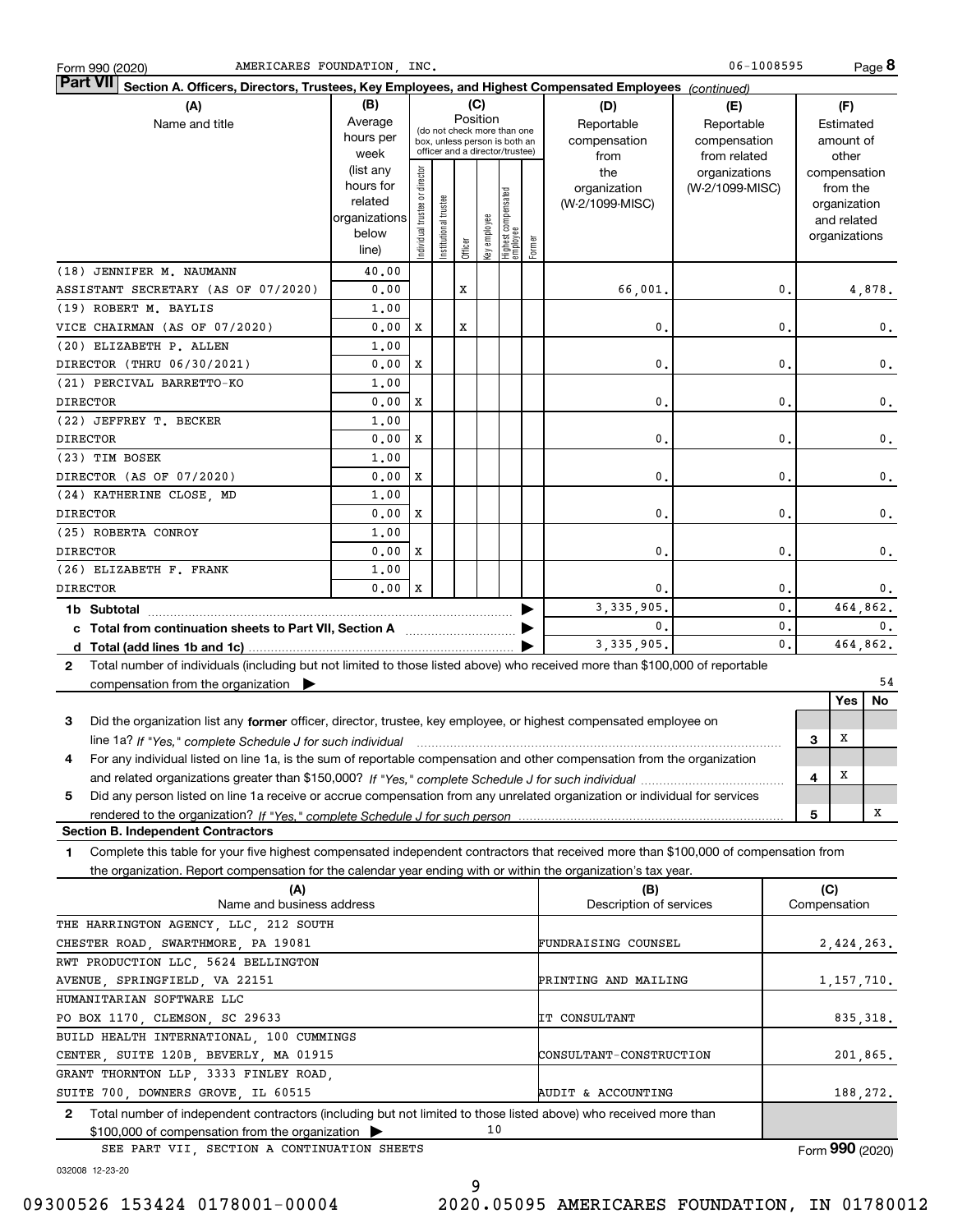| Form 990 |  |
|----------|--|
|          |  |

| Part VII Section A. Officers, Directors, Trustees, Key Employees, and Highest Compensated Employees (continued) |                        |                                |                        |         |              |                              |        |                                 |                 |                          |
|-----------------------------------------------------------------------------------------------------------------|------------------------|--------------------------------|------------------------|---------|--------------|------------------------------|--------|---------------------------------|-----------------|--------------------------|
| (A)                                                                                                             | (B)                    |                                |                        |         | (C)          |                              |        | (D)                             | (E)             | (F)                      |
| Name and title                                                                                                  | Average                |                                |                        |         | Position     |                              |        | Reportable                      | Reportable      | Estimated                |
|                                                                                                                 | hours                  |                                | (check all that apply) |         |              |                              |        | compensation                    | compensation    | amount of                |
|                                                                                                                 | per                    |                                |                        |         |              |                              |        | from                            | from related    | other                    |
|                                                                                                                 | week                   |                                |                        |         |              |                              |        | the                             | organizations   | compensation<br>from the |
|                                                                                                                 | (list any<br>hours for |                                |                        |         |              |                              |        | organization<br>(W-2/1099-MISC) | (W-2/1099-MISC) | organization             |
|                                                                                                                 | related                |                                |                        |         |              |                              |        |                                 |                 | and related              |
|                                                                                                                 | organizations          |                                |                        |         |              |                              |        |                                 |                 | organizations            |
|                                                                                                                 | below                  | Individual trustee or director | Institutional trustee  |         | Key employee | Highest compensated employee |        |                                 |                 |                          |
|                                                                                                                 | line)                  |                                |                        | Officer |              |                              | Former |                                 |                 |                          |
| (27) STEPHEN GALLUCCI                                                                                           | 1,00                   |                                |                        |         |              |                              |        |                                 |                 |                          |
| <b>DIRECTOR</b>                                                                                                 | 0.00                   | $\mathbf x$                    |                        |         |              |                              |        | $\mathbf 0$ .                   | $\mathfrak o$ . | $\mathbf 0$ .            |
| (28) TONY GOLDWYN                                                                                               | 1.00                   |                                |                        |         |              |                              |        |                                 |                 |                          |
| <b>DIRECTOR</b>                                                                                                 | 0.00                   | X                              |                        |         |              |                              |        | $\mathbf{0}$ .                  | $\mathfrak o$ . | $\mathbf 0$ .            |
| (29) SUSAN GROSSMAN                                                                                             | 1.00                   |                                |                        |         |              |                              |        |                                 |                 |                          |
| <b>DIRECTOR</b>                                                                                                 | 0.00                   | $\mathbf x$                    |                        |         |              |                              |        | $\mathbf{0}$ .                  | $\mathfrak o$ . | $\mathbf 0$ .            |
| (30) ERICA HILL                                                                                                 | 1,00                   |                                |                        |         |              |                              |        |                                 |                 |                          |
| DIRECTOR (AS OF 07/2020)                                                                                        | 0.00                   | $\mathbf x$                    |                        |         |              |                              |        | $\mathbf{0}$ .                  | $\mathfrak o$ . | $\mathbf 0$ .            |
| (31) SAMHITA A. P.JAYANTI                                                                                       | 1.00                   |                                |                        |         |              |                              |        |                                 |                 |                          |
| DIRECTOR (AS OF 07/2020)                                                                                        | 0.00                   | $\mathbf x$                    |                        |         |              |                              |        | $\mathbf{0}$ .                  | $\mathfrak o$ . | $\mathbf 0$ .            |
| (32) FRANCINE KATSOUDAS                                                                                         | 1.00                   |                                |                        |         |              |                              |        |                                 |                 |                          |
| <b>DIRECTOR</b>                                                                                                 | 0.00                   | X                              |                        |         |              |                              |        | $\mathbf{0}$ .                  | $\mathfrak o$ . | $\mathbf 0$ .            |
| (33) PAUL J. KUEHNER                                                                                            | 1.00                   |                                |                        |         |              |                              |        |                                 |                 |                          |
| DIRECTOR (THRU 06/30/2021)                                                                                      | 0.00                   | X                              |                        |         |              |                              |        | $\mathbf{0}$ .                  | $\mathfrak o$ . | $\mathbf 0$ .            |
| (34) JERRY P. LEAMON                                                                                            | 1.00                   |                                |                        |         |              |                              |        |                                 |                 |                          |
| CHAIRMAN                                                                                                        | 1.00                   | $\mathbf x$                    |                        | X       |              |                              |        | $\mathbf{0}$ .                  | $\mathfrak o$ . | $\mathbf 0$ .            |
| (35) MEHDI MAHMUD                                                                                               | 1.00                   |                                |                        |         |              |                              |        |                                 |                 |                          |
| <b>DIRECTOR</b>                                                                                                 | 0.00                   | X                              |                        |         |              |                              |        | $\mathbf{0}$ .                  | $\mathfrak o$ . | $\mathbf 0$ .            |
| (36) ALAN RWAMBUYA                                                                                              | 1.00                   |                                |                        |         |              |                              |        |                                 |                 |                          |
| <b>DIRECTOR</b>                                                                                                 | 0.00                   | X                              |                        |         |              |                              |        | $\mathbf{0}$ .                  | $\mathfrak o$ . | $\mathbf 0$ .            |
| (37) STEPHEN SADOVE                                                                                             | 1.00                   |                                |                        |         |              |                              |        |                                 |                 |                          |
| <b>DIRECTOR</b>                                                                                                 | 0.00                   | X                              |                        |         |              |                              |        | $\mathbf{0}$ .                  | $\mathfrak o$ . | $\mathbf 0$ .            |
| (38) SARAH SAINT-AMAND                                                                                          | 1.00                   |                                |                        |         |              |                              |        |                                 |                 |                          |
| <b>DIRECTOR</b>                                                                                                 | 0.00                   | X                              |                        |         |              |                              |        | 0.                              | $\mathfrak o$ . | $\mathbf 0$ .            |
| (39) MICHAEL ULLMANN                                                                                            | 1.00                   |                                |                        |         |              |                              |        |                                 |                 |                          |
| DIRECTOR, SECRETARY (AS OF 07/2020)                                                                             | 0.00                   | $\mathbf X$                    |                        | X       |              |                              |        | 0.                              | $\mathfrak o$ . | $\mathbf 0$ .            |
| (40) NADJA WEST                                                                                                 | 1,00                   |                                |                        |         |              |                              |        |                                 |                 |                          |
| DIRECTOR (AS OF 07/2020)                                                                                        | 0.00X                  |                                |                        |         |              |                              |        | 0.                              | $\mathfrak o$ . | $\mathbf 0$ .            |
|                                                                                                                 |                        |                                |                        |         |              |                              |        |                                 |                 |                          |
|                                                                                                                 |                        |                                |                        |         |              |                              |        |                                 |                 |                          |
|                                                                                                                 |                        |                                |                        |         |              |                              |        |                                 |                 |                          |
|                                                                                                                 |                        |                                |                        |         |              |                              |        |                                 |                 |                          |
|                                                                                                                 |                        |                                |                        |         |              |                              |        |                                 |                 |                          |
|                                                                                                                 |                        |                                |                        |         |              |                              |        |                                 |                 |                          |
|                                                                                                                 |                        |                                |                        |         |              |                              |        |                                 |                 |                          |
|                                                                                                                 |                        |                                |                        |         |              |                              |        |                                 |                 |                          |
|                                                                                                                 |                        |                                |                        |         |              |                              |        |                                 |                 |                          |
|                                                                                                                 |                        |                                |                        |         |              |                              |        |                                 |                 |                          |
|                                                                                                                 |                        |                                |                        |         |              |                              |        |                                 |                 |                          |
| Total to Part VII, Section A, line 1c                                                                           |                        |                                |                        |         |              |                              |        |                                 |                 |                          |

032201 04-01-20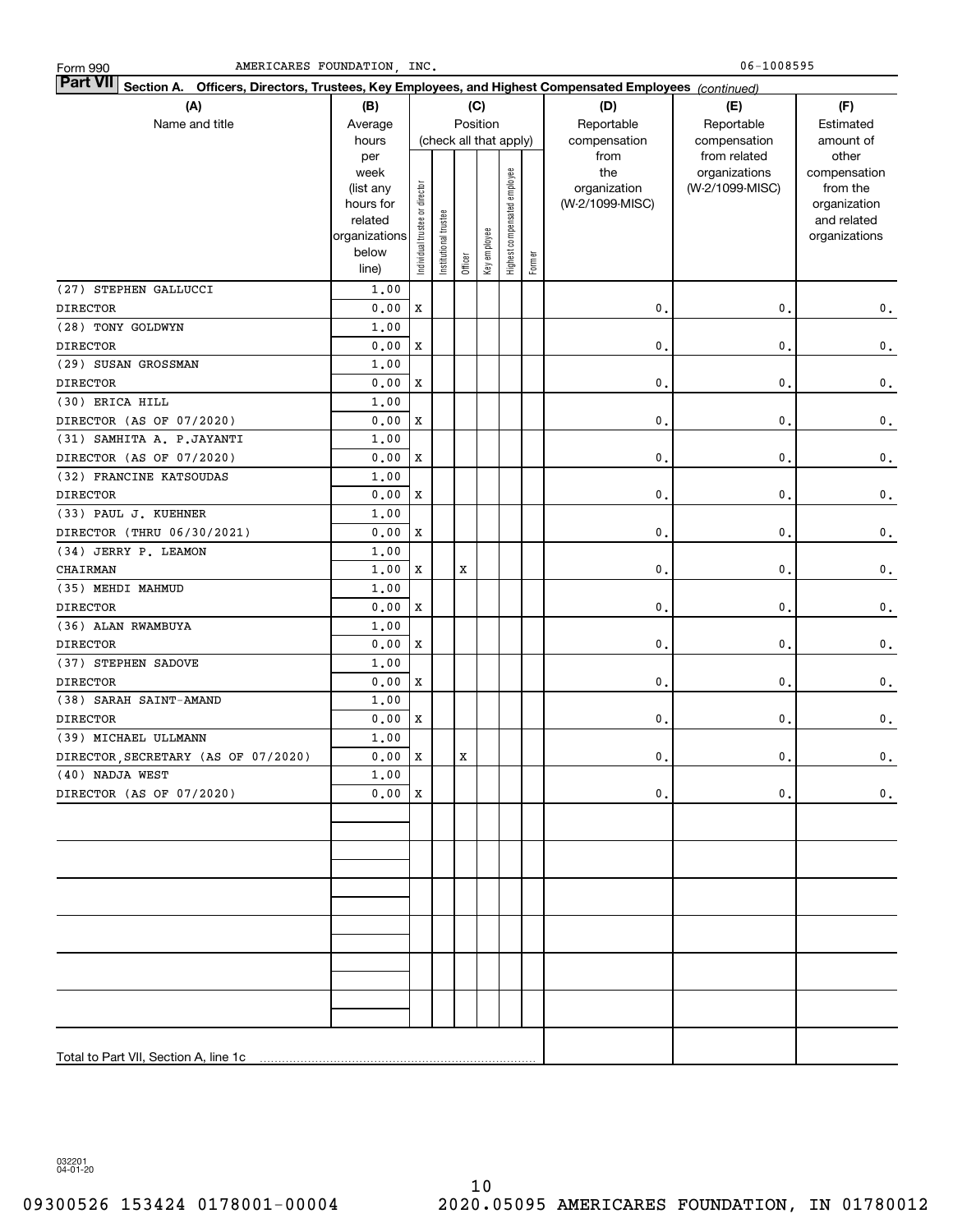|                                                           | <b>Part VIII</b> | <b>Statement of Revenue</b>                                                                                           |                      |                |                           |                        |                                              |                                                   |                                                                 |
|-----------------------------------------------------------|------------------|-----------------------------------------------------------------------------------------------------------------------|----------------------|----------------|---------------------------|------------------------|----------------------------------------------|---------------------------------------------------|-----------------------------------------------------------------|
|                                                           |                  | Check if Schedule O contains a response or note to any line in this Part VIII                                         |                      |                |                           |                        |                                              |                                                   |                                                                 |
|                                                           |                  |                                                                                                                       |                      |                |                           | (A)<br>Total revenue   | (B)<br>Related or exempt<br>function revenue | $\overline{(C)}$<br>Unrelated<br>business revenue | (D)<br>Revenue excluded<br>from tax under<br>sections 512 - 514 |
|                                                           |                  | 1 a Federated campaigns                                                                                               |                      | 1a             | 65,050.                   |                        |                                              |                                                   |                                                                 |
|                                                           |                  | <b>b</b> Membership dues                                                                                              |                      | 1 <sub>b</sub> |                           |                        |                                              |                                                   |                                                                 |
|                                                           |                  | c Fundraising events                                                                                                  |                      | 1 <sub>c</sub> | 1,630,366.                |                        |                                              |                                                   |                                                                 |
|                                                           |                  | d Related organizations                                                                                               |                      | 1 <sub>d</sub> |                           |                        |                                              |                                                   |                                                                 |
|                                                           | е                | Government grants (contributions)                                                                                     |                      | 1e             | 12,794,238.               |                        |                                              |                                                   |                                                                 |
|                                                           |                  | f All other contributions, gifts, grants, and                                                                         |                      |                |                           |                        |                                              |                                                   |                                                                 |
|                                                           |                  | similar amounts not included above                                                                                    |                      | 1f             | 1,215,154,063.            |                        |                                              |                                                   |                                                                 |
| Contributions, Gifts, Grants<br>and Other Similar Amounts |                  | Noncash contributions included in lines 1a-1f                                                                         |                      |                | $1g$ \$ 1, 152, 453, 970. |                        |                                              |                                                   |                                                                 |
|                                                           |                  |                                                                                                                       |                      |                |                           | $\vert$ 1,229,643,717. |                                              |                                                   |                                                                 |
|                                                           |                  |                                                                                                                       |                      |                | <b>Business Code</b>      |                        |                                              |                                                   |                                                                 |
|                                                           |                  | 2 a PATIENT SVC. REVENUE                                                                                              |                      |                | 621400                    | 1,137,060.             | 1,137,060.                                   |                                                   |                                                                 |
|                                                           | b                | <u> 1989 - Johann Barn, mars eta bainar eta idazlea (</u>                                                             |                      |                |                           |                        |                                              |                                                   |                                                                 |
| evenue                                                    | c                | <u> 1989 - Johann Stoff, Amerikaansk politiker (</u>                                                                  |                      |                |                           |                        |                                              |                                                   |                                                                 |
|                                                           | d<br>е           | <u> 1989 - Johann Barbara, martin amerikan basar dan berasal dalam basar dalam basar dalam basar dalam basar dala</u> |                      |                |                           |                        |                                              |                                                   |                                                                 |
| Program Service<br>Revenue                                |                  | f All other program service revenue                                                                                   |                      |                |                           |                        |                                              |                                                   |                                                                 |
|                                                           |                  |                                                                                                                       |                      |                |                           | 1,137,060.             |                                              |                                                   |                                                                 |
|                                                           | 3                | Investment income (including dividends, interest, and                                                                 |                      |                |                           |                        |                                              |                                                   |                                                                 |
|                                                           |                  |                                                                                                                       |                      |                |                           | 1,023,993.             |                                              |                                                   | 1,023,993.                                                      |
|                                                           | 4                | Income from investment of tax-exempt bond proceeds                                                                    |                      |                |                           |                        |                                              |                                                   |                                                                 |
|                                                           | 5                |                                                                                                                       |                      |                |                           |                        |                                              |                                                   |                                                                 |
|                                                           |                  |                                                                                                                       |                      | (i) Real       | (ii) Personal             |                        |                                              |                                                   |                                                                 |
|                                                           |                  | 6 a Gross rents<br>.                                                                                                  | 6a                   | 185,235.       |                           |                        |                                              |                                                   |                                                                 |
|                                                           |                  | <b>b</b> Less: rental expenses                                                                                        | 6 <sub>b</sub>       | 187,210.       |                           |                        |                                              |                                                   |                                                                 |
|                                                           | c                | Rental income or (loss)                                                                                               | 6c                   | $-1,975.$      |                           |                        |                                              |                                                   |                                                                 |
|                                                           |                  | d Net rental income or (loss)                                                                                         |                      |                |                           | $-1,975.$              |                                              |                                                   | $-1,975.$                                                       |
|                                                           |                  | 7 a Gross amount from sales of                                                                                        |                      | (i) Securities | (ii) Other                |                        |                                              |                                                   |                                                                 |
|                                                           |                  | assets other than inventory                                                                                           | $7a$ 37, 262, 647.   |                |                           |                        |                                              |                                                   |                                                                 |
|                                                           |                  | <b>b</b> Less: cost or other basis                                                                                    | $ 7b $ 35, 178, 425. |                |                           |                        |                                              |                                                   |                                                                 |
| Revenue                                                   |                  | and sales expenses<br>c Gain or (loss)                                                                                | $ 7c $ 2,084,222.    |                |                           |                        |                                              |                                                   |                                                                 |
|                                                           |                  |                                                                                                                       |                      |                | ▶                         | 2,084,222.             |                                              |                                                   | 2,084,222.                                                      |
|                                                           |                  | 8 a Gross income from fundraising events (not                                                                         |                      |                |                           |                        |                                              |                                                   |                                                                 |
| <b>Other</b>                                              |                  | including $$$ 1, 630, 366. of                                                                                         |                      |                |                           |                        |                                              |                                                   |                                                                 |
|                                                           |                  | contributions reported on line 1c). See                                                                               |                      |                |                           |                        |                                              |                                                   |                                                                 |
|                                                           |                  |                                                                                                                       |                      | 8а             | 8,625.                    |                        |                                              |                                                   |                                                                 |
|                                                           |                  |                                                                                                                       |                      | 8b             | 118,338.                  |                        |                                              |                                                   |                                                                 |
|                                                           |                  | c Net income or (loss) from fundraising events                                                                        |                      |                | ▶                         | $-109, 713.$           |                                              |                                                   | $-109,713.$                                                     |
|                                                           |                  | 9 a Gross income from gaming activities. See                                                                          |                      |                |                           |                        |                                              |                                                   |                                                                 |
|                                                           |                  |                                                                                                                       |                      | 9а             |                           |                        |                                              |                                                   |                                                                 |
|                                                           |                  |                                                                                                                       |                      | 9 <sub>b</sub> |                           |                        |                                              |                                                   |                                                                 |
|                                                           |                  | c Net income or (loss) from gaming activities                                                                         |                      |                |                           |                        |                                              |                                                   |                                                                 |
|                                                           |                  | 10 a Gross sales of inventory, less returns                                                                           |                      |                |                           |                        |                                              |                                                   |                                                                 |
|                                                           |                  |                                                                                                                       |                      |                | $10a \quad 1,274,951.$    |                        |                                              |                                                   |                                                                 |
|                                                           |                  | <b>b</b> Less: cost of goods sold                                                                                     |                      |                | $10b \quad 1,178,274.$    |                        |                                              |                                                   | 96,677.                                                         |
|                                                           |                  | c Net income or (loss) from sales of inventory                                                                        |                      |                | <b>Business Code</b>      | 96,677.                |                                              |                                                   |                                                                 |
|                                                           |                  | 11 a EL SALVADOR CAFETERIA                                                                                            |                      |                | 900099                    | 220, 171.              |                                              |                                                   | 220, 171.                                                       |
|                                                           |                  | <b>b</b> MISCELLANEOUS                                                                                                |                      |                | 900099                    | 34,160.                |                                              |                                                   | 34,160.                                                         |
| Revenue                                                   | c                |                                                                                                                       |                      |                |                           |                        |                                              |                                                   |                                                                 |
| Miscellaneous                                             |                  |                                                                                                                       |                      |                |                           |                        |                                              |                                                   |                                                                 |
|                                                           |                  |                                                                                                                       |                      |                |                           | 254, 331.              |                                              |                                                   |                                                                 |
|                                                           | 12               |                                                                                                                       |                      |                |                           | 1, 234, 128, 312.      | 1,137,060.                                   | 0.                                                | 3, 347, 535.                                                    |
|                                                           | 032009 12-23-20  |                                                                                                                       |                      |                |                           |                        |                                              |                                                   | Form 990 (2020)                                                 |

Form 990 (2020) Page

AMERICARES FOUNDATION, INC.  $06-1008595$ 

**9**

032009 12-23-20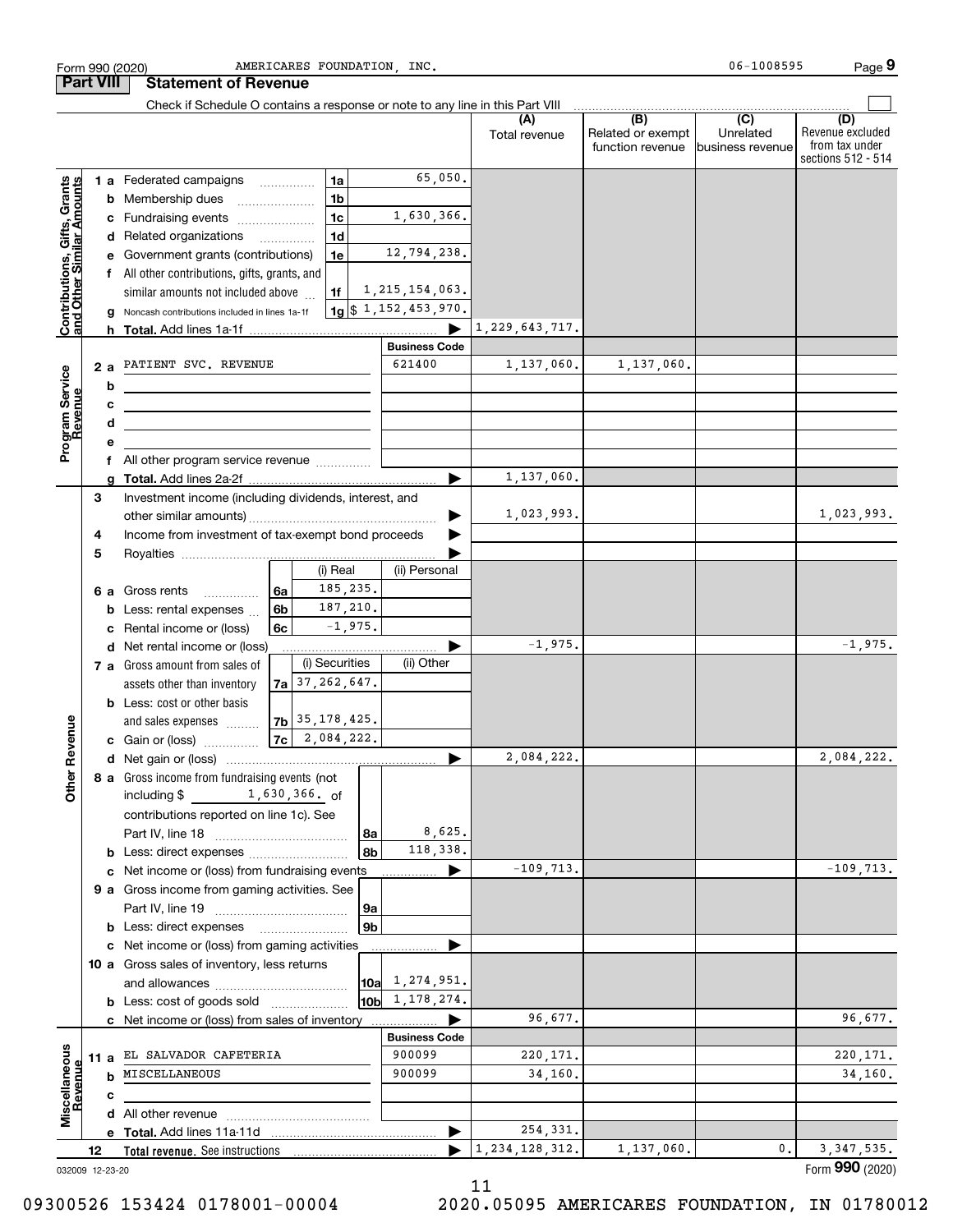Form 990 (2020) AMERICARES FOUNDATION,INC. 06-1008595 Page

**10**

#### **Total functional expenses.**  Add lines 1 through 24e **Joint costs.** Complete this line only if the organization **(A)**<br>Total expenses **(B) (C) (D) 1234567891011abcdefg12131415161718192021222324abcde2526***Section 501(c)(3) and 501(c)(4) organizations must complete all columns. All other organizations must complete column (A).* Grants and other assistance to domestic organizations and domestic governments. See Part IV, line 21 Compensation not included above to disqualified persons (as defined under section 4958(f)(1)) and persons described in section 4958(c)(3)(B)  $\quad \ldots \ldots \ldots$ Pension plan accruals and contributions (include section 401(k) and 403(b) employer contributions) Professional fundraising services. See Part IV, line 17 Other. (If line 11g amount exceeds 10% of line 25, column (A) amount, list line 11g expenses on Sch O.) Other expenses. Itemize expenses not covered above (List miscellaneous expenses on line 24e. If line 24e amount exceeds 10% of line 25, column (A) amount, list line 24e expenses on Schedule O.) reported in column (B) joint costs from a combined educational campaign and fundraising solicitation. Check if Schedule O contains a response or note to any line in this Part IX (C) (C) (C) (C) (C) (C) Program service expenses Management and general expenses Fundraising expensesGrants and other assistance to domestic individuals. See Part IV, line 22 ..................... Grants and other assistance to foreign organizations, foreign governments, and foreign individuals. See Part IV, lines 15 and 16  $\ldots$ Benefits paid to or for members .................... Compensation of current officers, directors, trustees, and key employees  $\ldots$   $\ldots$   $\ldots$   $\ldots$   $\ldots$   $\ldots$ Other salaries and wages ~~~~~~~~~~ Other employee benefits ~~~~~~~~~~ Payroll taxes ~~~~~~~~~~~~~~~~ Fees for services (nonemployees): Management ~~~~~~~~~~~~~~~~ Legal ~~~~~~~~~~~~~~~~~~~~Accounting ~~~~~~~~~~~~~~~~~ Lobbying ~~~~~~~~~~~~~~~~~~ lnvestment management fees ....................... Advertising and promotion www.communication Office expenses ~~~~~~~~~~~~~~~Information technology ~~~~~~~~~~~ Royalties ~~~~~~~~~~~~~~~~~~ Occupancy ~~~~~~~~~~~~~~~~~ Travel ……………………………………………… Payments of travel or entertainment expenses for any federal, state, or local public officials ... Conferences, conventions, and meetings InterestPayments to affiliates ~~~~~~~~~~~~ Depreciation, depletion, and amortization  $\,\,\ldots\,\,$ Insurance~~~~~~~~~~~~~~~~~All other expenses *Do not include amounts reported on lines 6b, 7b, 8b, 9b, and 10b of Part VIII.*  $\mathcal{L}^{\text{max}}$ 183,488,340. 666,182,505. 277,817,378. 2,713,888. 576,578. 20,045,578. 863,627. 5,349,779. 1,414,407. 4,183,271. 168,689. 239,163. 2,795,001. 2,256,758. 2,052,957. 338,580. 1,836,424. 1,667. 2,239,465. 628,909. 81,326. 814.617,008. 486,503. 91,705,009. 12,611,572. 2,702,772. 1,283,525,179. 127,211. 183,488,340. 666,182,505. 277,817,378. 867,704. 1,091,164. 755,020. 172,004. 13,146,616. 3,585,228. 3,313,734. 537,182. 167,763. 158,682. 3,802,593. 820,748. 726,438. 733,646. 349,930. 330,831. 3,539,980. 442,477. 200,814. 68,258. 81,223. 19,208. 39,071. 200,092. 2,795,001. 127,211. 1,709,141. 172,511. 375,106. 169,671. 15,361. 1,867,925. 307,899. 15,746. 14,935. 861,143. 251,268. 724,013. 1,667. 1,837,613. 31,781. 370,071. 622,176. 2,496. 4,237. 72,089. 5,099. 4,138. 50. 764. 502,394. 61,523. 53,091. 340,607. 71,523. 74,373. 91,705,009. 11,789,823. 6,986. 814,763. 1,801,087. 461,904. 439,781. 1,262,113,979. 7,964,465. 13,446,735. COST OF EXPIRED GOODS POSTAGE AND FREIGHT MISCELLANEOUS

032010 12-23-20

 $Check here$ 

Check here  $\bullet$  if following SOP 98-2 (ASC 958-720)

Form (2020) **990**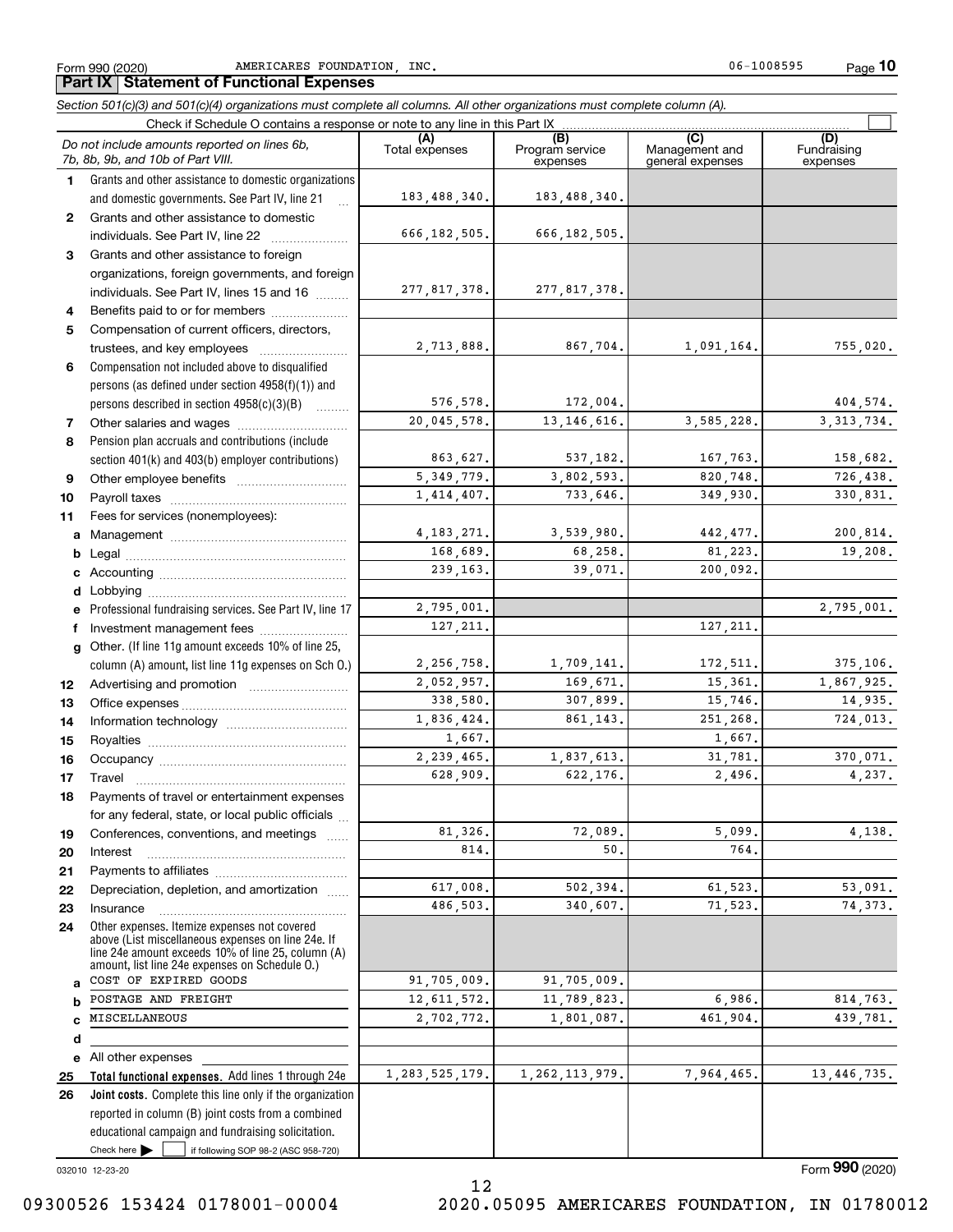**Part X Balance Sheet**

|                             |    |                                                                                   |                     |            |                                |                | X                  |
|-----------------------------|----|-----------------------------------------------------------------------------------|---------------------|------------|--------------------------------|----------------|--------------------|
|                             |    |                                                                                   |                     |            | (A)<br>Beginning of year       |                | (B)<br>End of year |
|                             | 1  |                                                                                   |                     |            | 37,954.                        | $\mathbf{1}$   | 33,941.            |
|                             | 2  |                                                                                   |                     |            | 23,828,094.                    | $\mathbf{2}$   | 17,043,651.        |
|                             | з  |                                                                                   |                     |            | 3, 519, 111.                   | 3              | 7,768,279.         |
|                             | 4  |                                                                                   |                     |            | 558,483.                       | 4              | 2,148,586.         |
|                             | 5  | Loans and other receivables from any current or former officer, director,         |                     |            |                                |                |                    |
|                             |    | trustee, key employee, creator or founder, substantial contributor, or 35%        |                     |            |                                |                |                    |
|                             |    | controlled entity or family member of any of these persons                        |                     |            | 0.                             | 5              | 0.                 |
|                             | 6  | Loans and other receivables from other disqualified persons (as defined           |                     |            |                                |                |                    |
|                             |    | under section $4958(f)(1)$ , and persons described in section $4958(c)(3)(B)$     |                     | 1.1.1.1.1  | 0.                             | 6              | 0.                 |
|                             | 7  |                                                                                   |                     |            | 0.                             | $\overline{7}$ | 0.                 |
| Assets                      | 8  |                                                                                   |                     |            | 347, 318, 603.                 | 8              | 289,963,462.       |
|                             | 9  | Prepaid expenses and deferred charges                                             |                     |            | 6,154,593.                     | 9              | 6,412,366.         |
|                             |    | <b>10a</b> Land, buildings, and equipment: cost or other                          |                     |            |                                |                |                    |
|                             |    | basis. Complete Part VI of Schedule D  10a                                        |                     | 9,431,496. |                                |                |                    |
|                             |    | <b>b</b> Less: accumulated depreciation                                           | 10 <sub>b</sub>     | 6,449,225. | 2,503,936.                     | 10c            | 2,982,271.         |
|                             | 11 |                                                                                   |                     |            | 34, 585, 072.                  | 11             | 50,102,340.        |
|                             | 12 |                                                                                   |                     |            | 0.                             | 12             | 0.                 |
|                             | 13 |                                                                                   |                     |            | $\mathbf{0}$                   | 13             | 0.                 |
|                             | 14 |                                                                                   |                     |            | 0.                             | 14             | $\mathbf{0}$ .     |
|                             | 15 |                                                                                   |                     |            | 3, 318, 313.                   | 15             | 3,935,223.         |
|                             | 16 |                                                                                   | 421,824,159.        | 16         | 380, 390, 119.                 |                |                    |
|                             | 17 |                                                                                   |                     |            | 6,044,275.                     | 17             | 8, 415, 252.       |
|                             | 18 |                                                                                   |                     |            | 430,910.                       | 18             | 891,844.           |
|                             | 19 |                                                                                   |                     | 54,069.    | 19                             | 75,279.        |                    |
|                             | 20 |                                                                                   | 0.                  | 20         | 0.                             |                |                    |
|                             | 21 | Escrow or custodial account liability. Complete Part IV of Schedule D             | 1.1.1.1.1.1.1.1.1.1 | 0.         | 21                             | $\mathbf{0}$ . |                    |
|                             | 22 | Loans and other payables to any current or former officer, director,              |                     |            |                                |                |                    |
| Liabilities                 |    | trustee, key employee, creator or founder, substantial contributor, or 35%        |                     |            |                                |                |                    |
|                             |    | controlled entity or family member of any of these persons                        |                     |            | 0.                             | 22             | 0.                 |
|                             | 23 |                                                                                   |                     |            | $\mathbf{0}$ .                 | 23             | 0.                 |
|                             | 24 |                                                                                   |                     |            | 0.                             | 24             | 0.                 |
|                             | 25 | Other liabilities (including federal income tax, payables to related third        |                     |            |                                |                |                    |
|                             |    | parties, and other liabilities not included on lines 17-24). Complete Part X      |                     |            |                                |                |                    |
|                             |    | of Schedule D                                                                     |                     |            | 7,891,370.                     | 25             | 8, 255, 951.       |
|                             | 26 |                                                                                   |                     |            | $\overline{14}$ , 420, 624. 26 |                | 17,638,326.        |
|                             |    | Organizations that follow FASB ASC 958, check here $\triangleright$ $\frac{X}{X}$ |                     |            |                                |                |                    |
|                             |    | and complete lines 27, 28, 32, and 33.                                            |                     |            |                                |                |                    |
|                             | 27 |                                                                                   |                     |            | 47,095,714.                    | 27             | 110, 135, 730.     |
|                             | 28 |                                                                                   |                     |            | 360, 307, 821.                 | 28             | 252,616,063.       |
|                             |    | Organizations that do not follow FASB ASC 958, check here $\blacktriangleright$   |                     |            |                                |                |                    |
| Net Assets or Fund Balances |    | and complete lines 29 through 33.                                                 |                     |            |                                |                |                    |
|                             | 29 |                                                                                   |                     |            |                                | 29             |                    |
|                             | 30 | Paid-in or capital surplus, or land, building, or equipment fund                  |                     |            |                                | 30             |                    |
|                             | 31 | Retained earnings, endowment, accumulated income, or other funds                  |                     |            |                                | 31             |                    |
|                             | 32 |                                                                                   |                     |            | 407,403,535.                   | 32             | 362, 751, 793.     |
|                             | 33 |                                                                                   |                     |            | 421,824,159.                   | 33             | 380, 390, 119.     |

Form (2020) **990**

032011 12-23-20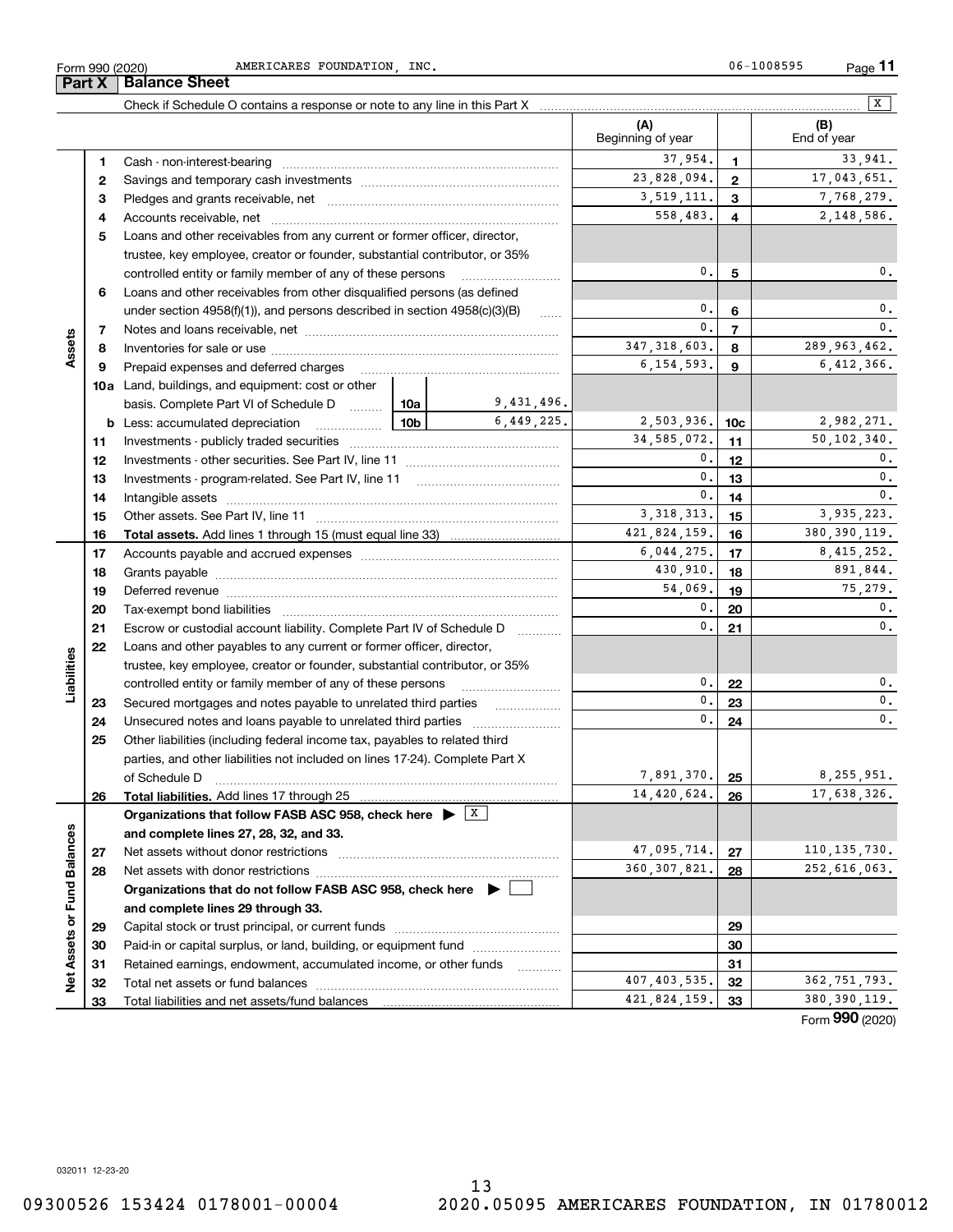|    | AMERICARES FOUNDATION, INC.<br>Form 990 (2020)                                                                                  | 06-1008595     |                   |                | Page $12$      |
|----|---------------------------------------------------------------------------------------------------------------------------------|----------------|-------------------|----------------|----------------|
|    | Part XI<br><b>Reconciliation of Net Assets</b>                                                                                  |                |                   |                |                |
|    |                                                                                                                                 |                |                   |                | $\overline{X}$ |
|    |                                                                                                                                 |                |                   |                |                |
| 1  | Total revenue (must equal Part VIII, column (A), line 12)                                                                       | 1              | 1, 234, 128, 312. |                |                |
| 2  |                                                                                                                                 | $\mathbf{2}$   | 1, 283, 525, 179. |                |                |
| з  | Revenue less expenses. Subtract line 2 from line 1                                                                              | 3              |                   | $-49,396,867.$ |                |
| 4  |                                                                                                                                 | 4              |                   | 407,403,535.   |                |
| 5  | Net unrealized gains (losses) on investments                                                                                    | 5              |                   | 4,229,149.     |                |
| 6  |                                                                                                                                 | 6              |                   |                |                |
| 7  | Investment expenses www.communication.communication.com/www.communication.com/www.communication.com                             | $\overline{7}$ |                   |                |                |
| 8  | Prior period adjustments                                                                                                        | 8              |                   |                |                |
| 9  | Other changes in net assets or fund balances (explain on Schedule O)                                                            | 9              |                   | 515,976.       |                |
| 10 | Net assets or fund balances at end of year. Combine lines 3 through 9 (must equal Part X, line 32,                              |                |                   |                |                |
|    | column (B))                                                                                                                     | 10             |                   | 362, 751, 793. |                |
|    | Part XII Financial Statements and Reporting                                                                                     |                |                   |                |                |
|    |                                                                                                                                 |                |                   |                |                |
|    |                                                                                                                                 |                |                   | <b>Yes</b>     | No             |
| 1  | Accounting method used to prepare the Form 990: [16] Cash<br>$X$   Accrual<br>Other                                             |                |                   |                |                |
|    | If the organization changed its method of accounting from a prior year or checked "Other," explain in Schedule O.               |                |                   |                |                |
|    | 2a Were the organization's financial statements compiled or reviewed by an independent accountant?                              |                | 2a                |                | X              |
|    | If "Yes," check a box below to indicate whether the financial statements for the year were compiled or reviewed on a            |                |                   |                |                |
|    | separate basis, consolidated basis, or both:                                                                                    |                |                   |                |                |
|    | Separate basis<br>Consolidated basis<br>Both consolidated and separate basis                                                    |                |                   |                |                |
|    | <b>b</b> Were the organization's financial statements audited by an independent accountant?                                     |                | 2 <sub>b</sub>    | х              |                |
|    | If "Yes," check a box below to indicate whether the financial statements for the year were audited on a separate basis,         |                |                   |                |                |
|    | consolidated basis, or both:                                                                                                    |                |                   |                |                |
|    | x  <br>Consolidated basis<br>Separate basis<br>Both consolidated and separate basis                                             |                |                   |                |                |
|    | c If "Yes" to line 2a or 2b, does the organization have a committee that assumes responsibility for oversight of the audit,     |                |                   |                |                |
|    |                                                                                                                                 |                | 2c                | х              |                |
|    | If the organization changed either its oversight process or selection process during the tax year, explain on Schedule O.       |                |                   |                |                |
|    | 3a As a result of a federal award, was the organization required to undergo an audit or audits as set forth in the Single Audit |                |                   |                |                |
|    |                                                                                                                                 |                | Зa                | х              |                |
|    | b If "Yes," did the organization undergo the required audit or audits? If the organization did not undergo the required audit   |                |                   |                |                |
|    |                                                                                                                                 |                | 3b                | х<br>ההי       |                |

Form (2020) **990**

032012 12-23-20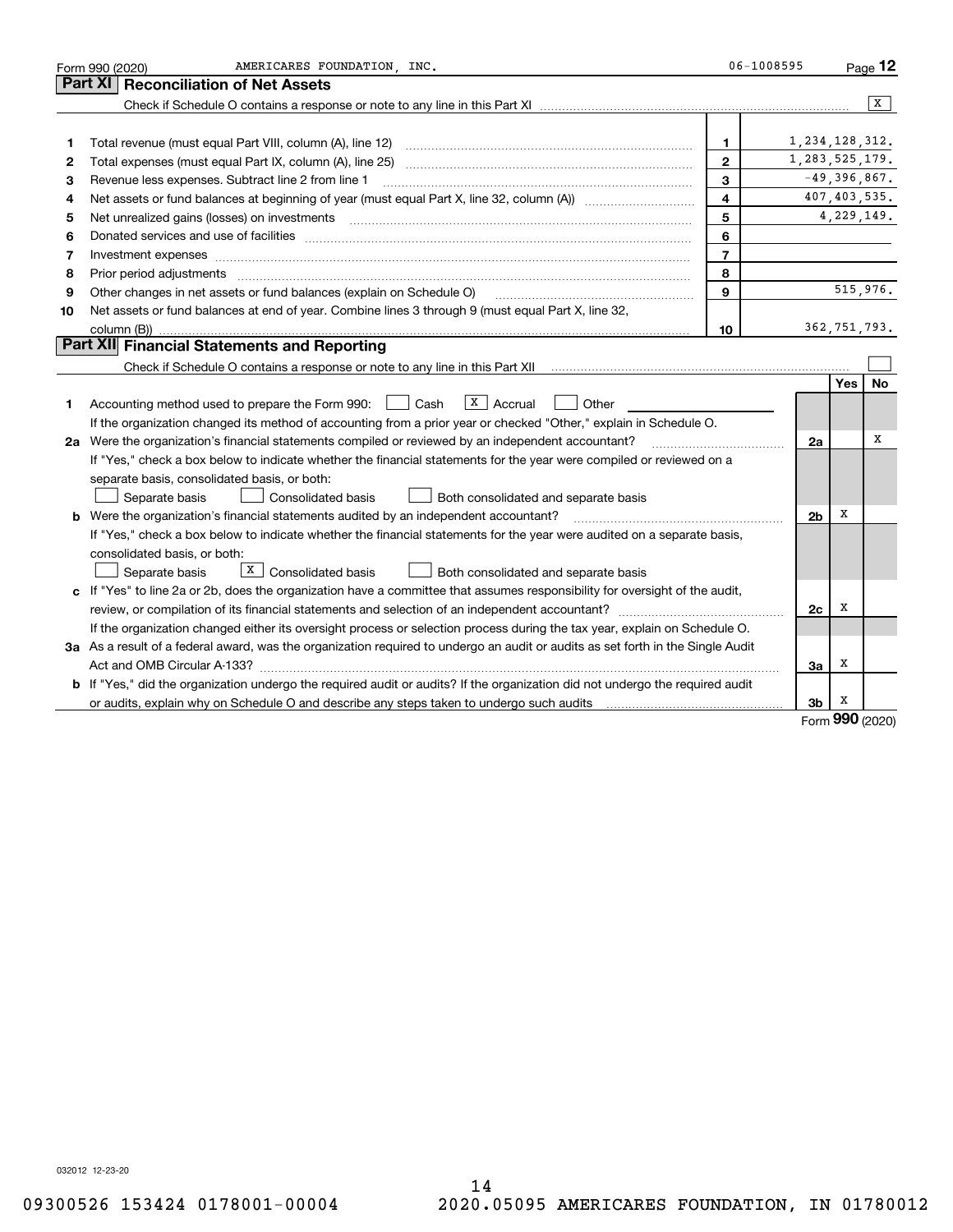Department of the Treasury Internal Revenue Service

**(Form 990 or 990-EZ)**

# **Public Charity Status and Public Support**

**Complete if the organization is a section 501(c)(3) organization or a section 4947(a)(1) nonexempt charitable trust. | Attach to Form 990 or Form 990-EZ.** 

|  | Go to www.irs.gov/Form990 for instructions and the latest information. |  |  |
|--|------------------------------------------------------------------------|--|--|

| OMB No. 1545-0047                   |
|-------------------------------------|
| 020                                 |
| <b>Open to Public</b><br>Inspection |

|        | Name of the organization<br><b>Employer identification number</b>                                                                                                                                                                             |                                                                                                                                                                                                                                                    |                             |                            |     |                                 |                            |  |                                                    |  |  |
|--------|-----------------------------------------------------------------------------------------------------------------------------------------------------------------------------------------------------------------------------------------------|----------------------------------------------------------------------------------------------------------------------------------------------------------------------------------------------------------------------------------------------------|-----------------------------|----------------------------|-----|---------------------------------|----------------------------|--|----------------------------------------------------|--|--|
|        |                                                                                                                                                                                                                                               |                                                                                                                                                                                                                                                    | AMERICARES FOUNDATION, INC. |                            |     |                                 |                            |  | 06-1008595                                         |  |  |
| Part I |                                                                                                                                                                                                                                               | Reason for Public Charity Status. (All organizations must complete this part.) See instructions.                                                                                                                                                   |                             |                            |     |                                 |                            |  |                                                    |  |  |
|        |                                                                                                                                                                                                                                               | The organization is not a private foundation because it is: (For lines 1 through 12, check only one box.)                                                                                                                                          |                             |                            |     |                                 |                            |  |                                                    |  |  |
| 1      |                                                                                                                                                                                                                                               | A church, convention of churches, or association of churches described in section 170(b)(1)(A)(i).                                                                                                                                                 |                             |                            |     |                                 |                            |  |                                                    |  |  |
| 2      |                                                                                                                                                                                                                                               | A school described in section 170(b)(1)(A)(ii). (Attach Schedule E (Form 990 or 990-EZ).)                                                                                                                                                          |                             |                            |     |                                 |                            |  |                                                    |  |  |
| з      |                                                                                                                                                                                                                                               | A hospital or a cooperative hospital service organization described in section 170(b)(1)(A)(iii).                                                                                                                                                  |                             |                            |     |                                 |                            |  |                                                    |  |  |
| 4      |                                                                                                                                                                                                                                               | A medical research organization operated in conjunction with a hospital described in section 170(b)(1)(A)(iii). Enter the hospital's name,                                                                                                         |                             |                            |     |                                 |                            |  |                                                    |  |  |
|        |                                                                                                                                                                                                                                               | city, and state:                                                                                                                                                                                                                                   |                             |                            |     |                                 |                            |  |                                                    |  |  |
| 5      |                                                                                                                                                                                                                                               | An organization operated for the benefit of a college or university owned or operated by a governmental unit described in                                                                                                                          |                             |                            |     |                                 |                            |  |                                                    |  |  |
|        |                                                                                                                                                                                                                                               | section 170(b)(1)(A)(iv). (Complete Part II.)                                                                                                                                                                                                      |                             |                            |     |                                 |                            |  |                                                    |  |  |
| 6      |                                                                                                                                                                                                                                               | A federal, state, or local government or governmental unit described in section 170(b)(1)(A)(v).                                                                                                                                                   |                             |                            |     |                                 |                            |  |                                                    |  |  |
| 7      | $\vert x \vert$                                                                                                                                                                                                                               | An organization that normally receives a substantial part of its support from a governmental unit or from the general public described in                                                                                                          |                             |                            |     |                                 |                            |  |                                                    |  |  |
|        |                                                                                                                                                                                                                                               |                                                                                                                                                                                                                                                    |                             |                            |     |                                 |                            |  |                                                    |  |  |
|        |                                                                                                                                                                                                                                               | section 170(b)(1)(A)(vi). (Complete Part II.)                                                                                                                                                                                                      |                             |                            |     |                                 |                            |  |                                                    |  |  |
| 8      |                                                                                                                                                                                                                                               | A community trust described in section 170(b)(1)(A)(vi). (Complete Part II.)                                                                                                                                                                       |                             |                            |     |                                 |                            |  |                                                    |  |  |
| 9      |                                                                                                                                                                                                                                               | An agricultural research organization described in section 170(b)(1)(A)(ix) operated in conjunction with a land-grant college                                                                                                                      |                             |                            |     |                                 |                            |  |                                                    |  |  |
|        |                                                                                                                                                                                                                                               | or university or a non-land-grant college of agriculture (see instructions). Enter the name, city, and state of the college or                                                                                                                     |                             |                            |     |                                 |                            |  |                                                    |  |  |
|        |                                                                                                                                                                                                                                               | university:                                                                                                                                                                                                                                        |                             |                            |     |                                 |                            |  |                                                    |  |  |
| 10     |                                                                                                                                                                                                                                               | An organization that normally receives (1) more than 33 1/3% of its support from contributions, membership fees, and gross receipts from                                                                                                           |                             |                            |     |                                 |                            |  |                                                    |  |  |
|        |                                                                                                                                                                                                                                               | activities related to its exempt functions, subject to certain exceptions; and (2) no more than 33 1/3% of its support from gross investment                                                                                                       |                             |                            |     |                                 |                            |  |                                                    |  |  |
|        |                                                                                                                                                                                                                                               | income and unrelated business taxable income (less section 511 tax) from businesses acquired by the organization after June 30, 1975.                                                                                                              |                             |                            |     |                                 |                            |  |                                                    |  |  |
|        |                                                                                                                                                                                                                                               | See section 509(a)(2). (Complete Part III.)                                                                                                                                                                                                        |                             |                            |     |                                 |                            |  |                                                    |  |  |
| 11     |                                                                                                                                                                                                                                               | An organization organized and operated exclusively to test for public safety. See section 509(a)(4).<br>An organization organized and operated exclusively for the benefit of, to perform the functions of, or to carry out the purposes of one or |                             |                            |     |                                 |                            |  |                                                    |  |  |
| 12     |                                                                                                                                                                                                                                               |                                                                                                                                                                                                                                                    |                             |                            |     |                                 |                            |  |                                                    |  |  |
|        | more publicly supported organizations described in section 509(a)(1) or section 509(a)(2). See section 509(a)(3). Check the box in                                                                                                            |                                                                                                                                                                                                                                                    |                             |                            |     |                                 |                            |  |                                                    |  |  |
|        | lines 12a through 12d that describes the type of supporting organization and complete lines 12e, 12f, and 12g.<br>Type I. A supporting organization operated, supervised, or controlled by its supported organization(s), typically by giving |                                                                                                                                                                                                                                                    |                             |                            |     |                                 |                            |  |                                                    |  |  |
| а      |                                                                                                                                                                                                                                               |                                                                                                                                                                                                                                                    |                             |                            |     |                                 |                            |  |                                                    |  |  |
|        |                                                                                                                                                                                                                                               | the supported organization(s) the power to regularly appoint or elect a majority of the directors or trustees of the supporting                                                                                                                    |                             |                            |     |                                 |                            |  |                                                    |  |  |
|        |                                                                                                                                                                                                                                               | organization. You must complete Part IV, Sections A and B.                                                                                                                                                                                         |                             |                            |     |                                 |                            |  |                                                    |  |  |
| b      |                                                                                                                                                                                                                                               | Type II. A supporting organization supervised or controlled in connection with its supported organization(s), by having                                                                                                                            |                             |                            |     |                                 |                            |  |                                                    |  |  |
|        |                                                                                                                                                                                                                                               | control or management of the supporting organization vested in the same persons that control or manage the supported                                                                                                                               |                             |                            |     |                                 |                            |  |                                                    |  |  |
|        |                                                                                                                                                                                                                                               | organization(s). You must complete Part IV, Sections A and C.                                                                                                                                                                                      |                             |                            |     |                                 |                            |  |                                                    |  |  |
| с      |                                                                                                                                                                                                                                               | Type III functionally integrated. A supporting organization operated in connection with, and functionally integrated with,                                                                                                                         |                             |                            |     |                                 |                            |  |                                                    |  |  |
|        |                                                                                                                                                                                                                                               | its supported organization(s) (see instructions). You must complete Part IV, Sections A, D, and E.                                                                                                                                                 |                             |                            |     |                                 |                            |  |                                                    |  |  |
| d      |                                                                                                                                                                                                                                               | Type III non-functionally integrated. A supporting organization operated in connection with its supported organization(s)                                                                                                                          |                             |                            |     |                                 |                            |  |                                                    |  |  |
|        |                                                                                                                                                                                                                                               | that is not functionally integrated. The organization generally must satisfy a distribution requirement and an attentiveness                                                                                                                       |                             |                            |     |                                 |                            |  |                                                    |  |  |
|        |                                                                                                                                                                                                                                               | requirement (see instructions). You must complete Part IV, Sections A and D, and Part V.                                                                                                                                                           |                             |                            |     |                                 |                            |  |                                                    |  |  |
| е      |                                                                                                                                                                                                                                               | Check this box if the organization received a written determination from the IRS that it is a Type I, Type II, Type III                                                                                                                            |                             |                            |     |                                 |                            |  |                                                    |  |  |
|        |                                                                                                                                                                                                                                               | functionally integrated, or Type III non-functionally integrated supporting organization.                                                                                                                                                          |                             |                            |     |                                 |                            |  |                                                    |  |  |
|        |                                                                                                                                                                                                                                               | f Enter the number of supported organizations                                                                                                                                                                                                      |                             |                            |     |                                 |                            |  |                                                    |  |  |
|        |                                                                                                                                                                                                                                               | Provide the following information about the supported organization(s).                                                                                                                                                                             |                             | (iii) Type of organization |     | (iv) Is the organization listed | (v) Amount of monetary     |  |                                                    |  |  |
|        |                                                                                                                                                                                                                                               | (i) Name of supported<br>organization                                                                                                                                                                                                              | (ii) EIN                    | (described on lines 1-10   |     | in your governing document?     | support (see instructions) |  | (vi) Amount of other<br>support (see instructions) |  |  |
|        |                                                                                                                                                                                                                                               |                                                                                                                                                                                                                                                    |                             | above (see instructions))  | Yes | No                              |                            |  |                                                    |  |  |
|        |                                                                                                                                                                                                                                               |                                                                                                                                                                                                                                                    |                             |                            |     |                                 |                            |  |                                                    |  |  |
|        |                                                                                                                                                                                                                                               |                                                                                                                                                                                                                                                    |                             |                            |     |                                 |                            |  |                                                    |  |  |
|        |                                                                                                                                                                                                                                               |                                                                                                                                                                                                                                                    |                             |                            |     |                                 |                            |  |                                                    |  |  |
|        |                                                                                                                                                                                                                                               |                                                                                                                                                                                                                                                    |                             |                            |     |                                 |                            |  |                                                    |  |  |
|        |                                                                                                                                                                                                                                               |                                                                                                                                                                                                                                                    |                             |                            |     |                                 |                            |  |                                                    |  |  |
|        |                                                                                                                                                                                                                                               |                                                                                                                                                                                                                                                    |                             |                            |     |                                 |                            |  |                                                    |  |  |
|        |                                                                                                                                                                                                                                               |                                                                                                                                                                                                                                                    |                             |                            |     |                                 |                            |  |                                                    |  |  |
|        |                                                                                                                                                                                                                                               |                                                                                                                                                                                                                                                    |                             |                            |     |                                 |                            |  |                                                    |  |  |
|        |                                                                                                                                                                                                                                               |                                                                                                                                                                                                                                                    |                             |                            |     |                                 |                            |  |                                                    |  |  |
|        |                                                                                                                                                                                                                                               |                                                                                                                                                                                                                                                    |                             |                            |     |                                 |                            |  |                                                    |  |  |
| Total  |                                                                                                                                                                                                                                               |                                                                                                                                                                                                                                                    |                             |                            |     |                                 |                            |  |                                                    |  |  |

LHA For Paperwork Reduction Act Notice, see the Instructions for Form 990 or 990-EZ. <sub>032021</sub> o1-25-21 Schedule A (Form 990 or 990-EZ) 2020 15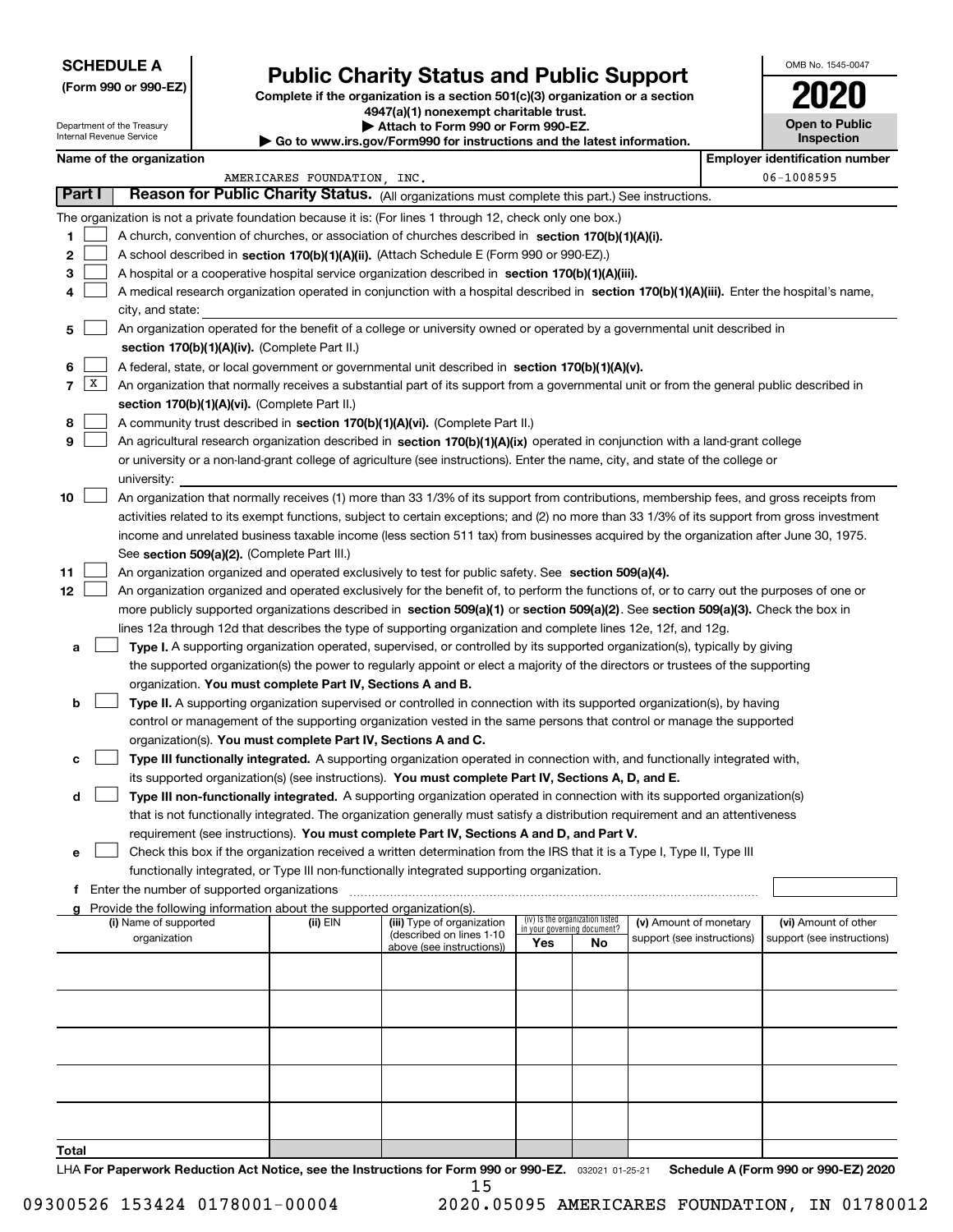### Schedule A (Form 990 or 990-EZ) 2020 AMERICARES FOUNDATION,INC. Page

**Part II** Support Schedule for Organizations Described in Sections 170(b)(1)(A)(iv) and 170(b)(1)(A)(vi)

(Complete only if you checked the box on line 5, 7, or 8 of Part I or if the organization failed to qualify under Part III. If the organization fails to qualify under the tests listed below, please complete Part III.)

|     | <b>Section A. Public Support</b>                                                                                                                                                                                               |              |             |                |             |                                      |                                |
|-----|--------------------------------------------------------------------------------------------------------------------------------------------------------------------------------------------------------------------------------|--------------|-------------|----------------|-------------|--------------------------------------|--------------------------------|
|     | Calendar year (or fiscal year beginning in) $\blacktriangleright$                                                                                                                                                              | (a) 2016     | (b) 2017    | $(c)$ 2018     | $(d)$ 2019  | (e) 2020                             | (f) Total                      |
|     | 1 Gifts, grants, contributions, and                                                                                                                                                                                            |              |             |                |             |                                      |                                |
|     | membership fees received. (Do not                                                                                                                                                                                              |              |             |                |             |                                      |                                |
|     | include any "unusual grants.")                                                                                                                                                                                                 | 2379130027.  | 1042283235. | 973, 977, 098. | 1438445654. | 1229643718.                          | 7063479732.                    |
|     | 2 Tax revenues levied for the organ-                                                                                                                                                                                           |              |             |                |             |                                      |                                |
|     | ization's benefit and either paid to                                                                                                                                                                                           |              |             |                |             |                                      |                                |
|     | or expended on its behalf                                                                                                                                                                                                      |              |             |                |             |                                      |                                |
|     | 3 The value of services or facilities                                                                                                                                                                                          |              |             |                |             |                                      |                                |
|     | furnished by a governmental unit to                                                                                                                                                                                            |              |             |                |             |                                      |                                |
|     | the organization without charge                                                                                                                                                                                                |              |             |                |             |                                      |                                |
|     | Total. Add lines 1 through 3                                                                                                                                                                                                   | 2379130027.  | 1042283235. | 973, 977, 098. | 1438445654. | 1229643718.                          | 7063479732.                    |
| 5.  | The portion of total contributions                                                                                                                                                                                             |              |             |                |             |                                      |                                |
|     | by each person (other than a                                                                                                                                                                                                   |              |             |                |             |                                      |                                |
|     | governmental unit or publicly                                                                                                                                                                                                  |              |             |                |             |                                      |                                |
|     | supported organization) included                                                                                                                                                                                               |              |             |                |             |                                      |                                |
|     | on line 1 that exceeds 2% of the                                                                                                                                                                                               |              |             |                |             |                                      |                                |
|     | amount shown on line 11,                                                                                                                                                                                                       |              |             |                |             |                                      |                                |
|     | column (f)                                                                                                                                                                                                                     |              |             |                |             |                                      | 3625483512.                    |
|     | 6 Public support. Subtract line 5 from line 4.                                                                                                                                                                                 |              |             |                |             |                                      | 3437996220.                    |
|     | <b>Section B. Total Support</b>                                                                                                                                                                                                |              |             |                |             |                                      |                                |
|     | Calendar year (or fiscal year beginning in)                                                                                                                                                                                    | (a) 2016     | (b) 2017    | $(c)$ 2018     | $(d)$ 2019  | (e) 2020                             | (f) Total                      |
|     | 7 Amounts from line 4                                                                                                                                                                                                          | 2379130027.  | 1042283235  | 973, 977, 098. | 1438445654  | 1229643718                           | 7063479732.                    |
|     | 8 Gross income from interest,                                                                                                                                                                                                  |              |             |                |             |                                      |                                |
|     | dividends, payments received on                                                                                                                                                                                                |              |             |                |             |                                      |                                |
|     | securities loans, rents, royalties,                                                                                                                                                                                            |              |             |                |             |                                      |                                |
|     | and income from similar sources                                                                                                                                                                                                | 837,326.     | 1,189,036.  | 1,467,594.     | 1,435,551.  | 1,209,228.                           | 6, 138, 735.                   |
| 9   | Net income from unrelated business                                                                                                                                                                                             |              |             |                |             |                                      |                                |
|     | activities, whether or not the                                                                                                                                                                                                 |              |             |                |             |                                      |                                |
|     | business is regularly carried on                                                                                                                                                                                               |              |             |                |             |                                      |                                |
|     | 10 Other income. Do not include gain                                                                                                                                                                                           |              |             |                |             |                                      |                                |
|     | or loss from the sale of capital                                                                                                                                                                                               |              |             |                |             |                                      |                                |
|     | assets (Explain in Part VI.)                                                                                                                                                                                                   | 1, 199, 482. | 1,468,057.  | 1,477,410.     | 1,340,871.  | 1,537,906.                           | 7,023,726.                     |
|     | 11 Total support. Add lines 7 through 10                                                                                                                                                                                       |              |             |                |             |                                      | 7076642193.                    |
| 12  | Gross receipts from related activities, etc. (see instructions)                                                                                                                                                                |              |             |                |             | 12                                   | 4,867,696.                     |
|     | 13 First 5 years. If the Form 990 is for the organization's first, second, third, fourth, or fifth tax year as a section 501(c)(3)                                                                                             |              |             |                |             |                                      |                                |
|     | organization, check this box and stop here manufactured and state and state and state and state and stop here manufactured and state and state and state and state and state and state and state and state and state and state |              |             |                |             |                                      |                                |
|     | <b>Section C. Computation of Public Support Percentage</b>                                                                                                                                                                     |              |             |                |             |                                      |                                |
|     |                                                                                                                                                                                                                                |              |             |                |             | 14                                   | 48.58<br>%                     |
| 15  |                                                                                                                                                                                                                                |              |             |                |             | 15                                   | 52.05<br>%                     |
|     | 16a 33 1/3% support test - 2020. If the organization did not check the box on line 13, and line 14 is 33 1/3% or more, check this box and                                                                                      |              |             |                |             |                                      |                                |
|     | stop here. The organization qualifies as a publicly supported organization                                                                                                                                                     |              |             |                |             |                                      | $\blacktriangleright$ $\mid$ X |
|     | <b>b 33 1/3% support test - 2019.</b> If the organization did not check a box on line 13 or 16a, and line 15 is 33 1/3% or more, check this box                                                                                |              |             |                |             |                                      |                                |
|     | and stop here. The organization qualifies as a publicly supported organization [[[[[[[[[[[[[[[[[[[[[[[[[]]]]]]                                                                                                                 |              |             |                |             |                                      |                                |
|     | 17a 10% -facts-and-circumstances test - 2020. If the organization did not check a box on line 13, 16a, or 16b, and line 14 is 10% or more,                                                                                     |              |             |                |             |                                      |                                |
|     | and if the organization meets the facts-and-circumstances test, check this box and stop here. Explain in Part VI how the organization                                                                                          |              |             |                |             |                                      |                                |
|     | meets the facts-and-circumstances test. The organization qualifies as a publicly supported organization                                                                                                                        |              |             |                |             |                                      |                                |
|     | <b>b 10% -facts-and-circumstances test - 2019.</b> If the organization did not check a box on line 13, 16a, 16b, or 17a, and line 15 is 10% or                                                                                 |              |             |                |             |                                      |                                |
|     | more, and if the organization meets the facts-and-circumstances test, check this box and stop here. Explain in Part VI how the                                                                                                 |              |             |                |             |                                      |                                |
|     | organization meets the facts-and-circumstances test. The organization qualifies as a publicly supported organization                                                                                                           |              |             |                |             |                                      |                                |
| 18. | Private foundation. If the organization did not check a box on line 13, 16a, 16b, 17a, or 17b, check this box and see instructions                                                                                             |              |             |                |             |                                      |                                |
|     |                                                                                                                                                                                                                                |              |             |                |             | Schedule A (Form 990 or 990-EZ) 2020 |                                |

032022 01-25-21

**2**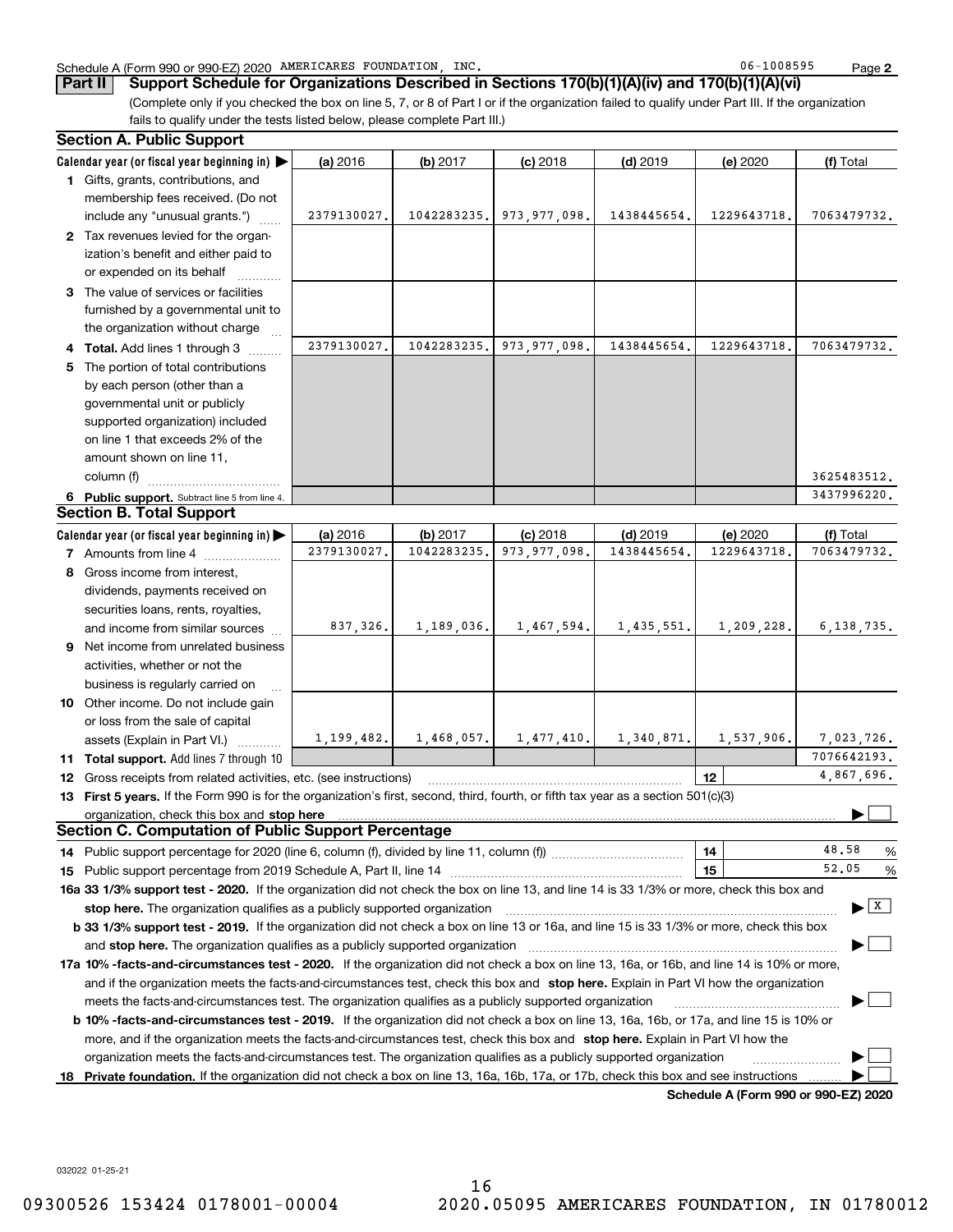(Complete only if you checked the box on line 10 of Part I or if the organization failed to qualify under Part II. If the organization fails to qualify under the tests listed below, please complete Part II.)

| <b>Section A. Public Support</b>                                                                                                                                                                                               |          |          |            |            |                 |                                      |
|--------------------------------------------------------------------------------------------------------------------------------------------------------------------------------------------------------------------------------|----------|----------|------------|------------|-----------------|--------------------------------------|
| Calendar year (or fiscal year beginning in) $\blacktriangleright$                                                                                                                                                              | (a) 2016 | (b) 2017 | $(c)$ 2018 | $(d)$ 2019 | <b>(e)</b> 2020 | (f) Total                            |
| 1 Gifts, grants, contributions, and                                                                                                                                                                                            |          |          |            |            |                 |                                      |
| membership fees received. (Do not                                                                                                                                                                                              |          |          |            |            |                 |                                      |
| include any "unusual grants.")                                                                                                                                                                                                 |          |          |            |            |                 |                                      |
| <b>2</b> Gross receipts from admissions,<br>merchandise sold or services per-<br>formed, or facilities furnished in<br>any activity that is related to the<br>organization's tax-exempt purpose                                |          |          |            |            |                 |                                      |
| 3 Gross receipts from activities that<br>are not an unrelated trade or bus-                                                                                                                                                    |          |          |            |            |                 |                                      |
| iness under section 513                                                                                                                                                                                                        |          |          |            |            |                 |                                      |
| 4 Tax revenues levied for the organ-<br>ization's benefit and either paid to                                                                                                                                                   |          |          |            |            |                 |                                      |
| or expended on its behalf<br>5 The value of services or facilities                                                                                                                                                             |          |          |            |            |                 |                                      |
| furnished by a governmental unit to<br>the organization without charge                                                                                                                                                         |          |          |            |            |                 |                                      |
| <b>6 Total.</b> Add lines 1 through 5                                                                                                                                                                                          |          |          |            |            |                 |                                      |
| 7a Amounts included on lines 1, 2, and<br>3 received from disqualified persons                                                                                                                                                 |          |          |            |            |                 |                                      |
| <b>b</b> Amounts included on lines 2 and 3 received<br>from other than disqualified persons that<br>exceed the greater of \$5,000 or 1% of the<br>amount on line 13 for the year                                               |          |          |            |            |                 |                                      |
| c Add lines 7a and 7b                                                                                                                                                                                                          |          |          |            |            |                 |                                      |
| 8 Public support. (Subtract line 7c from line 6.)<br><b>Section B. Total Support</b>                                                                                                                                           |          |          |            |            |                 |                                      |
| Calendar year (or fiscal year beginning in) $\blacktriangleright$                                                                                                                                                              | (a) 2016 | (b) 2017 | $(c)$ 2018 | $(d)$ 2019 | (e) 2020        | (f) Total                            |
| 9 Amounts from line 6                                                                                                                                                                                                          |          |          |            |            |                 |                                      |
| <b>10a</b> Gross income from interest,<br>dividends, payments received on<br>securities loans, rents, royalties,<br>and income from similar sources                                                                            |          |          |            |            |                 |                                      |
| <b>b</b> Unrelated business taxable income                                                                                                                                                                                     |          |          |            |            |                 |                                      |
| (less section 511 taxes) from businesses<br>acquired after June 30, 1975                                                                                                                                                       |          |          |            |            |                 |                                      |
| c Add lines 10a and 10b                                                                                                                                                                                                        |          |          |            |            |                 |                                      |
| 11 Net income from unrelated business<br>activities not included in line 10b,<br>whether or not the business is<br>regularly carried on                                                                                        |          |          |            |            |                 |                                      |
| <b>12</b> Other income. Do not include gain<br>or loss from the sale of capital<br>assets (Explain in Part VI.)                                                                                                                |          |          |            |            |                 |                                      |
| <b>13</b> Total support. (Add lines 9, 10c, 11, and 12.)                                                                                                                                                                       |          |          |            |            |                 |                                      |
| 14 First 5 years. If the Form 990 is for the organization's first, second, third, fourth, or fifth tax year as a section 501(c)(3) organization,                                                                               |          |          |            |            |                 |                                      |
| check this box and stop here communication and content to the state of the state of the state of the state of the state of the state of the state of the state of the state of the state of the state of the state of the stat |          |          |            |            |                 |                                      |
| <b>Section C. Computation of Public Support Percentage</b>                                                                                                                                                                     |          |          |            |            |                 |                                      |
| 15 Public support percentage for 2020 (line 8, column (f), divided by line 13, column (f))                                                                                                                                     |          |          |            |            | 15              | %                                    |
| 16 Public support percentage from 2019 Schedule A, Part III, line 15<br><b>Section D. Computation of Investment Income Percentage</b>                                                                                          |          |          |            |            | 16              | %                                    |
|                                                                                                                                                                                                                                |          |          |            |            | 17              | %                                    |
| 18 Investment income percentage from 2019 Schedule A, Part III, line 17                                                                                                                                                        |          |          |            |            | 18              | %                                    |
| 19a 33 1/3% support tests - 2020. If the organization did not check the box on line 14, and line 15 is more than 33 1/3%, and line 17 is not                                                                                   |          |          |            |            |                 |                                      |
| more than 33 1/3%, check this box and stop here. The organization qualifies as a publicly supported organization                                                                                                               |          |          |            |            |                 | $\sim$                               |
| b 33 1/3% support tests - 2019. If the organization did not check a box on line 14 or line 19a, and line 16 is more than 33 1/3%, and                                                                                          |          |          |            |            |                 |                                      |
| line 18 is not more than 33 1/3%, check this box and stop here. The organization qualifies as a publicly supported organization                                                                                                |          |          |            |            |                 |                                      |
| 20 Private foundation. If the organization did not check a box on line 14, 19a, or 19b, check this box and see instructions                                                                                                    |          |          |            |            |                 |                                      |
| 032023 01-25-21                                                                                                                                                                                                                |          |          |            |            |                 | Schedule A (Form 990 or 990-EZ) 2020 |
|                                                                                                                                                                                                                                |          | 17       |            |            |                 |                                      |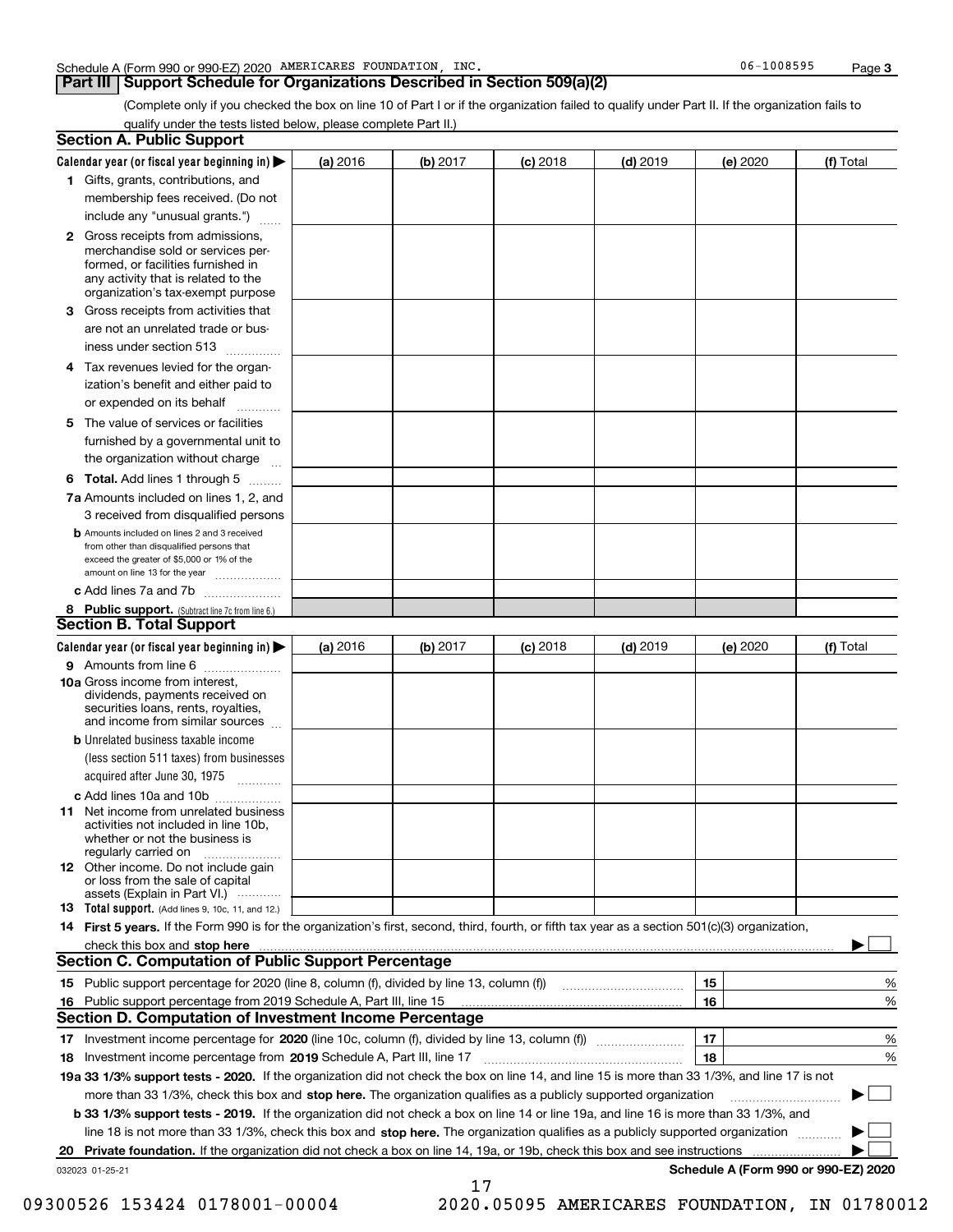**1**

**2**

**3a**

**3b**

**3c**

**4a**

**4b**

**4c**

**5a**

**5b5c**

**6**

**7**

**8**

**9a**

**9b**

**9c**

**10a**

**10b**

**YesNo**

### **Part IV Supporting Organizations**

(Complete only if you checked a box in line 12 on Part I. If you checked box 12a, Part I, complete Sections A and B. If you checked box 12b, Part I, complete Sections A and C. If you checked box 12c, Part I, complete Sections A, D, and E. If you checked box 12d, Part I, complete Sections A and D, and complete Part V.)

### **Section A. All Supporting Organizations**

- **1** Are all of the organization's supported organizations listed by name in the organization's governing documents? If "No," describe in **Part VI** how the supported organizations are designated. If designated by *class or purpose, describe the designation. If historic and continuing relationship, explain.*
- **2** Did the organization have any supported organization that does not have an IRS determination of status under section 509(a)(1) or (2)? If "Yes," explain in Part VI how the organization determined that the supported *organization was described in section 509(a)(1) or (2).*
- **3a** Did the organization have a supported organization described in section 501(c)(4), (5), or (6)? If "Yes," answer *lines 3b and 3c below.*
- **b** Did the organization confirm that each supported organization qualified under section 501(c)(4), (5), or (6) and satisfied the public support tests under section 509(a)(2)? If "Yes," describe in **Part VI** when and how the *organization made the determination.*
- **c**Did the organization ensure that all support to such organizations was used exclusively for section 170(c)(2)(B) purposes? If "Yes," explain in **Part VI** what controls the organization put in place to ensure such use.
- **4a***If* Was any supported organization not organized in the United States ("foreign supported organization")? *"Yes," and if you checked box 12a or 12b in Part I, answer lines 4b and 4c below.*
- **b** Did the organization have ultimate control and discretion in deciding whether to make grants to the foreign supported organization? If "Yes," describe in **Part VI** how the organization had such control and discretion *despite being controlled or supervised by or in connection with its supported organizations.*
- **c** Did the organization support any foreign supported organization that does not have an IRS determination under sections 501(c)(3) and 509(a)(1) or (2)? If "Yes," explain in **Part VI** what controls the organization used *to ensure that all support to the foreign supported organization was used exclusively for section 170(c)(2)(B) purposes.*
- **5a** Did the organization add, substitute, or remove any supported organizations during the tax year? If "Yes," answer lines 5b and 5c below (if applicable). Also, provide detail in **Part VI,** including (i) the names and EIN *numbers of the supported organizations added, substituted, or removed; (ii) the reasons for each such action; (iii) the authority under the organization's organizing document authorizing such action; and (iv) how the action was accomplished (such as by amendment to the organizing document).*
- **b** Type I or Type II only. Was any added or substituted supported organization part of a class already designated in the organization's organizing document?
- **cSubstitutions only.**  Was the substitution the result of an event beyond the organization's control?
- **6** Did the organization provide support (whether in the form of grants or the provision of services or facilities) to **Part VI.** *If "Yes," provide detail in* support or benefit one or more of the filing organization's supported organizations? anyone other than (i) its supported organizations, (ii) individuals that are part of the charitable class benefited by one or more of its supported organizations, or (iii) other supporting organizations that also
- **7**Did the organization provide a grant, loan, compensation, or other similar payment to a substantial contributor *If "Yes," complete Part I of Schedule L (Form 990 or 990-EZ).* regard to a substantial contributor? (as defined in section 4958(c)(3)(C)), a family member of a substantial contributor, or a 35% controlled entity with
- **8** Did the organization make a loan to a disqualified person (as defined in section 4958) not described in line 7? *If "Yes," complete Part I of Schedule L (Form 990 or 990-EZ).*
- **9a** Was the organization controlled directly or indirectly at any time during the tax year by one or more in section 509(a)(1) or (2))? If "Yes," *provide detail in* <code>Part VI.</code> disqualified persons, as defined in section 4946 (other than foundation managers and organizations described
- **b** Did one or more disqualified persons (as defined in line 9a) hold a controlling interest in any entity in which the supporting organization had an interest? If "Yes," provide detail in P**art VI**.
- **c**Did a disqualified person (as defined in line 9a) have an ownership interest in, or derive any personal benefit from, assets in which the supporting organization also had an interest? If "Yes," provide detail in P**art VI.**
- **10a** Was the organization subject to the excess business holdings rules of section 4943 because of section supporting organizations)? If "Yes," answer line 10b below. 4943(f) (regarding certain Type II supporting organizations, and all Type III non-functionally integrated
- **b** Did the organization have any excess business holdings in the tax year? (Use Schedule C, Form 4720, to *determine whether the organization had excess business holdings.)*

18

032024 01-25-21

**Schedule A (Form 990 or 990-EZ) 2020**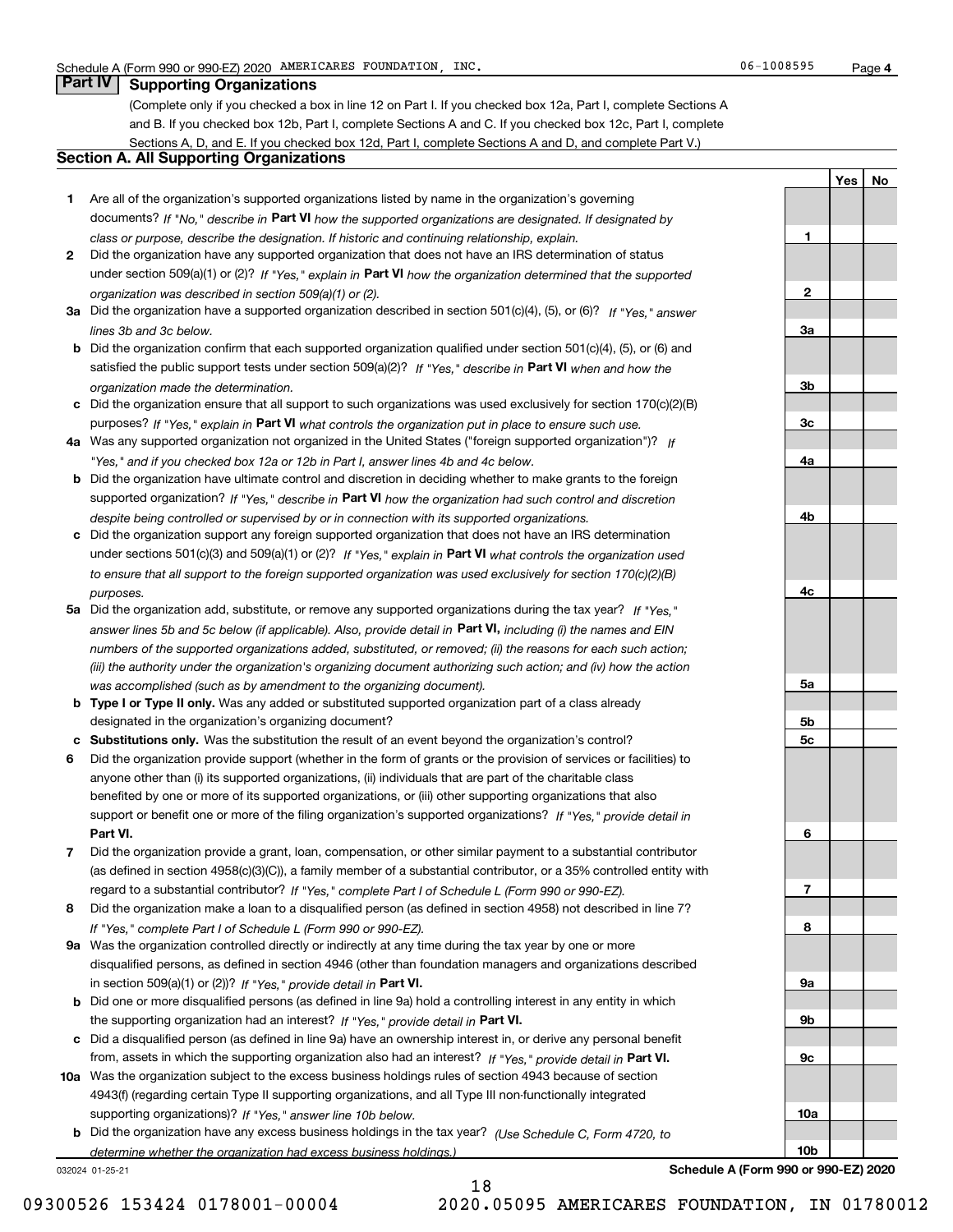**Part IV Supporting Organizations** *(continued)*

**1**

**2**

|    |                                                                                                                      |                 | Yes | No |
|----|----------------------------------------------------------------------------------------------------------------------|-----------------|-----|----|
| 11 | Has the organization accepted a gift or contribution from any of the following persons?                              |                 |     |    |
|    | a A person who directly or indirectly controls, either alone or together with persons described in lines 11b and     |                 |     |    |
|    | 11c below, the governing body of a supported organization?                                                           | 11a             |     |    |
|    | <b>b</b> A family member of a person described in line 11a above?                                                    | 11 <sub>b</sub> |     |    |
|    | c A 35% controlled entity of a person described in line 11a or 11b above? If "Yes" to line 11a, 11b, or 11c, provide |                 |     |    |
|    | detail in Part VI.                                                                                                   | 11c             |     |    |
|    | <b>Section B. Type I Supporting Organizations</b>                                                                    |                 |     |    |
|    |                                                                                                                      |                 | Yes |    |
|    |                                                                                                                      |                 |     |    |

|              | Did the governing body, members of the governing body, officers acting in their official capacity, or membership of one or<br>more supported organizations have the power to regularly appoint or elect at least a majority of the organization's officers,<br>directors, or trustees at all times during the tax year? If "No," describe in Part VI how the supported organization(s)<br>effectively operated, supervised, or controlled the organization's activities. If the organization had more than one supported<br>organization, describe how the powers to appoint and/or remove officers, directors, or trustees were allocated among the<br>supported organizations and what conditions or restrictions, if any, applied to such powers during the tax year. |  |
|--------------|--------------------------------------------------------------------------------------------------------------------------------------------------------------------------------------------------------------------------------------------------------------------------------------------------------------------------------------------------------------------------------------------------------------------------------------------------------------------------------------------------------------------------------------------------------------------------------------------------------------------------------------------------------------------------------------------------------------------------------------------------------------------------|--|
| $\mathbf{2}$ | Did the organization operate for the benefit of any supported organization other than the supported                                                                                                                                                                                                                                                                                                                                                                                                                                                                                                                                                                                                                                                                      |  |

*If "Yes," explain in* organization(s) that operated, supervised, or controlled the supporting organization?

**Part VI**  *how providing such benefit carried out the purposes of the supported organization(s) that operated,*

| supervised, or controlled the supporting organization. |  |
|--------------------------------------------------------|--|
| Section C. Type II Supporting Organizations            |  |

**Yes No 1**or trustees of each of the organization's supported organization(s)? If "No," describe in **Part VI** how control **1***or management of the supporting organization was vested in the same persons that controlled or managed the supported organization(s).* Were a majority of the organization's directors or trustees during the tax year also a majority of the directors

|              |                                                                                                                        |   | Yes | No |
|--------------|------------------------------------------------------------------------------------------------------------------------|---|-----|----|
|              | Did the organization provide to each of its supported organizations, by the last day of the fifth month of the         |   |     |    |
|              | organization's tax year, (i) a written notice describing the type and amount of support provided during the prior tax  |   |     |    |
|              | year, (ii) a copy of the Form 990 that was most recently filed as of the date of notification, and (iii) copies of the |   |     |    |
|              | organization's governing documents in effect on the date of notification, to the extent not previously provided?       |   |     |    |
| $\mathbf{2}$ | Were any of the organization's officers, directors, or trustees either (i) appointed or elected by the supported       |   |     |    |
|              | organization(s) or (ii) serving on the governing body of a supported organization? If "No," explain in Part VI how     |   |     |    |
|              | the organization maintained a close and continuous working relationship with the supported organization(s).            | 2 |     |    |
| 3            | By reason of the relationship described in line 2, above, did the organization's supported organizations have a        |   |     |    |
|              | significant voice in the organization's investment policies and in directing the use of the organization's             |   |     |    |
|              | income or assets at all times during the tax year? If "Yes," describe in Part VI the role the organization's           |   |     |    |
|              | supported organizations played in this regard.                                                                         | 3 |     |    |

# *supported organizations played in this regard.* **Section E. Type III Functionally Integrated Supporting Organizations**

- **1**Check the box next to the method that the organization used to satisfy the Integral Part Test during the year (see instructions).
- **alinupy** The organization satisfied the Activities Test. Complete line 2 below.
- **b**The organization is the parent of each of its supported organizations. *Complete* line 3 *below.*  $\mathcal{L}^{\text{max}}$

|  |  |  | c $\Box$ The organization supported a governmental entity. Describe in Part VI how you supported a governmental entity (see instructions). |  |
|--|--|--|--------------------------------------------------------------------------------------------------------------------------------------------|--|
|--|--|--|--------------------------------------------------------------------------------------------------------------------------------------------|--|

19

- **2Answer lines 2a and 2b below. Yes No** Activities Test.
- **a** Did substantially all of the organization's activities during the tax year directly further the exempt purposes of the supported organization(s) to which the organization was responsive? If "Yes," then in **Part VI identify those supported organizations and explain**  *how these activities directly furthered their exempt purposes, how the organization was responsive to those supported organizations, and how the organization determined that these activities constituted substantially all of its activities.*
- **b** Did the activities described in line 2a, above, constitute activities that, but for the organization's involvement, **Part VI**  *the reasons for the organization's position that its supported organization(s) would have engaged in* one or more of the organization's supported organization(s) would have been engaged in? If "Yes," e*xplain in these activities but for the organization's involvement.*
- **3** Parent of Supported Organizations. Answer lines 3a and 3b below.

**a** Did the organization have the power to regularly appoint or elect a majority of the officers, directors, or trustees of each of the supported organizations? If "Yes" or "No" provide details in **Part VI.** 

**b** Did the organization exercise a substantial degree of direction over the policies, programs, and activities of each of its supported organizations? If "Yes," describe in Part VI the role played by the organization in this regard.

032025 01-25-21

**Schedule A (Form 990 or 990-EZ) 2020**

**2a**

**2b**

**3a**

**3b**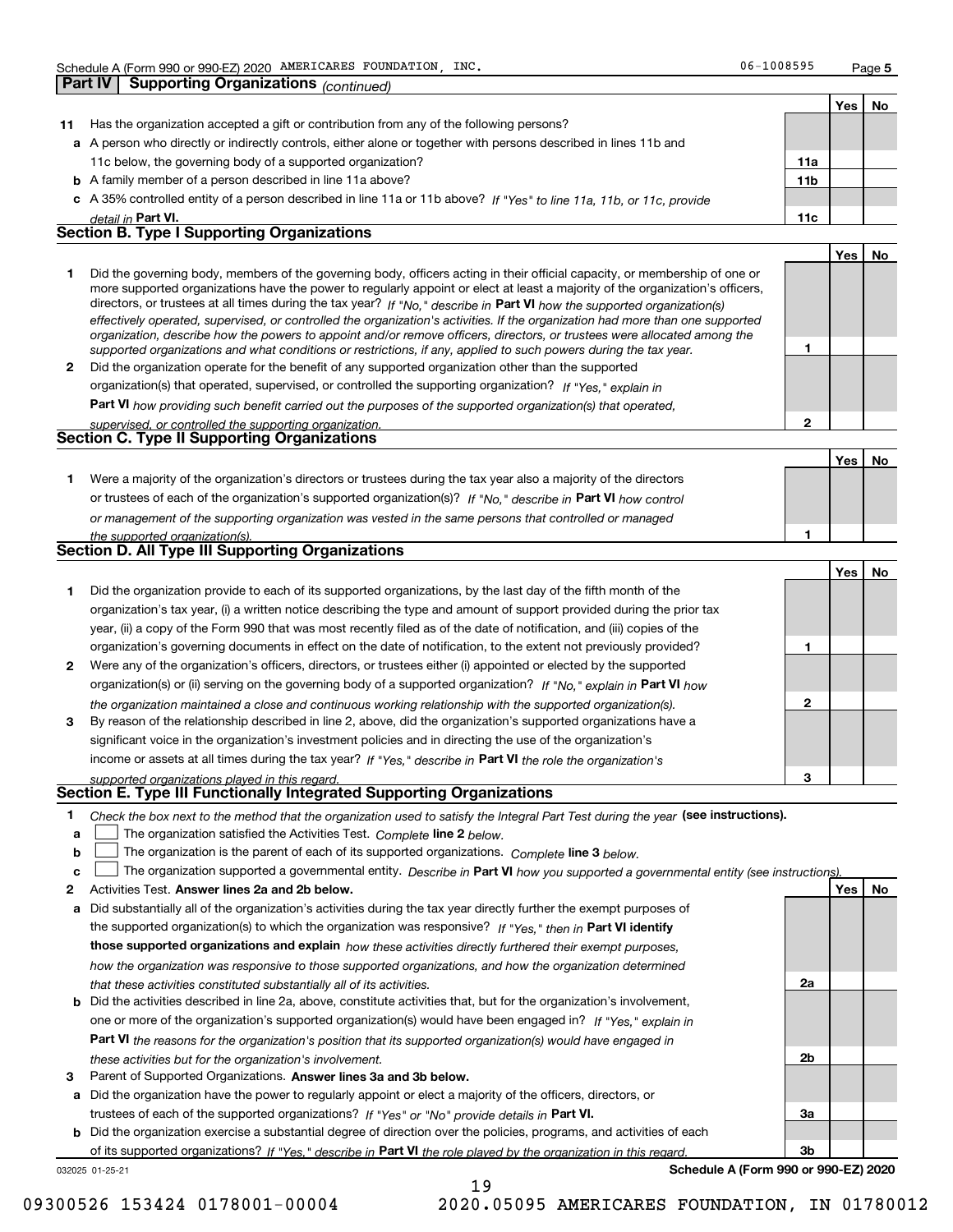| Schedule<br>'⊢orn. | 990 or 990-EZ) 2020 | FOUNDATION<br>AMERICARES | INC | 109505<br>06<br>LUU8595 | Paɑe |  |
|--------------------|---------------------|--------------------------|-----|-------------------------|------|--|
|                    |                     |                          |     |                         |      |  |

**1Part VI** Check here if the organization satisfied the Integral Part Test as a qualifying trust on Nov. 20, 1970 ( explain in Part **VI**). See instructions. **Section A - Adjusted Net Income 12** Recoveries of prior-year distributions **3** Other gross income (see instructions) **4**Add lines 1 through 3. **56** Portion of operating expenses paid or incurred for production or **7** Other expenses (see instructions) **8** Adjusted Net Income (subtract lines 5, 6, and 7 from line 4) **8 8 1234567Section B - Minimum Asset Amount 1**Aggregate fair market value of all non-exempt-use assets (see **2**Acquisition indebtedness applicable to non-exempt-use assets **3** Subtract line 2 from line 1d. **4**Cash deemed held for exempt use. Enter 0.015 of line 3 (for greater amount, **5** Net value of non-exempt-use assets (subtract line 4 from line 3) **678a** Average monthly value of securities **b** Average monthly cash balances **c**Fair market value of other non-exempt-use assets **dTotal**  (add lines 1a, 1b, and 1c) **eDiscount** claimed for blockage or other factors **1a1b1c1d2345678**(explain in detail in Part VI): **Minimum Asset Amount**  (add line 7 to line 6) **Section C - Distributable Amount 12**Enter 0.85 of line 1. **3456123456Distributable Amount.** Subtract line 5 from line 4, unless subject to All other Type III non-functionally integrated supporting organizations must complete Sections A through E. (B) Current Year (optional)(A) Prior Year Net short-term capital gain Depreciation and depletion collection of gross income or for management, conservation, or maintenance of property held for production of income (see instructions) (B) Current Year (optional)(A) Prior Year instructions for short tax year or assets held for part of year): see instructions). Multiply line 5 by 0.035. Recoveries of prior-year distributions Current Year Adjusted net income for prior year (from Section A, line 8, column A) Minimum asset amount for prior year (from Section B, line 8, column A) Enter greater of line 2 or line 3. Income tax imposed in prior year emergency temporary reduction (see instructions). **Part V Type III Non-Functionally Integrated 509(a)(3) Supporting Organizations**   $\mathcal{L}^{\text{max}}$ 

**7**Check here if the current year is the organization's first as a non-functionally integrated Type III supporting organization (see instructions). $\mathcal{L}^{\text{max}}$ 

**Schedule A (Form 990 or 990-EZ) 2020**

032026 01-25-21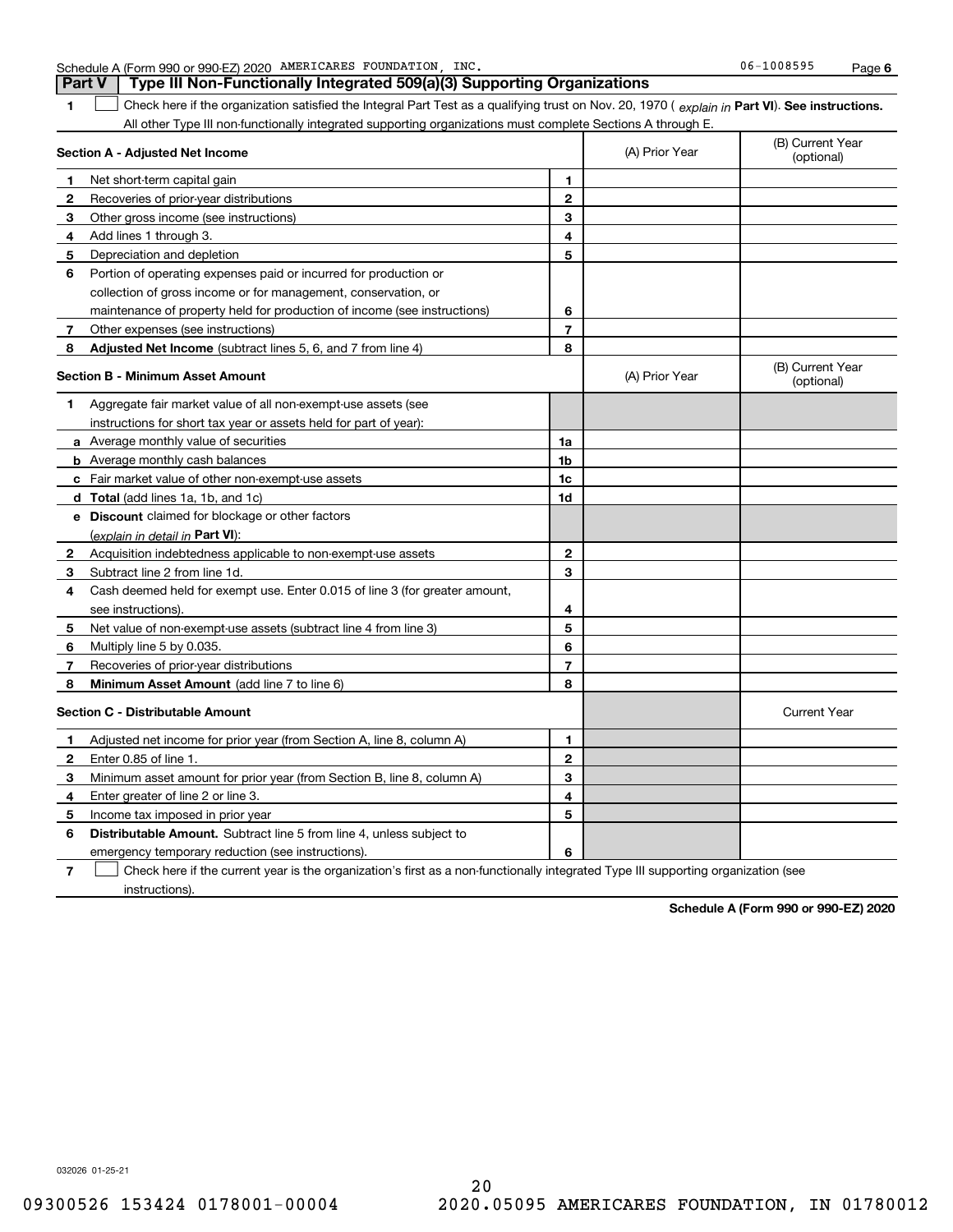|    | Type III Non-Functionally Integrated 509(a)(3) Supporting Organizations<br><b>Part V</b><br>(continued) |                                    |                                               |    |                                                  |  |  |  |
|----|---------------------------------------------------------------------------------------------------------|------------------------------------|-----------------------------------------------|----|--------------------------------------------------|--|--|--|
|    | <b>Section D - Distributions</b><br><b>Current Year</b>                                                 |                                    |                                               |    |                                                  |  |  |  |
| 1  | Amounts paid to supported organizations to accomplish exempt purposes                                   |                                    | 1                                             |    |                                                  |  |  |  |
| 2  | Amounts paid to perform activity that directly furthers exempt purposes of supported                    |                                    |                                               |    |                                                  |  |  |  |
|    | organizations, in excess of income from activity                                                        |                                    | $\mathbf{2}$                                  |    |                                                  |  |  |  |
| 3  | Administrative expenses paid to accomplish exempt purposes of supported organizations                   |                                    | 3                                             |    |                                                  |  |  |  |
| 4  | Amounts paid to acquire exempt-use assets                                                               |                                    |                                               | 4  |                                                  |  |  |  |
| 5  | Qualified set-aside amounts (prior IRS approval required - provide details in Part VI)                  |                                    |                                               | 5  |                                                  |  |  |  |
| 6  | Other distributions ( <i>describe in</i> Part VI). See instructions.                                    |                                    |                                               | 6  |                                                  |  |  |  |
| 7  | Total annual distributions. Add lines 1 through 6.                                                      |                                    |                                               | 7  |                                                  |  |  |  |
| 8  | Distributions to attentive supported organizations to which the organization is responsive              |                                    |                                               |    |                                                  |  |  |  |
|    | (provide details in Part VI). See instructions.                                                         |                                    |                                               | 8  |                                                  |  |  |  |
| 9  | Distributable amount for 2020 from Section C, line 6                                                    |                                    |                                               | 9  |                                                  |  |  |  |
| 10 | Line 8 amount divided by line 9 amount                                                                  |                                    |                                               | 10 |                                                  |  |  |  |
|    | <b>Section E - Distribution Allocations</b> (see instructions)                                          | (i)<br><b>Excess Distributions</b> | (ii)<br><b>Underdistributions</b><br>Pre-2020 |    | (iii)<br><b>Distributable</b><br>Amount for 2020 |  |  |  |
| 1  | Distributable amount for 2020 from Section C, line 6                                                    |                                    |                                               |    |                                                  |  |  |  |
| 2  | Underdistributions, if any, for years prior to 2020 (reason-                                            |                                    |                                               |    |                                                  |  |  |  |
|    | able cause required - explain in Part VI). See instructions.                                            |                                    |                                               |    |                                                  |  |  |  |
| 3  | Excess distributions carryover, if any, to 2020                                                         |                                    |                                               |    |                                                  |  |  |  |
|    | a From 2015                                                                                             |                                    |                                               |    |                                                  |  |  |  |
|    | <b>b</b> From 2016                                                                                      |                                    |                                               |    |                                                  |  |  |  |
|    | $c$ From 2017                                                                                           |                                    |                                               |    |                                                  |  |  |  |
|    | d From 2018                                                                                             |                                    |                                               |    |                                                  |  |  |  |
|    | e From 2019                                                                                             |                                    |                                               |    |                                                  |  |  |  |
|    | f Total of lines 3a through 3e                                                                          |                                    |                                               |    |                                                  |  |  |  |
|    | g Applied to underdistributions of prior years                                                          |                                    |                                               |    |                                                  |  |  |  |
|    | <b>h</b> Applied to 2020 distributable amount                                                           |                                    |                                               |    |                                                  |  |  |  |
|    | Carryover from 2015 not applied (see instructions)                                                      |                                    |                                               |    |                                                  |  |  |  |
|    | Remainder. Subtract lines 3g, 3h, and 3i from line 3f.                                                  |                                    |                                               |    |                                                  |  |  |  |
| 4  | Distributions for 2020 from Section D,                                                                  |                                    |                                               |    |                                                  |  |  |  |
|    | line $7:$                                                                                               |                                    |                                               |    |                                                  |  |  |  |
|    | a Applied to underdistributions of prior years                                                          |                                    |                                               |    |                                                  |  |  |  |
|    | <b>b</b> Applied to 2020 distributable amount                                                           |                                    |                                               |    |                                                  |  |  |  |
|    | c Remainder. Subtract lines 4a and 4b from line 4.                                                      |                                    |                                               |    |                                                  |  |  |  |
| 5. | Remaining underdistributions for years prior to 2020, if                                                |                                    |                                               |    |                                                  |  |  |  |
|    | any. Subtract lines 3g and 4a from line 2. For result greater                                           |                                    |                                               |    |                                                  |  |  |  |
|    | than zero, explain in Part VI. See instructions.                                                        |                                    |                                               |    |                                                  |  |  |  |
| 6  | Remaining underdistributions for 2020. Subtract lines 3h                                                |                                    |                                               |    |                                                  |  |  |  |
|    | and 4b from line 1. For result greater than zero, explain in                                            |                                    |                                               |    |                                                  |  |  |  |
|    | Part VI. See instructions.                                                                              |                                    |                                               |    |                                                  |  |  |  |
| 7  | Excess distributions carryover to 2021. Add lines 3j                                                    |                                    |                                               |    |                                                  |  |  |  |
|    | and 4c.                                                                                                 |                                    |                                               |    |                                                  |  |  |  |
| 8  | Breakdown of line 7:                                                                                    |                                    |                                               |    |                                                  |  |  |  |
|    | a Excess from 2016                                                                                      |                                    |                                               |    |                                                  |  |  |  |
|    | <b>b</b> Excess from 2017                                                                               |                                    |                                               |    |                                                  |  |  |  |
|    | c Excess from 2018                                                                                      |                                    |                                               |    |                                                  |  |  |  |
|    | d Excess from 2019                                                                                      |                                    |                                               |    |                                                  |  |  |  |
|    | e Excess from 2020                                                                                      |                                    |                                               |    |                                                  |  |  |  |

**Schedule A (Form 990 or 990-EZ) 2020**

032027 01-25-21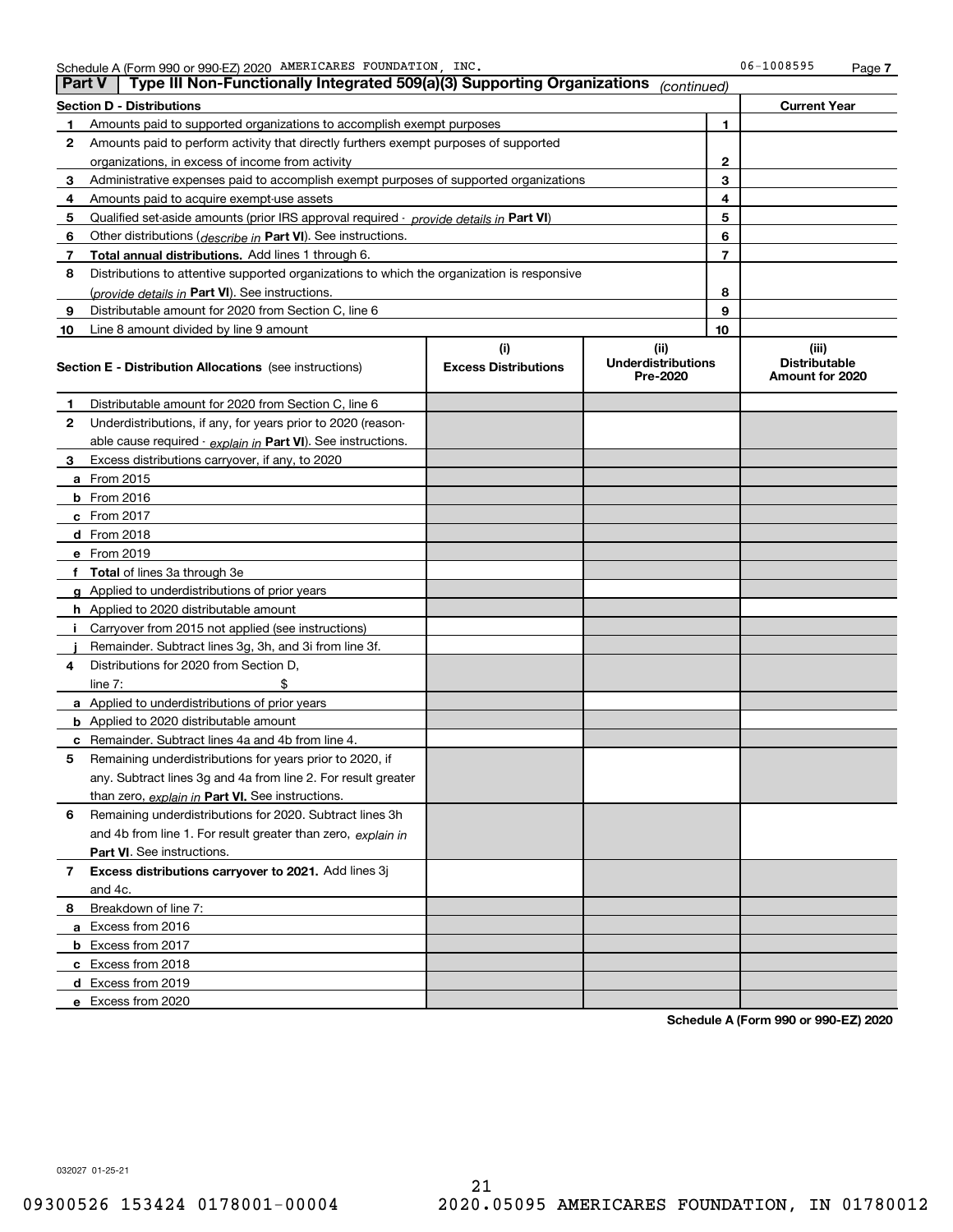Part VI | Supplemental Information. Provide the explanations required by Part II, line 10; Part II, line 17a or 17b; Part III, line 12; Part IV, Section A, lines 1, 2, 3b, 3c, 4b, 4c, 5a, 6, 9a, 9b, 9c, 11a, 11b, and 11c; Part IV, Section B, lines 1 and 2; Part IV, Section C, line 1; Part IV, Section D, lines 2 and 3; Part IV, Section E, lines 1c, 2a, 2b, 3a, and 3b; Part V, line 1; Part V, Section B, line 1e; Part V, Section D, lines 5, 6, and 8; and Part V, Section E, lines 2, 5, and 6. Also complete this part for any additional information. (See instructions.)

SCHEDULE A, PART II, LINE 10, EXPLANATION FOR OTHER INCOME:

| SPECIAL EVENTS           |                                                                                                                       |                                      |
|--------------------------|-----------------------------------------------------------------------------------------------------------------------|--------------------------------------|
|                          | 2016 AMOUNT: \$ 141,760.                                                                                              |                                      |
|                          | 2017 AMOUNT: \$ 152,000.                                                                                              |                                      |
| 2018 AMOUNT: \$ 128,160. | <u> 1989 - Johann Stein, marwolaethau a bhann an t-Amhair Aonaichte ann an t-Amhair Aonaichte ann an t-Amhair Aon</u> |                                      |
|                          | 2019 AMOUNT: \$ 134,560.                                                                                              |                                      |
| 2020 AMOUNT: \$ 8,625.   |                                                                                                                       |                                      |
|                          |                                                                                                                       |                                      |
| SALES OF INVENTORY       |                                                                                                                       |                                      |
|                          | 2016 AMOUNT: \$ 973,607.                                                                                              |                                      |
|                          | 2017 AMOUNT: \$ 1,105,452.                                                                                            |                                      |
|                          | 2018 AMOUNT: \$ 1,135,435.                                                                                            |                                      |
|                          | 2019 AMOUNT: \$996,403.                                                                                               |                                      |
|                          | 2020 AMOUNT: $\frac{2020}{1}$ , 274, 951.                                                                             |                                      |
|                          |                                                                                                                       |                                      |
| MISCELLANEOUS            |                                                                                                                       |                                      |
|                          | 2016 AMOUNT: $\frac{2016}{100}$ AMOUNT: $\frac{64}{115}$ .                                                            |                                      |
|                          | 2017 AMOUNT: \$210,605.                                                                                               |                                      |
|                          | 2018 AMOUNT: \$213,815.                                                                                               |                                      |
| 2019 AMOUNT: \$          | 209,908.                                                                                                              |                                      |
| 2020 AMOUNT: $\sharp$    | 254,330.                                                                                                              |                                      |
|                          |                                                                                                                       |                                      |
|                          |                                                                                                                       |                                      |
|                          |                                                                                                                       |                                      |
|                          |                                                                                                                       |                                      |
|                          |                                                                                                                       |                                      |
|                          |                                                                                                                       |                                      |
| 032028 01-25-21          | 22                                                                                                                    | Schedule A (Form 990 or 990-EZ) 2020 |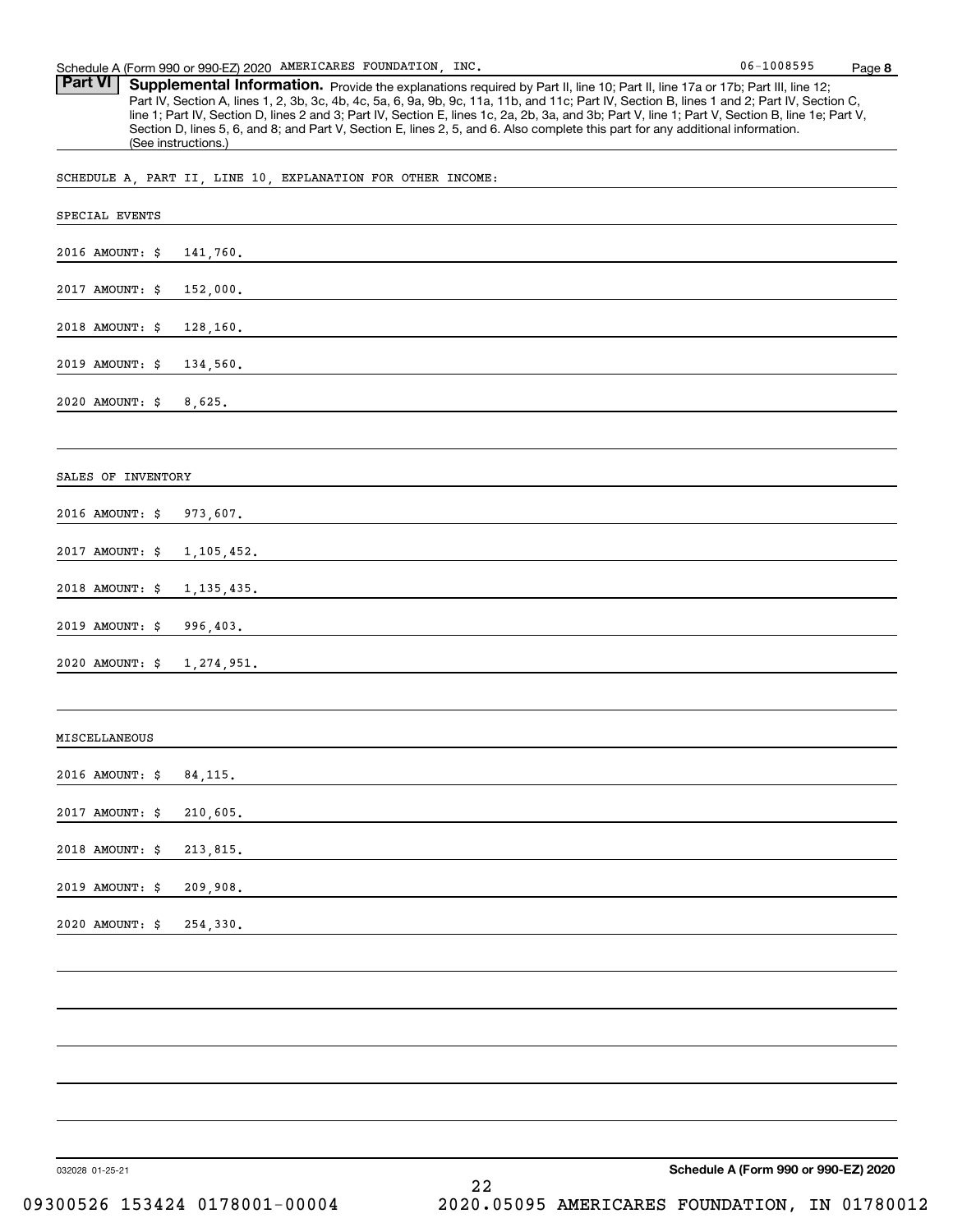Department of the Treasury Internal Revenue Service **(Form 990, 990-EZ, or 990-PF)**

Name of the organization

# **Schedule B Schedule of Contributors**

**| Attach to Form 990, Form 990-EZ, or Form 990-PF. | Go to www.irs.gov/Form990 for the latest information.** OMB No. 1545-0047

# **2020**

**Employer identification number**

#### AMERICARES FOUNDATION INC.  $06-1008595$

| <b>Organization type (check one):</b> |                                                                                    |  |  |  |  |  |
|---------------------------------------|------------------------------------------------------------------------------------|--|--|--|--|--|
| Filers of:                            | Section:                                                                           |  |  |  |  |  |
| Form 990 or 990-EZ                    | $X \mid$<br>$501(c)(3)$ (enter number) organization                                |  |  |  |  |  |
|                                       | $4947(a)(1)$ nonexempt charitable trust <b>not</b> treated as a private foundation |  |  |  |  |  |
|                                       | 527 political organization                                                         |  |  |  |  |  |
| Form 990-PF                           | 501(c)(3) exempt private foundation                                                |  |  |  |  |  |
|                                       | 4947(a)(1) nonexempt charitable trust treated as a private foundation              |  |  |  |  |  |
|                                       | 501(c)(3) taxable private foundation                                               |  |  |  |  |  |
|                                       |                                                                                    |  |  |  |  |  |

Check if your organization is covered by the **General Rule** or a **Special Rule. Note:**  Only a section 501(c)(7), (8), or (10) organization can check boxes for both the General Rule and a Special Rule. See instructions.

### **General Rule**

 $\mathcal{L}^{\text{max}}$ 

For an organization filing Form 990, 990-EZ, or 990-PF that received, during the year, contributions totaling \$5,000 or more (in money or property) from any one contributor. Complete Parts I and II. See instructions for determining a contributor's total contributions.

#### **Special Rules**

- any one contributor, during the year, total contributions of the greater of  $\,$  (1) \$5,000; or **(2)** 2% of the amount on (i) Form 990, Part VIII, line 1h;  $\overline{X}$  For an organization described in section 501(c)(3) filing Form 990 or 990-EZ that met the 33 1/3% support test of the regulations under sections 509(a)(1) and 170(b)(1)(A)(vi), that checked Schedule A (Form 990 or 990-EZ), Part II, line 13, 16a, or 16b, and that received from or (ii) Form 990-EZ, line 1. Complete Parts I and II.
- For an organization described in section 501(c)(7), (8), or (10) filing Form 990 or 990-EZ that received from any one contributor, during the year, total contributions of more than \$1,000 exclusively for religious, charitable, scientific, literary, or educational purposes, or for the prevention of cruelty to children or animals. Complete Parts I (entering "N/A" in column (b) instead of the contributor name and address), II, and III.  $\mathcal{L}^{\text{max}}$

purpose. Don't complete any of the parts unless the **General Rule** applies to this organization because it received *nonexclusively* year, contributions <sub>exclusively</sub> for religious, charitable, etc., purposes, but no such contributions totaled more than \$1,000. If this box is checked, enter here the total contributions that were received during the year for an  $\;$ exclusively religious, charitable, etc., For an organization described in section 501(c)(7), (8), or (10) filing Form 990 or 990-EZ that received from any one contributor, during the religious, charitable, etc., contributions totaling \$5,000 or more during the year  $\Box$ — $\Box$   $\Box$  $\mathcal{L}^{\text{max}}$ 

**Caution:**  An organization that isn't covered by the General Rule and/or the Special Rules doesn't file Schedule B (Form 990, 990-EZ, or 990-PF),  **must** but it answer "No" on Part IV, line 2, of its Form 990; or check the box on line H of its Form 990-EZ or on its Form 990-PF, Part I, line 2, to certify that it doesn't meet the filing requirements of Schedule B (Form 990, 990-EZ, or 990-PF).

**For Paperwork Reduction Act Notice, see the instructions for Form 990, 990-EZ, or 990-PF. Schedule B (Form 990, 990-EZ, or 990-PF) (2020)** LHA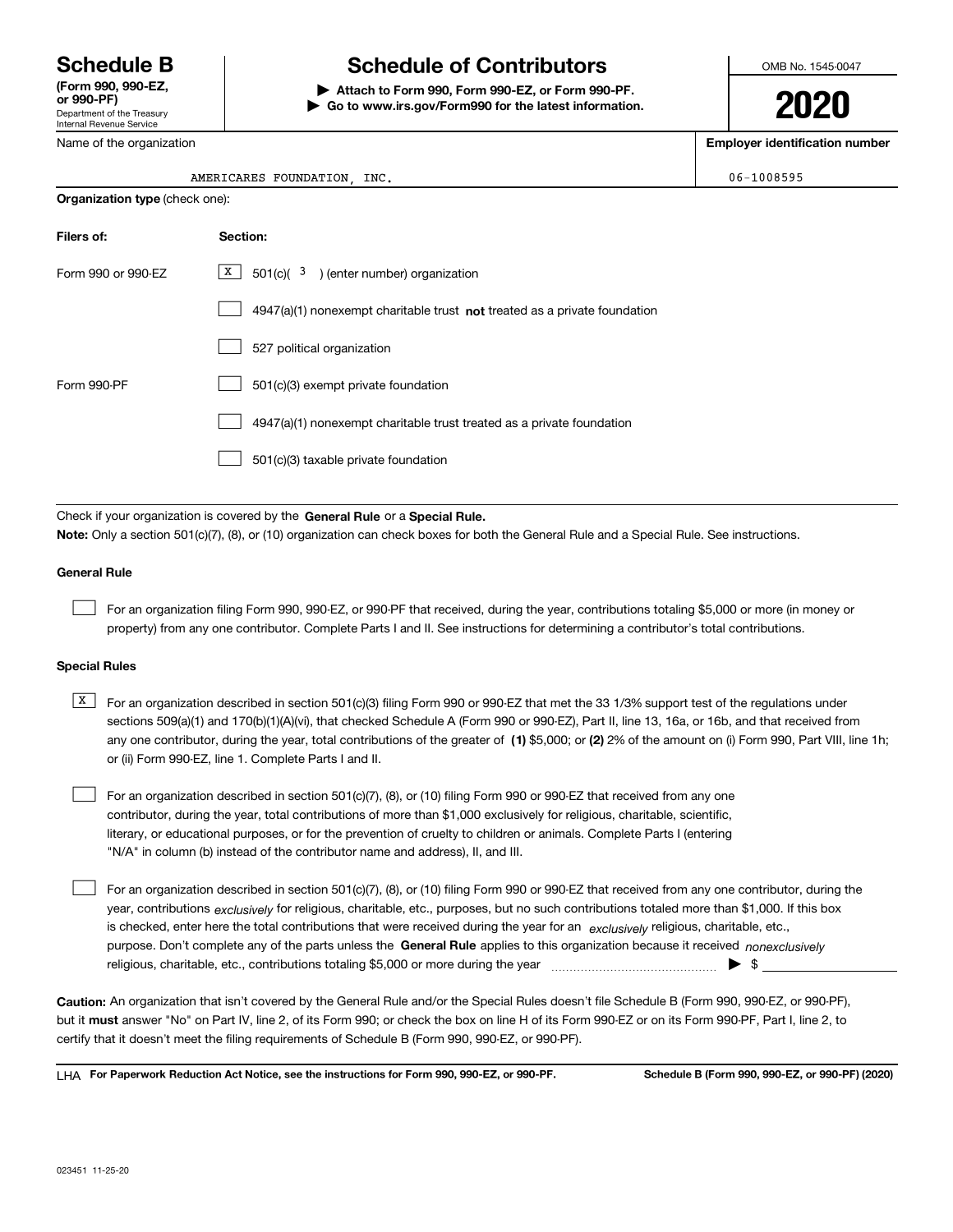|              | Schedule B (Form 990, 990-EZ, or 990-PF) (2020)                                                       |                                   | Page 2                                                                                                           |
|--------------|-------------------------------------------------------------------------------------------------------|-----------------------------------|------------------------------------------------------------------------------------------------------------------|
|              | Name of organization                                                                                  |                                   | <b>Employer identification number</b>                                                                            |
|              | AMERICARES FOUNDATION, INC.                                                                           |                                   | 06-1008595                                                                                                       |
| Part I       | <b>Contributors</b> (see instructions). Use duplicate copies of Part I if additional space is needed. |                                   |                                                                                                                  |
| (a)<br>No.   | (b)<br>Name, address, and ZIP + 4                                                                     | (c)<br><b>Total contributions</b> | (d)<br>Type of contribution                                                                                      |
| $\mathbf{1}$ | EISAI, INC.<br>100 TICE BLVD<br>WOODCLIFF, NJ 07677                                                   | 335,566,926.<br>\$                | x<br>Person<br>Payroll<br>Noncash<br>x<br>(Complete Part II for<br>noncash contributions.)                       |
| (a)<br>No.   | (b)<br>Name, address, and ZIP + 4                                                                     | (c)<br><b>Total contributions</b> | (d)<br>Type of contribution                                                                                      |
| 2            | TAKEDA PHARMACEUTICALS U.S.A., INC.<br>ONE TAKEDA PARKWAY<br>DEERFIELD, IL 60015                      | 252,616,938.<br>\$                | x<br>Person<br>Payroll<br>Noncash<br>x<br>(Complete Part II for<br>noncash contributions.)                       |
| (a)<br>No.   | (b)<br>Name, address, and ZIP + 4                                                                     | (c)<br><b>Total contributions</b> | (d)<br>Type of contribution                                                                                      |
| 3            | SHIRE US, INC.<br>7900 TANNERS GATE DRIVE<br>FLORENCE, KY 41042                                       | 87,808,120.<br>\$                 | x<br>Person<br>Payroll<br><b>Noncash</b><br>$\mathbf{x}$<br>(Complete Part II for<br>noncash contributions.)     |
| (a)<br>No.   | (b)<br>Name, address, and ZIP + 4                                                                     | (c)<br><b>Total contributions</b> | (d)<br>Type of contribution                                                                                      |
| 4            | TEVA PHARMACEUTICAL-USA<br>650 CATHILL ROAD<br>SELLERSVILLE, PA 18960                                 | 82, 143, 748.<br>\$               | X<br>Person<br>Payroll<br>Noncash<br>х<br>(Complete Part II for<br>noncash contributions.)                       |
| (a)<br>No.   | (b)<br>Name, address, and ZIP + 4                                                                     | (c)<br><b>Total contributions</b> | (d)<br>Type of contribution                                                                                      |
| 5            | VIATRIS<br>781 CHESTNUT RIDGE ROAD, P.O. BOX 4310<br>MORGANTOWN, WV 26505-4310                        | 69,292,991.<br>\$                 | x<br>Person<br>Payroll<br>Noncash<br>$\overline{\mathbf{x}}$<br>(Complete Part II for<br>noncash contributions.) |
| (a)<br>No.   | (b)<br>Name, address, and ZIP + 4                                                                     | (c)<br><b>Total contributions</b> | (d)<br>Type of contribution                                                                                      |
| 6            | BOEHRINGER INGELHEIM PHARMACEUTICALS<br>900 RIDEGEBURY ROAD, P.O. BOX 368<br>RIDGEFIELD, CT 06877     | 45, 199, 453.<br>\$               | x<br>Person<br>Payroll<br>Noncash<br>$\overline{\textbf{X}}$<br>(Complete Part II for<br>noncash contributions.) |

023452 11-25-20 **Schedule B (Form 990, 990-EZ, or 990-PF) (2020)**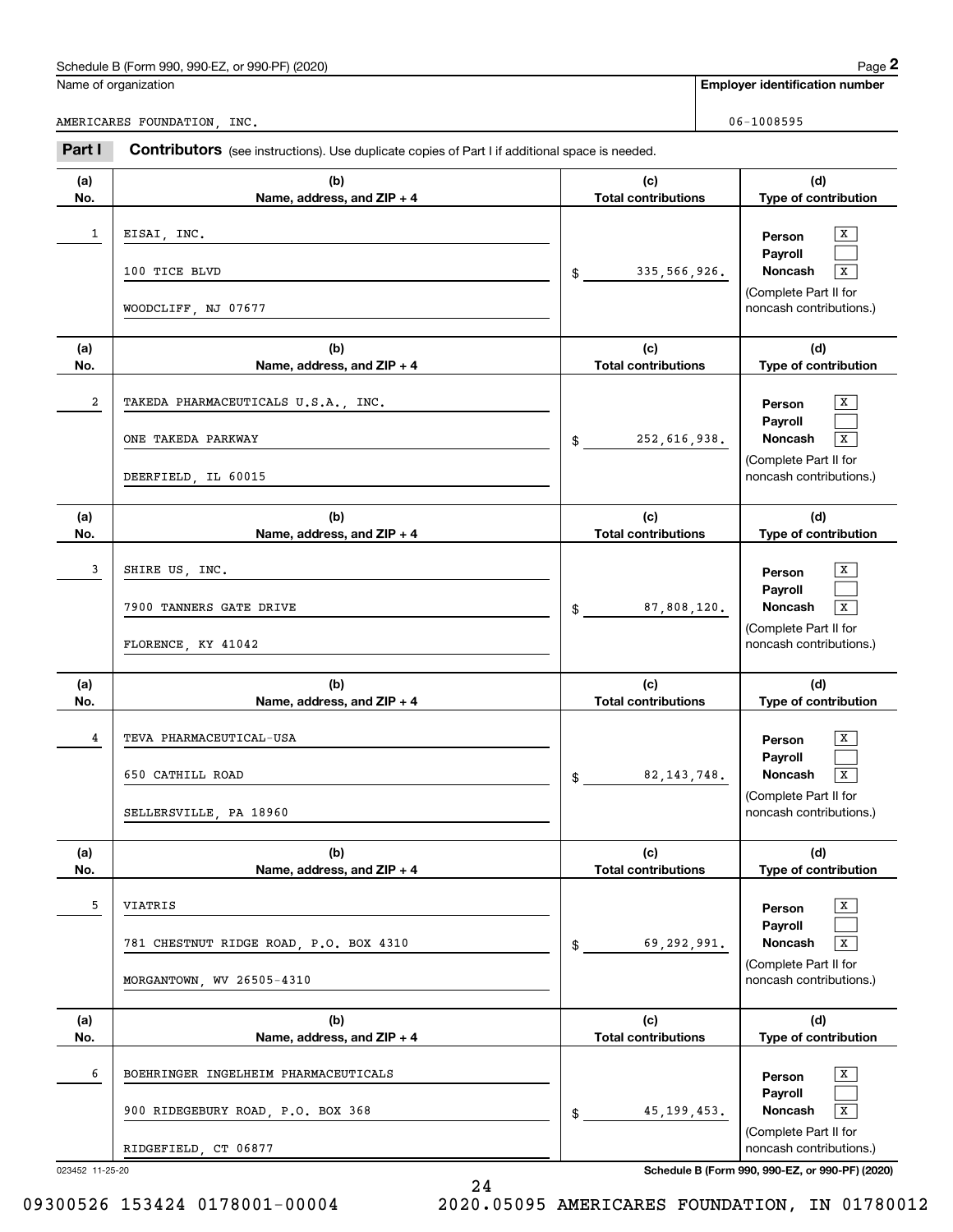|            | Schedule B (Form 990, 990-EZ, or 990-PF) (2020)                                                       |                                   | Page 2                                                                                     |
|------------|-------------------------------------------------------------------------------------------------------|-----------------------------------|--------------------------------------------------------------------------------------------|
|            | Name of organization                                                                                  |                                   | Employer identification number                                                             |
|            | AMERICARES FOUNDATION, INC.                                                                           |                                   | 06-1008595                                                                                 |
| Part I     | <b>Contributors</b> (see instructions). Use duplicate copies of Part I if additional space is needed. |                                   |                                                                                            |
| (a)<br>No. | (b)<br>Name, address, and ZIP + 4                                                                     | (c)<br><b>Total contributions</b> | (d)<br>Type of contribution                                                                |
| 7          | SANDOZ PHARMACEUTICALS<br>506 CARNEGIE CENTER, SUITE 400<br>PRINCETON, NJ 08540                       | 35, 531, 822.<br>\$               | х<br>Person<br>Payroll<br>Noncash<br>X<br>(Complete Part II for<br>noncash contributions.) |
| (a)<br>No. | (b)<br>Name, address, and ZIP + 4                                                                     | (c)<br><b>Total contributions</b> | (d)<br>Type of contribution                                                                |
| 8          | PAR PHARMACEUTICALS, INC.<br>ONE RAM RIDGE ROAD<br>SPRING VALLEY, NY 10977                            | 25,790,821.<br>\$                 | x<br>Person<br>Payroll<br>Noncash<br>x<br>(Complete Part II for<br>noncash contributions.) |
| (a)<br>No. | (b)<br>Name, address, and ZIP + 4                                                                     | (c)<br><b>Total contributions</b> | (d)<br>Type of contribution                                                                |
|            |                                                                                                       | \$                                | Person<br>Payroll<br>Noncash<br>(Complete Part II for<br>noncash contributions.)           |
| (a)<br>No. | (b)<br>Name, address, and ZIP + 4                                                                     | (c)<br><b>Total contributions</b> | (d)<br>Type of contribution                                                                |
|            |                                                                                                       | \$                                | Person<br>Payroll<br>Noncash<br>(Complete Part II for<br>noncash contributions.)           |
| (a)<br>No. | (b)<br>Name, address, and ZIP + 4                                                                     | (c)<br><b>Total contributions</b> | (d)<br>Type of contribution                                                                |
|            |                                                                                                       | \$                                | Person<br>Payroll<br>Noncash<br>(Complete Part II for<br>noncash contributions.)           |
| (a)<br>No. | (b)<br>Name, address, and ZIP + 4                                                                     | (c)<br><b>Total contributions</b> | (d)<br>Type of contribution                                                                |
|            |                                                                                                       | \$                                | Person<br>Payroll<br>Noncash<br>(Complete Part II for<br>noncash contributions.)           |

023452 11-25-20 **Schedule B (Form 990, 990-EZ, or 990-PF) (2020)**

25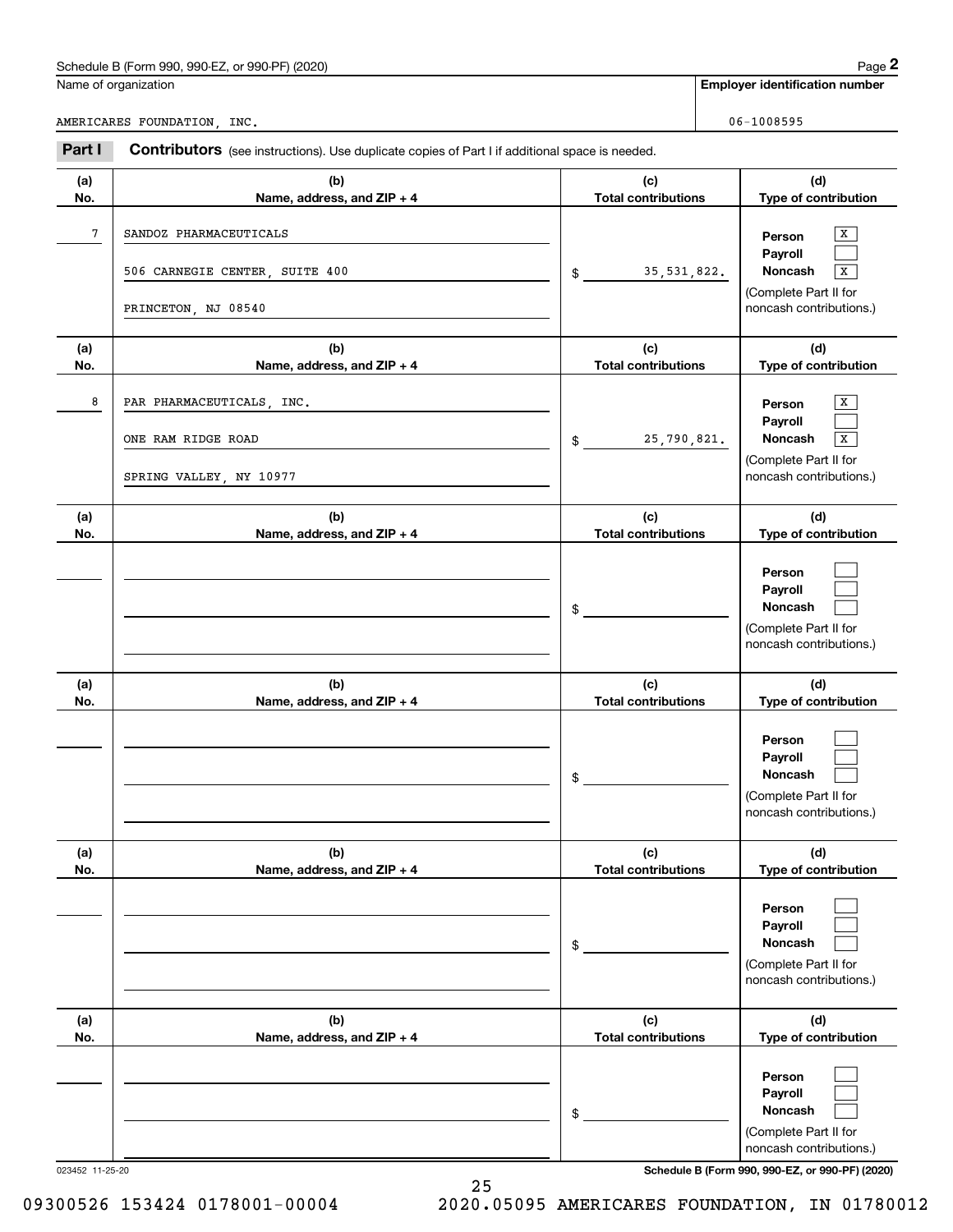|                              | Schedule B (Form 990, 990-EZ, or 990-PF) (2020)                                                     |                                                 | Page 3                                |
|------------------------------|-----------------------------------------------------------------------------------------------------|-------------------------------------------------|---------------------------------------|
|                              | Name of organization                                                                                |                                                 | <b>Employer identification number</b> |
|                              | AMERICARES FOUNDATION, INC.                                                                         |                                                 | $06 - 1008595$                        |
| Part II                      | Noncash Property (see instructions). Use duplicate copies of Part II if additional space is needed. |                                                 |                                       |
| (a)<br>No.<br>from<br>Part I | (b)<br>Description of noncash property given                                                        | (c)<br>FMV (or estimate)<br>(See instructions.) | (d)<br>Date received                  |
| 1                            | MEDICINE, MEDICAL SUPPLIES AND RELATED HEALTHCARE GOODS                                             |                                                 |                                       |
|                              |                                                                                                     | 335,566,926.<br>$\frac{1}{2}$                   | 06/30/21                              |
| (a)<br>No.<br>from<br>Part I | (b)<br>Description of noncash property given                                                        | (c)<br>FMV (or estimate)<br>(See instructions.) | (d)<br>Date received                  |
| 2                            | MEDICINE, MEDICAL SUPPLIES AND RELATED HEALTHCARE GOODS                                             |                                                 |                                       |
|                              |                                                                                                     | 252,616,938.<br>\$                              | 06/30/21                              |
| (a)<br>No.<br>from<br>Part I | (b)<br>Description of noncash property given                                                        | (c)<br>FMV (or estimate)<br>(See instructions.) | (d)<br>Date received                  |
| 3                            | MEDICINE, MEDICAL SUPPLIES AND RELATED HEALTHCARE GOODS                                             |                                                 |                                       |
|                              |                                                                                                     | 87,808,120.<br>$\mathsf{\$}$                    | 06/30/21                              |
| (a)<br>No.<br>from<br>Part I | (b)<br>Description of noncash property given                                                        | (c)<br>FMV (or estimate)<br>(See instructions.) | (d)<br>Date received                  |
| 4                            | MEDICINE, MEDICAL SUPPLIES AND RELATED HEALTHCARE GOODS                                             |                                                 |                                       |
|                              |                                                                                                     | 82, 143, 748.<br>\$                             | 06/30/21                              |
| (a)<br>No.<br>from<br>Part I | (b)<br>Description of noncash property given                                                        | (c)<br>FMV (or estimate)<br>(See instructions.) | (d)<br>Date received                  |
| 5                            | MEDICINE, MEDICAL SUPPLIES AND RELATED HEALTHCARE GOODS                                             |                                                 |                                       |
|                              |                                                                                                     | 69,292,991.<br>\$                               | 06/30/21                              |
| (a)<br>No.<br>from<br>Part I | (b)<br>Description of noncash property given                                                        | (c)<br>FMV (or estimate)<br>(See instructions.) | (d)<br>Date received                  |
| 6                            | MEDICINE, MEDICAL SUPPLIES AND RELATED HEALTHCARE GOODS                                             |                                                 |                                       |
|                              |                                                                                                     | 45, 199, 453.<br>\$                             | 06/30/21                              |

26

023453 11-25-20 **Schedule B (Form 990, 990-EZ, or 990-PF) (2020)**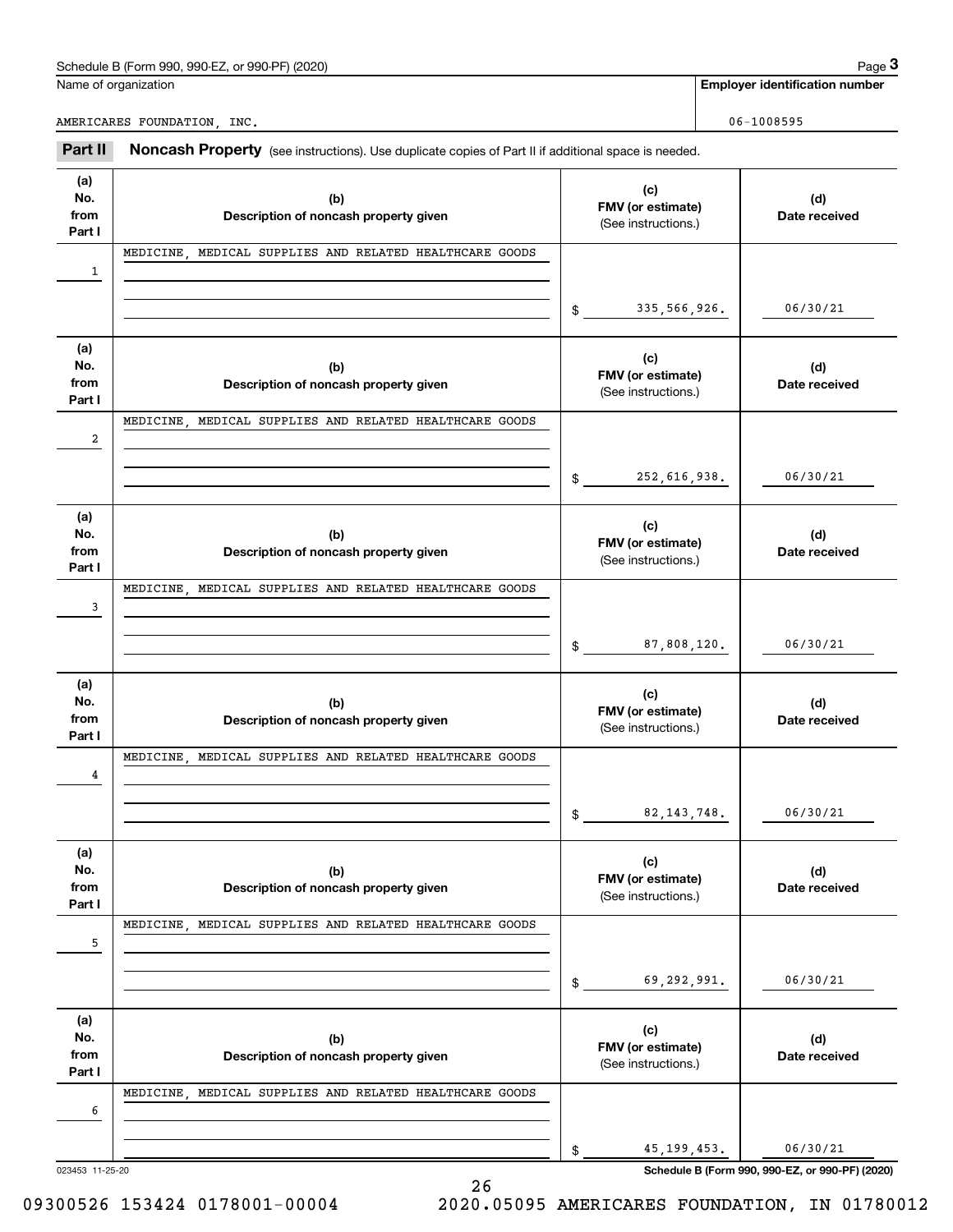|                                                         |                                                                                        | Page 3                                                                                                                                                                                                                                                                                                                                                                                                            |
|---------------------------------------------------------|----------------------------------------------------------------------------------------|-------------------------------------------------------------------------------------------------------------------------------------------------------------------------------------------------------------------------------------------------------------------------------------------------------------------------------------------------------------------------------------------------------------------|
| Name of organization                                    |                                                                                        | <b>Employer identification number</b>                                                                                                                                                                                                                                                                                                                                                                             |
|                                                         |                                                                                        | $06 - 1008595$                                                                                                                                                                                                                                                                                                                                                                                                    |
|                                                         |                                                                                        |                                                                                                                                                                                                                                                                                                                                                                                                                   |
| (b)<br>Description of noncash property given            | (c)                                                                                    | (d)<br>Date received                                                                                                                                                                                                                                                                                                                                                                                              |
|                                                         |                                                                                        |                                                                                                                                                                                                                                                                                                                                                                                                                   |
|                                                         | \$                                                                                     | 06/30/21                                                                                                                                                                                                                                                                                                                                                                                                          |
| (b)<br>Description of noncash property given            | (c)                                                                                    | (d)<br>Date received                                                                                                                                                                                                                                                                                                                                                                                              |
| MEDICINE, MEDICAL SUPPLIES AND RELATED HEALTHCARE GOODS |                                                                                        |                                                                                                                                                                                                                                                                                                                                                                                                                   |
|                                                         | \$                                                                                     | 06/30/21                                                                                                                                                                                                                                                                                                                                                                                                          |
| (b)<br>Description of noncash property given            | (c)                                                                                    | (d)<br>Date received                                                                                                                                                                                                                                                                                                                                                                                              |
|                                                         | \$                                                                                     |                                                                                                                                                                                                                                                                                                                                                                                                                   |
| (b)<br>Description of noncash property given            | (c)                                                                                    | (d)<br>Date received                                                                                                                                                                                                                                                                                                                                                                                              |
|                                                         | \$                                                                                     |                                                                                                                                                                                                                                                                                                                                                                                                                   |
| (b)<br>Description of noncash property given            | (c)                                                                                    | (d)<br>Date received                                                                                                                                                                                                                                                                                                                                                                                              |
|                                                         | \$                                                                                     |                                                                                                                                                                                                                                                                                                                                                                                                                   |
| (b)<br>Description of noncash property given            | (c)                                                                                    | (d)<br>Date received                                                                                                                                                                                                                                                                                                                                                                                              |
|                                                         |                                                                                        |                                                                                                                                                                                                                                                                                                                                                                                                                   |
|                                                         | AMERICARES FOUNDATION, INC.<br>MEDICINE, MEDICAL SUPPLIES AND RELATED HEALTHCARE GOODS | \$<br>Noncash Property (see instructions). Use duplicate copies of Part II if additional space is needed.<br>FMV (or estimate)<br>(See instructions.)<br>35, 531, 822.<br>FMV (or estimate)<br>(See instructions.)<br>25,790,821.<br>FMV (or estimate)<br>(See instructions.)<br>FMV (or estimate)<br>(See instructions.)<br>FMV (or estimate)<br>(See instructions.)<br>FMV (or estimate)<br>(See instructions.) |

09300526 153424 0178001-00004 2020.05095 AMERICARES FOUNDATION, IN 01780012

023453 11-25-20 **Schedule B (Form 990, 990-EZ, or 990-PF) (2020)**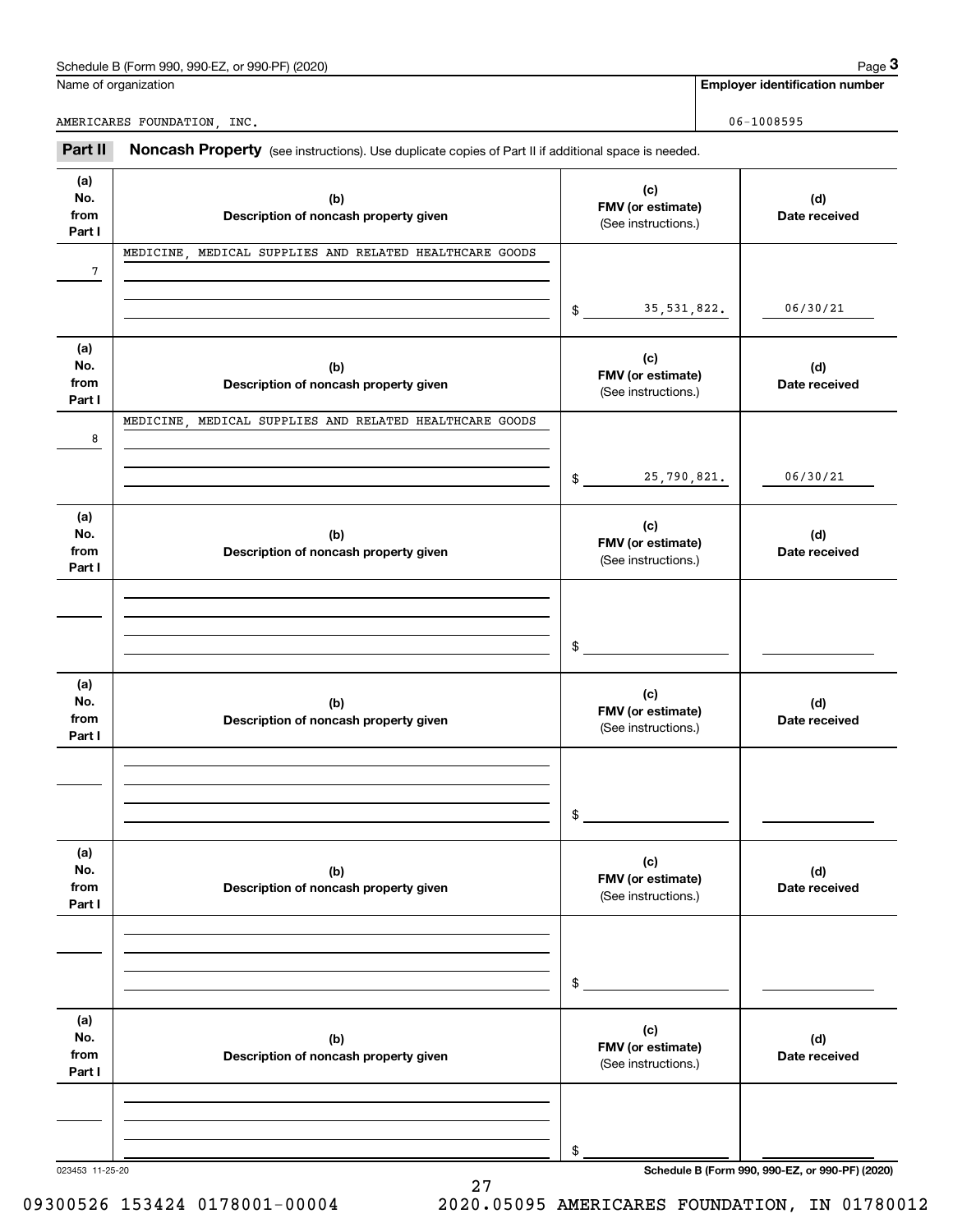|                           | Schedule B (Form 990, 990-EZ, or 990-PF) (2020)                                                                                                                                                                                                                                                           |                      |  |                                                                                                                                                                              | Page 4 |  |
|---------------------------|-----------------------------------------------------------------------------------------------------------------------------------------------------------------------------------------------------------------------------------------------------------------------------------------------------------|----------------------|--|------------------------------------------------------------------------------------------------------------------------------------------------------------------------------|--------|--|
| Name of organization      |                                                                                                                                                                                                                                                                                                           |                      |  | <b>Employer identification number</b>                                                                                                                                        |        |  |
| Part III                  | AMERICARES FOUNDATION, INC.<br>from any one contributor. Complete columns (a) through (e) and the following line entry. For organizations<br>completing Part III, enter the total of exclusively religious, charitable, etc., contributions of \$1,000 or less for the year. (Enter this info. once.) \\$ |                      |  | 06-1008595<br>Exclusively religious, charitable, etc., contributions to organizations described in section 501(c)(7), (8), or (10) that total more than \$1,000 for the year |        |  |
|                           | Use duplicate copies of Part III if additional space is needed.                                                                                                                                                                                                                                           |                      |  |                                                                                                                                                                              |        |  |
| (a) No.<br>from<br>Part I | (b) Purpose of gift                                                                                                                                                                                                                                                                                       | (c) Use of gift      |  | (d) Description of how gift is held                                                                                                                                          |        |  |
|                           |                                                                                                                                                                                                                                                                                                           |                      |  |                                                                                                                                                                              |        |  |
|                           | Transferee's name, address, and ZIP + 4                                                                                                                                                                                                                                                                   | (e) Transfer of gift |  |                                                                                                                                                                              |        |  |
|                           |                                                                                                                                                                                                                                                                                                           |                      |  | Relationship of transferor to transferee                                                                                                                                     |        |  |
| (a) No.<br>from<br>Part I | (b) Purpose of gift                                                                                                                                                                                                                                                                                       | (c) Use of gift      |  | (d) Description of how gift is held                                                                                                                                          |        |  |
|                           |                                                                                                                                                                                                                                                                                                           |                      |  |                                                                                                                                                                              |        |  |
|                           |                                                                                                                                                                                                                                                                                                           | (e) Transfer of gift |  |                                                                                                                                                                              |        |  |
|                           | Transferee's name, address, and ZIP + 4                                                                                                                                                                                                                                                                   |                      |  | Relationship of transferor to transferee                                                                                                                                     |        |  |
|                           |                                                                                                                                                                                                                                                                                                           |                      |  |                                                                                                                                                                              |        |  |
| (a) No.<br>from<br>Part I | (b) Purpose of gift                                                                                                                                                                                                                                                                                       | (c) Use of gift      |  | (d) Description of how gift is held                                                                                                                                          |        |  |
|                           |                                                                                                                                                                                                                                                                                                           |                      |  |                                                                                                                                                                              |        |  |
|                           | Transferee's name, address, and $ZIP + 4$                                                                                                                                                                                                                                                                 | (e) Transfer of gift |  | Relationship of transferor to transferee                                                                                                                                     |        |  |
|                           |                                                                                                                                                                                                                                                                                                           |                      |  |                                                                                                                                                                              |        |  |
| (a) No.<br>from<br>Part I | (b) Purpose of gift                                                                                                                                                                                                                                                                                       | (c) Use of gift      |  | (d) Description of how gift is held                                                                                                                                          |        |  |
|                           |                                                                                                                                                                                                                                                                                                           |                      |  |                                                                                                                                                                              |        |  |
|                           | (e) Transfer of gift                                                                                                                                                                                                                                                                                      |                      |  |                                                                                                                                                                              |        |  |
|                           | Transferee's name, address, and $ZIP + 4$                                                                                                                                                                                                                                                                 |                      |  | Relationship of transferor to transferee                                                                                                                                     |        |  |
|                           |                                                                                                                                                                                                                                                                                                           |                      |  |                                                                                                                                                                              |        |  |
| 023454 11-25-20           |                                                                                                                                                                                                                                                                                                           |                      |  | Schedule B (Form 990, 990-EZ, or 990-PF) (2020)                                                                                                                              |        |  |

28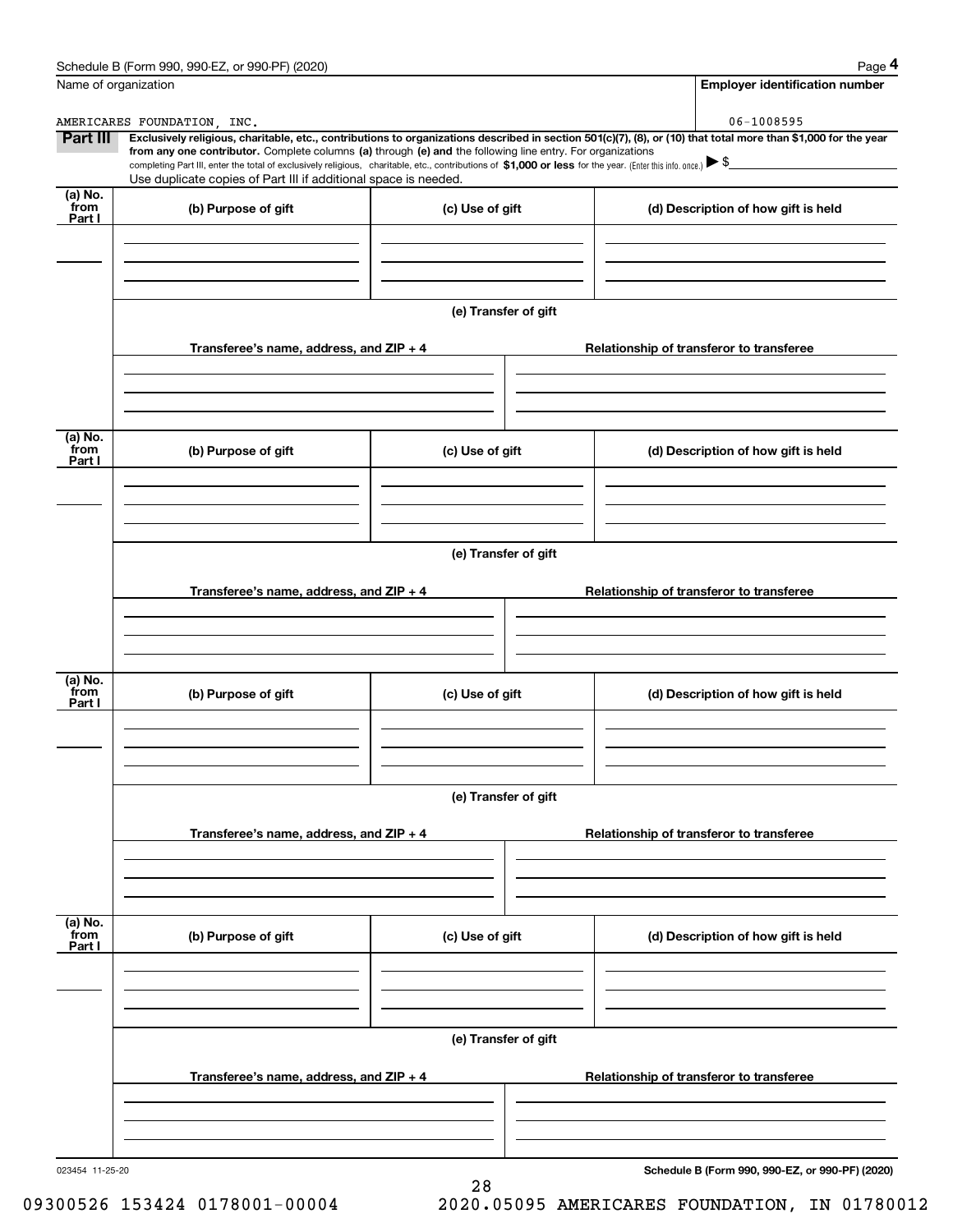|         | <b>SCHEDULE D</b>                                                                                                             |                                                                                                                                                       | <b>Supplemental Financial Statements</b> |                                                    |                         | OMB No. 1545-0047                                   |
|---------|-------------------------------------------------------------------------------------------------------------------------------|-------------------------------------------------------------------------------------------------------------------------------------------------------|------------------------------------------|----------------------------------------------------|-------------------------|-----------------------------------------------------|
|         | Complete if the organization answered "Yes" on Form 990,<br>(Form 990)                                                        |                                                                                                                                                       |                                          |                                                    |                         |                                                     |
|         | Part IV, line 6, 7, 8, 9, 10, 11a, 11b, 11c, 11d, 11e, 11f, 12a, or 12b.<br>Attach to Form 990.<br>Department of the Treasury |                                                                                                                                                       |                                          |                                                    |                         | <b>Open to Public</b>                               |
|         | Internal Revenue Service                                                                                                      | Go to www.irs.gov/Form990 for instructions and the latest information.                                                                                |                                          |                                                    |                         | Inspection                                          |
|         | Name of the organization                                                                                                      | AMERICARES FOUNDATION, INC.                                                                                                                           |                                          |                                                    |                         | <b>Employer identification number</b><br>06-1008595 |
| Part I  |                                                                                                                               | Organizations Maintaining Donor Advised Funds or Other Similar Funds or Accounts. Complete if the                                                     |                                          |                                                    |                         |                                                     |
|         |                                                                                                                               | organization answered "Yes" on Form 990, Part IV, line 6.                                                                                             |                                          |                                                    |                         |                                                     |
|         |                                                                                                                               |                                                                                                                                                       | (a) Donor advised funds                  |                                                    |                         | (b) Funds and other accounts                        |
| 1.      |                                                                                                                               |                                                                                                                                                       |                                          |                                                    |                         |                                                     |
| 2       |                                                                                                                               | Aggregate value of contributions to (during year)                                                                                                     |                                          |                                                    |                         |                                                     |
| 3       |                                                                                                                               |                                                                                                                                                       |                                          |                                                    |                         |                                                     |
| 4       |                                                                                                                               |                                                                                                                                                       |                                          |                                                    |                         |                                                     |
| 5       |                                                                                                                               | Did the organization inform all donors and donor advisors in writing that the assets held in donor advised funds                                      |                                          |                                                    |                         |                                                     |
|         |                                                                                                                               |                                                                                                                                                       |                                          |                                                    |                         | Yes<br>No                                           |
| 6       |                                                                                                                               | Did the organization inform all grantees, donors, and donor advisors in writing that grant funds can be used only                                     |                                          |                                                    |                         |                                                     |
|         |                                                                                                                               | for charitable purposes and not for the benefit of the donor or donor advisor, or for any other purpose conferring                                    |                                          |                                                    |                         |                                                     |
|         |                                                                                                                               |                                                                                                                                                       |                                          |                                                    |                         | Yes<br>No                                           |
| Part II |                                                                                                                               | Conservation Easements. Complete if the organization answered "Yes" on Form 990, Part IV, line 7.                                                     |                                          |                                                    |                         |                                                     |
| 1       |                                                                                                                               | Purpose(s) of conservation easements held by the organization (check all that apply).                                                                 |                                          |                                                    |                         |                                                     |
|         |                                                                                                                               | Preservation of land for public use (for example, recreation or education)                                                                            |                                          | Preservation of a historically important land area |                         |                                                     |
|         |                                                                                                                               | Protection of natural habitat                                                                                                                         |                                          | Preservation of a certified historic structure     |                         |                                                     |
|         |                                                                                                                               | Preservation of open space                                                                                                                            |                                          |                                                    |                         |                                                     |
| 2       |                                                                                                                               | Complete lines 2a through 2d if the organization held a qualified conservation contribution in the form of a conservation easement on the last        |                                          |                                                    |                         |                                                     |
|         | day of the tax year.                                                                                                          |                                                                                                                                                       |                                          |                                                    | 2a                      | Held at the End of the Tax Year                     |
| а       |                                                                                                                               | Total acreage restricted by conservation easements                                                                                                    |                                          |                                                    | 2b                      |                                                     |
| b<br>с  |                                                                                                                               |                                                                                                                                                       |                                          |                                                    | 2c                      |                                                     |
| d       |                                                                                                                               | Number of conservation easements included in (c) acquired after 7/25/06, and not on a historic structure                                              |                                          |                                                    |                         |                                                     |
|         |                                                                                                                               |                                                                                                                                                       |                                          |                                                    | 2d                      |                                                     |
| З.      |                                                                                                                               | Number of conservation easements modified, transferred, released, extinguished, or terminated by the organization during the tax                      |                                          |                                                    |                         |                                                     |
|         | $year \blacktriangleright$                                                                                                    |                                                                                                                                                       |                                          |                                                    |                         |                                                     |
| 4       |                                                                                                                               | Number of states where property subject to conservation easement is located $\blacktriangleright$                                                     |                                          |                                                    |                         |                                                     |
| 5       |                                                                                                                               | Does the organization have a written policy regarding the periodic monitoring, inspection, handling of                                                |                                          |                                                    |                         |                                                     |
|         |                                                                                                                               | violations, and enforcement of the conservation easements it holds?                                                                                   |                                          |                                                    |                         | Yes<br>No                                           |
| 6       |                                                                                                                               | Staff and volunteer hours devoted to monitoring, inspecting, handling of violations, and enforcing conservation easements during the year             |                                          |                                                    |                         |                                                     |
|         |                                                                                                                               |                                                                                                                                                       |                                          |                                                    |                         |                                                     |
| 7       |                                                                                                                               | Amount of expenses incurred in monitoring, inspecting, handling of violations, and enforcing conservation easements during the year                   |                                          |                                                    |                         |                                                     |
|         | $\blacktriangleright$ \$                                                                                                      |                                                                                                                                                       |                                          |                                                    |                         |                                                     |
| 8       |                                                                                                                               | Does each conservation easement reported on line 2(d) above satisfy the requirements of section 170(h)(4)(B)(i)                                       |                                          |                                                    |                         |                                                     |
|         |                                                                                                                               |                                                                                                                                                       |                                          |                                                    |                         | Yes<br>No                                           |
| 9       |                                                                                                                               | In Part XIII, describe how the organization reports conservation easements in its revenue and expense statement and                                   |                                          |                                                    |                         |                                                     |
|         |                                                                                                                               | balance sheet, and include, if applicable, the text of the footnote to the organization's financial statements that describes the                     |                                          |                                                    |                         |                                                     |
|         | Part III                                                                                                                      | organization's accounting for conservation easements.<br>Organizations Maintaining Collections of Art, Historical Treasures, or Other Similar Assets. |                                          |                                                    |                         |                                                     |
|         |                                                                                                                               | Complete if the organization answered "Yes" on Form 990, Part IV, line 8.                                                                             |                                          |                                                    |                         |                                                     |
|         |                                                                                                                               | 1a If the organization elected, as permitted under FASB ASC 958, not to report in its revenue statement and balance sheet works                       |                                          |                                                    |                         |                                                     |
|         |                                                                                                                               | of art, historical treasures, or other similar assets held for public exhibition, education, or research in furtherance of public                     |                                          |                                                    |                         |                                                     |
|         |                                                                                                                               | service, provide in Part XIII the text of the footnote to its financial statements that describes these items.                                        |                                          |                                                    |                         |                                                     |
| b       |                                                                                                                               | If the organization elected, as permitted under FASB ASC 958, to report in its revenue statement and balance sheet works of                           |                                          |                                                    |                         |                                                     |
|         |                                                                                                                               | art, historical treasures, or other similar assets held for public exhibition, education, or research in furtherance of public service,               |                                          |                                                    |                         |                                                     |
|         |                                                                                                                               | provide the following amounts relating to these items:                                                                                                |                                          |                                                    |                         |                                                     |
|         | (i)                                                                                                                           |                                                                                                                                                       |                                          |                                                    |                         | $\frac{1}{2}$                                       |
|         |                                                                                                                               | (ii) Assets included in Form 990, Part X [11] [2000] [2010] Assets included in Form 990, Part X [11] [11] [200                                        |                                          |                                                    |                         | $\triangleright$ \$                                 |
| 2       |                                                                                                                               | If the organization received or held works of art, historical treasures, or other similar assets for financial gain, provide                          |                                          |                                                    |                         |                                                     |
|         |                                                                                                                               | the following amounts required to be reported under FASB ASC 958 relating to these items:                                                             |                                          |                                                    |                         |                                                     |
| а       |                                                                                                                               |                                                                                                                                                       |                                          |                                                    | - \$                    |                                                     |
|         |                                                                                                                               |                                                                                                                                                       |                                          |                                                    | $\blacktriangleright$ s |                                                     |

032051 12-01-20 **For Paperwork Reduction Act Notice, see the Instructions for Form 990. Schedule D (Form 990) 2020** LHA

29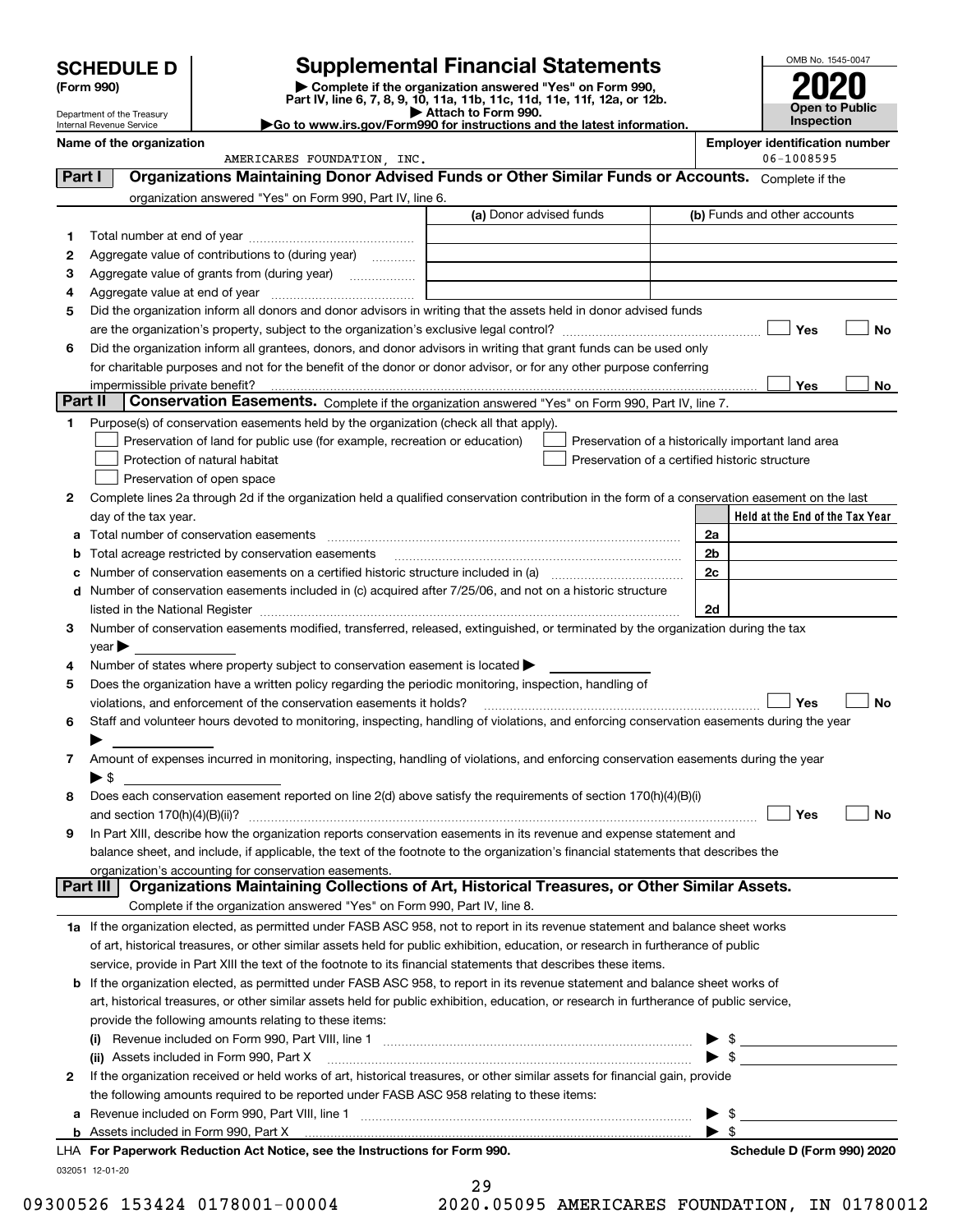| <b>Part III</b><br>Organizations Maintaining Collections of Art, Historical Treasures, or Other Similar Assets<br>(continued)<br>Using the organization's acquisition, accession, and other records, check any of the following that make significant use of its<br>3<br>collection items (check all that apply):<br>Public exhibition<br>Loan or exchange program<br>d<br>a<br>Scholarly research<br>Other the contract of the contract of the contract of the contract of the contract of the contract of the contract of the contract of the contract of the contract of the contract of the contract of the contract of the cont<br>b<br>e<br>Preservation for future generations<br>с<br>Provide a description of the organization's collections and explain how they further the organization's exempt purpose in Part XIII.<br>4<br>During the year, did the organization solicit or receive donations of art, historical treasures, or other similar assets<br>5<br>to be sold to raise funds rather than to be maintained as part of the organization's collection?<br>Yes<br>No<br><b>Part IV</b><br>Escrow and Custodial Arrangements. Complete if the organization answered "Yes" on Form 990, Part IV, line 9, or<br>reported an amount on Form 990, Part X, line 21.<br>1a Is the organization an agent, trustee, custodian or other intermediary for contributions or other assets not included<br>Yes<br>No<br>b If "Yes," explain the arrangement in Part XIII and complete the following table:<br>Amount<br>Beginning balance <b>contract to the contract of the contract of the contract of the contract of the contract of t</b><br>1c<br>с<br>Additions during the year manufactured and an according to the year manufactured and according the year manufactured and according the state of the state of the state of the state of the state of the state of the state of<br>1d<br>Distributions during the year manufactured and continuum and contact the year manufactured and contact the year<br>1e<br>е<br>1f<br>Ending balance manufactured and contract the contract of the contract of the contract of the contract of the contract of the contract of the contract of the contract of the contract of the contract of the contract of the c<br>f<br>2a Did the organization include an amount on Form 990, Part X, line 21, for escrow or custodial account liability?<br>Yes<br>No<br><b>b</b> If "Yes," explain the arrangement in Part XIII. Check here if the explanation has been provided on Part XIII<br><b>Part V</b><br>Endowment Funds. Complete if the organization answered "Yes" on Form 990, Part IV, line 10.<br>(c) Two years back<br>(d) Three years back<br>(e) Four years back<br>(a) Current year<br>(b) Prior year<br>5,686,992.<br>4,521,288.<br>1,748,813.<br>1,566,608.<br>1,420,481.<br>1a Beginning of year balance<br>4, 555, 746.<br>1,125,000.<br>2,851,375.<br>225,000.<br>45,000.<br>b<br>2, 164, 185.<br>58,848.<br>85,278.<br>133,053.<br>206,768.<br>Net investment earnings, gains, and losses<br>с<br>d<br>e Other expenditures for facilities<br>172,000.<br>158,000.<br>170,000.<br>100,000.<br>and programs<br>26, 129.<br>18, 144.<br>6,178.<br>5,641.<br>5,848.<br>f Administrative expenses<br>12,208,794.<br>5,686,992.<br>4,521,288.<br>1,748,813.<br>1,566,608.<br>End of year balance<br>g<br>Provide the estimated percentage of the current year end balance (line 1g, column (a)) held as:<br>2<br>82.9600<br>Board designated or quasi-endowment<br>%<br>а<br>13,5000<br>Permanent endowment ><br>%<br>3.5400 %<br>Term endowment $\blacktriangleright$<br>с<br>The percentages on lines 2a, 2b, and 2c should equal 100%.<br>3a Are there endowment funds not in the possession of the organization that are held and administered for the organization<br>Yes<br>No<br>by:<br>X<br>3a(i)<br>(i)<br>х<br>3a(ii)<br>3b<br>Describe in Part XIII the intended uses of the organization's endowment funds.<br><b>Part VI</b><br>Land, Buildings, and Equipment.<br>Complete if the organization answered "Yes" on Form 990, Part IV, line 11a. See Form 990, Part X, line 10.<br>Description of property<br>(a) Cost or other<br>(b) Cost or other<br>(c) Accumulated<br>(d) Book value<br>basis (investment)<br>depreciation<br>basis (other)<br>175,000.<br>175,000.<br>1,148,052.<br>694,288.<br>453,764.<br>b<br>2,633,273.<br>491,523.<br>2, 141, 750.<br>5, 475, 171.<br>3,613,187.<br>1,861,984.<br>2,982,271. | Schedule D (Form 990) 2020 | AMERICARES FOUNDATION, INC. |  | 06-1008595 |  | $Page$ 2 |
|---------------------------------------------------------------------------------------------------------------------------------------------------------------------------------------------------------------------------------------------------------------------------------------------------------------------------------------------------------------------------------------------------------------------------------------------------------------------------------------------------------------------------------------------------------------------------------------------------------------------------------------------------------------------------------------------------------------------------------------------------------------------------------------------------------------------------------------------------------------------------------------------------------------------------------------------------------------------------------------------------------------------------------------------------------------------------------------------------------------------------------------------------------------------------------------------------------------------------------------------------------------------------------------------------------------------------------------------------------------------------------------------------------------------------------------------------------------------------------------------------------------------------------------------------------------------------------------------------------------------------------------------------------------------------------------------------------------------------------------------------------------------------------------------------------------------------------------------------------------------------------------------------------------------------------------------------------------------------------------------------------------------------------------------------------------------------------------------------------------------------------------------------------------------------------------------------------------------------------------------------------------------------------------------------------------------------------------------------------------------------------------------------------------------------------------------------------------------------------------------------------------------------------------------------------------------------------------------------------------------------------------------------------------------------------------------------------------------------------------------------------------------------------------------------------------------------------------------------------------------------------------------------------------------------------------------------------------------------------------------------------------------------------------------------------------------------------------------------------------------------------------------------------------------------------------------------------------------------------------------------------------------------------------------------------------------------------------------------------------------------------------------------------------------------------------------------------------------------------------------------------------------------------------------------------------------------------------------------------------------------------------------------------------------------------------------------------------------------------------------------------------------------------------------------------------------------------------------------------------------------------------------------------------------------------------------------------------------------------------------------------------------------------------------------------------------------------------------------------------------------------------------------------------------------------------------------------------------------------------------------------------------------------------------------------------------------------------------------------------------------------------------------------------------------------------------------------------------------------------------------------|----------------------------|-----------------------------|--|------------|--|----------|
|                                                                                                                                                                                                                                                                                                                                                                                                                                                                                                                                                                                                                                                                                                                                                                                                                                                                                                                                                                                                                                                                                                                                                                                                                                                                                                                                                                                                                                                                                                                                                                                                                                                                                                                                                                                                                                                                                                                                                                                                                                                                                                                                                                                                                                                                                                                                                                                                                                                                                                                                                                                                                                                                                                                                                                                                                                                                                                                                                                                                                                                                                                                                                                                                                                                                                                                                                                                                                                                                                                                                                                                                                                                                                                                                                                                                                                                                                                                                                                                                                                                                                                                                                                                                                                                                                                                                                                                                                                                                                                         |                            |                             |  |            |  |          |
|                                                                                                                                                                                                                                                                                                                                                                                                                                                                                                                                                                                                                                                                                                                                                                                                                                                                                                                                                                                                                                                                                                                                                                                                                                                                                                                                                                                                                                                                                                                                                                                                                                                                                                                                                                                                                                                                                                                                                                                                                                                                                                                                                                                                                                                                                                                                                                                                                                                                                                                                                                                                                                                                                                                                                                                                                                                                                                                                                                                                                                                                                                                                                                                                                                                                                                                                                                                                                                                                                                                                                                                                                                                                                                                                                                                                                                                                                                                                                                                                                                                                                                                                                                                                                                                                                                                                                                                                                                                                                                         |                            |                             |  |            |  |          |
|                                                                                                                                                                                                                                                                                                                                                                                                                                                                                                                                                                                                                                                                                                                                                                                                                                                                                                                                                                                                                                                                                                                                                                                                                                                                                                                                                                                                                                                                                                                                                                                                                                                                                                                                                                                                                                                                                                                                                                                                                                                                                                                                                                                                                                                                                                                                                                                                                                                                                                                                                                                                                                                                                                                                                                                                                                                                                                                                                                                                                                                                                                                                                                                                                                                                                                                                                                                                                                                                                                                                                                                                                                                                                                                                                                                                                                                                                                                                                                                                                                                                                                                                                                                                                                                                                                                                                                                                                                                                                                         |                            |                             |  |            |  |          |
|                                                                                                                                                                                                                                                                                                                                                                                                                                                                                                                                                                                                                                                                                                                                                                                                                                                                                                                                                                                                                                                                                                                                                                                                                                                                                                                                                                                                                                                                                                                                                                                                                                                                                                                                                                                                                                                                                                                                                                                                                                                                                                                                                                                                                                                                                                                                                                                                                                                                                                                                                                                                                                                                                                                                                                                                                                                                                                                                                                                                                                                                                                                                                                                                                                                                                                                                                                                                                                                                                                                                                                                                                                                                                                                                                                                                                                                                                                                                                                                                                                                                                                                                                                                                                                                                                                                                                                                                                                                                                                         |                            |                             |  |            |  |          |
|                                                                                                                                                                                                                                                                                                                                                                                                                                                                                                                                                                                                                                                                                                                                                                                                                                                                                                                                                                                                                                                                                                                                                                                                                                                                                                                                                                                                                                                                                                                                                                                                                                                                                                                                                                                                                                                                                                                                                                                                                                                                                                                                                                                                                                                                                                                                                                                                                                                                                                                                                                                                                                                                                                                                                                                                                                                                                                                                                                                                                                                                                                                                                                                                                                                                                                                                                                                                                                                                                                                                                                                                                                                                                                                                                                                                                                                                                                                                                                                                                                                                                                                                                                                                                                                                                                                                                                                                                                                                                                         |                            |                             |  |            |  |          |
|                                                                                                                                                                                                                                                                                                                                                                                                                                                                                                                                                                                                                                                                                                                                                                                                                                                                                                                                                                                                                                                                                                                                                                                                                                                                                                                                                                                                                                                                                                                                                                                                                                                                                                                                                                                                                                                                                                                                                                                                                                                                                                                                                                                                                                                                                                                                                                                                                                                                                                                                                                                                                                                                                                                                                                                                                                                                                                                                                                                                                                                                                                                                                                                                                                                                                                                                                                                                                                                                                                                                                                                                                                                                                                                                                                                                                                                                                                                                                                                                                                                                                                                                                                                                                                                                                                                                                                                                                                                                                                         |                            |                             |  |            |  |          |
|                                                                                                                                                                                                                                                                                                                                                                                                                                                                                                                                                                                                                                                                                                                                                                                                                                                                                                                                                                                                                                                                                                                                                                                                                                                                                                                                                                                                                                                                                                                                                                                                                                                                                                                                                                                                                                                                                                                                                                                                                                                                                                                                                                                                                                                                                                                                                                                                                                                                                                                                                                                                                                                                                                                                                                                                                                                                                                                                                                                                                                                                                                                                                                                                                                                                                                                                                                                                                                                                                                                                                                                                                                                                                                                                                                                                                                                                                                                                                                                                                                                                                                                                                                                                                                                                                                                                                                                                                                                                                                         |                            |                             |  |            |  |          |
|                                                                                                                                                                                                                                                                                                                                                                                                                                                                                                                                                                                                                                                                                                                                                                                                                                                                                                                                                                                                                                                                                                                                                                                                                                                                                                                                                                                                                                                                                                                                                                                                                                                                                                                                                                                                                                                                                                                                                                                                                                                                                                                                                                                                                                                                                                                                                                                                                                                                                                                                                                                                                                                                                                                                                                                                                                                                                                                                                                                                                                                                                                                                                                                                                                                                                                                                                                                                                                                                                                                                                                                                                                                                                                                                                                                                                                                                                                                                                                                                                                                                                                                                                                                                                                                                                                                                                                                                                                                                                                         |                            |                             |  |            |  |          |
|                                                                                                                                                                                                                                                                                                                                                                                                                                                                                                                                                                                                                                                                                                                                                                                                                                                                                                                                                                                                                                                                                                                                                                                                                                                                                                                                                                                                                                                                                                                                                                                                                                                                                                                                                                                                                                                                                                                                                                                                                                                                                                                                                                                                                                                                                                                                                                                                                                                                                                                                                                                                                                                                                                                                                                                                                                                                                                                                                                                                                                                                                                                                                                                                                                                                                                                                                                                                                                                                                                                                                                                                                                                                                                                                                                                                                                                                                                                                                                                                                                                                                                                                                                                                                                                                                                                                                                                                                                                                                                         |                            |                             |  |            |  |          |
|                                                                                                                                                                                                                                                                                                                                                                                                                                                                                                                                                                                                                                                                                                                                                                                                                                                                                                                                                                                                                                                                                                                                                                                                                                                                                                                                                                                                                                                                                                                                                                                                                                                                                                                                                                                                                                                                                                                                                                                                                                                                                                                                                                                                                                                                                                                                                                                                                                                                                                                                                                                                                                                                                                                                                                                                                                                                                                                                                                                                                                                                                                                                                                                                                                                                                                                                                                                                                                                                                                                                                                                                                                                                                                                                                                                                                                                                                                                                                                                                                                                                                                                                                                                                                                                                                                                                                                                                                                                                                                         |                            |                             |  |            |  |          |
|                                                                                                                                                                                                                                                                                                                                                                                                                                                                                                                                                                                                                                                                                                                                                                                                                                                                                                                                                                                                                                                                                                                                                                                                                                                                                                                                                                                                                                                                                                                                                                                                                                                                                                                                                                                                                                                                                                                                                                                                                                                                                                                                                                                                                                                                                                                                                                                                                                                                                                                                                                                                                                                                                                                                                                                                                                                                                                                                                                                                                                                                                                                                                                                                                                                                                                                                                                                                                                                                                                                                                                                                                                                                                                                                                                                                                                                                                                                                                                                                                                                                                                                                                                                                                                                                                                                                                                                                                                                                                                         |                            |                             |  |            |  |          |
|                                                                                                                                                                                                                                                                                                                                                                                                                                                                                                                                                                                                                                                                                                                                                                                                                                                                                                                                                                                                                                                                                                                                                                                                                                                                                                                                                                                                                                                                                                                                                                                                                                                                                                                                                                                                                                                                                                                                                                                                                                                                                                                                                                                                                                                                                                                                                                                                                                                                                                                                                                                                                                                                                                                                                                                                                                                                                                                                                                                                                                                                                                                                                                                                                                                                                                                                                                                                                                                                                                                                                                                                                                                                                                                                                                                                                                                                                                                                                                                                                                                                                                                                                                                                                                                                                                                                                                                                                                                                                                         |                            |                             |  |            |  |          |
|                                                                                                                                                                                                                                                                                                                                                                                                                                                                                                                                                                                                                                                                                                                                                                                                                                                                                                                                                                                                                                                                                                                                                                                                                                                                                                                                                                                                                                                                                                                                                                                                                                                                                                                                                                                                                                                                                                                                                                                                                                                                                                                                                                                                                                                                                                                                                                                                                                                                                                                                                                                                                                                                                                                                                                                                                                                                                                                                                                                                                                                                                                                                                                                                                                                                                                                                                                                                                                                                                                                                                                                                                                                                                                                                                                                                                                                                                                                                                                                                                                                                                                                                                                                                                                                                                                                                                                                                                                                                                                         |                            |                             |  |            |  |          |
|                                                                                                                                                                                                                                                                                                                                                                                                                                                                                                                                                                                                                                                                                                                                                                                                                                                                                                                                                                                                                                                                                                                                                                                                                                                                                                                                                                                                                                                                                                                                                                                                                                                                                                                                                                                                                                                                                                                                                                                                                                                                                                                                                                                                                                                                                                                                                                                                                                                                                                                                                                                                                                                                                                                                                                                                                                                                                                                                                                                                                                                                                                                                                                                                                                                                                                                                                                                                                                                                                                                                                                                                                                                                                                                                                                                                                                                                                                                                                                                                                                                                                                                                                                                                                                                                                                                                                                                                                                                                                                         |                            |                             |  |            |  |          |
|                                                                                                                                                                                                                                                                                                                                                                                                                                                                                                                                                                                                                                                                                                                                                                                                                                                                                                                                                                                                                                                                                                                                                                                                                                                                                                                                                                                                                                                                                                                                                                                                                                                                                                                                                                                                                                                                                                                                                                                                                                                                                                                                                                                                                                                                                                                                                                                                                                                                                                                                                                                                                                                                                                                                                                                                                                                                                                                                                                                                                                                                                                                                                                                                                                                                                                                                                                                                                                                                                                                                                                                                                                                                                                                                                                                                                                                                                                                                                                                                                                                                                                                                                                                                                                                                                                                                                                                                                                                                                                         |                            |                             |  |            |  |          |
| Schedule D (Form 990) 2020                                                                                                                                                                                                                                                                                                                                                                                                                                                                                                                                                                                                                                                                                                                                                                                                                                                                                                                                                                                                                                                                                                                                                                                                                                                                                                                                                                                                                                                                                                                                                                                                                                                                                                                                                                                                                                                                                                                                                                                                                                                                                                                                                                                                                                                                                                                                                                                                                                                                                                                                                                                                                                                                                                                                                                                                                                                                                                                                                                                                                                                                                                                                                                                                                                                                                                                                                                                                                                                                                                                                                                                                                                                                                                                                                                                                                                                                                                                                                                                                                                                                                                                                                                                                                                                                                                                                                                                                                                                                              |                            |                             |  |            |  |          |
|                                                                                                                                                                                                                                                                                                                                                                                                                                                                                                                                                                                                                                                                                                                                                                                                                                                                                                                                                                                                                                                                                                                                                                                                                                                                                                                                                                                                                                                                                                                                                                                                                                                                                                                                                                                                                                                                                                                                                                                                                                                                                                                                                                                                                                                                                                                                                                                                                                                                                                                                                                                                                                                                                                                                                                                                                                                                                                                                                                                                                                                                                                                                                                                                                                                                                                                                                                                                                                                                                                                                                                                                                                                                                                                                                                                                                                                                                                                                                                                                                                                                                                                                                                                                                                                                                                                                                                                                                                                                                                         |                            |                             |  |            |  |          |
|                                                                                                                                                                                                                                                                                                                                                                                                                                                                                                                                                                                                                                                                                                                                                                                                                                                                                                                                                                                                                                                                                                                                                                                                                                                                                                                                                                                                                                                                                                                                                                                                                                                                                                                                                                                                                                                                                                                                                                                                                                                                                                                                                                                                                                                                                                                                                                                                                                                                                                                                                                                                                                                                                                                                                                                                                                                                                                                                                                                                                                                                                                                                                                                                                                                                                                                                                                                                                                                                                                                                                                                                                                                                                                                                                                                                                                                                                                                                                                                                                                                                                                                                                                                                                                                                                                                                                                                                                                                                                                         |                            |                             |  |            |  |          |
|                                                                                                                                                                                                                                                                                                                                                                                                                                                                                                                                                                                                                                                                                                                                                                                                                                                                                                                                                                                                                                                                                                                                                                                                                                                                                                                                                                                                                                                                                                                                                                                                                                                                                                                                                                                                                                                                                                                                                                                                                                                                                                                                                                                                                                                                                                                                                                                                                                                                                                                                                                                                                                                                                                                                                                                                                                                                                                                                                                                                                                                                                                                                                                                                                                                                                                                                                                                                                                                                                                                                                                                                                                                                                                                                                                                                                                                                                                                                                                                                                                                                                                                                                                                                                                                                                                                                                                                                                                                                                                         |                            |                             |  |            |  |          |
|                                                                                                                                                                                                                                                                                                                                                                                                                                                                                                                                                                                                                                                                                                                                                                                                                                                                                                                                                                                                                                                                                                                                                                                                                                                                                                                                                                                                                                                                                                                                                                                                                                                                                                                                                                                                                                                                                                                                                                                                                                                                                                                                                                                                                                                                                                                                                                                                                                                                                                                                                                                                                                                                                                                                                                                                                                                                                                                                                                                                                                                                                                                                                                                                                                                                                                                                                                                                                                                                                                                                                                                                                                                                                                                                                                                                                                                                                                                                                                                                                                                                                                                                                                                                                                                                                                                                                                                                                                                                                                         |                            |                             |  |            |  |          |
|                                                                                                                                                                                                                                                                                                                                                                                                                                                                                                                                                                                                                                                                                                                                                                                                                                                                                                                                                                                                                                                                                                                                                                                                                                                                                                                                                                                                                                                                                                                                                                                                                                                                                                                                                                                                                                                                                                                                                                                                                                                                                                                                                                                                                                                                                                                                                                                                                                                                                                                                                                                                                                                                                                                                                                                                                                                                                                                                                                                                                                                                                                                                                                                                                                                                                                                                                                                                                                                                                                                                                                                                                                                                                                                                                                                                                                                                                                                                                                                                                                                                                                                                                                                                                                                                                                                                                                                                                                                                                                         |                            |                             |  |            |  |          |
|                                                                                                                                                                                                                                                                                                                                                                                                                                                                                                                                                                                                                                                                                                                                                                                                                                                                                                                                                                                                                                                                                                                                                                                                                                                                                                                                                                                                                                                                                                                                                                                                                                                                                                                                                                                                                                                                                                                                                                                                                                                                                                                                                                                                                                                                                                                                                                                                                                                                                                                                                                                                                                                                                                                                                                                                                                                                                                                                                                                                                                                                                                                                                                                                                                                                                                                                                                                                                                                                                                                                                                                                                                                                                                                                                                                                                                                                                                                                                                                                                                                                                                                                                                                                                                                                                                                                                                                                                                                                                                         |                            |                             |  |            |  |          |
|                                                                                                                                                                                                                                                                                                                                                                                                                                                                                                                                                                                                                                                                                                                                                                                                                                                                                                                                                                                                                                                                                                                                                                                                                                                                                                                                                                                                                                                                                                                                                                                                                                                                                                                                                                                                                                                                                                                                                                                                                                                                                                                                                                                                                                                                                                                                                                                                                                                                                                                                                                                                                                                                                                                                                                                                                                                                                                                                                                                                                                                                                                                                                                                                                                                                                                                                                                                                                                                                                                                                                                                                                                                                                                                                                                                                                                                                                                                                                                                                                                                                                                                                                                                                                                                                                                                                                                                                                                                                                                         |                            |                             |  |            |  |          |
|                                                                                                                                                                                                                                                                                                                                                                                                                                                                                                                                                                                                                                                                                                                                                                                                                                                                                                                                                                                                                                                                                                                                                                                                                                                                                                                                                                                                                                                                                                                                                                                                                                                                                                                                                                                                                                                                                                                                                                                                                                                                                                                                                                                                                                                                                                                                                                                                                                                                                                                                                                                                                                                                                                                                                                                                                                                                                                                                                                                                                                                                                                                                                                                                                                                                                                                                                                                                                                                                                                                                                                                                                                                                                                                                                                                                                                                                                                                                                                                                                                                                                                                                                                                                                                                                                                                                                                                                                                                                                                         |                            |                             |  |            |  |          |
|                                                                                                                                                                                                                                                                                                                                                                                                                                                                                                                                                                                                                                                                                                                                                                                                                                                                                                                                                                                                                                                                                                                                                                                                                                                                                                                                                                                                                                                                                                                                                                                                                                                                                                                                                                                                                                                                                                                                                                                                                                                                                                                                                                                                                                                                                                                                                                                                                                                                                                                                                                                                                                                                                                                                                                                                                                                                                                                                                                                                                                                                                                                                                                                                                                                                                                                                                                                                                                                                                                                                                                                                                                                                                                                                                                                                                                                                                                                                                                                                                                                                                                                                                                                                                                                                                                                                                                                                                                                                                                         |                            |                             |  |            |  |          |
|                                                                                                                                                                                                                                                                                                                                                                                                                                                                                                                                                                                                                                                                                                                                                                                                                                                                                                                                                                                                                                                                                                                                                                                                                                                                                                                                                                                                                                                                                                                                                                                                                                                                                                                                                                                                                                                                                                                                                                                                                                                                                                                                                                                                                                                                                                                                                                                                                                                                                                                                                                                                                                                                                                                                                                                                                                                                                                                                                                                                                                                                                                                                                                                                                                                                                                                                                                                                                                                                                                                                                                                                                                                                                                                                                                                                                                                                                                                                                                                                                                                                                                                                                                                                                                                                                                                                                                                                                                                                                                         |                            |                             |  |            |  |          |
|                                                                                                                                                                                                                                                                                                                                                                                                                                                                                                                                                                                                                                                                                                                                                                                                                                                                                                                                                                                                                                                                                                                                                                                                                                                                                                                                                                                                                                                                                                                                                                                                                                                                                                                                                                                                                                                                                                                                                                                                                                                                                                                                                                                                                                                                                                                                                                                                                                                                                                                                                                                                                                                                                                                                                                                                                                                                                                                                                                                                                                                                                                                                                                                                                                                                                                                                                                                                                                                                                                                                                                                                                                                                                                                                                                                                                                                                                                                                                                                                                                                                                                                                                                                                                                                                                                                                                                                                                                                                                                         |                            |                             |  |            |  |          |
|                                                                                                                                                                                                                                                                                                                                                                                                                                                                                                                                                                                                                                                                                                                                                                                                                                                                                                                                                                                                                                                                                                                                                                                                                                                                                                                                                                                                                                                                                                                                                                                                                                                                                                                                                                                                                                                                                                                                                                                                                                                                                                                                                                                                                                                                                                                                                                                                                                                                                                                                                                                                                                                                                                                                                                                                                                                                                                                                                                                                                                                                                                                                                                                                                                                                                                                                                                                                                                                                                                                                                                                                                                                                                                                                                                                                                                                                                                                                                                                                                                                                                                                                                                                                                                                                                                                                                                                                                                                                                                         |                            |                             |  |            |  |          |
|                                                                                                                                                                                                                                                                                                                                                                                                                                                                                                                                                                                                                                                                                                                                                                                                                                                                                                                                                                                                                                                                                                                                                                                                                                                                                                                                                                                                                                                                                                                                                                                                                                                                                                                                                                                                                                                                                                                                                                                                                                                                                                                                                                                                                                                                                                                                                                                                                                                                                                                                                                                                                                                                                                                                                                                                                                                                                                                                                                                                                                                                                                                                                                                                                                                                                                                                                                                                                                                                                                                                                                                                                                                                                                                                                                                                                                                                                                                                                                                                                                                                                                                                                                                                                                                                                                                                                                                                                                                                                                         |                            |                             |  |            |  |          |
|                                                                                                                                                                                                                                                                                                                                                                                                                                                                                                                                                                                                                                                                                                                                                                                                                                                                                                                                                                                                                                                                                                                                                                                                                                                                                                                                                                                                                                                                                                                                                                                                                                                                                                                                                                                                                                                                                                                                                                                                                                                                                                                                                                                                                                                                                                                                                                                                                                                                                                                                                                                                                                                                                                                                                                                                                                                                                                                                                                                                                                                                                                                                                                                                                                                                                                                                                                                                                                                                                                                                                                                                                                                                                                                                                                                                                                                                                                                                                                                                                                                                                                                                                                                                                                                                                                                                                                                                                                                                                                         |                            |                             |  |            |  |          |
|                                                                                                                                                                                                                                                                                                                                                                                                                                                                                                                                                                                                                                                                                                                                                                                                                                                                                                                                                                                                                                                                                                                                                                                                                                                                                                                                                                                                                                                                                                                                                                                                                                                                                                                                                                                                                                                                                                                                                                                                                                                                                                                                                                                                                                                                                                                                                                                                                                                                                                                                                                                                                                                                                                                                                                                                                                                                                                                                                                                                                                                                                                                                                                                                                                                                                                                                                                                                                                                                                                                                                                                                                                                                                                                                                                                                                                                                                                                                                                                                                                                                                                                                                                                                                                                                                                                                                                                                                                                                                                         |                            |                             |  |            |  |          |
|                                                                                                                                                                                                                                                                                                                                                                                                                                                                                                                                                                                                                                                                                                                                                                                                                                                                                                                                                                                                                                                                                                                                                                                                                                                                                                                                                                                                                                                                                                                                                                                                                                                                                                                                                                                                                                                                                                                                                                                                                                                                                                                                                                                                                                                                                                                                                                                                                                                                                                                                                                                                                                                                                                                                                                                                                                                                                                                                                                                                                                                                                                                                                                                                                                                                                                                                                                                                                                                                                                                                                                                                                                                                                                                                                                                                                                                                                                                                                                                                                                                                                                                                                                                                                                                                                                                                                                                                                                                                                                         |                            |                             |  |            |  |          |
|                                                                                                                                                                                                                                                                                                                                                                                                                                                                                                                                                                                                                                                                                                                                                                                                                                                                                                                                                                                                                                                                                                                                                                                                                                                                                                                                                                                                                                                                                                                                                                                                                                                                                                                                                                                                                                                                                                                                                                                                                                                                                                                                                                                                                                                                                                                                                                                                                                                                                                                                                                                                                                                                                                                                                                                                                                                                                                                                                                                                                                                                                                                                                                                                                                                                                                                                                                                                                                                                                                                                                                                                                                                                                                                                                                                                                                                                                                                                                                                                                                                                                                                                                                                                                                                                                                                                                                                                                                                                                                         |                            |                             |  |            |  |          |
|                                                                                                                                                                                                                                                                                                                                                                                                                                                                                                                                                                                                                                                                                                                                                                                                                                                                                                                                                                                                                                                                                                                                                                                                                                                                                                                                                                                                                                                                                                                                                                                                                                                                                                                                                                                                                                                                                                                                                                                                                                                                                                                                                                                                                                                                                                                                                                                                                                                                                                                                                                                                                                                                                                                                                                                                                                                                                                                                                                                                                                                                                                                                                                                                                                                                                                                                                                                                                                                                                                                                                                                                                                                                                                                                                                                                                                                                                                                                                                                                                                                                                                                                                                                                                                                                                                                                                                                                                                                                                                         |                            |                             |  |            |  |          |
|                                                                                                                                                                                                                                                                                                                                                                                                                                                                                                                                                                                                                                                                                                                                                                                                                                                                                                                                                                                                                                                                                                                                                                                                                                                                                                                                                                                                                                                                                                                                                                                                                                                                                                                                                                                                                                                                                                                                                                                                                                                                                                                                                                                                                                                                                                                                                                                                                                                                                                                                                                                                                                                                                                                                                                                                                                                                                                                                                                                                                                                                                                                                                                                                                                                                                                                                                                                                                                                                                                                                                                                                                                                                                                                                                                                                                                                                                                                                                                                                                                                                                                                                                                                                                                                                                                                                                                                                                                                                                                         |                            |                             |  |            |  |          |
|                                                                                                                                                                                                                                                                                                                                                                                                                                                                                                                                                                                                                                                                                                                                                                                                                                                                                                                                                                                                                                                                                                                                                                                                                                                                                                                                                                                                                                                                                                                                                                                                                                                                                                                                                                                                                                                                                                                                                                                                                                                                                                                                                                                                                                                                                                                                                                                                                                                                                                                                                                                                                                                                                                                                                                                                                                                                                                                                                                                                                                                                                                                                                                                                                                                                                                                                                                                                                                                                                                                                                                                                                                                                                                                                                                                                                                                                                                                                                                                                                                                                                                                                                                                                                                                                                                                                                                                                                                                                                                         |                            |                             |  |            |  |          |
|                                                                                                                                                                                                                                                                                                                                                                                                                                                                                                                                                                                                                                                                                                                                                                                                                                                                                                                                                                                                                                                                                                                                                                                                                                                                                                                                                                                                                                                                                                                                                                                                                                                                                                                                                                                                                                                                                                                                                                                                                                                                                                                                                                                                                                                                                                                                                                                                                                                                                                                                                                                                                                                                                                                                                                                                                                                                                                                                                                                                                                                                                                                                                                                                                                                                                                                                                                                                                                                                                                                                                                                                                                                                                                                                                                                                                                                                                                                                                                                                                                                                                                                                                                                                                                                                                                                                                                                                                                                                                                         |                            |                             |  |            |  |          |
|                                                                                                                                                                                                                                                                                                                                                                                                                                                                                                                                                                                                                                                                                                                                                                                                                                                                                                                                                                                                                                                                                                                                                                                                                                                                                                                                                                                                                                                                                                                                                                                                                                                                                                                                                                                                                                                                                                                                                                                                                                                                                                                                                                                                                                                                                                                                                                                                                                                                                                                                                                                                                                                                                                                                                                                                                                                                                                                                                                                                                                                                                                                                                                                                                                                                                                                                                                                                                                                                                                                                                                                                                                                                                                                                                                                                                                                                                                                                                                                                                                                                                                                                                                                                                                                                                                                                                                                                                                                                                                         |                            |                             |  |            |  |          |
|                                                                                                                                                                                                                                                                                                                                                                                                                                                                                                                                                                                                                                                                                                                                                                                                                                                                                                                                                                                                                                                                                                                                                                                                                                                                                                                                                                                                                                                                                                                                                                                                                                                                                                                                                                                                                                                                                                                                                                                                                                                                                                                                                                                                                                                                                                                                                                                                                                                                                                                                                                                                                                                                                                                                                                                                                                                                                                                                                                                                                                                                                                                                                                                                                                                                                                                                                                                                                                                                                                                                                                                                                                                                                                                                                                                                                                                                                                                                                                                                                                                                                                                                                                                                                                                                                                                                                                                                                                                                                                         |                            |                             |  |            |  |          |
|                                                                                                                                                                                                                                                                                                                                                                                                                                                                                                                                                                                                                                                                                                                                                                                                                                                                                                                                                                                                                                                                                                                                                                                                                                                                                                                                                                                                                                                                                                                                                                                                                                                                                                                                                                                                                                                                                                                                                                                                                                                                                                                                                                                                                                                                                                                                                                                                                                                                                                                                                                                                                                                                                                                                                                                                                                                                                                                                                                                                                                                                                                                                                                                                                                                                                                                                                                                                                                                                                                                                                                                                                                                                                                                                                                                                                                                                                                                                                                                                                                                                                                                                                                                                                                                                                                                                                                                                                                                                                                         |                            |                             |  |            |  |          |
|                                                                                                                                                                                                                                                                                                                                                                                                                                                                                                                                                                                                                                                                                                                                                                                                                                                                                                                                                                                                                                                                                                                                                                                                                                                                                                                                                                                                                                                                                                                                                                                                                                                                                                                                                                                                                                                                                                                                                                                                                                                                                                                                                                                                                                                                                                                                                                                                                                                                                                                                                                                                                                                                                                                                                                                                                                                                                                                                                                                                                                                                                                                                                                                                                                                                                                                                                                                                                                                                                                                                                                                                                                                                                                                                                                                                                                                                                                                                                                                                                                                                                                                                                                                                                                                                                                                                                                                                                                                                                                         |                            |                             |  |            |  |          |
|                                                                                                                                                                                                                                                                                                                                                                                                                                                                                                                                                                                                                                                                                                                                                                                                                                                                                                                                                                                                                                                                                                                                                                                                                                                                                                                                                                                                                                                                                                                                                                                                                                                                                                                                                                                                                                                                                                                                                                                                                                                                                                                                                                                                                                                                                                                                                                                                                                                                                                                                                                                                                                                                                                                                                                                                                                                                                                                                                                                                                                                                                                                                                                                                                                                                                                                                                                                                                                                                                                                                                                                                                                                                                                                                                                                                                                                                                                                                                                                                                                                                                                                                                                                                                                                                                                                                                                                                                                                                                                         |                            |                             |  |            |  |          |
|                                                                                                                                                                                                                                                                                                                                                                                                                                                                                                                                                                                                                                                                                                                                                                                                                                                                                                                                                                                                                                                                                                                                                                                                                                                                                                                                                                                                                                                                                                                                                                                                                                                                                                                                                                                                                                                                                                                                                                                                                                                                                                                                                                                                                                                                                                                                                                                                                                                                                                                                                                                                                                                                                                                                                                                                                                                                                                                                                                                                                                                                                                                                                                                                                                                                                                                                                                                                                                                                                                                                                                                                                                                                                                                                                                                                                                                                                                                                                                                                                                                                                                                                                                                                                                                                                                                                                                                                                                                                                                         |                            |                             |  |            |  |          |
|                                                                                                                                                                                                                                                                                                                                                                                                                                                                                                                                                                                                                                                                                                                                                                                                                                                                                                                                                                                                                                                                                                                                                                                                                                                                                                                                                                                                                                                                                                                                                                                                                                                                                                                                                                                                                                                                                                                                                                                                                                                                                                                                                                                                                                                                                                                                                                                                                                                                                                                                                                                                                                                                                                                                                                                                                                                                                                                                                                                                                                                                                                                                                                                                                                                                                                                                                                                                                                                                                                                                                                                                                                                                                                                                                                                                                                                                                                                                                                                                                                                                                                                                                                                                                                                                                                                                                                                                                                                                                                         |                            |                             |  |            |  |          |
|                                                                                                                                                                                                                                                                                                                                                                                                                                                                                                                                                                                                                                                                                                                                                                                                                                                                                                                                                                                                                                                                                                                                                                                                                                                                                                                                                                                                                                                                                                                                                                                                                                                                                                                                                                                                                                                                                                                                                                                                                                                                                                                                                                                                                                                                                                                                                                                                                                                                                                                                                                                                                                                                                                                                                                                                                                                                                                                                                                                                                                                                                                                                                                                                                                                                                                                                                                                                                                                                                                                                                                                                                                                                                                                                                                                                                                                                                                                                                                                                                                                                                                                                                                                                                                                                                                                                                                                                                                                                                                         |                            |                             |  |            |  |          |
|                                                                                                                                                                                                                                                                                                                                                                                                                                                                                                                                                                                                                                                                                                                                                                                                                                                                                                                                                                                                                                                                                                                                                                                                                                                                                                                                                                                                                                                                                                                                                                                                                                                                                                                                                                                                                                                                                                                                                                                                                                                                                                                                                                                                                                                                                                                                                                                                                                                                                                                                                                                                                                                                                                                                                                                                                                                                                                                                                                                                                                                                                                                                                                                                                                                                                                                                                                                                                                                                                                                                                                                                                                                                                                                                                                                                                                                                                                                                                                                                                                                                                                                                                                                                                                                                                                                                                                                                                                                                                                         |                            |                             |  |            |  |          |
|                                                                                                                                                                                                                                                                                                                                                                                                                                                                                                                                                                                                                                                                                                                                                                                                                                                                                                                                                                                                                                                                                                                                                                                                                                                                                                                                                                                                                                                                                                                                                                                                                                                                                                                                                                                                                                                                                                                                                                                                                                                                                                                                                                                                                                                                                                                                                                                                                                                                                                                                                                                                                                                                                                                                                                                                                                                                                                                                                                                                                                                                                                                                                                                                                                                                                                                                                                                                                                                                                                                                                                                                                                                                                                                                                                                                                                                                                                                                                                                                                                                                                                                                                                                                                                                                                                                                                                                                                                                                                                         |                            |                             |  |            |  |          |
|                                                                                                                                                                                                                                                                                                                                                                                                                                                                                                                                                                                                                                                                                                                                                                                                                                                                                                                                                                                                                                                                                                                                                                                                                                                                                                                                                                                                                                                                                                                                                                                                                                                                                                                                                                                                                                                                                                                                                                                                                                                                                                                                                                                                                                                                                                                                                                                                                                                                                                                                                                                                                                                                                                                                                                                                                                                                                                                                                                                                                                                                                                                                                                                                                                                                                                                                                                                                                                                                                                                                                                                                                                                                                                                                                                                                                                                                                                                                                                                                                                                                                                                                                                                                                                                                                                                                                                                                                                                                                                         |                            |                             |  |            |  |          |
|                                                                                                                                                                                                                                                                                                                                                                                                                                                                                                                                                                                                                                                                                                                                                                                                                                                                                                                                                                                                                                                                                                                                                                                                                                                                                                                                                                                                                                                                                                                                                                                                                                                                                                                                                                                                                                                                                                                                                                                                                                                                                                                                                                                                                                                                                                                                                                                                                                                                                                                                                                                                                                                                                                                                                                                                                                                                                                                                                                                                                                                                                                                                                                                                                                                                                                                                                                                                                                                                                                                                                                                                                                                                                                                                                                                                                                                                                                                                                                                                                                                                                                                                                                                                                                                                                                                                                                                                                                                                                                         |                            |                             |  |            |  |          |
|                                                                                                                                                                                                                                                                                                                                                                                                                                                                                                                                                                                                                                                                                                                                                                                                                                                                                                                                                                                                                                                                                                                                                                                                                                                                                                                                                                                                                                                                                                                                                                                                                                                                                                                                                                                                                                                                                                                                                                                                                                                                                                                                                                                                                                                                                                                                                                                                                                                                                                                                                                                                                                                                                                                                                                                                                                                                                                                                                                                                                                                                                                                                                                                                                                                                                                                                                                                                                                                                                                                                                                                                                                                                                                                                                                                                                                                                                                                                                                                                                                                                                                                                                                                                                                                                                                                                                                                                                                                                                                         |                            |                             |  |            |  |          |
|                                                                                                                                                                                                                                                                                                                                                                                                                                                                                                                                                                                                                                                                                                                                                                                                                                                                                                                                                                                                                                                                                                                                                                                                                                                                                                                                                                                                                                                                                                                                                                                                                                                                                                                                                                                                                                                                                                                                                                                                                                                                                                                                                                                                                                                                                                                                                                                                                                                                                                                                                                                                                                                                                                                                                                                                                                                                                                                                                                                                                                                                                                                                                                                                                                                                                                                                                                                                                                                                                                                                                                                                                                                                                                                                                                                                                                                                                                                                                                                                                                                                                                                                                                                                                                                                                                                                                                                                                                                                                                         |                            |                             |  |            |  |          |
|                                                                                                                                                                                                                                                                                                                                                                                                                                                                                                                                                                                                                                                                                                                                                                                                                                                                                                                                                                                                                                                                                                                                                                                                                                                                                                                                                                                                                                                                                                                                                                                                                                                                                                                                                                                                                                                                                                                                                                                                                                                                                                                                                                                                                                                                                                                                                                                                                                                                                                                                                                                                                                                                                                                                                                                                                                                                                                                                                                                                                                                                                                                                                                                                                                                                                                                                                                                                                                                                                                                                                                                                                                                                                                                                                                                                                                                                                                                                                                                                                                                                                                                                                                                                                                                                                                                                                                                                                                                                                                         |                            |                             |  |            |  |          |
|                                                                                                                                                                                                                                                                                                                                                                                                                                                                                                                                                                                                                                                                                                                                                                                                                                                                                                                                                                                                                                                                                                                                                                                                                                                                                                                                                                                                                                                                                                                                                                                                                                                                                                                                                                                                                                                                                                                                                                                                                                                                                                                                                                                                                                                                                                                                                                                                                                                                                                                                                                                                                                                                                                                                                                                                                                                                                                                                                                                                                                                                                                                                                                                                                                                                                                                                                                                                                                                                                                                                                                                                                                                                                                                                                                                                                                                                                                                                                                                                                                                                                                                                                                                                                                                                                                                                                                                                                                                                                                         |                            |                             |  |            |  |          |
|                                                                                                                                                                                                                                                                                                                                                                                                                                                                                                                                                                                                                                                                                                                                                                                                                                                                                                                                                                                                                                                                                                                                                                                                                                                                                                                                                                                                                                                                                                                                                                                                                                                                                                                                                                                                                                                                                                                                                                                                                                                                                                                                                                                                                                                                                                                                                                                                                                                                                                                                                                                                                                                                                                                                                                                                                                                                                                                                                                                                                                                                                                                                                                                                                                                                                                                                                                                                                                                                                                                                                                                                                                                                                                                                                                                                                                                                                                                                                                                                                                                                                                                                                                                                                                                                                                                                                                                                                                                                                                         |                            |                             |  |            |  |          |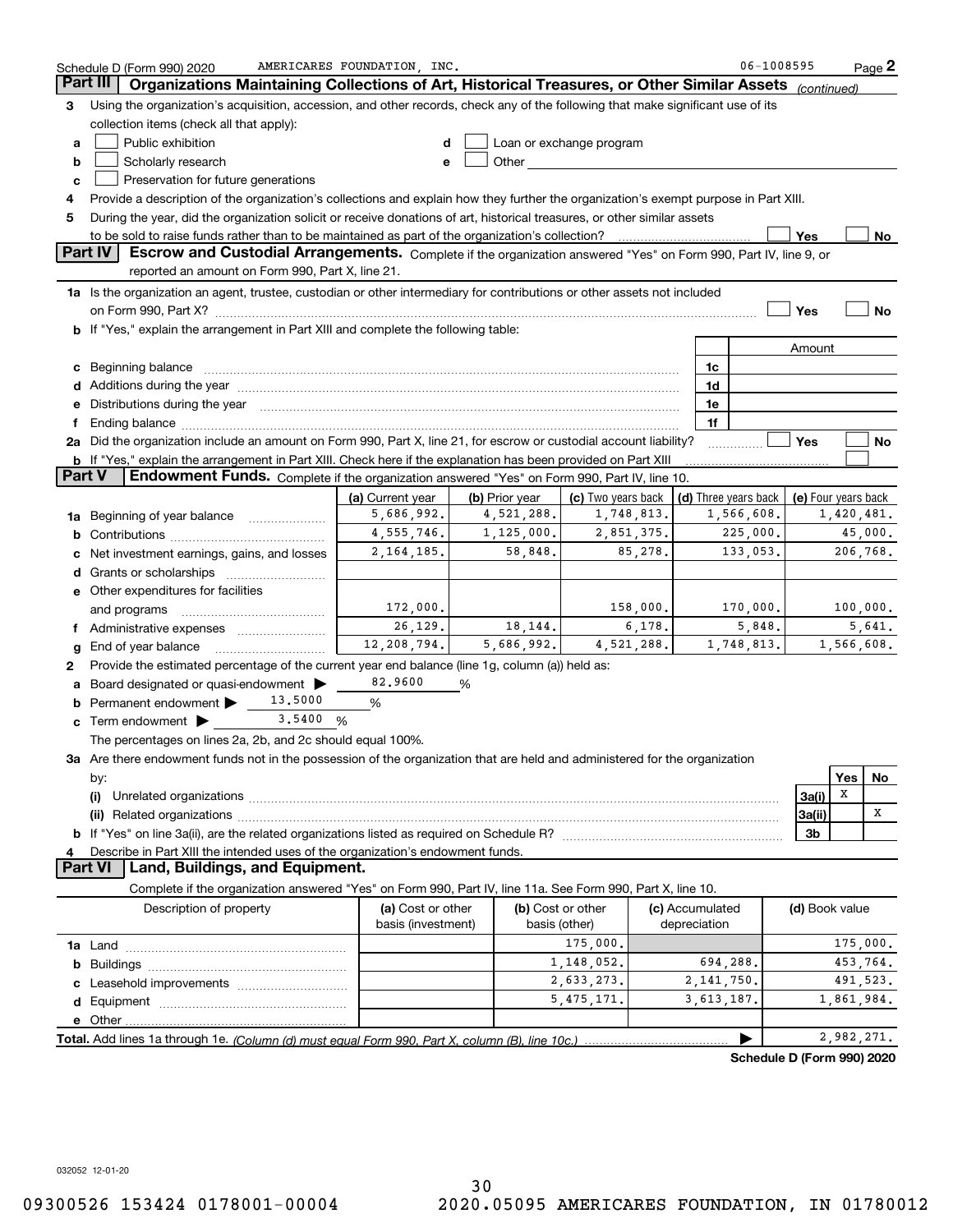### (a) Description of security or category (including name of security)  $\vert$  (b) Book value  $\vert$  (c) Total. (Col. (b) must equal Form 990, Part X, col. (B) line 12.) **(1)** Financial derivatives ~~~~~~~~~~~~~~~ **(2)** Closely held equity interests **(3)** Other **(a)** Description of investment **being the control (c) (c) (c) (c) (1)(2)(3)(4)(5)**Complete if the organization answered "Yes" on Form 990, Part IV, line 11b. See Form 990, Part X, line 12.  $(b)$  Book value  $\vert$  (c) Method of valuation: Cost or end-of-year market value (A)(B)(C)(D)(E)(F)(G)(H)Complete if the organization answered "Yes" on Form 990, Part IV, line 11c. See Form 990, Part X, line 13. **Part VII Investments - Other Securities. Part VIII Investments - Program Related.**

| (a) Description of investment                                                                 | (b) Book value | (c) Method of valuation: Cost or end-of-year market value |
|-----------------------------------------------------------------------------------------------|----------------|-----------------------------------------------------------|
| (1)                                                                                           |                |                                                           |
| (2)                                                                                           |                |                                                           |
| (3)                                                                                           |                |                                                           |
| (4)                                                                                           |                |                                                           |
| $\left(5\right)$                                                                              |                |                                                           |
| (6)                                                                                           |                |                                                           |
| (7)                                                                                           |                |                                                           |
| (8)                                                                                           |                |                                                           |
| (9)                                                                                           |                |                                                           |
| <b>Total.</b> (Col. (b) must equal Form 990, Part X, col. (B) line 13.) $\blacktriangleright$ |                |                                                           |

### **Part IX Other Assets.**

Complete if the organization answered "Yes" on Form 990, Part IV, line 11d. See Form 990, Part X, line 15.

| (a) Description                                                                                                                       | (b) Book value |
|---------------------------------------------------------------------------------------------------------------------------------------|----------------|
|                                                                                                                                       |                |
| (2)                                                                                                                                   |                |
| (3)                                                                                                                                   |                |
| (4)                                                                                                                                   |                |
| (5)                                                                                                                                   |                |
| (6)                                                                                                                                   |                |
|                                                                                                                                       |                |
| (8)                                                                                                                                   |                |
| (9)                                                                                                                                   |                |
|                                                                                                                                       |                |
| Total. (Column (b) must equal Form 990, Part X, col. (B) line 15.) ………………………………………………………………………………………<br>  Part X   Other Liabilities. |                |

**1.(a)** Description of liability **Book value** Book value Book value Book value Book value Complete if the organization answered "Yes" on Form 990, Part IV, line 11e or 11f. See Form 990, Part X, line 25. (1)(2)(3)(4)(5)(6)(7)(8)(9)Federal income taxes  $\blacktriangleright$ SPLIT INTEREST AGREEMENTS CAPITALIZED LEASE PAYCHECK PROTECTION PROGRAM LOAN 4,577,193. 36,758. 3,642,000. 8,255,951.

**Total.**  *(Column (b) must equal Form 990, Part X, col. (B) line 25.)* 

**2.**Liability for uncertain tax positions. In Part XIII, provide the text of the footnote to the organization's financial statements that reports the organization's liability for uncertain tax positions under FASB ASC 740. Check here if the text of the footnote has been provided in Part XIII  $\boxed{\mathbf{X}}$ 

**Schedule D (Form 990) 2020**

032053 12-01-20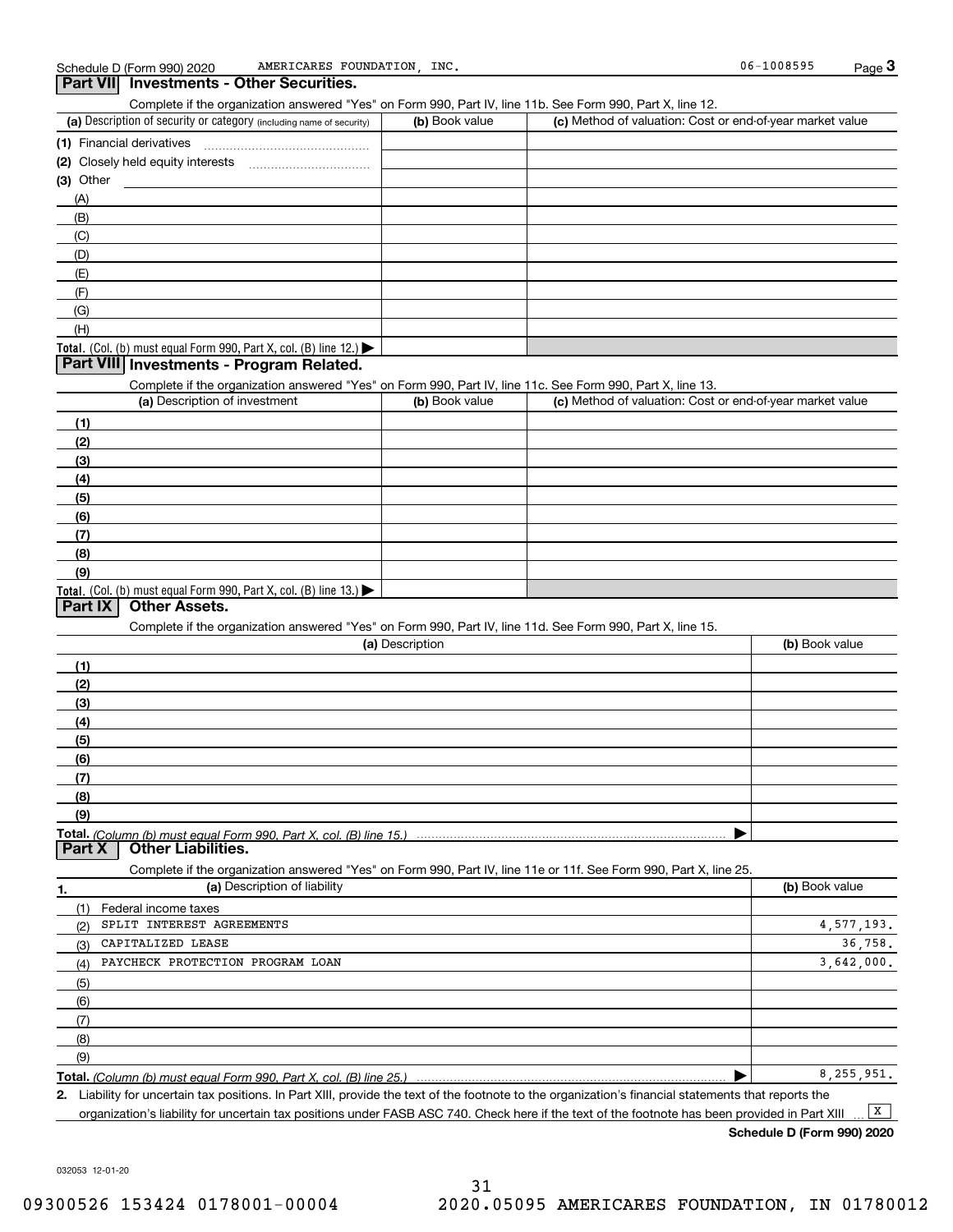|    | AMERICARES FOUNDATION, INC.<br>Schedule D (Form 990) 2020                                                                                                                                                                           |                |               |           | 06-1008595<br>Page 4 |
|----|-------------------------------------------------------------------------------------------------------------------------------------------------------------------------------------------------------------------------------------|----------------|---------------|-----------|----------------------|
|    | Reconciliation of Revenue per Audited Financial Statements With Revenue per Return.<br>Part XI                                                                                                                                      |                |               |           |                      |
|    | Complete if the organization answered "Yes" on Form 990, Part IV, line 12a.                                                                                                                                                         |                |               |           |                      |
| 1  | Total revenue, gains, and other support per audited financial statements                                                                                                                                                            |                |               | 1.        | 1,240,935,266.       |
| 2  | Amounts included on line 1 but not on Form 990, Part VIII, line 12:                                                                                                                                                                 |                |               |           |                      |
| a  | Net unrealized gains (losses) on investments                                                                                                                                                                                        | 2a             | 4, 229, 148.  |           |                      |
| b  |                                                                                                                                                                                                                                     | 2 <sub>b</sub> | 705,218.      |           |                      |
| с  |                                                                                                                                                                                                                                     | 2c             |               |           |                      |
| d  | Other (Describe in Part XIII.)                                                                                                                                                                                                      | 2d             | 515,977.      |           |                      |
| e  | Add lines 2a through 2d                                                                                                                                                                                                             |                |               | <b>2e</b> | 5,450,343.           |
| 3  |                                                                                                                                                                                                                                     |                |               | 3         | 1, 235, 484, 923.    |
| 4  | Amounts included on Form 990. Part VIII. line 12, but not on line 1:                                                                                                                                                                |                |               |           |                      |
| а  |                                                                                                                                                                                                                                     | 4a             | 127, 211.     |           |                      |
| b  | Other (Describe in Part XIII.)                                                                                                                                                                                                      | 4b             | $-1,483,822.$ |           |                      |
| c. | Add lines 4a and 4b                                                                                                                                                                                                                 |                |               | 4c        | $-1, 356, 611.$      |
| 5  |                                                                                                                                                                                                                                     |                |               | 5         | 1, 234, 128, 312.    |
|    | Part XII   Reconciliation of Expenses per Audited Financial Statements With Expenses per Return.                                                                                                                                    |                |               |           |                      |
|    | Complete if the organization answered "Yes" on Form 990, Part IV, line 12a.                                                                                                                                                         |                |               |           |                      |
| 1  | Total expenses and losses per audited financial statements [11] [12] manuscription control expenses and losses per audited financial statements [12] [12] manuscription of the statements [12] manuscription of the statements      |                |               | 1.        | 1,285,587,008.       |
| 2  | Amounts included on line 1 but not on Form 990, Part IX, line 25:                                                                                                                                                                   |                |               |           |                      |
| a  |                                                                                                                                                                                                                                     | 2a             | 705,218.      |           |                      |
| b  |                                                                                                                                                                                                                                     | 2 <sub>b</sub> |               |           |                      |
|    |                                                                                                                                                                                                                                     | 2c             |               |           |                      |
|    |                                                                                                                                                                                                                                     | 2d             | 1,483,822.    |           |                      |
|    | e Add lines 2a through 2d <b>contained a contract and a contract a</b> contract a contract a contract a contract a contract a contract a contract a contract a contract a contract a contract a contract a contract a contract a co |                |               | <b>2e</b> | 2,189,040.           |
| 3  |                                                                                                                                                                                                                                     |                |               | 3         | 1,283,397,968.       |
| 4  | Amounts included on Form 990, Part IX, line 25, but not on line 1:                                                                                                                                                                  |                |               |           |                      |
| a  |                                                                                                                                                                                                                                     | 4a             | 127, 211.     |           |                      |
| b  | Other (Describe in Part XIII.)                                                                                                                                                                                                      | 4 <sub>b</sub> |               |           |                      |
|    | Add lines 4a and 4b                                                                                                                                                                                                                 |                |               | 4c        | 127, 211.            |
| 5. |                                                                                                                                                                                                                                     |                |               | 5         | 1, 283, 525, 179.    |
|    | Part XIII Supplemental Information.                                                                                                                                                                                                 |                |               |           |                      |
|    | Provide the descriptions required for Part II, lines 3, 5, and 9; Part III, lines 1a and 4; Part IV, lines 1b and 2b; Part V, line 4; Part X, line 2; Part XI,                                                                      |                |               |           |                      |
|    | lines 2d and 4b; and Part XII, lines 2d and 4b. Also complete this part to provide any additional information.                                                                                                                      |                |               |           |                      |

PART V, LINE 4:

ENDOWMENT FUNDS

THE AMERICARES FOUNDATION ENDOWMENT IS INTENDED TO SUPPORT THE GENERAL

CHARITABLE MISSION OF THE ORGANIZATION. THE FOUNDATION INTENDS THAT THE

PRINCIPAL IN THE TEMPORARILY RESTRICTED AND PERMANENT ENDOWMENTS SHOULD

REMAIN UNTOUCHED, WHILE THE EARNINGS ON THE ENDOWMENT'S INVESTMENTS SHALL

BE USED TO SUPPORT VARIOUS CHARITABLE PROGRAMS.

DURING THE TAX YEARS ENDING 2017 AND 2018, \$170,000 AND \$158,000,

RESPECTIVELY, WAS WITHDRAWN FROM ITS ENDOWMENT TO SUPPORT THE

IMPLEMENTATION OF A NEW ENTERPRISE RESOURCE PLANNING ("ERP") SYSTEM.

032054 12-01-20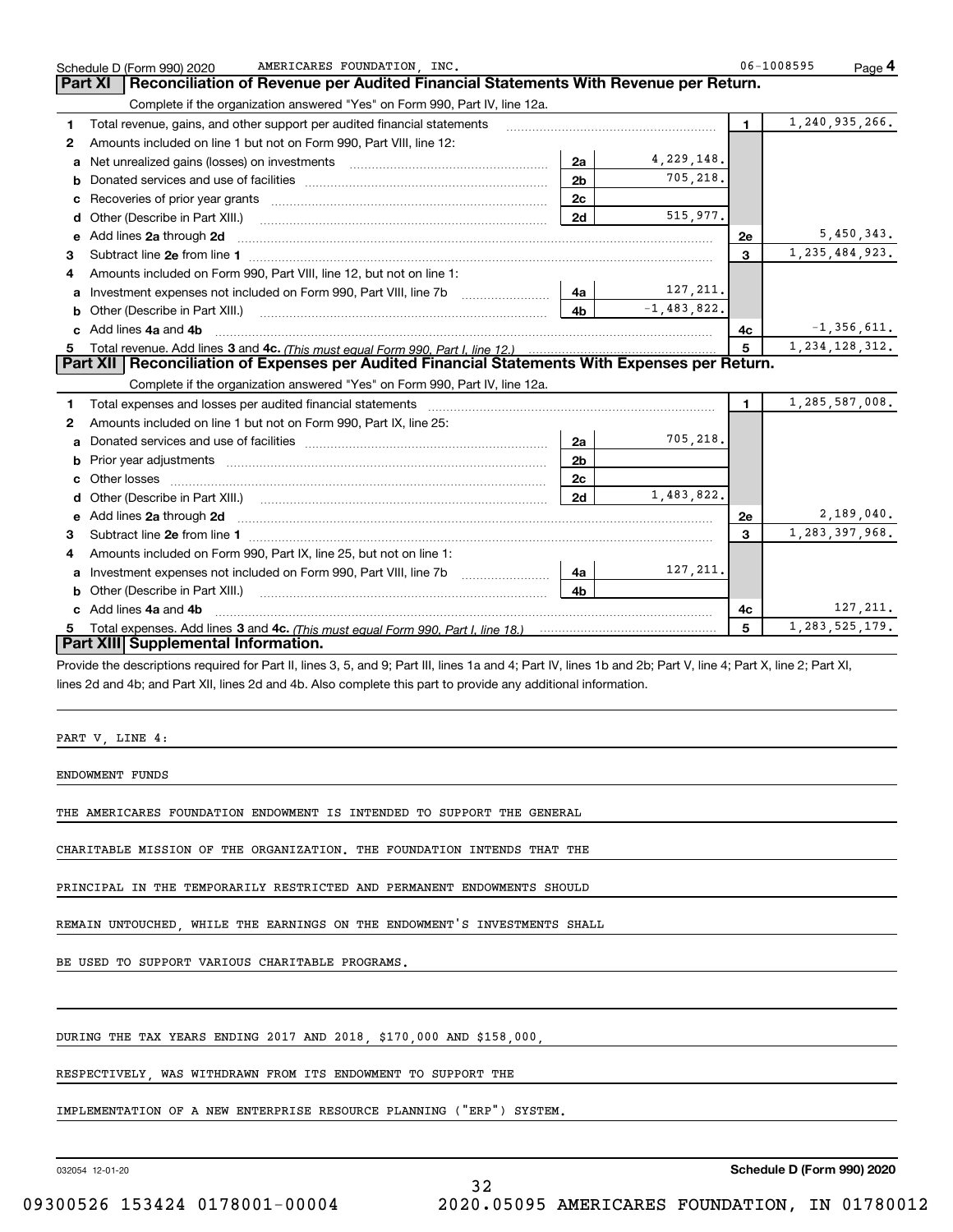| AMERICARES FOUNDATION, INC.<br>Schedule D (Form 990) 2020                    | 06-1008595 | Page 5 |
|------------------------------------------------------------------------------|------------|--------|
| Part XIII Supplemental Information (continued)                               |            |        |
| MANAGEMENT OF AMERICARES HAS REMOVED PLANNED GIVING GIFTS FROM ITS ANNUAL    |            |        |
| OPERATING BUDGET AND HAS ESTABLISHED GUIDELINES FOR ALLOCATING THESE GIFTS   |            |        |
| ON AN ANNUAL BASIS BETWEEN THE MANAGEMENT-DIRECTED QUASI ENDOWMENT, AN       |            |        |
| INNOVATION FUND, AND STRATEGIC INITIATIVES OR OPERATING FUNDS. THESE         |            |        |
| GUIDELINES ARE REVIEWED AT THE END OF EACH FISCAL YEAR DEPENDENT ON THE      |            |        |
| LEVEL OF PLANNED GIVING GIFTS AND THE FINANCIAL RESULTS FOR THE FISCAL       |            |        |
| YEAR. MANAGEMENT INFORMS THE BOARD OF DIRECTORS OF THESE DECISIONS. IN TAX   |            |        |
| YEARS ENDING 2019 AND 2018, RESPECTIVELY, MANAGEMENT DESIGNATED \$1.1        |            |        |
| MILLION AND \$2.7 MILLION OF GIFTS WITHOUT DONOR RESTRICTIONS FOR LONG-TERM  |            |        |
| INVESTMENT IN THE QUASI-ENDOWMENT (I.E. WITHOUT DONOR RESTRICTIONS).         |            |        |
| MANAGEMENT HAS ACCESS TO SUCH FUNDS AND MAY USE THEM WITHOUT A RESOLUTION    |            |        |
| FROM THE BOARD OF DIRECTORS.                                                 |            |        |
|                                                                              |            |        |
| PART X, LINE 2:                                                              |            |        |
| INCOME TAXES                                                                 |            |        |
| AMERICARES FOLLOWS GUIDANCE THAT CLARIFIES THE ACCOUNTING FOR UNCERTAINTY    |            |        |
| IN TAX POSITIONS TAKEN OR EXPECTED TO BE TAKEN IN A TAX RETURN, INCLUDING    |            |        |
| ISSUES RELATING TO FINANCIAL STATEMENT RECOGNITION AND MEASUREMENT. THIS     |            |        |
| GUIDANCE PROVIDES THAT THE TAX EFFECTS FROM AN UNCERTAIN TAX POSITION CAN    |            |        |
| ONLY BE RECOGNIZED IN THE FINANCIAL STATEMENTS IF THE POSITION IS            |            |        |
| CHALLENGED BY A TAXING AUTHORITY. THE ASSESSMENT OF THE TAX POSITION IS      |            |        |
| BASED SOLELY ON THE TECHNICAL MERITS OF THE POSITION, WITHOUT REGARD TO      |            |        |
| THE LIKELIHOOD THAT THE TAX POSITION MAY BE CHALLENGED.                      |            |        |
|                                                                              |            |        |
| AMERICARES IS EXEMPT FROM FEDERAL INCOME TAX UNDER IRC SECTION $501(C)(3)$ , |            |        |
| THOUGH THEY ARE SUBJECT TO TAX ON INCOME UNRELATED TO ITS EXEMPT PURPOSE,    |            |        |
| UNLESS THAT INCOME IS OTHERWISE EXCLUDED BY THE CODE. AMERICARES HAS         |            |        |

PROCESSES PRESENTLY IN PLACE TO ENSURE THE MAINTENANCE OF ITS TAX-EXEMPT

032055 12-01-20

**Schedule D (Form 990) 2020**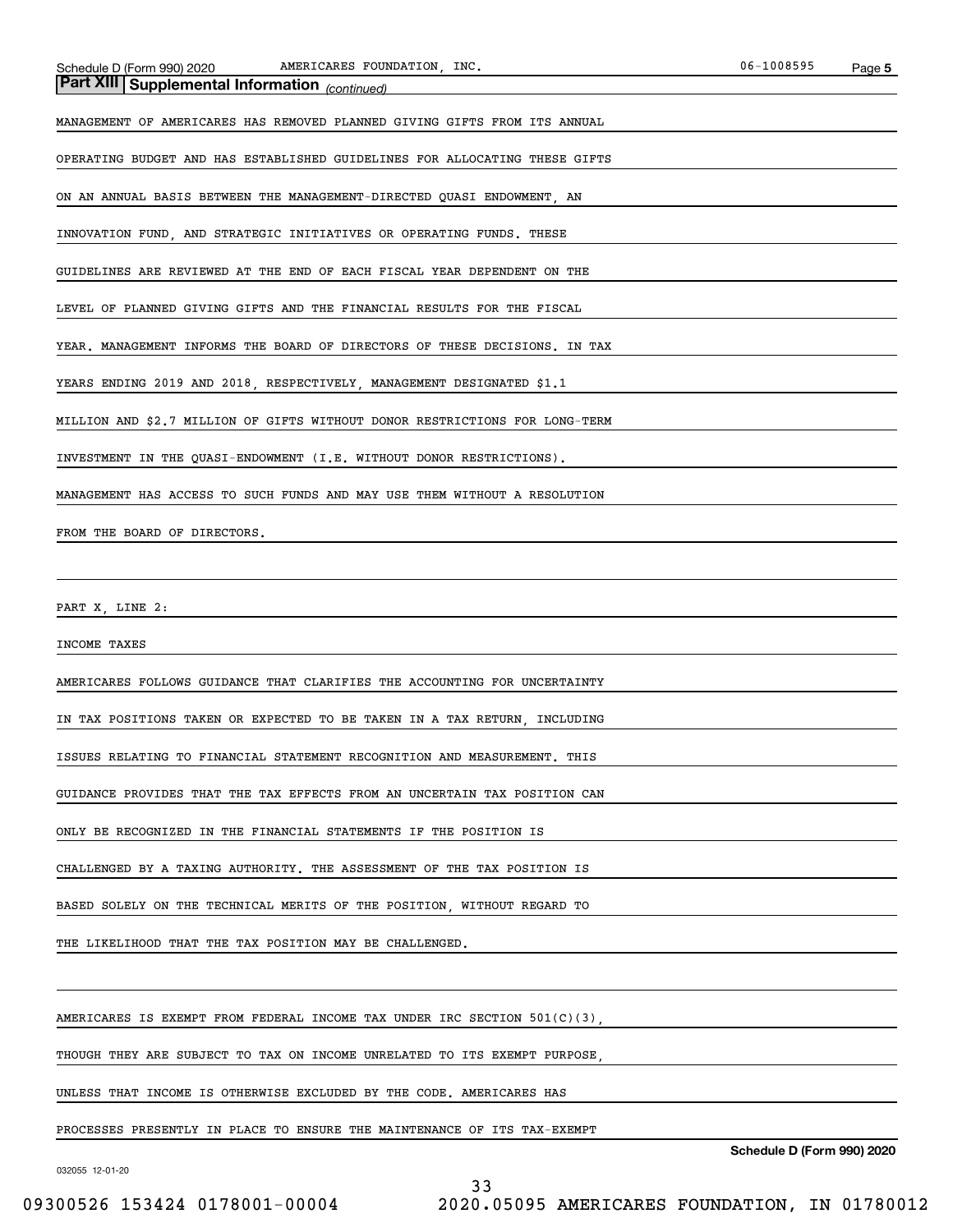| Schedule D (Form 990) 2020 MERICARES FOUNDATION, INC.<br><b>Part XIII Supplemental Information</b> (continued) |                | 06-1008595 | Page 5 |
|----------------------------------------------------------------------------------------------------------------|----------------|------------|--------|
|                                                                                                                |                |            |        |
| STATUS; TO IDENTIFY AND REPORT UNRELATED INCOME; TO DETERMINE ITS FILING                                       |                |            |        |
| AND TAX OBLIGATIONS IN JURISDICTIONS FOR WHICH IT HAS NEXUS; AND TO                                            |                |            |        |
| IDENTIFY AND EVALUATE OTHER MATTERS THAT MAY BE CONSIDERED TAX POSITIONS.                                      |                |            |        |
| AMERICARES HAS DETERMINED THAT THERE ARE NO MATERIAL UNCERTAIN TAX                                             |                |            |        |
| POSITIONS THAT REQUIRE RECOGNITION OR DISCLOSURE IN THE FINANCIAL                                              |                |            |        |
| STATEMENTS.                                                                                                    |                |            |        |
|                                                                                                                |                |            |        |
| PART XI, LINE 2D - OTHER ADJUSTMENTS:                                                                          |                |            |        |
| CHANGES IN SPLIT-INTEREST AGREEMENT                                                                            | 515,977.       |            |        |
|                                                                                                                |                |            |        |
| PART XI, LINE 4B - OTHER ADJUSTMENTS:                                                                          |                |            |        |
| RENTAL EXPENSE RECLASSED TO OFFSET RENTAL INCOME -187,210.                                                     |                |            |        |
|                                                                                                                |                |            |        |
| DIRECT FUNDRAISING EXPENSE RECLASSED TO OFFSET SPECIAL                                                         |                |            |        |
| $-118,338.$<br>EVENT REVENUE                                                                                   |                |            |        |
| $-1, 178, 274.$<br>COST OF GOODS SOLD                                                                          |                |            |        |
| TOTAL TO SCHEDULE D, PART XI, LINE 4B                                                                          | $-1,483,822$ . |            |        |
|                                                                                                                |                |            |        |
| PART XII, LINE 2D - OTHER ADJUSTMENTS:                                                                         |                |            |        |
| RENTAL EXPENSE RECLASSED TO OFFSET RENTAL INCOME                                                               | 187,210.       |            |        |
| DIRECT FUNDRAISING EXPENSE RECLASSED TO OFFSET SPECIAL                                                         |                |            |        |
| EVENT REVENUE                                                                                                  | 118,338.       |            |        |
| COST OF GOODS SOLD                                                                                             | 1, 178, 274.   |            |        |
| TOTAL TO SCHEDULE D, PART XII, LINE 2D                                                                         | 1,483,822.     |            |        |
|                                                                                                                |                |            |        |
| SCHEDULE D, PART X, LINE 4                                                                                     |                |            |        |
|                                                                                                                |                |            |        |
| IN FISCAL YEAR 2020, THE DEPARTMENT OF TREASURY IMPLEMENTED THE SMALL                                          |                |            |        |
| BUSINESS ADMINISTRATION'S ("SBA") PAYCHECK PROTECTION PROGRAM ("PPP"),                                         |                |            |        |
| WHICH PROVIDES POTENTIALLY FORGIVABLE LOANS TO NONPROFITS WITH 500 OR                                          |                |            |        |

032055 12-01-20

**Schedule D (Form 990) 2020**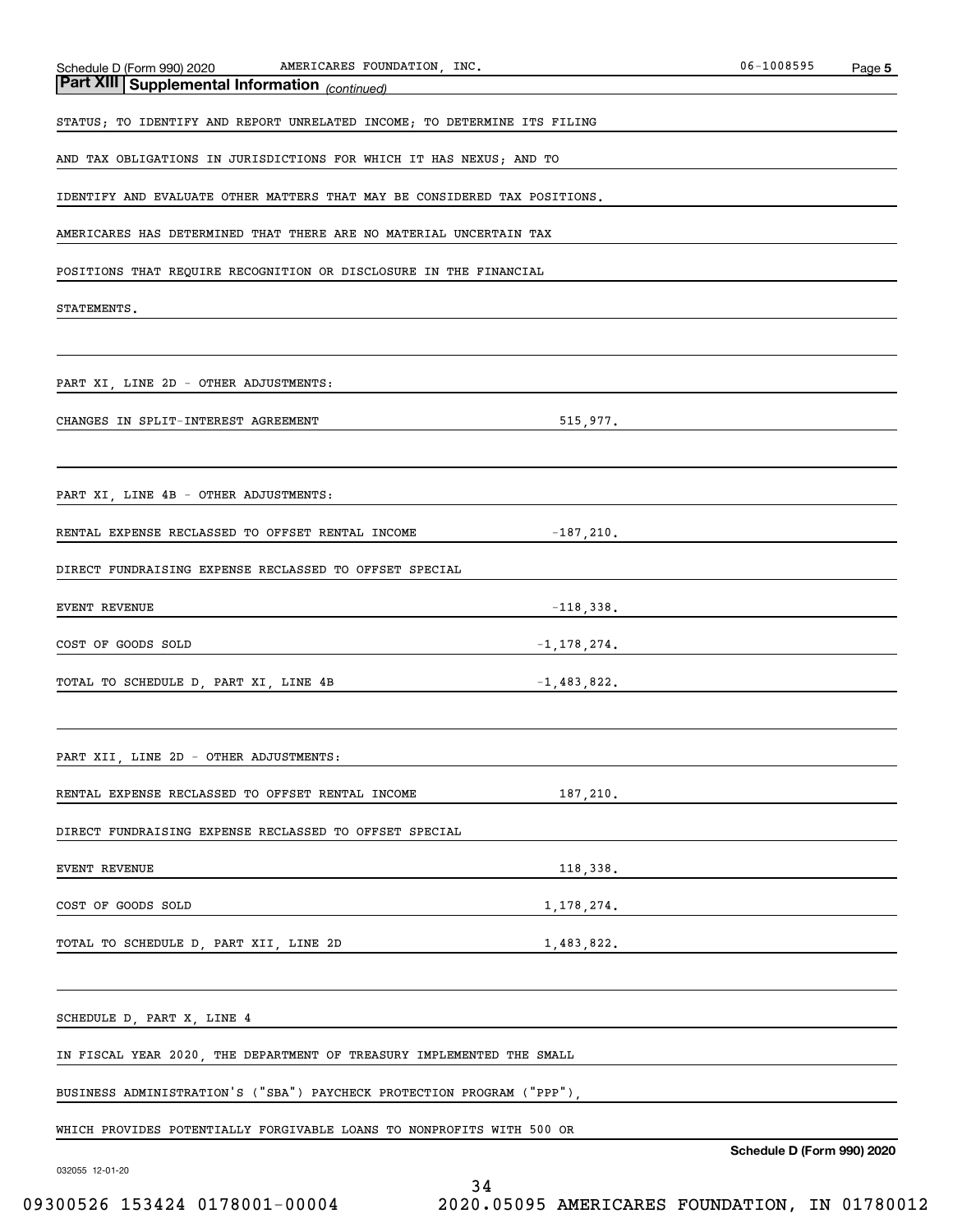*(continued)* **Part XIII Supplemental Information** 

FEWER EMPLOYEES AND MEETING CERTAIN OTHER ELIGIBILITY REQUIREMENTS. THE

SBA WILL FORGIVE LOANS IF EMPLOYEES ARE MAINTAINED ON THE PAYROLL FOR 8 TO

24 WEEKS AFTER THE LOAN ORIGINATES AND THE LOAN PROCEEDS RECEIVED ARE USED

FOR PAYROLL, RENT, MORTGAGE, INTEREST, OR UTILITIES. IN APRIL 2020, THE

FOUNDATION APPLIED FOR PPP LOANS AND APPROVAL WAS GRANTED. THE FOUNDATION

RECEIVED LOAN PROCEEDS OF \$3,642,000 IN MAY 2020. THE FOUNDATION RECEIVED

FULL FORGIVENESS OF THE PPP LOAN IN AUGUST OF 2021 AND THIS AMOUNT SHALL

BE REPORTED AS GOVERNMENT GRANT REVENUE ON NEXT YEAR'S FORM 990.

**Schedule D (Form 990) 2020**

032055 12-01-20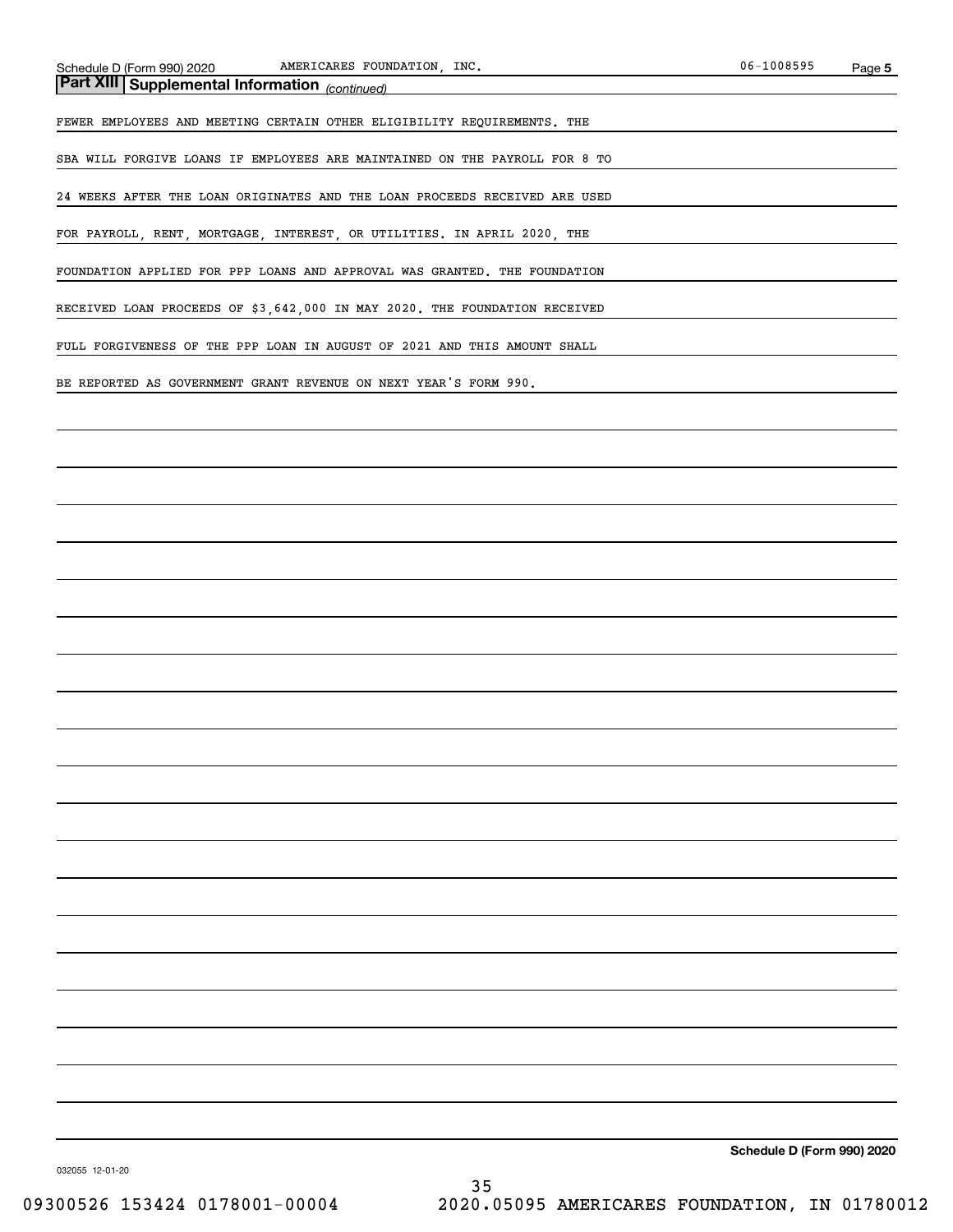| Name of the organization         |                          |                             |                                                                                                                                         |                                  | <b>Employer identification number</b>           |                              |
|----------------------------------|--------------------------|-----------------------------|-----------------------------------------------------------------------------------------------------------------------------------------|----------------------------------|-------------------------------------------------|------------------------------|
| AMERICARES FOUNDATION, INC.      |                          |                             |                                                                                                                                         |                                  | 06-1008595                                      |                              |
| Part I                           |                          |                             | General Information on Activities Outside the United States. Complete if the organization answered "Yes" on                             |                                  |                                                 |                              |
| Form 990, Part IV, line 14b.     |                          |                             |                                                                                                                                         |                                  |                                                 |                              |
| 1                                |                          |                             | For grantmakers. Does the organization maintain records to substantiate the amount of its grants and other assistance,                  |                                  |                                                 |                              |
|                                  |                          |                             | the grantees' eligibility for the grants or assistance, and the selection criteria used to award the grants or assistance?              |                                  |                                                 | $\boxed{\text{X}}$ Yes<br>No |
| $\mathbf{2}$                     |                          |                             | For grantmakers. Describe in Part V the organization's procedures for monitoring the use of its grants and other assistance outside the |                                  |                                                 |                              |
| United States.                   |                          |                             |                                                                                                                                         |                                  |                                                 |                              |
| 3.                               |                          |                             | Activities per Region. (The following Part I, line 3 table can be duplicated if additional space is needed.)                            |                                  |                                                 |                              |
| (a) Region                       | (b) Number of            | (c) Number of<br>employees, | (d) Activities conducted in the region                                                                                                  |                                  | (e) If activity listed in (d)                   | (f) Total                    |
|                                  | offices<br>in the region | agents, and                 | (by type) (such as, fundraising, pro-<br>gram services, investments, grants to                                                          |                                  | is a program service,<br>describe specific type | expenditures<br>for and      |
|                                  |                          | independent<br>contractors  | recipients located in the region)                                                                                                       |                                  | of service(s) in the region                     | investments<br>in the region |
|                                  |                          | in the region               |                                                                                                                                         |                                  |                                                 |                              |
|                                  |                          |                             |                                                                                                                                         |                                  |                                                 |                              |
| CENTRAL AMERICA /                |                          |                             |                                                                                                                                         | DISASTER RELIEF /                |                                                 |                              |
| CARIBBEAN                        | 0                        | 0                           | <b>PROGRAM SERVICES</b>                                                                                                                 | <b>DEVELOPMENT</b>               |                                                 | 4,299,138.                   |
|                                  |                          |                             |                                                                                                                                         |                                  |                                                 |                              |
|                                  |                          |                             |                                                                                                                                         |                                  |                                                 |                              |
| EAST ASIA AND THE                | 0                        |                             |                                                                                                                                         | DISASTER RELIEF /                |                                                 |                              |
| PACIFIC                          |                          | 0                           | PROGRAM SERVICES                                                                                                                        | <b>DEVELOPMENT</b>               |                                                 | 1,390,100.                   |
|                                  |                          |                             |                                                                                                                                         |                                  |                                                 |                              |
|                                  |                          |                             |                                                                                                                                         | DISASTER RELIEF /                |                                                 |                              |
| <b>EUROPE</b>                    | 0                        | 0                           | PROGRAM SERVICES                                                                                                                        | DEVELOPMENT                      |                                                 | 243,713.                     |
|                                  |                          |                             |                                                                                                                                         |                                  |                                                 |                              |
|                                  |                          |                             |                                                                                                                                         |                                  |                                                 |                              |
| MIDDLE EAST AND                  | 0                        | 0                           | PROGRAM SERVICES                                                                                                                        | DISASTER RELIEF /<br>DEVELOPMENT |                                                 |                              |
| NORTH AFRICA                     |                          |                             |                                                                                                                                         |                                  |                                                 | 450,168.                     |
|                                  |                          |                             |                                                                                                                                         |                                  |                                                 |                              |
| RUSSIA AND                       |                          |                             |                                                                                                                                         | DISASTER RELIEF /                |                                                 |                              |
| NEIGHBORING STATES               | 0                        | 0                           | PROGRAM SERVICES                                                                                                                        | DEVELOPMENT                      |                                                 | 210, 323.                    |
|                                  |                          |                             |                                                                                                                                         |                                  |                                                 |                              |
|                                  |                          |                             |                                                                                                                                         |                                  |                                                 |                              |
| SOUTH AMERICA                    | 0                        | 0                           | PROGRAM SERVICES                                                                                                                        | DISASTER RELIEF /<br>DEVELOPMENT |                                                 | 7,229,973.                   |
|                                  |                          |                             |                                                                                                                                         |                                  |                                                 |                              |
|                                  |                          |                             |                                                                                                                                         |                                  |                                                 |                              |
|                                  |                          |                             |                                                                                                                                         | DISASTER RELIEF /                |                                                 |                              |
| NORTH AMERICA                    | 0                        | 0                           | PROGRAM SERVICES                                                                                                                        | DEVELOPMENT                      |                                                 | 66,494.                      |
|                                  |                          |                             |                                                                                                                                         |                                  |                                                 |                              |
|                                  |                          |                             |                                                                                                                                         |                                  |                                                 |                              |
| SOUTH ASIA                       | 0                        | 0                           | PROGRAM SERVICES                                                                                                                        | DISASTER RELIEF /<br>DEVELOPMENT |                                                 | 329,860.                     |
| <b>3 a</b> Subtotal              | 0                        | 0                           |                                                                                                                                         |                                  |                                                 | 14, 219, 769.                |
| <b>b</b> Total from continuation |                          |                             |                                                                                                                                         |                                  |                                                 |                              |
| sheets to Part I                 | 19                       | 353                         |                                                                                                                                         |                                  |                                                 | <b>2</b> 80,649,166 <b>.</b> |
| c Totals (add lines 3a           |                          |                             |                                                                                                                                         |                                  |                                                 |                              |
| and 3b)<br>.                     | 19                       | 353                         |                                                                                                                                         |                                  |                                                 | 294,868,935.                 |

**For Paperwork Reduction Act Notice, see the Instructions for Form 990. Schedule F (Form 990) 2020** LHA

032071 12-03-20

Department of the Treasury Internal Revenue Service

**(Form 990)**

## **Statement of Activities Outside the United States**

**| Complete if the organization answered "Yes" on Form 990, Part IV, line 14b, 15, or 16.**

**| Attach to Form 990.**

**| Go to www.irs.gov/Form990 for instructions and the latest information.**

OMB No. 1545-0047 **Open to Public Inspection2020**

L **Employer identification number**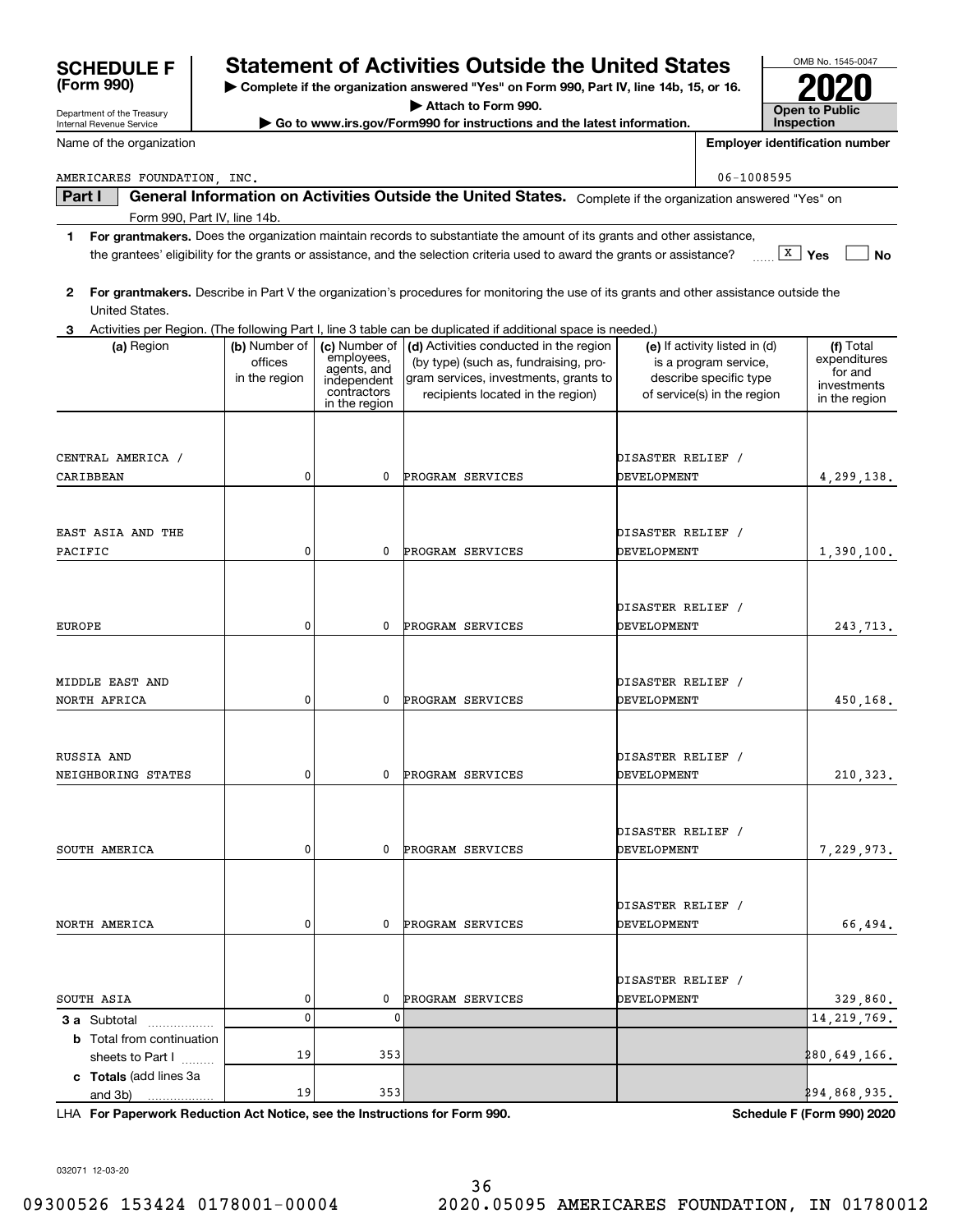| $06 - 1008595$<br>AMERICARES FOUNDATION, INC.<br>Schedule F (Form 990)<br>Continuation of Activities per Region. (Schedule F (Form 990), Part I, line 3)<br><b>Part I</b> |                                           |                                                      |                                                                                                                                         |                                                                                                             |                                         |  |  |  |  |
|---------------------------------------------------------------------------------------------------------------------------------------------------------------------------|-------------------------------------------|------------------------------------------------------|-----------------------------------------------------------------------------------------------------------------------------------------|-------------------------------------------------------------------------------------------------------------|-----------------------------------------|--|--|--|--|
| (a) Region                                                                                                                                                                | (b) Number of<br>offices<br>in the region | (c) Number of<br>employees or<br>agents in<br>region | (d) Activities conducted in region<br>(by type) (i.e., fundraising,<br>program services, grants to<br>recipients located in the region) | (e) If activity listed in (d)<br>is a program service,<br>describe specific type<br>of service(s) in region | (f) Total<br>expenditures<br>for region |  |  |  |  |
| SUB-SAHARAN AFRICA                                                                                                                                                        | 0                                         | 0                                                    | PROGRAM SERVICES                                                                                                                        | DISASTER RELIEF /<br>DEVELOPMENT                                                                            | 2,831,788.                              |  |  |  |  |
| CENTRAL AMERICA /<br>CARIBBEAN                                                                                                                                            | 2                                         | 122                                                  | GRANTMAKING                                                                                                                             |                                                                                                             | .08,122,957.                            |  |  |  |  |
| EAST ASIA AND THE<br>PACIFIC                                                                                                                                              | $\mathbf 1$                               | 21                                                   | GRANTMAKING                                                                                                                             |                                                                                                             | 2,719,863.                              |  |  |  |  |
| EUROPE                                                                                                                                                                    | 0                                         | 0                                                    | GRANTMAKING                                                                                                                             |                                                                                                             | 3,948,787.                              |  |  |  |  |
| MIDDLE EAST AND<br>NORTH AFRICA                                                                                                                                           | 0                                         | 0                                                    | GRANTMAKING                                                                                                                             |                                                                                                             | 19,505,638.                             |  |  |  |  |
| NORTH AMERICA                                                                                                                                                             | 0                                         | 0                                                    | GRANTMAKING                                                                                                                             |                                                                                                             | 331,543.                                |  |  |  |  |
| RUSSIA AND<br>NEIGHBORING STATES                                                                                                                                          | 0                                         | 0                                                    | GRANTMAKING                                                                                                                             |                                                                                                             | 44,190,934.                             |  |  |  |  |
| SOUTH AMERICA                                                                                                                                                             | 11                                        | 173                                                  | GRANTMAKING                                                                                                                             |                                                                                                             | 50, 350, 529.                           |  |  |  |  |
| SOUTH ASIA                                                                                                                                                                | 2                                         | 3                                                    | GRANTMAKING                                                                                                                             |                                                                                                             | 13,022,963.                             |  |  |  |  |
| SUB-SAHARAN AFRICA                                                                                                                                                        | 3                                         | 34                                                   | GRANTMAKING                                                                                                                             |                                                                                                             | 35,624,164.                             |  |  |  |  |
| <b>Totals</b>                                                                                                                                                             | 19                                        | 353                                                  |                                                                                                                                         |                                                                                                             | 280,649,166.                            |  |  |  |  |

032181 04-01-20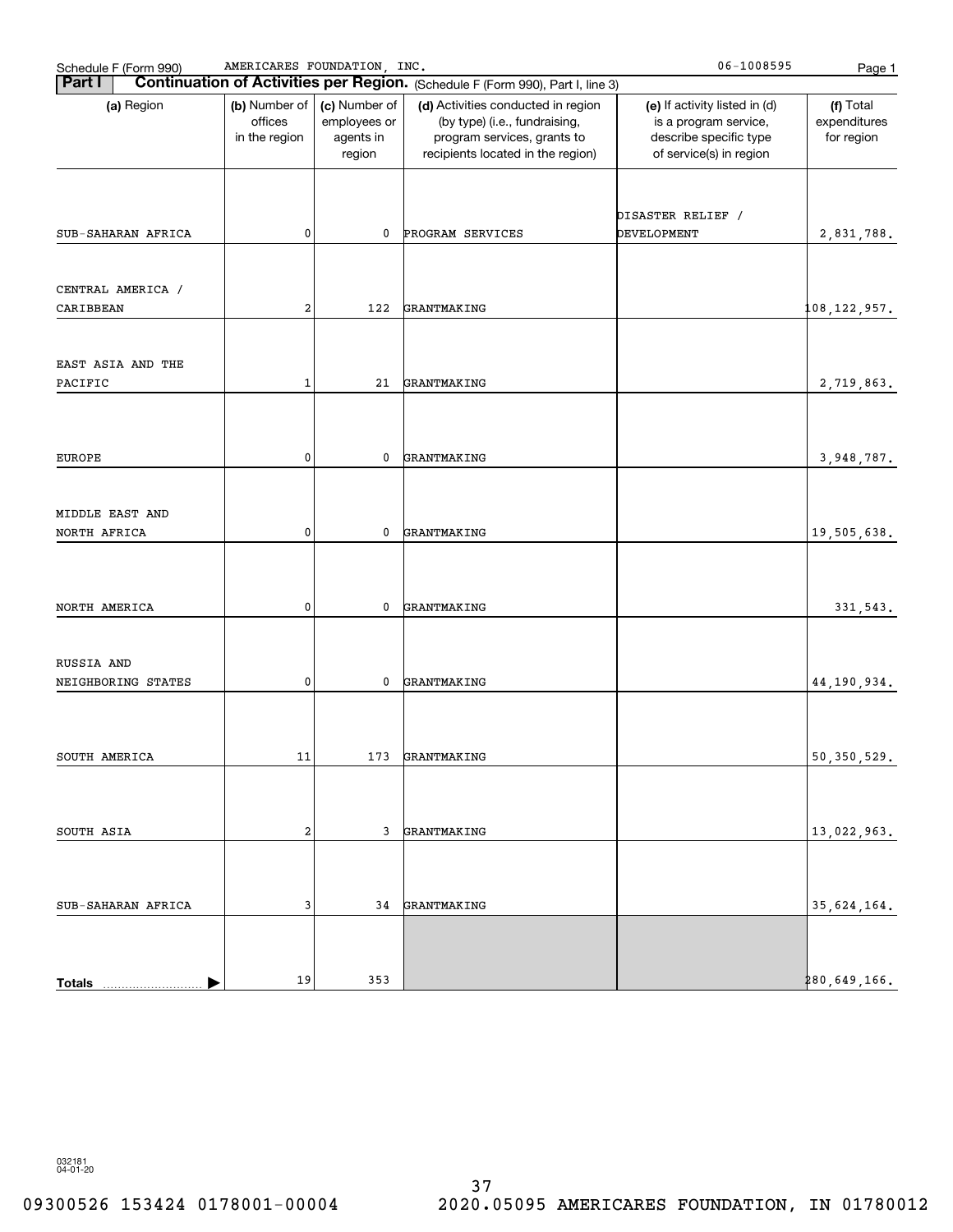Schedule F (Form 990) 2020 Page AMERICARES FOUNDATION, INC. 06-1008595

Part II | Grants and Other Assistance to Organizations or Entities Outside the United States. Complete if the organization answered "Yes" on Form 990, Part IV, line 15, for any recipient who received more than \$5,000. Part II can be duplicated if additional space is needed.

| 1<br>(a) Name of organization                              | (b) IRS code section<br>and EIN (if applicable) | (c) Region                    | (d) Purpose of<br>grant                                                                                                                 | (e) Amount<br>of cash grant | (f) Manner of<br>cash disbursement | (g) Amount of<br>noncash<br>assistance | (h) Description<br>of noncash<br>assistance | (i) Method of<br>valuation (book, FMV,<br>appraisal, other) |
|------------------------------------------------------------|-------------------------------------------------|-------------------------------|-----------------------------------------------------------------------------------------------------------------------------------------|-----------------------------|------------------------------------|----------------------------------------|---------------------------------------------|-------------------------------------------------------------|
|                                                            |                                                 |                               |                                                                                                                                         |                             |                                    |                                        |                                             |                                                             |
|                                                            |                                                 |                               |                                                                                                                                         |                             |                                    |                                        |                                             |                                                             |
|                                                            |                                                 | CENTRAL AMERICA               | AND THE CARIBBEAN HURRICANE RESPONSE                                                                                                    | $6,000.$ WIRE               |                                    | $\mathbf{0}$                           |                                             |                                                             |
|                                                            |                                                 |                               |                                                                                                                                         |                             |                                    |                                        |                                             |                                                             |
|                                                            |                                                 |                               |                                                                                                                                         |                             |                                    |                                        |                                             |                                                             |
|                                                            |                                                 | CENTRAL AMERICA               |                                                                                                                                         |                             |                                    |                                        |                                             |                                                             |
|                                                            |                                                 |                               | AND THE CARIBBEAN HURRICANE RESPONSE                                                                                                    | 7,500. WIRE                 |                                    | $\mathbf{0}$                           |                                             |                                                             |
|                                                            |                                                 |                               |                                                                                                                                         |                             |                                    |                                        |                                             |                                                             |
|                                                            |                                                 |                               |                                                                                                                                         |                             |                                    |                                        |                                             |                                                             |
|                                                            |                                                 | CENTRAL AMERICA               |                                                                                                                                         |                             |                                    |                                        |                                             |                                                             |
|                                                            |                                                 |                               | AND THE CARIBBEAN HURRICANE RESPONSE                                                                                                    | 10,000. WIRE                |                                    | $\mathbf{0}$                           |                                             |                                                             |
|                                                            |                                                 |                               |                                                                                                                                         |                             |                                    |                                        |                                             |                                                             |
|                                                            |                                                 | CENTRAL AMERICA               |                                                                                                                                         |                             |                                    |                                        |                                             |                                                             |
|                                                            |                                                 |                               | AND THE CARIBBEAN PROGRAM DEVELOPMENT                                                                                                   | 11,491. WIRE                |                                    | $\mathbf{0}$                           |                                             |                                                             |
|                                                            |                                                 |                               |                                                                                                                                         |                             |                                    |                                        |                                             |                                                             |
|                                                            |                                                 |                               |                                                                                                                                         |                             |                                    |                                        |                                             |                                                             |
|                                                            |                                                 | CENTRAL AMERICA               |                                                                                                                                         |                             |                                    |                                        |                                             |                                                             |
|                                                            |                                                 |                               | AND THE CARIBBEAN PROGRAM DEVELOPMENT                                                                                                   | 39,862. WIRE                |                                    | $\mathbf{0}$ .                         |                                             |                                                             |
|                                                            |                                                 |                               |                                                                                                                                         |                             |                                    |                                        |                                             |                                                             |
|                                                            |                                                 | CENTRAL AMERICA               |                                                                                                                                         |                             |                                    |                                        |                                             |                                                             |
|                                                            |                                                 |                               | AND THE CARIBBEAN PROGRAM DEVELOPMENT                                                                                                   | 44,500. WIRE                |                                    | $\mathbf{0}$                           |                                             |                                                             |
|                                                            |                                                 |                               |                                                                                                                                         |                             |                                    |                                        |                                             |                                                             |
|                                                            |                                                 |                               |                                                                                                                                         |                             |                                    |                                        |                                             |                                                             |
|                                                            |                                                 | CENTRAL AMERICA               |                                                                                                                                         |                             |                                    |                                        |                                             |                                                             |
|                                                            |                                                 | AND THE CARIBBEAN FOOD RELIEF |                                                                                                                                         | 25,000. WIRE                |                                    | $\mathbf{0}$                           |                                             |                                                             |
|                                                            |                                                 |                               |                                                                                                                                         |                             |                                    |                                        |                                             |                                                             |
|                                                            |                                                 |                               |                                                                                                                                         |                             |                                    |                                        |                                             |                                                             |
|                                                            |                                                 | CENTRAL AMERICA               |                                                                                                                                         |                             |                                    |                                        |                                             |                                                             |
|                                                            |                                                 |                               | AND THE CARIBBEAN PROGRAM DEVELOPMENT                                                                                                   | 37,578. WIRE                |                                    | $\mathbf 0$ .                          |                                             |                                                             |
| $\mathbf{2}$                                               |                                                 |                               | Enter total number of recipient organizations listed above that are recognized as charities by the foreign country, recognized as a tax |                             |                                    |                                        |                                             | 201                                                         |
| Enter total number of other organizations or entities<br>3 |                                                 |                               | exempt 501(c)(3) organization by the IRS, or for which the grantee or counsel has provided a section 501(c)(3) equivalency letter       |                             |                                    |                                        |                                             |                                                             |

**Schedule F (Form 990) 2020**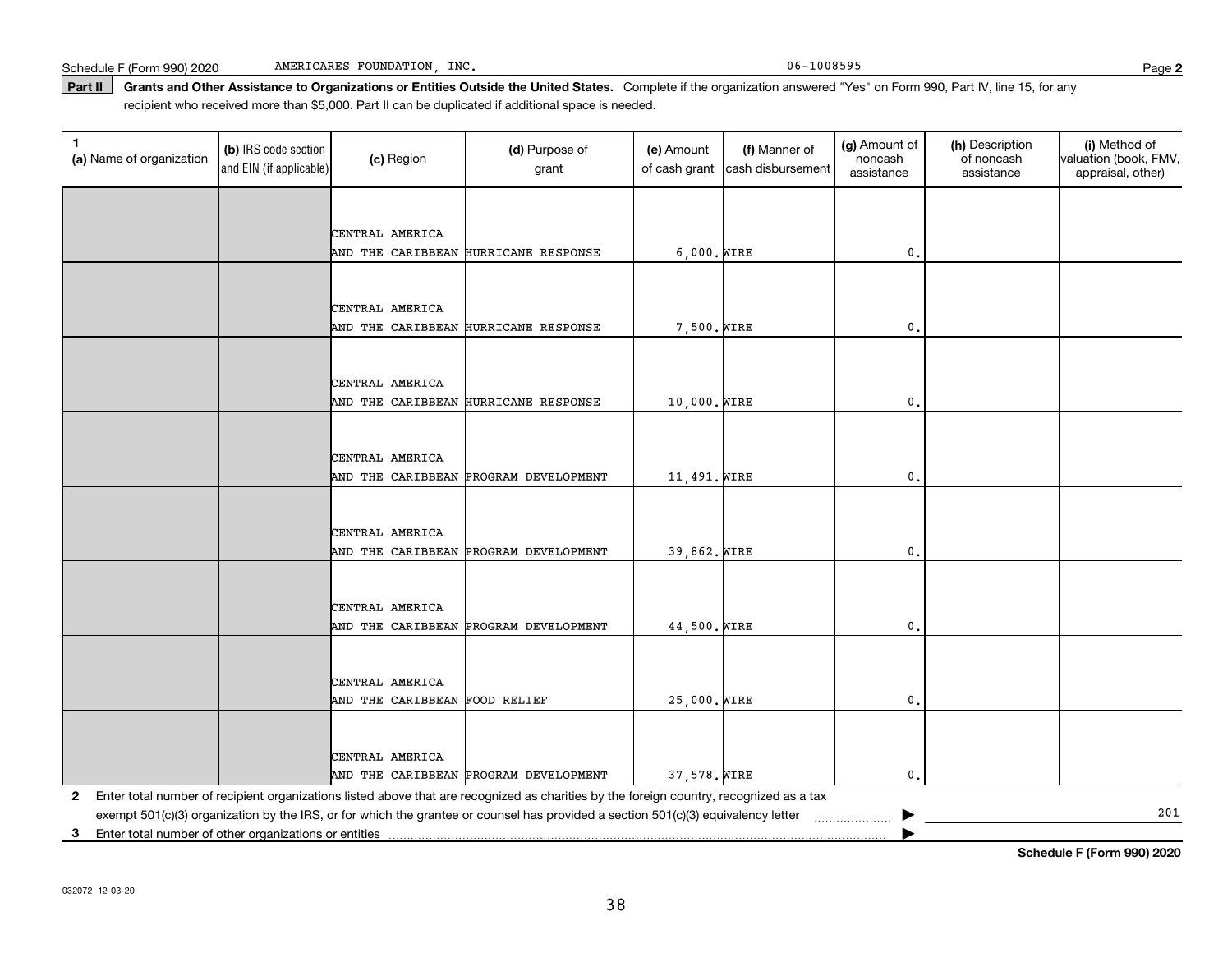| Schedule F (Form 990)                    | AMERICARES FOUNDATION, INC. |                                                 |                                                  |                                                                                                                                              |                             | $06 - 1008595$                     |                                         |                                              |                                                             |
|------------------------------------------|-----------------------------|-------------------------------------------------|--------------------------------------------------|----------------------------------------------------------------------------------------------------------------------------------------------|-----------------------------|------------------------------------|-----------------------------------------|----------------------------------------------|-------------------------------------------------------------|
| Part II                                  |                             |                                                 |                                                  | Continuation of Grants and Other Assistance to Organizations or Entities Outside the United States. (Schedule F (Form 990), Part II, line 1) |                             |                                    |                                         |                                              |                                                             |
| $\mathbf{1}$<br>(a) Name of organization |                             | (b) IRS code section<br>and EIN (if applicable) | (c) Region                                       | (d) Purpose of<br>grant                                                                                                                      | (e) Amount<br>of cash grant | (f) Manner of<br>cash disbursement | (g) Amount of<br>non-cash<br>assistance | (h) Description<br>of non-cash<br>assistance | (i) Method of<br>valuation (book, FMV,<br>appraisal, other) |
|                                          |                             |                                                 | CENTRAL AMERICA                                  | AND THE CARIBBEAN PROGRAM DEVELOPMENT                                                                                                        | 120,400. WIRE               |                                    | 0.                                      |                                              |                                                             |
|                                          |                             |                                                 | CENTRAL AMERICA<br>AND THE CARIBBEAN HYGIENE     |                                                                                                                                              | 50,000. WIRE                |                                    | 0.                                      |                                              |                                                             |
|                                          |                             |                                                 | CENTRAL AMERICA<br>AND THE CARIBBEAN FOOD RELIEF |                                                                                                                                              | 6,721. WIRE                 |                                    | 0.                                      |                                              |                                                             |
|                                          |                             |                                                 | CENTRAL AMERICA                                  | AND THE CARIBBEAN HURRICANE RESPONSE                                                                                                         | 10,000. WIRE                |                                    | $\mathfrak o$ .                         |                                              |                                                             |
|                                          |                             |                                                 | CENTRAL AMERICA                                  | AND THE CARIBBEAN HURRICANE RESPONSE                                                                                                         | 163,436. WIRE               |                                    | $\mathbf 0$ .                           |                                              |                                                             |
|                                          |                             |                                                 | CENTRAL AMERICA<br>AND THE CARIBBEAN HYGIENE     |                                                                                                                                              | 19,150. WIRE                |                                    | 0.                                      |                                              |                                                             |
|                                          |                             |                                                 | CENTRAL AMERICA<br>AND THE CARIBBEAN HYGIENE     |                                                                                                                                              | 11,000. WIRE                |                                    | $\mathbf{0}$ .                          |                                              |                                                             |
|                                          |                             |                                                 | CENTRAL AMERICA                                  | AND THE CARIBBEAN HURRICANE RESPONSE                                                                                                         | 10,000. WIRE                |                                    | $\mathbf 0$ .                           |                                              |                                                             |
|                                          |                             |                                                 | CENTRAL AMERICA                                  | AND THE CARIBBEAN HURRICANE RESPONSE                                                                                                         | 10,000. WIRE                |                                    | $\mathsf{0}$ .                          |                                              |                                                             |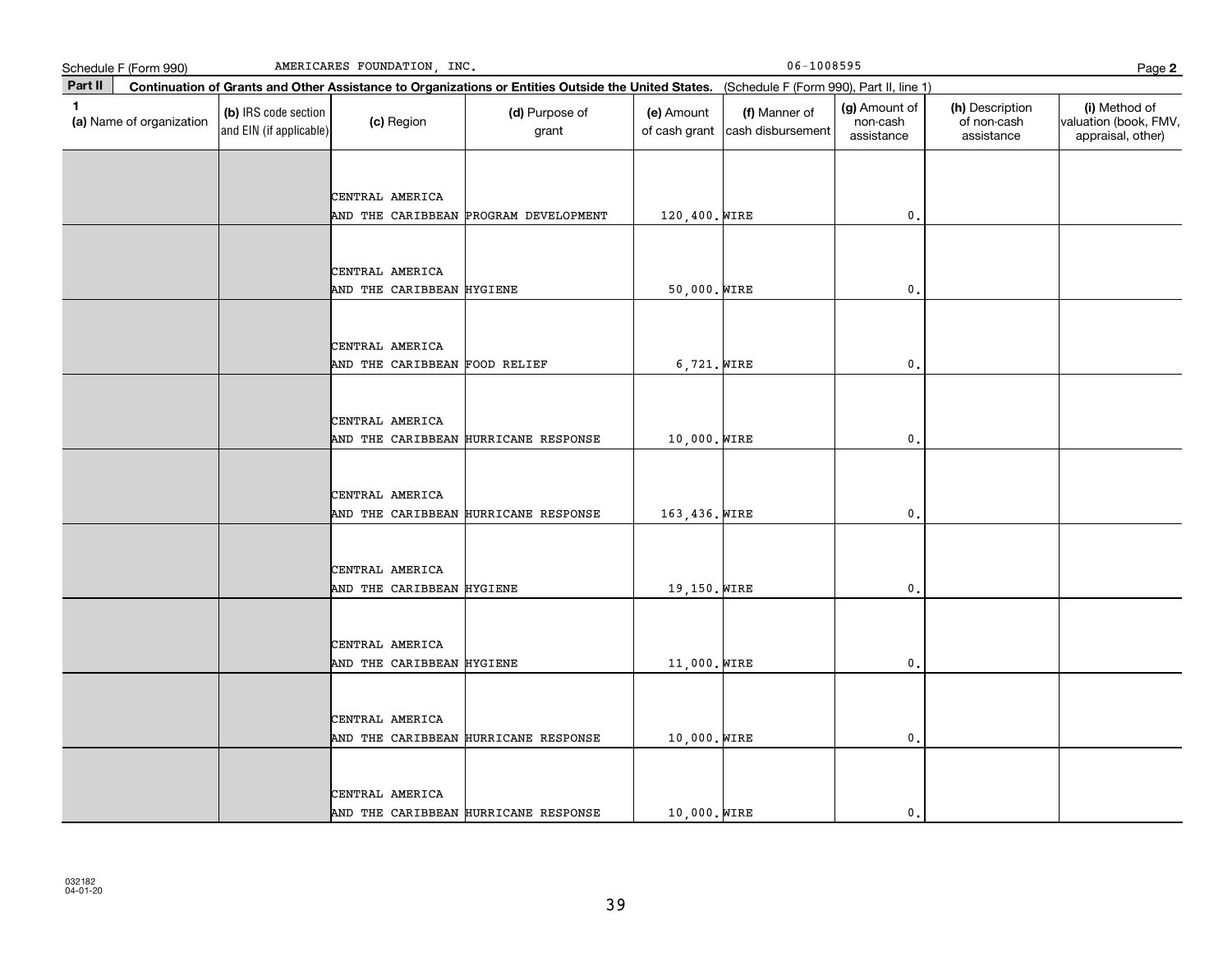|              | AMERICARES FOUNDATION, INC.<br>Schedule F (Form 990) |                                                 |                                                       |                                                                                                                                              |                             | Page 2                             |                                         |                                              |                                                             |
|--------------|------------------------------------------------------|-------------------------------------------------|-------------------------------------------------------|----------------------------------------------------------------------------------------------------------------------------------------------|-----------------------------|------------------------------------|-----------------------------------------|----------------------------------------------|-------------------------------------------------------------|
| Part II      |                                                      |                                                 |                                                       | Continuation of Grants and Other Assistance to Organizations or Entities Outside the United States. (Schedule F (Form 990), Part II, line 1) |                             |                                    |                                         |                                              |                                                             |
| $\mathbf{1}$ | (a) Name of organization                             | (b) IRS code section<br>and EIN (if applicable) | (c) Region                                            | (d) Purpose of<br>grant                                                                                                                      | (e) Amount<br>of cash grant | (f) Manner of<br>cash disbursement | (g) Amount of<br>non-cash<br>assistance | (h) Description<br>of non-cash<br>assistance | (i) Method of<br>valuation (book, FMV,<br>appraisal, other) |
|              |                                                      |                                                 | CENTRAL AMERICA                                       | AND THE CARIBBEAN HURRICANE RESPONSE                                                                                                         | 12,000. WIRE                |                                    | $\mathfrak o$ .                         |                                              |                                                             |
|              |                                                      |                                                 | CENTRAL AMERICA<br>AND THE CARIBBEAN VOLCANO RESPONSE |                                                                                                                                              | $9,990.$ WIRE               |                                    | $\mathbf{0}$ .                          |                                              |                                                             |
|              |                                                      |                                                 | EAST ASIA AND THE<br>PACIFIC                          | <b>FLOODING RELIEF</b>                                                                                                                       | 10,000. WIRE                |                                    | $\mathbf 0$ .                           |                                              |                                                             |
|              |                                                      |                                                 | EAST ASIA AND THE<br>PACIFIC                          | PEDIATRIC NUTRITION                                                                                                                          | 135,000. WIRE               |                                    | $\mathbf{0}$ .                          |                                              |                                                             |
|              |                                                      |                                                 | EAST ASIA AND THE<br>PACIFIC                          | EARTHQUAKE RELIEF                                                                                                                            | 35,000. WIRE                |                                    | $\mathsf{0}$ .                          |                                              |                                                             |
|              |                                                      |                                                 | EAST ASIA AND THE<br>PACIFIC                          | CYCLONE RELIEF                                                                                                                               | 10,000. WIRE                |                                    | $\mathbf 0$ .                           |                                              |                                                             |
|              |                                                      |                                                 | EAST ASIA AND THE<br>PACIFIC                          | CYCLONE RELIEF                                                                                                                               | 10,000. WIRE                |                                    | $\mathsf{0}$ .                          |                                              |                                                             |
|              |                                                      |                                                 | EAST ASIA AND THE<br>PACIFIC                          | CYCLONE RELIEF                                                                                                                               | $9,000.$ WIRE               |                                    | $\mathfrak o$ .                         |                                              |                                                             |
|              |                                                      |                                                 | EAST ASIA AND THE<br>PACIFIC                          | <b>BREAST CANCER</b>                                                                                                                         | 75,000. WIRE                |                                    | $\mathbf{0}$                            |                                              |                                                             |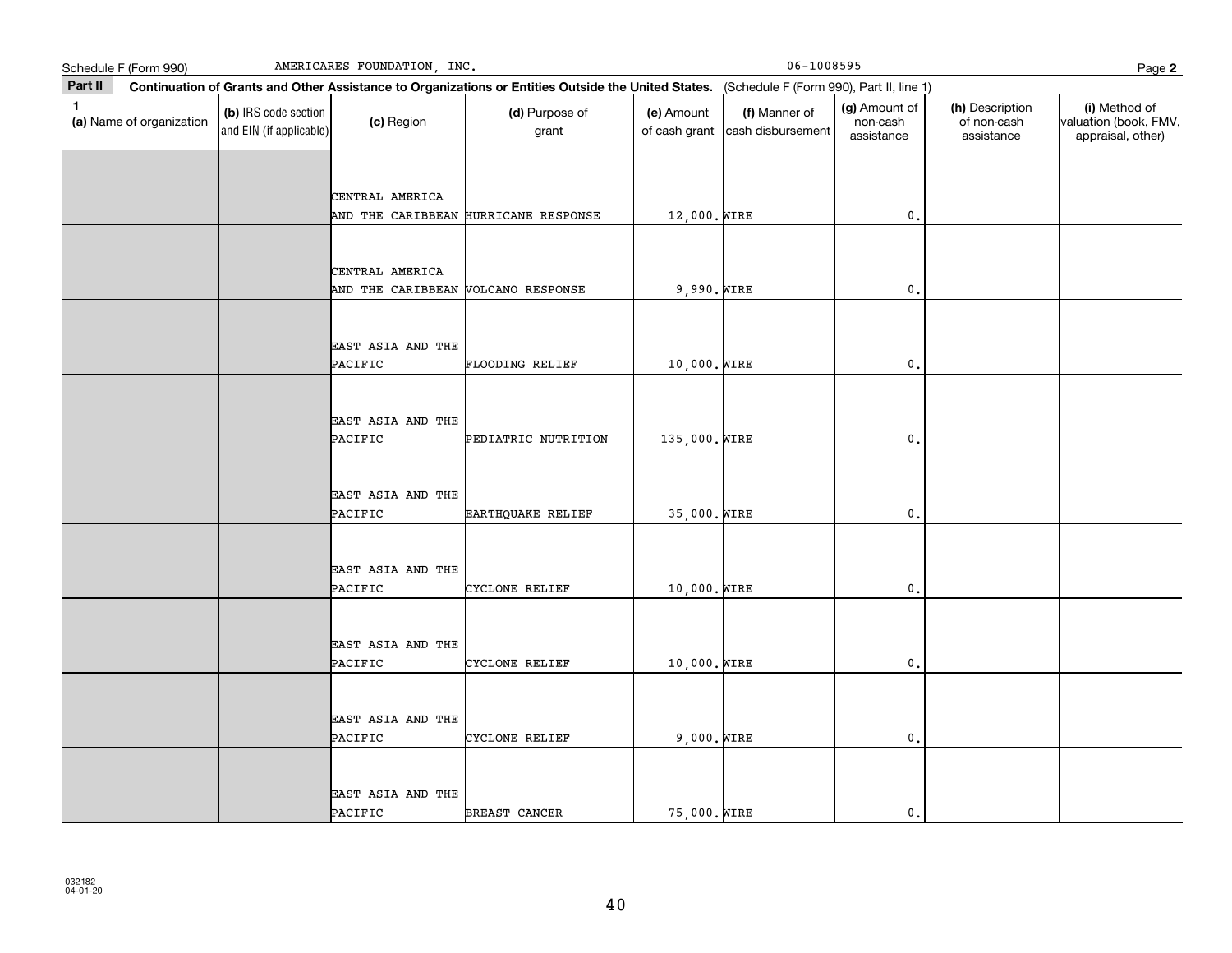|              | Schedule F (Form 990)    |                                                 | AMERICARES FOUNDATION, INC.     |                                                                                                                                              | $06 - 1008595$<br>Page 2    |                                    |                                         |                                              |                                                             |  |
|--------------|--------------------------|-------------------------------------------------|---------------------------------|----------------------------------------------------------------------------------------------------------------------------------------------|-----------------------------|------------------------------------|-----------------------------------------|----------------------------------------------|-------------------------------------------------------------|--|
| Part II      |                          |                                                 |                                 | Continuation of Grants and Other Assistance to Organizations or Entities Outside the United States. (Schedule F (Form 990), Part II, line 1) |                             |                                    |                                         |                                              |                                                             |  |
| $\mathbf{1}$ | (a) Name of organization | (b) IRS code section<br>and EIN (if applicable) | (c) Region                      | (d) Purpose of<br>grant                                                                                                                      | (e) Amount<br>of cash grant | (f) Manner of<br>cash disbursement | (g) Amount of<br>non-cash<br>assistance | (h) Description<br>of non-cash<br>assistance | (i) Method of<br>valuation (book, FMV,<br>appraisal, other) |  |
|              |                          |                                                 | EAST ASIA AND THE<br>PACIFIC    | <b>COVID RESPONSE</b>                                                                                                                        | 150,000. WIRE               |                                    | $\mathfrak o$ .                         |                                              |                                                             |  |
|              |                          |                                                 | MIDDLE EAST AND<br>NORTH AFRICA | PORT EXPLOSION                                                                                                                               | 10,000. WIRE                |                                    | $\mathfrak{o}$ .                        |                                              |                                                             |  |
|              |                          |                                                 | MIDDLE EAST AND<br>NORTH AFRICA | PORT EXPLOSION                                                                                                                               | 20,066. WIRE                |                                    | $\mathbf 0$ .                           |                                              |                                                             |  |
|              |                          |                                                 | MIDDLE EAST AND<br>NORTH AFRICA | REFUGEE CRISIS                                                                                                                               | 52,500. WIRE                |                                    | $\mathfrak o$ .                         |                                              |                                                             |  |
|              |                          |                                                 | SOUTH ASIA                      | <b>FLOODING RELIEF</b>                                                                                                                       | 8,000. WIRE                 |                                    | $\mathbf{0}$                            |                                              |                                                             |  |
|              |                          |                                                 | SOUTH ASIA                      | PARTNER SUPPORT                                                                                                                              | 12,815. WIRE                |                                    | $\mathbf 0$ .                           |                                              |                                                             |  |
|              |                          |                                                 | SOUTH ASIA                      | PARTNER SUPPORT                                                                                                                              | 19,106. WIRE                |                                    | $\mathbf{0}$ .                          |                                              |                                                             |  |
|              |                          |                                                 | SOUTH ASIA                      | PARTNER SUPPORT                                                                                                                              | 27,643. WIRE                |                                    | $\mathbf{0}$ .                          |                                              |                                                             |  |
|              |                          |                                                 | SOUTH ASIA                      | PARTNER SUPPORT                                                                                                                              | 32,874. WIRE                |                                    | $\mathbf{0}$ .                          |                                              |                                                             |  |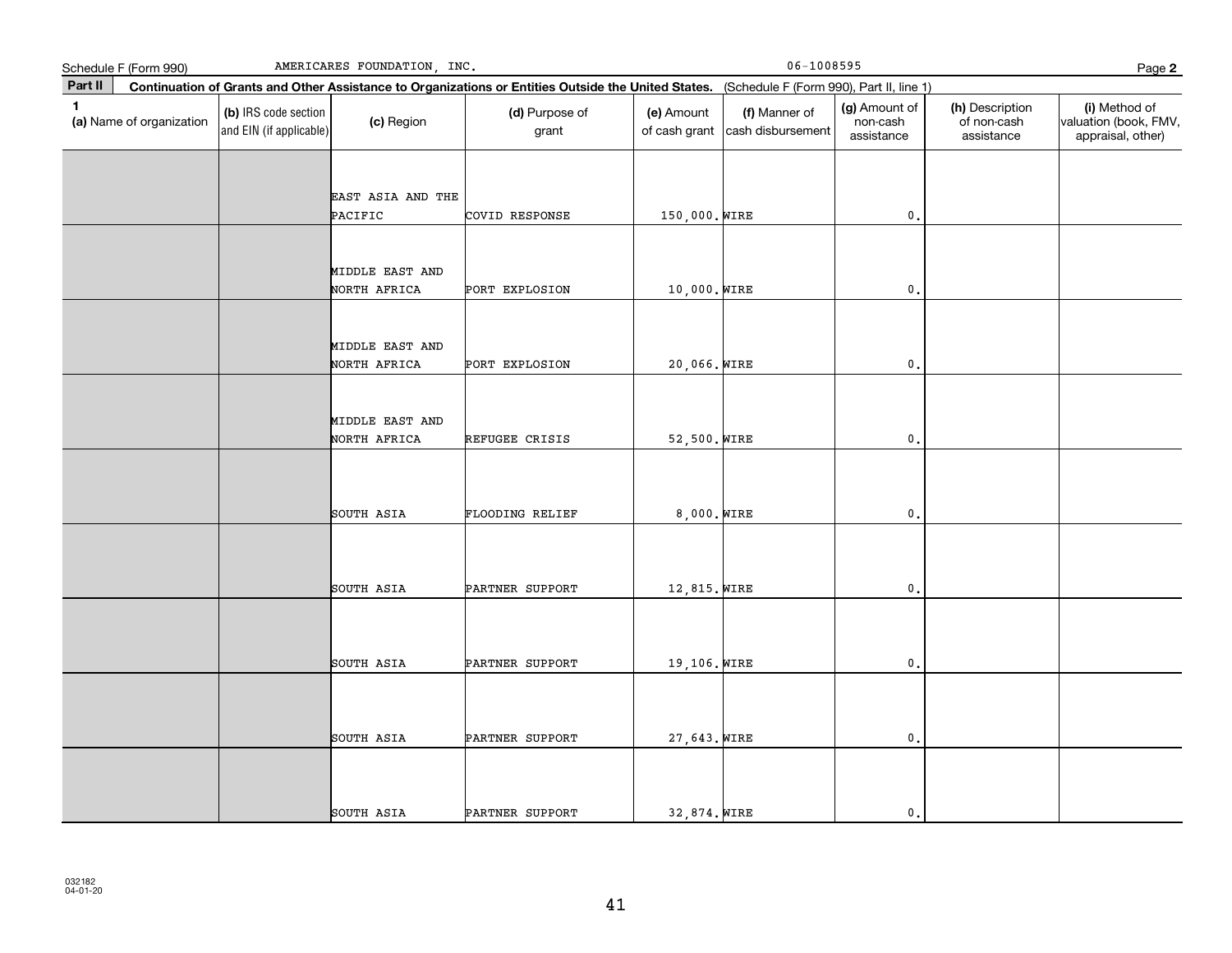|              | AMERICARES FOUNDATION, INC.<br>Schedule F (Form 990) |                                                 |            |                                                                                                                                              |                             | $06 - 1008595$                     |                                         |                                              |                                                             |  |
|--------------|------------------------------------------------------|-------------------------------------------------|------------|----------------------------------------------------------------------------------------------------------------------------------------------|-----------------------------|------------------------------------|-----------------------------------------|----------------------------------------------|-------------------------------------------------------------|--|
| Part II      |                                                      |                                                 |            | Continuation of Grants and Other Assistance to Organizations or Entities Outside the United States. (Schedule F (Form 990), Part II, line 1) |                             |                                    |                                         |                                              | Page 2                                                      |  |
| $\mathbf{1}$ | (a) Name of organization                             | (b) IRS code section<br>and EIN (if applicable) | (c) Region | (d) Purpose of<br>grant                                                                                                                      | (e) Amount<br>of cash grant | (f) Manner of<br>cash disbursement | (g) Amount of<br>non-cash<br>assistance | (h) Description<br>of non-cash<br>assistance | (i) Method of<br>valuation (book, FMV,<br>appraisal, other) |  |
|              |                                                      |                                                 | SOUTH ASIA | PARTNER SUPPORT                                                                                                                              | 34,815. WIRE                |                                    | $\mathsf{0}$ .                          |                                              |                                                             |  |
|              |                                                      |                                                 |            |                                                                                                                                              |                             |                                    |                                         |                                              |                                                             |  |
|              |                                                      |                                                 | SOUTH ASIA | PARTNER SUPPORT                                                                                                                              | 48,450. WIRE                |                                    | $\mathfrak o$ .                         |                                              |                                                             |  |
|              |                                                      |                                                 | SOUTH ASIA | PARTNER SUPPORT                                                                                                                              | 50,250. WIRE                |                                    | $\mathbf 0$ .                           |                                              |                                                             |  |
|              |                                                      |                                                 | SOUTH ASIA | PARTNER SUPPORT                                                                                                                              | 52,603. WIRE                |                                    | $\mathfrak o$ .                         |                                              |                                                             |  |
|              |                                                      |                                                 | SOUTH ASIA | PARTNER SUPPORT                                                                                                                              | 68,622. WIRE                |                                    | $\mathbf{0}$ .                          |                                              |                                                             |  |
|              |                                                      |                                                 | SOUTH ASIA | PARTNER SUPPORT                                                                                                                              | 84, 205. WIRE               |                                    | $\mathbf{0}$                            |                                              |                                                             |  |
|              |                                                      |                                                 |            |                                                                                                                                              |                             |                                    |                                         |                                              |                                                             |  |
|              |                                                      |                                                 | SOUTH ASIA | PARTNER SUPPORT                                                                                                                              | 104,640. WIRE               |                                    | $\mathsf{0}$ .                          |                                              |                                                             |  |
|              |                                                      |                                                 | SOUTH ASIA | PARTNER SUPPORT                                                                                                                              | 107,597. WIRE               |                                    | $\mathbf{0}$ .                          |                                              |                                                             |  |
|              |                                                      |                                                 | SOUTH ASIA | PARTNER SUPPORT                                                                                                                              | 107,597. WIRE               |                                    | $\mathfrak o$ .                         |                                              |                                                             |  |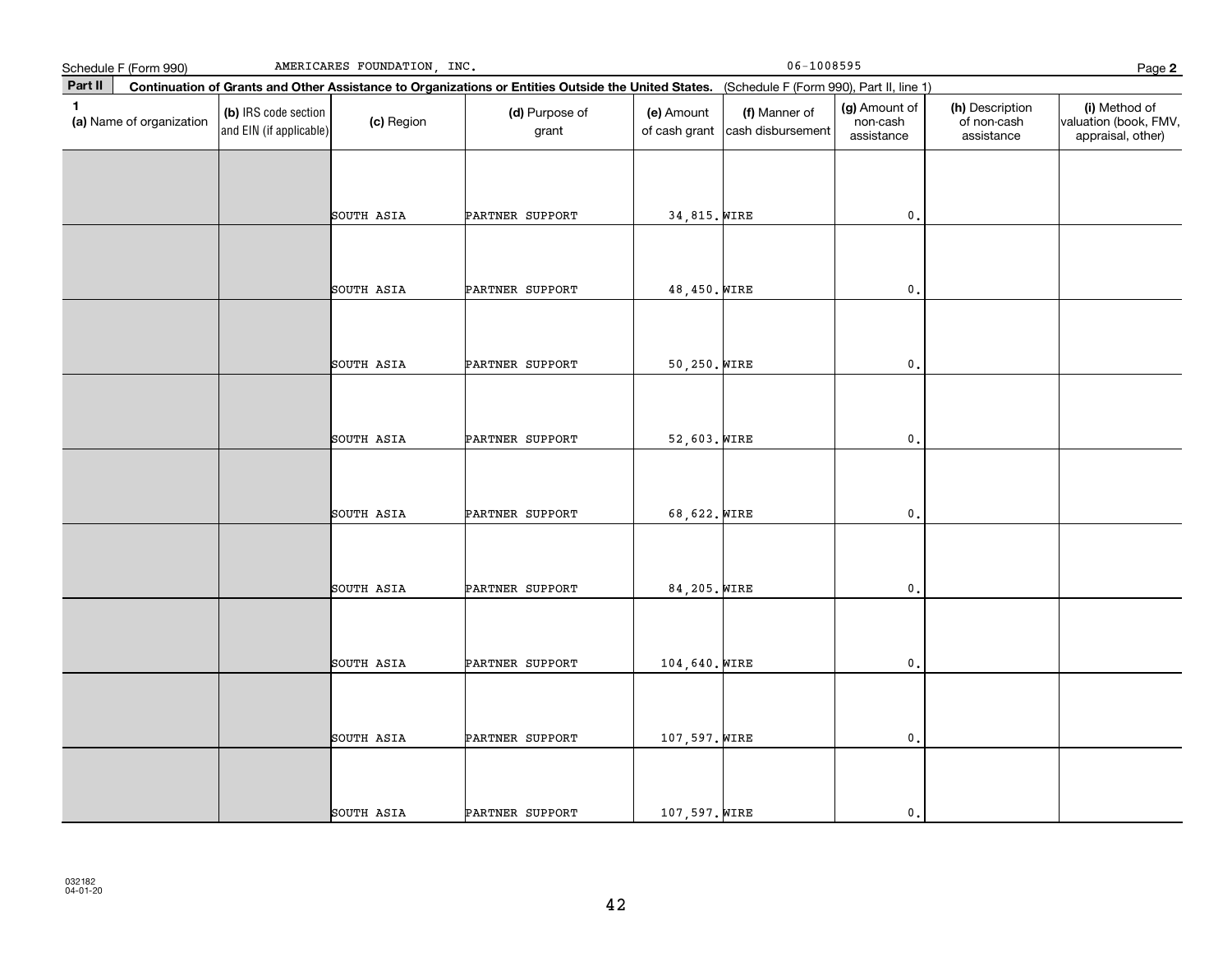| Page 2                                                      | $06 - 1008595$                               |                                         |                                    |                             |                                                                                                                                              | AMERICARES FOUNDATION, INC.<br>Schedule F (Form 990) |                                                 |                          |              |  |  |
|-------------------------------------------------------------|----------------------------------------------|-----------------------------------------|------------------------------------|-----------------------------|----------------------------------------------------------------------------------------------------------------------------------------------|------------------------------------------------------|-------------------------------------------------|--------------------------|--------------|--|--|
|                                                             |                                              |                                         |                                    |                             | Continuation of Grants and Other Assistance to Organizations or Entities Outside the United States. (Schedule F (Form 990), Part II, line 1) |                                                      |                                                 |                          | Part II      |  |  |
| (i) Method of<br>valuation (book, FMV,<br>appraisal, other) | (h) Description<br>of non-cash<br>assistance | (g) Amount of<br>non-cash<br>assistance | (f) Manner of<br>cash disbursement | (e) Amount<br>of cash grant | (d) Purpose of<br>grant                                                                                                                      | (c) Region                                           | (b) IRS code section<br>and EIN (if applicable) | (a) Name of organization | $\mathbf{1}$ |  |  |
|                                                             |                                              | $\mathfrak o$ .                         |                                    | 200,000. WIRE               | COVID RESPONSE                                                                                                                               | SOUTH ASIA                                           |                                                 |                          |              |  |  |
|                                                             |                                              | $\mathfrak o$ .                         |                                    | 297,000. WIRE               | COVID RESPONSE                                                                                                                               | SOUTH ASIA                                           |                                                 |                          |              |  |  |
|                                                             |                                              | $\mathfrak o$ .                         |                                    | 500,000. WIRE               | COVID RESPONSE                                                                                                                               | SOUTH ASIA                                           |                                                 |                          |              |  |  |
|                                                             |                                              | $\mathfrak o$ .                         |                                    | 560,705. WIRE               | COVID RESPONSE                                                                                                                               | SOUTH ASIA                                           |                                                 |                          |              |  |  |
|                                                             |                                              | 0.                                      |                                    | 1,000,000. WIRE             | COVID RESPONSE                                                                                                                               | SOUTH ASIA                                           |                                                 |                          |              |  |  |
|                                                             |                                              | $\mathfrak{o}$ .                        |                                    | 66,054. WIRE                | COVID RESPONSE                                                                                                                               | SOUTH ASIA                                           |                                                 |                          |              |  |  |
|                                                             |                                              | $\mathbf 0$ .                           |                                    | 48,644. WIRE                | COVID RESPONSE                                                                                                                               | SOUTH ASIA                                           |                                                 |                          |              |  |  |
|                                                             |                                              | $\mathsf{o}$ .                          |                                    | 50,000. WIRE                | COVID RESPONSE                                                                                                                               | SOUTH ASIA                                           |                                                 |                          |              |  |  |
|                                                             |                                              | $\mathbf 0$ .                           |                                    | 50,000. WIRE                | COVID RESPONSE                                                                                                                               | SOUTH ASIA                                           |                                                 |                          |              |  |  |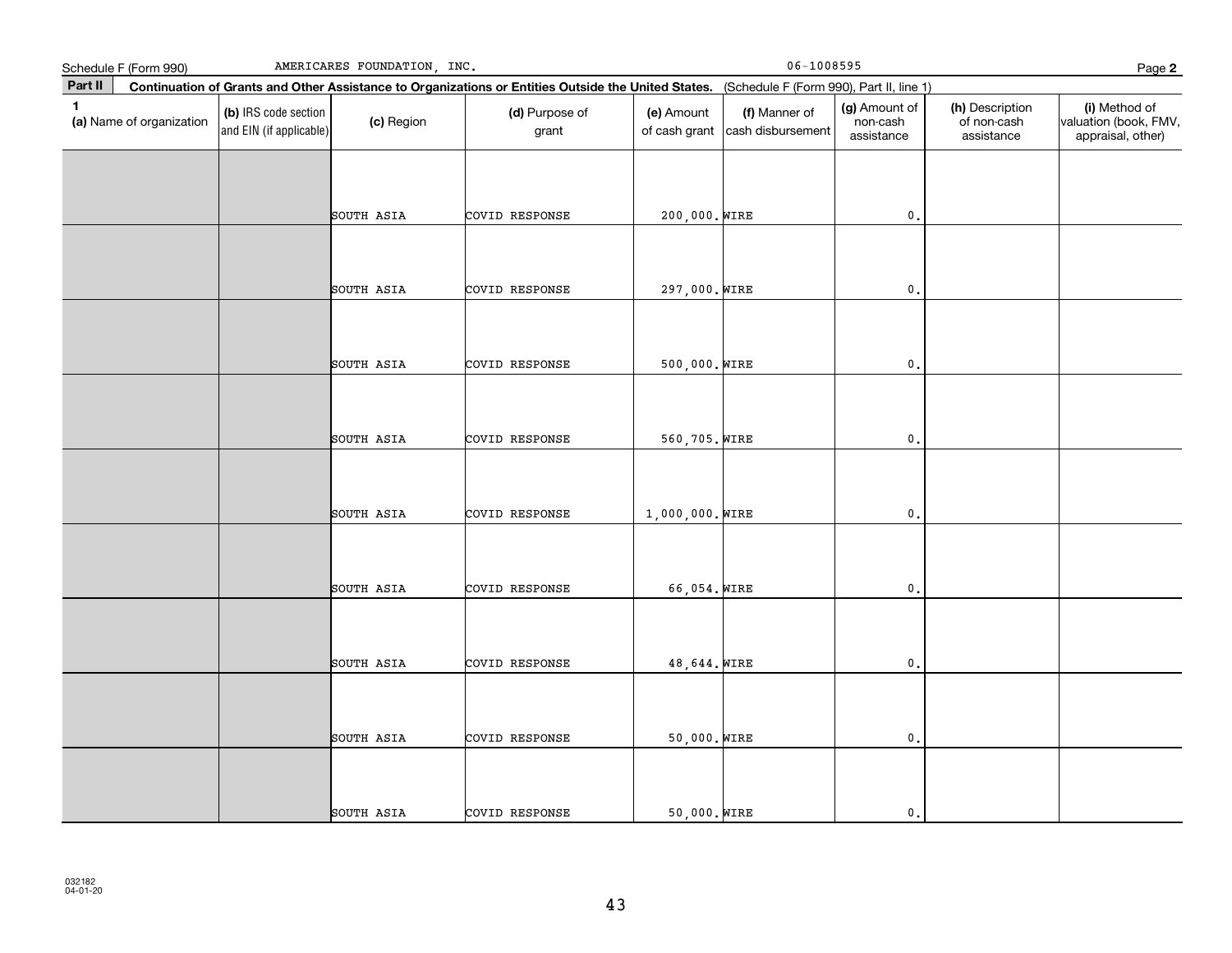|              | Schedule F (Form 990)    |                                                 | AMERICARES FOUNDATION, INC.                    |                                                                                                                                              | $06 - 1008595$<br>Page 2    |                                    |                                         |                                              |                                                             |
|--------------|--------------------------|-------------------------------------------------|------------------------------------------------|----------------------------------------------------------------------------------------------------------------------------------------------|-----------------------------|------------------------------------|-----------------------------------------|----------------------------------------------|-------------------------------------------------------------|
| Part II      |                          |                                                 |                                                | Continuation of Grants and Other Assistance to Organizations or Entities Outside the United States. (Schedule F (Form 990), Part II, line 1) |                             |                                    |                                         |                                              |                                                             |
| $\mathbf{1}$ | (a) Name of organization | (b) IRS code section<br>and EIN (if applicable) | (c) Region                                     | (d) Purpose of<br>grant                                                                                                                      | (e) Amount<br>of cash grant | (f) Manner of<br>cash disbursement | (g) Amount of<br>non-cash<br>assistance | (h) Description<br>of non-cash<br>assistance | (i) Method of<br>valuation (book, FMV,<br>appraisal, other) |
|              |                          |                                                 | SOUTH AMERICA                                  | COVID RESPONSE                                                                                                                               | $6,593.$ WIRE               |                                    | $\mathbf{0}$ .                          |                                              |                                                             |
|              |                          |                                                 | SOUTH AMERICA                                  | <b>COVID RESPONSE</b>                                                                                                                        | 18,249. WIRE                |                                    | $\mathbf{0}$                            |                                              |                                                             |
|              |                          |                                                 | SOUTH AMERICA                                  | COVID RESPONSE                                                                                                                               | 29,421. WIRE                |                                    | $\mathbf{0}$                            |                                              |                                                             |
|              |                          |                                                 | SOUTH AMERICA                                  | COVID RESPONSE                                                                                                                               | 34,000. WIRE                |                                    | $\mathbf{0}$ .                          |                                              |                                                             |
|              |                          |                                                 | SOUTH AMERICA                                  | COVID RESPONSE                                                                                                                               | 55,929. WIRE                |                                    | $\mathbf 0$ .                           |                                              |                                                             |
|              |                          |                                                 | MIDDLE EAST AND<br>NORTH AFRICA                | REFUGEE CRISIS                                                                                                                               | 50,000. WIRE                |                                    | $\mathbf 0$ .                           |                                              |                                                             |
|              |                          |                                                 | CENTRAL AMERICA<br>AND THE CARIBBEAN EMERGENCY |                                                                                                                                              | $\mathbf{0}$ .              |                                    |                                         | 7,426. MED. SUPPL.                           | FMV                                                         |
|              |                          |                                                 | CENTRAL AMERICA<br>AND THE CARIBBEAN ON-GOING  |                                                                                                                                              | $\mathfrak o$ .             |                                    | 11, 241, 434. MED. SUPPL.               |                                              | FMV                                                         |
|              |                          |                                                 | CENTRAL AMERICA<br>AND THE CARIBBEAN EMERGENCY |                                                                                                                                              | $\mathbf{0}$ .              |                                    |                                         | 124,290. MED. SUPPL.                         | FMV                                                         |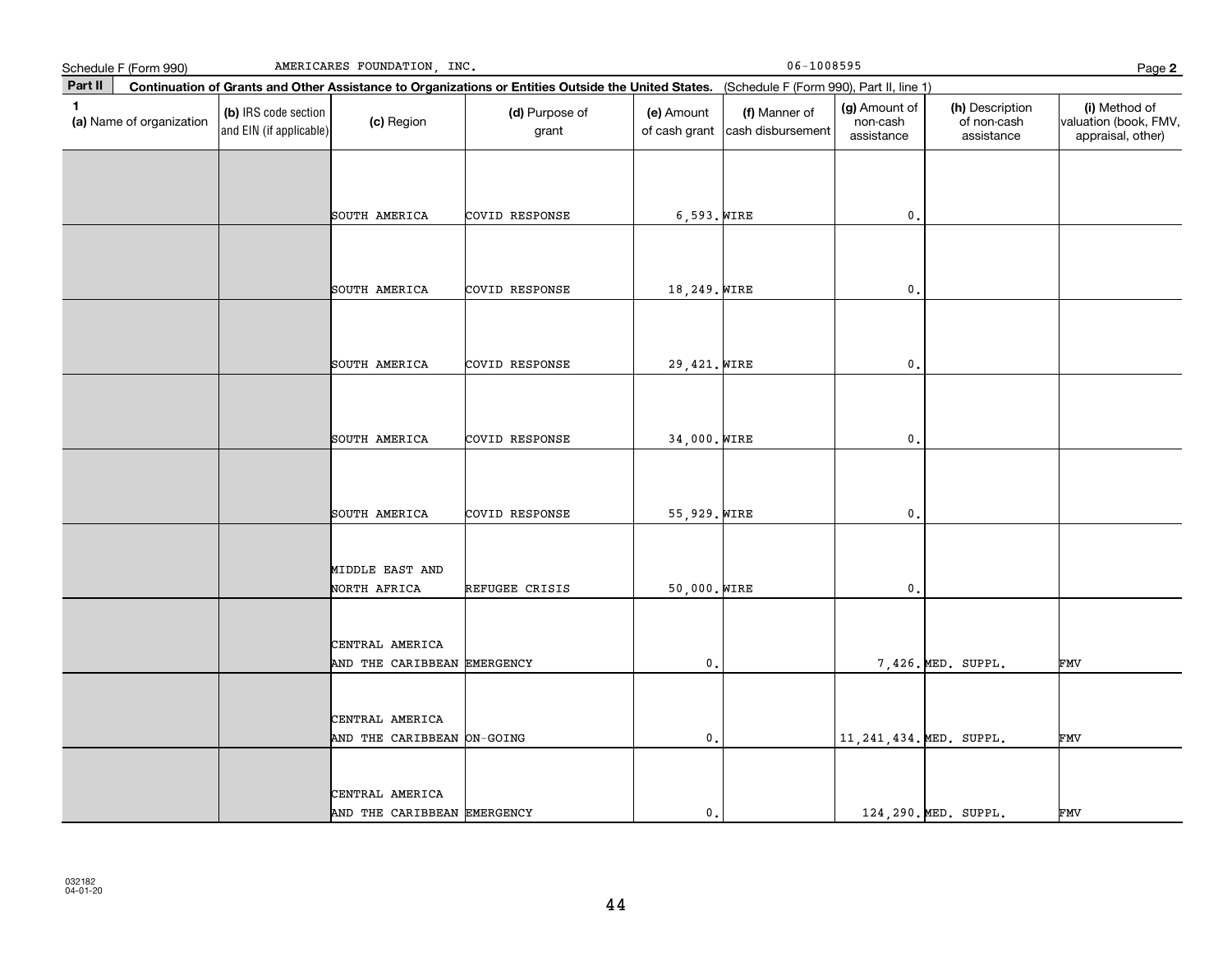| Schedule F (Form 990)         | AMERICARES FOUNDATION, INC.                     | $06 - 1008595$<br>Page 2                      |                                                                                                                                              |            |                                                  |                                         |                                              |                                                             |
|-------------------------------|-------------------------------------------------|-----------------------------------------------|----------------------------------------------------------------------------------------------------------------------------------------------|------------|--------------------------------------------------|-----------------------------------------|----------------------------------------------|-------------------------------------------------------------|
| Part II                       |                                                 |                                               | Continuation of Grants and Other Assistance to Organizations or Entities Outside the United States. (Schedule F (Form 990), Part II, line 1) |            |                                                  |                                         |                                              |                                                             |
| 1<br>(a) Name of organization | (b) IRS code section<br>and EIN (if applicable) | (c) Region                                    | (d) Purpose of<br>grant                                                                                                                      | (e) Amount | (f) Manner of<br>of cash grant cash disbursement | (g) Amount of<br>non-cash<br>assistance | (h) Description<br>of non-cash<br>assistance | (i) Method of<br>valuation (book, FMV,<br>appraisal, other) |
|                               |                                                 |                                               |                                                                                                                                              |            |                                                  |                                         |                                              |                                                             |
|                               |                                                 |                                               |                                                                                                                                              |            |                                                  |                                         |                                              |                                                             |
|                               |                                                 | CENTRAL AMERICA<br>AND THE CARIBBEAN ON-GOING |                                                                                                                                              | 0.         |                                                  |                                         | 3, 617, 140. MED. SUPPL.                     | FMV                                                         |
|                               |                                                 |                                               |                                                                                                                                              |            |                                                  |                                         |                                              |                                                             |
|                               |                                                 |                                               |                                                                                                                                              |            |                                                  |                                         |                                              |                                                             |
|                               |                                                 | CENTRAL AMERICA                               |                                                                                                                                              |            |                                                  |                                         |                                              |                                                             |
|                               |                                                 | AND THE CARIBBEAN ON-GOING                    |                                                                                                                                              | 0.         |                                                  | 66,014,476. MED. SUPPL.                 |                                              | FMV                                                         |
|                               |                                                 |                                               |                                                                                                                                              |            |                                                  |                                         |                                              |                                                             |
|                               |                                                 | CENTRAL AMERICA                               |                                                                                                                                              |            |                                                  |                                         |                                              |                                                             |
|                               |                                                 | AND THE CARIBBEAN EMERGENCY                   |                                                                                                                                              | 0.         |                                                  |                                         | 434, 357. MED. SUPPL.                        | FMV                                                         |
|                               |                                                 |                                               |                                                                                                                                              |            |                                                  |                                         |                                              |                                                             |
|                               |                                                 | CENTRAL AMERICA                               |                                                                                                                                              |            |                                                  |                                         |                                              |                                                             |
|                               |                                                 | AND THE CARIBBEAN ON-GOING                    |                                                                                                                                              | 0.         |                                                  |                                         | 2,734,110. MED. SUPPL.                       | FMV                                                         |
|                               |                                                 |                                               |                                                                                                                                              |            |                                                  |                                         |                                              |                                                             |
|                               |                                                 | CENTRAL AMERICA                               |                                                                                                                                              |            |                                                  |                                         |                                              |                                                             |
|                               |                                                 | AND THE CARIBBEAN EMERGENCY                   |                                                                                                                                              | 0.         |                                                  |                                         | 137,500. MED. SUPPL.                         | FMV                                                         |
|                               |                                                 |                                               |                                                                                                                                              |            |                                                  |                                         |                                              |                                                             |
|                               |                                                 |                                               |                                                                                                                                              |            |                                                  |                                         |                                              |                                                             |
|                               |                                                 | CENTRAL AMERICA<br>AND THE CARIBBEAN ON-GOING |                                                                                                                                              | 0.         |                                                  |                                         | 943,857. MED. SUPPL.                         | FMV                                                         |
|                               |                                                 |                                               |                                                                                                                                              |            |                                                  |                                         |                                              |                                                             |
|                               |                                                 |                                               |                                                                                                                                              |            |                                                  |                                         |                                              |                                                             |
|                               |                                                 | CENTRAL AMERICA                               |                                                                                                                                              |            |                                                  |                                         |                                              |                                                             |
|                               |                                                 | AND THE CARIBBEAN ON-GOING                    |                                                                                                                                              | 0.         |                                                  |                                         | 2,306,660. MED. SUPPL.                       | FMV                                                         |
|                               |                                                 |                                               |                                                                                                                                              |            |                                                  |                                         |                                              |                                                             |
|                               |                                                 | CENTRAL AMERICA                               |                                                                                                                                              |            |                                                  |                                         |                                              |                                                             |
|                               |                                                 | AND THE CARIBBEAN ON-GOING                    |                                                                                                                                              | 0.         |                                                  |                                         | 843,190. MED. SUPPL.                         | FMV                                                         |
|                               |                                                 |                                               |                                                                                                                                              |            |                                                  |                                         |                                              |                                                             |
|                               |                                                 | CENTRAL AMERICA                               |                                                                                                                                              |            |                                                  |                                         |                                              |                                                             |
|                               |                                                 | AND THE CARIBBEAN ON-GOING                    |                                                                                                                                              | 0.         |                                                  | 1,181,299. MED. SUPPL.                  |                                              | FMV                                                         |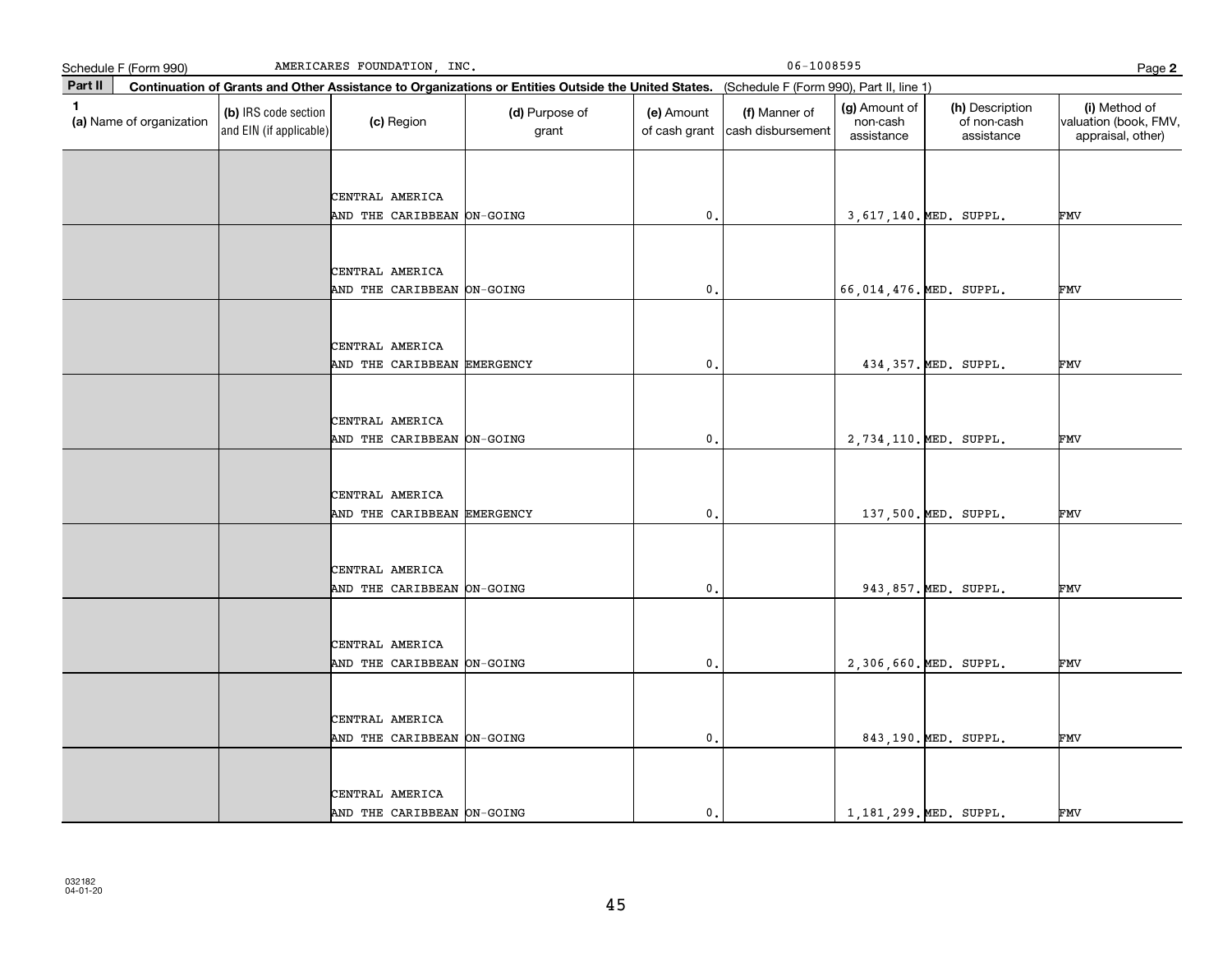|         | Schedule F (Form 990)    | AMERICARES FOUNDATION, INC.                     |                                               |                                                                                                                                              | Page 2                      |                                    |                                         |                                              |                                                             |
|---------|--------------------------|-------------------------------------------------|-----------------------------------------------|----------------------------------------------------------------------------------------------------------------------------------------------|-----------------------------|------------------------------------|-----------------------------------------|----------------------------------------------|-------------------------------------------------------------|
| Part II |                          |                                                 |                                               | Continuation of Grants and Other Assistance to Organizations or Entities Outside the United States. (Schedule F (Form 990), Part II, line 1) |                             |                                    |                                         |                                              |                                                             |
| 1.      | (a) Name of organization | (b) IRS code section<br>and EIN (if applicable) | (c) Region                                    | (d) Purpose of<br>grant                                                                                                                      | (e) Amount<br>of cash grant | (f) Manner of<br>cash disbursement | (g) Amount of<br>non-cash<br>assistance | (h) Description<br>of non-cash<br>assistance | (i) Method of<br>valuation (book, FMV,<br>appraisal, other) |
|         |                          |                                                 |                                               |                                                                                                                                              |                             |                                    |                                         |                                              |                                                             |
|         |                          |                                                 | CENTRAL AMERICA<br>AND THE CARIBBEAN ON-GOING |                                                                                                                                              | $\mathfrak o$ .             |                                    |                                         | 4,562,291. MED. SUPPL.                       | FMV                                                         |
|         |                          |                                                 | CENTRAL AMERICA                               |                                                                                                                                              |                             |                                    |                                         |                                              |                                                             |
|         |                          |                                                 | AND THE CARIBBEAN ON-GOING                    |                                                                                                                                              | $\mathfrak{o}$ .            |                                    |                                         | 38,300. MED. SUPPL.                          | FMV                                                         |
|         |                          |                                                 | CENTRAL AMERICA                               |                                                                                                                                              |                             |                                    |                                         |                                              |                                                             |
|         |                          |                                                 | AND THE CARIBBEAN ON-GOING                    |                                                                                                                                              | $\mathbf 0$ .               |                                    |                                         | 2,988,634. MED. SUPPL.                       | FMV                                                         |
|         |                          |                                                 | EAST ASIA AND THE<br>PACIFIC                  | <b>EMERGENCY</b>                                                                                                                             | $\mathbf{0}$ .              |                                    |                                         | 79,464. MED. SUPPL.                          | FMV                                                         |
|         |                          |                                                 |                                               |                                                                                                                                              |                             |                                    |                                         |                                              |                                                             |
|         |                          |                                                 | EAST ASIA AND THE<br>PACIFIC                  | ON-GOING                                                                                                                                     | 0.                          |                                    |                                         | 182,952. MED. SUPPL.                         | FMV                                                         |
|         |                          |                                                 | EAST ASIA AND THE                             |                                                                                                                                              |                             |                                    |                                         |                                              |                                                             |
|         |                          |                                                 | PACIFIC                                       | <b>ON-GOING</b>                                                                                                                              | $\mathbf 0$ .               |                                    |                                         | 1,796,534. MED. SUPPL.                       | FMV                                                         |
|         |                          |                                                 |                                               |                                                                                                                                              |                             |                                    |                                         |                                              |                                                             |
|         |                          |                                                 | <b>EUROPE</b>                                 | <b>EMERGENCY</b>                                                                                                                             | $\mathfrak{o}$ .            |                                    |                                         | 173,401. MED. SUPPL.                         | FMV                                                         |
|         |                          |                                                 | <b>EUROPE</b>                                 | <b>EMERGENCY</b>                                                                                                                             | $\mathbf{0}$ .              |                                    |                                         | 2, 256, 288. MED. SUPPL.                     | FMV                                                         |
|         |                          |                                                 |                                               |                                                                                                                                              |                             |                                    |                                         |                                              |                                                             |
|         |                          |                                                 | <b>EUROPE</b>                                 | ON-GOING                                                                                                                                     | $\mathbf{0}$ .              |                                    |                                         | 100,195. MED. SUPPL.                         | FMV                                                         |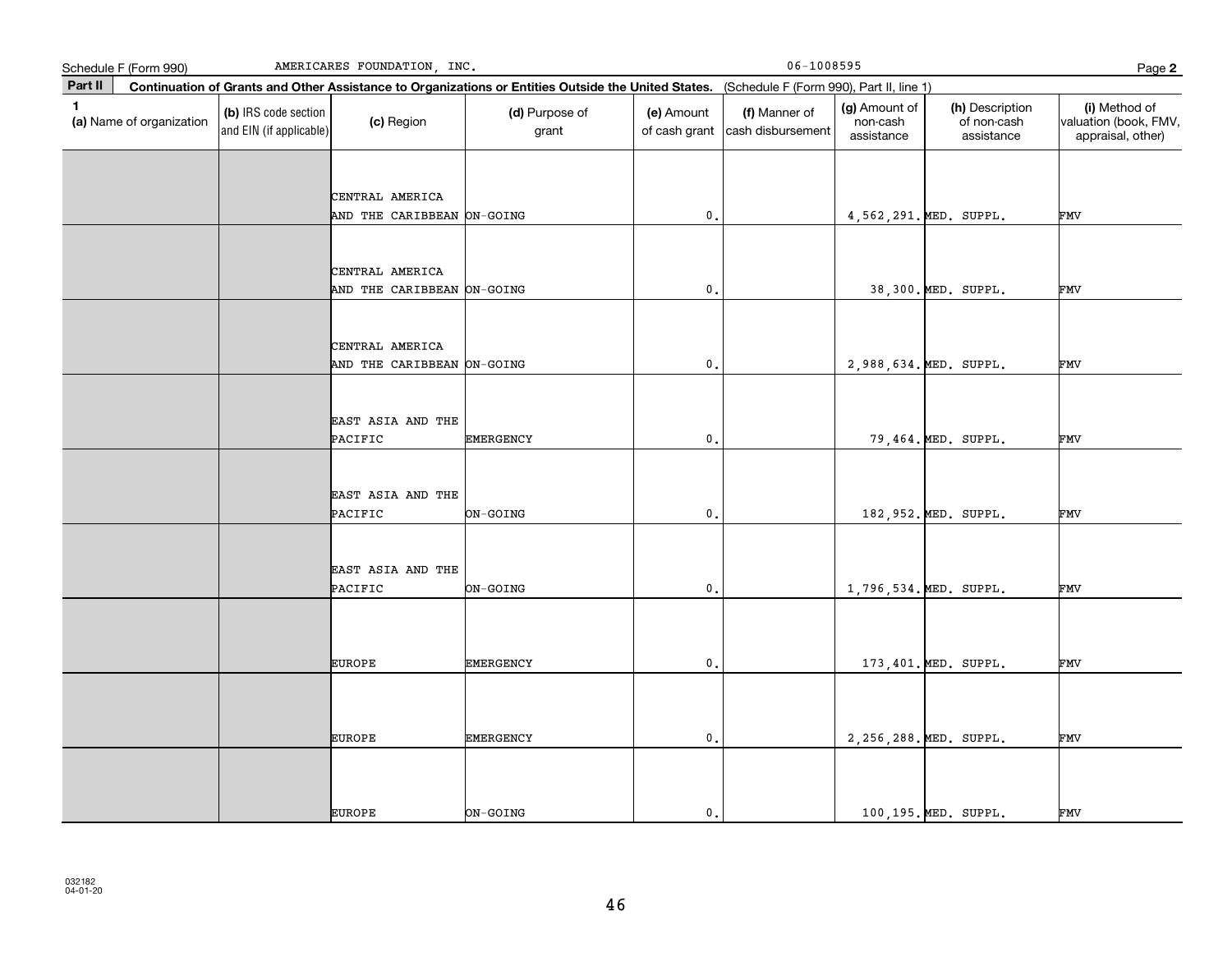|              | AMERICARES FOUNDATION, INC.<br>Schedule F (Form 990) |                                                 |                                 |                                                                                                                                              |                             | $06 - 1008595$                     |                                         |                                              |                                                             |  |
|--------------|------------------------------------------------------|-------------------------------------------------|---------------------------------|----------------------------------------------------------------------------------------------------------------------------------------------|-----------------------------|------------------------------------|-----------------------------------------|----------------------------------------------|-------------------------------------------------------------|--|
| Part II      |                                                      |                                                 |                                 | Continuation of Grants and Other Assistance to Organizations or Entities Outside the United States. (Schedule F (Form 990), Part II, line 1) |                             |                                    |                                         |                                              | Page 2                                                      |  |
| $\mathbf{1}$ | (a) Name of organization                             | (b) IRS code section<br>and EIN (if applicable) | (c) Region                      | (d) Purpose of<br>grant                                                                                                                      | (e) Amount<br>of cash grant | (f) Manner of<br>cash disbursement | (g) Amount of<br>non-cash<br>assistance | (h) Description<br>of non-cash<br>assistance | (i) Method of<br>valuation (book, FMV,<br>appraisal, other) |  |
|              |                                                      |                                                 |                                 |                                                                                                                                              |                             |                                    |                                         |                                              |                                                             |  |
|              |                                                      |                                                 | <b>EUROPE</b>                   | ON-GOING                                                                                                                                     | $\mathbf{0}$ .              |                                    |                                         | 1,338,546. MED. SUPPL.                       | FMV                                                         |  |
|              |                                                      |                                                 | MIDDLE EAST AND                 |                                                                                                                                              |                             |                                    |                                         |                                              |                                                             |  |
|              |                                                      |                                                 | NORTH AFRICA                    | <b>EMERGENCY</b>                                                                                                                             | 0.                          |                                    |                                         | 2,093,024. MED. SUPPL.                       | FMV                                                         |  |
|              |                                                      |                                                 | MIDDLE EAST AND                 |                                                                                                                                              |                             |                                    |                                         |                                              |                                                             |  |
|              |                                                      |                                                 | NORTH AFRICA                    | <b>ON-GOING</b>                                                                                                                              | 0.                          |                                    |                                         | 814, 326. MED. SUPPL.                        | FMV                                                         |  |
|              |                                                      |                                                 | MIDDLE EAST AND                 |                                                                                                                                              |                             |                                    |                                         |                                              |                                                             |  |
|              |                                                      |                                                 | NORTH AFRICA                    | <b>EMERGENCY</b>                                                                                                                             | 0.                          |                                    |                                         | 324, 197. MED. SUPPL.                        | FMV                                                         |  |
|              |                                                      |                                                 | MIDDLE EAST AND                 |                                                                                                                                              |                             |                                    |                                         |                                              |                                                             |  |
|              |                                                      |                                                 | NORTH AFRICA                    | ON-GOING                                                                                                                                     | $\mathfrak o$ .             |                                    |                                         | 219,641. MED. SUPPL.                         | FMV                                                         |  |
|              |                                                      |                                                 | MIDDLE EAST AND                 |                                                                                                                                              |                             |                                    |                                         |                                              |                                                             |  |
|              |                                                      |                                                 | NORTH AFRICA                    | <b>EMERGENCY</b>                                                                                                                             | $\mathfrak o$ .             |                                    |                                         | 175,389. MED. SUPPL.                         | FMV                                                         |  |
|              |                                                      |                                                 |                                 |                                                                                                                                              |                             |                                    |                                         |                                              |                                                             |  |
|              |                                                      |                                                 | MIDDLE EAST AND<br>NORTH AFRICA | <b>ON-GOING</b>                                                                                                                              | 0,                          |                                    |                                         | 6, 350, 324. MED. SUPPL.                     | FMV                                                         |  |
|              |                                                      |                                                 |                                 |                                                                                                                                              |                             |                                    |                                         |                                              |                                                             |  |
|              |                                                      |                                                 | MIDDLE EAST AND<br>NORTH AFRICA | ON-GOING                                                                                                                                     | 0.                          |                                    |                                         | 8,497,363. MED. SUPPL.                       | FMV                                                         |  |
|              |                                                      |                                                 |                                 |                                                                                                                                              |                             |                                    |                                         |                                              |                                                             |  |
|              |                                                      |                                                 | MIDDLE EAST AND                 |                                                                                                                                              |                             |                                    |                                         |                                              |                                                             |  |
|              |                                                      |                                                 | NORTH AFRICA                    | <b>EMERGENCY</b>                                                                                                                             | 0.                          |                                    |                                         | 63,118. MED. SUPPL.                          | FMV                                                         |  |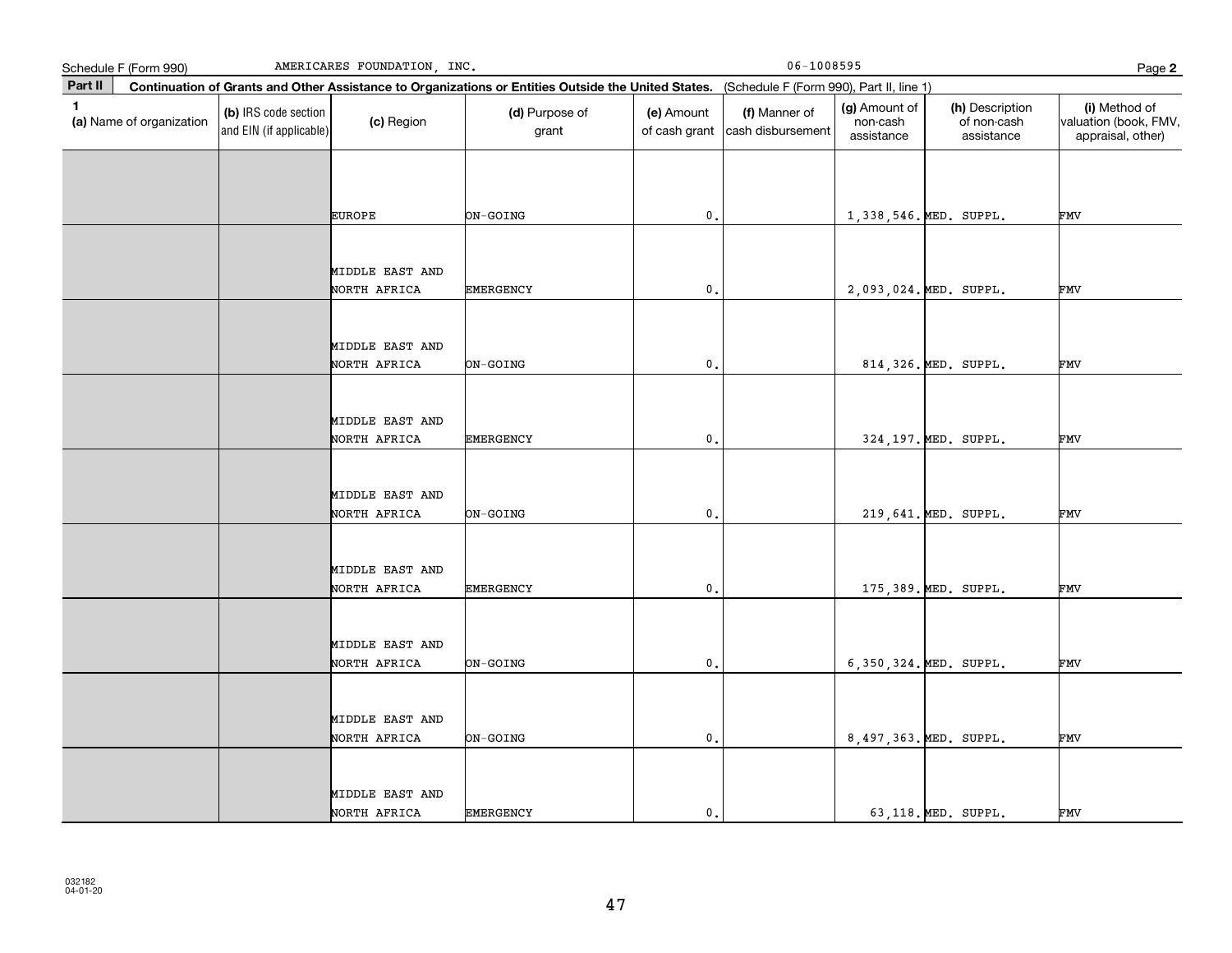|              | AMERICARES FOUNDATION, INC.<br>Schedule F (Form 990) |                                                 |                                                      |                                                                                                                                              |                             | $06 - 1008595$                     |                                         |                                              |                                                             |  |
|--------------|------------------------------------------------------|-------------------------------------------------|------------------------------------------------------|----------------------------------------------------------------------------------------------------------------------------------------------|-----------------------------|------------------------------------|-----------------------------------------|----------------------------------------------|-------------------------------------------------------------|--|
| Part II      |                                                      |                                                 |                                                      | Continuation of Grants and Other Assistance to Organizations or Entities Outside the United States. (Schedule F (Form 990), Part II, line 1) |                             |                                    |                                         |                                              | Page 2                                                      |  |
| $\mathbf{1}$ | (a) Name of organization                             | (b) IRS code section<br>and EIN (if applicable) | (c) Region                                           | (d) Purpose of<br>grant                                                                                                                      | (e) Amount<br>of cash grant | (f) Manner of<br>cash disbursement | (g) Amount of<br>non-cash<br>assistance | (h) Description<br>of non-cash<br>assistance | (i) Method of<br>valuation (book, FMV,<br>appraisal, other) |  |
|              |                                                      |                                                 | MIDDLE EAST AND                                      |                                                                                                                                              |                             |                                    |                                         |                                              |                                                             |  |
|              |                                                      |                                                 | NORTH AFRICA                                         | <b>EMERGENCY</b>                                                                                                                             | $\mathbf{0}$ .              |                                    |                                         | 138,230. MED. SUPPL.                         | FMV                                                         |  |
|              |                                                      |                                                 | MIDDLE EAST AND                                      |                                                                                                                                              |                             |                                    |                                         |                                              |                                                             |  |
|              |                                                      |                                                 | NORTH AFRICA                                         | <b>EMERGENCY</b>                                                                                                                             | 0.                          |                                    |                                         | 682,488. MED. SUPPL.                         | FMV                                                         |  |
|              |                                                      |                                                 | RUSSIA AND THE<br>NEWLY INDEPENDENT                  |                                                                                                                                              |                             |                                    |                                         |                                              |                                                             |  |
|              |                                                      |                                                 | <b>STATES</b>                                        | <b>EMERGENCY</b>                                                                                                                             | $\mathbf 0$ .               |                                    |                                         | 911,701. MED. SUPPL.                         | FMV                                                         |  |
|              |                                                      |                                                 | RUSSIA AND THE<br>NEWLY INDEPENDENT                  |                                                                                                                                              |                             |                                    |                                         |                                              |                                                             |  |
|              |                                                      |                                                 | <b>STATES</b>                                        | ON-GOING                                                                                                                                     | $\mathsf{0}$ .              |                                    | 12,329,120. MED. SUPPL.                 |                                              | FMV                                                         |  |
|              |                                                      |                                                 | RUSSIA AND THE<br>NEWLY INDEPENDENT<br><b>STATES</b> | <b>ON-GOING</b>                                                                                                                              |                             |                                    |                                         |                                              |                                                             |  |
|              |                                                      |                                                 |                                                      |                                                                                                                                              | $\mathsf{0}$ .              |                                    |                                         | 2,160,832. MED. SUPPL.                       | FMV                                                         |  |
|              |                                                      |                                                 | RUSSIA AND THE<br>NEWLY INDEPENDENT<br><b>STATES</b> |                                                                                                                                              |                             |                                    | 10,973,745. MED. SUPPL.                 |                                              | FMV                                                         |  |
|              |                                                      |                                                 | RUSSIA AND THE                                       | <b>ON-GOING</b>                                                                                                                              | $\mathbf{0}$ .              |                                    |                                         |                                              |                                                             |  |
|              |                                                      |                                                 | NEWLY INDEPENDENT<br><b>STATES</b>                   | <b>ON-GOING</b>                                                                                                                              | $\mathsf{0}$ .              |                                    |                                         | 63,300. MED. SUPPL.                          | FMV                                                         |  |
|              |                                                      |                                                 | RUSSIA AND THE<br>NEWLY INDEPENDENT<br><b>STATES</b> | <b>EMERGENCY</b>                                                                                                                             | $\mathbf 0$ .               |                                    |                                         | 124,380. MED. SUPPL.                         | FMV                                                         |  |
|              |                                                      |                                                 | RUSSIA AND THE<br>NEWLY INDEPENDENT                  |                                                                                                                                              |                             |                                    |                                         |                                              |                                                             |  |
|              |                                                      |                                                 | <b>STATES</b>                                        | <b>ON-GOING</b>                                                                                                                              | $\mathbf{0}$ .              |                                    | 17,500,331. MED. SUPPL.                 |                                              | FMV                                                         |  |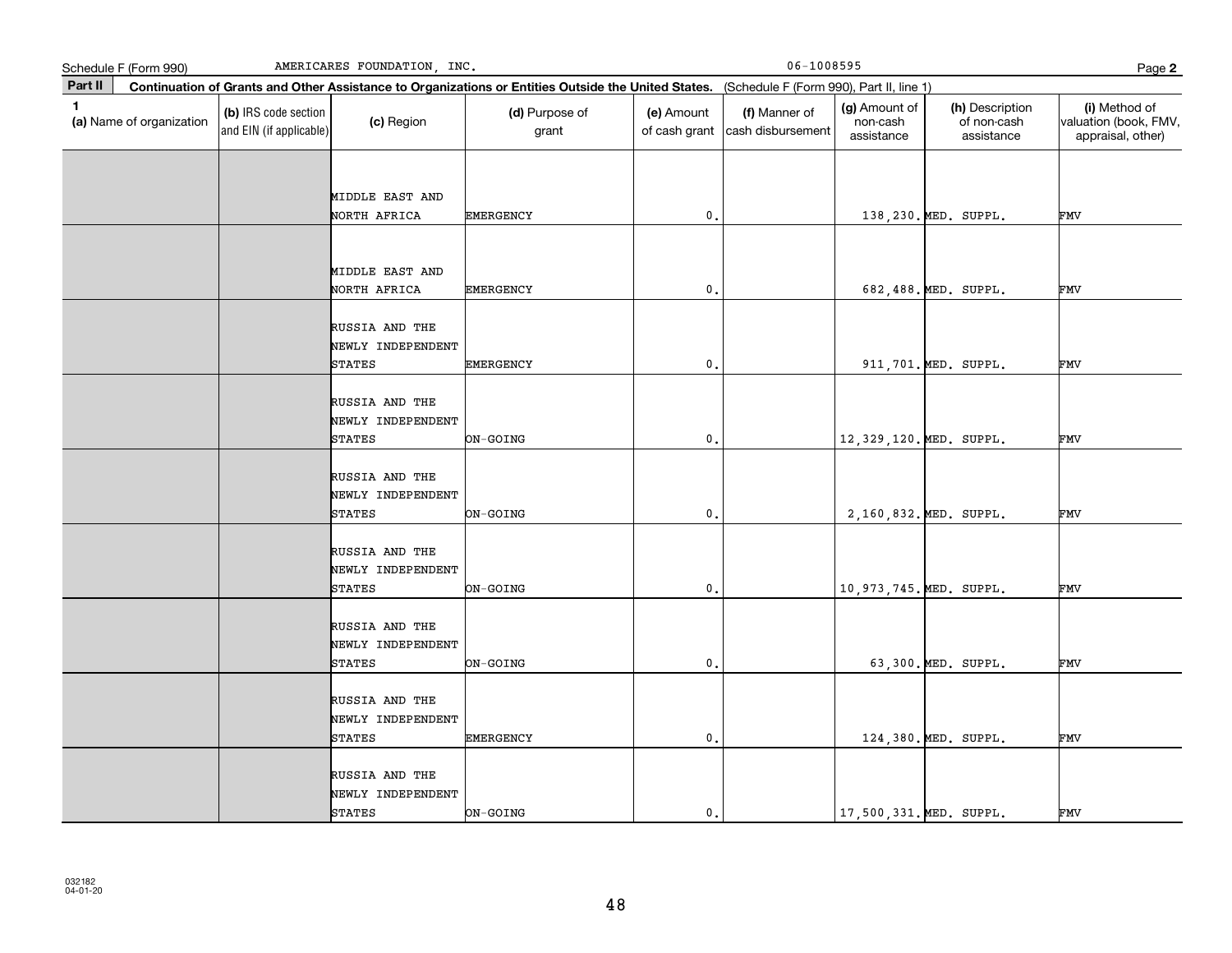|              | Schedule F (Form 990)    |                                                 | AMERICARES FOUNDATION, INC. |                                                                                                                                              | $06 - 1008595$              |                                    |                                         |                                              |                                                             |
|--------------|--------------------------|-------------------------------------------------|-----------------------------|----------------------------------------------------------------------------------------------------------------------------------------------|-----------------------------|------------------------------------|-----------------------------------------|----------------------------------------------|-------------------------------------------------------------|
| Part II      |                          |                                                 |                             | Continuation of Grants and Other Assistance to Organizations or Entities Outside the United States. (Schedule F (Form 990), Part II, line 1) |                             |                                    |                                         |                                              | Page 2                                                      |
| $\mathbf{1}$ | (a) Name of organization | (b) IRS code section<br>and EIN (if applicable) | (c) Region                  | (d) Purpose of<br>grant                                                                                                                      | (e) Amount<br>of cash grant | (f) Manner of<br>cash disbursement | (g) Amount of<br>non-cash<br>assistance | (h) Description<br>of non-cash<br>assistance | (i) Method of<br>valuation (book, FMV,<br>appraisal, other) |
|              |                          |                                                 | SOUTH AMERICA               | ON-GOING                                                                                                                                     | $\mathbf{0}$ .              |                                    |                                         | 10,858. MED. SUPPL.                          | FMV                                                         |
|              |                          |                                                 | SOUTH AMERICA               | <b>EMERGENCY</b>                                                                                                                             | $\mathbf{0}$ .              |                                    |                                         | 500,434. MED. SUPPL.                         | FMV                                                         |
|              |                          |                                                 |                             |                                                                                                                                              |                             |                                    |                                         |                                              |                                                             |
|              |                          |                                                 | SOUTH AMERICA               | ON-GOING                                                                                                                                     | $\mathfrak{o}$ .            |                                    | 30,073,650. MED. SUPPL.                 |                                              | FMV                                                         |
|              |                          |                                                 | SOUTH AMERICA               | <b>EMERGENCY</b>                                                                                                                             | $\mathbf 0$ .               |                                    |                                         | 966,040. MED. SUPPL.                         | FMV                                                         |
|              |                          |                                                 | SOUTH AMERICA               | ON-GOING                                                                                                                                     | 0.                          |                                    |                                         | 7,207,949. MED. SUPPL.                       | FMV                                                         |
|              |                          |                                                 | SOUTH AMERICA               | ON-GOING                                                                                                                                     | $\mathfrak o$ .             |                                    | 10,693,801. MED. SUPPL.                 |                                              | FMV                                                         |
|              |                          |                                                 |                             |                                                                                                                                              |                             |                                    |                                         |                                              |                                                             |
|              |                          |                                                 | SOUTH ASIA                  | <b>EMERGENCY</b>                                                                                                                             | $\mathbf 0$ .               |                                    |                                         | 10,837. MED. SUPPL.                          | FMV                                                         |
|              |                          |                                                 | SOUTH ASIA                  | <b>EMERGENCY</b>                                                                                                                             | $\mathbf{0}$ .              |                                    |                                         | 59, 313. MED. SUPPL.                         | FMV                                                         |
|              |                          |                                                 | SOUTH ASIA                  | <b>EMERGENCY</b>                                                                                                                             | $\mathsf{0}$ .              |                                    |                                         | 2,454,165. MED. SUPPL.                       | FMV                                                         |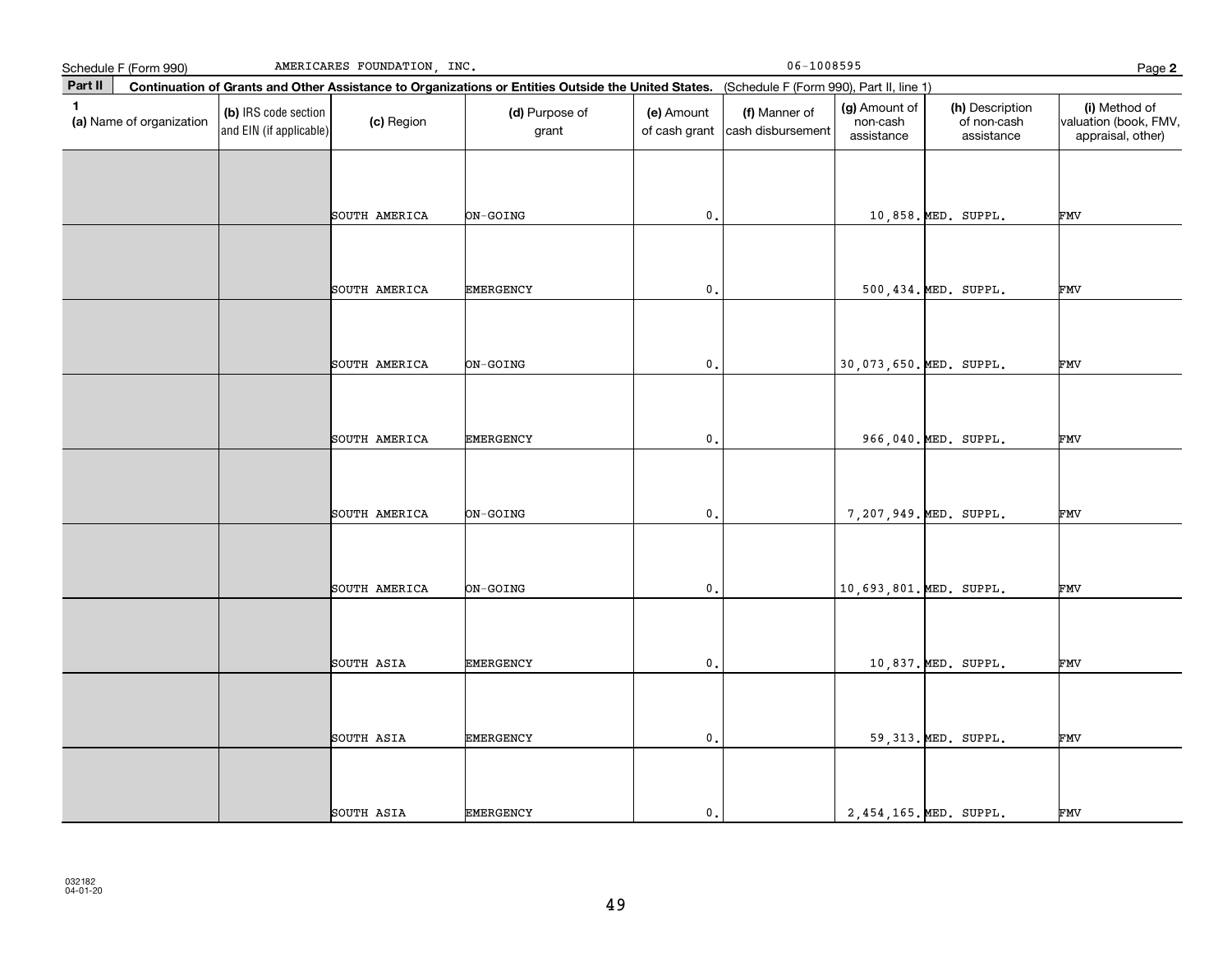|              | AMERICARES FOUNDATION, INC.<br>Schedule F (Form 990) |                                                 |                       |                                                                                                                                              |                             | $06 - 1008595$                     |                                         |                                              |                                                             |  |
|--------------|------------------------------------------------------|-------------------------------------------------|-----------------------|----------------------------------------------------------------------------------------------------------------------------------------------|-----------------------------|------------------------------------|-----------------------------------------|----------------------------------------------|-------------------------------------------------------------|--|
| Part II      |                                                      |                                                 |                       | Continuation of Grants and Other Assistance to Organizations or Entities Outside the United States. (Schedule F (Form 990), Part II, line 1) |                             |                                    |                                         |                                              | Page 2                                                      |  |
| $\mathbf{1}$ | (a) Name of organization                             | (b) IRS code section<br>and EIN (if applicable) | (c) Region            | (d) Purpose of<br>grant                                                                                                                      | (e) Amount<br>of cash grant | (f) Manner of<br>cash disbursement | (g) Amount of<br>non-cash<br>assistance | (h) Description<br>of non-cash<br>assistance | (i) Method of<br>valuation (book, FMV,<br>appraisal, other) |  |
|              |                                                      |                                                 | SOUTH ASIA            | ON-GOING                                                                                                                                     | $\mathbf{0}$ .              |                                    |                                         | 15,992. MED. SUPPL.                          | FMV                                                         |  |
|              |                                                      |                                                 |                       |                                                                                                                                              |                             |                                    |                                         |                                              |                                                             |  |
|              |                                                      |                                                 | SOUTH ASIA            | ON-GOING                                                                                                                                     | $\mathbf{0}$ .              |                                    |                                         | 6,836,262. MED. SUPPL.                       | FMV                                                         |  |
|              |                                                      |                                                 | SUB-SAHARAN           |                                                                                                                                              |                             |                                    |                                         |                                              |                                                             |  |
|              |                                                      |                                                 | AFRICA                | <b>EMERGENCY</b>                                                                                                                             | $\mathsf{0}$ .              |                                    |                                         | 71,743. MED. SUPPL.                          | FMV                                                         |  |
|              |                                                      |                                                 | SUB-SAHARAN<br>AFRICA | <b>EMERGENCY</b>                                                                                                                             | $\mathbf{0}$ .              |                                    |                                         | 93,264. MED. SUPPL.                          | FMV                                                         |  |
|              |                                                      |                                                 | SUB-SAHARAN<br>AFRICA | ONGOING-IP                                                                                                                                   | $\mathfrak o$ .             |                                    |                                         | 3,047,679. MED. SUPPL.                       | FMV                                                         |  |
|              |                                                      |                                                 | SUB-SAHARAN<br>AFRICA | <b>EMERGENCY</b>                                                                                                                             | $\mathfrak o$ .             |                                    |                                         | 148,995. MED. SUPPL.                         | FMV                                                         |  |
|              |                                                      |                                                 | SUB-SAHARAN<br>AFRICA | <b>EMERGENCY</b>                                                                                                                             | 0.                          |                                    |                                         | 362,862. MED. SUPPL.                         | FMV                                                         |  |
|              |                                                      |                                                 | SUB-SAHARAN<br>AFRICA | ONGOING-IP                                                                                                                                   | $\mathbf{0}$ .              |                                    |                                         | 2,819,591. MED. SUPPL.                       | FMV                                                         |  |
|              |                                                      |                                                 | SUB-SAHARAN<br>AFRICA | <b>EMERGENCY</b>                                                                                                                             | $\mathbf{0}$ .              |                                    |                                         | 210,968. MED. SUPPL.                         | FMV                                                         |  |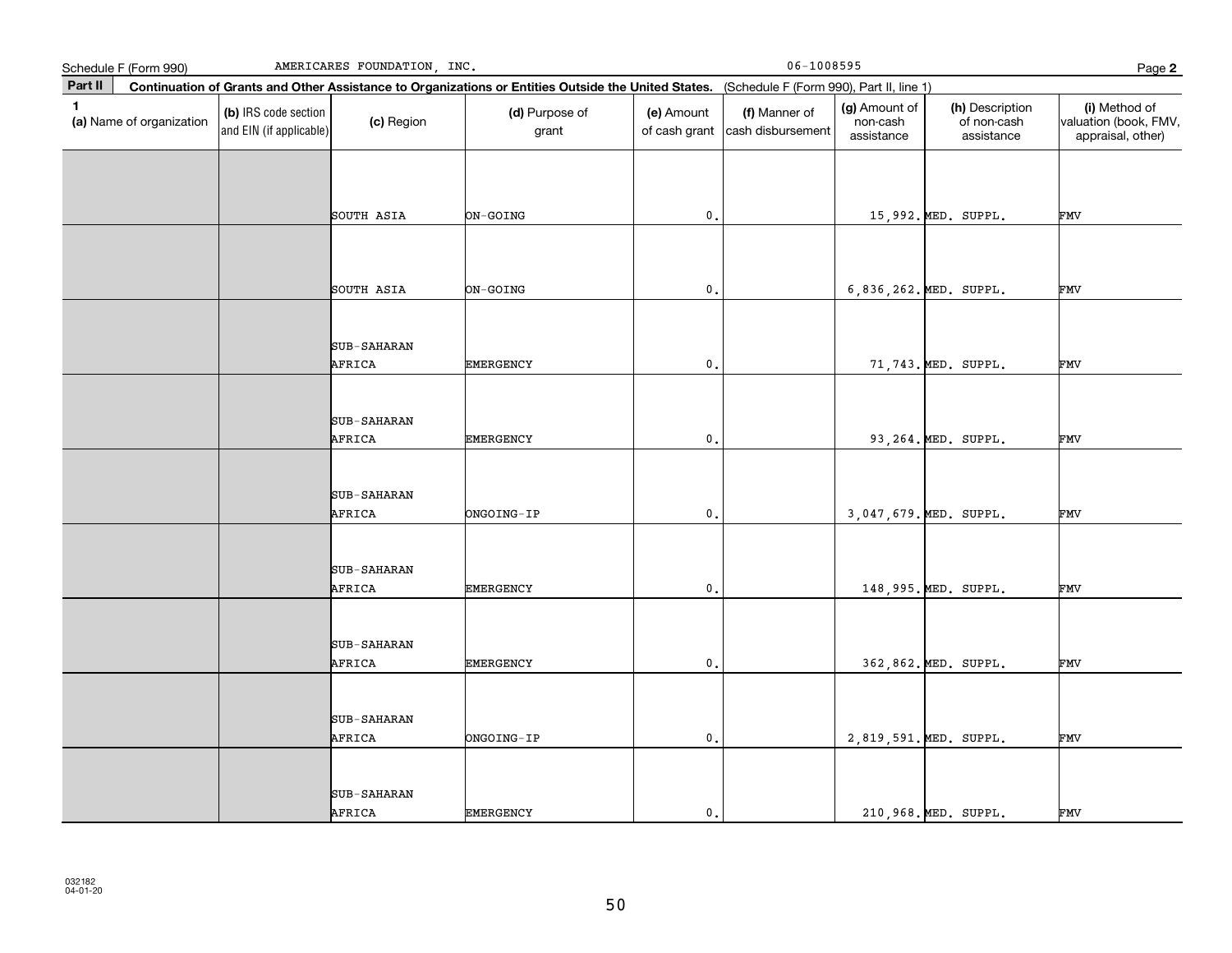|              | AMERICARES FOUNDATION, INC.<br>Schedule F (Form 990) |                                                 |                       |                                                                                                                                              |                             | $06 - 1008595$                     |                                         |                                              |                                                             |  |
|--------------|------------------------------------------------------|-------------------------------------------------|-----------------------|----------------------------------------------------------------------------------------------------------------------------------------------|-----------------------------|------------------------------------|-----------------------------------------|----------------------------------------------|-------------------------------------------------------------|--|
| Part II      |                                                      |                                                 |                       | Continuation of Grants and Other Assistance to Organizations or Entities Outside the United States. (Schedule F (Form 990), Part II, line 1) |                             |                                    |                                         |                                              | Page 2                                                      |  |
| $\mathbf{1}$ | (a) Name of organization                             | (b) IRS code section<br>and EIN (if applicable) | (c) Region            | (d) Purpose of<br>grant                                                                                                                      | (e) Amount<br>of cash grant | (f) Manner of<br>cash disbursement | (g) Amount of<br>non-cash<br>assistance | (h) Description<br>of non-cash<br>assistance | (i) Method of<br>valuation (book, FMV,<br>appraisal, other) |  |
|              |                                                      |                                                 | SUB-SAHARAN<br>AFRICA | <b>EMERGENCY</b>                                                                                                                             | $\mathbf{0}$ .              |                                    |                                         | 22,658. MED. SUPPL.                          | FMV                                                         |  |
|              |                                                      |                                                 | SUB-SAHARAN<br>AFRICA | <b>EMERGENCY</b>                                                                                                                             | $\mathfrak o$ .             |                                    |                                         | 690,300. MED. SUPPL.                         | FMV                                                         |  |
|              |                                                      |                                                 | SUB-SAHARAN<br>AFRICA | ONGOING-IP                                                                                                                                   | $\mathbf 0$ .               |                                    |                                         | 2,568,789. MED. SUPPL.                       | FMV                                                         |  |
|              |                                                      |                                                 | SUB-SAHARAN<br>AFRICA | ONGOING-IP                                                                                                                                   | $\mathbf{0}$ .              |                                    |                                         | 401,141. MED. SUPPL.                         | FMV                                                         |  |
|              |                                                      |                                                 | SUB-SAHARAN<br>AFRICA | ONGOING-IP                                                                                                                                   | 0.                          |                                    |                                         | 1,433,183. MED. SUPPL.                       | FMV                                                         |  |
|              |                                                      |                                                 | SUB-SAHARAN<br>AFRICA | ONGOING-IP                                                                                                                                   | $\mathbf 0$ .               |                                    |                                         | 2,109,877. MED. SUPPL.                       | FMV                                                         |  |
|              |                                                      |                                                 | SUB-SAHARAN<br>AFRICA | ONGOING-IP                                                                                                                                   | $\mathbf 0$ .               |                                    |                                         | 3, 247, 931. MED. SUPPL.                     | FMV                                                         |  |
|              |                                                      |                                                 | SUB-SAHARAN<br>AFRICA | ONGOING-IP                                                                                                                                   | $\mathbf{0}$ .              |                                    |                                         | 4, 319, 869. MED. SUPPL.                     | FMV                                                         |  |
|              |                                                      |                                                 | SUB-SAHARAN<br>AFRICA | ONGOING-IP                                                                                                                                   | $\mathbf{0}$ .              |                                    |                                         | 8,712,394. MED. SUPPL.                       | FMV                                                         |  |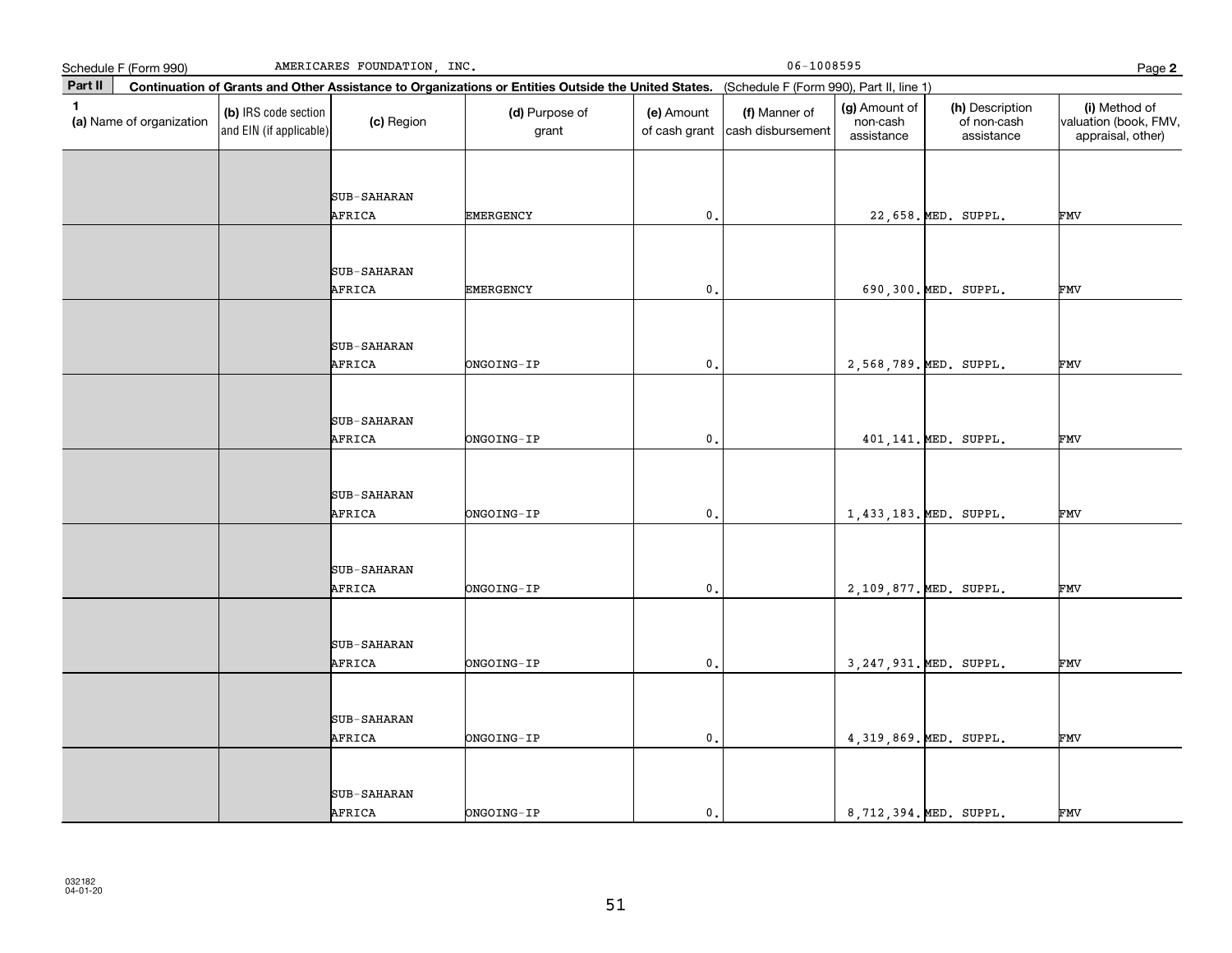|              | AMERICARES FOUNDATION, INC.<br>Schedule F (Form 990) |                                                 |                                               |                                                                                                                                              |                             | $06 - 1008595$                     |                                         |                                              |                                                             |  |
|--------------|------------------------------------------------------|-------------------------------------------------|-----------------------------------------------|----------------------------------------------------------------------------------------------------------------------------------------------|-----------------------------|------------------------------------|-----------------------------------------|----------------------------------------------|-------------------------------------------------------------|--|
| Part II      |                                                      |                                                 |                                               | Continuation of Grants and Other Assistance to Organizations or Entities Outside the United States. (Schedule F (Form 990), Part II, line 1) |                             |                                    |                                         |                                              |                                                             |  |
| $\mathbf{1}$ | (a) Name of organization                             | (b) IRS code section<br>and EIN (if applicable) | (c) Region                                    | (d) Purpose of<br>grant                                                                                                                      | (e) Amount<br>of cash grant | (f) Manner of<br>cash disbursement | (g) Amount of<br>non-cash<br>assistance | (h) Description<br>of non-cash<br>assistance | (i) Method of<br>valuation (book, FMV,<br>appraisal, other) |  |
|              |                                                      |                                                 |                                               |                                                                                                                                              |                             |                                    |                                         |                                              |                                                             |  |
|              |                                                      |                                                 | CENTRAL AMERICA                               |                                                                                                                                              |                             |                                    |                                         |                                              |                                                             |  |
|              |                                                      |                                                 | AND THE CARIBBEAN ON-GOING                    |                                                                                                                                              | $\mathfrak o$ .             |                                    |                                         | 7,503. MED. SUPPL.                           | FMV                                                         |  |
|              |                                                      |                                                 |                                               |                                                                                                                                              |                             |                                    |                                         |                                              |                                                             |  |
|              |                                                      |                                                 | CENTRAL AMERICA                               |                                                                                                                                              |                             |                                    |                                         |                                              |                                                             |  |
|              |                                                      |                                                 | AND THE CARIBBEAN ON-GOING                    |                                                                                                                                              | $\mathbf{0}$ .              |                                    |                                         | 7,761. MED. SUPPL.                           | FMV                                                         |  |
|              |                                                      |                                                 |                                               |                                                                                                                                              |                             |                                    |                                         |                                              |                                                             |  |
|              |                                                      |                                                 | CENTRAL AMERICA                               |                                                                                                                                              |                             |                                    |                                         |                                              |                                                             |  |
|              |                                                      |                                                 | AND THE CARIBBEAN ON-GOING                    |                                                                                                                                              | $\mathbf{0}$ .              |                                    |                                         | 8,604. MED. SUPPL.                           | FMV                                                         |  |
|              |                                                      |                                                 |                                               |                                                                                                                                              |                             |                                    |                                         |                                              |                                                             |  |
|              |                                                      |                                                 | CENTRAL AMERICA<br>AND THE CARIBBEAN ON-GOING |                                                                                                                                              | $\mathbf{0}$                |                                    |                                         | 10,356. MED. SUPPL.                          | FMV                                                         |  |
|              |                                                      |                                                 |                                               |                                                                                                                                              |                             |                                    |                                         |                                              |                                                             |  |
|              |                                                      |                                                 |                                               |                                                                                                                                              |                             |                                    |                                         |                                              |                                                             |  |
|              |                                                      |                                                 | CENTRAL AMERICA<br>AND THE CARIBBEAN ON-GOING |                                                                                                                                              | $\mathbf{0}$                |                                    |                                         | 10,631. MED. SUPPL.                          | FMV                                                         |  |
|              |                                                      |                                                 |                                               |                                                                                                                                              |                             |                                    |                                         |                                              |                                                             |  |
|              |                                                      |                                                 | CENTRAL AMERICA                               |                                                                                                                                              |                             |                                    |                                         |                                              |                                                             |  |
|              |                                                      |                                                 | AND THE CARIBBEAN ON-GOING                    |                                                                                                                                              | 0.                          |                                    |                                         | 10,896. MED. SUPPL.                          | FMV                                                         |  |
|              |                                                      |                                                 |                                               |                                                                                                                                              |                             |                                    |                                         |                                              |                                                             |  |
|              |                                                      |                                                 | CENTRAL AMERICA                               |                                                                                                                                              |                             |                                    |                                         |                                              |                                                             |  |
|              |                                                      |                                                 | AND THE CARIBBEAN ON-GOING                    |                                                                                                                                              | 0.                          |                                    |                                         | 11,357. MED. SUPPL.                          | FMV                                                         |  |
|              |                                                      |                                                 |                                               |                                                                                                                                              |                             |                                    |                                         |                                              |                                                             |  |
|              |                                                      |                                                 | CENTRAL AMERICA                               |                                                                                                                                              |                             |                                    |                                         |                                              |                                                             |  |
|              |                                                      |                                                 | AND THE CARIBBEAN ON-GOING                    |                                                                                                                                              | $\mathbf{0}$ .              |                                    |                                         | 11,804. MED. SUPPL.                          | FMV                                                         |  |
|              |                                                      |                                                 |                                               |                                                                                                                                              |                             |                                    |                                         |                                              |                                                             |  |
|              |                                                      |                                                 | CENTRAL AMERICA                               |                                                                                                                                              |                             |                                    |                                         |                                              |                                                             |  |
|              |                                                      |                                                 | AND THE CARIBBEAN ON-GOING                    |                                                                                                                                              | $\mathbf{0}$                |                                    |                                         | 11,992. MED. SUPPL.                          | FMV                                                         |  |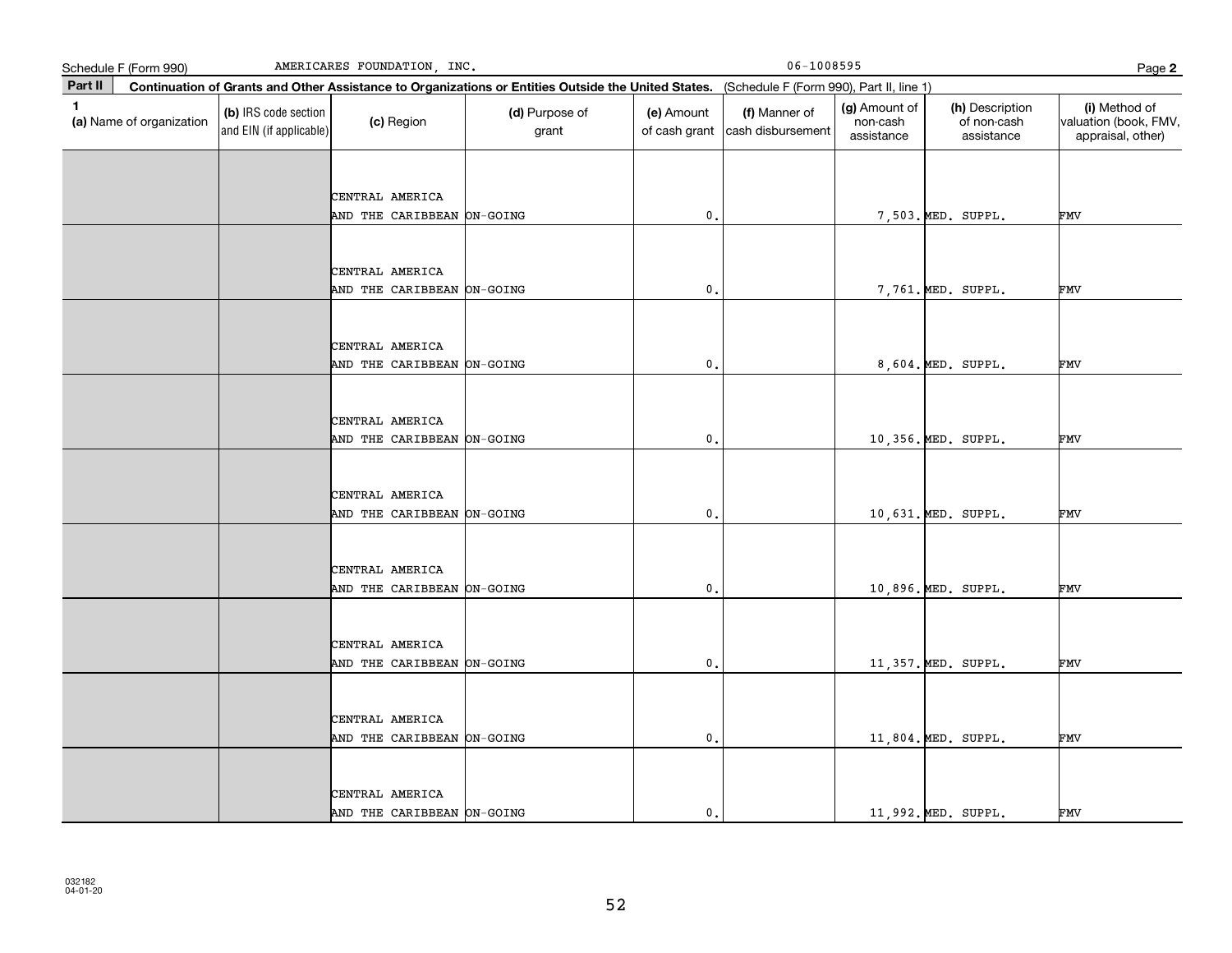| AMERICARES FOUNDATION, INC.<br>Schedule F (Form 990) |                                                 |                                               |                                                                                                                                              | $06 - 1008595$<br>Page 2    |                                    |                                         |                                              |                                                             |
|------------------------------------------------------|-------------------------------------------------|-----------------------------------------------|----------------------------------------------------------------------------------------------------------------------------------------------|-----------------------------|------------------------------------|-----------------------------------------|----------------------------------------------|-------------------------------------------------------------|
| Part II                                              |                                                 |                                               | Continuation of Grants and Other Assistance to Organizations or Entities Outside the United States. (Schedule F (Form 990), Part II, line 1) |                             |                                    |                                         |                                              |                                                             |
| 1<br>(a) Name of organization                        | (b) IRS code section<br>and EIN (if applicable) | (c) Region                                    | (d) Purpose of<br>grant                                                                                                                      | (e) Amount<br>of cash grant | (f) Manner of<br>cash disbursement | (g) Amount of<br>non-cash<br>assistance | (h) Description<br>of non-cash<br>assistance | (i) Method of<br>valuation (book, FMV,<br>appraisal, other) |
|                                                      |                                                 |                                               |                                                                                                                                              |                             |                                    |                                         |                                              |                                                             |
|                                                      |                                                 | CENTRAL AMERICA                               |                                                                                                                                              |                             |                                    |                                         |                                              |                                                             |
|                                                      |                                                 | AND THE CARIBBEAN ON-GOING                    |                                                                                                                                              | $\mathbf{0}$ .              |                                    |                                         | 28,675. MED. SUPPL.                          | FMV                                                         |
|                                                      |                                                 |                                               |                                                                                                                                              |                             |                                    |                                         |                                              |                                                             |
|                                                      |                                                 | CENTRAL AMERICA                               |                                                                                                                                              |                             |                                    |                                         |                                              |                                                             |
|                                                      |                                                 | AND THE CARIBBEAN ON-GOING                    |                                                                                                                                              | $\mathsf{0}$ .              |                                    |                                         | 32,079. MED. SUPPL.                          | FMV                                                         |
|                                                      |                                                 |                                               |                                                                                                                                              |                             |                                    |                                         |                                              |                                                             |
|                                                      |                                                 |                                               |                                                                                                                                              |                             |                                    |                                         |                                              |                                                             |
|                                                      |                                                 | CENTRAL AMERICA                               |                                                                                                                                              |                             |                                    |                                         |                                              |                                                             |
|                                                      |                                                 | AND THE CARIBBEAN ON-GOING                    |                                                                                                                                              | $\mathbf{0}$ .              |                                    |                                         | 47,394. MED. SUPPL.                          | FMV                                                         |
|                                                      |                                                 |                                               |                                                                                                                                              |                             |                                    |                                         |                                              |                                                             |
|                                                      |                                                 | CENTRAL AMERICA                               |                                                                                                                                              |                             |                                    |                                         |                                              |                                                             |
|                                                      |                                                 | AND THE CARIBBEAN ON-GOING                    |                                                                                                                                              | $\mathbf{0}$                |                                    |                                         | 55, 541. MED. SUPPL.                         | FMV                                                         |
|                                                      |                                                 |                                               |                                                                                                                                              |                             |                                    |                                         |                                              |                                                             |
|                                                      |                                                 |                                               |                                                                                                                                              |                             |                                    |                                         |                                              |                                                             |
|                                                      |                                                 | CENTRAL AMERICA<br>AND THE CARIBBEAN ON-GOING |                                                                                                                                              | $\mathbf{0}$                |                                    |                                         | 59,587. MED. SUPPL.                          | FMV                                                         |
|                                                      |                                                 |                                               |                                                                                                                                              |                             |                                    |                                         |                                              |                                                             |
|                                                      |                                                 |                                               |                                                                                                                                              |                             |                                    |                                         |                                              |                                                             |
|                                                      |                                                 | CENTRAL AMERICA                               |                                                                                                                                              |                             |                                    |                                         |                                              |                                                             |
|                                                      |                                                 | AND THE CARIBBEAN ON-GOING                    |                                                                                                                                              | 0.                          |                                    |                                         | 60,093. MED. SUPPL.                          | FMV                                                         |
|                                                      |                                                 |                                               |                                                                                                                                              |                             |                                    |                                         |                                              |                                                             |
|                                                      |                                                 | CENTRAL AMERICA                               |                                                                                                                                              |                             |                                    |                                         |                                              |                                                             |
|                                                      |                                                 | AND THE CARIBBEAN ON-GOING                    |                                                                                                                                              | 0.                          |                                    |                                         | 75,821. MED. SUPPL.                          | FMV                                                         |
|                                                      |                                                 |                                               |                                                                                                                                              |                             |                                    |                                         |                                              |                                                             |
|                                                      |                                                 |                                               |                                                                                                                                              |                             |                                    |                                         |                                              |                                                             |
|                                                      |                                                 | CENTRAL AMERICA                               |                                                                                                                                              |                             |                                    |                                         |                                              |                                                             |
|                                                      |                                                 | AND THE CARIBBEAN ON-GOING                    |                                                                                                                                              | $\mathbf{0}$ .              |                                    |                                         | 79,615. MED. SUPPL.                          | FMV                                                         |
|                                                      |                                                 |                                               |                                                                                                                                              |                             |                                    |                                         |                                              |                                                             |
|                                                      |                                                 | CENTRAL AMERICA                               |                                                                                                                                              |                             |                                    |                                         |                                              |                                                             |
|                                                      |                                                 | AND THE CARIBBEAN ON-GOING                    |                                                                                                                                              | $\mathbf{0}$                |                                    |                                         | 97,793. MED. SUPPL.                          | FMV                                                         |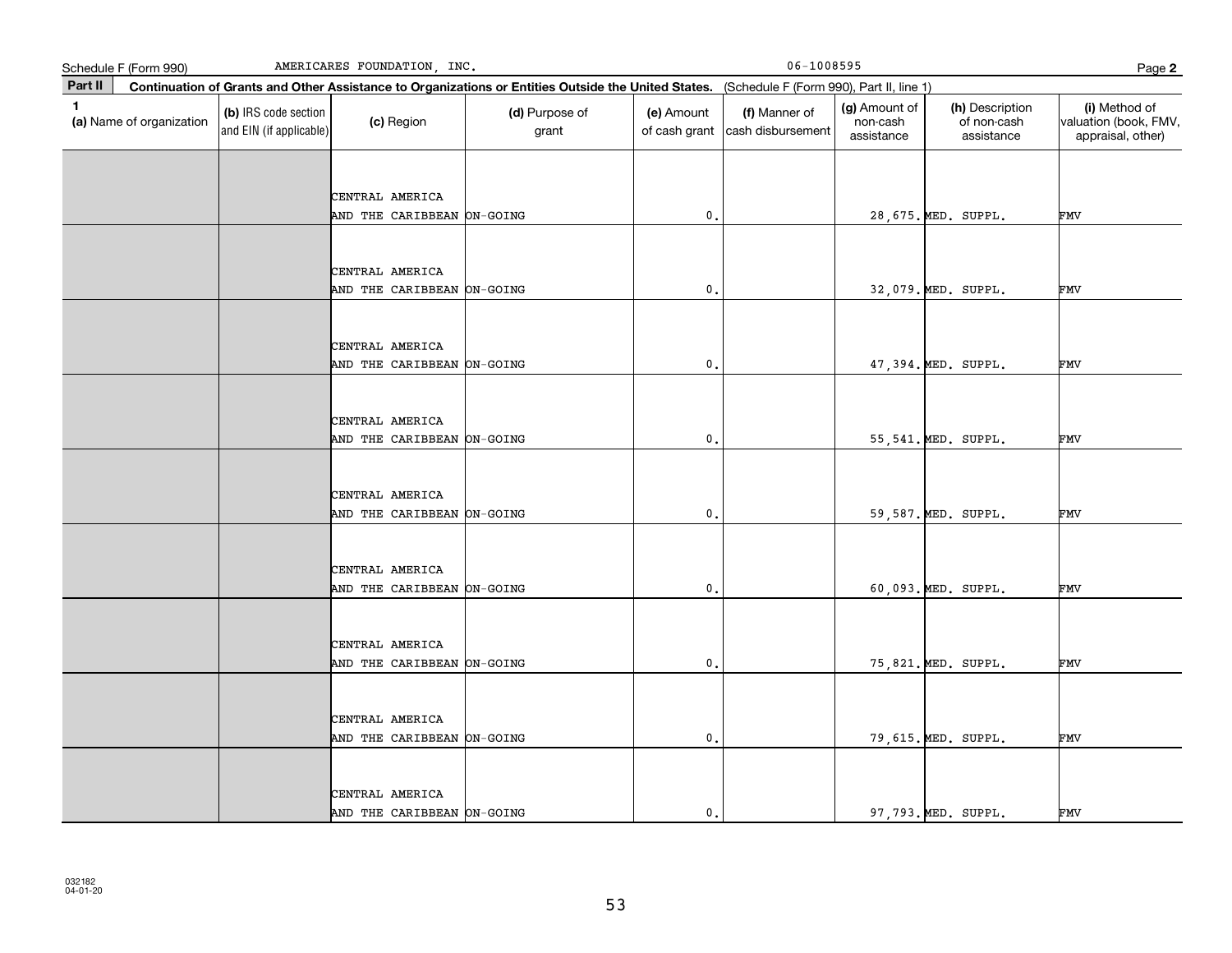|         | AMERICARES FOUNDATION, INC.<br>Schedule F (Form 990) |                                                 |                            |                                                                                                                                              |                | $06 - 1008595$<br>Page 2                         |                                         |                                              |                                                             |  |
|---------|------------------------------------------------------|-------------------------------------------------|----------------------------|----------------------------------------------------------------------------------------------------------------------------------------------|----------------|--------------------------------------------------|-----------------------------------------|----------------------------------------------|-------------------------------------------------------------|--|
| Part II |                                                      |                                                 |                            | Continuation of Grants and Other Assistance to Organizations or Entities Outside the United States. (Schedule F (Form 990), Part II, line 1) |                |                                                  |                                         |                                              |                                                             |  |
| 1       | (a) Name of organization                             | (b) IRS code section<br>and EIN (if applicable) | (c) Region                 | (d) Purpose of<br>grant                                                                                                                      | (e) Amount     | (f) Manner of<br>of cash grant cash disbursement | (g) Amount of<br>non-cash<br>assistance | (h) Description<br>of non-cash<br>assistance | (i) Method of<br>valuation (book, FMV,<br>appraisal, other) |  |
|         |                                                      |                                                 |                            |                                                                                                                                              |                |                                                  |                                         |                                              |                                                             |  |
|         |                                                      |                                                 | CENTRAL AMERICA            |                                                                                                                                              |                |                                                  |                                         |                                              |                                                             |  |
|         |                                                      |                                                 | AND THE CARIBBEAN ON-GOING |                                                                                                                                              | $\mathsf{0}$ . |                                                  |                                         | 106,252. MED. SUPPL.                         | FMV                                                         |  |
|         |                                                      |                                                 |                            |                                                                                                                                              |                |                                                  |                                         |                                              |                                                             |  |
|         |                                                      |                                                 | CENTRAL AMERICA            |                                                                                                                                              |                |                                                  |                                         |                                              |                                                             |  |
|         |                                                      |                                                 | AND THE CARIBBEAN ON-GOING |                                                                                                                                              | 0.             |                                                  |                                         | 120, 152. MED. SUPPL.                        | FMV                                                         |  |
|         |                                                      |                                                 |                            |                                                                                                                                              |                |                                                  |                                         |                                              |                                                             |  |
|         |                                                      |                                                 | CENTRAL AMERICA            |                                                                                                                                              |                |                                                  |                                         |                                              |                                                             |  |
|         |                                                      |                                                 | AND THE CARIBBEAN ON-GOING |                                                                                                                                              | 0.             |                                                  |                                         | 144, 122. MED. SUPPL.                        | FMV                                                         |  |
|         |                                                      |                                                 |                            |                                                                                                                                              |                |                                                  |                                         |                                              |                                                             |  |
|         |                                                      |                                                 | CENTRAL AMERICA            |                                                                                                                                              |                |                                                  |                                         |                                              |                                                             |  |
|         |                                                      |                                                 | AND THE CARIBBEAN ON-GOING |                                                                                                                                              | $\mathbf{0}$ . |                                                  |                                         | 154,401. MED. SUPPL.                         | FMV                                                         |  |
|         |                                                      |                                                 |                            |                                                                                                                                              |                |                                                  |                                         |                                              |                                                             |  |
|         |                                                      |                                                 | CENTRAL AMERICA            |                                                                                                                                              |                |                                                  |                                         |                                              |                                                             |  |
|         |                                                      |                                                 | AND THE CARIBBEAN ON-GOING |                                                                                                                                              | $\mathbf{0}$   |                                                  |                                         | 164,819. MED. SUPPL.                         | FMV                                                         |  |
|         |                                                      |                                                 |                            |                                                                                                                                              |                |                                                  |                                         |                                              |                                                             |  |
|         |                                                      |                                                 | CENTRAL AMERICA            |                                                                                                                                              |                |                                                  |                                         |                                              |                                                             |  |
|         |                                                      |                                                 | AND THE CARIBBEAN ON-GOING |                                                                                                                                              | 0.             |                                                  |                                         | 174,426. MED. SUPPL.                         | FMV                                                         |  |
|         |                                                      |                                                 |                            |                                                                                                                                              |                |                                                  |                                         |                                              |                                                             |  |
|         |                                                      |                                                 | CENTRAL AMERICA            |                                                                                                                                              |                |                                                  |                                         |                                              |                                                             |  |
|         |                                                      |                                                 | AND THE CARIBBEAN ON-GOING |                                                                                                                                              | 0.             |                                                  |                                         | 182, 424. MED. SUPPL.                        | FMV                                                         |  |
|         |                                                      |                                                 |                            |                                                                                                                                              |                |                                                  |                                         |                                              |                                                             |  |
|         |                                                      |                                                 | CENTRAL AMERICA            |                                                                                                                                              |                |                                                  |                                         |                                              |                                                             |  |
|         |                                                      |                                                 | AND THE CARIBBEAN ON-GOING |                                                                                                                                              | 0.             |                                                  |                                         | 195,359. MED. SUPPL.                         | FMV                                                         |  |
|         |                                                      |                                                 |                            |                                                                                                                                              |                |                                                  |                                         |                                              |                                                             |  |
|         |                                                      |                                                 | CENTRAL AMERICA            |                                                                                                                                              |                |                                                  |                                         |                                              |                                                             |  |
|         |                                                      |                                                 | AND THE CARIBBEAN ON-GOING |                                                                                                                                              | $\mathbf{0}$   |                                                  |                                         | 203, 349. MED. SUPPL.                        | FMV                                                         |  |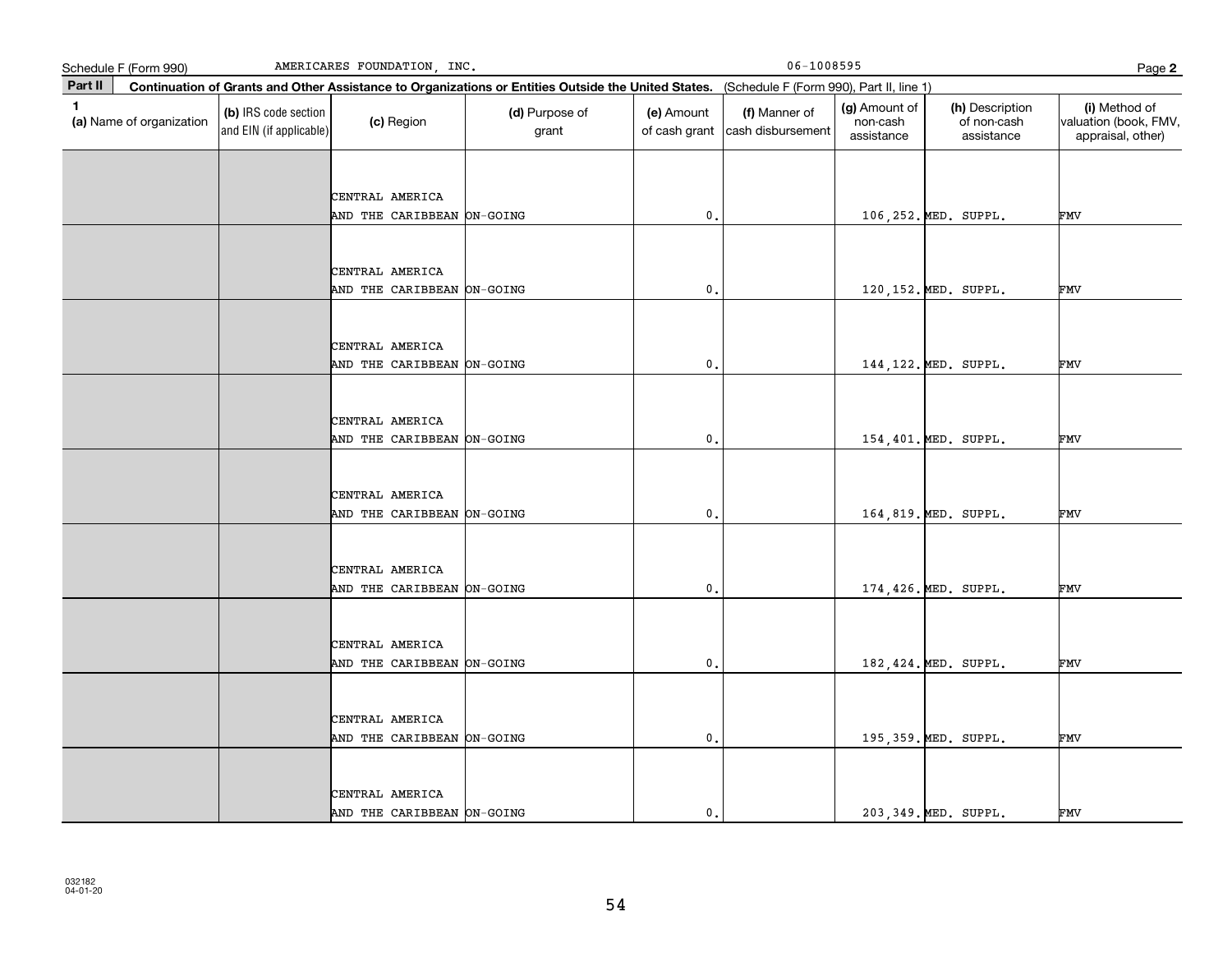|         | AMERICARES FOUNDATION, INC.<br>Schedule F (Form 990) |                                                 |                                               |                                                                                                                                              |                | $06 - 1008595$<br>Page 2                         |                                         |                                              |                                                             |  |
|---------|------------------------------------------------------|-------------------------------------------------|-----------------------------------------------|----------------------------------------------------------------------------------------------------------------------------------------------|----------------|--------------------------------------------------|-----------------------------------------|----------------------------------------------|-------------------------------------------------------------|--|
| Part II |                                                      |                                                 |                                               | Continuation of Grants and Other Assistance to Organizations or Entities Outside the United States. (Schedule F (Form 990), Part II, line 1) |                |                                                  |                                         |                                              |                                                             |  |
| 1       | (a) Name of organization                             | (b) IRS code section<br>and EIN (if applicable) | (c) Region                                    | (d) Purpose of<br>grant                                                                                                                      | (e) Amount     | (f) Manner of<br>of cash grant cash disbursement | (g) Amount of<br>non-cash<br>assistance | (h) Description<br>of non-cash<br>assistance | (i) Method of<br>valuation (book, FMV,<br>appraisal, other) |  |
|         |                                                      |                                                 |                                               |                                                                                                                                              |                |                                                  |                                         |                                              |                                                             |  |
|         |                                                      |                                                 | CENTRAL AMERICA                               |                                                                                                                                              |                |                                                  |                                         |                                              |                                                             |  |
|         |                                                      |                                                 | AND THE CARIBBEAN ON-GOING                    |                                                                                                                                              | $\mathbf{0}$ . |                                                  |                                         | 222,664. MED. SUPPL.                         | FMV                                                         |  |
|         |                                                      |                                                 |                                               |                                                                                                                                              |                |                                                  |                                         |                                              |                                                             |  |
|         |                                                      |                                                 | CENTRAL AMERICA                               |                                                                                                                                              |                |                                                  |                                         |                                              |                                                             |  |
|         |                                                      |                                                 | AND THE CARIBBEAN ON-GOING                    |                                                                                                                                              | $\mathsf{0}$ . |                                                  |                                         | 244,519. MED. SUPPL.                         | FMV                                                         |  |
|         |                                                      |                                                 |                                               |                                                                                                                                              |                |                                                  |                                         |                                              |                                                             |  |
|         |                                                      |                                                 | CENTRAL AMERICA                               |                                                                                                                                              |                |                                                  |                                         |                                              |                                                             |  |
|         |                                                      |                                                 | AND THE CARIBBEAN ON-GOING                    |                                                                                                                                              | 0.             |                                                  |                                         | 333,730. MED. SUPPL.                         | FMV                                                         |  |
|         |                                                      |                                                 |                                               |                                                                                                                                              |                |                                                  |                                         |                                              |                                                             |  |
|         |                                                      |                                                 |                                               |                                                                                                                                              |                |                                                  |                                         |                                              |                                                             |  |
|         |                                                      |                                                 | CENTRAL AMERICA<br>AND THE CARIBBEAN ON-GOING |                                                                                                                                              | $\mathbf{0}$   |                                                  |                                         | 349, 377. MED. SUPPL.                        | FMV                                                         |  |
|         |                                                      |                                                 |                                               |                                                                                                                                              |                |                                                  |                                         |                                              |                                                             |  |
|         |                                                      |                                                 |                                               |                                                                                                                                              |                |                                                  |                                         |                                              |                                                             |  |
|         |                                                      |                                                 | CENTRAL AMERICA<br>AND THE CARIBBEAN ON-GOING |                                                                                                                                              | $\mathbf{0}$   |                                                  |                                         | 442,616. MED. SUPPL.                         | FMV                                                         |  |
|         |                                                      |                                                 |                                               |                                                                                                                                              |                |                                                  |                                         |                                              |                                                             |  |
|         |                                                      |                                                 |                                               |                                                                                                                                              |                |                                                  |                                         |                                              |                                                             |  |
|         |                                                      |                                                 | CENTRAL AMERICA                               |                                                                                                                                              |                |                                                  |                                         |                                              |                                                             |  |
|         |                                                      |                                                 | AND THE CARIBBEAN ON-GOING                    |                                                                                                                                              | 0.             |                                                  |                                         | 857, 119. MED. SUPPL.                        | FMV                                                         |  |
|         |                                                      |                                                 |                                               |                                                                                                                                              |                |                                                  |                                         |                                              |                                                             |  |
|         |                                                      |                                                 | CENTRAL AMERICA                               |                                                                                                                                              |                |                                                  |                                         |                                              |                                                             |  |
|         |                                                      |                                                 | AND THE CARIBBEAN ON-GOING                    |                                                                                                                                              | 0.             |                                                  |                                         | 1,202,355. MED. SUPPL.                       | FMV                                                         |  |
|         |                                                      |                                                 |                                               |                                                                                                                                              |                |                                                  |                                         |                                              |                                                             |  |
|         |                                                      |                                                 | CENTRAL AMERICA                               |                                                                                                                                              |                |                                                  |                                         |                                              |                                                             |  |
|         |                                                      |                                                 | AND THE CARIBBEAN ON-GOING                    |                                                                                                                                              | $\mathbf{0}$ . |                                                  |                                         | 1,433,206. MED. SUPPL.                       | FMV                                                         |  |
|         |                                                      |                                                 |                                               |                                                                                                                                              |                |                                                  |                                         |                                              |                                                             |  |
|         |                                                      |                                                 | CENTRAL AMERICA                               |                                                                                                                                              |                |                                                  |                                         |                                              |                                                             |  |
|         |                                                      |                                                 | AND THE CARIBBEAN ON-GOING                    |                                                                                                                                              | $\mathbf{0}$   |                                                  |                                         | 1,703,836. MED. SUPPL.                       | FMV                                                         |  |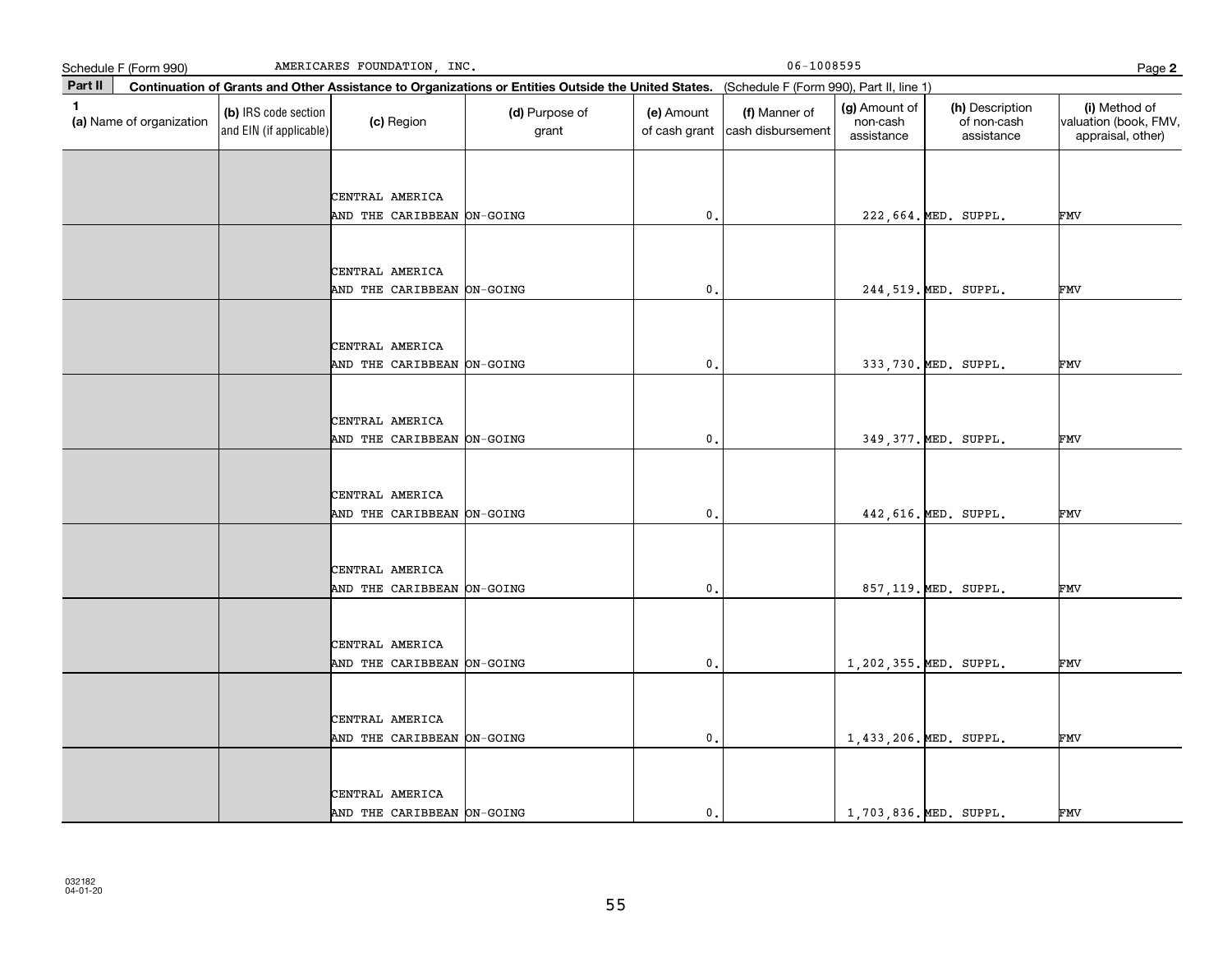|              | AMERICARES FOUNDATION, INC.<br>Schedule F (Form 990) |                                                 |                                                      |                                                                                                                                              |                             | $06 - 1008595$                     |                                         |                                              |                                                             |  |
|--------------|------------------------------------------------------|-------------------------------------------------|------------------------------------------------------|----------------------------------------------------------------------------------------------------------------------------------------------|-----------------------------|------------------------------------|-----------------------------------------|----------------------------------------------|-------------------------------------------------------------|--|
| Part II      |                                                      |                                                 |                                                      | Continuation of Grants and Other Assistance to Organizations or Entities Outside the United States. (Schedule F (Form 990), Part II, line 1) |                             |                                    |                                         |                                              | Page 2                                                      |  |
| $\mathbf{1}$ | (a) Name of organization                             | (b) IRS code section<br>and EIN (if applicable) | (c) Region                                           | (d) Purpose of<br>grant                                                                                                                      | (e) Amount<br>of cash grant | (f) Manner of<br>cash disbursement | (g) Amount of<br>non-cash<br>assistance | (h) Description<br>of non-cash<br>assistance | (i) Method of<br>valuation (book, FMV,<br>appraisal, other) |  |
|              |                                                      |                                                 | CENTRAL AMERICA<br>AND THE CARIBBEAN ON-GOING        |                                                                                                                                              | $\mathfrak o$ .             |                                    |                                         | 1,707,573. MED. SUPPL.                       | FMV                                                         |  |
|              |                                                      |                                                 | <b>EUROPE</b>                                        | ON-GOING                                                                                                                                     | $\mathbf 0$ .               |                                    |                                         | 80, 357. MED. SUPPL.                         | FMV                                                         |  |
|              |                                                      |                                                 | MIDDLE EAST AND<br>NORTH AFRICA                      | ON-GOING                                                                                                                                     | $\mathbf 0$ .               |                                    |                                         | 16,662. MED. SUPPL.                          | FMV                                                         |  |
|              |                                                      |                                                 | NORTH AMERICA                                        | ON-GOING                                                                                                                                     | $\mathbf 0$ .               |                                    |                                         | 10,972. MED. SUPPL.                          | FMV                                                         |  |
|              |                                                      |                                                 | NORTH AMERICA                                        | ON-GOING                                                                                                                                     | $\mathfrak{o}$ .            |                                    |                                         | 36,301. MED. SUPPL.                          | FMV                                                         |  |
|              |                                                      |                                                 | NORTH AMERICA                                        | ON-GOING                                                                                                                                     | $\mathfrak{o}$ .            |                                    |                                         | 125,877. MED. SUPPL.                         | FMV                                                         |  |
|              |                                                      |                                                 | NORTH AMERICA                                        | ON-GOING                                                                                                                                     | $\mathbf{0}$ .              |                                    |                                         | 157,734. MED. SUPPL.                         | FMV                                                         |  |
|              |                                                      |                                                 | RUSSIA AND THE<br>NEWLY INDEPENDENT<br>STATES        | ON-GOING                                                                                                                                     | $\mathbf{0}$ .              |                                    |                                         | 11,852. MED. SUPPL.                          | FMV                                                         |  |
|              |                                                      |                                                 | RUSSIA AND THE<br>NEWLY INDEPENDENT<br><b>STATES</b> | ON-GOING                                                                                                                                     | $\mathbf{0}$ .              |                                    |                                         | 13,754. MED. SUPPL.                          | FMV                                                         |  |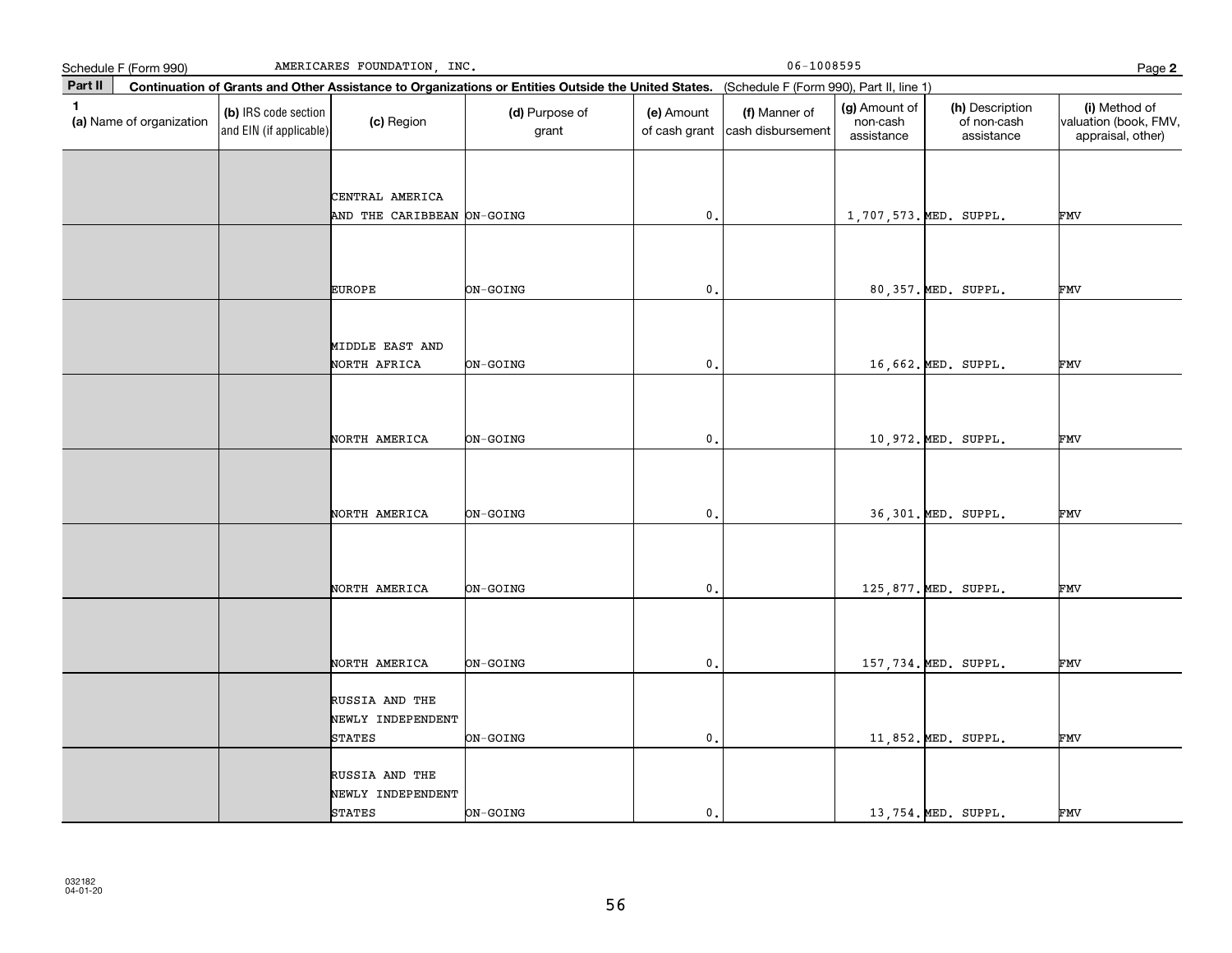|              | AMERICARES FOUNDATION, INC.<br>Schedule F (Form 990) |                                                 |                                                      |                                                                                                                                              |                             | $06 - 1008595$                     |                                         |                                              |                                                             |  |
|--------------|------------------------------------------------------|-------------------------------------------------|------------------------------------------------------|----------------------------------------------------------------------------------------------------------------------------------------------|-----------------------------|------------------------------------|-----------------------------------------|----------------------------------------------|-------------------------------------------------------------|--|
| Part II      |                                                      |                                                 |                                                      | Continuation of Grants and Other Assistance to Organizations or Entities Outside the United States. (Schedule F (Form 990), Part II, line 1) |                             |                                    |                                         |                                              | Page 2                                                      |  |
| $\mathbf{1}$ | (a) Name of organization                             | (b) IRS code section<br>and EIN (if applicable) | (c) Region                                           | (d) Purpose of<br>grant                                                                                                                      | (e) Amount<br>of cash grant | (f) Manner of<br>cash disbursement | (g) Amount of<br>non-cash<br>assistance | (h) Description<br>of non-cash<br>assistance | (i) Method of<br>valuation (book, FMV,<br>appraisal, other) |  |
|              |                                                      |                                                 | RUSSIA AND THE<br>NEWLY INDEPENDENT<br><b>STATES</b> | <b>ON-GOING</b>                                                                                                                              | $\mathbf{0}$ .              |                                    |                                         | 47,676. MED. SUPPL.                          | FMV                                                         |  |
|              |                                                      |                                                 | RUSSIA AND THE<br>NEWLY INDEPENDENT<br><b>STATES</b> | ON-GOING                                                                                                                                     | $\mathbf{0}$ .              |                                    |                                         | 53,785. MED. SUPPL.                          | FMV                                                         |  |
|              |                                                      |                                                 | SOUTH AMERICA                                        | <b>ON-GOING</b>                                                                                                                              | $\mathfrak o$ .             |                                    |                                         | 9,599. MED. SUPPL.                           | FMV                                                         |  |
|              |                                                      |                                                 | SOUTH AMERICA                                        | ON-GOING                                                                                                                                     | $\mathbf{0}$ .              |                                    |                                         | 35,639. MED. SUPPL.                          | FMV                                                         |  |
|              |                                                      |                                                 | SOUTH ASIA                                           | ON-GOING                                                                                                                                     | $\mathfrak o$ .             |                                    |                                         | 28,793. MED. SUPPL.                          | FMV                                                         |  |
|              |                                                      |                                                 | SUB-SAHARAN<br>AFRICA                                | <b>ON-GOING</b>                                                                                                                              | $\mathsf{0}$ .              |                                    |                                         | 5,019. MED. SUPPL.                           | FMV                                                         |  |
|              |                                                      |                                                 | SUB-SAHARAN<br>AFRICA                                | <b>ON-GOING</b>                                                                                                                              | 0.                          |                                    |                                         | 8,019. MED. SUPPL.                           | FMV                                                         |  |
|              |                                                      |                                                 | SUB-SAHARAN<br>AFRICA                                | ON-GOING                                                                                                                                     | $\mathbf{0}$ .              |                                    |                                         | 12,063. MED. SUPPL.                          | FMV                                                         |  |
|              |                                                      |                                                 | SUB-SAHARAN<br>AFRICA                                | <b>ON-GOING</b>                                                                                                                              | 0.                          |                                    |                                         | 14,567. MED. SUPPL.                          | FMV                                                         |  |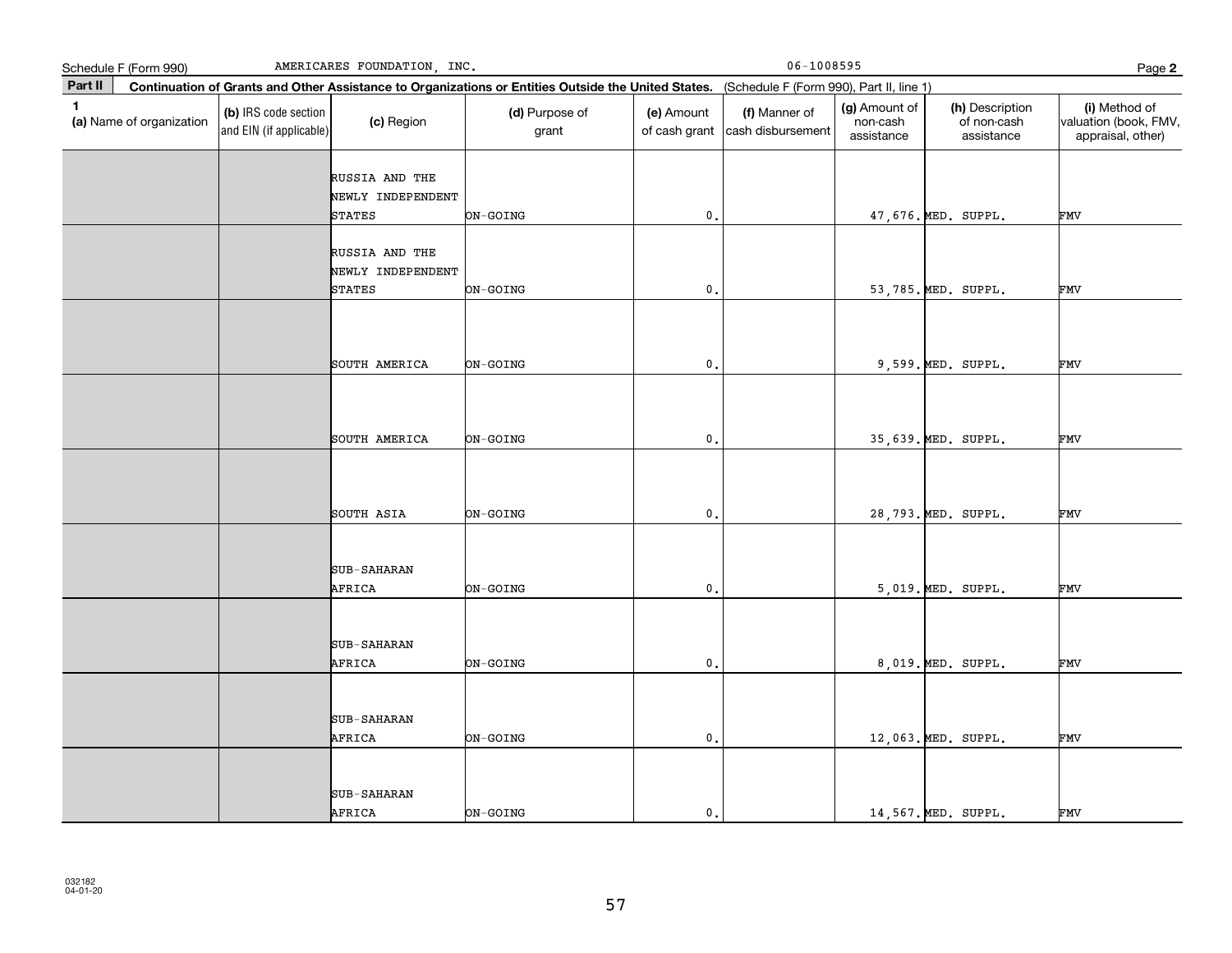|         | AMERICARES FOUNDATION, INC.<br>Schedule F (Form 990) |                                                 |             |                                                                                                                                              |                             | $06 - 1008595$                     |                                         |                                              |                                                             |  |
|---------|------------------------------------------------------|-------------------------------------------------|-------------|----------------------------------------------------------------------------------------------------------------------------------------------|-----------------------------|------------------------------------|-----------------------------------------|----------------------------------------------|-------------------------------------------------------------|--|
| Part II |                                                      |                                                 |             | Continuation of Grants and Other Assistance to Organizations or Entities Outside the United States. (Schedule F (Form 990), Part II, line 1) |                             |                                    |                                         |                                              | Page 2                                                      |  |
| 1       | (a) Name of organization                             | (b) IRS code section<br>and EIN (if applicable) | (c) Region  | (d) Purpose of<br>grant                                                                                                                      | (e) Amount<br>of cash grant | (f) Manner of<br>cash disbursement | (g) Amount of<br>non-cash<br>assistance | (h) Description<br>of non-cash<br>assistance | (i) Method of<br>valuation (book, FMV,<br>appraisal, other) |  |
|         |                                                      |                                                 |             |                                                                                                                                              |                             |                                    |                                         |                                              |                                                             |  |
|         |                                                      |                                                 | SUB-SAHARAN |                                                                                                                                              |                             |                                    |                                         |                                              |                                                             |  |
|         |                                                      |                                                 | AFRICA      | ON-GOING                                                                                                                                     | 0.                          |                                    |                                         | 15,719. MED. SUPPL.                          | FMV                                                         |  |
|         |                                                      |                                                 |             |                                                                                                                                              |                             |                                    |                                         |                                              |                                                             |  |
|         |                                                      |                                                 | SUB-SAHARAN |                                                                                                                                              |                             |                                    |                                         |                                              |                                                             |  |
|         |                                                      |                                                 | AFRICA      | ON-GOING                                                                                                                                     | $\mathbf{0}$ .              |                                    |                                         | 19,766. MED. SUPPL.                          | FMV                                                         |  |
|         |                                                      |                                                 |             |                                                                                                                                              |                             |                                    |                                         |                                              |                                                             |  |
|         |                                                      |                                                 | SUB-SAHARAN |                                                                                                                                              |                             |                                    |                                         |                                              |                                                             |  |
|         |                                                      |                                                 | AFRICA      | <b>ON-GOING</b>                                                                                                                              | $\mathfrak{o}$ .            |                                    |                                         | 40,825. MED. SUPPL.                          | FMV                                                         |  |
|         |                                                      |                                                 |             |                                                                                                                                              |                             |                                    |                                         |                                              |                                                             |  |
|         |                                                      |                                                 | SUB-SAHARAN |                                                                                                                                              |                             |                                    |                                         |                                              |                                                             |  |
|         |                                                      |                                                 | AFRICA      | ON-GOING                                                                                                                                     | $\mathbf{0}$ .              |                                    |                                         | 44,732. MED. SUPPL.                          | FMV                                                         |  |
|         |                                                      |                                                 |             |                                                                                                                                              |                             |                                    |                                         |                                              |                                                             |  |
|         |                                                      |                                                 | SUB-SAHARAN |                                                                                                                                              |                             |                                    |                                         |                                              |                                                             |  |
|         |                                                      |                                                 | AFRICA      | ON-GOING                                                                                                                                     | $\mathsf{0}$ .              |                                    |                                         | 55,140. MED. SUPPL.                          | FMV                                                         |  |
|         |                                                      |                                                 |             |                                                                                                                                              |                             |                                    |                                         |                                              |                                                             |  |
|         |                                                      |                                                 | SUB-SAHARAN |                                                                                                                                              |                             |                                    |                                         |                                              |                                                             |  |
|         |                                                      |                                                 | AFRICA      | <b>ON-GOING</b>                                                                                                                              | $\mathbf 0$ .               |                                    |                                         | 78,510. MED. SUPPL.                          | FMV                                                         |  |
|         |                                                      |                                                 |             |                                                                                                                                              |                             |                                    |                                         |                                              |                                                             |  |
|         |                                                      |                                                 | SUB-SAHARAN |                                                                                                                                              |                             |                                    |                                         |                                              |                                                             |  |
|         |                                                      |                                                 | AFRICA      | <b>ON-GOING</b>                                                                                                                              | 0,                          |                                    |                                         | 126,033. MED. SUPPL.                         | FMV                                                         |  |
|         |                                                      |                                                 |             |                                                                                                                                              |                             |                                    |                                         |                                              |                                                             |  |
|         |                                                      |                                                 | SUB-SAHARAN |                                                                                                                                              |                             |                                    |                                         |                                              |                                                             |  |
|         |                                                      |                                                 | AFRICA      | ON-GOING                                                                                                                                     | 0.                          |                                    |                                         | 130,763. MED. SUPPL.                         | FMV                                                         |  |
|         |                                                      |                                                 |             |                                                                                                                                              |                             |                                    |                                         |                                              |                                                             |  |
|         |                                                      |                                                 | SUB-SAHARAN |                                                                                                                                              |                             |                                    |                                         |                                              |                                                             |  |
|         |                                                      |                                                 | AFRICA      | ON-GOING                                                                                                                                     | 0.                          |                                    |                                         | 132,401. MED. SUPPL.                         | FMV                                                         |  |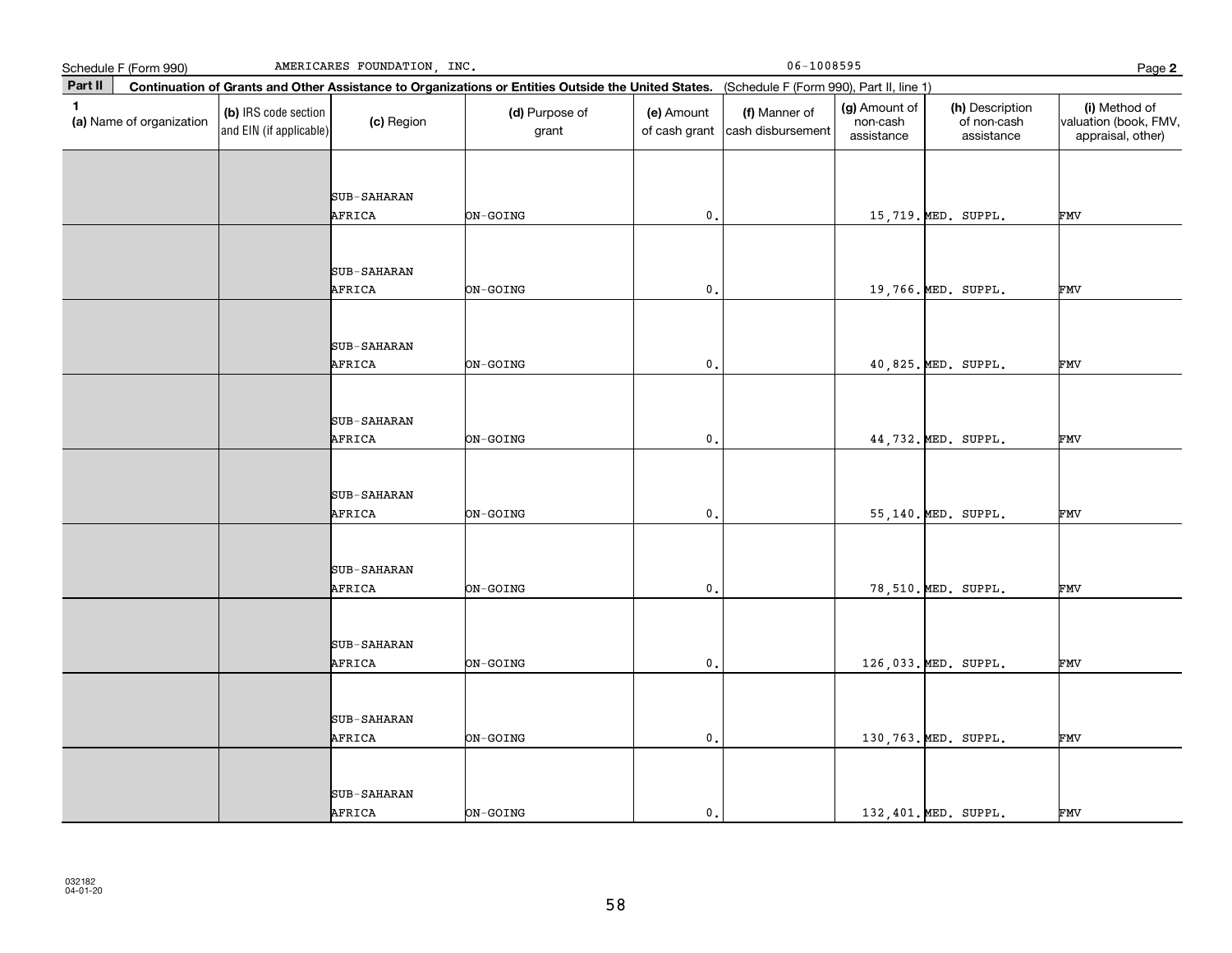|         | AMERICARES FOUNDATION, INC.<br>Schedule F (Form 990) |                                                 |             |                                                                                                                                              | $06 - 1008595$              |                                    |                                         |                                              |                                                             |
|---------|------------------------------------------------------|-------------------------------------------------|-------------|----------------------------------------------------------------------------------------------------------------------------------------------|-----------------------------|------------------------------------|-----------------------------------------|----------------------------------------------|-------------------------------------------------------------|
| Part II |                                                      |                                                 |             | Continuation of Grants and Other Assistance to Organizations or Entities Outside the United States. (Schedule F (Form 990), Part II, line 1) |                             |                                    |                                         |                                              | Page 2                                                      |
| 1       | (a) Name of organization                             | (b) IRS code section<br>and EIN (if applicable) | (c) Region  | (d) Purpose of<br>grant                                                                                                                      | (e) Amount<br>of cash grant | (f) Manner of<br>cash disbursement | (g) Amount of<br>non-cash<br>assistance | (h) Description<br>of non-cash<br>assistance | (i) Method of<br>valuation (book, FMV,<br>appraisal, other) |
|         |                                                      |                                                 |             |                                                                                                                                              |                             |                                    |                                         |                                              |                                                             |
|         |                                                      |                                                 | SUB-SAHARAN |                                                                                                                                              |                             |                                    |                                         |                                              |                                                             |
|         |                                                      |                                                 | AFRICA      | ON-GOING                                                                                                                                     | 0.                          |                                    |                                         | 138,403. MED. SUPPL.                         | FMV                                                         |
|         |                                                      |                                                 |             |                                                                                                                                              |                             |                                    |                                         |                                              |                                                             |
|         |                                                      |                                                 | SUB-SAHARAN |                                                                                                                                              |                             |                                    |                                         |                                              |                                                             |
|         |                                                      |                                                 | AFRICA      | ON-GOING                                                                                                                                     | $\mathfrak{o}$ .            |                                    |                                         | 139,787. MED. SUPPL.                         | FMV                                                         |
|         |                                                      |                                                 |             |                                                                                                                                              |                             |                                    |                                         |                                              |                                                             |
|         |                                                      |                                                 | SUB-SAHARAN |                                                                                                                                              |                             |                                    |                                         |                                              |                                                             |
|         |                                                      |                                                 | AFRICA      | <b>ON-GOING</b>                                                                                                                              | $\mathfrak{o}$ .            |                                    |                                         | 150, 292. MED. SUPPL.                        | FMV                                                         |
|         |                                                      |                                                 |             |                                                                                                                                              |                             |                                    |                                         |                                              |                                                             |
|         |                                                      |                                                 | SUB-SAHARAN |                                                                                                                                              |                             |                                    |                                         |                                              |                                                             |
|         |                                                      |                                                 | AFRICA      | ON-GOING                                                                                                                                     | 0.                          |                                    |                                         | 167,553. MED. SUPPL.                         | FMV                                                         |
|         |                                                      |                                                 |             |                                                                                                                                              |                             |                                    |                                         |                                              |                                                             |
|         |                                                      |                                                 | SUB-SAHARAN |                                                                                                                                              |                             |                                    |                                         |                                              |                                                             |
|         |                                                      |                                                 | AFRICA      | ON-GOING                                                                                                                                     | $\mathsf{0}$ .              |                                    |                                         | 204, 675. MED. SUPPL.                        | FMV                                                         |
|         |                                                      |                                                 |             |                                                                                                                                              |                             |                                    |                                         |                                              |                                                             |
|         |                                                      |                                                 | SUB-SAHARAN |                                                                                                                                              |                             |                                    |                                         |                                              |                                                             |
|         |                                                      |                                                 | AFRICA      | <b>ON-GOING</b>                                                                                                                              | $\mathbf 0$ .               |                                    |                                         | 224,696. MED. SUPPL.                         | FMV                                                         |
|         |                                                      |                                                 |             |                                                                                                                                              |                             |                                    |                                         |                                              |                                                             |
|         |                                                      |                                                 | SUB-SAHARAN |                                                                                                                                              |                             |                                    |                                         |                                              |                                                             |
|         |                                                      |                                                 | AFRICA      | <b>ON-GOING</b>                                                                                                                              | 0,                          |                                    |                                         | 245, 423. MED. SUPPL.                        | FMV                                                         |
|         |                                                      |                                                 |             |                                                                                                                                              |                             |                                    |                                         |                                              |                                                             |
|         |                                                      |                                                 | SUB-SAHARAN |                                                                                                                                              |                             |                                    |                                         |                                              |                                                             |
|         |                                                      |                                                 | AFRICA      | ON-GOING                                                                                                                                     | 0.                          |                                    |                                         | 346, 118. MED. SUPPL.                        | FMV                                                         |
|         |                                                      |                                                 |             |                                                                                                                                              |                             |                                    |                                         |                                              |                                                             |
|         |                                                      |                                                 | SUB-SAHARAN |                                                                                                                                              |                             |                                    |                                         |                                              |                                                             |
|         |                                                      |                                                 | AFRICA      | ON-GOING                                                                                                                                     | 0.                          |                                    |                                         | 348,601. MED. SUPPL.                         | FMV                                                         |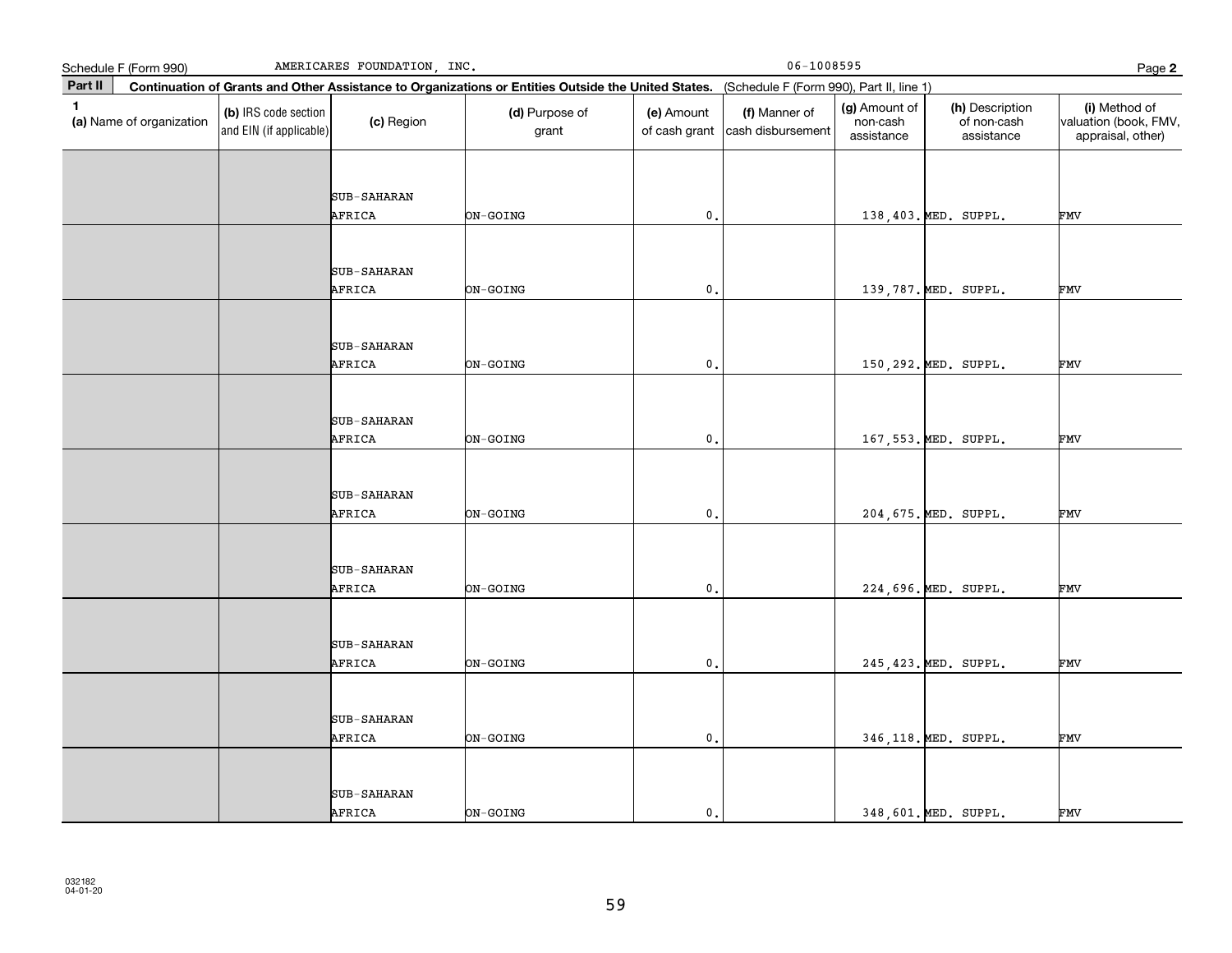|              | Schedule F (Form 990)    |                                                 | AMERICARES FOUNDATION, INC. |                                                                                                                                              |                 | $06 - 1008595$                                           |                                         |                                              | Page 2                                                      |
|--------------|--------------------------|-------------------------------------------------|-----------------------------|----------------------------------------------------------------------------------------------------------------------------------------------|-----------------|----------------------------------------------------------|-----------------------------------------|----------------------------------------------|-------------------------------------------------------------|
| Part II      |                          |                                                 |                             | Continuation of Grants and Other Assistance to Organizations or Entities Outside the United States. (Schedule F (Form 990), Part II, line 1) |                 |                                                          |                                         |                                              |                                                             |
| $\mathbf{1}$ | (a) Name of organization | (b) IRS code section<br>and EIN (if applicable) | (c) Region                  | (d) Purpose of<br>grant                                                                                                                      | (e) Amount      | (f) Manner of<br>of cash grant $\vert$ cash disbursement | (g) Amount of<br>non-cash<br>assistance | (h) Description<br>of non-cash<br>assistance | (i) Method of<br>valuation (book, FMV,<br>appraisal, other) |
|              |                          |                                                 | SUB-SAHARAN<br>AFRICA       | ON-GOING                                                                                                                                     | $\mathfrak o$ . |                                                          |                                         | 395, 415. MED. SUPPL.                        | FMV                                                         |
|              |                          |                                                 | SUB-SAHARAN                 |                                                                                                                                              |                 |                                                          |                                         |                                              |                                                             |
|              |                          |                                                 | AFRICA                      | ON-GOING                                                                                                                                     | $\mathfrak o$ . |                                                          |                                         | 546,836. MED. SUPPL.                         | FMV                                                         |
|              |                          |                                                 | SUB-SAHARAN                 |                                                                                                                                              |                 |                                                          |                                         |                                              |                                                             |
|              |                          |                                                 | AFRICA                      | ON-GOING                                                                                                                                     | $\mathsf{0}$ .  |                                                          |                                         | 714,603. MED. SUPPL.                         | FMV                                                         |
|              |                          |                                                 | SUB-SAHARAN<br>AFRICA       | ON-GOING                                                                                                                                     | $\mathfrak o$ . |                                                          |                                         | 826, 149. MED. SUPPL.                        | FMV                                                         |
|              |                          |                                                 |                             |                                                                                                                                              |                 |                                                          |                                         |                                              |                                                             |
|              |                          |                                                 |                             |                                                                                                                                              |                 |                                                          |                                         |                                              |                                                             |
|              |                          |                                                 |                             |                                                                                                                                              |                 |                                                          |                                         |                                              |                                                             |
|              |                          |                                                 |                             |                                                                                                                                              |                 |                                                          |                                         |                                              |                                                             |
|              |                          |                                                 |                             |                                                                                                                                              |                 |                                                          |                                         |                                              |                                                             |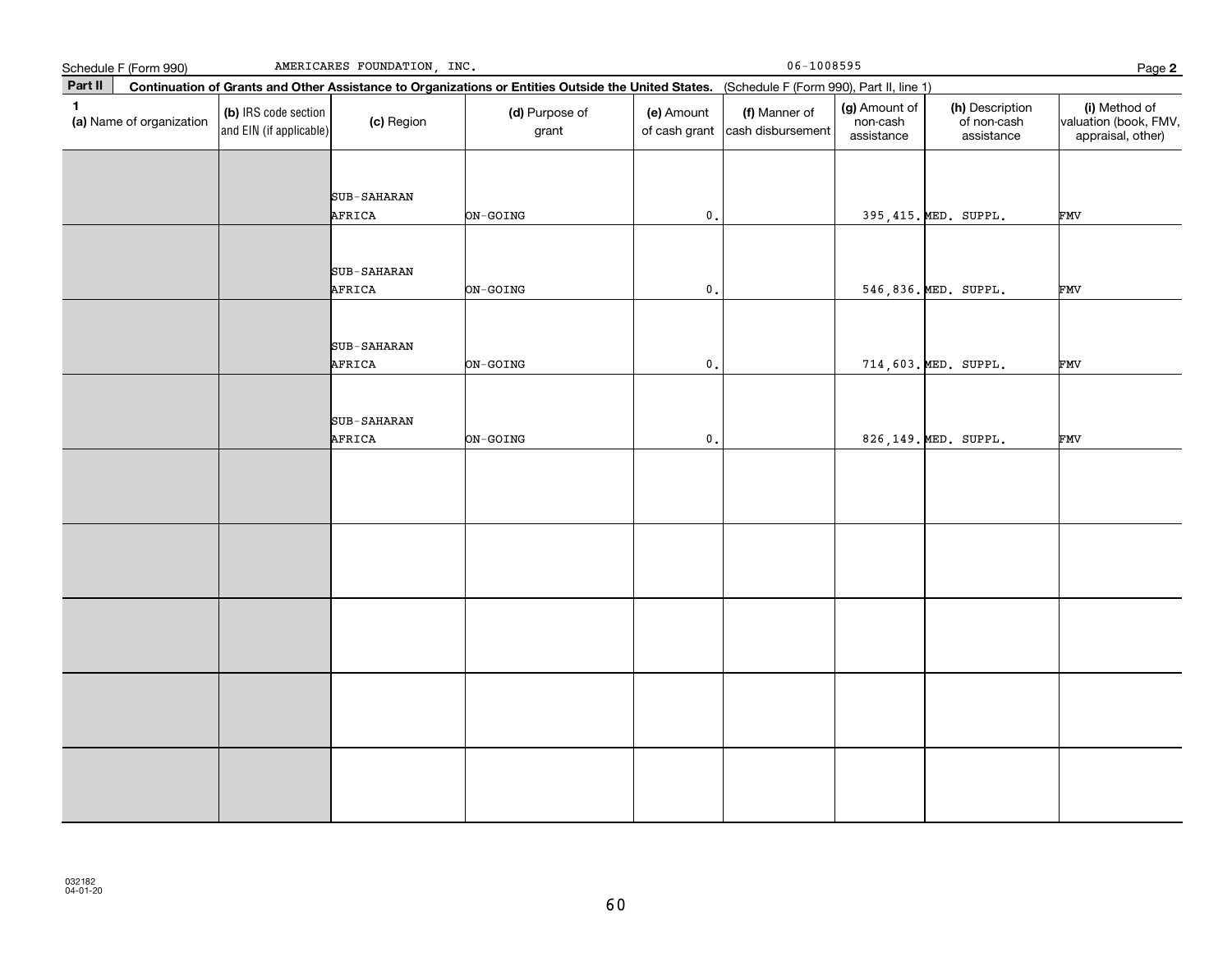| .Au ila F (Form 990) 2020 | AMERICARES FOU |  |
|---------------------------|----------------|--|

| AMERICARES | FOUNDATION | INC. |
|------------|------------|------|
|------------|------------|------|

06-1008595

Part III can be duplicated if additional space is needed.

| (a) Type of grant or assistance | (b) Region | (c) Number of<br>recipients | (d) Amount of<br>cash grant | (e) Manner of<br>cash disbursement | (f) Amount of<br>noncash<br>assistance | (g) Description of<br>noncash assistance | (h) Method of<br>valuation<br>(book, FMV,<br>appraisal, other) |
|---------------------------------|------------|-----------------------------|-----------------------------|------------------------------------|----------------------------------------|------------------------------------------|----------------------------------------------------------------|
|                                 |            |                             |                             |                                    |                                        |                                          |                                                                |
|                                 |            |                             |                             |                                    |                                        |                                          |                                                                |
|                                 |            |                             |                             |                                    |                                        |                                          |                                                                |
|                                 |            |                             |                             |                                    |                                        |                                          |                                                                |
|                                 |            |                             |                             |                                    |                                        |                                          |                                                                |
|                                 |            |                             |                             |                                    |                                        |                                          |                                                                |
|                                 |            |                             |                             |                                    |                                        |                                          |                                                                |
|                                 |            |                             |                             |                                    |                                        |                                          |                                                                |
|                                 |            |                             |                             |                                    |                                        |                                          |                                                                |
|                                 |            |                             |                             |                                    |                                        |                                          |                                                                |

**Schedule F (Form 990) 2020**

Page 3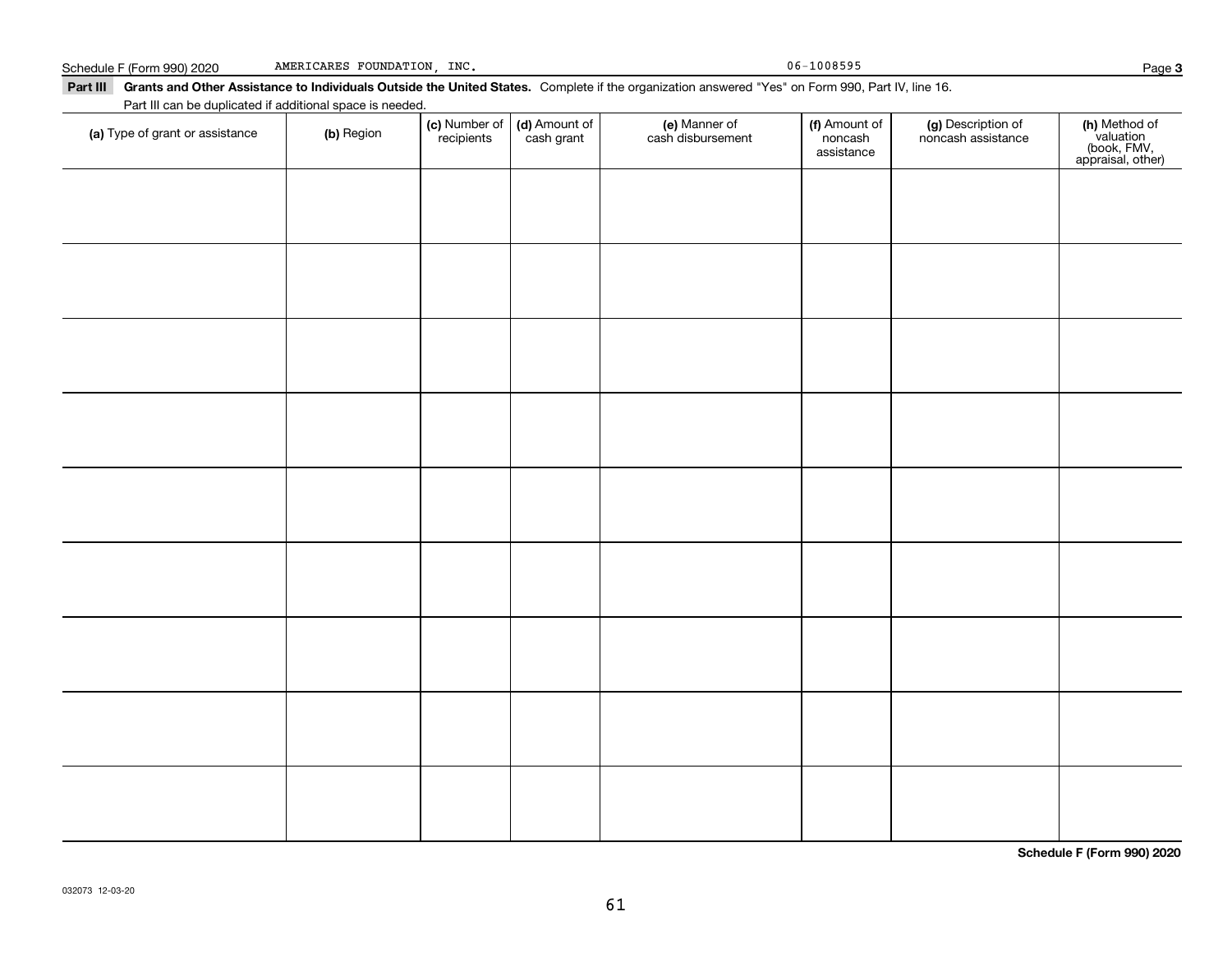**4**

| 1              | Was the organization a U.S. transferor of property to a foreign corporation during the tax year? If "Yes."<br>the organization may be required to file Form 926, Return by a U.S. Transferor of Property to a Foreign                                                                                                                                                                                                                   | Yes        | X<br>No |
|----------------|-----------------------------------------------------------------------------------------------------------------------------------------------------------------------------------------------------------------------------------------------------------------------------------------------------------------------------------------------------------------------------------------------------------------------------------------|------------|---------|
| $\overline{2}$ | Did the organization have an interest in a foreign trust during the tax year? If "Yes." the organization may<br>be required to separately file Form 3520, Annual Return To Report Transactions With Foreign Trusts and<br>Receipt of Certain Foreign Gifts, and/or Form 3520-A, Annual Information Return of Foreign Trust With a                                                                                                       | Yes        | X<br>No |
| 3              | Did the organization have an ownership interest in a foreign corporation during the tax year? If "Yes,"<br>the organization may be required to file Form 5471, Information Return of U.S. Persons With Respect to<br>Certain Foreign Corporations (see Instructions for Form 5471) <i>manded contained contained corporation</i> contained to                                                                                           | x  <br>Yes | No      |
| 4              | Was the organization a direct or indirect shareholder of a passive foreign investment company or a<br>qualified electing fund during the tax year? If "Yes." the organization may be required to file Form 8621.<br>Information Return by a Shareholder of a Passive Foreign Investment Company or Qualified Electing<br>Fund (see Instructions for Form 8621) manufactured control and the control of the state of the state of the st | Yes        | x<br>Nο |
| 5              | Did the organization have an ownership interest in a foreign partnership during the tax year? If "Yes."<br>the organization may be required to file Form 8865, Return of U.S. Persons With Respect to Certain<br>Foreign Partnerships (see Instructions for Form 8865) manufactured content content content of the content of t                                                                                                         | Yes        | x<br>No |
| 6              | Did the organization have any operations in or related to any boycotting countries during the tax year? If<br>"Yes," the organization may be required to separately file Form 5713, International Boycott Report (see                                                                                                                                                                                                                   | Yes        |         |

**Schedule F (Form 990) 2020**

032074 12-03-20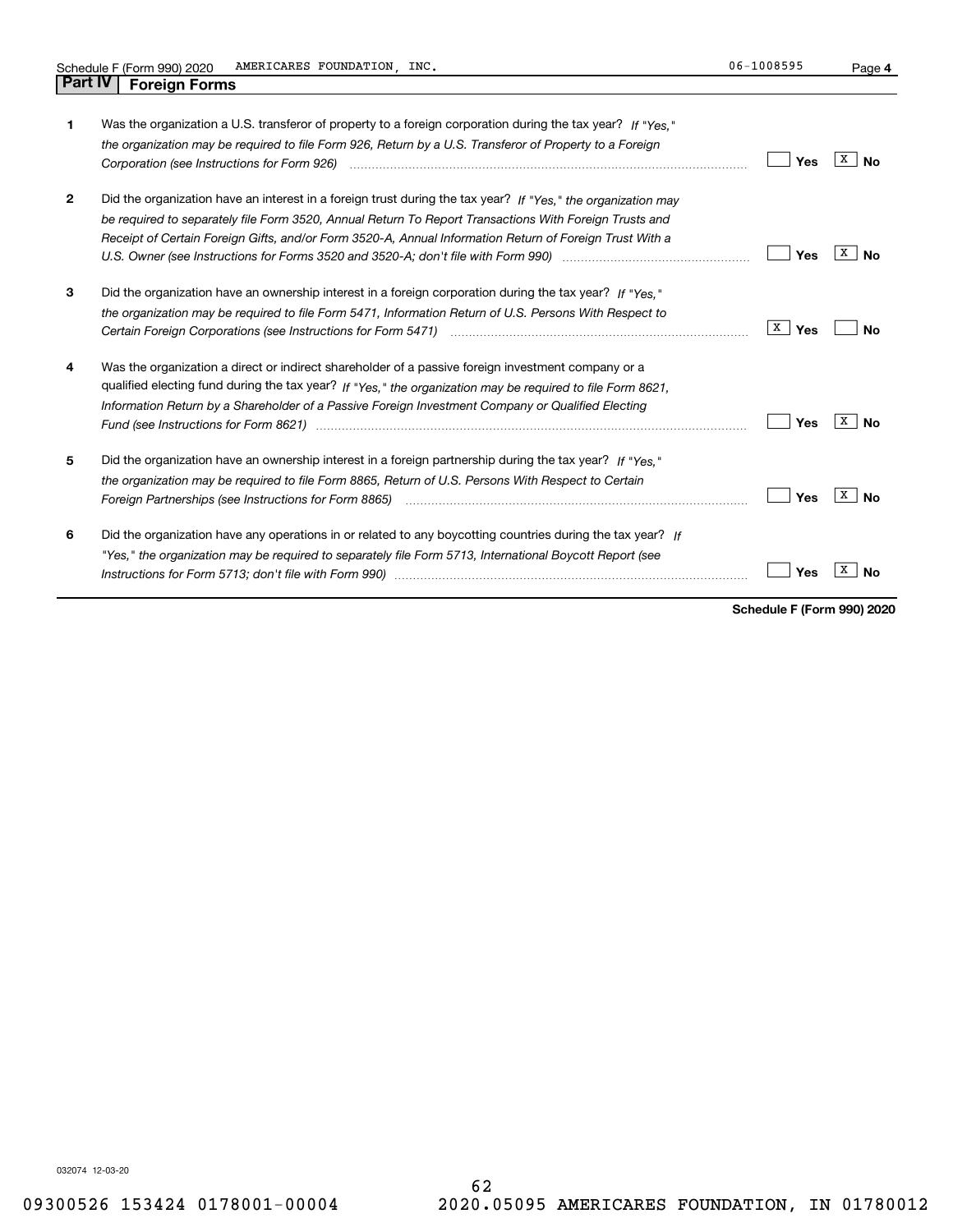| AMERICARES FOUNDATION, INC.<br>Schedule F (Form 990) 2020                                                                             | 06-1008595 | Page 5 |
|---------------------------------------------------------------------------------------------------------------------------------------|------------|--------|
| Part V<br><b>Supplemental Information</b>                                                                                             |            |        |
| Provide the information required by Part I, line 2 (monitoring of funds); Part I, line 3, column (f) (accounting method; amounts of   |            |        |
| investments vs. expenditures per region); Part II, line 1 (accounting method); Part III (accounting method); and Part III, column (c) |            |        |
| (estimated number of recipients), as applicable. Also complete this part to provide any additional information. See instructions.     |            |        |
|                                                                                                                                       |            |        |
| SCHEDULE F, PART I, LINE 2                                                                                                            |            |        |
| TO ENSURE THAT DONATED GOODS AND FUNDS ARE USED TO FULFILL OUR MISSION,                                                               |            |        |
| AMERICARES TRACKS EVERY DONATION AS IT ENTERS AND LEAVES OUR WAREHOUSES                                                               |            |        |
| AND REQUIRES REPORTING OF EACH RECEIVING PARTNER ORGANIZATION, WHICH                                                                  |            |        |
| INCLUDE DETAILED CONFIRMATION OF RECEIPT AND QUARTERLY UPDATES ON                                                                     |            |        |
| DISTRIBUTION. INDIVIDUAL LICENSED HEALTH CARE PROVIDERS RECEIVING                                                                     |            |        |
| DONATIONS THROUGH OUR MEDICAL OUTREACH PROGRAM MUST PROVIDE A REPORT                                                                  |            |        |
| DETAILING HOW THE DONATION WAS USED, NUMBER OF PATIENTS TREATED AND                                                                   |            |        |
| OTHER INFORMATION. HEALTH PARTNERS THAT RECEIVE FUNDING FROM AMERICARES                                                               |            |        |
| ARE REQUIRED TO COMPLETE A GRANT APPLICATION AND A GRANT REPORT.                                                                      |            |        |
| INCLUDING DATA ON HOW FUNDS WERE USED AND, IF APPLICABLE, THE HEALTH                                                                  |            |        |
| OUTCOME OF THE FUNDED PROJECT OR ACTIVITY. AMERICARES STAFF ALSO                                                                      |            |        |
| PERFORM SITE VISITS TO MONITOR PARTNERS' USE OF PRODUCT DONATIONS AND                                                                 |            |        |
| FUNDING. TARGETED HEALTH INITIATIVES SUCH AS THOSE DESCRIBED IN THE                                                                   |            |        |
| "ONGOING" SECTION ABOVE, MAY INCLUDE BASELINE AND FINAL PROJECT                                                                       |            |        |
| ASSESSMENTS.                                                                                                                          |            |        |
| SCHEDULE F, PART IV, LINE 3                                                                                                           |            |        |
| AMERICARES FOUNDATION HAS TWO RELATED TAX-EXEMPT SUBSIDIARIES THAT IT                                                                 |            |        |
| EFFECTIVELY CONTROLS:<br>AMERICARES FOUNDATION TANZANIA AND AMERICAS                                                                  |            |        |

LIMITED (MALAWI).

032075 12-03-20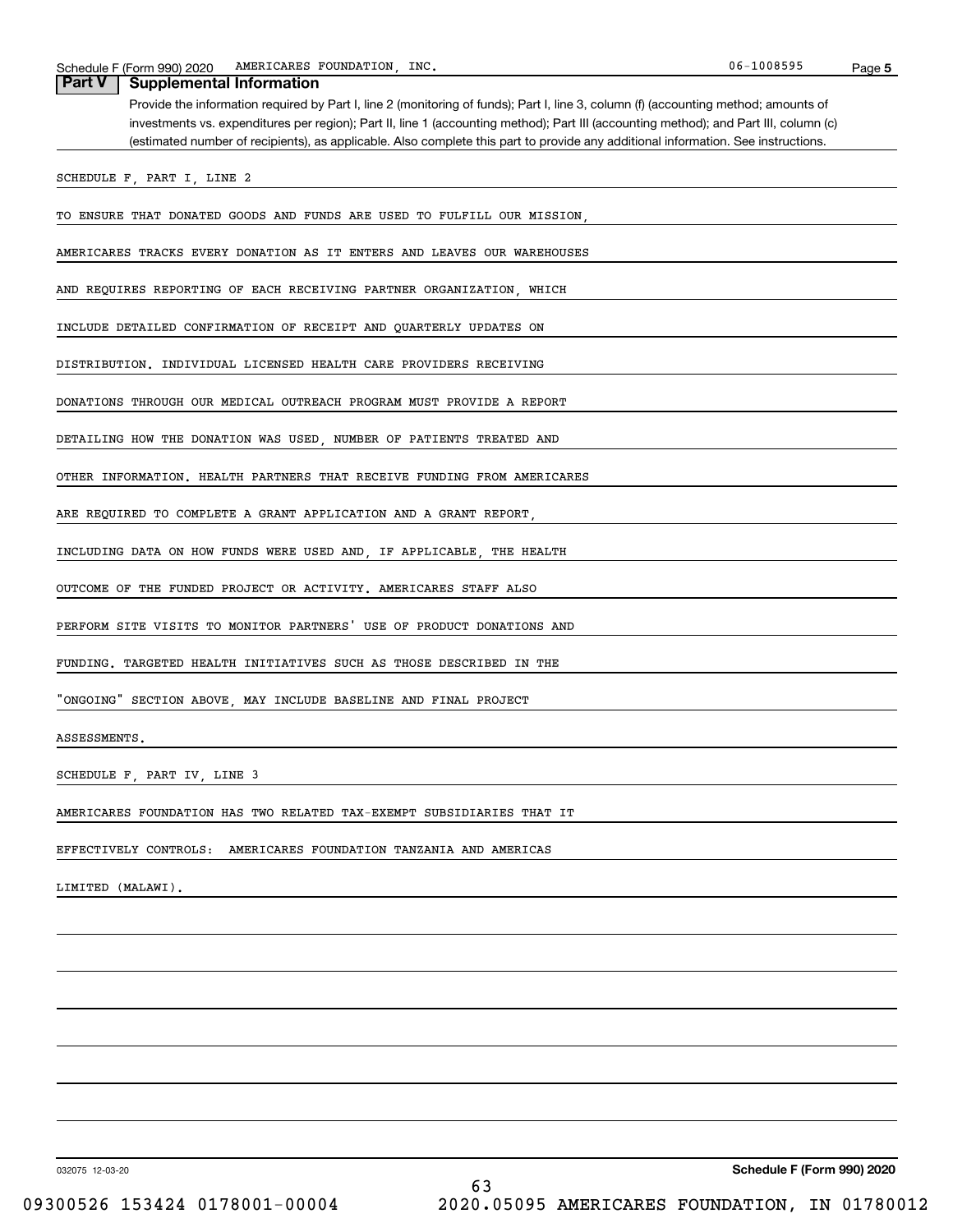| <b>SCHEDULE G</b>                                     |                                  | <b>Supplemental Information Regarding Fundraising or Gaming Activities</b>                                                                                          |               |                                |                                             |                                        | OMB No. 1545-0047                       |
|-------------------------------------------------------|----------------------------------|---------------------------------------------------------------------------------------------------------------------------------------------------------------------|---------------|--------------------------------|---------------------------------------------|----------------------------------------|-----------------------------------------|
| (Form 990 or 990-EZ)                                  |                                  | Complete if the organization answered "Yes" on Form 990, Part IV, line 17, 18, or 19, or if the<br>organization entered more than \$15,000 on Form 990-EZ, line 6a. |               |                                |                                             |                                        |                                         |
| Department of the Treasury                            |                                  | Attach to Form 990 or Form 990-EZ.                                                                                                                                  |               |                                |                                             |                                        | <b>Open to Public</b>                   |
| Internal Revenue Service                              |                                  | $\triangleright$ Go to www.irs.gov/Form990 for instructions and the latest information.                                                                             |               |                                |                                             |                                        | Inspection                              |
| Name of the organization                              |                                  |                                                                                                                                                                     |               |                                |                                             |                                        | <b>Employer identification number</b>   |
| Part I                                                |                                  | AMERICARES FOUNDATION, INC.                                                                                                                                         |               |                                |                                             | 06-1008595                             |                                         |
|                                                       | required to complete this part.  | Fundraising Activities. Complete if the organization answered "Yes" on Form 990, Part IV, line 17. Form 990-EZ filers are not                                       |               |                                |                                             |                                        |                                         |
|                                                       |                                  | 1 Indicate whether the organization raised funds through any of the following activities. Check all that apply.                                                     |               |                                |                                             |                                        |                                         |
| Х<br>Mail solicitations<br>a                          |                                  |                                                                                                                                                                     |               |                                | $e X$ Solicitation of non-government grants |                                        |                                         |
| Х<br>b                                                | Internet and email solicitations | X                                                                                                                                                                   |               |                                | Solicitation of government grants           |                                        |                                         |
| $\mathbf{x}$<br>Phone solicitations<br>C              |                                  | Special fundraising events<br>g X                                                                                                                                   |               |                                |                                             |                                        |                                         |
| X<br>In-person solicitations<br>d                     |                                  |                                                                                                                                                                     |               |                                |                                             |                                        |                                         |
|                                                       |                                  | 2 a Did the organization have a written or oral agreement with any individual (including officers, directors, trustees, or                                          |               |                                |                                             |                                        | X                                       |
|                                                       |                                  | key employees listed in Form 990, Part VII) or entity in connection with professional fundraising services?                                                         |               |                                |                                             | Yes                                    | No                                      |
| compensated at least \$5,000 by the organization.     |                                  | <b>b</b> If "Yes," list the 10 highest paid individuals or entities (fundraisers) pursuant to agreements under which the fundraiser is to be                        |               |                                |                                             |                                        |                                         |
|                                                       |                                  |                                                                                                                                                                     |               |                                |                                             |                                        |                                         |
| (i) Name and address of individual                    |                                  | (ii) Activity                                                                                                                                                       |               | (iii) Did<br>fundraiser        | (iv) Gross receipts                         | (v) Amount paid<br>to (or retained by) | (vi) Amount paid<br>to (or retained by) |
| or entity (fundraiser)                                |                                  |                                                                                                                                                                     | or control of | have custody<br>contributions? | from activity                               | fundraiser<br>listed in col. (i)       | organization                            |
|                                                       |                                  |                                                                                                                                                                     |               |                                |                                             |                                        |                                         |
| THE HARRINGTON AGENCY, LLC -<br>329 DICKINSON AVENUE, |                                  | FUNDRAISING COUNSEL                                                                                                                                                 | Yes           | <b>No</b><br>x                 |                                             | 2,795,001.                             | 11,738,103.                             |
|                                                       |                                  |                                                                                                                                                                     |               |                                | 14,533,103.                                 |                                        |                                         |
|                                                       |                                  |                                                                                                                                                                     |               |                                |                                             |                                        |                                         |
|                                                       |                                  |                                                                                                                                                                     |               |                                |                                             |                                        |                                         |
|                                                       |                                  |                                                                                                                                                                     |               |                                |                                             |                                        |                                         |
|                                                       |                                  |                                                                                                                                                                     |               |                                |                                             |                                        |                                         |
|                                                       |                                  |                                                                                                                                                                     |               |                                |                                             |                                        |                                         |
|                                                       |                                  |                                                                                                                                                                     |               |                                |                                             |                                        |                                         |
|                                                       |                                  |                                                                                                                                                                     |               |                                |                                             |                                        |                                         |
|                                                       |                                  |                                                                                                                                                                     |               |                                |                                             |                                        |                                         |
|                                                       |                                  |                                                                                                                                                                     |               |                                |                                             |                                        |                                         |
|                                                       |                                  |                                                                                                                                                                     |               |                                |                                             |                                        |                                         |
|                                                       |                                  |                                                                                                                                                                     |               |                                |                                             |                                        |                                         |
|                                                       |                                  |                                                                                                                                                                     |               |                                |                                             |                                        |                                         |
|                                                       |                                  |                                                                                                                                                                     |               |                                |                                             |                                        |                                         |
|                                                       |                                  |                                                                                                                                                                     |               |                                |                                             |                                        |                                         |
|                                                       |                                  |                                                                                                                                                                     |               |                                |                                             |                                        |                                         |
|                                                       |                                  |                                                                                                                                                                     |               |                                |                                             |                                        |                                         |
| Total                                                 |                                  |                                                                                                                                                                     |               |                                | 14,533,103.                                 | 2,795,001.                             | 11,738,103.                             |
| or licensing.                                         |                                  | 3 List all states in which the organization is registered or licensed to solicit contributions or has been notified it is exempt from registration                  |               |                                |                                             |                                        |                                         |
|                                                       |                                  | AL , AK , AZ , AR , CA , CO , CT , DE , FL , GA , HI , ID , IL , IN , IA , KS , KY , LA , ME , MD , MA , MI , MN , MS , MO                                          |               |                                |                                             |                                        |                                         |
|                                                       |                                  | MT , NE , NV , NH , NJ , NM , NY , NC , ND , OH , OK , OR , PA , RI , SC , SD , TN , TX , UT , VT , VA , WA , WV , WI , WY                                          |               |                                |                                             |                                        |                                         |
| DC                                                    |                                  |                                                                                                                                                                     |               |                                |                                             |                                        |                                         |

LHA For Paperwork Reduction Act Notice, see the Instructions for Form 990 or 990-EZ. Schedule G (Form 990 or 990-EZ) 2020 SEE PART IV FOR CONTINUATIONS

032081 11-25-20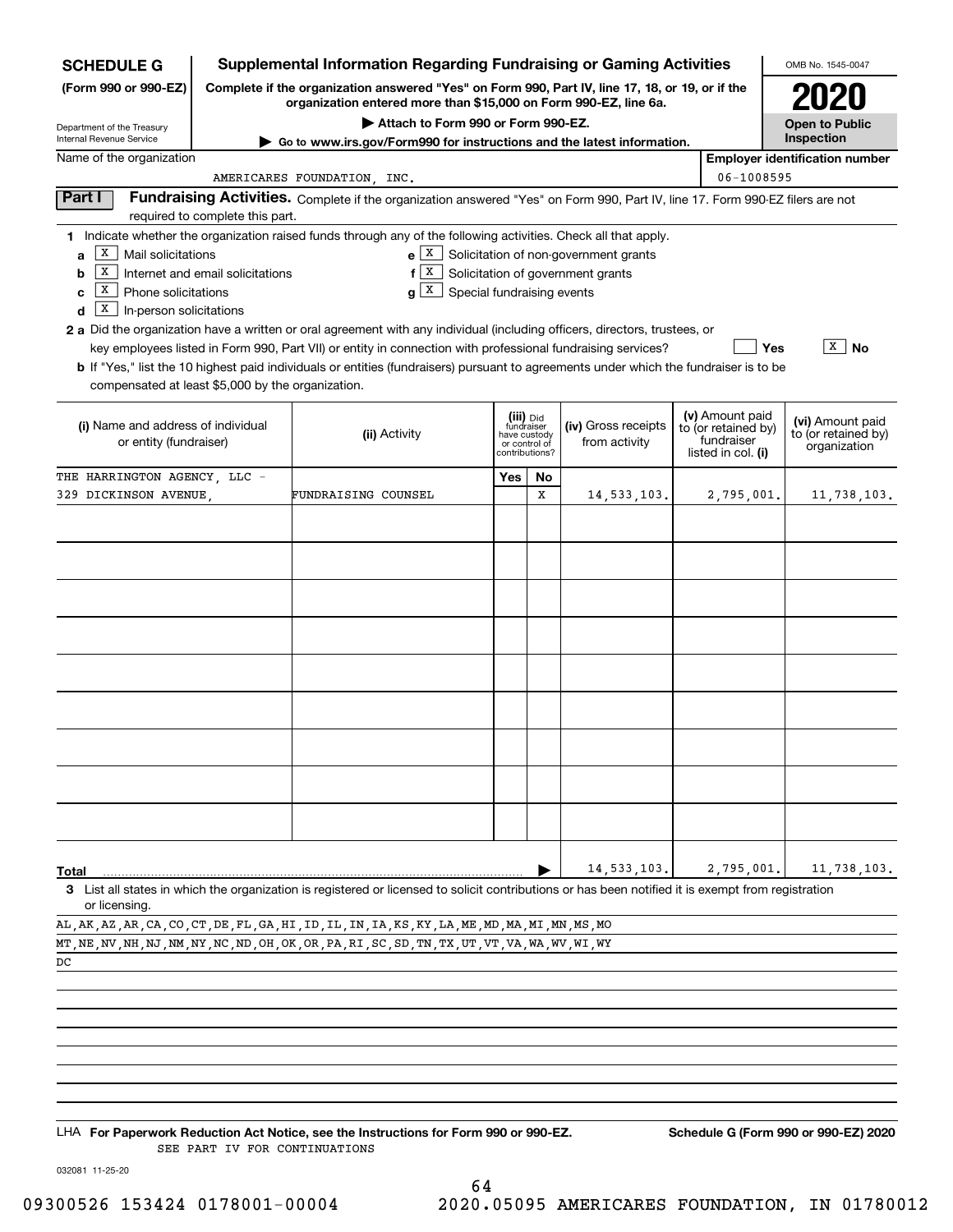**Part II** | Fundraising Events. Complete if the organization answered "Yes" on Form 990, Part IV, line 18, or reported more than \$15,000 of fundraising event contributions and gross income on Form 990-EZ, lines 1 and 6b. List events with gross receipts greater than \$5,000.

|                 |                |                                                                                                                                               | (a) Event $#1$<br>AIRLIFT BENEFIT<br>(event type) | (b) Event #2<br>(event type)                     | (c) Other events<br><b>NONE</b><br>(total number) | (d) Total events<br>(add col. (a) through<br>col. (c) |
|-----------------|----------------|-----------------------------------------------------------------------------------------------------------------------------------------------|---------------------------------------------------|--------------------------------------------------|---------------------------------------------------|-------------------------------------------------------|
| Revenue         | 1              |                                                                                                                                               | 1,638,991.                                        |                                                  |                                                   | 1,638,991.                                            |
|                 |                |                                                                                                                                               | 1,630,366.                                        |                                                  |                                                   | 1,630,366.                                            |
|                 |                | 3 Gross income (line 1 minus line 2)                                                                                                          | 8,625.                                            |                                                  |                                                   | 8,625.                                                |
|                 |                |                                                                                                                                               |                                                   |                                                  |                                                   |                                                       |
|                 | 5              |                                                                                                                                               |                                                   |                                                  |                                                   |                                                       |
|                 | 6              |                                                                                                                                               |                                                   |                                                  |                                                   |                                                       |
| Direct Expenses | $\overline{7}$ | Food and beverages                                                                                                                            | 13,075.                                           |                                                  |                                                   | 13,075.                                               |
|                 | 8              |                                                                                                                                               | 6,112.                                            |                                                  |                                                   | 6,112.                                                |
|                 | 9              |                                                                                                                                               | 99,151.                                           |                                                  |                                                   | 99,151.                                               |
|                 | 10             | Direct expense summary. Add lines 4 through 9 in column (d)                                                                                   |                                                   |                                                  |                                                   | 118,338.                                              |
|                 |                | 11 Net income summary. Subtract line 10 from line 3, column (d)                                                                               |                                                   |                                                  |                                                   | $-109, 713.$                                          |
| <b>Part III</b> |                | Gaming. Complete if the organization answered "Yes" on Form 990, Part IV, line 19, or reported more than<br>\$15,000 on Form 990-EZ, line 6a. |                                                   |                                                  |                                                   |                                                       |
| Revenue         |                |                                                                                                                                               | (a) Bingo                                         | (b) Pull tabs/instant<br>bingo/progressive bingo | (c) Other gaming                                  | (d) Total gaming (add<br>col. (a) through col. (c))   |
|                 |                |                                                                                                                                               |                                                   |                                                  |                                                   |                                                       |
| $\omega$        |                |                                                                                                                                               |                                                   |                                                  |                                                   |                                                       |

|                 |                                                                                                           | (a) Bingo      | (b) Pull tabs/instant<br>bingo/progressive bingo | (c) Other gaming             | (d) Total gaming (add<br>col. (a) through col. (c)) |
|-----------------|-----------------------------------------------------------------------------------------------------------|----------------|--------------------------------------------------|------------------------------|-----------------------------------------------------|
| Revenue         |                                                                                                           |                |                                                  |                              |                                                     |
|                 | 2                                                                                                         |                |                                                  |                              |                                                     |
| Direct Expenses | 3                                                                                                         |                |                                                  |                              |                                                     |
|                 | 4                                                                                                         |                |                                                  |                              |                                                     |
|                 | 5                                                                                                         |                |                                                  |                              |                                                     |
|                 | 6                                                                                                         | %<br><b>No</b> | Yes $\qquad \qquad$<br>%<br><b>No</b>            | Yes $\_\_$<br>%<br><b>No</b> |                                                     |
|                 | Direct expense summary. Add lines 2 through 5 in column (d)<br>7                                          |                |                                                  |                              |                                                     |
|                 |                                                                                                           |                |                                                  |                              |                                                     |
| 9               | Enter the state(s) in which the organization conducts gaming activities:                                  |                |                                                  |                              | Yes                                                 |
|                 |                                                                                                           |                |                                                  |                              | <b>No</b>                                           |
|                 |                                                                                                           |                |                                                  |                              |                                                     |
|                 | 10a Were any of the organization's gaming licenses revoked, suspended, or terminated during the tax year? |                |                                                  |                              | Yes<br><b>No</b>                                    |
|                 |                                                                                                           |                |                                                  |                              |                                                     |

032082 11-25-20

**Schedule G (Form 990 or 990-EZ) 2020**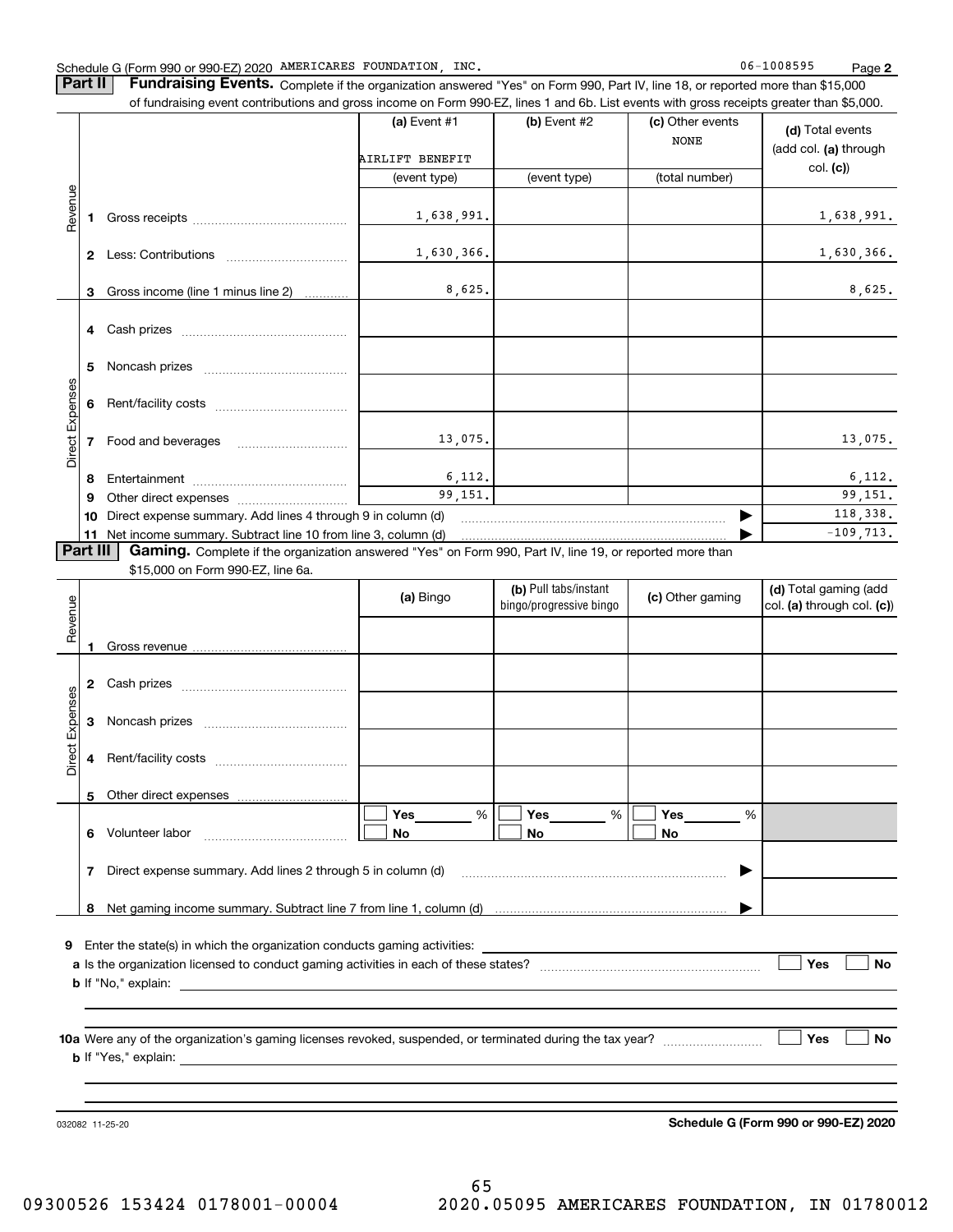|    | Schedule G (Form 990 or 990-EZ) 2020 AMERICARES FOUNDATION, INC.                                                                                                                                                                                             | 06-1008595                           | Page 3 |
|----|--------------------------------------------------------------------------------------------------------------------------------------------------------------------------------------------------------------------------------------------------------------|--------------------------------------|--------|
|    |                                                                                                                                                                                                                                                              | Yes                                  | No     |
|    | 12 Is the organization a grantor, beneficiary or trustee of a trust, or a member of a partnership or other entity formed                                                                                                                                     | Yes                                  | No     |
|    | <b>13</b> Indicate the percentage of gaming activity conducted in:                                                                                                                                                                                           |                                      |        |
|    |                                                                                                                                                                                                                                                              | <b>13a</b>                           | %      |
|    | <b>b</b> An outside facility <i>www.communically.communically.communically.communically.communically.communically.communically.communically.communically.communically.communically.communically.communically.communically.communicall</i>                    | 13 <sub>b</sub>                      | %      |
|    | 14 Enter the name and address of the person who prepares the organization's gaming/special events books and records:                                                                                                                                         |                                      |        |
|    |                                                                                                                                                                                                                                                              |                                      |        |
|    |                                                                                                                                                                                                                                                              |                                      |        |
|    |                                                                                                                                                                                                                                                              | Yes                                  | No     |
|    |                                                                                                                                                                                                                                                              |                                      |        |
|    | c If "Yes," enter name and address of the third party:                                                                                                                                                                                                       |                                      |        |
|    | $Name \rightarrow$                                                                                                                                                                                                                                           |                                      |        |
|    |                                                                                                                                                                                                                                                              |                                      |        |
| 16 | Gaming manager information:                                                                                                                                                                                                                                  |                                      |        |
|    | $Name \rightarrow$                                                                                                                                                                                                                                           |                                      |        |
|    | Gaming manager compensation > \$                                                                                                                                                                                                                             |                                      |        |
|    | Description of services provided >                                                                                                                                                                                                                           |                                      |        |
|    |                                                                                                                                                                                                                                                              |                                      |        |
|    | Director/officer<br>Employee<br>Independent contractor                                                                                                                                                                                                       |                                      |        |
|    | <b>17</b> Mandatory distributions:                                                                                                                                                                                                                           |                                      |        |
|    | a Is the organization required under state law to make charitable distributions from the gaming proceeds to                                                                                                                                                  |                                      |        |
|    |                                                                                                                                                                                                                                                              | $\Box$ Yes $\Box$ No                 |        |
|    | <b>b</b> Enter the amount of distributions required under state law to be distributed to other exempt organizations or spent in the<br>organization's own exempt activities during the tax year $\triangleright$ \$                                          |                                      |        |
|    | <b>Part IV</b><br>Supplemental Information. Provide the explanations required by Part I, line 2b, columns (iii) and (v); and Part III, lines 9, 9b, 10b,<br>15b, 15c, 16, and 17b, as applicable. Also provide any additional information. See instructions. |                                      |        |
|    | PART I - FUNDRAISING CONSULTANTS                                                                                                                                                                                                                             |                                      |        |
|    | THE AMOUNTS PAID BY AMERICARES TO THE FUNDRAISING CONSULTANTS LISTED IN                                                                                                                                                                                      |                                      |        |
|    | SCHEDULE G ARE REPORTED (AS REQUIRED BY THE FORM 990) ON A FISCAL YEAR                                                                                                                                                                                       |                                      |        |
|    | BASIS. THESE CONSULTANTS MAY BE REPRESENTED IN PART VII, SECTION B AS                                                                                                                                                                                        |                                      |        |
|    | TOP HIGHLY PAID INDEPENDENT CONTRACTORS. THE AMOUNTS REPORTED IN PART                                                                                                                                                                                        |                                      |        |
|    | VII ARE REPORTED ON A CALENDAR-YEAR BASIS, THEREFORE THEY MAY DIFFER                                                                                                                                                                                         |                                      |        |
|    | FROM AMOUNTS REPORTED ON SCHEDULE G. PER ALL CONTRACTS, EXPENSES ARE                                                                                                                                                                                         |                                      |        |
|    | BUDGETED AND APPROVED SEPARATELY FROM CONSULTING FEES.                                                                                                                                                                                                       |                                      |        |
|    | 032083 11-25-20                                                                                                                                                                                                                                              | Schedule G (Form 990 or 990-EZ) 2020 |        |
|    |                                                                                                                                                                                                                                                              |                                      |        |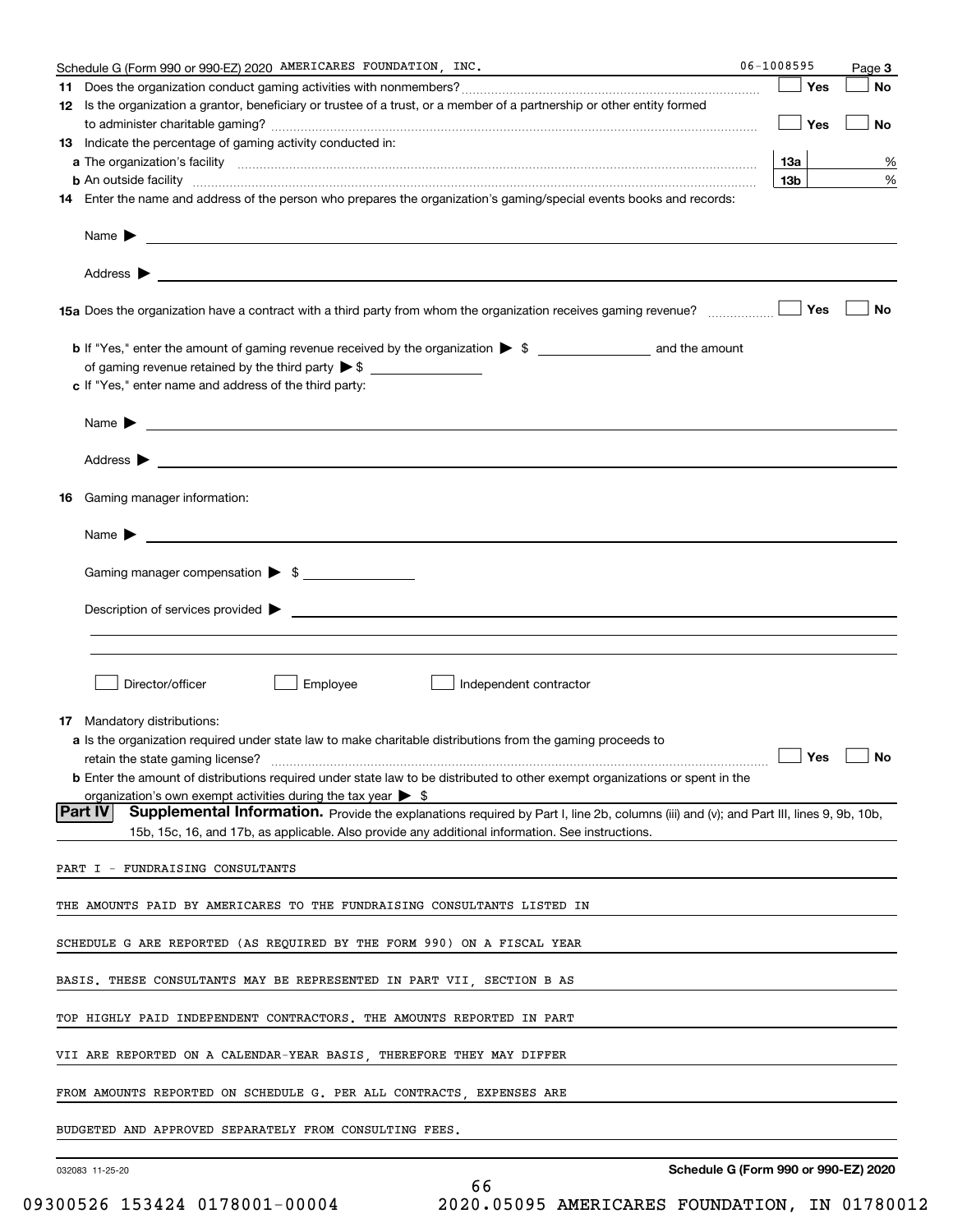## *(continued)* **Part IV Supplemental Information**

PART I - REGISTERED STATES

AMERICARES FOUNDATION OPERATES WITHIN ALL FIFTY STATES (AND THE

DISTRICT OF COLUMBIA) AND IS REGISTERED TO FUNDRAISE IN 41 OF THOSE

STATES PLUS DC. THE REMAINING 9 STATES HAVE NO REGISTRATION

REQUIREMENTS TO FUNDRAISE.

PART II, LINE 3

DUE TO THE COVID-19 PANDEMIC, AMERICARES FOUNDATION'S ANNUAL AIRLIFT

BENEFIT TO PROMOTE ITS MISSION OF SAVING LIVES, IMPROVING HEALTH AND

ADVANCING HEALTH EQUITY WAS REQUIRED TO BE HELD VIRTUALLY VIA

LIVESTREAM AND OTHER STREAMING PLATFORMS. MANY OF OUR VERY GENEROUS

DONORS CONTINUED TO SUPPORT OUR BENEFIT AND THOSE REVENUES ARE REPORTED

IN SCHEDULE G AS CONTRIBUTIONS (SINCE MOST DONORS RECEIVED NO RETURN

BENEFIT FOR THEIR GIFTS OTHER THAN A DIGITAL GIFT BOX).

A SMALL PORTION OF OUR DONOR BASE SUPPORTED THE AIRLIFT BENEFIT VIA

"WATCH PARTIES" AND TO SUPPORT THOSE EVENTS, THE FOUNDATION SHARED

BOXED ENTREES AND BEVERAGES WITH THE ATTENDEES. THE VALUE OF THIS FOOD

AND DRINK IS REPORTED AS GROSS INCOME FROM THE EVENT ON SCHEDULE G,

PART II, LINE 3.

**Schedule G (Form 990 or 990-EZ)**

032084 04-01-20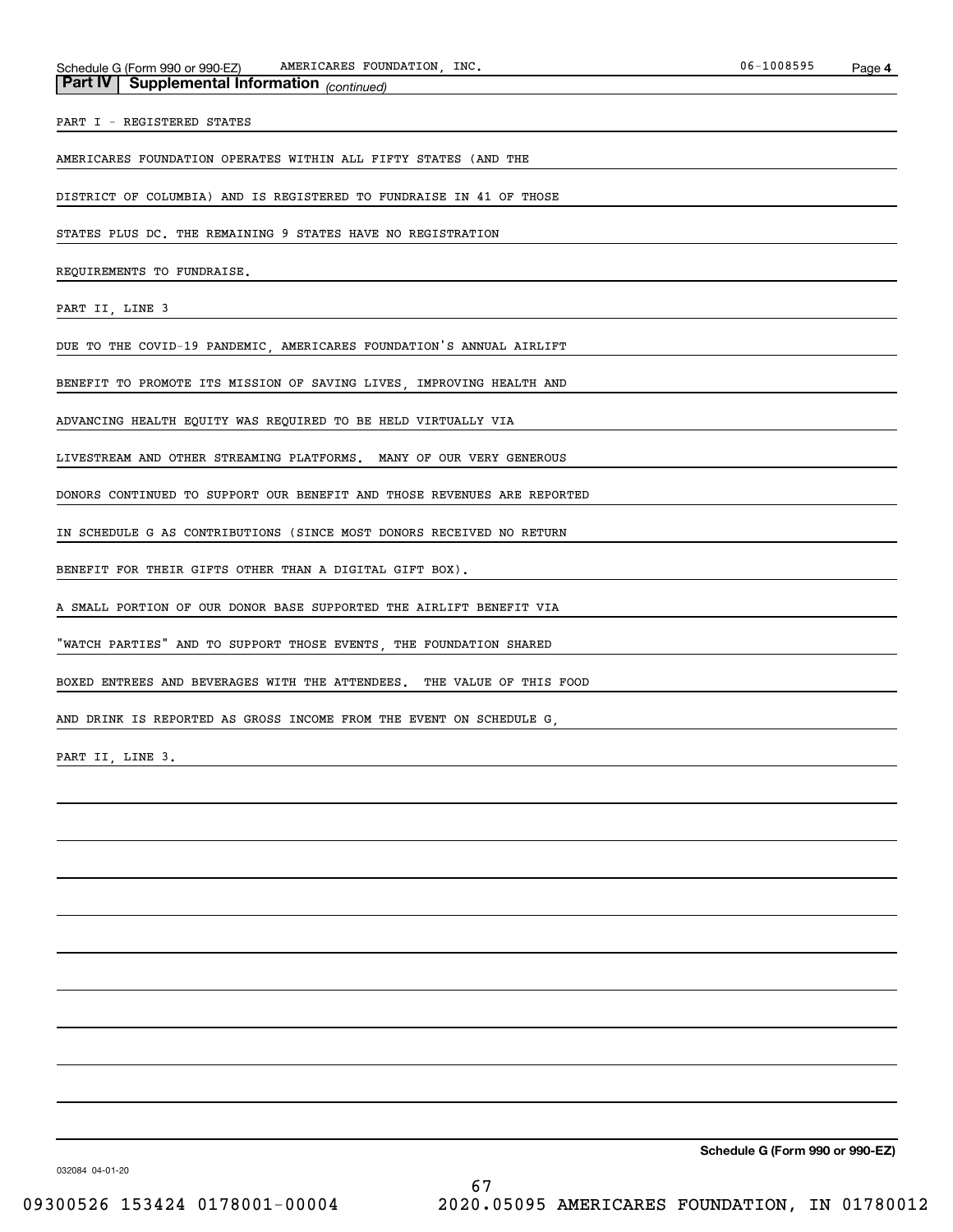| <b>SCHEDULE I</b><br>(Form 990)                                                                                                                                                                                                                                                                                                                                                                                                                                                    |                             | <b>Grants and Other Assistance to Organizations,</b><br>Governments, and Individuals in the United States<br>Complete if the organization answered "Yes" on Form 990, Part IV, line 21 or 22. |                                                                              |                                         |                                                                |                                          | OMB No. 1545-0047                                       |
|------------------------------------------------------------------------------------------------------------------------------------------------------------------------------------------------------------------------------------------------------------------------------------------------------------------------------------------------------------------------------------------------------------------------------------------------------------------------------------|-----------------------------|-----------------------------------------------------------------------------------------------------------------------------------------------------------------------------------------------|------------------------------------------------------------------------------|-----------------------------------------|----------------------------------------------------------------|------------------------------------------|---------------------------------------------------------|
| Department of the Treasury<br>Internal Revenue Service                                                                                                                                                                                                                                                                                                                                                                                                                             |                             |                                                                                                                                                                                               | Attach to Form 990.<br>Go to www.irs.gov/Form990 for the latest information. |                                         |                                                                |                                          | <b>Open to Public</b><br>Inspection                     |
| Name of the organization                                                                                                                                                                                                                                                                                                                                                                                                                                                           | AMERICARES FOUNDATION, INC. |                                                                                                                                                                                               |                                                                              |                                         |                                                                |                                          | <b>Employer identification number</b><br>$06 - 1008595$ |
| Part I<br><b>General Information on Grants and Assistance</b>                                                                                                                                                                                                                                                                                                                                                                                                                      |                             |                                                                                                                                                                                               |                                                                              |                                         |                                                                |                                          |                                                         |
| Does the organization maintain records to substantiate the amount of the grants or assistance, the grantees' eligibility for the grants or assistance, and the selection<br>1.<br>2 Describe in Part IV the organization's procedures for monitoring the use of grant funds in the United States.<br>Part II<br>Grants and Other Assistance to Domestic Organizations and Domestic Governments. Complete if the organization answered "Yes" on Form 990, Part IV, line 21, for any |                             |                                                                                                                                                                                               |                                                                              |                                         |                                                                |                                          | $\sqrt{X}$ Yes<br>l No                                  |
| recipient that received more than \$5,000. Part II can be duplicated if additional space is needed.                                                                                                                                                                                                                                                                                                                                                                                |                             |                                                                                                                                                                                               |                                                                              |                                         |                                                                |                                          |                                                         |
| 1 (a) Name and address of organization<br>or government                                                                                                                                                                                                                                                                                                                                                                                                                            | $(b)$ EIN                   | (c) IRC section<br>(if applicable)                                                                                                                                                            | (d) Amount of<br>cash grant                                                  | (e) Amount of<br>non-cash<br>assistance | (f) Method of<br>valuation (book,<br>FMV, appraisal,<br>other) | (g) Description of<br>noncash assistance | (h) Purpose of grant<br>or assistance                   |
| 12TH STREET HEALTH AND WELLNESS<br>CENTER - 4301 W. MARKHAM - LITTLE<br>ROCK, AR 72205                                                                                                                                                                                                                                                                                                                                                                                             | $71-6046242$ 501(C)(3)      |                                                                                                                                                                                               | 0.                                                                           | 174.739.FMV                             |                                                                | MEDICAL<br>SUPPLIES                      | <b>ON-GOING</b>                                         |
| A COMMUNITY CLINIC, INC<br>344 MARKET STREET<br>SUNBURY PA 17801                                                                                                                                                                                                                                                                                                                                                                                                                   | $20-4051982$ 501(C)(3)      |                                                                                                                                                                                               | 0.                                                                           | 12.820.FMV                              |                                                                | MEDICAL<br>SUPPLIES                      | <b>ON-GOING</b>                                         |
| A PROMISE TO HELP<br>516 TUSCALOOSA AVE. SW<br>BIRMINGHAM, AL 35211                                                                                                                                                                                                                                                                                                                                                                                                                | $26 - 4401185$ 501(C)(3)    |                                                                                                                                                                                               | $\mathbf{0}$ .                                                               | 189,819.FMV                             |                                                                | MEDICAL<br>SUPPLIES                      | <b>ON-GOING</b>                                         |
| ABILENE-TAYLOR COUNTY PUBLIC<br>HEALTH DISTRICT - 1902 SHELTON -<br>ABILENE, TX 79603                                                                                                                                                                                                                                                                                                                                                                                              | 75-6000440 115              |                                                                                                                                                                                               | 0.                                                                           | 814,834.FMV                             |                                                                | MEDICAL<br>SUPPLIES                      | <b>EMERGENCY</b>                                        |
| ABILITIES OF NORTHWEST JERSEY<br>264 ROUTE 31 NORTH<br>WASHINGTON, NJ 07882                                                                                                                                                                                                                                                                                                                                                                                                        | $22 - 2053518$ 501(C)(3)    |                                                                                                                                                                                               | 0.                                                                           | 13,263.FMV                              |                                                                | MEDICAL<br>SUPPLIES                      | <b>EMERGENCY</b>                                        |
| ADVANTAGE BEHAVIORAL HEALTH<br>SYSTEMS - 240 MITCHELL BRIDGE RD<br>ATHENS, GA 30606                                                                                                                                                                                                                                                                                                                                                                                                | 58-2112427 CORP             |                                                                                                                                                                                               | $\mathbf{0}$ .                                                               | 277.961.FMV                             |                                                                | MEDICAL<br><b>SUPPLIES</b>               | <b>DN-GOING</b>                                         |
| Enter total number of section 501(c)(3) and government organizations listed in the line 1 table<br>$\mathbf{2}$                                                                                                                                                                                                                                                                                                                                                                    |                             |                                                                                                                                                                                               |                                                                              |                                         |                                                                |                                          | 811.                                                    |
| Enter total number of other organizations listed in the line 1 table<br>3                                                                                                                                                                                                                                                                                                                                                                                                          |                             |                                                                                                                                                                                               |                                                                              |                                         |                                                                |                                          | 8.                                                      |

**For Paperwork Reduction Act Notice, see the Instructions for Form 990. Schedule I (Form 990) 2020** LHA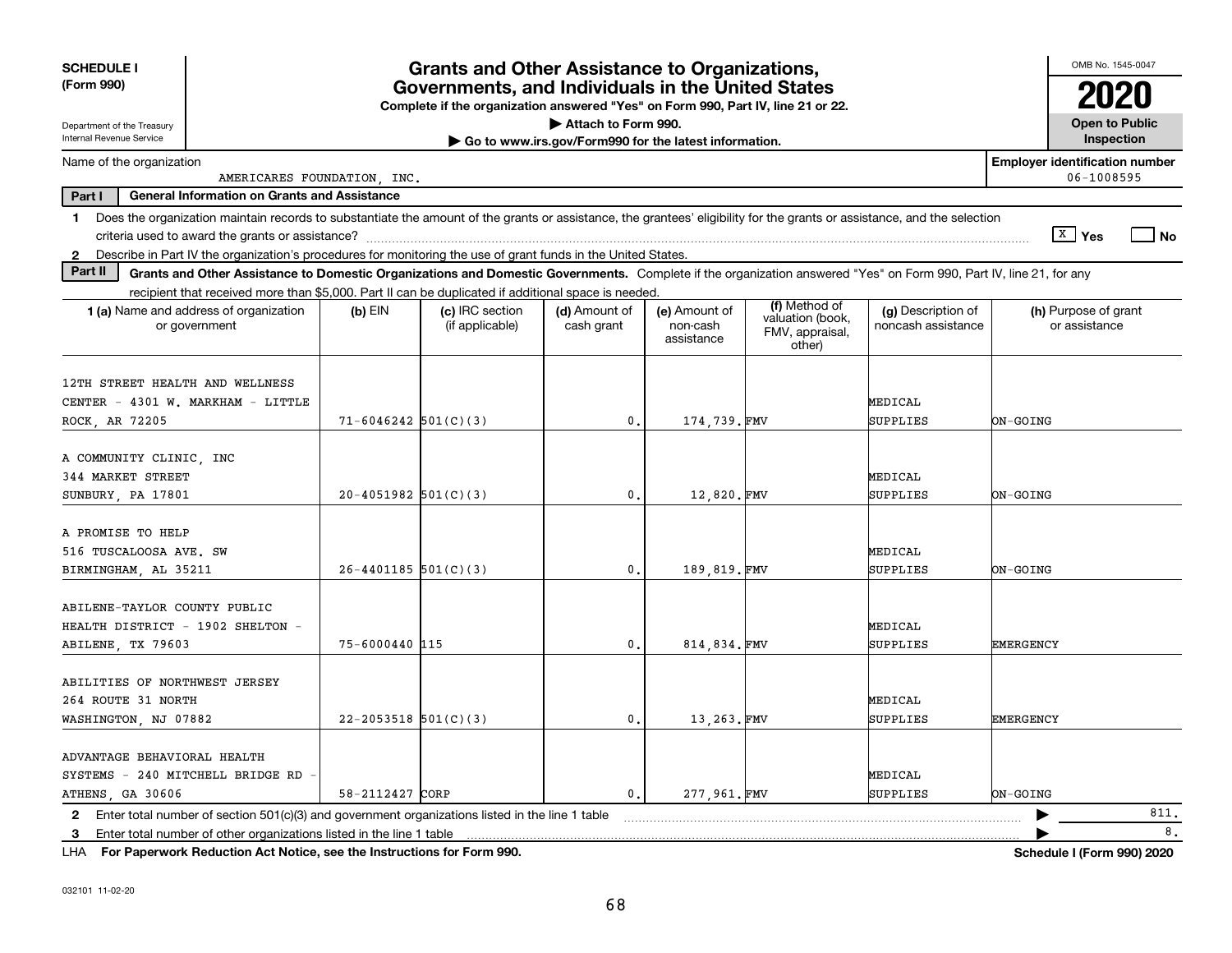| (a) Name and address of<br>organization or government           | $(b)$ EIN                  | (c) IRC section<br>if applicable | (d) Amount of<br>cash grant | (e) Amount of<br>non-cash<br>assistance | (f) Method of<br>valuation<br>(book, FMV,<br>appraisal, other) | (g) Description of<br>non-cash assistance | (h) Purpose of grant<br>or assistance |
|-----------------------------------------------------------------|----------------------------|----------------------------------|-----------------------------|-----------------------------------------|----------------------------------------------------------------|-------------------------------------------|---------------------------------------|
|                                                                 |                            |                                  |                             |                                         |                                                                |                                           |                                       |
| ADVENTHEALTH DIABETES INSTITUTE                                 |                            |                                  |                             |                                         |                                                                |                                           |                                       |
| 301 EAST PRINCETON STREET                                       |                            |                                  |                             |                                         |                                                                | MEDICAL                                   |                                       |
| ORLANDO, FL 32804                                               | 59-0724459 $501(C)(3)$     |                                  | $\mathbf{0}$ .              | 102,770.FMV                             |                                                                | <b>SUPPLIES</b>                           | <b>EMERGENCY</b>                      |
| ADVENTHEALTH WATERMAN COMMUNITY                                 |                            |                                  |                             |                                         |                                                                |                                           |                                       |
| CLINIC - 2300 KURT STREET -                                     |                            |                                  |                             |                                         |                                                                | MEDICAL                                   |                                       |
| EUSTIS, FL 32726                                                | $59-3140669$ $501(C)(3)$   |                                  | $\mathbf{0}$ .              | 154,230.FMV                             |                                                                | <b>SUPPLIES</b>                           | <b>DN-GOING</b>                       |
|                                                                 |                            |                                  |                             |                                         |                                                                |                                           |                                       |
| AGAPE CLINIC                                                    |                            |                                  |                             |                                         |                                                                |                                           |                                       |
| 4104 JUNIUS STREET                                              |                            |                                  |                             |                                         |                                                                | MEDICAL                                   |                                       |
| DALLAS, TX 75246                                                | $14-1847977$ 501(C)(3)     |                                  | $\mathbf{0}$ .              | 22,523.FMV                              |                                                                | SUPPLIES                                  | EMERGENCY                             |
|                                                                 |                            |                                  |                             |                                         |                                                                |                                           |                                       |
| AGAPE CLINIC                                                    |                            |                                  |                             |                                         |                                                                |                                           |                                       |
| 4104 JUNIUS STREET                                              |                            |                                  | $\mathbf{0}$ .              |                                         |                                                                | MEDICAL                                   |                                       |
| DALLAS, TX 75246                                                | $14-1847977$ 501(C)(3)     |                                  |                             | 3,988,500.FMV                           |                                                                | <b>SUPPLIES</b>                           | <b>DN-GOING</b>                       |
| ALABAMA FREE CLINICS                                            |                            |                                  |                             |                                         |                                                                |                                           |                                       |
| 212 COURTHOUSE SQUARE                                           |                            |                                  |                             |                                         |                                                                | MEDICAL                                   |                                       |
| BAY MINETTE, AL 36507                                           | 63-1247879 $501(C)(3)$     |                                  | $\mathbf{0}$ .              | 370,929.FMV                             |                                                                | <b>SUPPLIES</b>                           | <b>DN-GOING</b>                       |
|                                                                 |                            |                                  |                             |                                         |                                                                |                                           |                                       |
| ALBEMARLE HOSPITAL FOUNDATION                                   |                            |                                  |                             |                                         |                                                                |                                           |                                       |
| 918 GREENLEAF ST                                                |                            |                                  |                             |                                         |                                                                | MEDICAL                                   |                                       |
| ELIZABETH CITY, NC 27909                                        | $43 - 2031990$ $501(C)(3)$ |                                  | $\mathbf{0}$ .              | 73,584.FMV                              |                                                                | SUPPLIES                                  | <b>DN-GOING</b>                       |
|                                                                 |                            |                                  |                             |                                         |                                                                |                                           |                                       |
| ALL FOR HEALTH, HEALTH FOR ALL,<br>INC. - 519 E BROADWAY BLVD - |                            |                                  |                             |                                         |                                                                | MEDICAL                                   |                                       |
|                                                                 | $95 - 4773684$ 501(C)(3)   |                                  | $\mathbf{0}$ .              |                                         |                                                                | SUPPLIES                                  | <b>EMERGENCY</b>                      |
| GLENDALE, CA 91205                                              |                            |                                  |                             | 77,049.FMV                              |                                                                |                                           |                                       |
| ALL FOR HEALTH, HEALTH FOR ALL,                                 |                            |                                  |                             |                                         |                                                                |                                           |                                       |
| INC. - 519 E BROADWAY BLVD -                                    |                            |                                  |                             |                                         |                                                                | MEDICAL                                   |                                       |
| GLENDALE, CA 91205                                              | $95 - 4773684$ 501(C)(3)   |                                  | $\mathbf{0}$ .              | 6,556.FMV                               |                                                                | SUPPLIES                                  | <b>DN-GOING</b>                       |
|                                                                 |                            |                                  |                             |                                         |                                                                |                                           |                                       |
| AMERICARES FREE CLINIC OF                                       |                            |                                  |                             |                                         |                                                                |                                           |                                       |
| BRIDGEPORT - 115 HIGHLAND AVENUE                                |                            |                                  |                             |                                         |                                                                | MEDICAL                                   |                                       |
| BRIDGEPORT CT 06604                                             | $06-1422741$ 501(C)(3)     |                                  | $\mathbf{0}$ .              | 347.287. FMV                            |                                                                | <b>SUPPLIES</b>                           | <b>DN-GOING</b>                       |

**Schedule I (Form 990)**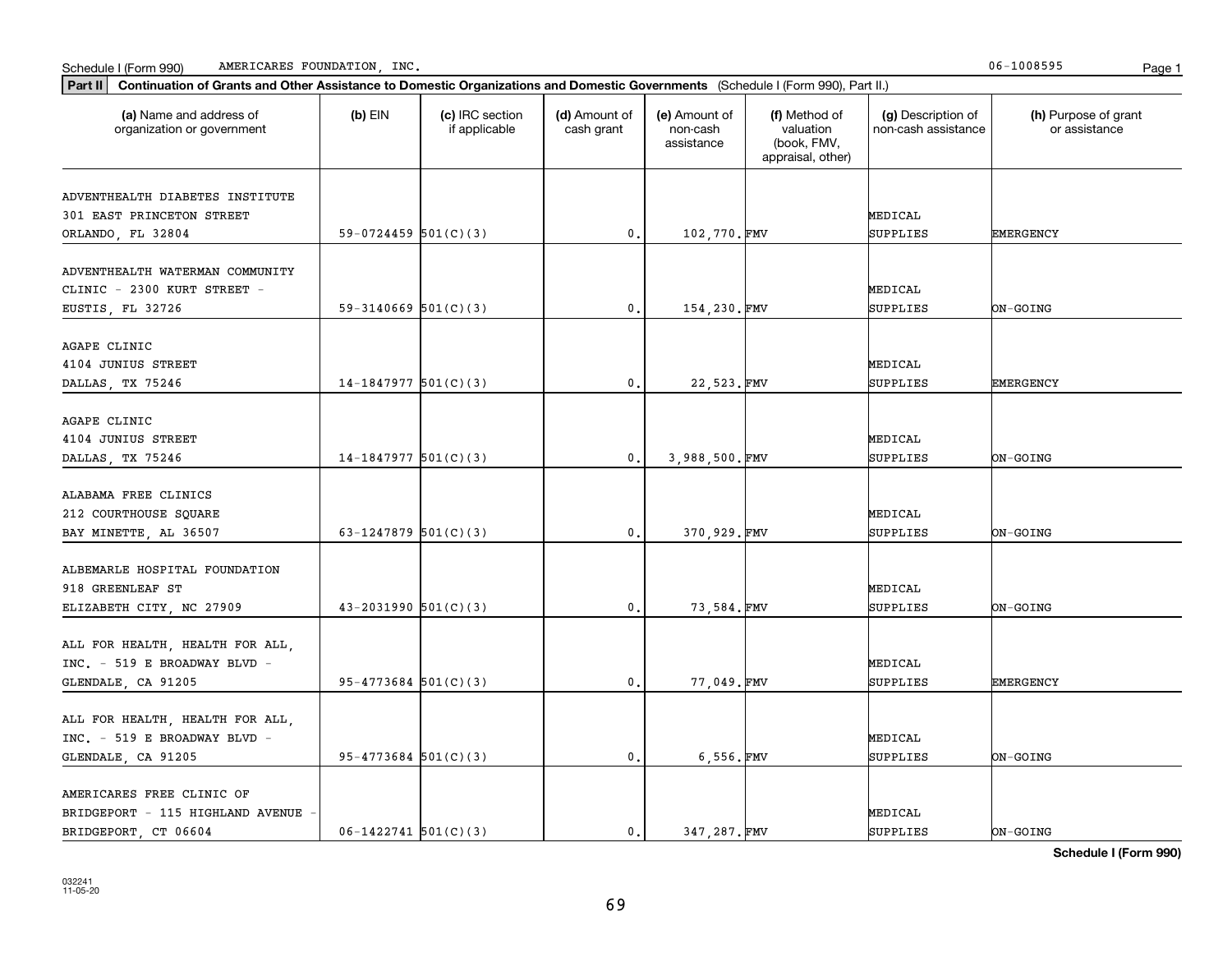| Schedule I (Form 990) |  | FOUNDATION<br>AMERICARES | INC. |  | Page |  |
|-----------------------|--|--------------------------|------|--|------|--|
|-----------------------|--|--------------------------|------|--|------|--|

| (a) Name and address of<br>organization or government | $(b)$ EIN                | (c) IRC section<br>if applicable | (d) Amount of<br>cash grant | (e) Amount of<br>non-cash<br>assistance | (f) Method of<br>valuation<br>(book, FMV,<br>appraisal, other) | (g) Description of<br>non-cash assistance | (h) Purpose of grant<br>or assistance |
|-------------------------------------------------------|--------------------------|----------------------------------|-----------------------------|-----------------------------------------|----------------------------------------------------------------|-------------------------------------------|---------------------------------------|
| AMERICARES FREE CLINIC OF DANBURY                     |                          |                                  |                             |                                         |                                                                |                                           |                                       |
| 76 WEST STREET                                        |                          |                                  |                             |                                         |                                                                | MEDICAL                                   |                                       |
| DANBURY, CT 06810                                     | $06-1422741$ 501(C)(3)   |                                  | $\mathbf{0}$ .              | 532,310. FMV                            |                                                                | SUPPLIES                                  | <b>DN-GOING</b>                       |
| AMERICARES FREE CLINIC OF NORWALK                     |                          |                                  |                             |                                         |                                                                |                                           |                                       |
| 98 SOUTH MAIN STREET                                  |                          |                                  |                             |                                         |                                                                | MEDICAL                                   |                                       |
| NORWALK, CT 06854                                     | $06-1422741$ 501(C)(3)   |                                  | 0.                          | 381,722.FMV                             |                                                                | SUPPLIES                                  | <b>DN-GOING</b>                       |
|                                                       |                          |                                  |                             |                                         |                                                                |                                           |                                       |
| AMERICARES FREE CLINIC OF STAMFORD                    |                          |                                  |                             |                                         |                                                                |                                           |                                       |
| 401 SHIPPAN AVENUE                                    |                          |                                  |                             |                                         |                                                                | MEDICAL                                   |                                       |
| STAMFORD, CT 06902                                    | $06 - 1422741$ 501(C)(3) |                                  | $\mathsf{0}\,$ .            | 57,725.FMV                              |                                                                | SUPPLIES                                  | <b>EMERGENCY</b>                      |
| AMERICARES FREE CLINIC OF STAMFORD                    |                          |                                  |                             |                                         |                                                                |                                           |                                       |
| 401 SHIPPAN AVENUE                                    |                          |                                  |                             |                                         |                                                                | MEDICAL                                   |                                       |
| STAMFORD, CT 06902                                    | $06-1422741$ 501(C)(3)   |                                  | 0.                          | 249,932.FMV                             |                                                                | SUPPLIES                                  | <b>DN-GOING</b>                       |
|                                                       |                          |                                  |                             |                                         |                                                                |                                           |                                       |
| AMISTAD COMMUNITY HEALTH CENTER                       |                          |                                  |                             |                                         |                                                                |                                           |                                       |
| 1533 S. BROWNLEE                                      |                          |                                  |                             |                                         |                                                                | MEDICAL                                   |                                       |
| CORPUS CHRISTI, TX 78404                              | $20-3008507$ 501(C)(3)   |                                  | $\mathbf{0}$ .              | 7,443. FMV                              |                                                                | SUPPLIES                                  | <b>DN-GOING</b>                       |
|                                                       |                          |                                  |                             |                                         |                                                                |                                           |                                       |
| ANCHOR MENTAL HEALTH, INC.                            |                          |                                  |                             |                                         |                                                                |                                           |                                       |
| 1001 LAWRENCE STREET, NE                              |                          |                                  |                             |                                         |                                                                | MEDICAL                                   |                                       |
| WASHINGTON, DC 20017                                  | $52-0824835$ $501(C)(3)$ |                                  | 0.                          | 110,616.FMV                             |                                                                | SUPPLIES                                  | <b>DN-GOING</b>                       |
| ANDREWS CENTER                                        |                          |                                  |                             |                                         |                                                                |                                           |                                       |
| 2323 WEST FRONT STREET                                |                          |                                  |                             |                                         |                                                                | MEDICAL                                   |                                       |
| <b>TYLER, TX 75702</b>                                | $75 - 1281410$ 501(C)(3) |                                  | $\mathbf{0}$ .              | 321, 243. FMV                           |                                                                | SUPPLIES                                  | <b>DN-GOING</b>                       |
|                                                       |                          |                                  |                             |                                         |                                                                |                                           |                                       |
| APICHA COMMUNITY HEALTH CENTER                        |                          |                                  |                             |                                         |                                                                |                                           |                                       |
| 400 BROADWAY                                          |                          |                                  |                             |                                         |                                                                | MEDICAL                                   |                                       |
| NEW YORK, NY 10013                                    | $13-3706365$ 501(C)(3)   |                                  | $\mathsf{0}\,$ .            | 20,980.FMV                              |                                                                | SUPPLIES                                  | EMERGENCY                             |
|                                                       |                          |                                  |                             |                                         |                                                                |                                           |                                       |
| ARLINGTON FREE CLINIC                                 |                          |                                  |                             |                                         |                                                                |                                           |                                       |
| 2921 SOUTH 11TH STREET                                |                          |                                  |                             |                                         |                                                                | MEDICAL                                   |                                       |
| ARLINGTON, VA 22204                                   | $54-1671883$ $501(C)(3)$ |                                  | 0.                          | 108.074.FMV                             |                                                                | <b>SUPPLIES</b>                           | <b>DN-GOING</b>                       |

**Schedule I (Form 990)**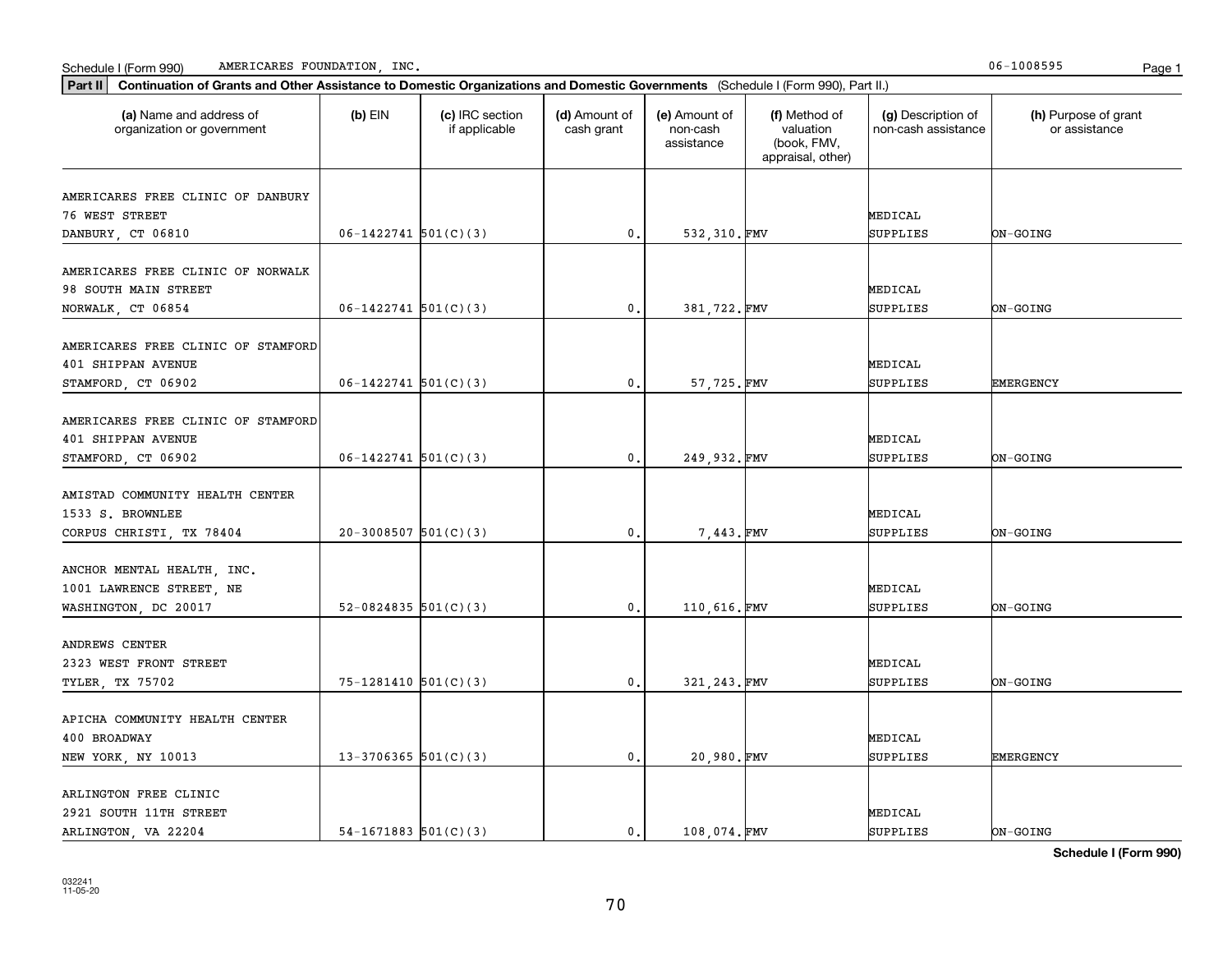| Schedule I (Form 990) |  | FOUNDATION<br>AMERICARES | INC. |  | Page |  |
|-----------------------|--|--------------------------|------|--|------|--|
|-----------------------|--|--------------------------|------|--|------|--|

| Continuation of Grants and Other Assistance to Domestic Organizations and Domestic Governments (Schedule I (Form 990), Part II.)<br>Part II |                            |                                  |                             |                                         |                                                                |                                           |                                       |
|---------------------------------------------------------------------------------------------------------------------------------------------|----------------------------|----------------------------------|-----------------------------|-----------------------------------------|----------------------------------------------------------------|-------------------------------------------|---------------------------------------|
| (a) Name and address of<br>organization or government                                                                                       | $(b)$ EIN                  | (c) IRC section<br>if applicable | (d) Amount of<br>cash grant | (e) Amount of<br>non-cash<br>assistance | (f) Method of<br>valuation<br>(book, FMV,<br>appraisal, other) | (g) Description of<br>non-cash assistance | (h) Purpose of grant<br>or assistance |
| AROOSTOOK BAND OF MICMACS                                                                                                                   |                            |                                  |                             |                                         |                                                                |                                           |                                       |
| 7 NORTHERN RD<br>PRESQUE ISLE, ME 04769                                                                                                     |                            | 01-0472707 INDIAN TRIBE          | 0.                          | 10,566.FMV                              |                                                                | MEDICAL<br>SUPPLIES                       | <b>EMERGENCY</b>                      |
|                                                                                                                                             |                            |                                  |                             |                                         |                                                                |                                           |                                       |
| ARTHUR NAGEL COMMUNITY CLINIC<br>1116 12TH STREET, UNIT #3                                                                                  |                            |                                  |                             |                                         |                                                                | MEDICAL                                   |                                       |
| BANDERA, TX 78003                                                                                                                           | $77 - 0697361$ 501(C)(3)   |                                  | $\mathbf{0}$ .              | 397,404. FMV                            |                                                                | SUPPLIES                                  | <b>EMERGENCY</b>                      |
|                                                                                                                                             |                            |                                  |                             |                                         |                                                                |                                           |                                       |
| ARTHUR NAGEL COMMUNITY CLINIC<br>1116 12TH STREET, UNIT #3                                                                                  |                            |                                  |                             |                                         |                                                                | MEDICAL                                   |                                       |
| BANDERA, TX 78003                                                                                                                           | $77 - 0697361$ 501(C)(3)   |                                  | 0.                          | 379,608.FMV                             |                                                                | SUPPLIES                                  | <b>DN-GOING</b>                       |
| ARUBAH COMMUNITY CLINIC                                                                                                                     |                            |                                  |                             |                                         |                                                                |                                           |                                       |
| 1021 W. MAIN ST                                                                                                                             |                            |                                  |                             |                                         |                                                                | MEDICAL                                   |                                       |
| COLLINSVILLE, OK 74021                                                                                                                      | $27-3865132$ 501(C)(3)     |                                  | 0.                          | 103,098.FMV                             |                                                                | SUPPLIES                                  | <b>DN-GOING</b>                       |
| ATHENS NURSES CLINIC                                                                                                                        |                            |                                  |                             |                                         |                                                                |                                           |                                       |
| 240 NORTH AVENUE                                                                                                                            |                            |                                  |                             |                                         |                                                                | MEDICAL                                   |                                       |
| ATHENS, GA 30601                                                                                                                            | $58 - 2490925$ $501(C)(3)$ |                                  | 0.                          | 39,957.FMV                              |                                                                | SUPPLIES                                  | <b>DN-GOING</b>                       |
| AUSTIN TRAVIS COUNTY INTEGRAL                                                                                                               |                            |                                  |                             |                                         |                                                                |                                           |                                       |
| CARE/INTEGRAL CARE - 5015 SOUTH IH                                                                                                          |                            |                                  |                             |                                         |                                                                | MEDICAL                                   |                                       |
| 35 - AUSTIN, TX 78744                                                                                                                       | $74-1547909$ $501(C)(3)$   |                                  | $\mathbf{0}$                | 52,763.FMV                              |                                                                | SUPPLIES                                  | <b>EMERGENCY</b>                      |
| AUSTIN TRAVIS COUNTY INTEGRAL                                                                                                               |                            |                                  |                             |                                         |                                                                |                                           |                                       |
| CARE/INTEGRAL CARE - 5015 SOUTH IH                                                                                                          |                            |                                  |                             |                                         |                                                                | MEDICAL                                   |                                       |
| 35 - AUSTIN, TX 78744                                                                                                                       | $74-1547909$ $501(C)(3)$   |                                  | 0.                          | 19,455.FMV                              |                                                                | SUPPLIES                                  | <b>DN-GOING</b>                       |
| AVENAL COMMUNITY HEALTH CENTER                                                                                                              |                            |                                  |                             |                                         |                                                                |                                           |                                       |
| 405 WEST D ST                                                                                                                               |                            |                                  |                             |                                         |                                                                | MEDICAL                                   |                                       |
| LEMOORE, CA 93245                                                                                                                           | $77 - 0425496$ 501(C)(3)   |                                  | $\mathbf{0}$ .              | 42,764.FMV                              |                                                                | SUPPLIES                                  | <b>ON-GOING</b>                       |
| AVICENNA FREE CLINIC                                                                                                                        |                            |                                  |                             |                                         |                                                                |                                           |                                       |
| 1838 FRANKFORD AVE                                                                                                                          |                            |                                  |                             |                                         |                                                                | MEDICAL                                   |                                       |
| PANAMA CITY, FL 32405                                                                                                                       | $82 - 2554695$ 501(C)(3)   |                                  | $\mathbf{0}$ .              | 1,645,083.FMV                           |                                                                | <b>SUPPLIES</b>                           | <b>DN-GOING</b>                       |

**Schedule I (Form 990)**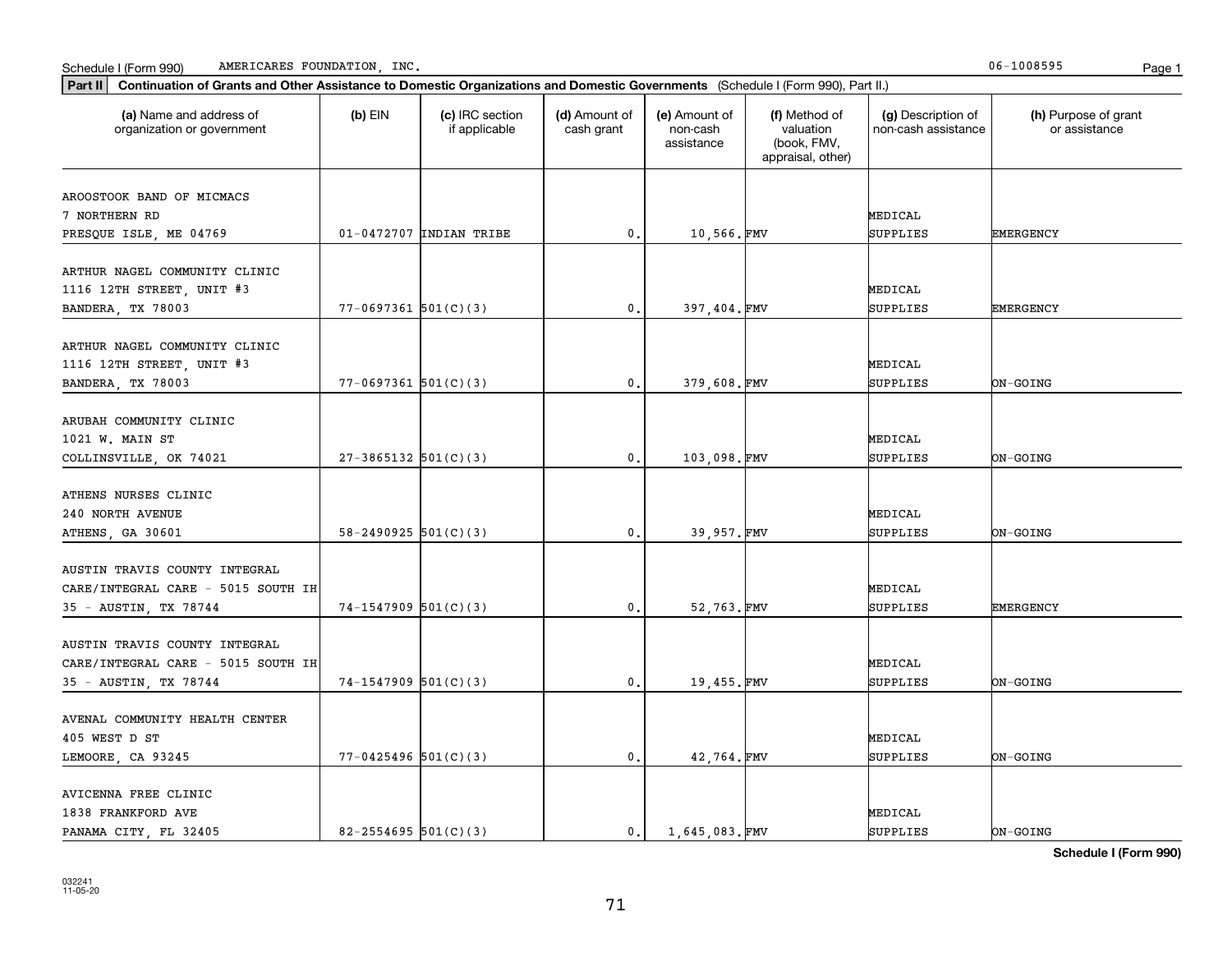Schedule I (Form 990) Page 1 AMERICARES FOUNDATION, INC. 06-1008595

| Part II   Continuation of Grants and Other Assistance to Domestic Organizations and Domestic Governments (Schedule I (Form 990), Part II.) |                            |                                  |                             |                                         |                                                                |                                           |                                       |
|--------------------------------------------------------------------------------------------------------------------------------------------|----------------------------|----------------------------------|-----------------------------|-----------------------------------------|----------------------------------------------------------------|-------------------------------------------|---------------------------------------|
| (a) Name and address of<br>organization or government                                                                                      | $(b)$ EIN                  | (c) IRC section<br>if applicable | (d) Amount of<br>cash grant | (e) Amount of<br>non-cash<br>assistance | (f) Method of<br>valuation<br>(book, FMV,<br>appraisal, other) | (g) Description of<br>non-cash assistance | (h) Purpose of grant<br>or assistance |
|                                                                                                                                            |                            |                                  |                             |                                         |                                                                |                                           |                                       |
| AVITA COMMUNITY PARTNERS<br>915 INTERSTATE RIDGE DR                                                                                        |                            |                                  |                             |                                         |                                                                | MEDICAL                                   |                                       |
| GAINESVILLE, GA 30501                                                                                                                      | 58-2109706 115             |                                  | 0.                          | 64,453.FMV                              |                                                                | SUPPLIES                                  | <b>DN-GOING</b>                       |
|                                                                                                                                            |                            |                                  |                             |                                         |                                                                |                                           |                                       |
| AZ PACH                                                                                                                                    |                            |                                  |                             |                                         |                                                                |                                           |                                       |
| 2902 W CLARENDON AVE                                                                                                                       |                            |                                  |                             |                                         |                                                                | MEDICAL                                   |                                       |
| PHOENIX, AZ 85017                                                                                                                          | $46-0650798$ 501(C)(3)     |                                  | 0.                          | 43,394. FMV                             |                                                                | SUPPLIES                                  | <b>DN-GOING</b>                       |
|                                                                                                                                            |                            |                                  |                             |                                         |                                                                |                                           |                                       |
| AZZARELLI OUTREACH CLINIC                                                                                                                  |                            |                                  |                             |                                         |                                                                |                                           |                                       |
| 341 N ST JOSEPH AVE                                                                                                                        |                            |                                  |                             |                                         |                                                                | MEDICAL                                   |                                       |
| KANKAKEE, IL 60901                                                                                                                         | $36 - 2312493$ $501(C)(3)$ |                                  | 0.                          | 340,250.FMV                             |                                                                | SUPPLIES                                  | <b>DN-GOING</b>                       |
|                                                                                                                                            |                            |                                  |                             |                                         |                                                                |                                           |                                       |
| BAAL PARAZIM WELLNESS, INC.                                                                                                                |                            |                                  |                             |                                         |                                                                |                                           |                                       |
| 3353 SOUTH MORGAN STREET                                                                                                                   |                            |                                  |                             |                                         |                                                                | MEDICAL                                   |                                       |
| CHICAGO, IL 60608                                                                                                                          | $46 - 5746945$ 501(C)(3)   |                                  | 0.                          | 414, 417. FMV                           |                                                                | SUPPLIES                                  | <b>DN-GOING</b>                       |
|                                                                                                                                            |                            |                                  |                             |                                         |                                                                |                                           |                                       |
| BAPTIST COMMUNITY HEALTH SERVICES                                                                                                          |                            |                                  |                             |                                         |                                                                |                                           |                                       |
| 4960 ST. CLAUDE                                                                                                                            |                            |                                  |                             |                                         |                                                                | MEDICAL                                   |                                       |
| NEW ORLEANS, LA 70117                                                                                                                      | $45-3792193$ 501(C)(3)     |                                  | 0.                          | 73,087.FMV                              |                                                                | SUPPLIES                                  | <b>DN-GOING</b>                       |
|                                                                                                                                            |                            |                                  |                             |                                         |                                                                |                                           |                                       |
| BAPTIST HEALTH FOLLOW UP CARE                                                                                                              |                            |                                  |                             |                                         |                                                                |                                           |                                       |
| 151 NW 11TH STREET #202B                                                                                                                   |                            |                                  |                             |                                         |                                                                | MEDICAL                                   |                                       |
| HOMESTEAD, FL 33030                                                                                                                        | 85-2514662 $501(C)(3)$     |                                  | 0.                          | 1,291,085.FMV                           |                                                                | SUPPLIES                                  | <b>DN-GOING</b>                       |
|                                                                                                                                            |                            |                                  |                             |                                         |                                                                |                                           |                                       |
| BARBARA DAVIS CENTER - UNIVERSITY                                                                                                          |                            |                                  |                             |                                         |                                                                |                                           |                                       |
| OF COLORADO - 1775 AURORA COURT                                                                                                            |                            |                                  |                             |                                         |                                                                | MEDICAL                                   |                                       |
| ROOM 1324 - AURORA, CO 80045                                                                                                               | $84 - 6000555$ 501(C)(3)   |                                  | 0.                          | 409,963.FMV                             |                                                                | SUPPLIES                                  | <b>EMERGENCY</b>                      |
|                                                                                                                                            |                            |                                  |                             |                                         |                                                                |                                           |                                       |
| BARTZ-ALTADONNA COMMUNITY HEALTH                                                                                                           |                            |                                  |                             |                                         |                                                                |                                           |                                       |
| CENTER - 43322 GINGHAM AVE. -                                                                                                              |                            |                                  |                             |                                         |                                                                | MEDICAL                                   |                                       |
| LANCASTER, CA 93535                                                                                                                        | $27-3261289$ 501(C)(3)     |                                  | 0.                          | 7,095.FMV                               |                                                                | SUPPLIES                                  | <b>DN-GOING</b>                       |
|                                                                                                                                            |                            |                                  |                             |                                         |                                                                |                                           |                                       |
| BEACON CHARITABLE PHARMACY, INC.                                                                                                           |                            |                                  |                             |                                         |                                                                |                                           |                                       |
| 408 NINTH STREET SW                                                                                                                        |                            |                                  |                             |                                         |                                                                | MEDICAL                                   |                                       |
| CANTON, OH 44707                                                                                                                           | $20-0797475$ 501(C)(3)     |                                  | 0.                          | 68.917.FMV                              |                                                                | <b>SUPPLIES</b>                           | <b>DN-GOING</b>                       |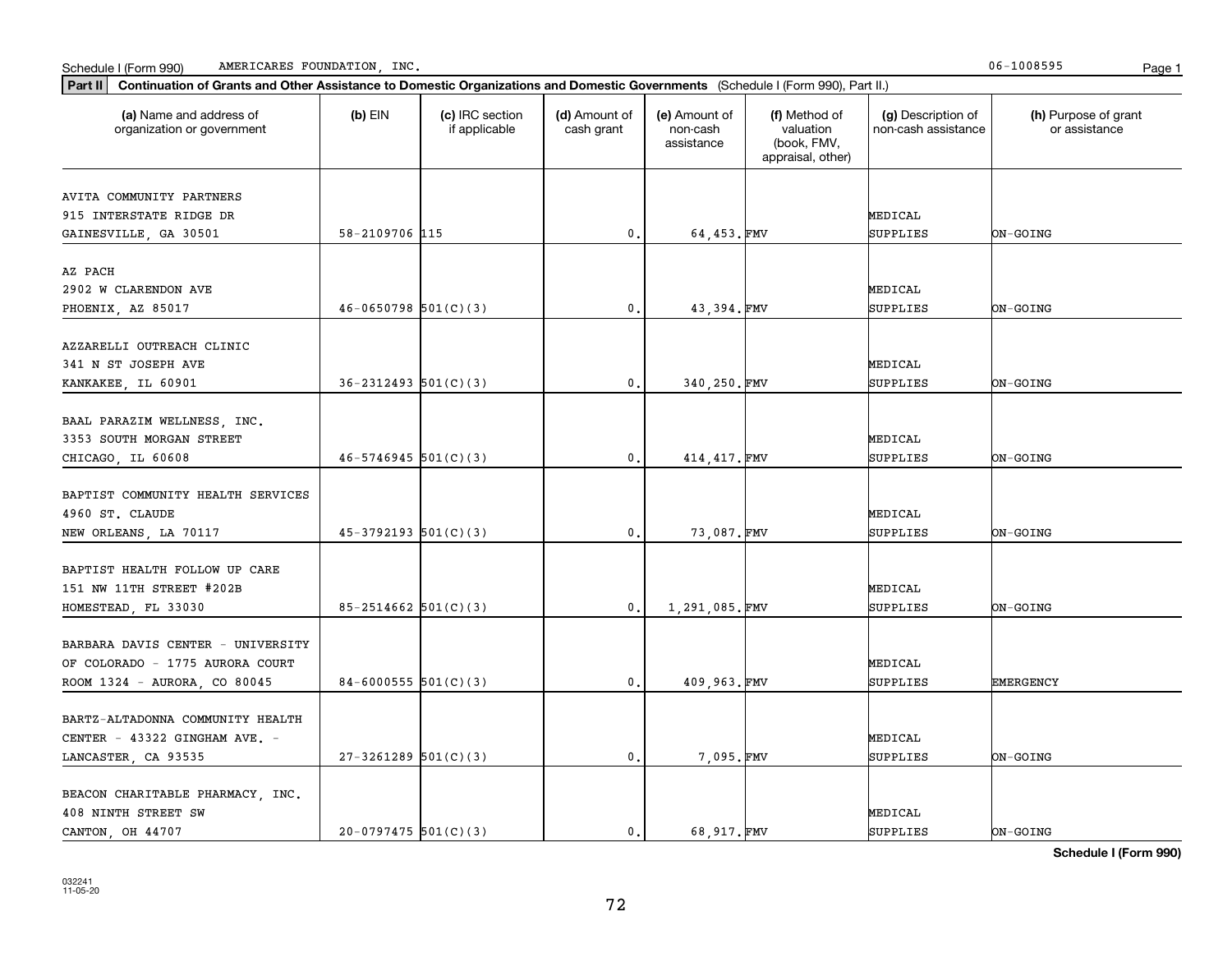| Part II   Continuation of Grants and Other Assistance to Domestic Organizations and Domestic Governments (Schedule I (Form 990), Part II.) |                            |                                  |                             |                                         |                                                                |                                           |                                       |
|--------------------------------------------------------------------------------------------------------------------------------------------|----------------------------|----------------------------------|-----------------------------|-----------------------------------------|----------------------------------------------------------------|-------------------------------------------|---------------------------------------|
| (a) Name and address of<br>organization or government                                                                                      | $(b)$ EIN                  | (c) IRC section<br>if applicable | (d) Amount of<br>cash grant | (e) Amount of<br>non-cash<br>assistance | (f) Method of<br>valuation<br>(book, FMV,<br>appraisal, other) | (g) Description of<br>non-cash assistance | (h) Purpose of grant<br>or assistance |
|                                                                                                                                            |                            |                                  |                             |                                         |                                                                |                                           |                                       |
| BEACON CHRISTIAN COMMUNITY HEALTH                                                                                                          |                            |                                  |                             |                                         |                                                                |                                           |                                       |
| CENTER - 2079 FOREST AVENUE -                                                                                                              | $02-0703686$ 501(C)(3)     |                                  | $\mathbf{0}$                | 8,065.FMV                               |                                                                | MEDICAL<br>SUPPLIES                       | <b>EMERGENCY</b>                      |
| STATEN ISLAND, NY 10303                                                                                                                    |                            |                                  |                             |                                         |                                                                |                                           |                                       |
| BEACON CLINIC FOR HEALTH AND HOPE                                                                                                          |                            |                                  |                             |                                         |                                                                |                                           |                                       |
| 248 SENECA ST. (REAR)                                                                                                                      |                            |                                  |                             |                                         |                                                                | MEDICAL                                   |                                       |
| HARRISBURG, PA 17110                                                                                                                       | $46-3507570$ 501(C)(3)     |                                  | $\mathbf{0}$ .              | 177,749.FMV                             |                                                                | SUPPLIES                                  | <b>DN-GOING</b>                       |
|                                                                                                                                            |                            |                                  |                             |                                         |                                                                |                                           |                                       |
| BECKLEY HEALTH RIGHT INC                                                                                                                   |                            |                                  |                             |                                         |                                                                |                                           |                                       |
| 111 RANDOLPH STREET                                                                                                                        |                            |                                  |                             |                                         |                                                                | MEDICAL                                   |                                       |
| BECKLEY, WV 25801                                                                                                                          | $55-0774466$ 501(C)(3)     |                                  | $\mathbf{0}$ .              | 11,137.FMV                              |                                                                | SUPPLIES                                  | <b>DN-GOING</b>                       |
|                                                                                                                                            |                            |                                  |                             |                                         |                                                                |                                           |                                       |
| BEERSHEBA SPRINGS MEDICAL CLINIC                                                                                                           |                            |                                  |                             |                                         |                                                                |                                           |                                       |
| 19592 STATE HIGHWAY 56                                                                                                                     |                            |                                  |                             |                                         |                                                                | MEDICAL                                   |                                       |
| BEERSHEBA SPRINGS, TN 37305                                                                                                                | $26-4579813$ 501(C)(3)     |                                  | $\mathbf{0}$                | 1,234,822.FMV                           |                                                                | SUPPLIES                                  | <b>DN-GOING</b>                       |
|                                                                                                                                            |                            |                                  |                             |                                         |                                                                |                                           |                                       |
| BETANCES HEALTH CENTER                                                                                                                     |                            |                                  |                             |                                         |                                                                |                                           |                                       |
| 280 HENRY STREET                                                                                                                           |                            |                                  |                             |                                         |                                                                | MEDICAL                                   |                                       |
| NEW YORK, NY 10002                                                                                                                         | 13-2697725 $501(C)(3)$     |                                  | $\mathfrak o$ .             | 8,065.FMV                               |                                                                | <b>SUPPLIES</b>                           | <b>EMERGENCY</b>                      |
|                                                                                                                                            |                            |                                  |                             |                                         |                                                                |                                           |                                       |
| BETHANY FIRST NAZARENE CHURCH                                                                                                              |                            |                                  |                             |                                         |                                                                |                                           |                                       |
| 6789 NW 39TH EXPRESSWATY                                                                                                                   |                            |                                  |                             |                                         |                                                                | MEDICAL                                   |                                       |
| BETHANY, OK 73008                                                                                                                          | $73 - 0643163$ $501(C)(3)$ |                                  | $\mathbf{0}$ .              | 16,276.FMV                              |                                                                | SUPPLIES                                  | <b>DN-GOING</b>                       |
|                                                                                                                                            |                            |                                  |                             |                                         |                                                                |                                           |                                       |
| BETHESDA COMMUNITY CLINIC, INC                                                                                                             |                            |                                  |                             |                                         |                                                                |                                           |                                       |
| 111 MOUNTAIN BROOK DR STE 100                                                                                                              |                            |                                  |                             |                                         |                                                                | MEDICAL                                   |                                       |
| CANTON, GA 30115                                                                                                                           | $27-4923001$ 501(C)(3)     |                                  | $\mathbf{0}$ .              | 203,922.FMV                             |                                                                | SUPPLIES                                  | <b>DN-GOING</b>                       |
|                                                                                                                                            |                            |                                  |                             |                                         |                                                                |                                           |                                       |
| BETHESDA HEALTH CLINIC<br>409 WEST FERGUSON                                                                                                |                            |                                  |                             |                                         |                                                                | MEDICAL                                   |                                       |
|                                                                                                                                            | $26-0036674$ 501(C)(3)     |                                  | $\mathbf{0}$ .              |                                         |                                                                | SUPPLIES                                  | <b>DN-GOING</b>                       |
| <b>TYLER, TX 75702</b>                                                                                                                     |                            |                                  |                             | 714, 135. FMV                           |                                                                |                                           |                                       |
| BILLINGS URBAN INDIAN HEALTH AND                                                                                                           |                            |                                  |                             |                                         |                                                                |                                           |                                       |
| WELLNESS CENTER - 1230 NORTH 30TH                                                                                                          |                            |                                  |                             |                                         |                                                                | MEDICAL                                   |                                       |
| STREET - BILLINGS, MT 59101                                                                                                                | $81 - 0512124$ $501(C)(3)$ |                                  | $\mathbf{0}$ .              | 89.004.FMV                              |                                                                | <b>SUPPLIES</b>                           | <b>DN-GOING</b>                       |
|                                                                                                                                            |                            |                                  |                             |                                         |                                                                |                                           |                                       |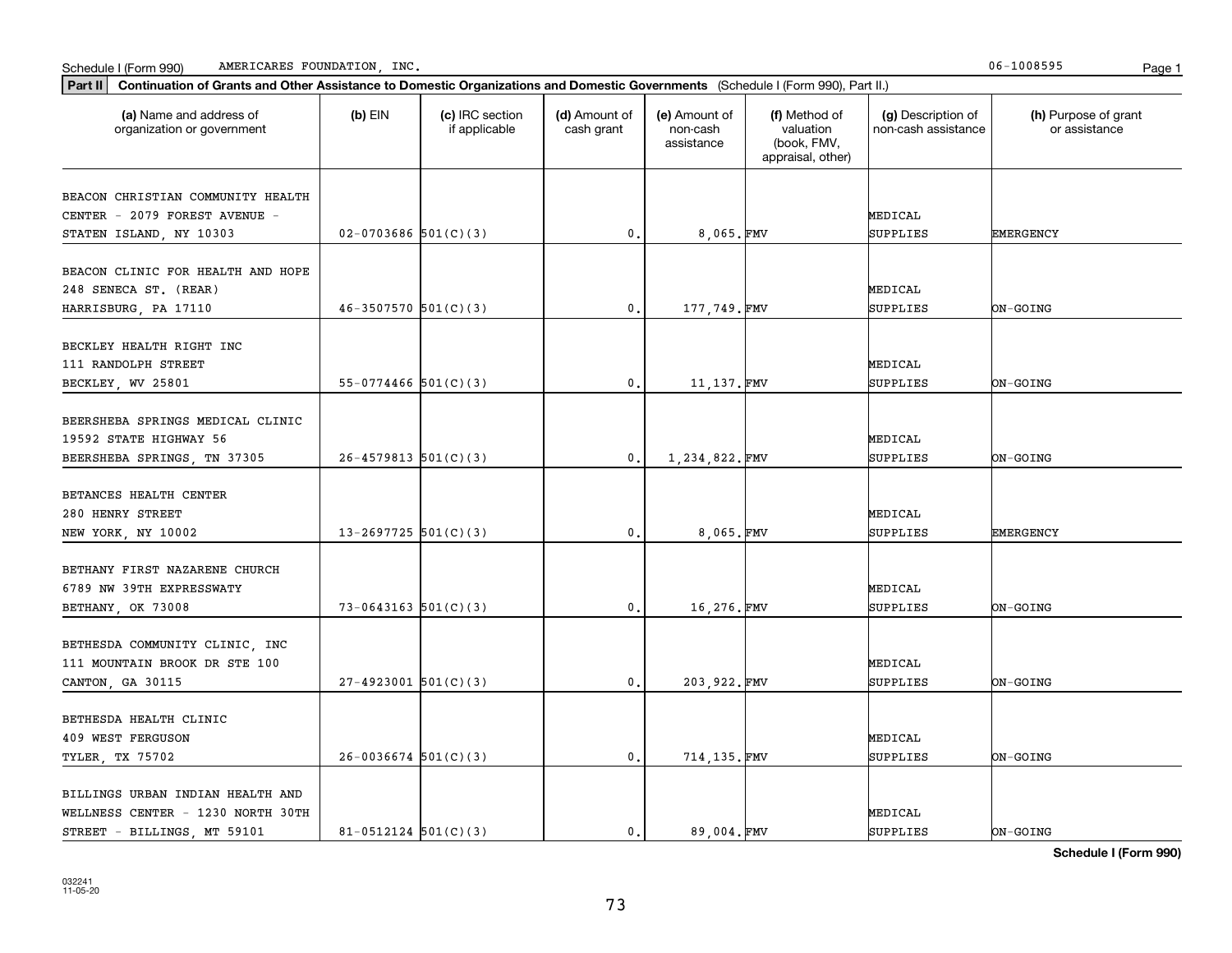| (a) Name and address of<br>organization or government | $(b)$ EIN                  | (c) IRC section<br>if applicable | (d) Amount of<br>cash grant | (e) Amount of<br>non-cash<br>assistance | (f) Method of<br>valuation<br>(book, FMV,<br>appraisal, other) | (g) Description of<br>non-cash assistance | (h) Purpose of grant<br>or assistance |
|-------------------------------------------------------|----------------------------|----------------------------------|-----------------------------|-----------------------------------------|----------------------------------------------------------------|-------------------------------------------|---------------------------------------|
| BLACK HAWK GRUNDY MENTAL HEALTH                       |                            |                                  |                             |                                         |                                                                |                                           |                                       |
| CENTER - 3251 WEST 9TH STREET -                       |                            |                                  |                             |                                         |                                                                | MEDICAL                                   |                                       |
| WATERLOO, IA 50702                                    | $42-0733463$ 501(C)(3)     |                                  | $\mathsf{0}\,$ .            | 33,845.FMV                              |                                                                | SUPPLIES                                  | <b>DN-GOING</b>                       |
|                                                       |                            |                                  |                             |                                         |                                                                |                                           |                                       |
| BLUEBONNET TRAILS COMMUNITY                           |                            |                                  |                             |                                         |                                                                |                                           |                                       |
| SERVICES - 1009 N. GEORGETOWN ST.                     |                            |                                  |                             |                                         |                                                                | MEDICAL                                   |                                       |
| - ROUND ROCK, TX 78664                                | $74-2795332$ $501(C)(3)$   |                                  | $\mathbf{0}$ .              | 9,075.FMV                               |                                                                | SUPPLIES                                  | <b>DN-GOING</b>                       |
|                                                       |                            |                                  |                             |                                         |                                                                |                                           |                                       |
| BOLINGBROOK CHRISTIAN HEALTH                          |                            |                                  |                             |                                         |                                                                |                                           |                                       |
| CENTER - 151 E BRIARCLIFF RD -                        |                            |                                  |                             |                                         |                                                                | MEDICAL                                   |                                       |
| BOLINGBROOK, IL 60440                                 | $36 - 4401468$ $501(C)(3)$ |                                  | 0.                          | 412,089.FMV                             |                                                                | SUPPLIES                                  | <b>DN-GOING</b>                       |
|                                                       |                            |                                  |                             |                                         |                                                                |                                           |                                       |
| BORLAND FREE CLINIC                                   |                            |                                  |                             |                                         |                                                                |                                           |                                       |
| 3550 SW BORLAND RD                                    |                            |                                  |                             |                                         |                                                                | MEDICAL                                   |                                       |
| TUALATIN, OR 97062                                    | $46-1070038$ $501(C)(3)$   |                                  | $\mathbf{0}$                | 14,162.FMV                              |                                                                | SUPPLIES                                  | <b>EMERGENCY</b>                      |
|                                                       |                            |                                  |                             |                                         |                                                                |                                           |                                       |
| BORLAND FREE CLINIC                                   |                            |                                  |                             |                                         |                                                                |                                           |                                       |
| 3550 SW BORLAND RD                                    |                            |                                  |                             |                                         |                                                                | MEDICAL                                   |                                       |
| TUALATIN, OR 97062                                    | $46-1070038$ 501(C)(3)     |                                  | $\mathbf{0}$ .              | 214,817. FMV                            |                                                                | SUPPLIES                                  | <b>DN-GOING</b>                       |
|                                                       |                            |                                  |                             |                                         |                                                                |                                           |                                       |
| BOSTON PUBLIC HEALTH COMMISSION                       |                            |                                  |                             |                                         |                                                                |                                           |                                       |
| 785 ALBANY ST                                         |                            |                                  |                             |                                         |                                                                | MEDICAL                                   |                                       |
| BOSTON, MA 02188                                      | 04-3316655 115             |                                  | 0.                          | 262.327. FMV                            |                                                                | SUPPLIES                                  | <b>EMERGENCY</b>                      |
|                                                       |                            |                                  |                             |                                         |                                                                |                                           |                                       |
| BREAD OF HEALING CLINIC                               |                            |                                  |                             |                                         |                                                                |                                           |                                       |
| 1821 N 16TH ST                                        |                            |                                  |                             |                                         |                                                                | MEDICAL                                   |                                       |
| MILWAUKEE, WI 53205                                   | $81 - 0669867$ 501(C)(3)   |                                  | 0.                          | 679,953.FMV                             |                                                                | SUPPLIES                                  | <b>DN-GOING</b>                       |
|                                                       |                            |                                  |                             |                                         |                                                                |                                           |                                       |
| BRIDGES TO HEALTH                                     |                            |                                  |                             |                                         |                                                                |                                           |                                       |
| 119 S WASHINGTON ST                                   |                            |                                  |                             |                                         |                                                                | MEDICAL                                   |                                       |
| MARION, IN 46952                                      | $20 - 5405181$ $501(C)(3)$ |                                  | $\mathbf{0}$ .              | 63,403.FMV                              |                                                                | SUPPLIES                                  | <b>DN-GOING</b>                       |
|                                                       |                            |                                  |                             |                                         |                                                                |                                           |                                       |
| BRIGHTPOINT HEALTH                                    |                            |                                  |                             |                                         |                                                                |                                           |                                       |
| 1543 INWOOD AVENUE                                    |                            |                                  |                             |                                         |                                                                | MEDICAL                                   |                                       |
| BRONX, NY 10452                                       | $13 - 2828349$ $501(C)(3)$ |                                  | $\mathbf{0}$ .              | 10,490.FMV                              |                                                                | SUPPLIES                                  | <b>EMERGENCY</b>                      |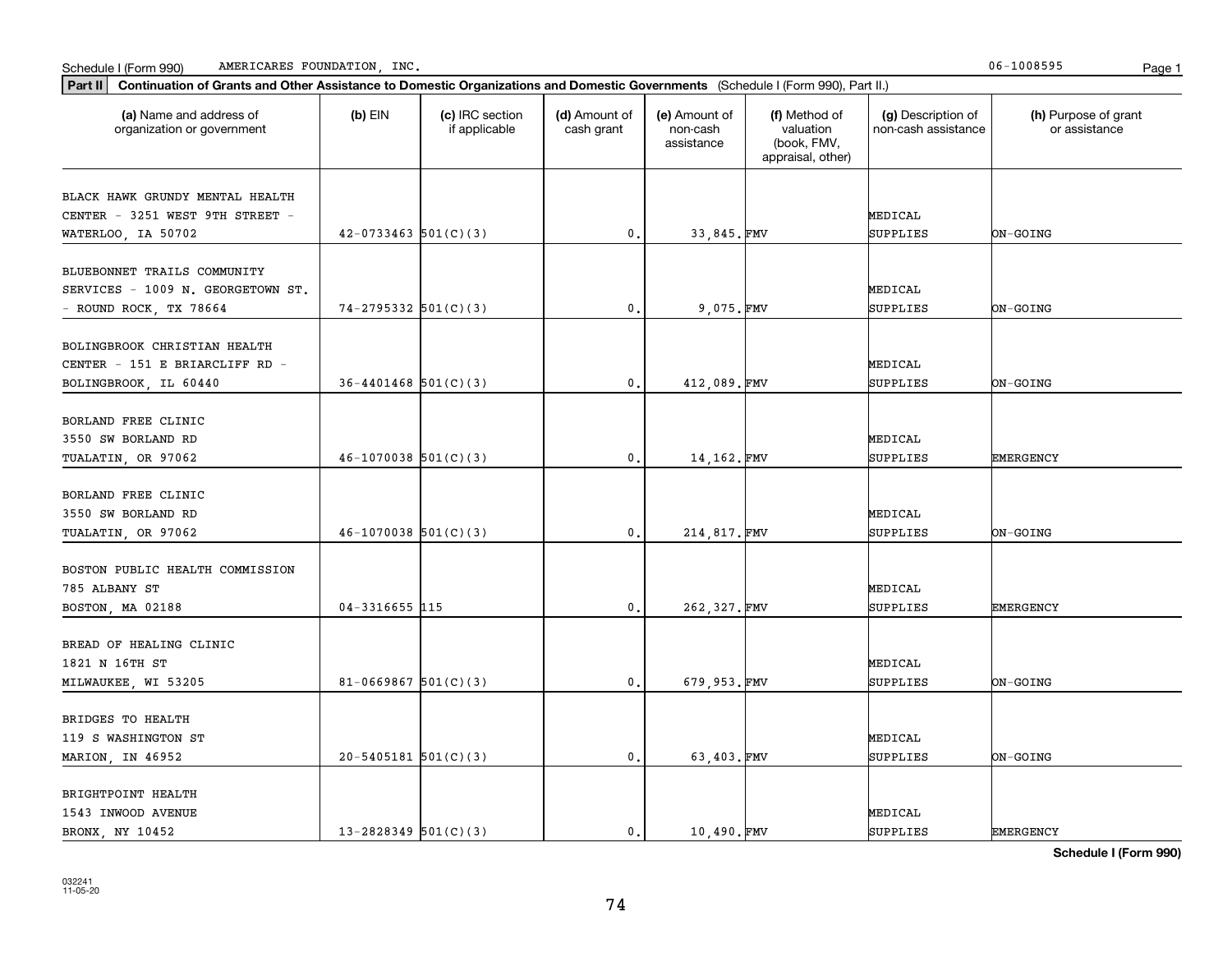| Part II   Continuation of Grants and Other Assistance to Domestic Organizations and Domestic Governments (Schedule I (Form 990), Part II.) |                            |                                  |                             |                                         |                                                                |                                           |                                       |
|--------------------------------------------------------------------------------------------------------------------------------------------|----------------------------|----------------------------------|-----------------------------|-----------------------------------------|----------------------------------------------------------------|-------------------------------------------|---------------------------------------|
| (a) Name and address of<br>organization or government                                                                                      | $(b)$ EIN                  | (c) IRC section<br>if applicable | (d) Amount of<br>cash grant | (e) Amount of<br>non-cash<br>assistance | (f) Method of<br>valuation<br>(book, FMV,<br>appraisal, other) | (g) Description of<br>non-cash assistance | (h) Purpose of grant<br>or assistance |
|                                                                                                                                            |                            |                                  |                             |                                         |                                                                |                                           |                                       |
| BROAD STREET CLINIC<br>534 N. 35TH STREET, SUITE K                                                                                         |                            |                                  |                             |                                         |                                                                | MEDICAL                                   |                                       |
| MOREHEAD CITY, NC 28557                                                                                                                    | $56 - 1853604$ $501(C)(3)$ |                                  | $\mathfrak o$ .             | 101,427. FMV                            |                                                                | SUPPLIES                                  | <b>DN-GOING</b>                       |
|                                                                                                                                            |                            |                                  |                             |                                         |                                                                |                                           |                                       |
| BROOKLYN PLAZA MEDICAL CENTER                                                                                                              |                            |                                  |                             |                                         |                                                                |                                           |                                       |
| 650 FULTON STREET                                                                                                                          |                            |                                  |                             |                                         |                                                                | MEDICAL                                   |                                       |
| BROOKLYN, NY 11217                                                                                                                         | $11 - 2467268$ 501(C)(3)   |                                  | $\mathbf{0}$ .              | 10,490.FMV                              |                                                                | <b>SUPPLIES</b>                           | <b>EMERGENCY</b>                      |
|                                                                                                                                            |                            |                                  |                             |                                         |                                                                |                                           |                                       |
| BROTHER BILLS HELPING HAND                                                                                                                 |                            |                                  |                             |                                         |                                                                |                                           |                                       |
| 3906 N. WESTMORELAND RD.                                                                                                                   |                            |                                  |                             |                                         |                                                                | MEDICAL                                   |                                       |
| DALLAS, TX 75212                                                                                                                           | 75-6027740 501(C)(3)       |                                  | $\mathbf{0}$ .              | 362,164.FMV                             |                                                                | <b>SUPPLIES</b>                           | <b>EMERGENCY</b>                      |
|                                                                                                                                            |                            |                                  |                             |                                         |                                                                |                                           |                                       |
| BROTHER BILLS HELPING HAND                                                                                                                 |                            |                                  |                             |                                         |                                                                |                                           |                                       |
| 3906 N. WESTMORELAND RD.                                                                                                                   |                            |                                  |                             |                                         |                                                                | MEDICAL                                   |                                       |
| DALLAS, TX 75212                                                                                                                           | 75-6027740 501(C)(3)       |                                  | $^{\rm 0}$ .                | 389,980.FMV                             |                                                                | SUPPLIES                                  | <b>DN-GOING</b>                       |
|                                                                                                                                            |                            |                                  |                             |                                         |                                                                |                                           |                                       |
| BROWARD HEALTH NORTH HOSPITAL                                                                                                              |                            |                                  |                             |                                         |                                                                |                                           |                                       |
| RETAIL PHARMACY - 201 E SAMPLE                                                                                                             |                            |                                  |                             |                                         |                                                                | MEDICAL                                   |                                       |
| ROAD - POMPANO BEACH, FL 33064                                                                                                             | 59-6012065 $501(C)(3)$     |                                  | $\mathbf{0}$ .              | 514,675.FMV                             |                                                                | SUPPLIES                                  | <b>DN-GOING</b>                       |
|                                                                                                                                            |                            |                                  |                             |                                         |                                                                |                                           |                                       |
| BROWNSVILLE MEDICAL CENTER INC.                                                                                                            |                            |                                  |                             |                                         |                                                                |                                           |                                       |
| 2400 NW 54TH STREET                                                                                                                        |                            |                                  |                             |                                         |                                                                | MEDICAL                                   |                                       |
| MIAMI, FL 33142                                                                                                                            | $20-3856290$ 501(C)(3)     |                                  | $\mathbf{0}$ .              | 9,304.FMV                               |                                                                | SUPPLIES                                  | <b>EMERGENCY</b>                      |
|                                                                                                                                            |                            |                                  |                             |                                         |                                                                |                                           |                                       |
| BROWNSVILLE MEDICAL CENTER INC.                                                                                                            |                            |                                  |                             |                                         |                                                                |                                           |                                       |
| 2400 NW 54TH STREET                                                                                                                        |                            |                                  |                             |                                         |                                                                | MEDICAL                                   |                                       |
| MIAMI, FL 33142                                                                                                                            | $20-3856290$ 501(C)(3)     |                                  | $\mathbf{0}$ .              | 1,948,827.FMV                           |                                                                | <b>SUPPLIES</b>                           | <b>DN-GOING</b>                       |
| BROWNSVILLE MULTI-SERVICE FAMILY                                                                                                           |                            |                                  |                             |                                         |                                                                |                                           |                                       |
| HEALTH CENTER - 592 ROCKAWAY                                                                                                               |                            |                                  |                             |                                         |                                                                | MEDICAL                                   |                                       |
|                                                                                                                                            | $74-2176836$ $501(C)(3)$   |                                  | $\mathbf{0}$ .              | 10,490.FMV                              |                                                                | <b>SUPPLIES</b>                           | <b>EMERGENCY</b>                      |
| AVENUE - BROOKLYN, NY 11212                                                                                                                |                            |                                  |                             |                                         |                                                                |                                           |                                       |
| BUDDHIST TZU CHI MEDICAL CENTER                                                                                                            |                            |                                  |                             |                                         |                                                                |                                           |                                       |
| 1000 S. GARFIELD                                                                                                                           |                            |                                  |                             |                                         |                                                                | MEDICAL                                   |                                       |
| ALHAMBRA, CA 91801                                                                                                                         | $95 - 4457939$ $501(C)(3)$ |                                  | $\mathbf{0}$ .              | 193,018.FMV                             |                                                                | <b>SUPPLIES</b>                           | <b>DN-GOING</b>                       |
|                                                                                                                                            |                            |                                  |                             |                                         |                                                                |                                           |                                       |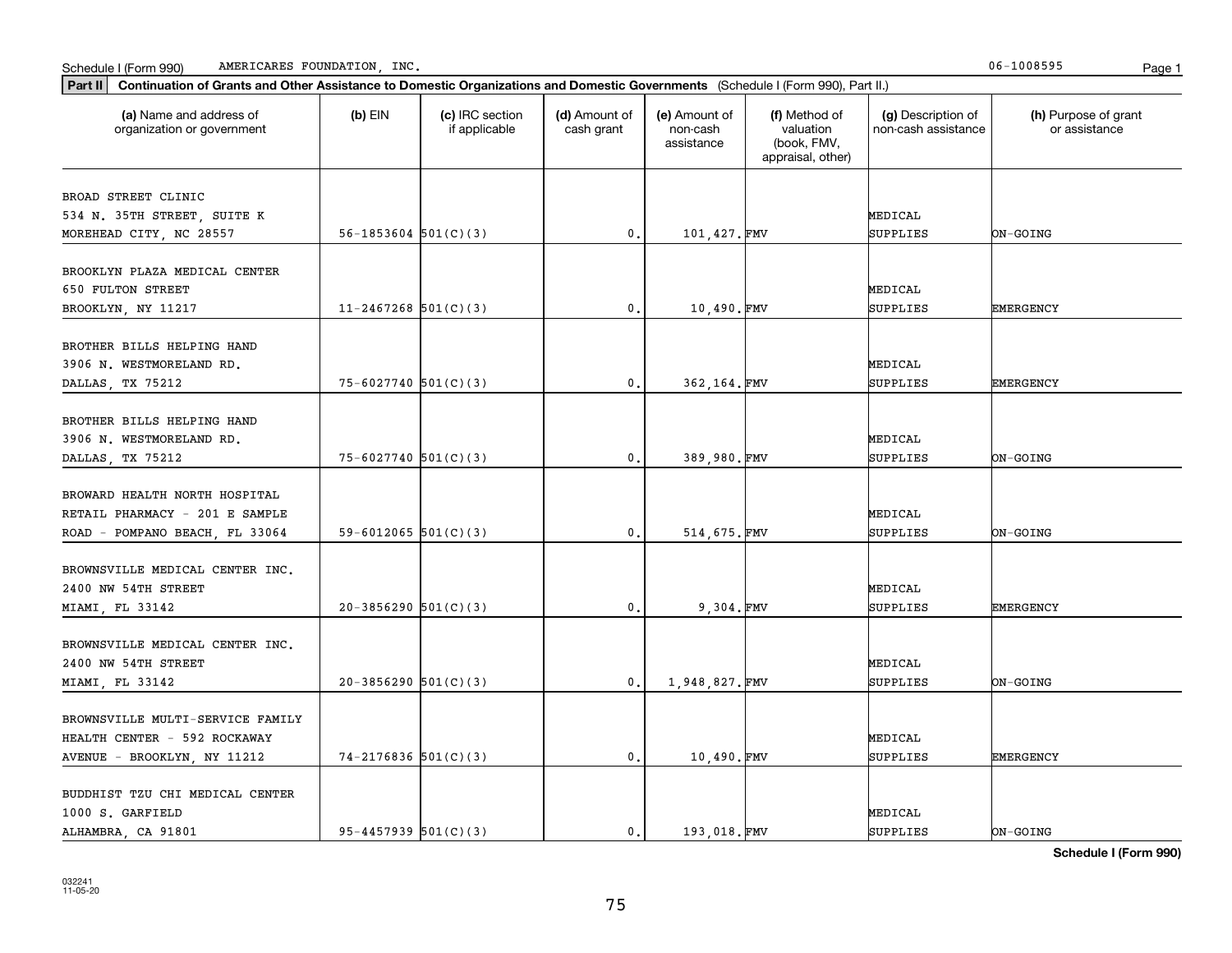| (a) Name and address of<br>organization or government | $(b)$ EIN                  | (c) IRC section<br>if applicable | (d) Amount of<br>cash grant | (e) Amount of<br>non-cash<br>assistance | (f) Method of<br>valuation<br>(book, FMV,<br>appraisal, other) | (g) Description of<br>non-cash assistance | (h) Purpose of grant<br>or assistance |
|-------------------------------------------------------|----------------------------|----------------------------------|-----------------------------|-----------------------------------------|----------------------------------------------------------------|-------------------------------------------|---------------------------------------|
| CABRINI CLINIC                                        |                            |                                  |                             |                                         |                                                                |                                           |                                       |
| 1234 PORTER STREET                                    |                            |                                  |                             |                                         |                                                                | MEDICAL                                   |                                       |
| DETROIT, MI 48226                                     | 38-3129349 501(C)(3)       |                                  | $\mathbf{0}$ .              | 143,704.FMV                             |                                                                | SUPPLIES                                  | <b>DN-GOING</b>                       |
|                                                       |                            |                                  |                             |                                         |                                                                |                                           |                                       |
| CABUN RURAL HEALTH SERVICES INC                       |                            |                                  |                             |                                         |                                                                |                                           |                                       |
| 402 S. LEE                                            |                            |                                  |                             |                                         |                                                                | MEDICAL                                   |                                       |
| HAMPTON, AR 71744                                     | $71-0487596$ 501(C)(3)     |                                  | $\mathbf{0}$ .              | 5.930.FMV                               |                                                                | SUPPLIES                                  | <b>EMERGENCY</b>                      |
| CACHE VALLEY COMMUNITY HEALTH                         |                            |                                  |                             |                                         |                                                                |                                           |                                       |
| CENTER - 1515 N 400 E SUITE 104                       |                            |                                  |                             |                                         |                                                                | MEDICAL                                   |                                       |
| LOGAN, UT 84341                                       | $81 - 0587644$ 501(C)(3)   |                                  | 0.                          | 803,077. FMV                            |                                                                | SUPPLIES                                  | <b>pN-GOING</b>                       |
| CACHE VALLEY COMMUNITY HEALTH                         |                            |                                  |                             |                                         |                                                                |                                           |                                       |
| CENTER - SOUTH - 517 WEST 100                         |                            |                                  |                             |                                         |                                                                |                                           |                                       |
| NORTH SUITE #110 - PROVIDENCE, UT                     |                            |                                  |                             |                                         |                                                                | MEDICAL                                   |                                       |
| 84332                                                 | 81-0587644 115             |                                  | 0.                          | 904,049.FMV                             |                                                                | SUPPLIES                                  | <b>DN-GOING</b>                       |
|                                                       |                            |                                  |                             |                                         |                                                                |                                           |                                       |
| CACTUS HEALTH SERVICES                                |                            |                                  |                             |                                         |                                                                |                                           |                                       |
| 700 N MAIN ST                                         |                            |                                  |                             |                                         |                                                                | MEDICAL                                   |                                       |
| FORT STOCKTON, TX 79735                               | $16-1663081$ 501(C)(3)     |                                  | $\mathsf{0}\,$ .            | 708,933.FMV                             |                                                                | SUPPLIES                                  | <b>DN-GOING</b>                       |
| CALCASIEU PARISH SCHOOL SYSTEM                        |                            |                                  |                             |                                         |                                                                |                                           |                                       |
| 3310 BROAD ST.                                        |                            |                                  |                             |                                         |                                                                | MEDICAL                                   |                                       |
| LAKE CHARLES, LA 70615                                | 72-6000235 115             |                                  | $\mathsf{0}\,$ .            | 17,279.FMV                              |                                                                | SUPPLIES                                  | <b>EMERGENCY</b>                      |
|                                                       |                            |                                  |                             |                                         |                                                                |                                           |                                       |
| CALLEN LORDE COMMUNITY HEALTH                         |                            |                                  |                             |                                         |                                                                |                                           |                                       |
| CENTER - 356 WEST 18 STREET - NEW                     |                            |                                  |                             |                                         |                                                                | MEDICAL                                   |                                       |
| YORK, NY 10011                                        | $13 - 3409680$ 501(C)(3)   |                                  | 0.                          | 11,480.FMV                              |                                                                | SUPPLIES                                  | <b>EMERGENCY</b>                      |
|                                                       |                            |                                  |                             |                                         |                                                                |                                           |                                       |
| CAMILLUS HEALTH CONCERN                               |                            |                                  |                             |                                         |                                                                |                                           |                                       |
| 336 NW 5TH ST                                         |                            |                                  |                             |                                         |                                                                | MEDICAL                                   |                                       |
| MIAMI, FL 33128                                       | 65-0063921 $501(C)(3)$     |                                  | 0.                          | 131,051.FMV                             |                                                                | SUPPLIES                                  | <b>DN-GOING</b>                       |
|                                                       |                            |                                  |                             |                                         |                                                                |                                           |                                       |
| CAMINO COMMUNITY DEVELOPMENT                          |                            |                                  |                             |                                         |                                                                |                                           |                                       |
| CORPORATION INC - 133 STETSON DR.                     |                            |                                  |                             |                                         |                                                                | MEDICAL                                   |                                       |
| - CHARLOTTE, NC 28262                                 | $56 - 2015959$ $501(C)(3)$ |                                  | 0.                          | 2,229,746. FMV                          |                                                                | <b>SUPPLIES</b>                           | <b>DN-GOING</b>                       |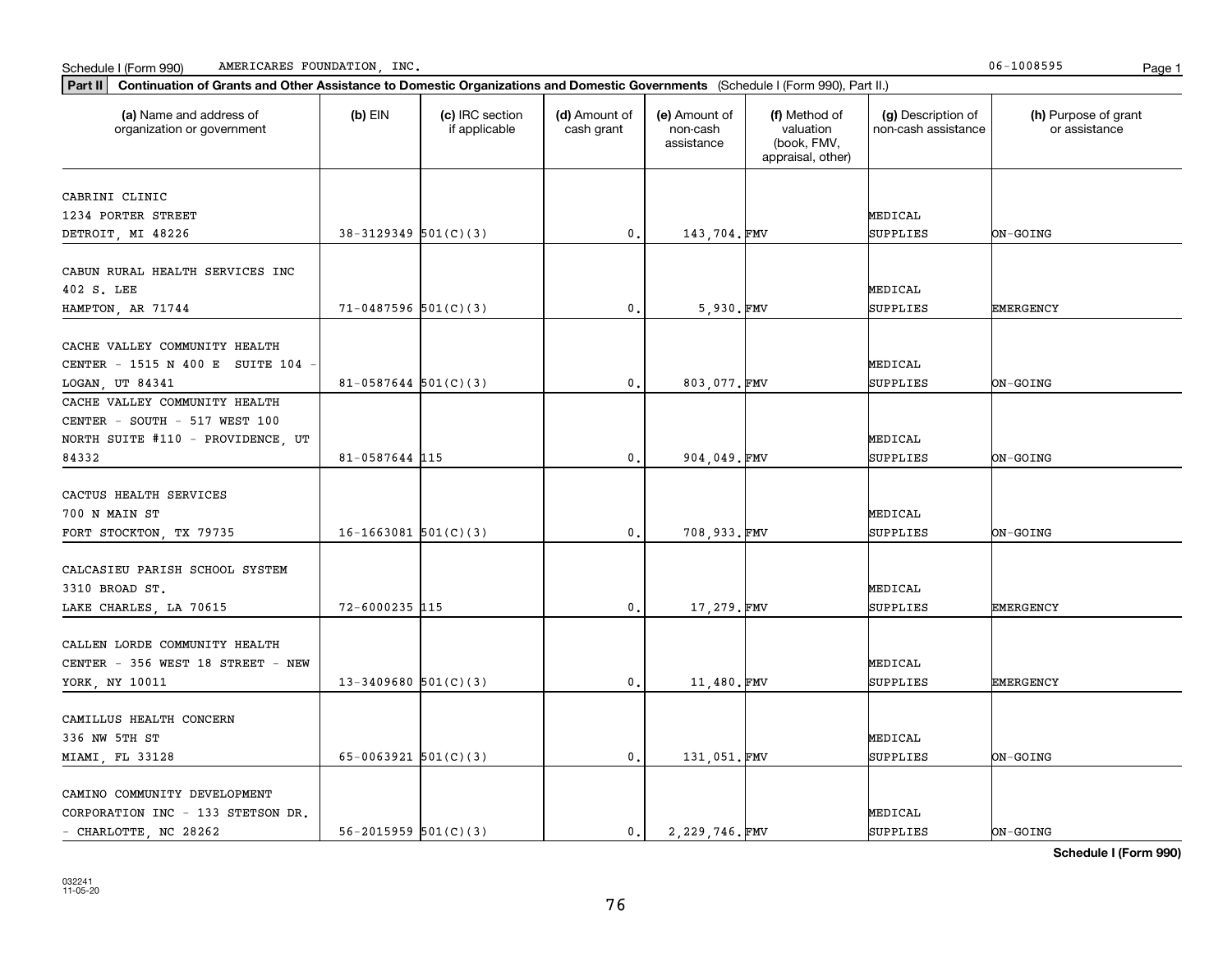| Part II<br>Continuation of Grants and Other Assistance to Domestic Organizations and Domestic Governments (Schedule I (Form 990), Part II.) |                            |                                  |                             |                                         |                                                                |                                           |                                       |
|---------------------------------------------------------------------------------------------------------------------------------------------|----------------------------|----------------------------------|-----------------------------|-----------------------------------------|----------------------------------------------------------------|-------------------------------------------|---------------------------------------|
| (a) Name and address of<br>organization or government                                                                                       | $(b)$ EIN                  | (c) IRC section<br>if applicable | (d) Amount of<br>cash grant | (e) Amount of<br>non-cash<br>assistance | (f) Method of<br>valuation<br>(book, FMV,<br>appraisal, other) | (g) Description of<br>non-cash assistance | (h) Purpose of grant<br>or assistance |
| CAPE FEAR CLINIC, INC.                                                                                                                      |                            |                                  |                             |                                         |                                                                |                                           |                                       |
| 1605 DOCTORS CIRCLE                                                                                                                         |                            |                                  |                             |                                         |                                                                | MEDICAL                                   |                                       |
| WILMINGTON, NC 28401                                                                                                                        | $56-1984630$ $501(C)(3)$   |                                  | $\mathbf{0}$ .              | 220, 773. FMV                           |                                                                | SUPPLIES                                  | <b>DN-GOING</b>                       |
|                                                                                                                                             |                            |                                  |                             |                                         |                                                                |                                           |                                       |
| CAPITAL AREA HEALTHNETWORK                                                                                                                  |                            |                                  |                             |                                         |                                                                |                                           |                                       |
| 2809 NORTH AVENUE                                                                                                                           |                            |                                  |                             |                                         |                                                                | MEDICAL                                   |                                       |
| RICHMOND, VA 23222                                                                                                                          | 54-1884190 $501(C)(3)$     |                                  | 0.                          | 10,460.FMV                              |                                                                | SUPPLIES                                  | <b>DN-GOING</b>                       |
|                                                                                                                                             |                            |                                  |                             |                                         |                                                                |                                           |                                       |
| CARE BEYOND THE BOULEVARD INC                                                                                                               |                            |                                  |                             |                                         |                                                                |                                           |                                       |
| 3617 N 112TH TERRACE                                                                                                                        |                            |                                  | 0.                          |                                         |                                                                | MEDICAL<br>SUPPLIES                       | <b>DN-GOING</b>                       |
| KANSAS CITY, KS 66109                                                                                                                       | 83-1122028 $501(C)(3)$     |                                  |                             | 34,576.FMV                              |                                                                |                                           |                                       |
| CARE FOR THE HOMELESS                                                                                                                       |                            |                                  |                             |                                         |                                                                |                                           |                                       |
| 1911 JEROME AVE                                                                                                                             |                            |                                  |                             |                                         |                                                                | MEDICAL                                   |                                       |
| BRONX, NY 10453                                                                                                                             | $13 - 3666994$ 501(C)(3)   |                                  | 0.                          | 10.490.FMV                              |                                                                | SUPPLIES                                  | <b>EMERGENCY</b>                      |
|                                                                                                                                             |                            |                                  |                             |                                         |                                                                |                                           |                                       |
| CARIDAD CENTER                                                                                                                              |                            |                                  |                             |                                         |                                                                |                                           |                                       |
| 8645 W BOYNTON BEACH BOULEVARD                                                                                                              |                            |                                  |                             |                                         |                                                                | MEDICAL                                   |                                       |
| BOYNTON BEACH, FL 33472                                                                                                                     | 65-0149423 $501(C)(3)$     |                                  | 0.                          | 509,845.FMV                             |                                                                | SUPPLIES                                  | <b>DN-GOING</b>                       |
|                                                                                                                                             |                            |                                  |                             |                                         |                                                                |                                           |                                       |
| CARIN CLINIC                                                                                                                                |                            |                                  |                             |                                         |                                                                |                                           |                                       |
| 5150 ALLISON ST                                                                                                                             |                            |                                  |                             |                                         |                                                                | MEDICAL                                   |                                       |
| ARVADA, CO 80002                                                                                                                            | $84-1331444$ $501(C)(3)$   |                                  | 0.                          | 13,666.FMV                              |                                                                | SUPPLIES                                  | <b>DN-GOING</b>                       |
| CARROLL COUNTY HEALTH DEPARTMENT                                                                                                            |                            |                                  |                             |                                         |                                                                |                                           |                                       |
| 101 WEST MAIN ST                                                                                                                            |                            |                                  |                             |                                         |                                                                | MEDICAL                                   |                                       |
| DELPHI, IN 46923                                                                                                                            | $35 - 6000130$ $501(C)(3)$ |                                  | 0.                          | 213,947.FMV                             |                                                                | SUPPLIES                                  | <b>DN-GOING</b>                       |
|                                                                                                                                             |                            |                                  |                             |                                         |                                                                |                                           |                                       |
| CASA JUAN DIEGO                                                                                                                             |                            |                                  |                             |                                         |                                                                |                                           |                                       |
| 4818 ROSE STREET                                                                                                                            |                            |                                  |                             |                                         |                                                                | MEDICAL                                   |                                       |
| HOUSTON, TX 77007                                                                                                                           | $76 - 0003018$ 501(C)(3)   |                                  | $\mathbf{0}$ .              | 15,083.FMV                              |                                                                | SUPPLIES                                  | <b>ON-GOING</b>                       |
|                                                                                                                                             |                            |                                  |                             |                                         |                                                                |                                           |                                       |
| $C-ASSIST$                                                                                                                                  |                            |                                  |                             |                                         |                                                                |                                           |                                       |
| 30260 CHERRY HILL ROAD                                                                                                                      |                            |                                  |                             |                                         |                                                                | MEDICAL                                   |                                       |
| GARDEN CITY, MI 48135                                                                                                                       | $81 - 3386484$ 501(C)(3)   |                                  | $\mathbf{0}$ .              | 755,193.FMV                             |                                                                | SUPPLIES                                  | <b>DN-GOING</b>                       |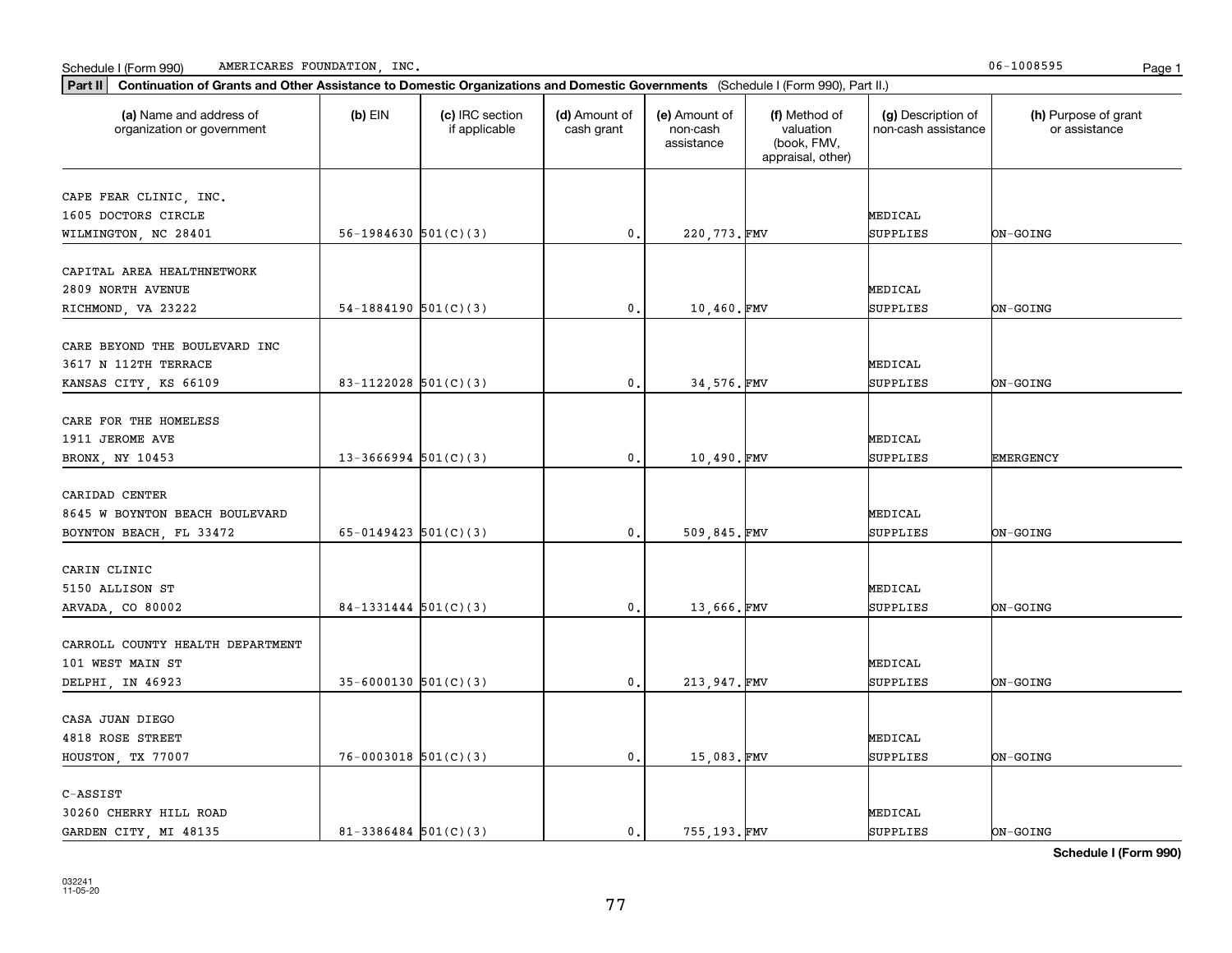| AMERICARES FOUNDATION, INC.<br>Schedule I (Form 990)                                                                                        |                            |                                  |                             |                                         |                                                                |                                           | $06 - 1008595$<br>Page 1              |
|---------------------------------------------------------------------------------------------------------------------------------------------|----------------------------|----------------------------------|-----------------------------|-----------------------------------------|----------------------------------------------------------------|-------------------------------------------|---------------------------------------|
| Part II<br>Continuation of Grants and Other Assistance to Domestic Organizations and Domestic Governments (Schedule I (Form 990), Part II.) |                            |                                  |                             |                                         |                                                                |                                           |                                       |
| (a) Name and address of<br>organization or government                                                                                       | $(b)$ EIN                  | (c) IRC section<br>if applicable | (d) Amount of<br>cash grant | (e) Amount of<br>non-cash<br>assistance | (f) Method of<br>valuation<br>(book, FMV,<br>appraisal, other) | (g) Description of<br>non-cash assistance | (h) Purpose of grant<br>or assistance |
| CATHERINES HEALTH CENTER                                                                                                                    |                            |                                  |                             |                                         |                                                                |                                           |                                       |
| 1211 LAFAYETTE AVE NE<br>GRAND RAPIDS, MI 49505                                                                                             | $20-3572418$ 501(C)(3)     |                                  | 0.                          | 8,053.FMV                               |                                                                | MEDICAL<br>SUPPLIES                       | <b>ON-GOING</b>                       |
| CATHOLIC CHARITIES - USA<br>20 N. 4TH STREET, SUITE 300                                                                                     | $26-1467328$ 501(C)(3)     |                                  | 0.                          | 153,822.FMV                             |                                                                | MEDICAL<br>SUPPLIES                       | <b>EMERGENCY</b>                      |
| WILMINGTON, NC 28401<br>CATHOLIC CHARITIES DIOCESE OF                                                                                       |                            |                                  |                             |                                         |                                                                |                                           |                                       |
| ARLINGTON - MOTHER - 9380<br>FORESTWOOD LANE - MANASSAS, VA<br>20110                                                                        | 54-0515706 $501(C)(3)$     |                                  | 0.                          | 5,089.FMV                               |                                                                | MEDICAL<br>SUPPLIES                       | <b>DN-GOING</b>                       |
| CATHOLIC CHARITIES OF SOUTH<br>MISSISSIPPI - 1450 NORTH STREET -<br>GULFPORT, MS 39507                                                      | 64-0506632 $501(C)(3)$     |                                  | 0.                          | 7,876.FMV                               |                                                                | MEDICAL<br>SUPPLIES                       | <b>EMERGENCY</b>                      |
| CATHOLIC CHARITIES OF THE RIO<br>GRANDE VALLEY, INC - 111 S. 15TH<br>ST. - MCALLEN, TX 78501                                                | $68 - 0599307$ $501(C)(3)$ |                                  | $\mathbf{0}$ .              | 259,473.FMV                             |                                                                | MEDICAL<br>SUPPLIES                       | <b>EMERGENCY</b>                      |
| CATHOLIC CHARITIES VOLUNTEER<br>MEDICAL CLINIC - 1618 MONROE ST.<br>NW - WASHINGTON, DC 20010                                               | 52-0980905 $501(C)(3)$     |                                  | 0.                          | 441,046.FMV                             |                                                                | MEDICAL<br>SUPPLIES                       | <b>DN-GOING</b>                       |
| CEDAR COUNTY PUBLIC HEALTH<br>400 CEDAR STREET<br>TIPTON, IA 52772                                                                          | 42-6005281 115             |                                  | $\mathbf{0}$ .              | 8.090.FMV                               |                                                                | MEDICAL<br>SUPPLIES                       | <b>DN-GOING</b>                       |
| CENTER FOR HAITIAN STUDIES, INC<br>8260 NE 2ND AVE<br>MIAMI, FL 33138                                                                       | 65-0136723 $501(C)(3)$     |                                  | 0.                          | 350,523.FMV                             |                                                                | MEDICAL<br>SUPPLIES                       | <b>DN-GOING</b>                       |
| CENTER FOR HEALING & HOPE<br>400 WEST LINCOLN AVENUE<br>GOSHEN, IN 46526                                                                    | $02 - 0560511$ $501(C)(3)$ |                                  | $\mathbf{0}$ .              | 472.921. FMV                            |                                                                | MEDICAL<br><b>SUPPLIES</b>                | <b>DN-GOING</b>                       |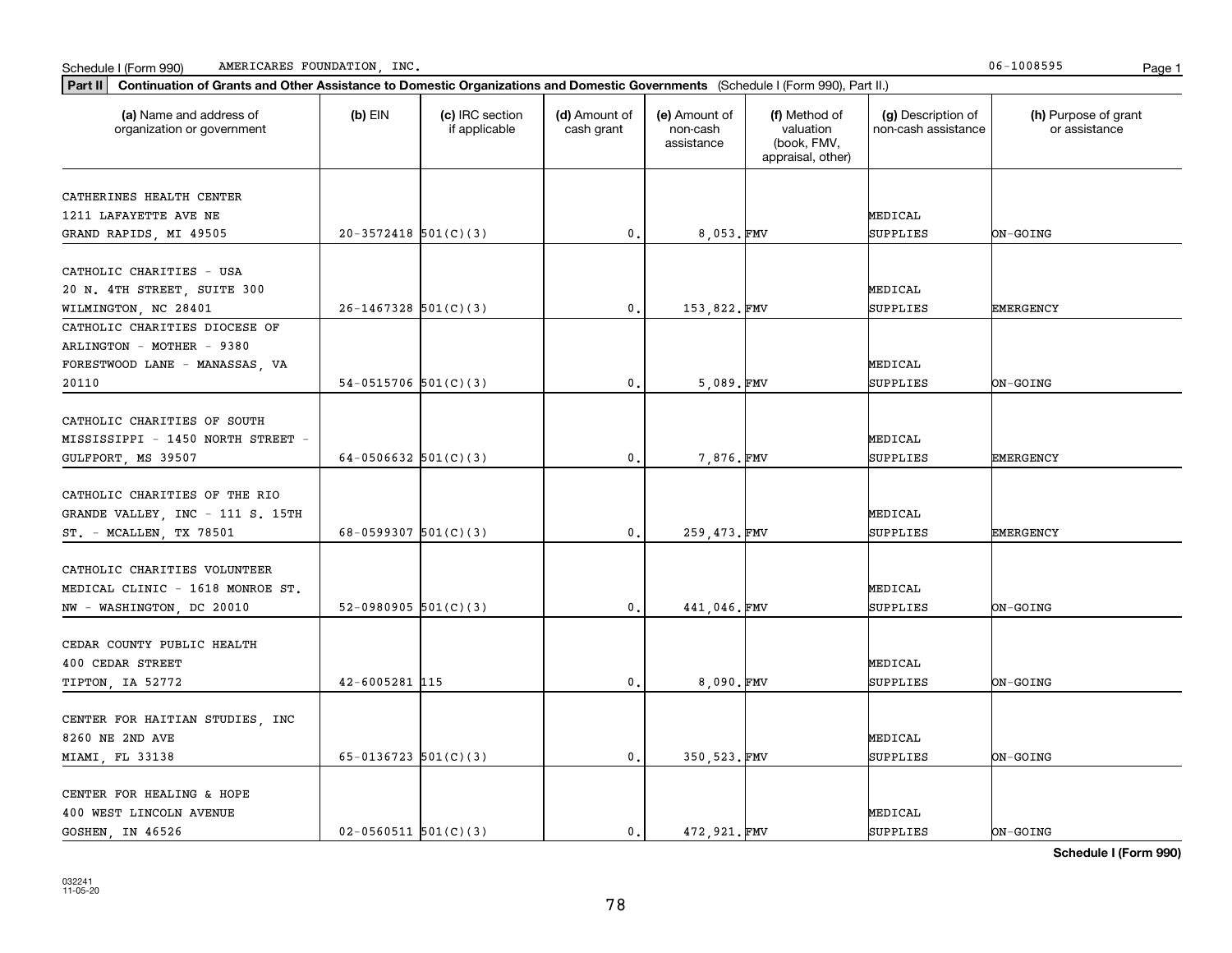| Schedule I (Form 990) |  | FOUNDATION<br>AMERICARES | INC. |  | Page |  |
|-----------------------|--|--------------------------|------|--|------|--|
|-----------------------|--|--------------------------|------|--|------|--|

| Continuation of Grants and Other Assistance to Domestic Organizations and Domestic Governments (Schedule I (Form 990), Part II.)<br>Part II |                            |                                  |                             |                                         |                                                                |                                           |                                       |
|---------------------------------------------------------------------------------------------------------------------------------------------|----------------------------|----------------------------------|-----------------------------|-----------------------------------------|----------------------------------------------------------------|-------------------------------------------|---------------------------------------|
| (a) Name and address of<br>organization or government                                                                                       | (b) EIN                    | (c) IRC section<br>if applicable | (d) Amount of<br>cash grant | (e) Amount of<br>non-cash<br>assistance | (f) Method of<br>valuation<br>(book, FMV,<br>appraisal, other) | (g) Description of<br>non-cash assistance | (h) Purpose of grant<br>or assistance |
|                                                                                                                                             |                            |                                  |                             |                                         |                                                                |                                           |                                       |
| CENTER FOR HEALTHY HEARTS<br>1200 WEST CARY STREET                                                                                          |                            |                                  |                             |                                         |                                                                | MEDICAL                                   |                                       |
| RICHMOND, VA 23220                                                                                                                          | 52-1303481 $501(C)(3)$     |                                  | $\mathbf{0}$ .              | 19,475.FMV                              |                                                                | SUPPLIES                                  | <b>DN-GOING</b>                       |
|                                                                                                                                             |                            |                                  |                             |                                         |                                                                |                                           |                                       |
| CENTRAL CITY HEALTH                                                                                                                         |                            |                                  |                             |                                         |                                                                |                                           |                                       |
| 1860 HAMNER AVE                                                                                                                             |                            |                                  |                             |                                         |                                                                | MEDICAL                                   |                                       |
| NORCO, CA 92860                                                                                                                             | $95 - 4492570$ $501(C)(3)$ |                                  | $\mathfrak o$ .             | 27,632.FMV                              |                                                                | SUPPLIES                                  | <b>EMERGENCY</b>                      |
|                                                                                                                                             |                            |                                  |                             |                                         |                                                                |                                           |                                       |
| CENTRE VOLUNTEERS IN MEDICINE                                                                                                               |                            |                                  |                             |                                         |                                                                |                                           |                                       |
| 2520 GREEN TECH DR. STE D                                                                                                                   | $25-1897969$ 501(C)(3)     |                                  | 0.                          | 47,024. FMV                             |                                                                | MEDICAL<br>SUPPLIES                       | <b>DN-GOING</b>                       |
| STATE COLLEGE, PA 16803                                                                                                                     |                            |                                  |                             |                                         |                                                                |                                           |                                       |
| CENTRO DE SERVICIOS PRIMARIOS DE                                                                                                            |                            |                                  |                             |                                         |                                                                |                                           |                                       |
| SALUD DE PATILL - CALLE GUILLERMO                                                                                                           |                            |                                  |                             |                                         |                                                                | MEDICAL                                   |                                       |
| RIEFKHOL 99 - PATILLAS, PR 00723                                                                                                            | $66 - 0430826$ 501(C)(3)   |                                  | 0.                          | 21,647.FMV                              |                                                                | SUPPLIES                                  | <b>EMERGENCY</b>                      |
|                                                                                                                                             |                            |                                  |                             |                                         |                                                                |                                           |                                       |
| CENTRO SAN VICENTE                                                                                                                          |                            |                                  |                             |                                         |                                                                |                                           |                                       |
| 8061 ALAMEDA AVE.                                                                                                                           |                            |                                  |                             |                                         |                                                                | MEDICAL                                   |                                       |
| EL PASO, TX 79915                                                                                                                           | $74 - 2505561$ $501(C)(3)$ |                                  | $\mathfrak o$ .             | 25,497.FMV                              |                                                                | SUPPLIES                                  | <b>DN-GOING</b>                       |
| CHARIS HEALTH CENTER                                                                                                                        |                            |                                  |                             |                                         |                                                                |                                           |                                       |
| 2620 N. MOUNT JULIET RD.                                                                                                                    |                            |                                  |                             |                                         |                                                                | MEDICAL                                   |                                       |
| MOUNT JULIET, TN 37122                                                                                                                      | $35-2298919$ $501(C)(3)$   |                                  | 0.                          | 293,046.FMV                             |                                                                | SUPPLIES                                  | <b>DN-GOING</b>                       |
|                                                                                                                                             |                            |                                  |                             |                                         |                                                                |                                           |                                       |
| CHARITABLE PHARMACY OF CENTRAL                                                                                                              |                            |                                  |                             |                                         |                                                                |                                           |                                       |
| OHIO - 200 EAST LIVINGSTON AVE -                                                                                                            |                            |                                  |                             |                                         |                                                                | MEDICAL                                   |                                       |
| COLUMBUS, OH 43215                                                                                                                          | $27-0147099$ 501(C)(3)     |                                  | 0.                          | 448,398.FMV                             |                                                                | SUPPLIES                                  | <b>DN-GOING</b>                       |
| CHARLES B. WANG COMMUNITY HEALTH                                                                                                            |                            |                                  |                             |                                         |                                                                |                                           |                                       |
| CENTER INC - 136-26 37TH AVE -                                                                                                              |                            |                                  |                             |                                         |                                                                | MEDICAL                                   |                                       |
| FLUSHING, NY 11354                                                                                                                          | $13-2739694$ 501(C)(3)     |                                  | $\mathfrak o$ .             | 10,490.FMV                              |                                                                | SUPPLIES                                  | <b>EMERGENCY</b>                      |
|                                                                                                                                             |                            |                                  |                             |                                         |                                                                |                                           |                                       |
| CHARLOTTE COMMUNITY HEALTH CLINIC                                                                                                           |                            |                                  |                             |                                         |                                                                |                                           |                                       |
| 8401 MEDICAL PLAZA DR                                                                                                                       |                            |                                  |                             |                                         |                                                                | MEDICAL                                   |                                       |
| CHARLOTTE, NC 28262                                                                                                                         | $56 - 2274174$ $501(C)(3)$ |                                  | $\mathbf{0}$ .              | 681.605.FMV                             |                                                                | <b>SUPPLIES</b>                           | <b>DN-GOING</b>                       |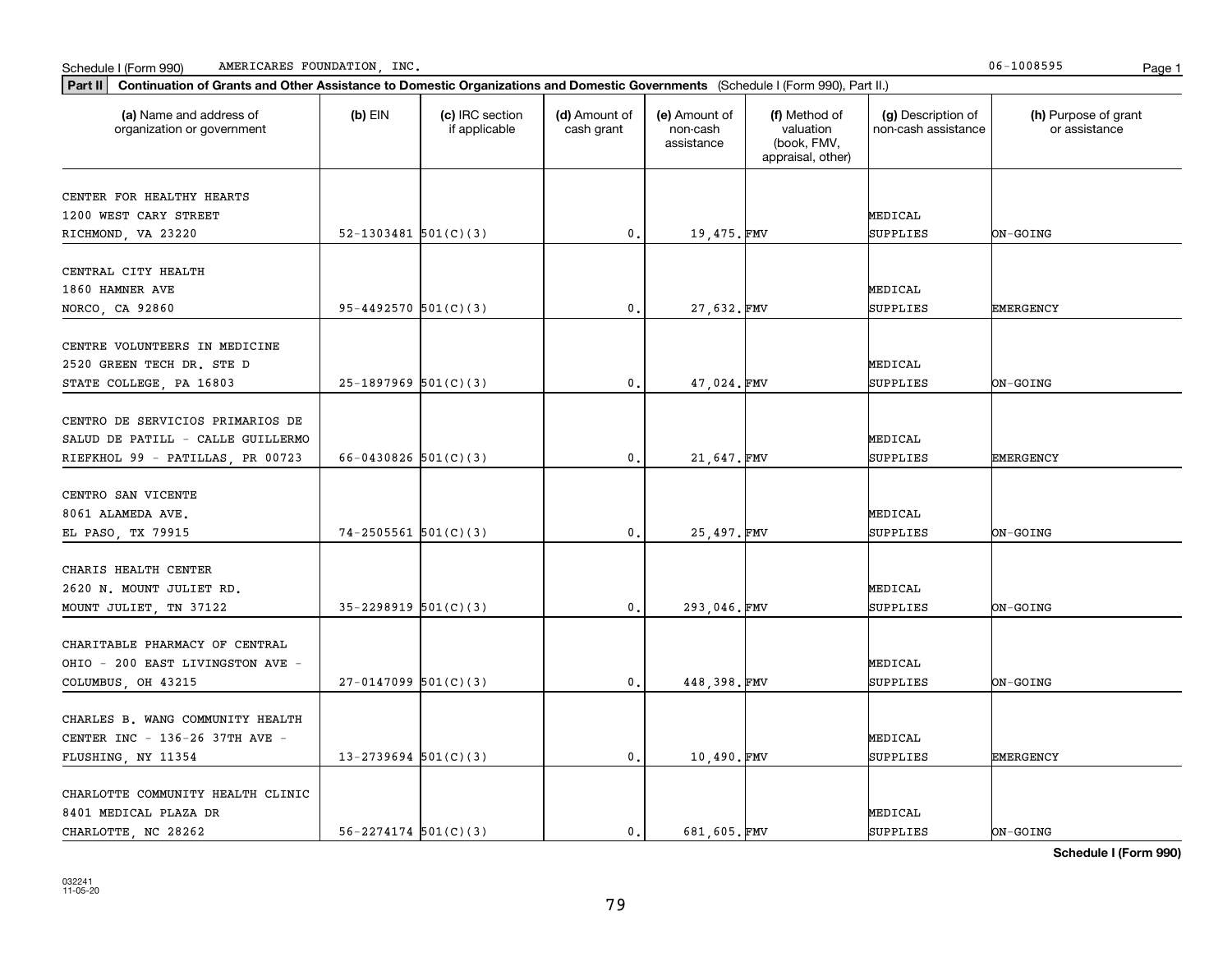| Part II   Continuation of Grants and Other Assistance to Domestic Organizations and Domestic Governments (Schedule I (Form 990), Part II.) |                            |                                  |                             |                                         |                                                                |                                           |                                       |
|--------------------------------------------------------------------------------------------------------------------------------------------|----------------------------|----------------------------------|-----------------------------|-----------------------------------------|----------------------------------------------------------------|-------------------------------------------|---------------------------------------|
| (a) Name and address of<br>organization or government                                                                                      | $(b)$ EIN                  | (c) IRC section<br>if applicable | (d) Amount of<br>cash grant | (e) Amount of<br>non-cash<br>assistance | (f) Method of<br>valuation<br>(book, FMV,<br>appraisal, other) | (g) Description of<br>non-cash assistance | (h) Purpose of grant<br>or assistance |
|                                                                                                                                            |                            |                                  |                             |                                         |                                                                |                                           |                                       |
| CHILDREN AND COMMUNITY HEALTH<br>CENTER - 4510 MEDICAL CENTER DRIVE                                                                        |                            |                                  |                             |                                         |                                                                | MEDICAL                                   |                                       |
| - MCKINNEY, TX 75069                                                                                                                       | $20-0637782$ 501(C)(3)     |                                  | $\mathbf{0}$ .              | 337, 175. FMV                           |                                                                | SUPPLIES                                  | <b>DN-GOING</b>                       |
|                                                                                                                                            |                            |                                  |                             |                                         |                                                                |                                           |                                       |
| CHILDREN'S HOSPITAL AT MONTEFIORE                                                                                                          |                            |                                  |                             |                                         |                                                                |                                           |                                       |
| 3411 WAYNE AVE                                                                                                                             |                            |                                  |                             |                                         |                                                                | MEDICAL                                   |                                       |
| BRONX, NY 10467                                                                                                                            | $13 - 1740114$ $501(C)(3)$ |                                  | $\mathbf{0}$ .              | 26,957.FMV                              |                                                                | <b>SUPPLIES</b>                           | <b>EMERGENCY</b>                      |
|                                                                                                                                            |                            |                                  |                             |                                         |                                                                |                                           |                                       |
| CHILDRENS HOSPITAL LOS ANGELES<br>4650 SUNSET BOULEVARD                                                                                    |                            |                                  |                             |                                         |                                                                | MEDICAL                                   |                                       |
| LOS ANGELES, CA 90027                                                                                                                      | $95-1690977$ 501(C)(3)     |                                  | $\mathbf{0}$ .              | 30,843.FMV                              |                                                                | SUPPLIES                                  | EMERGENCY                             |
|                                                                                                                                            |                            |                                  |                             |                                         |                                                                |                                           |                                       |
| CHILDRENS HOSPITAL OF ORANGE                                                                                                               |                            |                                  |                             |                                         |                                                                |                                           |                                       |
| COUNTY - 1201 W. LA VETA AVE. -                                                                                                            |                            |                                  |                             |                                         |                                                                | MEDICAL                                   |                                       |
| ORANGE, CA 92868                                                                                                                           | 95-2321786 501(C)(3)       |                                  | $\mathbf{0}$ .              | 71,792.FMV                              |                                                                | <b>SUPPLIES</b>                           | <b>EMERGENCY</b>                      |
|                                                                                                                                            |                            |                                  |                             |                                         |                                                                |                                           |                                       |
| CHILDRENS HOSPITAL OF PHILADELPHIA                                                                                                         |                            |                                  |                             |                                         |                                                                |                                           |                                       |
| 3401 CIVIC CENTER BLVD. ROOM AW-19                                                                                                         |                            |                                  |                             |                                         |                                                                | MEDICAL                                   |                                       |
| PHILADELPHIA, PA 19104                                                                                                                     | $23 - 2237932$ 501(C)(3)   |                                  | $\mathbf{0}$ .              | 219,569.FMV                             |                                                                | <b>SUPPLIES</b>                           | <b>EMERGENCY</b>                      |
|                                                                                                                                            |                            |                                  |                             |                                         |                                                                |                                           |                                       |
| CHIPPEWA VALLEY FREE CLINIC                                                                                                                |                            |                                  |                             |                                         |                                                                | MEDICAL                                   |                                       |
| 1030 OAK RIDGE DRIVE<br>EAU CLAIRE, WI 54701                                                                                               | $39-1840231$ 501(C)(3)     |                                  | $\mathbf{0}$ .              | 90,589.FMV                              |                                                                | SUPPLIES                                  | <b>DN-GOING</b>                       |
|                                                                                                                                            |                            |                                  |                             |                                         |                                                                |                                           |                                       |
| CHRISTIAN HEALTH CENTER                                                                                                                    |                            |                                  |                             |                                         |                                                                |                                           |                                       |
| 1115 FAIRVIEW                                                                                                                              |                            |                                  |                             |                                         |                                                                | MEDICAL                                   |                                       |
| CAMDEN, AR 71701                                                                                                                           | $71-0804142$ 501(C)(3)     |                                  | $\mathbf{0}$ .              | 68.990.FMV                              |                                                                | SUPPLIES                                  | <b>DN-GOING</b>                       |
|                                                                                                                                            |                            |                                  |                             |                                         |                                                                |                                           |                                       |
| CHRISTIAN MEDICAL MINISTRIES                                                                                                               |                            |                                  |                             |                                         |                                                                |                                           |                                       |
| 6900 DANIELS PKWY SUITE 29-393                                                                                                             |                            |                                  |                             |                                         |                                                                | MEDICAL                                   |                                       |
| FORT MYERS, FL 33912                                                                                                                       | $47 - 2641606$ 501(C)(3)   |                                  | $\mathbf{0}$ .              | 72,268.FMV                              |                                                                | SUPPLIES                                  | <b>DN-GOING</b>                       |
|                                                                                                                                            |                            |                                  |                             |                                         |                                                                |                                           |                                       |
| CHURCH HEALTH SERVICES                                                                                                                     |                            |                                  |                             |                                         |                                                                |                                           |                                       |
| 115 N CENTER STREET<br>BEAVER DAM, WI 53916                                                                                                | $39-1759669$ 501(C)(3)     |                                  | $\mathbf 0$ .               | 8.040.FMV                               |                                                                | MEDICAL<br><b>SUPPLIES</b>                | <b>DN-GOING</b>                       |
|                                                                                                                                            |                            |                                  |                             |                                         |                                                                |                                           |                                       |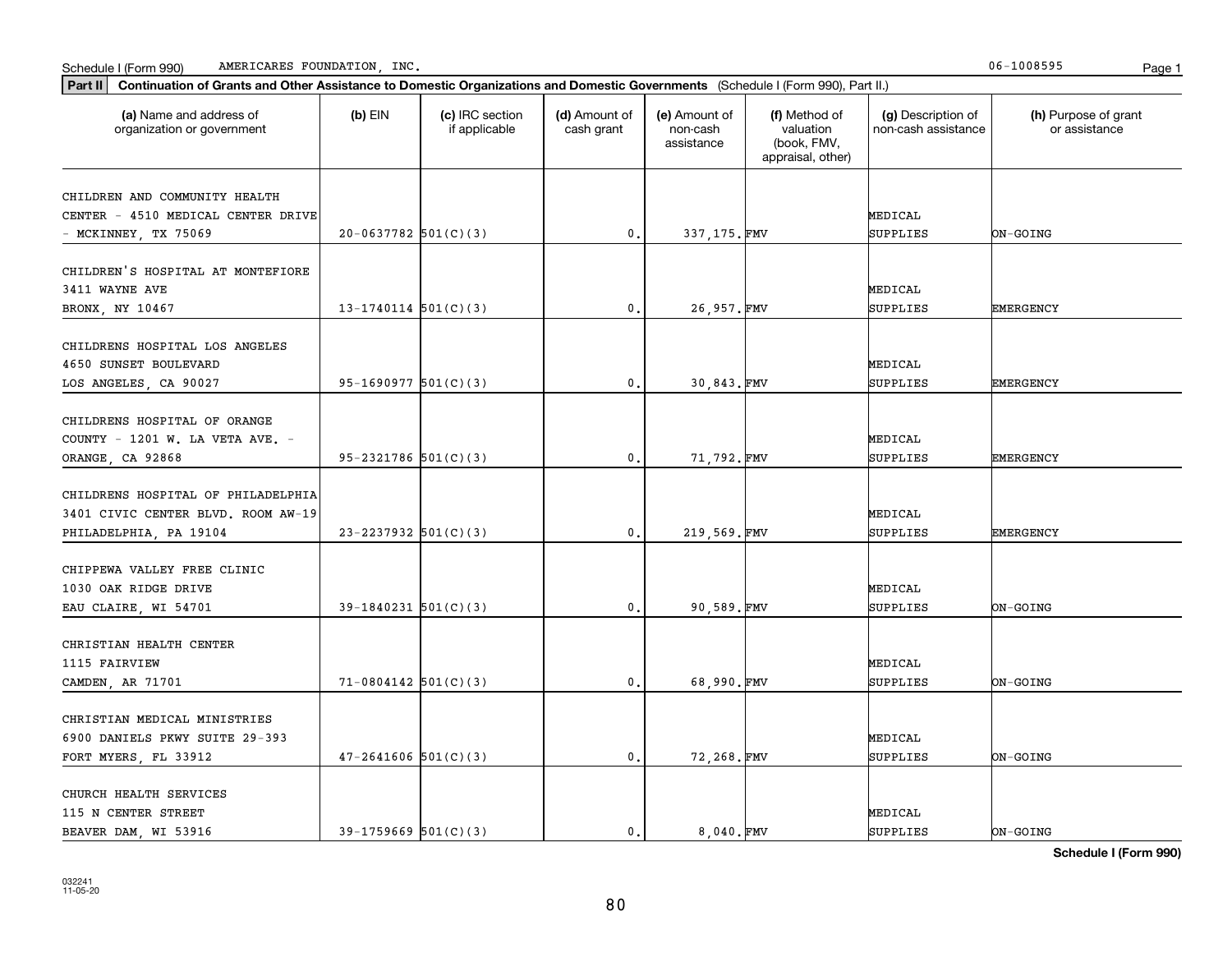| Continuation of Grants and Other Assistance to Domestic Organizations and Domestic Governments (Schedule I (Form 990), Part II.)<br>Part II |                            |                                  |                             |                                         |                                                                |                                           |                                       |
|---------------------------------------------------------------------------------------------------------------------------------------------|----------------------------|----------------------------------|-----------------------------|-----------------------------------------|----------------------------------------------------------------|-------------------------------------------|---------------------------------------|
| (a) Name and address of<br>organization or government                                                                                       | $(b)$ EIN                  | (c) IRC section<br>if applicable | (d) Amount of<br>cash grant | (e) Amount of<br>non-cash<br>assistance | (f) Method of<br>valuation<br>(book, FMV,<br>appraisal, other) | (g) Description of<br>non-cash assistance | (h) Purpose of grant<br>or assistance |
| CHURCH HILL FREE CLINIC                                                                                                                     |                            |                                  |                             |                                         |                                                                |                                           |                                       |
| 401 RICHMOND STREET                                                                                                                         |                            |                                  |                             |                                         |                                                                | MEDICAL                                   |                                       |
| CHURCH HILL, TN 37642                                                                                                                       | 62-1391365 $501(C)(3)$     |                                  | $\mathbf{0}$ .              | 109,066.FMV                             |                                                                | SUPPLIES                                  | <b>DN-GOING</b>                       |
|                                                                                                                                             |                            |                                  |                             |                                         |                                                                |                                           |                                       |
| CITY SQUARE                                                                                                                                 |                            |                                  |                             |                                         |                                                                |                                           |                                       |
| 2835 AL LIPSCOMB WAY                                                                                                                        |                            |                                  |                             |                                         |                                                                | MEDICAL                                   |                                       |
| DALLAS, TX 75215                                                                                                                            | $79 - 2332948$ 501(C)(3)   |                                  | $\mathbf{0}$ .              | 8,340.FMV                               |                                                                | SUPPLIES                                  | <b>DN-GOING</b>                       |
|                                                                                                                                             |                            |                                  |                             |                                         |                                                                |                                           |                                       |
| CLACKAMAS VOLUNTEERS IN MEDICINE                                                                                                            |                            |                                  |                             |                                         |                                                                |                                           |                                       |
| 700 MOLALLA AVENUE                                                                                                                          |                            |                                  |                             |                                         |                                                                | MEDICAL                                   |                                       |
| OREGON CITY, OR 97045                                                                                                                       | $37-1621141$ $501(C)(3)$   |                                  | $\mathfrak{o}$ .            | 10,444.FMV                              |                                                                | <b>SUPPLIES</b>                           | <b>EMERGENCY</b>                      |
|                                                                                                                                             |                            |                                  |                             |                                         |                                                                |                                           |                                       |
| CLAY BEHAVIORAL HEALTH CENTER                                                                                                               |                            |                                  |                             |                                         |                                                                |                                           |                                       |
| 3292 COUNTY ROAD 220                                                                                                                        |                            |                                  | $\mathbf{0}$ .              |                                         |                                                                | MEDICAL<br><b>SUPPLIES</b>                | <b>DN-GOING</b>                       |
| MIDDLEBURG, FL 32068                                                                                                                        | $59 - 2219317$ $501(C)(3)$ |                                  |                             | 274,094.FMV                             |                                                                |                                           |                                       |
| CLEARWATER FREE CLINIC                                                                                                                      |                            |                                  |                             |                                         |                                                                |                                           |                                       |
| 1218 COURT STREET                                                                                                                           |                            |                                  |                             |                                         |                                                                | MEDICAL                                   |                                       |
| CLEARWATER, FL 33756                                                                                                                        | 59-1852871 $501(C)(3)$     |                                  | $\mathbf{0}$ .              | 1,765,020.FMV                           |                                                                | <b>SUPPLIES</b>                           | <b>DN-GOING</b>                       |
|                                                                                                                                             |                            |                                  |                             |                                         |                                                                |                                           |                                       |
| CLEVELAND COUNTY HEALTH DEPARTMENT                                                                                                          |                            |                                  |                             |                                         |                                                                |                                           |                                       |
| 200 S POST RD                                                                                                                               |                            |                                  |                             |                                         |                                                                | MEDICAL                                   |                                       |
| SHELBY, NC 28152                                                                                                                            | 56-6000288 115             |                                  | $\mathbf{0}$ .              | 776,558.FMV                             |                                                                | SUPPLIES                                  | <b>DN-GOING</b>                       |
|                                                                                                                                             |                            |                                  |                             |                                         |                                                                |                                           |                                       |
| CLINIC BY THE BAY                                                                                                                           |                            |                                  |                             |                                         |                                                                |                                           |                                       |
| 4877 MISSION STREET                                                                                                                         |                            |                                  |                             |                                         |                                                                | MEDICAL                                   |                                       |
| SAN FRANCISCO, CA 94112                                                                                                                     | $26 - 2593712$ 501(C)(3)   |                                  | $\mathbf{0}$ .              | 11,089.FMV                              |                                                                | <b>SUPPLIES</b>                           | <b>DN-GOING</b>                       |
|                                                                                                                                             |                            |                                  |                             |                                         |                                                                |                                           |                                       |
| CLINICA TEPATI                                                                                                                              |                            |                                  |                             |                                         |                                                                |                                           |                                       |
| 1820 J ST.                                                                                                                                  |                            |                                  |                             |                                         |                                                                | MEDICAL                                   |                                       |
| SACRAMENTO, CA 95811                                                                                                                        | $94 - 2324682$ 501(C)(3)   |                                  | $\mathbf{0}$ .              | 206,620.FMV                             |                                                                | SUPPLIES                                  | <b>DN-GOING</b>                       |
| CMAP EXPRESS                                                                                                                                |                            |                                  |                             |                                         |                                                                |                                           |                                       |
| 1101 4TH STREET, SUITE 203                                                                                                                  |                            |                                  |                             |                                         |                                                                | MEDICAL                                   |                                       |
| ALEXANDRIA, LA 71301                                                                                                                        | $02-0751416$ 501(C)(3)     |                                  | $\mathbf{0}$ .              | 10,089.FMV                              |                                                                | SUPPLIES                                  | <b>DN-GOING</b>                       |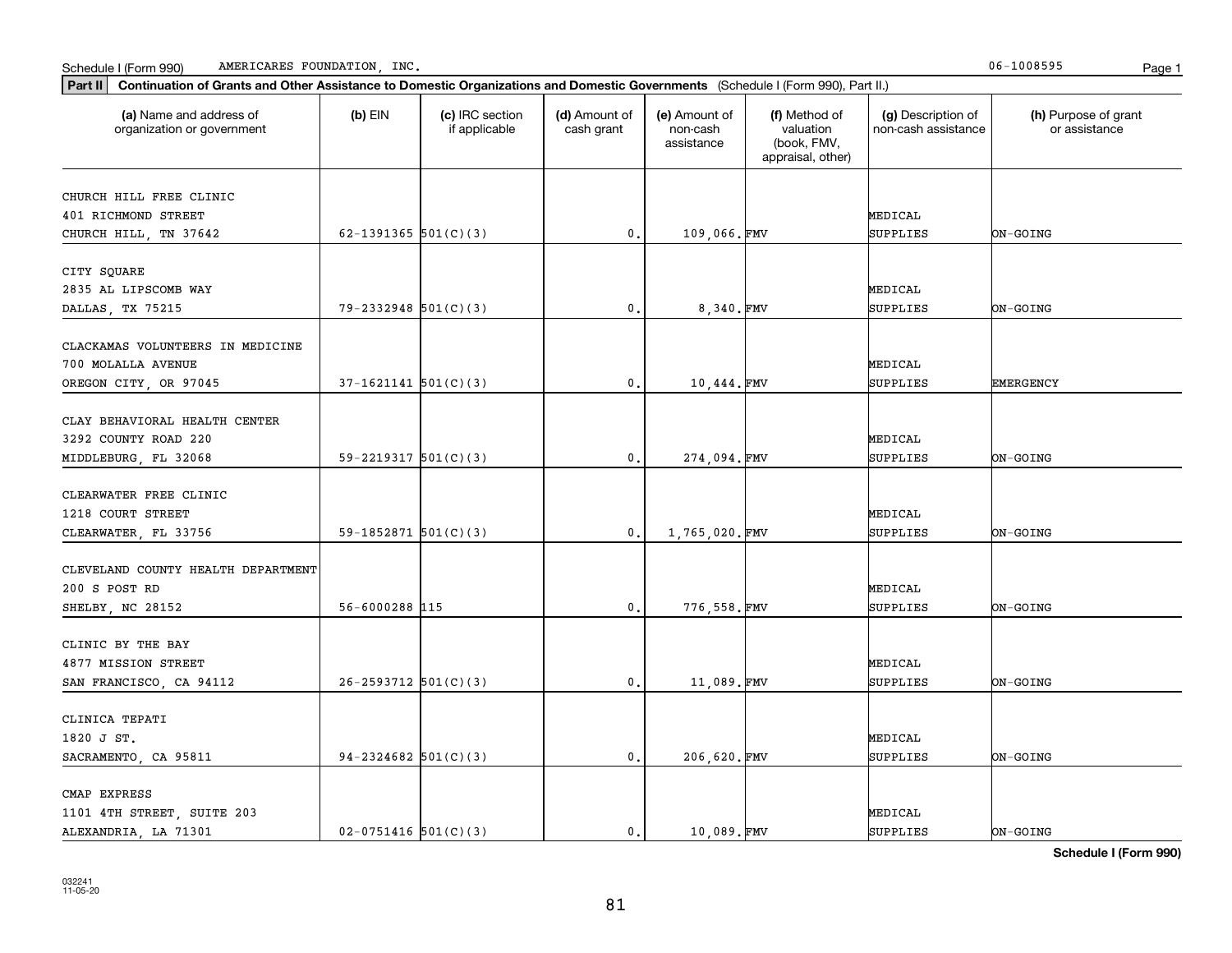| (a) Name and address of<br>organization or government | $(b)$ EIN                | (c) IRC section<br>if applicable | (d) Amount of<br>cash grant | (e) Amount of<br>non-cash<br>assistance | (f) Method of<br>valuation<br>(book, FMV,<br>appraisal, other) | (g) Description of<br>non-cash assistance | (h) Purpose of grant<br>or assistance |
|-------------------------------------------------------|--------------------------|----------------------------------|-----------------------------|-----------------------------------------|----------------------------------------------------------------|-------------------------------------------|---------------------------------------|
| COACHELLA VALLEY VOLUNTEERS IN                        |                          |                                  |                             |                                         |                                                                |                                           |                                       |
| MEDICINE - 82915 AVENUE 48 -                          |                          |                                  |                             |                                         |                                                                | MEDICAL                                   |                                       |
| INDIO, CA 92201                                       | $26-3312826$ $501(C)(3)$ |                                  | $\mathsf{0}\,$ .            | 32,864.FMV                              |                                                                | SUPPLIES                                  | <b>EMERGENCY</b>                      |
| COACHELLA VALLEY VOLUNTEERS IN                        |                          |                                  |                             |                                         |                                                                |                                           |                                       |
| MEDICINE - 82915 AVENUE 48 -                          |                          |                                  |                             |                                         |                                                                | MEDICAL                                   |                                       |
| INDIO, CA 92201                                       | $26-3312826$ 501(C)(3)   |                                  | 0.                          | 64,157.FMV                              |                                                                | SUPPLIES                                  | <b>DN-GOING</b>                       |
|                                                       |                          |                                  |                             |                                         |                                                                |                                           |                                       |
| COASTAL COMMUNITY HEALTH SERVICES                     |                          |                                  |                             |                                         |                                                                |                                           |                                       |
| 106 SHOPPERS WAY, SUITE 101                           |                          |                                  |                             |                                         |                                                                | MEDICAL                                   |                                       |
| BRUNSWICK, GA 31525                                   | $46 - 1859206$ 501(C)(3) |                                  | $\mathsf{0}\,$ .            | 28,730.FMV                              |                                                                | SUPPLIES                                  | <b>DN-GOING</b>                       |
| COMCARE OF SEDGWICK COUNTY                            |                          |                                  |                             |                                         |                                                                |                                           |                                       |
| 1919 N AMIDON SUITE 206                               |                          |                                  |                             |                                         |                                                                | MEDICAL                                   |                                       |
| WICHITA, KS 67203                                     | 48-6000798 115           |                                  | 0.                          | 326,892.FMV                             |                                                                | SUPPLIES                                  | <b>DN-GOING</b>                       |
|                                                       |                          |                                  |                             |                                         |                                                                |                                           |                                       |
| COMMONSHARE                                           |                          |                                  |                             |                                         |                                                                |                                           |                                       |
| 2026 DABNEY RD STE A                                  |                          |                                  |                             |                                         |                                                                | MEDICAL                                   |                                       |
| RICHMOND, VA 23230                                    | $84 - 2490661$ 501(C)(3) |                                  | 0.                          | 19,782.FMV                              |                                                                | SUPPLIES                                  | <b>DN-GOING</b>                       |
| COMMONWEALTH HEALTHCARE                               |                          |                                  |                             |                                         |                                                                |                                           |                                       |
| CORPORATION - 1 LOWER NAVY HILL -                     |                          |                                  |                             |                                         |                                                                | MEDICAL                                   |                                       |
| SAIPAN, MP 96950                                      | 66-0774364 CORP          |                                  | 0.                          | 99,490.FMV                              |                                                                | SUPPLIES                                  | <b>DN-GOING</b>                       |
|                                                       |                          |                                  |                             |                                         |                                                                |                                           |                                       |
| COMMUNITY CARE CENTER FOR FORSYTH                     |                          |                                  |                             |                                         |                                                                |                                           |                                       |
| CO. INC. - 2135 NEW WALKERTOWN RD                     |                          |                                  |                             |                                         |                                                                | MEDICAL                                   |                                       |
| - WINSTON SALEM, NC 27101                             | 58-1403699 $501(C)(3)$   |                                  | $\mathbf{0}$ .              | 2,350,520.FMV                           |                                                                | SUPPLIES                                  | <b>DN-GOING</b>                       |
| COMMUNITY CARE CLINIC OF DARE                         |                          |                                  |                             |                                         |                                                                |                                           |                                       |
| 425 HEALTH CENTER DRIVE                               |                          |                                  |                             |                                         |                                                                | MEDICAL                                   |                                       |
| NAGS HEAD, NC 27959                                   | $20-2230717$ 501(C)(3)   |                                  | 0.                          | 22,445.FMV                              |                                                                | SUPPLIES                                  | <b>DN-GOING</b>                       |
|                                                       |                          |                                  |                             |                                         |                                                                |                                           |                                       |
| COMMUNITY CARE CLINIC OF                              |                          |                                  |                             |                                         |                                                                |                                           |                                       |
| HIGHLANDS-CASHIERS, INC - 52 AUNT                     |                          |                                  |                             |                                         |                                                                | MEDICAL                                   |                                       |
| DORA DRIVE - HIGHLANDS, NC 28741                      | 65-1251915 $501(C)(3)$   |                                  | 0.                          | 86.013.FMV                              |                                                                | <b>SUPPLIES</b>                           | <b>DN-GOING</b>                       |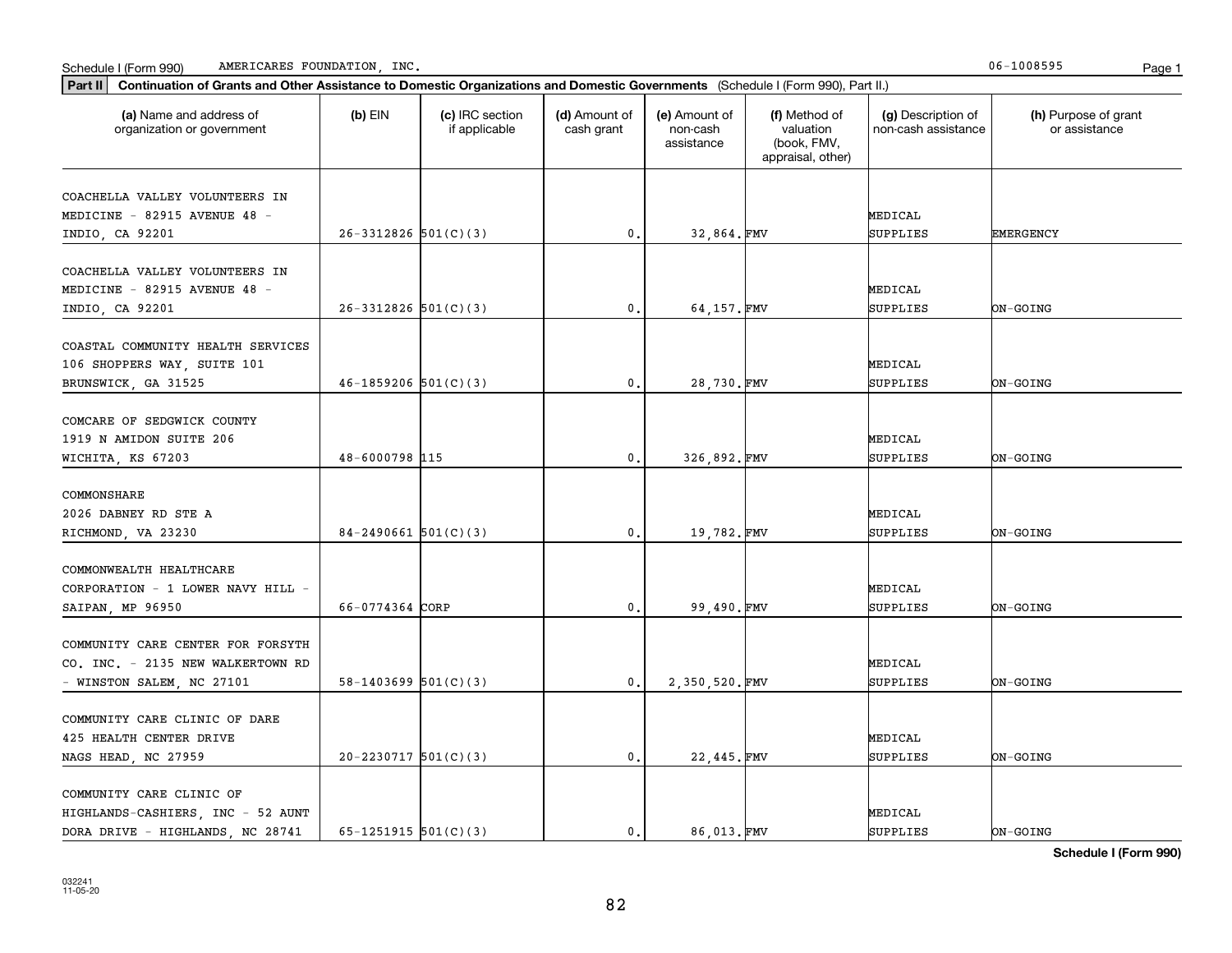| (a) Name and address of<br>organization or government | $(b)$ EIN                  | (c) IRC section<br>if applicable | (d) Amount of<br>cash grant | (e) Amount of<br>non-cash<br>assistance | (f) Method of<br>valuation<br>(book, FMV,<br>appraisal, other) | (g) Description of<br>non-cash assistance | (h) Purpose of grant<br>or assistance |
|-------------------------------------------------------|----------------------------|----------------------------------|-----------------------------|-----------------------------------------|----------------------------------------------------------------|-------------------------------------------|---------------------------------------|
| COMMUNITY CARE CLINIC OF ROWAN                        |                            |                                  |                             |                                         |                                                                |                                           |                                       |
| COUNTY - 315G MOCKSVILLE AVE. -                       |                            |                                  |                             |                                         |                                                                | MEDICAL                                   |                                       |
| SALISBURY, NC 28144                                   | $56-1964773$ $501(C)(3)$   |                                  | $\mathbf{0}$ .              | 312, 332. FMV                           |                                                                | SUPPLIES                                  | <b>DN-GOING</b>                       |
|                                                       |                            |                                  |                             |                                         |                                                                |                                           |                                       |
| COMMUNITY CLINIC OF HIGH POINT,                       |                            |                                  |                             |                                         |                                                                | MEDICAL                                   |                                       |
| INC - 779 N MAIN ST - HIGH POINT,                     |                            |                                  |                             |                                         |                                                                |                                           |                                       |
| NC 27262                                              | $56-1795022$ $501(C)(3)$   |                                  | 0.                          | 10,190.FMV                              |                                                                | SUPPLIES                                  | <b>DN-GOING</b>                       |
| COMMUNITY CLINIC OF SHELBYVILLE                       |                            |                                  |                             |                                         |                                                                |                                           |                                       |
| BEDFORD CO - 200 DOVER ST SUITE                       |                            |                                  |                             |                                         |                                                                | MEDICAL                                   |                                       |
| 202 - SHELBYVILLE, TN 37160                           | $34-1974609$ 501(C)(3)     |                                  | $\mathsf{0}\,$ .            | 23,625.FMV                              |                                                                | SUPPLIES                                  | <b>DN-GOING</b>                       |
| COMMUNITY CLINIC OF SOUTHWEST                         |                            |                                  |                             |                                         |                                                                |                                           |                                       |
| MISSOURI - 701 S. JOPLIN AVE -                        |                            |                                  |                             |                                         |                                                                | MEDICAL                                   |                                       |
| JOPLIN, MO 64801                                      | $43-1643962$ 501(C)(3)     |                                  | 0.                          | 106,106.FMV                             |                                                                | <b>SUPPLIES</b>                           | <b>DN-GOING</b>                       |
|                                                       |                            |                                  |                             |                                         |                                                                |                                           |                                       |
| COMMUNITY CONNECTIONS FREE CLINIC                     |                            |                                  |                             |                                         |                                                                |                                           |                                       |
| 101 E. FOUNTAIN STREET                                |                            |                                  |                             |                                         |                                                                | MEDICAL                                   |                                       |
| DODGEVILLE, WI 53533                                  | $72 - 1619112$ $501(C)(3)$ |                                  | $\mathbf{0}$ .              | 68,018.FMV                              |                                                                | SUPPLIES                                  | <b>DN-GOING</b>                       |
| COMMUNITY FREE CLINIC OF                              |                            |                                  |                             |                                         |                                                                |                                           |                                       |
| DECATUR-MORGAN COUNTY - 245                           |                            |                                  |                             |                                         |                                                                |                                           |                                       |
| JACKSON ST., SE - DECATUR, AL                         |                            |                                  |                             |                                         |                                                                | MEDICAL                                   |                                       |
| 35601                                                 | $72 - 1526129$ $501(C)(3)$ |                                  | 0.                          | 81,523. FMV                             |                                                                | SUPPLIES                                  | <b>DN-GOING</b>                       |
|                                                       |                            |                                  |                             |                                         |                                                                |                                           |                                       |
| COMMUNITY FREE CLINIC, INC.                           |                            |                                  |                             |                                         |                                                                |                                           |                                       |
| 249 MILL STREET                                       |                            |                                  |                             |                                         |                                                                | MEDICAL<br>SUPPLIES                       |                                       |
| HAGERSTOWN, MD 21740                                  | $52 - 1772594$ 501(C)(3)   |                                  | $\mathsf{0}\,$ .            | 548, 349. FMV                           |                                                                |                                           | <b>DN-GOING</b>                       |
| COMMUNITY HEALTH AND SOCIAL                           |                            |                                  |                             |                                         |                                                                |                                           |                                       |
| SERVICES CENTER - 5635 W FORT ST                      |                            |                                  |                             |                                         |                                                                | MEDICAL                                   |                                       |
| DETROIT, MI 48209                                     | $38-3094394$ $501(C)(3)$   |                                  | 0.                          | 29, 153. FMV                            |                                                                | SUPPLIES                                  | <b>DN-GOING</b>                       |
|                                                       |                            |                                  |                             |                                         |                                                                |                                           |                                       |
| COMMUNITY HEALTH CENTER OF                            |                            |                                  |                             |                                         |                                                                |                                           |                                       |
| RICHMOND - 439 PORT RICHMOND                          |                            |                                  |                             |                                         |                                                                | MEDICAL                                   |                                       |
| AVENUE - STATEN ISLAND, NY 10302                      | $51-0567466$ $501(C)(3)$   |                                  | 0.                          | 10.490.FMV                              |                                                                | <b>SUPPLIES</b>                           | <b>EMERGENCY</b>                      |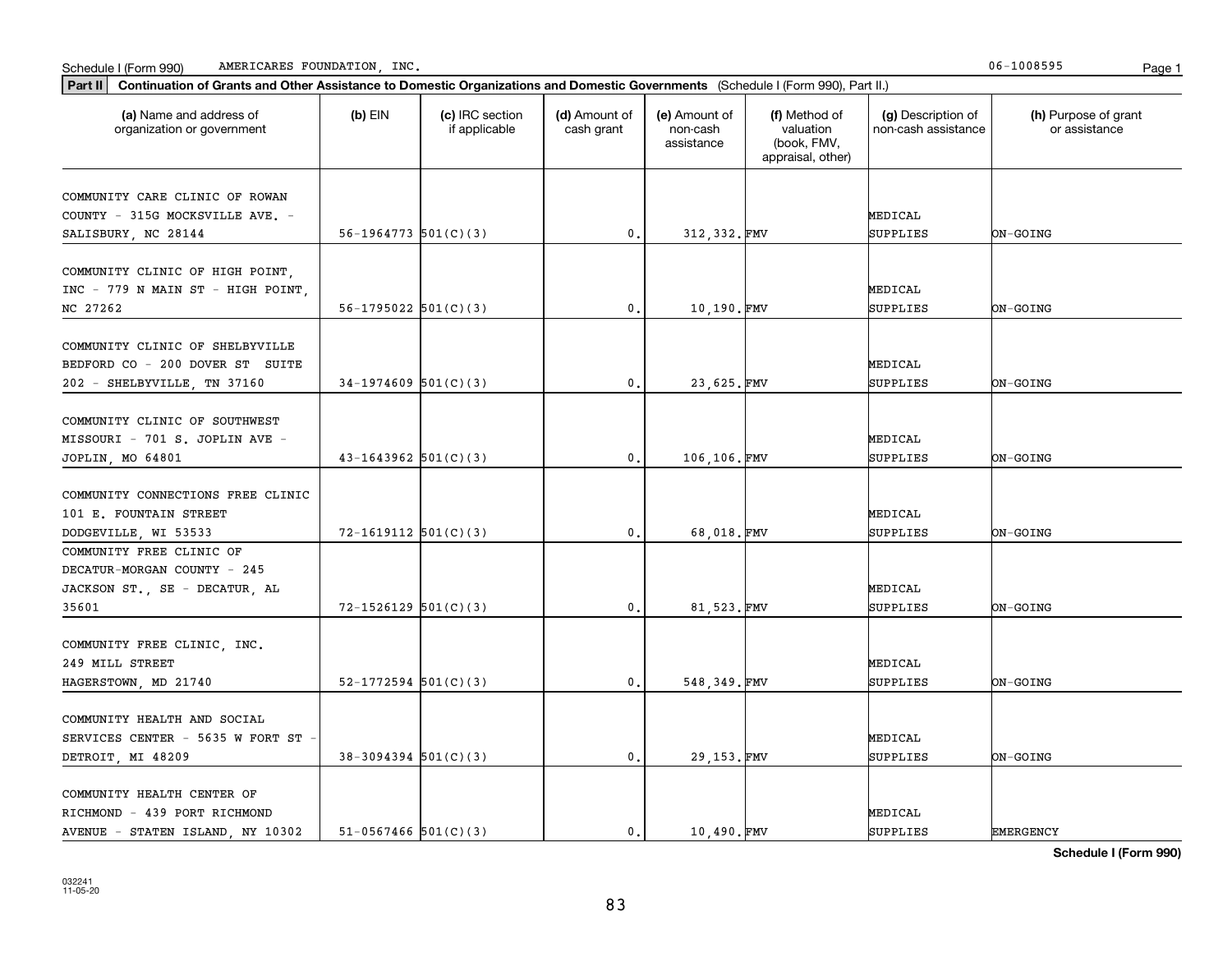| AMERICARES FOUNDATION<br>___________ | INC. | 1008595<br>០៩– |
|--------------------------------------|------|----------------|

Schedule I (Form 990) Page 1

| Part II   Continuation of Grants and Other Assistance to Domestic Organizations and Domestic Governments (Schedule I (Form 990), Part II.) |                          |                                  |                             |                                         |                                                                |                                           |                                       |
|--------------------------------------------------------------------------------------------------------------------------------------------|--------------------------|----------------------------------|-----------------------------|-----------------------------------------|----------------------------------------------------------------|-------------------------------------------|---------------------------------------|
| (a) Name and address of<br>organization or government                                                                                      | $(b)$ EIN                | (c) IRC section<br>if applicable | (d) Amount of<br>cash grant | (e) Amount of<br>non-cash<br>assistance | (f) Method of<br>valuation<br>(book, FMV,<br>appraisal, other) | (g) Description of<br>non-cash assistance | (h) Purpose of grant<br>or assistance |
|                                                                                                                                            |                          |                                  |                             |                                         |                                                                |                                           |                                       |
| COMMUNITY HEALTH CENTER OF<br>SOUTHEAST KANSAS - 3011 N.                                                                                   |                          |                                  |                             |                                         |                                                                | MEDICAL                                   |                                       |
| MICHIGAN ST. - PITTSBURG, KS 66762                                                                                                         | $75-3003364$ $501(C)(3)$ |                                  | $\mathbf{0}$ .              | 32,956.FMV                              |                                                                | SUPPLIES                                  | <b>bN-GOING</b>                       |
|                                                                                                                                            |                          |                                  |                             |                                         |                                                                |                                           |                                       |
| COMMUNITY HEALTH CENTER OF WEST                                                                                                            |                          |                                  |                             |                                         |                                                                |                                           |                                       |
| PALM BEACH - 2100 45TH ST. - WEST                                                                                                          |                          |                                  |                             |                                         |                                                                | MEDICAL                                   |                                       |
| PALM BEACH, FL 33407                                                                                                                       | $26-3611337$ $501(C)(3)$ |                                  | 0.                          | 295.069.FMV                             |                                                                | SUPPLIES                                  | <b>DN-GOING</b>                       |
|                                                                                                                                            |                          |                                  |                             |                                         |                                                                |                                           |                                       |
| COMMUNITY HEALTH CENTERS, INC.                                                                                                             |                          |                                  |                             |                                         |                                                                |                                           |                                       |
| 12716 N.E. 36TH STREET                                                                                                                     |                          |                                  |                             |                                         |                                                                | MEDICAL                                   |                                       |
| SPENCER, OK 73084                                                                                                                          | $73-0930123$ 501(C)(3)   |                                  | $\mathsf{0}\,$ .            | 66,734.FMV                              |                                                                | SUPPLIES                                  | <b>DN-GOING</b>                       |
|                                                                                                                                            |                          |                                  |                             |                                         |                                                                |                                           |                                       |
| COMMUNITY HEALTH CLINIC OF HARDIN                                                                                                          |                          |                                  |                             |                                         |                                                                |                                           |                                       |
| & LARUE COUNTI - 1113 WOODLAND DR                                                                                                          |                          |                                  |                             |                                         |                                                                | MEDICAL                                   |                                       |
| - ELIZABETHTOWN, KY 42701                                                                                                                  | 30-0042070 $501(C)(3)$   |                                  | 0.                          | 431,581.FMV                             |                                                                | SUPPLIES                                  | <b>DN-GOING</b>                       |
|                                                                                                                                            |                          |                                  |                             |                                         |                                                                |                                           |                                       |
| COMMUNITY HEALTH IMPROVEMENT                                                                                                               |                          |                                  |                             |                                         |                                                                |                                           |                                       |
| CENTER - 320 E CENTRAL AVE -                                                                                                               |                          |                                  |                             |                                         |                                                                | MEDICAL                                   |                                       |
| DECATUR, IL 62521                                                                                                                          | $37-0961830$ $501(C)(3)$ |                                  | 0.                          | 60,716.FMV                              |                                                                | SUPPLIES                                  | <b>DN-GOING</b>                       |
|                                                                                                                                            |                          |                                  |                             |                                         |                                                                |                                           |                                       |
| COMMUNITY HEALTH INITIATIVES, INC.                                                                                                         |                          |                                  |                             |                                         |                                                                |                                           |                                       |
| 2882 W 15TH STREET                                                                                                                         |                          |                                  |                             |                                         |                                                                | MEDICAL                                   |                                       |
| BROOKLYN, NY 11224                                                                                                                         | $47 - 2424768$ 501(C)(3) |                                  | 0.                          | 8.065.FMV                               |                                                                | SUPPLIES                                  | <b>EMERGENCY</b>                      |
|                                                                                                                                            |                          |                                  |                             |                                         |                                                                |                                           |                                       |
| COMMUNITY HEALTH SERVICE INC                                                                                                               |                          |                                  |                             |                                         |                                                                | MEDICAL                                   |                                       |
| 1926 COLLEGEVIEW RD SE                                                                                                                     |                          |                                  |                             |                                         |                                                                |                                           |                                       |
| ROCHESTER, MN 55904                                                                                                                        | $41-1000060$ 501(C)(3)   |                                  | $\mathsf{0}\,$ .            | 67,012.FMV                              |                                                                | SUPPLIES                                  | <b>DN-GOING</b>                       |
| COMMUNITY HEALTH SERVICE INC                                                                                                               |                          |                                  |                             |                                         |                                                                |                                           |                                       |
| 1113 W 11TH ST                                                                                                                             |                          |                                  |                             |                                         |                                                                | MEDICAL                                   |                                       |
| GRAFTON, ND 58237                                                                                                                          | $41-1000060$ 501(C)(3)   |                                  | 0.                          | 272, 255. FMV                           |                                                                | SUPPLIES                                  | <b>DN-GOING</b>                       |
|                                                                                                                                            |                          |                                  |                             |                                         |                                                                |                                           |                                       |
| COMMUNITY HEALTH SERVICES OF UNION                                                                                                         |                          |                                  |                             |                                         |                                                                |                                           |                                       |
| COUNTY INC - 1338-C EAST SUNSET                                                                                                            |                          |                                  |                             |                                         |                                                                | MEDICAL                                   |                                       |
| DRIVE - MONROE, NC 28112                                                                                                                   | $46 - 0495947$ 501(C)(3) |                                  | 0.                          | 6.507.FMV                               |                                                                | <b>SUPPLIES</b>                           | <b>DN-GOING</b>                       |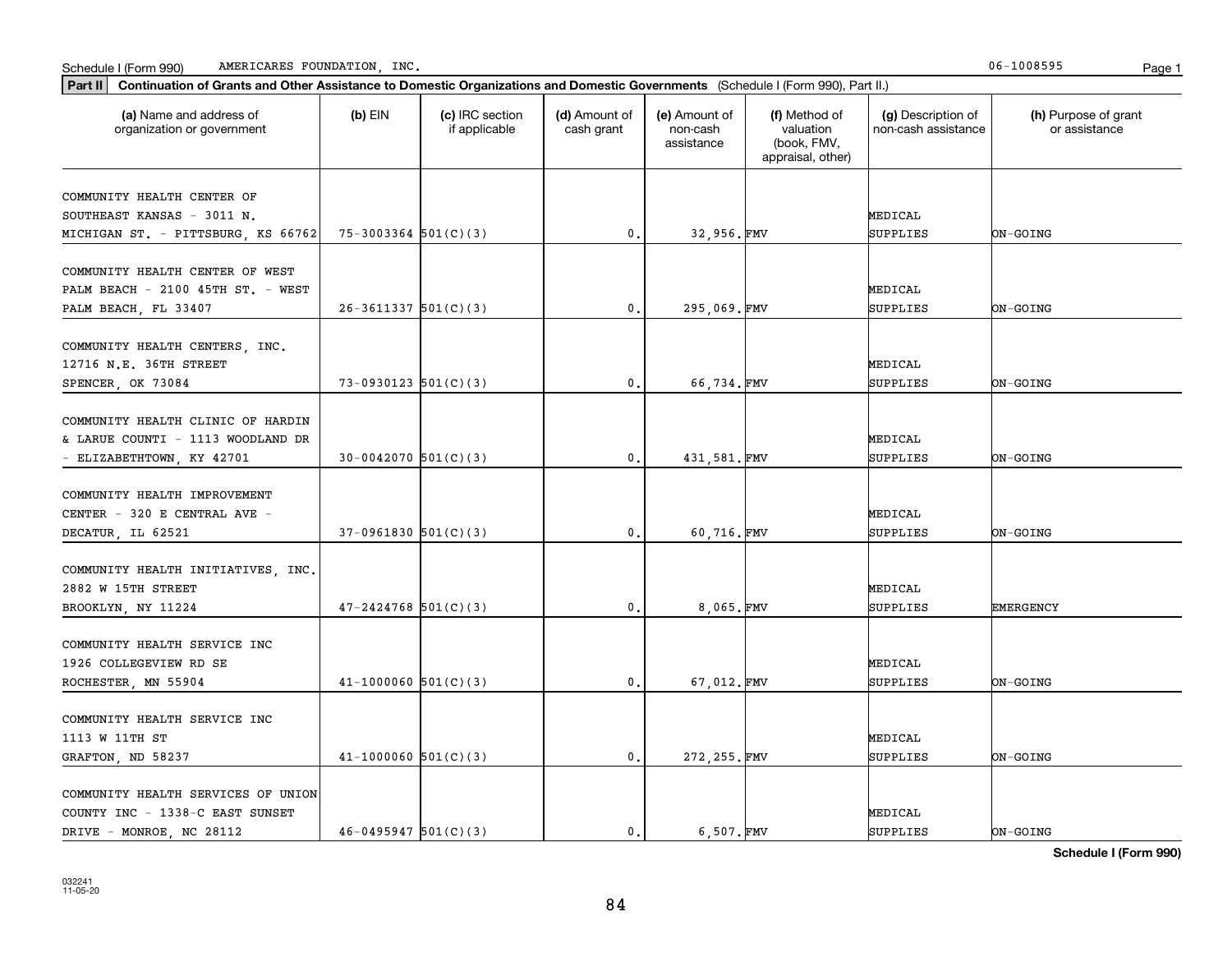| (a) Name and address of<br>organization or government | $(b)$ EIN                  | (c) IRC section<br>if applicable | (d) Amount of<br>cash grant | (e) Amount of<br>non-cash<br>assistance | (f) Method of<br>valuation<br>(book, FMV,<br>appraisal, other) | (g) Description of<br>non-cash assistance | (h) Purpose of grant<br>or assistance |
|-------------------------------------------------------|----------------------------|----------------------------------|-----------------------------|-----------------------------------------|----------------------------------------------------------------|-------------------------------------------|---------------------------------------|
| COMMUNITY HEALTH SERVICES, INC                        |                            |                                  |                             |                                         |                                                                |                                           |                                       |
| 1804 SW TROTT AVE                                     |                            |                                  |                             |                                         |                                                                | MEDICAL                                   |                                       |
| WILLMAR, MN 56201                                     | $41-1000060$ 501(C)(3)     |                                  | 0.                          | 227,209.FMV                             |                                                                | SUPPLIES                                  | <b>DN-GOING</b>                       |
|                                                       |                            |                                  |                             |                                         |                                                                |                                           |                                       |
| COMMUNITY HEALTHCARE NETWORK<br>97-04 SUTPHIN BLVD    |                            |                                  |                             |                                         |                                                                | MEDICAL                                   |                                       |
|                                                       | $13 - 3083068$ 501(C)(3)   |                                  | $\mathbf{0}$ .              |                                         |                                                                | SUPPLIES                                  | <b>EMERGENCY</b>                      |
| JAMAICA, NY 11435                                     |                            |                                  |                             | 28,646.FMV                              |                                                                |                                           |                                       |
| COMMUNITY HEALTH-IN-PARTNERSHIP                       |                            |                                  |                             |                                         |                                                                |                                           |                                       |
| SERVICES (CHIPS) - 2431 N. GRAND                      |                            |                                  |                             |                                         |                                                                | MEDICAL                                   |                                       |
| BLVD. - SAINT LOUIS, MO 63106                         | $43 - 1589851$ $501(C)(3)$ |                                  | 0.                          | 129,430.FMV                             |                                                                | SUPPLIES                                  | <b>DN-GOING</b>                       |
|                                                       |                            |                                  |                             |                                         |                                                                |                                           |                                       |
| COMMUNITY HELPING HANDS HEALTH                        |                            |                                  |                             |                                         |                                                                |                                           |                                       |
| CLINIC - 34-C COURTHOUSE SQUARE -                     |                            |                                  |                             |                                         |                                                                | MEDICAL                                   |                                       |
| CLEVELAND, GA 30528                                   | 64-0950194 $501(C)(3)$     |                                  | 0.                          | 572,620.FMV                             |                                                                | SUPPLIES                                  | <b>DN-GOING</b>                       |
|                                                       |                            |                                  |                             |                                         |                                                                |                                           |                                       |
| COMMUNITY MEDICAL WELLNESS CENTERS                    |                            |                                  |                             |                                         |                                                                | MEDICAL                                   |                                       |
| 1360 E. ANAHEIM STREET, # 208<br>LONG BEACH, CA 90813 | $45 - 2424322$ $501(C)(3)$ |                                  | 0.                          | 21,357.FMV                              |                                                                | SUPPLIES                                  | <b>DN-GOING</b>                       |
|                                                       |                            |                                  |                             |                                         |                                                                |                                           |                                       |
| COMMUNITY MEDICINE FOUNDATION                         |                            |                                  |                             |                                         |                                                                |                                           |                                       |
| 1131 SALUDA STREET                                    |                            |                                  |                             |                                         |                                                                | MEDICAL                                   |                                       |
| ROCK HILL, SC 29730                                   | $57-0891008$ $501(C)(3)$   |                                  | $\mathbf{0}$ .              | 339.847.FMV                             |                                                                | SUPPLIES                                  | <b>DN-GOING</b>                       |
|                                                       |                            |                                  |                             |                                         |                                                                |                                           |                                       |
| COMMUNITY VOLUNTEERS IN MEDICINE                      |                            |                                  |                             |                                         |                                                                |                                           |                                       |
| 300B LAWRENCE DRIVE                                   |                            |                                  |                             |                                         |                                                                | MEDICAL                                   |                                       |
| WEST CHESTER, PA 19380                                | $23 - 2944553$ $501(C)(3)$ |                                  | 0.                          | 137, 137. FMV                           |                                                                | SUPPLIES                                  | <b>DN-GOING</b>                       |
|                                                       |                            |                                  |                             |                                         |                                                                |                                           |                                       |
| COMMUNITYHEALTH                                       |                            |                                  |                             |                                         |                                                                |                                           |                                       |
| 2611 W. CHICAGO AVE.                                  |                            |                                  |                             |                                         |                                                                | MEDICAL                                   |                                       |
| CHICAGO, IL 60622                                     | $36-3931793$ $501(C)(3)$   |                                  | 0.                          | 53,841.FMV                              |                                                                | SUPPLIES                                  | <b>DN-GOING</b>                       |
| COMPASSIONATE CARE OF SHELBY                          |                            |                                  |                             |                                         |                                                                |                                           |                                       |
| COUNTY, INC. - 124 N. OHIO AVE -                      |                            |                                  |                             |                                         |                                                                | MEDICAL                                   |                                       |
| SIDNEY OH 45365                                       | $20 - 8479583$ 501(C)(3)   |                                  | 0.                          | 582.138.FMV                             |                                                                | SUPPLIES                                  | <b>DN-GOING</b>                       |
|                                                       |                            |                                  |                             |                                         |                                                                |                                           |                                       |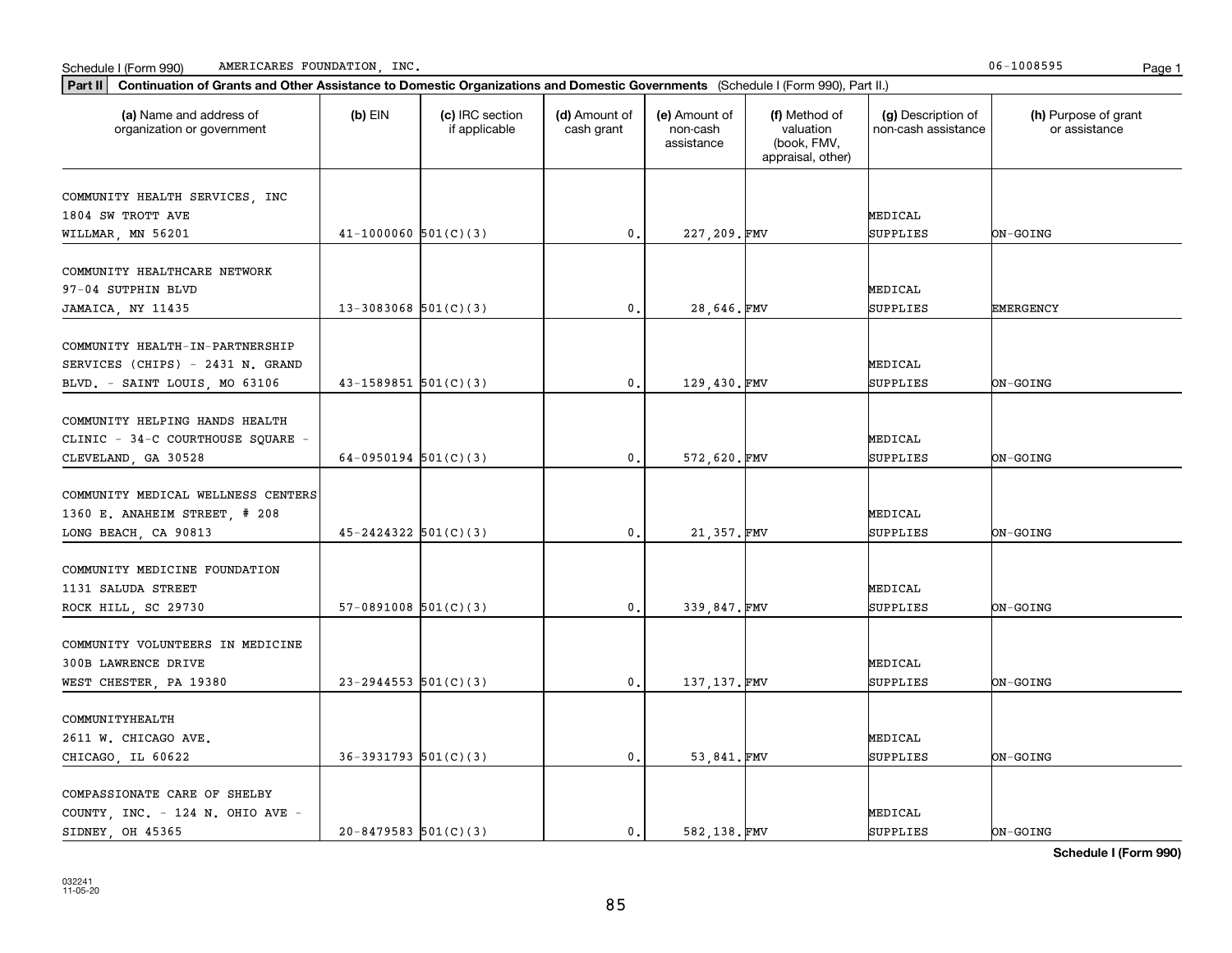| (a) Name and address of<br>organization or government | $(b)$ EIN                  | (c) IRC section<br>if applicable | (d) Amount of<br>cash grant | (e) Amount of<br>non-cash<br>assistance | (f) Method of<br>valuation<br>(book, FMV,<br>appraisal, other) | (g) Description of<br>non-cash assistance | (h) Purpose of grant<br>or assistance |
|-------------------------------------------------------|----------------------------|----------------------------------|-----------------------------|-----------------------------------------|----------------------------------------------------------------|-------------------------------------------|---------------------------------------|
| COMPREHENSIVE BEHAVIORAL HEALTH                       |                            |                                  |                             |                                         |                                                                |                                           |                                       |
| CENTER - 505 SOUTH 8TH STREET -                       |                            |                                  |                             |                                         |                                                                | MEDICAL                                   |                                       |
| EAST SAINT LOUIS, IL 62201                            | $37-0760015$ 501(C)(3)     |                                  | $\mathsf{0}\,$ .            | 230, 277. FMV                           |                                                                | SUPPLIES                                  | <b>DN-GOING</b>                       |
|                                                       |                            |                                  |                             |                                         |                                                                |                                           |                                       |
| CONCILIO DE SALUD INTEGRAL DE                         |                            |                                  |                             |                                         |                                                                |                                           |                                       |
| LOIZA - CARR. 188 INT. 187 -                          |                            |                                  |                             |                                         |                                                                | MEDICAL                                   |                                       |
| LOIZA, PR 00772                                       | $66-0314649$ 501(C)(3)     |                                  | $\mathbf{0}$ .              | 20,943.FMV                              |                                                                | SUPPLIES                                  | <b>DN-GOING</b>                       |
| COOPERATIVE CHRISTIAN MINISTRIES                      |                            |                                  |                             |                                         |                                                                |                                           |                                       |
| AND CLINIC - 133 ARBOR STREET -                       |                            |                                  |                             |                                         |                                                                | MEDICAL                                   |                                       |
| HOT SPRINGS NATIONAL, AR 71901                        | 62-1671396 $501(C)(3)$     |                                  | 0.                          | 160,807.FMV                             |                                                                | SUPPLIES                                  | <b>DN-GOING</b>                       |
|                                                       |                            |                                  |                             |                                         |                                                                |                                           |                                       |
| COOS COUNTY FAMILY HEALTH SERVICES                    |                            |                                  |                             |                                         |                                                                |                                           |                                       |
| 133 PLEASANT ST                                       |                            |                                  |                             |                                         |                                                                | MEDICAL                                   |                                       |
| BERLIN, NH 03570                                      | $02 - 0350051$ 501(C)(3)   |                                  | 0.                          | 89,891.FMV                              |                                                                | SUPPLIES                                  | <b>DN-GOING</b>                       |
|                                                       |                            |                                  |                             |                                         |                                                                |                                           |                                       |
| CORPORACION DE SERVICIOS DE SALUD                     |                            |                                  |                             |                                         |                                                                |                                           |                                       |
| PRIMARIA Y DES - CARR. 140 KM 38.8                    |                            |                                  |                             |                                         |                                                                | MEDICAL                                   |                                       |
| - UTUADO, PR 00641                                    | $66-0812599$ $501(C)(3)$   |                                  | $\mathbf{0}$ .              | 223, 206. FMV                           |                                                                | SUPPLIES                                  | <b>DN-GOING</b>                       |
| CORPORACION DE SERVICIOS MEDICOS                      |                            |                                  |                             |                                         |                                                                |                                           |                                       |
| PRIMARIOS Y PREVE - CARR. #2                          |                            |                                  |                             |                                         |                                                                |                                           |                                       |
| KM86.6 INTERIOR - HATILLO, PR                         |                            |                                  |                             |                                         |                                                                | MEDICAL                                   |                                       |
| 00659                                                 | $66 - 0427194$ 501(C)(3)   |                                  | 0.                          | 8.260.FMV                               |                                                                | SUPPLIES                                  | <b>DN-GOING</b>                       |
|                                                       |                            |                                  |                             |                                         |                                                                |                                           |                                       |
| CORPUS CHRISTI METRO MINISTRIES                       |                            |                                  |                             |                                         |                                                                |                                           |                                       |
| 1919 LEOPARD ST.                                      |                            |                                  |                             |                                         |                                                                | MEDICAL                                   |                                       |
| CORPUS CHRISTI, TX 78408                              | $74 - 2247261$ 501(C)(3)   |                                  | $\mathbf{0}$ .              | 625,957.FMV                             |                                                                | SUPPLIES                                  | <b>DN-GOING</b>                       |
| COSSMA, INC.                                          |                            |                                  |                             |                                         |                                                                |                                           |                                       |
| 600 AVE. EL JIBARO                                    |                            |                                  |                             |                                         |                                                                | MEDICAL                                   |                                       |
| CIDRA, PR 00739                                       | $66 - 0434923$ $501(C)(3)$ |                                  | $\mathbf{0}$ .              | 42,340.FMV                              |                                                                | SUPPLIES                                  | <b>DN-GOING</b>                       |
|                                                       |                            |                                  |                             |                                         |                                                                |                                           |                                       |
| COVE HOUSE FREE CLINIC                                |                            |                                  |                             |                                         |                                                                |                                           |                                       |
| 108 E HALSTEAD                                        |                            |                                  |                             |                                         |                                                                | MEDICAL                                   |                                       |
| COPPERAS COVE, TX 76522                               | $74 - 2764062$ 501(C)(3)   |                                  | 0.                          | 755,919.FMV                             |                                                                | SUPPLIES                                  | <b>DN-GOING</b>                       |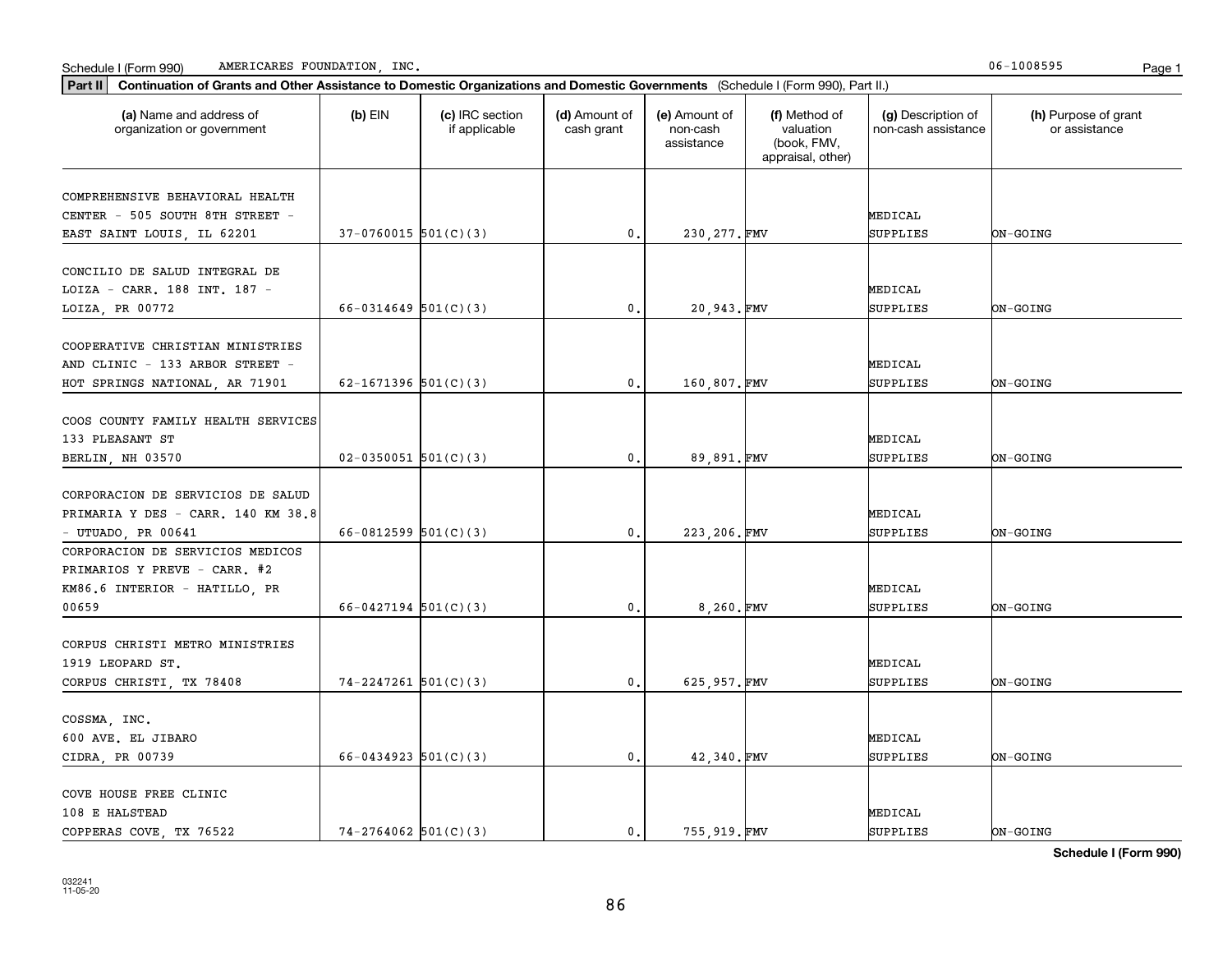| Schedule I (Form 990) |  | FOUNDATION<br>AMERICARES | INC. |  | Page |  |
|-----------------------|--|--------------------------|------|--|------|--|
|-----------------------|--|--------------------------|------|--|------|--|

| COVENANT COMMUNITY CARE<br>27776 WOODWARD AVE.<br>MEDICAL<br>$38-3533998$ $501(C)(3)$<br>0.<br>160,643.FMV<br>SUPPLIES<br><b>DN-GOING</b><br>ROYAL OAK, MI 48067<br>COVENANT COMMUNITY CARE<br>MEDICAL<br>5716 MICHIGAN AVE.<br>117,663.FMV<br>$38-3533998$ $501(C)(3)$<br>$\mathbf{0}$ .<br>SUPPLIES<br><b>DN-GOING</b><br>DETROIT, MI 48210<br>COVENANT COMMUNITY CARE STREET<br>MEDICAL<br>$38-3533998$ $501(C)(3)$<br>$\mathfrak o$ .<br>292, 202. FMV<br>SUPPLIES<br><b>DN-GOING</b><br>MEDICAL<br>$13-3076376$ 501(C)(3)<br>0.<br>22,435.FMV<br>SUPPLIES<br><b>EMERGENCY</b><br>MEDICAL<br>$13-3076376$ 501(C)(3)<br>13, 277. FMV<br>SUPPLIES<br><b>DN-GOING</b><br>$\mathbf{0}$ .<br>MEDICAL<br>6,804.FMV<br>$77-0719656$ 501(C)(3)<br>$\mathbf{0}$ .<br>SUPPLIES<br><b>EMERGENCY</b><br>MEDICAL<br>$73 - 1108774$ 501(C)(3)<br>$\mathfrak o$ .<br>SUPPLIES<br><b>DN-GOING</b><br>257,395.FMV<br>MEDICAL<br>$73-1608071$ 501(C)(3)<br>$\mathbf 0$ .<br>10,740.FMV<br>SUPPLIES<br><b>DN-GOING</b><br>MEDICAL<br>$86 - 1115863$ $501(C)(3)$<br>27.275.FMV | (a) Name and address of<br>organization or government | $(b)$ EIN | (c) IRC section<br>if applicable | (d) Amount of<br>cash grant | (e) Amount of<br>non-cash<br>assistance | (f) Method of<br>valuation<br>(book, FMV,<br>appraisal, other) | (g) Description of<br>non-cash assistance | (h) Purpose of grant<br>or assistance |
|----------------------------------------------------------------------------------------------------------------------------------------------------------------------------------------------------------------------------------------------------------------------------------------------------------------------------------------------------------------------------------------------------------------------------------------------------------------------------------------------------------------------------------------------------------------------------------------------------------------------------------------------------------------------------------------------------------------------------------------------------------------------------------------------------------------------------------------------------------------------------------------------------------------------------------------------------------------------------------------------------------------------------------------------------------------|-------------------------------------------------------|-----------|----------------------------------|-----------------------------|-----------------------------------------|----------------------------------------------------------------|-------------------------------------------|---------------------------------------|
|                                                                                                                                                                                                                                                                                                                                                                                                                                                                                                                                                                                                                                                                                                                                                                                                                                                                                                                                                                                                                                                                |                                                       |           |                                  |                             |                                         |                                                                |                                           |                                       |
|                                                                                                                                                                                                                                                                                                                                                                                                                                                                                                                                                                                                                                                                                                                                                                                                                                                                                                                                                                                                                                                                |                                                       |           |                                  |                             |                                         |                                                                |                                           |                                       |
|                                                                                                                                                                                                                                                                                                                                                                                                                                                                                                                                                                                                                                                                                                                                                                                                                                                                                                                                                                                                                                                                |                                                       |           |                                  |                             |                                         |                                                                |                                           |                                       |
|                                                                                                                                                                                                                                                                                                                                                                                                                                                                                                                                                                                                                                                                                                                                                                                                                                                                                                                                                                                                                                                                |                                                       |           |                                  |                             |                                         |                                                                |                                           |                                       |
|                                                                                                                                                                                                                                                                                                                                                                                                                                                                                                                                                                                                                                                                                                                                                                                                                                                                                                                                                                                                                                                                |                                                       |           |                                  |                             |                                         |                                                                |                                           |                                       |
|                                                                                                                                                                                                                                                                                                                                                                                                                                                                                                                                                                                                                                                                                                                                                                                                                                                                                                                                                                                                                                                                |                                                       |           |                                  |                             |                                         |                                                                |                                           |                                       |
|                                                                                                                                                                                                                                                                                                                                                                                                                                                                                                                                                                                                                                                                                                                                                                                                                                                                                                                                                                                                                                                                |                                                       |           |                                  |                             |                                         |                                                                |                                           |                                       |
| OUTREACH - 559 WEST GRAND BLVD. -<br>DETROIT, MI 48216<br>COVENANT HOUSE NEW YORK<br>550 TENTH AVE<br>NEW YORK, NY 10018<br>COVENANT HOUSE NEW YORK<br>550 TENTH AVE<br>NEW YORK, NY 10018<br>COVENANT WITH CHRIST FOOD PANTRY<br>500 E HOUSTON ST<br>CLEVELAND, TX 77327<br>CREOKS BEHAVIORAL HEALTH SERVICES<br>105 EAST ROSS<br>SAPULPA, OK 74066<br>CROSS AND CROWN CLINIC<br>1008 N. MCKINLEY STREET<br>OKLAHOMA CITY, OK 73106<br>CROSSINGS COMMUNITY CLINIC<br>10255 N PENN AVE                                                                                                                                                                                                                                                                                                                                                                                                                                                                                                                                                                         |                                                       |           |                                  |                             |                                         |                                                                |                                           |                                       |
|                                                                                                                                                                                                                                                                                                                                                                                                                                                                                                                                                                                                                                                                                                                                                                                                                                                                                                                                                                                                                                                                |                                                       |           |                                  |                             |                                         |                                                                |                                           |                                       |
|                                                                                                                                                                                                                                                                                                                                                                                                                                                                                                                                                                                                                                                                                                                                                                                                                                                                                                                                                                                                                                                                |                                                       |           |                                  |                             |                                         |                                                                |                                           |                                       |
|                                                                                                                                                                                                                                                                                                                                                                                                                                                                                                                                                                                                                                                                                                                                                                                                                                                                                                                                                                                                                                                                |                                                       |           |                                  |                             |                                         |                                                                |                                           |                                       |
|                                                                                                                                                                                                                                                                                                                                                                                                                                                                                                                                                                                                                                                                                                                                                                                                                                                                                                                                                                                                                                                                |                                                       |           |                                  |                             |                                         |                                                                |                                           |                                       |
|                                                                                                                                                                                                                                                                                                                                                                                                                                                                                                                                                                                                                                                                                                                                                                                                                                                                                                                                                                                                                                                                |                                                       |           |                                  |                             |                                         |                                                                |                                           |                                       |
|                                                                                                                                                                                                                                                                                                                                                                                                                                                                                                                                                                                                                                                                                                                                                                                                                                                                                                                                                                                                                                                                |                                                       |           |                                  |                             |                                         |                                                                |                                           |                                       |
|                                                                                                                                                                                                                                                                                                                                                                                                                                                                                                                                                                                                                                                                                                                                                                                                                                                                                                                                                                                                                                                                |                                                       |           |                                  |                             |                                         |                                                                |                                           |                                       |
|                                                                                                                                                                                                                                                                                                                                                                                                                                                                                                                                                                                                                                                                                                                                                                                                                                                                                                                                                                                                                                                                |                                                       |           |                                  |                             |                                         |                                                                |                                           |                                       |
|                                                                                                                                                                                                                                                                                                                                                                                                                                                                                                                                                                                                                                                                                                                                                                                                                                                                                                                                                                                                                                                                |                                                       |           |                                  |                             |                                         |                                                                |                                           |                                       |
|                                                                                                                                                                                                                                                                                                                                                                                                                                                                                                                                                                                                                                                                                                                                                                                                                                                                                                                                                                                                                                                                |                                                       |           |                                  |                             |                                         |                                                                |                                           |                                       |
|                                                                                                                                                                                                                                                                                                                                                                                                                                                                                                                                                                                                                                                                                                                                                                                                                                                                                                                                                                                                                                                                |                                                       |           |                                  |                             |                                         |                                                                |                                           |                                       |
|                                                                                                                                                                                                                                                                                                                                                                                                                                                                                                                                                                                                                                                                                                                                                                                                                                                                                                                                                                                                                                                                |                                                       |           |                                  |                             |                                         |                                                                |                                           |                                       |
|                                                                                                                                                                                                                                                                                                                                                                                                                                                                                                                                                                                                                                                                                                                                                                                                                                                                                                                                                                                                                                                                |                                                       |           |                                  |                             |                                         |                                                                |                                           |                                       |
|                                                                                                                                                                                                                                                                                                                                                                                                                                                                                                                                                                                                                                                                                                                                                                                                                                                                                                                                                                                                                                                                |                                                       |           |                                  |                             |                                         |                                                                |                                           |                                       |
|                                                                                                                                                                                                                                                                                                                                                                                                                                                                                                                                                                                                                                                                                                                                                                                                                                                                                                                                                                                                                                                                |                                                       |           |                                  |                             |                                         |                                                                |                                           |                                       |
|                                                                                                                                                                                                                                                                                                                                                                                                                                                                                                                                                                                                                                                                                                                                                                                                                                                                                                                                                                                                                                                                |                                                       |           |                                  |                             |                                         |                                                                |                                           |                                       |
|                                                                                                                                                                                                                                                                                                                                                                                                                                                                                                                                                                                                                                                                                                                                                                                                                                                                                                                                                                                                                                                                |                                                       |           |                                  |                             |                                         |                                                                |                                           |                                       |
|                                                                                                                                                                                                                                                                                                                                                                                                                                                                                                                                                                                                                                                                                                                                                                                                                                                                                                                                                                                                                                                                |                                                       |           |                                  |                             |                                         |                                                                |                                           |                                       |
|                                                                                                                                                                                                                                                                                                                                                                                                                                                                                                                                                                                                                                                                                                                                                                                                                                                                                                                                                                                                                                                                |                                                       |           |                                  |                             |                                         |                                                                |                                           |                                       |
|                                                                                                                                                                                                                                                                                                                                                                                                                                                                                                                                                                                                                                                                                                                                                                                                                                                                                                                                                                                                                                                                |                                                       |           |                                  |                             |                                         |                                                                |                                           |                                       |
|                                                                                                                                                                                                                                                                                                                                                                                                                                                                                                                                                                                                                                                                                                                                                                                                                                                                                                                                                                                                                                                                |                                                       |           |                                  |                             |                                         |                                                                |                                           |                                       |
|                                                                                                                                                                                                                                                                                                                                                                                                                                                                                                                                                                                                                                                                                                                                                                                                                                                                                                                                                                                                                                                                |                                                       |           |                                  |                             |                                         |                                                                |                                           |                                       |
|                                                                                                                                                                                                                                                                                                                                                                                                                                                                                                                                                                                                                                                                                                                                                                                                                                                                                                                                                                                                                                                                |                                                       |           |                                  |                             |                                         |                                                                |                                           |                                       |
|                                                                                                                                                                                                                                                                                                                                                                                                                                                                                                                                                                                                                                                                                                                                                                                                                                                                                                                                                                                                                                                                | OKLAHOMA CITY, OK 73120                               |           |                                  | $\mathbf{0}$ .              |                                         |                                                                | <b>SUPPLIES</b>                           | <b>DN-GOING</b>                       |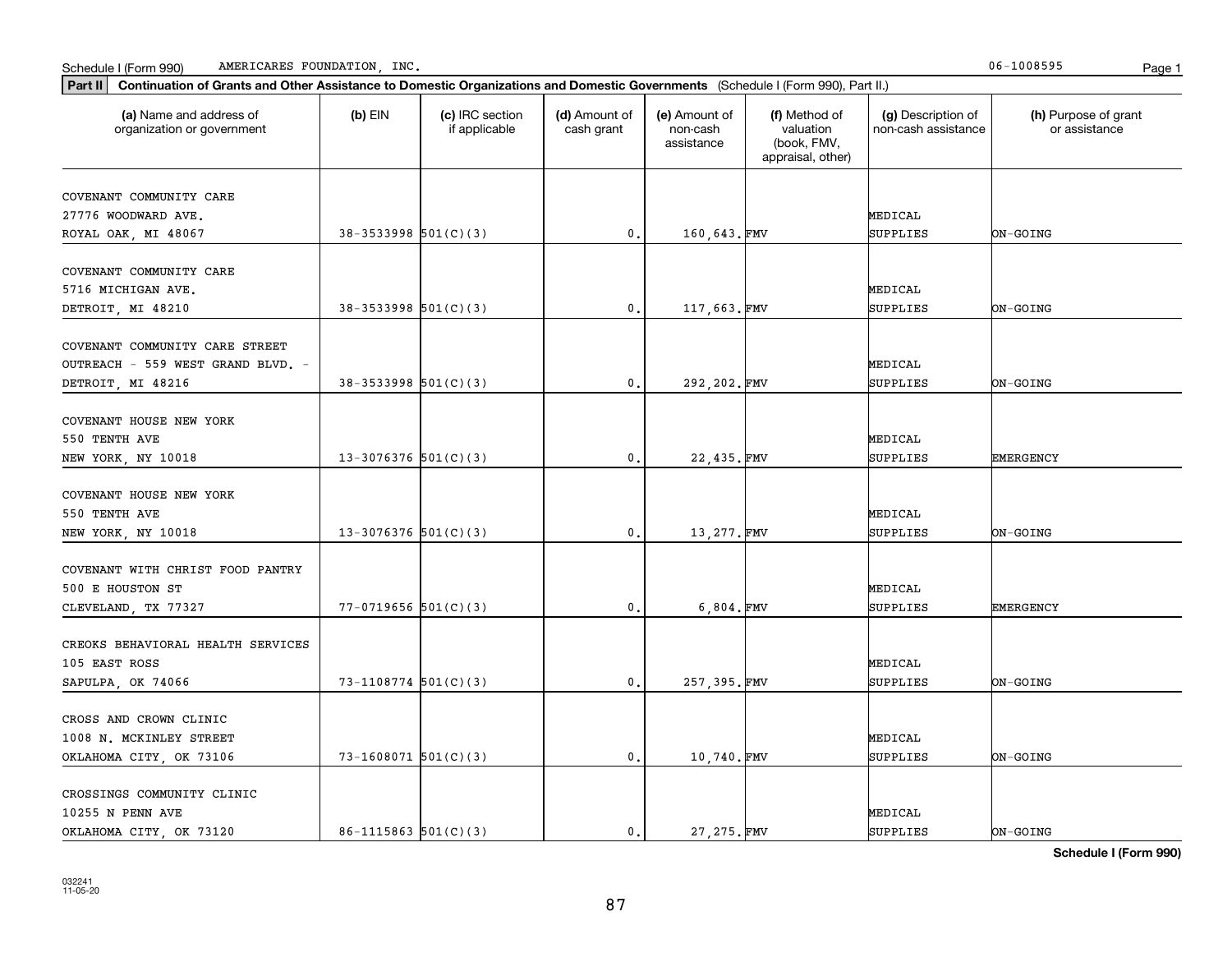| CROSSOVER MINISTRY<br>MEDICAL<br>$54-1371067$ 501(C)(3)<br>52,947. FMV<br>$\mathfrak o$ .<br>SUPPLIES<br>MEDICAL<br>41,094.FMV<br>$27-3109107$ 501(C)(3)<br>$\mathbf{0}$ .<br>SUPPLIES<br>MEDICAL<br>$43 - 1266535$ 115<br>$\mathbf{0}$ .<br>14,596.FMV<br>SUPPLIES<br>MEDICAL<br>55-0850037 CORP<br>0.<br>56,251.FMV<br>SUPPLIES<br>MEDICAL<br>$22 - 3433831$ 501(C)(3)<br>10,490.FMV<br>SUPPLIES<br>$\mathbf{0}$ .<br>MEDICAL<br>$56-1746266$ $501(C)(3)$<br>77,374.FMV<br>$\mathbf{0}$ .<br>SUPPLIES<br>MEDICAL<br>64-0892954 $501(C)(3)$<br>$\mathbf{0}$ .<br>27,052.FMV<br>SUPPLIES<br>MEDICAL<br>$75 - 1368151$ $501(C)(3)$<br>24,703. FMV<br>$\mathbf{0}$ .<br>SUPPLIES<br>MEDICAL | (a) Name and address of<br>organization or government | $(b)$ EIN | (c) IRC section<br>if applicable | (d) Amount of<br>cash grant | (e) Amount of<br>non-cash<br>assistance | (f) Method of<br>valuation<br>(book, FMV,<br>appraisal, other) | (g) Description of<br>non-cash assistance | (h) Purpose of grant<br>or assistance |
|-------------------------------------------------------------------------------------------------------------------------------------------------------------------------------------------------------------------------------------------------------------------------------------------------------------------------------------------------------------------------------------------------------------------------------------------------------------------------------------------------------------------------------------------------------------------------------------------------------------------------------------------------------------------------------------------|-------------------------------------------------------|-----------|----------------------------------|-----------------------------|-----------------------------------------|----------------------------------------------------------------|-------------------------------------------|---------------------------------------|
| 108 COWARDIN AVE                                                                                                                                                                                                                                                                                                                                                                                                                                                                                                                                                                                                                                                                          |                                                       |           |                                  |                             |                                         |                                                                |                                           |                                       |
| RICHMOND, VA 23224<br>CROSSROADS CLINIC VOLUNTEERS IN<br>MEDICINE - 10714 VETERANS MEMORIAL<br>- LAKE SAINT LOUIS, MO 63367<br>DADE COUNTY HEALTH DEPARTMENT<br>413 W WATER STREET<br>GREENFIELD, MO 65661<br>DAHLONEGA PEDIATRICS<br>1055 GROVE ST NORTH<br>DAHLONEGA, GA 30533                                                                                                                                                                                                                                                                                                                                                                                                          |                                                       |           |                                  |                             |                                         |                                                                |                                           |                                       |
|                                                                                                                                                                                                                                                                                                                                                                                                                                                                                                                                                                                                                                                                                           |                                                       |           |                                  |                             |                                         |                                                                |                                           | <b>DN-GOING</b>                       |
|                                                                                                                                                                                                                                                                                                                                                                                                                                                                                                                                                                                                                                                                                           |                                                       |           |                                  |                             |                                         |                                                                |                                           |                                       |
|                                                                                                                                                                                                                                                                                                                                                                                                                                                                                                                                                                                                                                                                                           |                                                       |           |                                  |                             |                                         |                                                                |                                           |                                       |
|                                                                                                                                                                                                                                                                                                                                                                                                                                                                                                                                                                                                                                                                                           |                                                       |           |                                  |                             |                                         |                                                                |                                           |                                       |
|                                                                                                                                                                                                                                                                                                                                                                                                                                                                                                                                                                                                                                                                                           |                                                       |           |                                  |                             |                                         |                                                                |                                           | <b>DN-GOING</b>                       |
|                                                                                                                                                                                                                                                                                                                                                                                                                                                                                                                                                                                                                                                                                           |                                                       |           |                                  |                             |                                         |                                                                |                                           |                                       |
|                                                                                                                                                                                                                                                                                                                                                                                                                                                                                                                                                                                                                                                                                           |                                                       |           |                                  |                             |                                         |                                                                |                                           |                                       |
|                                                                                                                                                                                                                                                                                                                                                                                                                                                                                                                                                                                                                                                                                           |                                                       |           |                                  |                             |                                         |                                                                |                                           |                                       |
|                                                                                                                                                                                                                                                                                                                                                                                                                                                                                                                                                                                                                                                                                           |                                                       |           |                                  |                             |                                         |                                                                |                                           | <b>ON-GOING</b>                       |
|                                                                                                                                                                                                                                                                                                                                                                                                                                                                                                                                                                                                                                                                                           |                                                       |           |                                  |                             |                                         |                                                                |                                           |                                       |
|                                                                                                                                                                                                                                                                                                                                                                                                                                                                                                                                                                                                                                                                                           |                                                       |           |                                  |                             |                                         |                                                                |                                           |                                       |
|                                                                                                                                                                                                                                                                                                                                                                                                                                                                                                                                                                                                                                                                                           |                                                       |           |                                  |                             |                                         |                                                                |                                           |                                       |
|                                                                                                                                                                                                                                                                                                                                                                                                                                                                                                                                                                                                                                                                                           |                                                       |           |                                  |                             |                                         |                                                                |                                           | <b>DN-GOING</b>                       |
| DAMIAN FAMILY CARE CENTERS, INC.<br>89-56 162 STREET 3FL<br>JAMAICA, NY 11432<br>DAVIDSON MEDICAL MINISTRIES<br>420 N SALISBURY ST<br>LEXINGTON, NC 27292<br>DELTA HEALTH ALLIANCE/LELAND<br>MEDICAL CLINIC - 201 BAKER BLVD. -<br>LELAND, MS 38756<br>DENTON COUNTY MHMR<br>2519 SCRIPTURE ST<br>DENTON, TX 76201<br>DEO CLINIC<br>218 NORTH FREDRICK ST.                                                                                                                                                                                                                                                                                                                                |                                                       |           |                                  |                             |                                         |                                                                |                                           |                                       |
|                                                                                                                                                                                                                                                                                                                                                                                                                                                                                                                                                                                                                                                                                           |                                                       |           |                                  |                             |                                         |                                                                |                                           |                                       |
|                                                                                                                                                                                                                                                                                                                                                                                                                                                                                                                                                                                                                                                                                           |                                                       |           |                                  |                             |                                         |                                                                |                                           |                                       |
|                                                                                                                                                                                                                                                                                                                                                                                                                                                                                                                                                                                                                                                                                           |                                                       |           |                                  |                             |                                         |                                                                |                                           | <b>EMERGENCY</b>                      |
|                                                                                                                                                                                                                                                                                                                                                                                                                                                                                                                                                                                                                                                                                           |                                                       |           |                                  |                             |                                         |                                                                |                                           |                                       |
|                                                                                                                                                                                                                                                                                                                                                                                                                                                                                                                                                                                                                                                                                           |                                                       |           |                                  |                             |                                         |                                                                |                                           |                                       |
|                                                                                                                                                                                                                                                                                                                                                                                                                                                                                                                                                                                                                                                                                           |                                                       |           |                                  |                             |                                         |                                                                |                                           |                                       |
|                                                                                                                                                                                                                                                                                                                                                                                                                                                                                                                                                                                                                                                                                           |                                                       |           |                                  |                             |                                         |                                                                |                                           | <b>DN-GOING</b>                       |
|                                                                                                                                                                                                                                                                                                                                                                                                                                                                                                                                                                                                                                                                                           |                                                       |           |                                  |                             |                                         |                                                                |                                           |                                       |
|                                                                                                                                                                                                                                                                                                                                                                                                                                                                                                                                                                                                                                                                                           |                                                       |           |                                  |                             |                                         |                                                                |                                           |                                       |
|                                                                                                                                                                                                                                                                                                                                                                                                                                                                                                                                                                                                                                                                                           |                                                       |           |                                  |                             |                                         |                                                                |                                           |                                       |
|                                                                                                                                                                                                                                                                                                                                                                                                                                                                                                                                                                                                                                                                                           |                                                       |           |                                  |                             |                                         |                                                                |                                           | <b>DN-GOING</b>                       |
|                                                                                                                                                                                                                                                                                                                                                                                                                                                                                                                                                                                                                                                                                           |                                                       |           |                                  |                             |                                         |                                                                |                                           |                                       |
|                                                                                                                                                                                                                                                                                                                                                                                                                                                                                                                                                                                                                                                                                           |                                                       |           |                                  |                             |                                         |                                                                |                                           |                                       |
|                                                                                                                                                                                                                                                                                                                                                                                                                                                                                                                                                                                                                                                                                           |                                                       |           |                                  |                             |                                         |                                                                |                                           | <b>DN-GOING</b>                       |
|                                                                                                                                                                                                                                                                                                                                                                                                                                                                                                                                                                                                                                                                                           |                                                       |           |                                  |                             |                                         |                                                                |                                           |                                       |
|                                                                                                                                                                                                                                                                                                                                                                                                                                                                                                                                                                                                                                                                                           |                                                       |           |                                  |                             |                                         |                                                                |                                           |                                       |
|                                                                                                                                                                                                                                                                                                                                                                                                                                                                                                                                                                                                                                                                                           |                                                       |           |                                  |                             |                                         |                                                                |                                           |                                       |
| $46-0789000$ $501(C)(3)$<br>11,730.FMV<br>DALTON, GA 30721<br>0.<br>SUPPLIES                                                                                                                                                                                                                                                                                                                                                                                                                                                                                                                                                                                                              |                                                       |           |                                  |                             |                                         |                                                                |                                           | <b>DN-GOING</b>                       |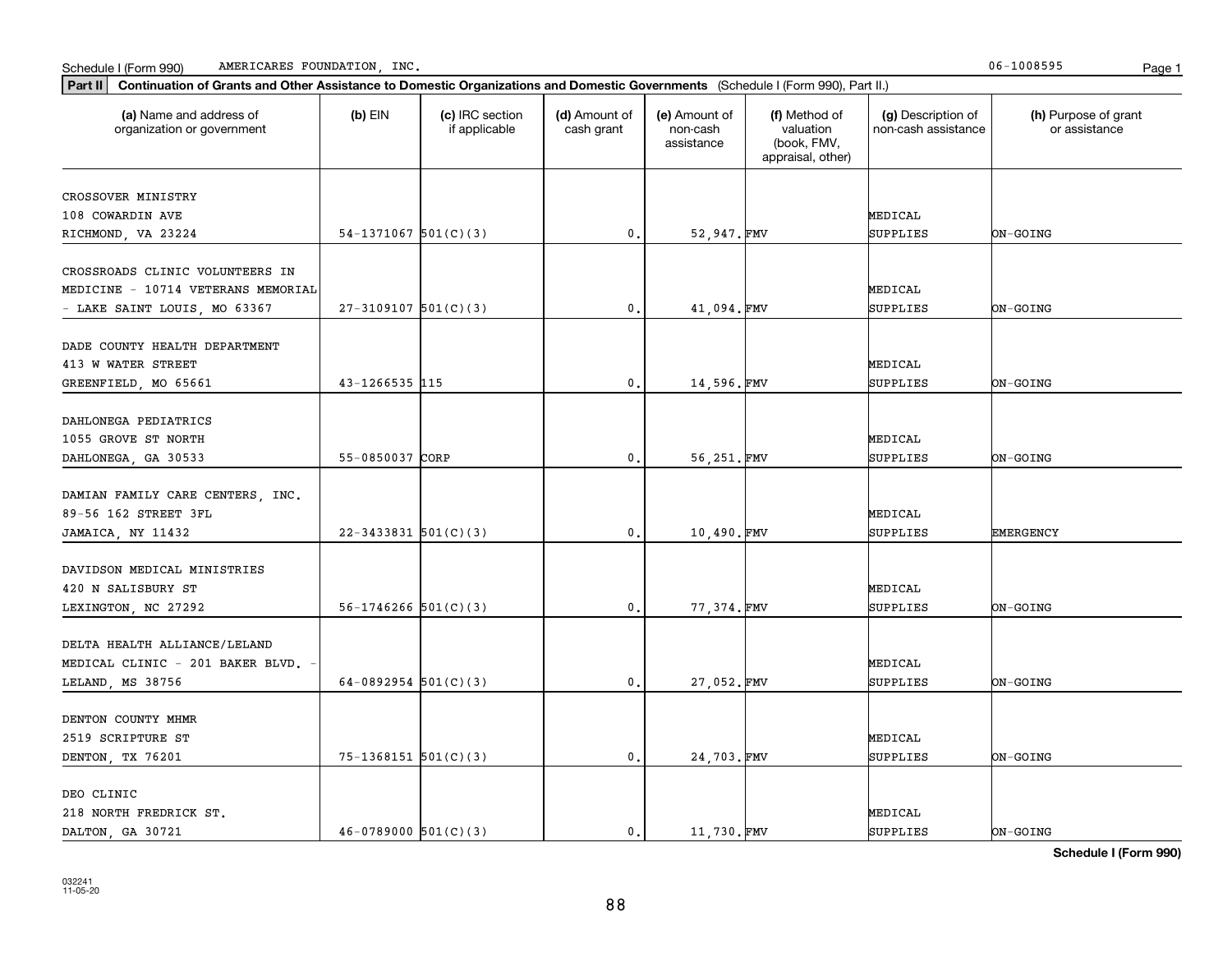| Part II                                                                                     | Continuation of Grants and Other Assistance to Domestic Organizations and Domestic Governments (Schedule I (Form 990), Part II.) |                                  |                             |                                         |                                                                |                                           |                                       |  |  |
|---------------------------------------------------------------------------------------------|----------------------------------------------------------------------------------------------------------------------------------|----------------------------------|-----------------------------|-----------------------------------------|----------------------------------------------------------------|-------------------------------------------|---------------------------------------|--|--|
| (a) Name and address of<br>organization or government                                       | $(b)$ EIN                                                                                                                        | (c) IRC section<br>if applicable | (d) Amount of<br>cash grant | (e) Amount of<br>non-cash<br>assistance | (f) Method of<br>valuation<br>(book, FMV,<br>appraisal, other) | (g) Description of<br>non-cash assistance | (h) Purpose of grant<br>or assistance |  |  |
| DIVINE GRACE MEDICAL MISSIONARIES<br>11000 FONDREN RD<br>HOUSTON, TX 77096                  | $27-4000666$ 501(C)(3)                                                                                                           |                                  | $\mathbf{0}$ .              | 43,799. FMV                             |                                                                | MEDICAL<br><b>SUPPLIES</b>                | <b>EMERGENCY</b>                      |  |  |
| DIVINE GRACE MEDICAL MISSIONARIES<br>11000 FONDREN RD<br>HOUSTON, TX 77096                  | $27-4000666$ 501(C)(3)                                                                                                           |                                  | $\mathbf{0}$ .              | 1,473,335. FMV                          |                                                                | MEDICAL<br>SUPPLIES                       | <b>ON-GOING</b>                       |  |  |
| DOWNTOWN CLINIC<br>611 SOUTH SECOND STREET<br>LARAMIE, WY 82070                             | 83-0326354 $501(C)(3)$                                                                                                           |                                  | $\mathfrak{o}$ .            | 73,988.FMV                              |                                                                | MEDICAL<br>SUPPLIES                       | <b>ON-GOING</b>                       |  |  |
| DOWNTOWN PREGNANCY CENTER<br>525 NORTH ERVAY STREET<br>DALLAS, TX 75201                     | $25-1902817$ 501(C)(3)                                                                                                           |                                  | $\mathbf{0}$ .              | 98,541.FMV                              |                                                                | MEDICAL<br>SUPPLIES                       | <b>DN-GOING</b>                       |  |  |
| DR GARY BURNSTEIN COMMUNITY HEALTH<br>CLINIC - 45580 WOODWARD AVE -<br>PONTIAC, MI 48341    | $32 - 0015321$ $501(C)(3)$                                                                                                       |                                  | $\mathbf{0}$ .              | 36,712.FMV                              |                                                                | MEDICAL<br>SUPPLIES                       | <b>DN-GOING</b>                       |  |  |
| DREAM CENTERS WOMEN'S CLINIC<br>4360 MONTEBELLO DR, SUITE 900<br>COLORADO SPRINGS, CO 80918 | $27-4876080$ 501(C)(3)                                                                                                           |                                  | $\mathfrak{o}$ .            | 500, 113. FMV                           |                                                                | MEDICAL<br>SUPPLIES                       | <b>ON-GOING</b>                       |  |  |
| DROP IN CENTER NORTH<br>2328 WILLIAMSON RD<br>ROANOKE, VA 24012                             | 54-0718859 $501(C)(3)$                                                                                                           |                                  | $\mathbf{0}$ .              | 48,190.FMV                              |                                                                | MEDICAL<br><b>SUPPLIES</b>                | <b>DN-GOING</b>                       |  |  |
| DUPLIN MEDICAL ASSOCIATION<br>600 SOUTH SYCAMORE STREET<br>ROSE HILL, NC 28458              | $56 - 1414420$ $501(C)(3)$                                                                                                       |                                  | $\mathbf{0}$ .              | 1,374,311.FMV                           |                                                                | MEDICAL<br>SUPPLIES                       | <b>ON-GOING</b>                       |  |  |
| EAST BAY COMMUNITY ACTION PROGRAM<br>6 JOHN H. CHAFEE BLVD<br>NEWPORT, RI 02840             | $05-0310024$ 501(C)(3)                                                                                                           |                                  | $\mathbf{0}$ .              | 38.750.FMV                              |                                                                | MEDICAL<br>SUPPLIES                       | <b>EMERGENCY</b>                      |  |  |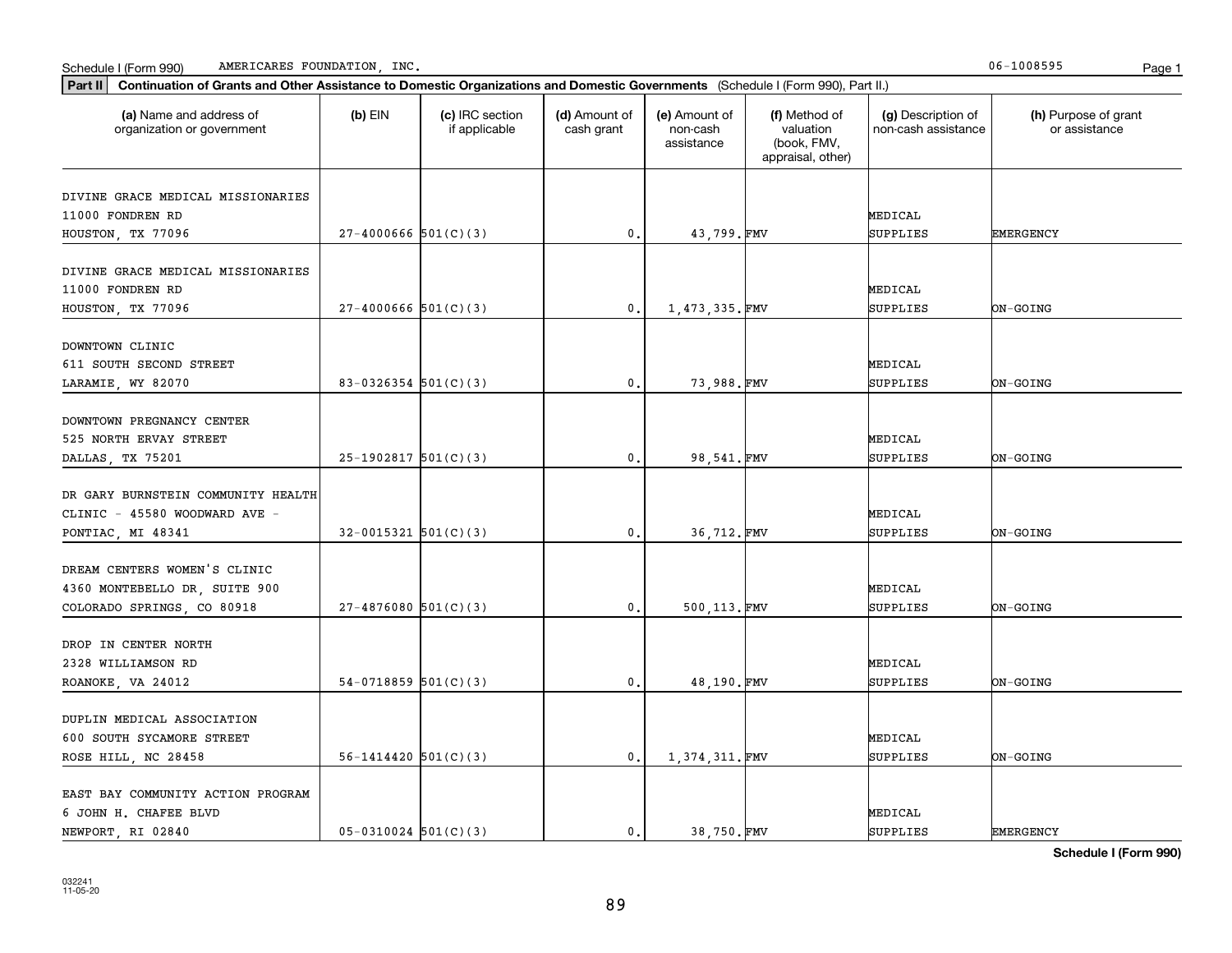| Part II <br>Continuation of Grants and Other Assistance to Domestic Organizations and Domestic Governments (Schedule I (Form 990), Part II.) |                            |                                  |                             |                                         |                                                                |                                           |                                       |  |
|----------------------------------------------------------------------------------------------------------------------------------------------|----------------------------|----------------------------------|-----------------------------|-----------------------------------------|----------------------------------------------------------------|-------------------------------------------|---------------------------------------|--|
| (a) Name and address of<br>organization or government                                                                                        | (b) $EIN$                  | (c) IRC section<br>if applicable | (d) Amount of<br>cash grant | (e) Amount of<br>non-cash<br>assistance | (f) Method of<br>valuation<br>(book, FMV,<br>appraisal, other) | (g) Description of<br>non-cash assistance | (h) Purpose of grant<br>or assistance |  |
| EAST HARLEM COUNCIL FOR HUMAN<br>SERVICES, INC. - 2253 THIRD AVENUE<br>- NEW YORK, NY 10035                                                  | $13 - 6213532$ $501(C)(3)$ |                                  | 0.                          | 13,310.FMV                              |                                                                | MEDICAL<br>SUPPLIES                       | <b>EMERGENCY</b>                      |  |
| EASTER SEALS LOUISIANA, INC.<br>725 JORDAN STREET<br>SHREVEPORT, LA 71101                                                                    | $72 - 0694376$ 501(C)(3)   |                                  | 0.                          | 30,937.FMV                              |                                                                | MEDICAL<br>SUPPLIES                       | <b>EMERGENCY</b>                      |  |
| EASTER SEALS OREGON<br>7300 SW HUNZIKER RD, SUITE 103<br>PORTLAND, OR 97223                                                                  | 93-0386885 $501(C)(3)$     |                                  | 0.                          | 10,091.FMV                              |                                                                | MEDICAL<br>SUPPLIES                       | <b>EMERGENCY</b>                      |  |
| EASTERSEALS<br>4443 N JOSEY LANE<br>CARROLLTON, TX 75010                                                                                     | $31 - 4379471$ 501(C)(3)   |                                  | 0.                          | 535, 572. FMV                           |                                                                | MEDICAL<br>SUPPLIES                       | <b>EMERGENCY</b>                      |  |
| EDISTO INDIAN FREE CLINIC<br>1125 RIDGE RD<br>RIDGEVILLE, SC 29472                                                                           | $82-1691197$ 501(C)(3)     |                                  | 0.                          | 1,800,634.FMV                           |                                                                | MEDICAL<br>SUPPLIES                       | <b>DN-GOING</b>                       |  |
| EDWARD R. LEAHY JR. CENTER CLINIC<br>FOR THE UNINSU - 230 KRESSLER CT<br>SCRANTON, PA 18503                                                  | $24-0795495$ 501(C)(3)     |                                  | 0.                          | 29,786.FMV                              |                                                                | MEDICAL<br>SUPPLIES                       | <b>DN-GOING</b>                       |  |
| EL CENTRO DEL BARRIO DBA CENTROMED<br>9011 POTEET JOURDANTON FWY.<br>SAN ANTONIO, TX 78224                                                   | $74-1787031$ 501(C)(3)     |                                  | 0.                          | 50,630.FMV                              |                                                                | MEDICAL<br>SUPPLIES                       | <b>DN-GOING</b>                       |  |
| ELLENTON HEALTH CLINIC, PUBLIC<br>HEALTH DISTRICT 8 - 185 NORTH<br>BAKER STREET - ELLENTON, GA 31747                                         | $23-7379607$ 501(C)(3)     |                                  | 0.                          | 171, 159. FMV                           |                                                                | MEDICAL<br>SUPPLIES                       | <b>DN-GOING</b>                       |  |
| EUNICE COMMUNITY HEALTH CENTER<br>450 MOOSA BLVD. STE. E<br>EUNICE, LA 70535                                                                 | $27-0213992$ 501(C)(3)     |                                  | 0.                          | 1.014.108.FMV                           |                                                                | MEDICAL<br>SUPPLIES                       | <b>DN-GOING</b>                       |  |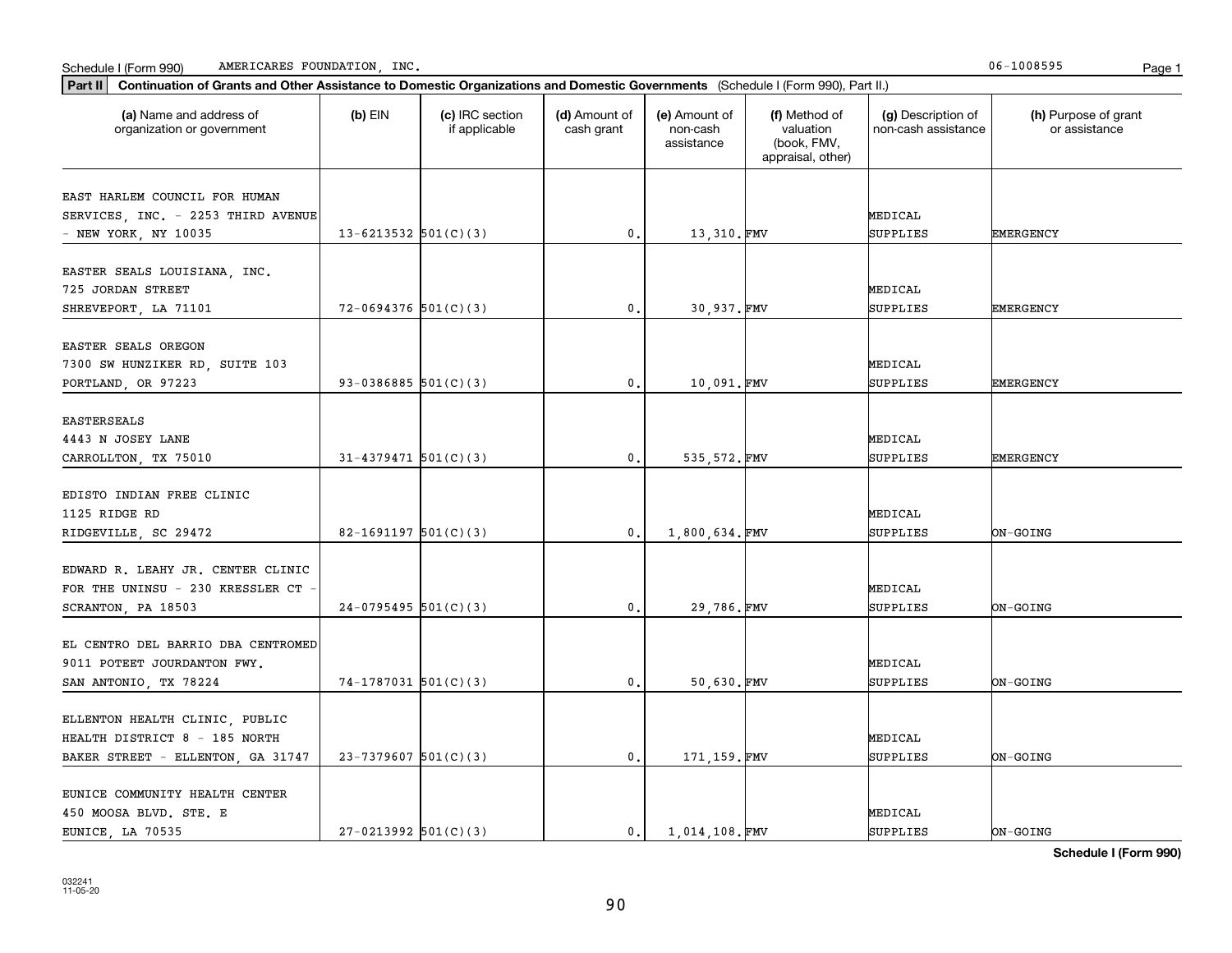| Schedule I (Form 990) |  | FOUNDATION<br>AMERICARES | INC. |  | Page |  |
|-----------------------|--|--------------------------|------|--|------|--|
|-----------------------|--|--------------------------|------|--|------|--|

| Part II   Continuation of Grants and Other Assistance to Domestic Organizations and Domestic Governments (Schedule I (Form 990), Part II.) |                          |                                  |                             |                                         |                                                                |                                           |                                       |
|--------------------------------------------------------------------------------------------------------------------------------------------|--------------------------|----------------------------------|-----------------------------|-----------------------------------------|----------------------------------------------------------------|-------------------------------------------|---------------------------------------|
| (a) Name and address of<br>organization or government                                                                                      | $(b)$ EIN                | (c) IRC section<br>if applicable | (d) Amount of<br>cash grant | (e) Amount of<br>non-cash<br>assistance | (f) Method of<br>valuation<br>(book, FMV,<br>appraisal, other) | (g) Description of<br>non-cash assistance | (h) Purpose of grant<br>or assistance |
| EZRA MEDICAL CENTER                                                                                                                        |                          |                                  |                             |                                         |                                                                |                                           |                                       |
| 1278 60TH STREET                                                                                                                           |                          |                                  |                             |                                         |                                                                | MEDICAL                                   |                                       |
| BROOKLYN, NY 11219                                                                                                                         | $11-3535388$ $501(C)(3)$ |                                  | $\mathbf{0}$ .              | 20,190.FMV                              |                                                                | SUPPLIES                                  | <b>EMERGENCY</b>                      |
|                                                                                                                                            |                          |                                  |                             |                                         |                                                                |                                           |                                       |
| FAITH COMMUNITY HEALTH                                                                                                                     |                          |                                  |                             |                                         |                                                                |                                           |                                       |
| 610 SOUTH SIXTH STREET                                                                                                                     |                          |                                  |                             |                                         |                                                                | MEDICAL                                   |                                       |
| BRANSON, MO 65616                                                                                                                          | $94-3467834$ 501(C)(3)   |                                  | 0.                          | 20,600.FMV                              |                                                                | SUPPLIES                                  | <b>DN-GOING</b>                       |
| FAITH COMMUNITY PHARMACY INC                                                                                                               |                          |                                  |                             |                                         |                                                                |                                           |                                       |
| 7033 BURLINGTON PIKE                                                                                                                       |                          |                                  |                             |                                         |                                                                | MEDICAL                                   |                                       |
| FLORENCE, KY 41042                                                                                                                         | 61-1378914 $501(C)(3)$   |                                  | 0.                          | 3,717,388.FMV                           |                                                                | SUPPLIES                                  | <b>DN-GOING</b>                       |
|                                                                                                                                            |                          |                                  |                             |                                         |                                                                |                                           |                                       |
| FAITH FAMILY MEDICAL CLINIC                                                                                                                |                          |                                  |                             |                                         |                                                                |                                           |                                       |
| 326 21ST AVE N                                                                                                                             |                          |                                  | 0.                          | 33, 117. FMV                            |                                                                | MEDICAL<br>SUPPLIES                       | <b>DN-GOING</b>                       |
| NASHVILLE, TN 37203                                                                                                                        | 62-1816811 $501(C)(3)$   |                                  |                             |                                         |                                                                |                                           |                                       |
| FAMILY CENTERS HEALTH CARE                                                                                                                 |                          |                                  |                             |                                         |                                                                |                                           |                                       |
| 111 WILBUR PECK COURT                                                                                                                      |                          |                                  |                             |                                         |                                                                | MEDICAL                                   |                                       |
| GREENWICH, CT 06830                                                                                                                        | $06 - 0646656$ 501(C)(3) |                                  | 0.                          | 105,577.FMV                             |                                                                | SUPPLIES                                  | <b>DN-GOING</b>                       |
|                                                                                                                                            |                          |                                  |                             |                                         |                                                                |                                           |                                       |
| FAMILY HEALTH PARTNERSHIP CLINIC                                                                                                           |                          |                                  |                             |                                         |                                                                | MEDICAL                                   |                                       |
| 401 CONGRESS PARKWAY                                                                                                                       | $36 - 4277029$ 501(C)(3) |                                  | 0.                          | 60,326.FMV                              |                                                                | SUPPLIES                                  | <b>DN-GOING</b>                       |
| CRYSTAL LAKE, IL 60014                                                                                                                     |                          |                                  |                             |                                         |                                                                |                                           |                                       |
| FAMILY HEALTH SERVICES                                                                                                                     |                          |                                  |                             |                                         |                                                                |                                           |                                       |
| 826 EASTLAND DRIVE                                                                                                                         |                          |                                  |                             |                                         |                                                                | MEDICAL                                   |                                       |
| TWIN FALLS, ID 83301                                                                                                                       | 82-0371093 $501(C)(3)$   |                                  | $\mathsf{0}\,$ .            | 42,694.FMV                              |                                                                | SUPPLIES                                  | <b>DN-GOING</b>                       |
|                                                                                                                                            |                          |                                  |                             |                                         |                                                                |                                           |                                       |
| FAMILY PLANNING PLUS                                                                                                                       |                          |                                  |                             |                                         |                                                                |                                           |                                       |
| 4612 WESTBRANCH HWY                                                                                                                        |                          |                                  |                             |                                         |                                                                | MEDICAL                                   |                                       |
| LEWISBURG, PA 17837                                                                                                                        | $23 - 2032597$ 501(C)(3) |                                  | $\mathfrak o$ .             | 67,321.FMV                              |                                                                | SUPPLIES                                  | <b>DN-GOING</b>                       |
| FAYETTE CARE CLINIC                                                                                                                        |                          |                                  |                             |                                         |                                                                |                                           |                                       |
| 1260 HWY 54                                                                                                                                |                          |                                  |                             |                                         |                                                                | MEDICAL                                   |                                       |
| FAYETTEVILLE, GA 30214                                                                                                                     | $20-0314897$ 501(C)(3)   |                                  | 0.                          | 48.574.FMV                              |                                                                | <b>SUPPLIES</b>                           | <b>DN-GOING</b>                       |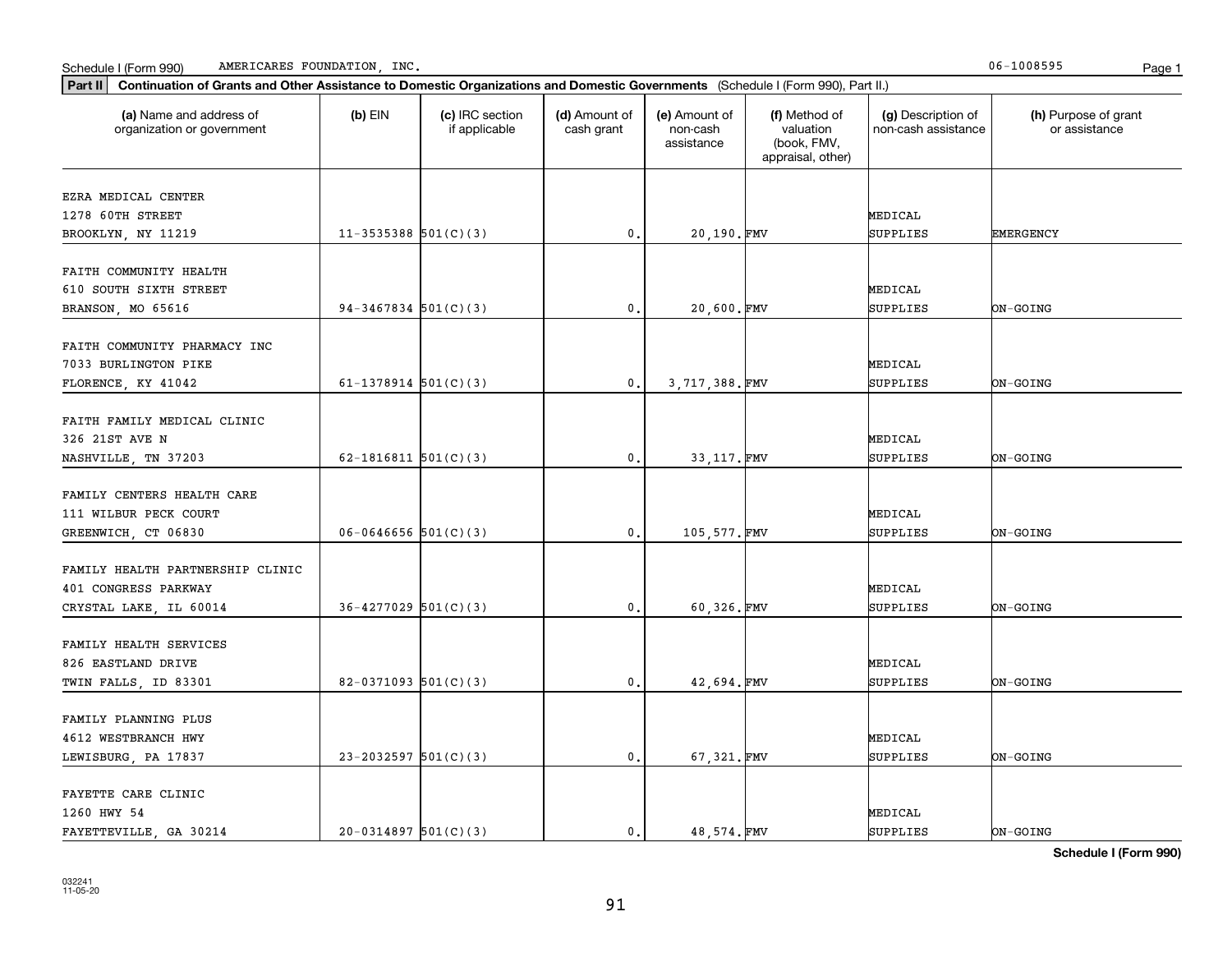| Continuation of Grants and Other Assistance to Domestic Organizations and Domestic Governments (Schedule I (Form 990), Part II.)<br>Part II |                            |                                  |                             |                                         |                                                                |                                           |                                       |
|---------------------------------------------------------------------------------------------------------------------------------------------|----------------------------|----------------------------------|-----------------------------|-----------------------------------------|----------------------------------------------------------------|-------------------------------------------|---------------------------------------|
| (a) Name and address of<br>organization or government                                                                                       | $(b)$ EIN                  | (c) IRC section<br>if applicable | (d) Amount of<br>cash grant | (e) Amount of<br>non-cash<br>assistance | (f) Method of<br>valuation<br>(book, FMV,<br>appraisal, other) | (g) Description of<br>non-cash assistance | (h) Purpose of grant<br>or assistance |
|                                                                                                                                             |                            |                                  |                             |                                         |                                                                |                                           |                                       |
| FEED MY SHEEP                                                                                                                               |                            |                                  |                             |                                         |                                                                | MEDICAL                                   |                                       |
| 613 S. 3RD STREET<br>TEMPLE, TX 76504                                                                                                       | $74 - 2724033$ 501(C)(3)   |                                  | $\mathsf{0}$ .              | 42,730.FMV                              |                                                                | SUPPLIES                                  | <b>DN-GOING</b>                       |
|                                                                                                                                             |                            |                                  |                             |                                         |                                                                |                                           |                                       |
| FEEDING AMERICA                                                                                                                             |                            |                                  |                             |                                         |                                                                |                                           |                                       |
| 150 BRADLEY STREET                                                                                                                          |                            |                                  |                             |                                         |                                                                | MEDICAL                                   |                                       |
| EAST HAVEN, CT 06512                                                                                                                        | $75 - 1812865$ 501(C)(3)   |                                  | $\mathbf{0}$ .              | 1,184,144.FMV                           |                                                                | SUPPLIES                                  | <b>EMERGENCY</b>                      |
| FIRST BAPTIST CHURCH                                                                                                                        |                            |                                  |                             |                                         |                                                                |                                           |                                       |
| MEDICAL/DENTAL CLINIC - 1607                                                                                                                |                            |                                  |                             |                                         |                                                                |                                           |                                       |
| CHERRY STREET - VICKSBURG, MS                                                                                                               |                            |                                  |                             |                                         |                                                                | MEDICAL                                   |                                       |
| 39180                                                                                                                                       | 64-0356253 $501(C)(3)$     |                                  | $\mathbf{0}$ .              | 91,806.FMV                              |                                                                | SUPPLIES                                  | <b>DN-GOING</b>                       |
|                                                                                                                                             |                            |                                  |                             |                                         |                                                                |                                           |                                       |
| FIRST PERSON CARE CLINIC                                                                                                                    |                            |                                  |                             |                                         |                                                                |                                           |                                       |
| 1200 S 4TH ST                                                                                                                               |                            |                                  |                             |                                         |                                                                | MEDICAL                                   |                                       |
| LAS VEGAS, NV 89104                                                                                                                         | $46 - 2155118$ $501(C)(3)$ |                                  | $\mathbf{0}$ .              | 478, 391. FMV                           |                                                                | <b>SUPPLIES</b>                           | <b>DN-GOING</b>                       |
|                                                                                                                                             |                            |                                  |                             |                                         |                                                                |                                           |                                       |
| FIRSTMED HEALTH AND WELLNESS                                                                                                                |                            |                                  |                             |                                         |                                                                |                                           |                                       |
| 400 SHADOW LANE, STE. 106                                                                                                                   |                            |                                  |                             |                                         |                                                                | MEDICAL                                   |                                       |
| LAS VEGAS, NV 89106                                                                                                                         | $27-0759056$ 501(C)(3)     |                                  | $\mathbf{0}$ .              | 7,455.FMV                               |                                                                | <b>SUPPLIES</b>                           | <b>DN-GOING</b>                       |
|                                                                                                                                             |                            |                                  |                             |                                         |                                                                |                                           |                                       |
| FIU COLLEGE OF MEDICINE MOBILE                                                                                                              |                            |                                  |                             |                                         |                                                                |                                           |                                       |
| HEALTH CENTER - 11200 SW 8TH                                                                                                                |                            |                                  |                             |                                         |                                                                | MEDICAL                                   |                                       |
| STREET - MIAMI, FL 33199                                                                                                                    | $23-7047106$ 501(C)(3)     |                                  | $\mathbf{0}$ .              | 273,466.FMV                             |                                                                | SUPPLIES                                  | <b>DN-GOING</b>                       |
| FLAGLER COUNTY FREE CLINIC                                                                                                                  |                            |                                  |                             |                                         |                                                                |                                           |                                       |
| 703 EAST MOODY BLVD.                                                                                                                        |                            |                                  |                             |                                         |                                                                | MEDICAL                                   |                                       |
| BUNNELL, FL 32110                                                                                                                           | $20-5036975$ 501(C)(3)     |                                  | $\mathbf{0}$ .              | 280,720.FMV                             |                                                                | SUPPLIES                                  | <b>DN-GOING</b>                       |
|                                                                                                                                             |                            |                                  |                             |                                         |                                                                |                                           |                                       |
| FLORIDA DREAM CENTER                                                                                                                        |                            |                                  |                             |                                         |                                                                |                                           |                                       |
| 8787 BRYAN DAIRY RD SUITE 275                                                                                                               |                            |                                  |                             |                                         |                                                                | MEDICAL                                   |                                       |
| LARGO, FL 33777                                                                                                                             | $85 - 8016567$ 501(C)(3)   |                                  | $\mathbf{0}$ .              | 80,049.FMV                              |                                                                | <b>SUPPLIES</b>                           | <b>DN-GOING</b>                       |
|                                                                                                                                             |                            |                                  |                             |                                         |                                                                |                                           |                                       |
| FOUNDATION FOR HIV AND KIDNEY                                                                                                               |                            |                                  |                             |                                         |                                                                |                                           |                                       |
| DIALYSIS INC. - 14 ZIRKEL.                                                                                                                  |                            |                                  |                             |                                         |                                                                | MEDICAL                                   |                                       |
| AVENUE. - PISCATAWAY, NJ 08854                                                                                                              | $43 - 2024266$ 501(C)(3)   |                                  | $\mathsf{0}$ .              | 102,450.FMV                             |                                                                | <b>SUPPLIES</b>                           | <b>DN-GOING</b>                       |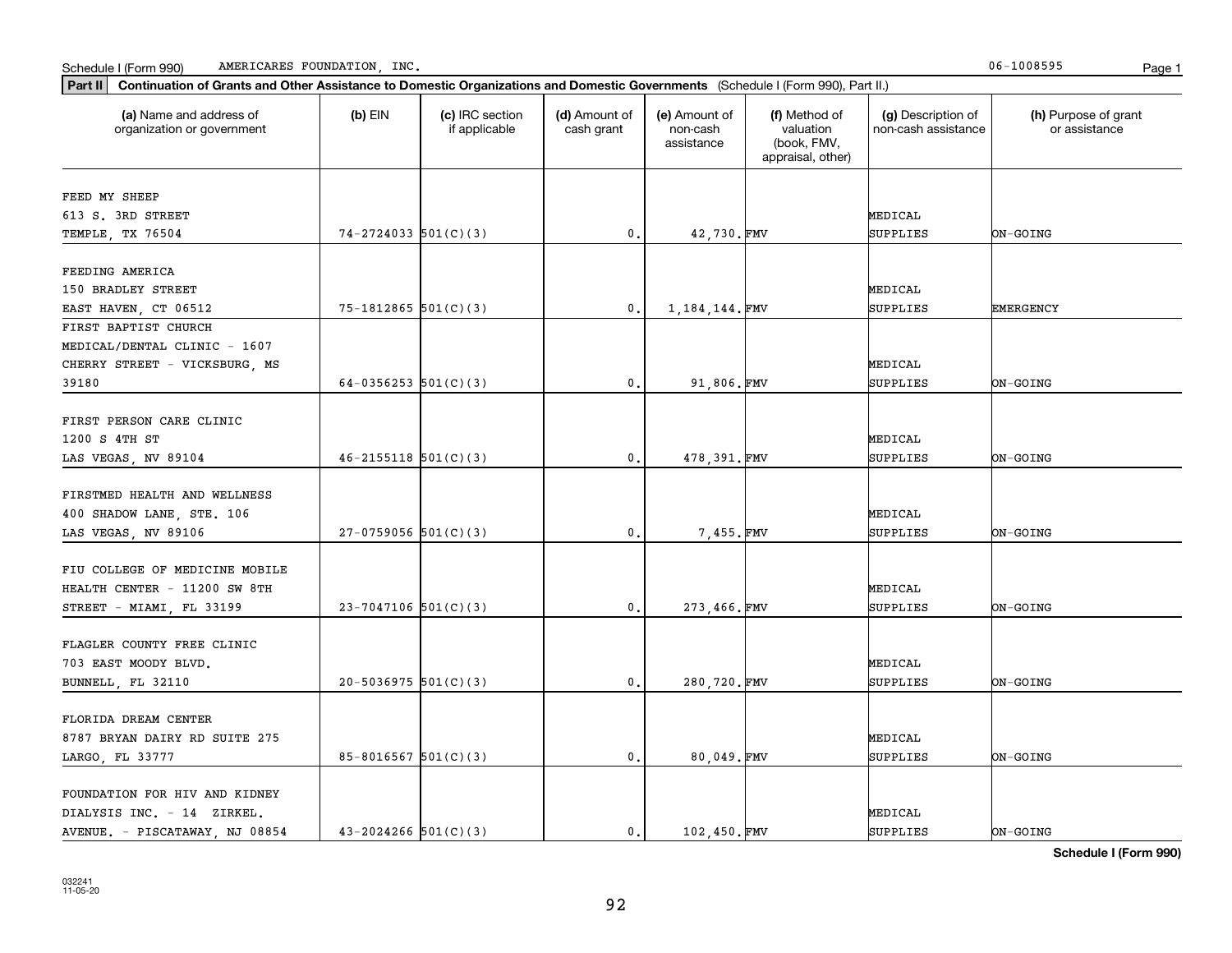| (a) Name and address of<br>organization or government | $(b)$ EIN                  | (c) IRC section<br>if applicable | (d) Amount of<br>cash grant | (e) Amount of<br>non-cash<br>assistance | (f) Method of<br>valuation<br>(book, FMV,<br>appraisal, other) | (g) Description of<br>non-cash assistance | (h) Purpose of grant<br>or assistance |
|-------------------------------------------------------|----------------------------|----------------------------------|-----------------------------|-----------------------------------------|----------------------------------------------------------------|-------------------------------------------|---------------------------------------|
| FREE MEDICAL CLINIC                                   |                            |                                  |                             |                                         |                                                                |                                           |                                       |
| 47 W LONG AVENUE                                      |                            |                                  |                             |                                         |                                                                | MEDICAL                                   |                                       |
| DU BOIS, PA 15801                                     | $25-1804763$ 501(C)(3)     |                                  | 0.                          | 36,901.FMV                              |                                                                | SUPPLIES                                  | <b>DN-GOING</b>                       |
|                                                       |                            |                                  |                             |                                         |                                                                |                                           |                                       |
| FREE MEDICAL CLINIC OF DARLINGTON                     |                            |                                  |                             |                                         |                                                                |                                           |                                       |
| COUNTY - 203 GROVE STREET -                           |                            |                                  |                             |                                         |                                                                | MEDICAL                                   |                                       |
| DARLINGTON, SC 29532                                  | $58 - 2445265$ $501(C)(3)$ |                                  | 0.                          | 89,041.FMV                              |                                                                | SUPPLIES                                  | <b>DN-GOING</b>                       |
|                                                       |                            |                                  |                             |                                         |                                                                |                                           |                                       |
| FREE MEDICAL CLINIC OF OAK RIDGE                      |                            |                                  |                             |                                         |                                                                |                                           |                                       |
| 116 E. DIVISION RD.                                   |                            |                                  |                             |                                         |                                                                | MEDICAL                                   |                                       |
| OAK RIDGE, TN 37830                                   | $90-0715369$ $501(C)(3)$   |                                  | 0.                          | 279,340.FMV                             |                                                                | SUPPLIES                                  | <b>DN-GOING</b>                       |
| FRIENDS OF HICKORY COUNTY HEALTH                      |                            |                                  |                             |                                         |                                                                |                                           |                                       |
| DEPARTMENT - 24885 STATE HIGHWAY                      |                            |                                  |                             |                                         |                                                                | MEDICAL                                   |                                       |
|                                                       | $47-1206725$ 501(C)(3)     |                                  | 0.                          | 36,436.FMV                              |                                                                | SUPPLIES                                  | <b>DN-GOING</b>                       |
| 254 - HERMITAGE, MO 65668                             |                            |                                  |                             |                                         |                                                                |                                           |                                       |
| FUNDACION MANOS JUNTAS                                |                            |                                  |                             |                                         |                                                                |                                           |                                       |
| 1320 NORTH PENNSYLVANIA AVE                           |                            |                                  |                             |                                         |                                                                | MEDICAL                                   |                                       |
| OKLAHOMA CITY, OK 73107                               | $73 - 1523135$ $501(C)(3)$ |                                  | 0.                          | 412,610.FMV                             |                                                                | SUPPLIES                                  | <b>DN-GOING</b>                       |
|                                                       |                            |                                  |                             |                                         |                                                                |                                           |                                       |
| GAIN, INC. (GREATER ASSISTANCE TO                     |                            |                                  |                             |                                         |                                                                |                                           |                                       |
| THOSE IN NEED) - 712 W. 3RD STREET                    |                            |                                  |                             |                                         |                                                                | MEDICAL                                   |                                       |
| - LITTLE ROCK, AR 72201                               | $71-0763418$ 501(C)(3)     |                                  | 0.                          | 145, 417. FMV                           |                                                                | SUPPLIES                                  | <b>DN-GOING</b>                       |
|                                                       |                            |                                  |                             |                                         |                                                                |                                           |                                       |
| GALILEE CENTER                                        |                            |                                  |                             |                                         |                                                                |                                           |                                       |
| 66101 HAMMOND RD                                      |                            |                                  |                             |                                         |                                                                | MEDICAL                                   |                                       |
| MECCA, CA 92254                                       | $27-3133601$ 501(C)(3)     |                                  | 0.                          | 12,957.FMV                              |                                                                | SUPPLIES                                  | <b>EMERGENCY</b>                      |
|                                                       |                            |                                  |                             |                                         |                                                                |                                           |                                       |
| GATEWAY COMMUNITY SERVICES, INC.                      |                            |                                  |                             |                                         |                                                                |                                           |                                       |
| 555 STOCKTON STREET                                   |                            |                                  |                             |                                         |                                                                | MEDICAL                                   |                                       |
| JACKSONVILLE, FL 32204                                | 59-1881828 $501(C)(3)$     |                                  | 0.                          | 227,655.FMV                             |                                                                | SUPPLIES                                  | <b>DN-GOING</b>                       |
| GATEWAY FOUNDATION - CARBONDALE                       |                            |                                  |                             |                                         |                                                                |                                           |                                       |
| 1080 E. PARK ST                                       |                            |                                  |                             |                                         |                                                                | MEDICAL                                   |                                       |
| CARBONDALE, IL 62901                                  | $36 - 2670036$ 501(C)(3)   |                                  | 0.                          | 255, 755, FMV                           |                                                                | <b>SUPPLIES</b>                           | <b>DN-GOING</b>                       |
|                                                       |                            |                                  |                             |                                         |                                                                |                                           |                                       |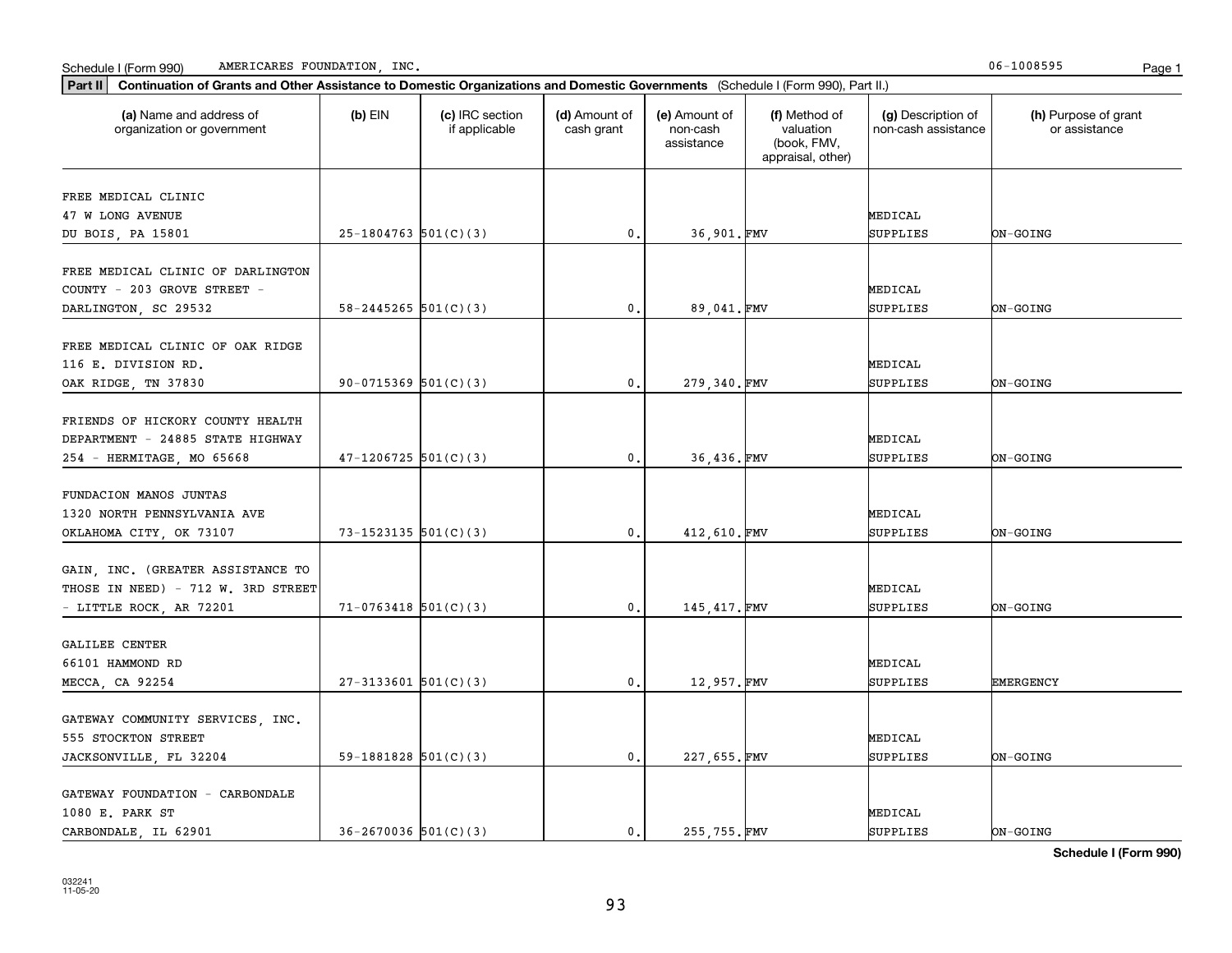| Part II   Continuation of Grants and Other Assistance to Domestic Organizations and Domestic Governments (Schedule I (Form 990), Part II.) |                            |                                  |                             |                                         |                                                                |                                           |                                       |
|--------------------------------------------------------------------------------------------------------------------------------------------|----------------------------|----------------------------------|-----------------------------|-----------------------------------------|----------------------------------------------------------------|-------------------------------------------|---------------------------------------|
| (a) Name and address of<br>organization or government                                                                                      | $(b)$ EIN                  | (c) IRC section<br>if applicable | (d) Amount of<br>cash grant | (e) Amount of<br>non-cash<br>assistance | (f) Method of<br>valuation<br>(book, FMV,<br>appraisal, other) | (g) Description of<br>non-cash assistance | (h) Purpose of grant<br>or assistance |
| GATEWAY FOUNDATION - SPRINGFIELD                                                                                                           |                            |                                  |                             |                                         |                                                                |                                           |                                       |
| AND PEKIN - 2200 LAKE VICTORIA                                                                                                             |                            |                                  |                             |                                         |                                                                | MEDICAL                                   |                                       |
| DRIVE - SPRINGFIELD, IL 62703                                                                                                              | $37-1394445$ 501(C)(3)     |                                  | $\mathfrak o$ .             | 18,750.FMV                              |                                                                | SUPPLIES                                  | <b>DN-GOING</b>                       |
|                                                                                                                                            |                            |                                  |                             |                                         |                                                                |                                           |                                       |
| GEORGIA FARMWORKER HEALTH PROGRAM<br>1626 E. SHOTWELL ST                                                                                   |                            |                                  |                             |                                         |                                                                | MEDICAL                                   |                                       |
| BAINBRIDGE, GA 39819                                                                                                                       | 58-6000359 $501(C)(3)$     |                                  | $\mathbf{0}$ .              | 29,786.FMV                              |                                                                | SUPPLIES                                  | <b>DN-GOING</b>                       |
|                                                                                                                                            |                            |                                  |                             |                                         |                                                                |                                           |                                       |
| GET UP PROJECT                                                                                                                             |                            |                                  |                             |                                         |                                                                |                                           |                                       |
| 8101 CAMERON RD                                                                                                                            |                            |                                  |                             |                                         |                                                                | MEDICAL                                   |                                       |
| AUSTIN, TX 78754                                                                                                                           | $45 - 4931906$ 501(C)(3)   |                                  | $\mathbf{0}$ .              | 18,901.FMV                              |                                                                | SUPPLIES                                  | <b>ON-GOING</b>                       |
|                                                                                                                                            |                            |                                  |                             |                                         |                                                                |                                           |                                       |
| GOOCHLANDCARES                                                                                                                             |                            |                                  |                             |                                         |                                                                |                                           |                                       |
| 2999 RIVER ROAD WEST                                                                                                                       |                            |                                  |                             |                                         |                                                                | MEDICAL                                   |                                       |
| GOOCHLAND, VA 23063                                                                                                                        | 54-1967650 $501(C)(3)$     |                                  | 0.                          | 17,922.FMV                              |                                                                | SUPPLIES                                  | <b>DN-GOING</b>                       |
| GOOD HEALTH CLINIC, INC                                                                                                                    |                            |                                  |                             |                                         |                                                                |                                           |                                       |
| 91555 OVERSEAS HWY, STE 2                                                                                                                  |                            |                                  |                             |                                         |                                                                | MEDICAL                                   |                                       |
| TAVERNIER, FL 33070                                                                                                                        | $04 - 3745805$ 501(C)(3)   |                                  | $\mathbf{0}$ .              | 237,030.FMV                             |                                                                | SUPPLIES                                  | <b>DN-GOING</b>                       |
|                                                                                                                                            |                            |                                  |                             |                                         |                                                                |                                           |                                       |
| GOOD NEIGHBOR FREE MEDICAL CLINIC                                                                                                          |                            |                                  |                             |                                         |                                                                |                                           |                                       |
| OF BEAUFORT - 974 RIBAUT ROAD -                                                                                                            |                            |                                  |                             |                                         |                                                                | MEDICAL                                   |                                       |
| BEAUFORT, SC 29902                                                                                                                         | $26-0335357$ $501(C)(3)$   |                                  | $\mathbf{0}$ .              | 15,540.FMV                              |                                                                | SUPPLIES                                  | <b>DN-GOING</b>                       |
| <b>GOOD NEIGHBOR HOUSE</b>                                                                                                                 |                            |                                  |                             |                                         |                                                                |                                           |                                       |
| 627 EAST FIRST ST                                                                                                                          |                            |                                  |                             |                                         |                                                                | MEDICAL                                   |                                       |
| DAYTON, OH 45402                                                                                                                           | $31-1374154$ $501(C)(3)$   |                                  | $\mathbf{0}$ .              | 535,260.FMV                             |                                                                | SUPPLIES                                  | <b>DN-GOING</b>                       |
|                                                                                                                                            |                            |                                  |                             |                                         |                                                                |                                           |                                       |
| GOOD NEIGHBOR SETTLEMENT HOUSE                                                                                                             |                            |                                  |                             |                                         |                                                                |                                           |                                       |
| 1254 E. TYLER STREET                                                                                                                       |                            |                                  |                             |                                         |                                                                | MEDICAL                                   |                                       |
| BROWNSVILLE, TX 78520                                                                                                                      | $74-1211654$ 501(C)(3)     |                                  | $\mathbf{0}$ .              | 24,301.FMV                              |                                                                | SUPPLIES                                  | <b>EMERGENCY</b>                      |
|                                                                                                                                            |                            |                                  |                             |                                         |                                                                |                                           |                                       |
| GOOD NEWS CLINICS                                                                                                                          |                            |                                  |                             |                                         |                                                                |                                           |                                       |
| 810 PINE STREET                                                                                                                            |                            |                                  |                             |                                         |                                                                | MEDICAL                                   |                                       |
| GAINESVILLE, GA 30501                                                                                                                      | $58 - 2058853$ $501(C)(3)$ |                                  | 0.                          | 227,068.FMV                             |                                                                | SUPPLIES                                  | <b>DN-GOING</b>                       |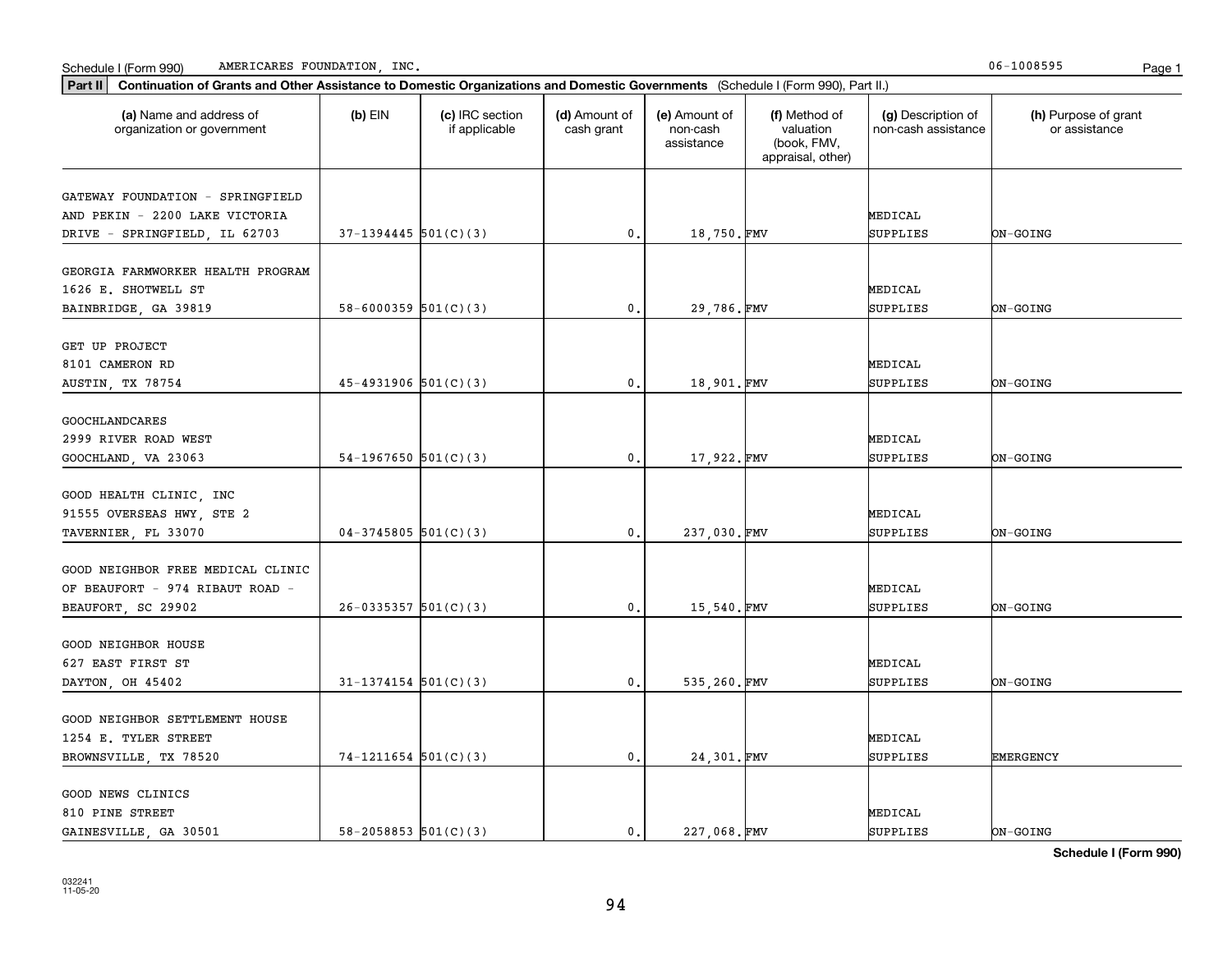Schedule I (Form 990) Page 1 AMERICARES FOUNDATION, INC. 06-1008595

| Part II   Continuation of Grants and Other Assistance to Domestic Organizations and Domestic Governments (Schedule I (Form 990), Part II.) |                          |                                  |                             |                                         |                                                                |                                           |                                       |
|--------------------------------------------------------------------------------------------------------------------------------------------|--------------------------|----------------------------------|-----------------------------|-----------------------------------------|----------------------------------------------------------------|-------------------------------------------|---------------------------------------|
| (a) Name and address of<br>organization or government                                                                                      | $(b)$ EIN                | (c) IRC section<br>if applicable | (d) Amount of<br>cash grant | (e) Amount of<br>non-cash<br>assistance | (f) Method of<br>valuation<br>(book, FMV,<br>appraisal, other) | (g) Description of<br>non-cash assistance | (h) Purpose of grant<br>or assistance |
| GOOD NEWS MINISTRIES/ GOOD NEWS                                                                                                            |                          |                                  |                             |                                         |                                                                |                                           |                                       |
| HEALTH CLINIC - 2716 EAST                                                                                                                  |                          |                                  |                             |                                         |                                                                |                                           |                                       |
| WASHINGTON STREET - INDIANAPOLIS,                                                                                                          |                          |                                  |                             |                                         |                                                                | MEDICAL                                   |                                       |
| IN 46201                                                                                                                                   | $35-0999233$ $501(C)(3)$ |                                  | 0.                          | 47,422. FMV                             |                                                                | SUPPLIES                                  | <b>DN-GOING</b>                       |
| GOOD SAMARITAN CLINIC                                                                                                                      |                          |                                  |                             |                                         |                                                                |                                           |                                       |
| 3880 WATERMELON RD STE A                                                                                                                   |                          |                                  |                             |                                         |                                                                | MEDICAL                                   |                                       |
| NORTHPORT, AL 35473                                                                                                                        | 63-1199900 $501(C)(3)$   |                                  | 0.                          | 361,409.FMV                             |                                                                | SUPPLIES                                  | <b>DN-GOING</b>                       |
|                                                                                                                                            |                          |                                  |                             |                                         |                                                                |                                           |                                       |
| GOOD SAMARITAN HEALTH AND WELLNESS                                                                                                         |                          |                                  |                             |                                         |                                                                |                                           |                                       |
| CENTER - 209 WEST STATE LINE ROAD                                                                                                          |                          |                                  |                             |                                         |                                                                | MEDICAL                                   |                                       |
| - SOUTH FULTON, TN 38257                                                                                                                   | $45-3745315$ 501(C)(3)   |                                  | 0.                          | 962,438.FMV                             |                                                                | SUPPLIES                                  | <b>DN-GOING</b>                       |
|                                                                                                                                            |                          |                                  |                             |                                         |                                                                |                                           |                                       |
| GOOD SAMARITAN HEALTH CENTER                                                                                                               |                          |                                  |                             |                                         |                                                                |                                           |                                       |
| 1015 DONALD LEE HOLLOWELL PKWY                                                                                                             |                          |                                  |                             |                                         |                                                                | MEDICAL                                   |                                       |
| ATLANTA, GA 30318                                                                                                                          | 58-2373395 $501(C)(3)$   |                                  | 0.                          | 28,595.FMV                              |                                                                | SUPPLIES                                  | <b>DN-GOING</b>                       |
| GOOD SAMARITAN HEALTH CLINIC                                                                                                               |                          |                                  |                             |                                         |                                                                |                                           |                                       |
| 401 ARNOLD STREET, NE                                                                                                                      |                          |                                  |                             |                                         |                                                                | MEDICAL                                   |                                       |
| CULLMAN, AL 35055                                                                                                                          | $20-0149215$ 501(C)(3)   |                                  | 0.                          | 382, 339. FMV                           |                                                                | SUPPLIES                                  | <b>DN-GOING</b>                       |
|                                                                                                                                            |                          |                                  |                             |                                         |                                                                |                                           |                                       |
| GOOD SAMARITAN HEALTH CLINIC OF                                                                                                            |                          |                                  |                             |                                         |                                                                |                                           |                                       |
| PASCO, INC - 5334 ASPEN ST. - NEW                                                                                                          |                          |                                  |                             |                                         |                                                                | MEDICAL                                   |                                       |
| PORT RICHEY, FL 34652                                                                                                                      | $59-3072334$ $501(C)(3)$ |                                  | 0.                          | 28,928.FMV                              |                                                                | SUPPLIES                                  | <b>DN-GOING</b>                       |
|                                                                                                                                            |                          |                                  |                             |                                         |                                                                |                                           |                                       |
| GOOD SAMARITAN MEDICAL CLINIC                                                                                                              |                          |                                  |                             |                                         |                                                                |                                           |                                       |
| 139 CHURCH ST.                                                                                                                             |                          |                                  |                             |                                         |                                                                | MEDICAL                                   |                                       |
| CHESTER, SC 29706                                                                                                                          | 82-0549226 $501(C)(3)$   |                                  | $\mathsf{0}\,$ .            | 230,864.FMV                             |                                                                | SUPPLIES                                  | <b>DN-GOING</b>                       |
| GOOD SAMARITAN PHARMACY & HEALTH                                                                                                           |                          |                                  |                             |                                         |                                                                |                                           |                                       |
| SERVICES, INC. - 2502 TAMIAMI                                                                                                              |                          |                                  |                             |                                         |                                                                | MEDICAL                                   |                                       |
| TRAIL NORTH - NOKOMIS, FL 34275                                                                                                            | $26 - 2295558$ 501(C)(3) |                                  | $\mathsf{0}\,$ .            | 78,176.FMV                              |                                                                | SUPPLIES                                  | <b>DN-GOING</b>                       |
|                                                                                                                                            |                          |                                  |                             |                                         |                                                                |                                           |                                       |
| GOOD SHEPHERD CLINIC                                                                                                                       |                          |                                  |                             |                                         |                                                                |                                           |                                       |
| 452 HIGHWAY 53 E #1009                                                                                                                     |                          |                                  |                             |                                         |                                                                | MEDICAL                                   |                                       |
| DAWSONVILLE, GA 30534                                                                                                                      | $27-0245804$ 501(C)(3)   |                                  | 0.                          | 40.940.FMV                              |                                                                | <b>SUPPLIES</b>                           | <b>DN-GOING</b>                       |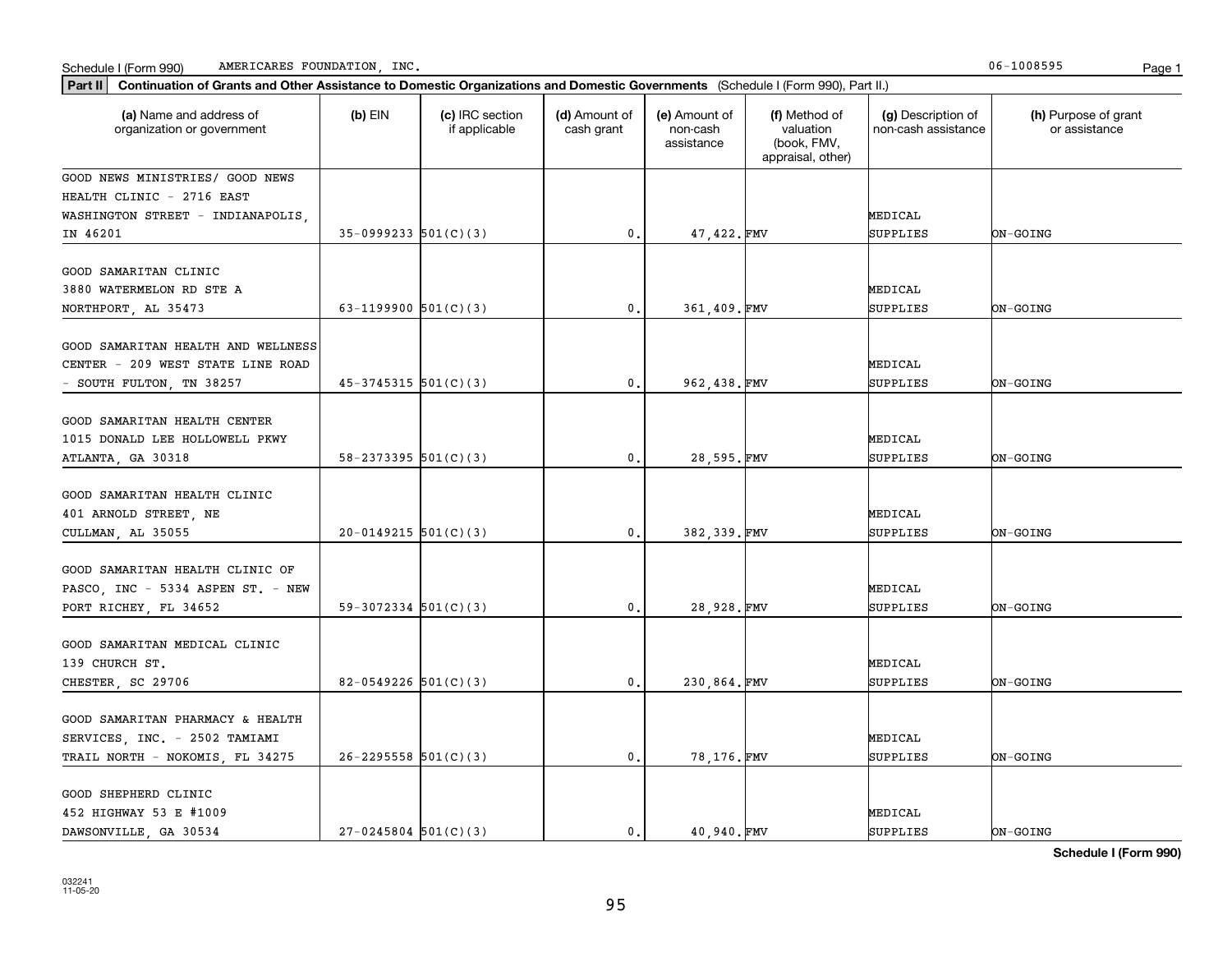| $ $ Part II<br>Continuation of Grants and Other Assistance to Domestic Organizations and Domestic Governments (Schedule I (Form 990), Part II.) |                            |                                  |                             |                                         |                                                                |                                           |                                       |
|-------------------------------------------------------------------------------------------------------------------------------------------------|----------------------------|----------------------------------|-----------------------------|-----------------------------------------|----------------------------------------------------------------|-------------------------------------------|---------------------------------------|
| (a) Name and address of<br>organization or government                                                                                           | $(b)$ EIN                  | (c) IRC section<br>if applicable | (d) Amount of<br>cash grant | (e) Amount of<br>non-cash<br>assistance | (f) Method of<br>valuation<br>(book, FMV,<br>appraisal, other) | (g) Description of<br>non-cash assistance | (h) Purpose of grant<br>or assistance |
| GOOD SHEPHERD CLINIC                                                                                                                            |                            |                                  |                             |                                         |                                                                |                                           |                                       |
| 6392 MURPHY DRIVE                                                                                                                               |                            |                                  |                             |                                         |                                                                | MEDICAL                                   |                                       |
| MORROW, GA 30260                                                                                                                                | $58 - 2578581$ $501(C)(3)$ |                                  | 0.                          | 146,348.FMV                             |                                                                | SUPPLIES                                  | <b>DN-GOING</b>                       |
|                                                                                                                                                 |                            |                                  |                             |                                         |                                                                |                                           |                                       |
| GOOD SHEPHERD HEALTHCARE CLINIC OF                                                                                                              |                            |                                  |                             |                                         |                                                                |                                           |                                       |
| MUSKOGEE, OKL - 2130 WEST OKMULGEE                                                                                                              |                            |                                  |                             |                                         |                                                                | MEDICAL                                   |                                       |
| - MUSKOGEE, OK 74401                                                                                                                            | $73 - 1581613$ $501(C)(3)$ |                                  | $\mathbf{0}$ .              | 356,735.FMV                             |                                                                | SUPPLIES                                  | <b>DN-GOING</b>                       |
|                                                                                                                                                 |                            |                                  |                             |                                         |                                                                |                                           |                                       |
| GOOD SHEPHERD MINISTRIES OF                                                                                                                     |                            |                                  |                             |                                         |                                                                |                                           |                                       |
| OKLAHOMA, INC. - 222 NW 12TH                                                                                                                    |                            |                                  |                             |                                         |                                                                | MEDICAL                                   |                                       |
| STREET - OKLAHOMA CITY, OK 73103                                                                                                                | $20-0526892$ 501(C)(3)     |                                  | 0.                          | 84,761.FMV                              |                                                                | SUPPLIES                                  | <b>DN-GOING</b>                       |
| GOOD SHEPHERD PHARMACY                                                                                                                          |                            |                                  |                             |                                         |                                                                |                                           |                                       |
| 266 SOUTH CLEVELAND STREET                                                                                                                      |                            |                                  |                             |                                         |                                                                | MEDICAL                                   |                                       |
| MEMPHIS, TN 38104                                                                                                                               | $46 - 3313048$ 501(C)(3)   |                                  | 0.                          | 59,341.FMV                              |                                                                | SUPPLIES                                  | <b>DN-GOING</b>                       |
|                                                                                                                                                 |                            |                                  |                             |                                         |                                                                |                                           |                                       |
| GOODWIN COMMUNITY HEALTH                                                                                                                        |                            |                                  |                             |                                         |                                                                |                                           |                                       |
| 311 ROUTE 108                                                                                                                                   |                            |                                  |                             |                                         |                                                                | MEDICAL                                   |                                       |
| SOMERSWORTH, NH 03878                                                                                                                           | $02 - 0304203$ 501(C)(3)   |                                  | $\mathsf{0}\,$ .            | 697,794.FMV                             |                                                                | SUPPLIES                                  | <b>DN-GOING</b>                       |
|                                                                                                                                                 |                            |                                  |                             |                                         |                                                                |                                           |                                       |
| GRACE CLINIC                                                                                                                                    |                            |                                  |                             |                                         |                                                                |                                           |                                       |
| 800 WEST CANAL DRIVE                                                                                                                            |                            |                                  |                             |                                         |                                                                | MEDICAL                                   |                                       |
| KENNEWICK, WA 99336                                                                                                                             | $77 - 0592408$ 501(C)(3)   |                                  | 0.                          | 446,796.FMV                             |                                                                | SUPPLIES                                  | <b>DN-GOING</b>                       |
|                                                                                                                                                 |                            |                                  |                             |                                         |                                                                |                                           |                                       |
| GRACE COMMUNITY HEALTH CENTER                                                                                                                   |                            |                                  |                             |                                         |                                                                |                                           |                                       |
| 39 CUMBERLAND GAP PLAZA                                                                                                                         |                            |                                  |                             |                                         |                                                                | MEDICAL                                   |                                       |
| GRAY, KY 40734                                                                                                                                  | $26-1779437$ 501(C)(3)     |                                  | 0.                          | 45,352.FMV                              |                                                                | SUPPLIES                                  | <b>DN-GOING</b>                       |
| GRACE MEDICAL HOME                                                                                                                              |                            |                                  |                             |                                         |                                                                |                                           |                                       |
| 1417 E CONCORD ST.                                                                                                                              |                            |                                  |                             |                                         |                                                                | MEDICAL                                   |                                       |
| ORLANDO, FL 32803                                                                                                                               | $26-1817966$ 501(C)(3)     |                                  | $\mathbf{0}$ .              | 890, 370. FMV                           |                                                                | SUPPLIES                                  | <b>DN-GOING</b>                       |
|                                                                                                                                                 |                            |                                  |                             |                                         |                                                                |                                           |                                       |
| GRASSROOTS HEALTHCARE FOUNDATION                                                                                                                |                            |                                  |                             |                                         |                                                                |                                           |                                       |
| 743 E. TABOR AVE.                                                                                                                               |                            |                                  |                             |                                         |                                                                | MEDICAL                                   |                                       |
| FAIRFIELD, CA 94533                                                                                                                             | $32-0600776$ 501(C)(3)     |                                  | $\mathbf{0}$ .              | 344.766.FMV                             |                                                                | SUPPLIES                                  | <b>DN-GOING</b>                       |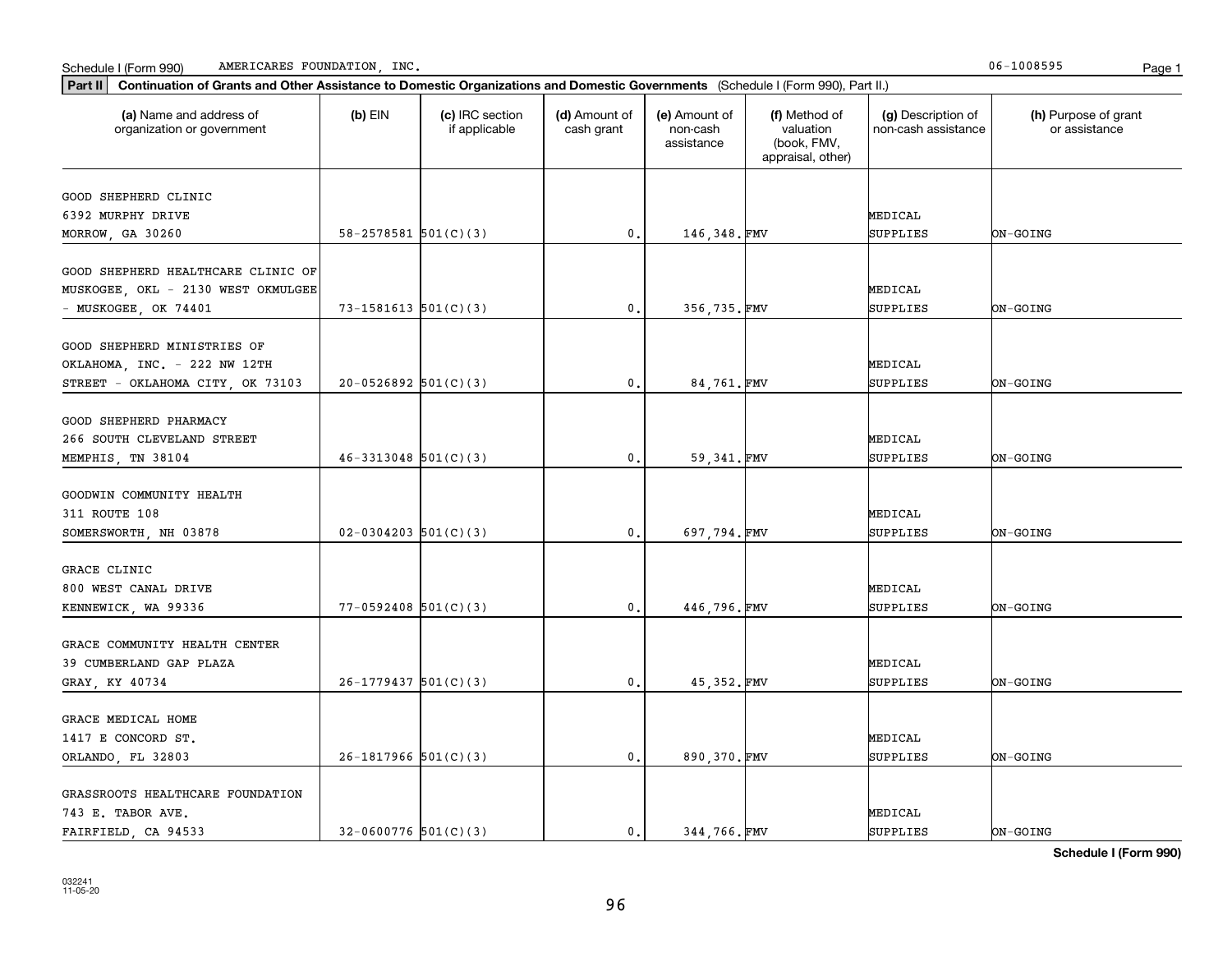| AMERICARES FOUNDATION, INC.<br>Schedule I (Form 990)                                                                                        |                            |                                  |                             |                                         |                                                                |                                           | $06 - 1008595$<br>Page 1              |
|---------------------------------------------------------------------------------------------------------------------------------------------|----------------------------|----------------------------------|-----------------------------|-----------------------------------------|----------------------------------------------------------------|-------------------------------------------|---------------------------------------|
| Part II<br>Continuation of Grants and Other Assistance to Domestic Organizations and Domestic Governments (Schedule I (Form 990), Part II.) |                            |                                  |                             |                                         |                                                                |                                           |                                       |
| (a) Name and address of<br>organization or government                                                                                       | $(b)$ EIN                  | (c) IRC section<br>if applicable | (d) Amount of<br>cash grant | (e) Amount of<br>non-cash<br>assistance | (f) Method of<br>valuation<br>(book, FMV,<br>appraisal, other) | (g) Description of<br>non-cash assistance | (h) Purpose of grant<br>or assistance |
| GREATER GREENWOOD UNITED MINISTRY<br>FREE MEDICAL C - 1404 EDGEFIELD<br>STREET - GREENWOOD, SC 29646                                        | $57-1012393$ $501(C)(3)$   |                                  | $\mathbf{0}$ .              | 12,179.FMV                              |                                                                | MEDICAL<br>SUPPLIES                       | <b>ON-GOING</b>                       |
| GREATER KILLEEN FREE CLINIC<br>718 N 2ND STREET, STE A<br>KILLEEN, TX 76541                                                                 | $74 - 2724725$ 501(C)(3)   |                                  | 0.                          | 1,355,102.FMV                           |                                                                | MEDICAL<br>SUPPLIES                       | <b>DN-GOING</b>                       |
| GREATER TEXOMA HEALTH CLINIC<br>900 N. ARMSTRONG AVE.<br>DENISON, TX 75020                                                                  | $81 - 0584983$ $501(C)(3)$ |                                  | 0.                          | 579,309.FMV                             |                                                                | MEDICAL<br>SUPPLIES                       | <b>DN-GOING</b>                       |
| GREENVILLE FREE MEDICAL CLINIC<br>600 ARLINGTON AVENUE<br>GREENVILLE, SC 29601                                                              | $57-0855205$ 501(C)(3)     |                                  | 0.                          | 209, 321. FMV                           |                                                                | MEDICAL<br>SUPPLIES                       | <b>DN-GOING</b>                       |
| GUADALUPE CLINIC<br>940 S SAINT FRANCIS<br>WICHITA, KS 67211                                                                                | $20-1285208$ $501(C)(3)$   |                                  | $\mathbf{0}$ .              | 1,377,857.FMV                           |                                                                | MEDICAL<br><b>SUPPLIES</b>                | <b>DN-GOING</b>                       |
| GUIDANCE/CARE CENTER, INC.<br>3000 41ST STREET OCEAN<br>MARATHON, FL 33050                                                                  | $59-1458324$ $501(C)(3)$   |                                  | 0.                          | 6,345.FMV                               |                                                                | MEDICAL<br>SUPPLIES                       | <b>DN-GOING</b>                       |
| <b>GULF BEND CENTER</b><br>6502 NURSERY DRIVE, SUITE 100<br>VICTORIA, TX 77904                                                              | $74-1659064$ 501(C)(3)     |                                  | 0.                          | 60.290.FMV                              |                                                                | MEDICAL<br>SUPPLIES                       | <b>DN-GOING</b>                       |
| GULF COAST HEALTH CENTER, INC.<br>2548 MEMORIAL BLVD.<br>PORT ARTHUR, TX 77640                                                              | $76 - 0289927$ 501(C)(3)   |                                  | 0.                          | 8,187.FMV                               |                                                                | MEDICAL<br>SUPPLIES                       | <b>DN-GOING</b>                       |
| HACKENSACK MERIDIAN HEALTH, ADULT<br>385 PROSPECT AVE<br>HACKENSACK, NJ 07601                                                               | $22 - 2339534$ 501(C)(3)   |                                  | 0.                          | 147.560.FMV                             |                                                                | MEDICAL<br>SUPPLIES                       | <b>EMERGENCY</b>                      |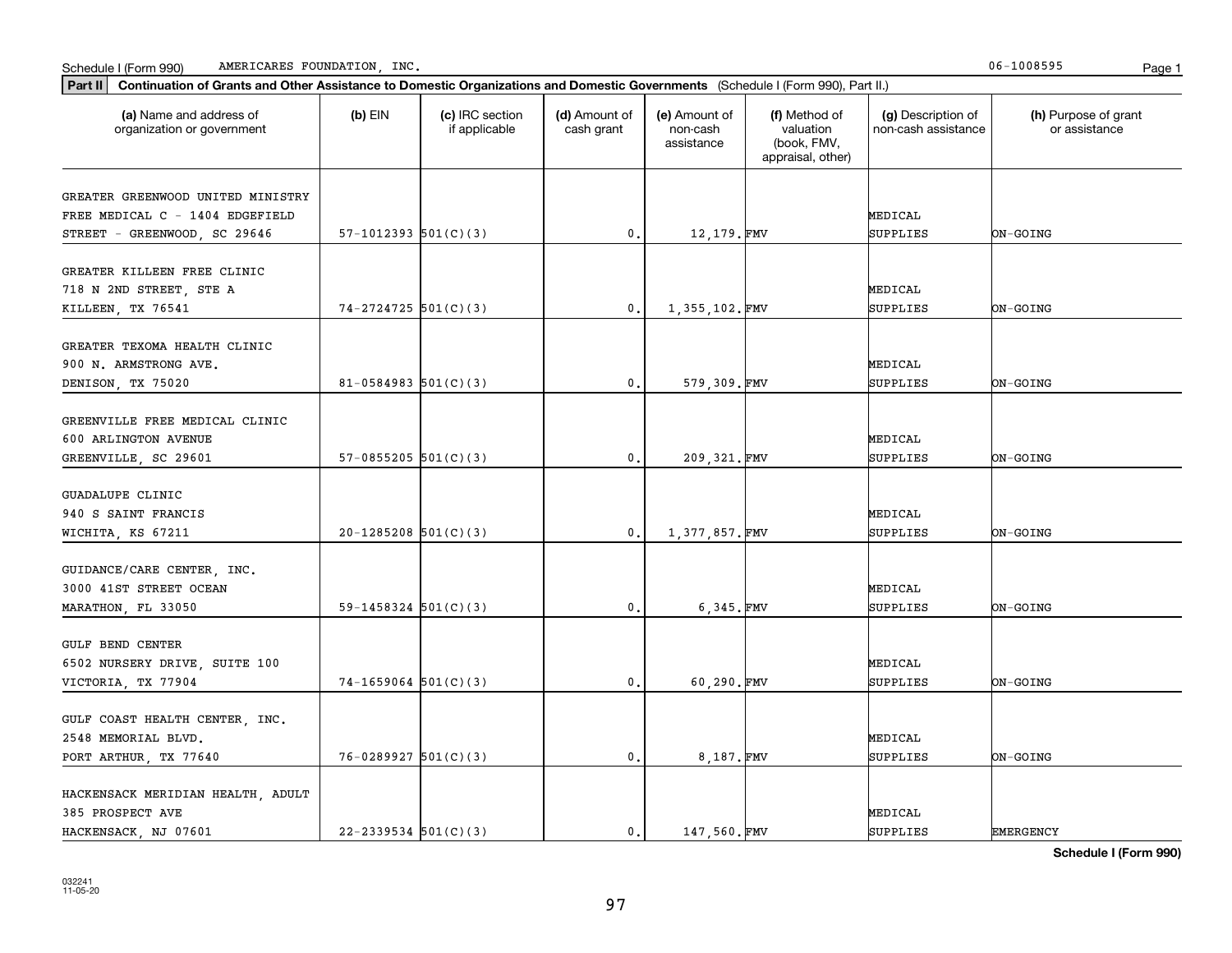HEALING BRIDGE CLINIC

| WINTER HAVEN, FL 33881             | $82 - 5306080$ $501(C)(3)$ | 0.             | 677, 115. FMV | SUPPLIES        | <b>DN-GOING</b>  |
|------------------------------------|----------------------------|----------------|---------------|-----------------|------------------|
| HANDS OF HOPE CLINIC, INC.         |                            |                |               |                 |                  |
| 1010 HOSPITAL DRIVE BLDG B         |                            |                |               | MEDICAL         |                  |
| STOCKBRIDGE, GA 30281              | $42 - 1591970$ 501(C)(3)   | 0.             | 14,439.FMV    | SUPPLIES        | <b>DN-GOING</b>  |
| HARLEM UNITED/ UPPER ROOM AIDS     |                            |                |               |                 |                  |
| MINISTRY - 169 WEST 133RD ST - NEW |                            |                |               | MEDICAL         |                  |
| YORK, NY 10030                     | $13-3841701$ 501(C)(3)     | 0.             | 8,065.FMV     | SUPPLIES        | <b>EMERGENCY</b> |
| HARTVILLE MIGRANT MINISTRIES       |                            |                |               |                 |                  |
| 3980 SWAMP STREET NE               |                            |                |               | MEDICAL         |                  |
| HARTVILLE, OH 44632                | $34-0899100$ 501(C)(3)     | $\mathbf{0}$ . | 147,846.FMV   | SUPPLIES        | <b>DN-GOING</b>  |
| HAVEN FREE CLINIC                  |                            |                |               |                 |                  |
| 800 HOWARD AVE, 1ST FLOOR          |                            |                |               | MEDICAL         |                  |
| NEW HAVEN, CT 06519                | $06 - 0646973$ 501(C)(3)   | 0.             | 5.144.FMV     | <b>SUPPLIES</b> | <b>DN-GOING</b>  |
| HEAL THE CITY                      |                            |                |               |                 |                  |
| 609 S. CAROLINA                    |                            |                |               | MEDICAL         |                  |
| AMARILLO, TX 79106                 | $46 - 5694050$ 501(C)(3)   | 0.             | 19,036.FMV    | SUPPLIES        | <b>DN-GOING</b>  |

## Schedule I (Form 990) Page 1 AMERICARES FOUNDATION, INC. 06-1008595

organization or government

HACKENSACK MERIDIAN HEALTH,

HALEY CENTER

HALEY CENTER

**Part II Continuation of Grants and Other Assistance to Domestic Organizations and Domestic Governments**  (Schedule I (Form 990), Part II.)

if applicable

PEDIATRICS - 343 THORNWALL STREET NATURE AND MEDICAL MEDICAL MEDICAL MEDICAL MEDICAL

3425 LAKE ALFRED RD MEDICAL

3425 LAKE ALFRED RD MEDICAL

215 WILLOW BEND RD. NEDICAL RESOLUTION AND RESOLUTION OF RESOLUTION OF RESOLUTION AND MEDICAL RESOLUTION OF RESOLUTION OF RESOLUTION OF RESOLUTION OF RESOLUTION OF RESOLUTION OF RESOLUTION OF RESOLUTION OF RESOLUTION OF RE

PEACHTREE CITY, GA 30269 26-3555799 501(C)(3) (3) 0. 618,139. FMV SUPPLIES ON-GOING

 $(b)$  EIN  $(c)$  IRC section

**(a) (b) (c) (d) (e) (f) (g) (h)** Name and address of

- EDISON, NJ 08837 22-2339534 501(C)(3) 0. 295,216. FMV SUPPLIES EMERGENCY

WINTER HAVEN, FL 33881 82-5306080 501(C)(3) 0. 5.156. FMV SUPPLIES EMERGENCY

(d) Amount of cash grant

(e) Amount of non-cashassistance

(f) Method of valuation (book, FMV, appraisal, other)

(g) Description of non-cash assistance

(h) Purpose of grant or assistance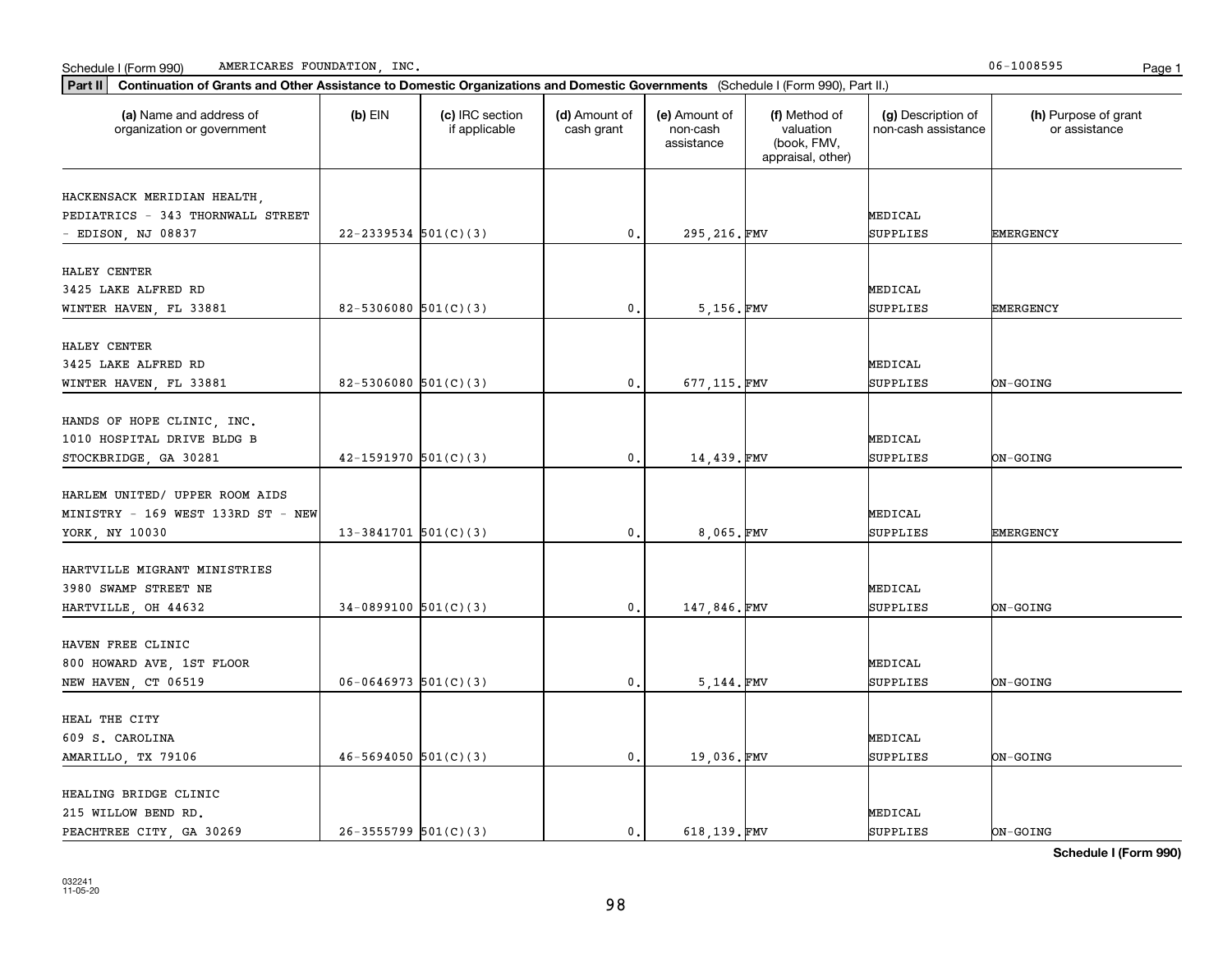| Continuation of Grants and Other Assistance to Domestic Organizations and Domestic Governments (Schedule I (Form 990), Part II.)<br>Part II |                          |                                  |                             |                                         |                                                                |                                           |                                       |
|---------------------------------------------------------------------------------------------------------------------------------------------|--------------------------|----------------------------------|-----------------------------|-----------------------------------------|----------------------------------------------------------------|-------------------------------------------|---------------------------------------|
| (a) Name and address of<br>organization or government                                                                                       | $(b)$ EIN                | (c) IRC section<br>if applicable | (d) Amount of<br>cash grant | (e) Amount of<br>non-cash<br>assistance | (f) Method of<br>valuation<br>(book, FMV,<br>appraisal, other) | (g) Description of<br>non-cash assistance | (h) Purpose of grant<br>or assistance |
| HEALING HANDS MINISTRIES INC                                                                                                                |                          |                                  |                             |                                         |                                                                |                                           |                                       |
| 8515 GREENVILLE AVENUE, N-112                                                                                                               |                          |                                  |                             |                                         |                                                                | MEDICAL                                   |                                       |
| DALLAS, TX 75243                                                                                                                            | 65-1259379 $501(C)(3)$   |                                  | 0.                          | 41,585.FMV                              |                                                                | SUPPLIES                                  | <b>ON-GOING</b>                       |
| HEALTH ACCESS, INC.                                                                                                                         |                          |                                  |                             |                                         |                                                                |                                           |                                       |
| 489 WASHINGTON AVENUE                                                                                                                       |                          |                                  |                             |                                         |                                                                | MEDICAL                                   |                                       |
| CLARKSBURG, WV 26301                                                                                                                        | $55-0715066$ $501(C)(3)$ |                                  | 0.                          | 402,962.FMV                             |                                                                | SUPPLIES                                  | <b>DN-GOING</b>                       |
| HEALTH AND HOPE CLINIC, INC.                                                                                                                |                          |                                  |                             |                                         |                                                                |                                           |                                       |
| 1718 E OLIVE RD                                                                                                                             |                          |                                  |                             |                                         |                                                                | MEDICAL                                   |                                       |
| PENSACOLA, FL 32514                                                                                                                         | $26 - 4336638$ 501(C)(3) |                                  | 0.                          | 125,307.FMV                             |                                                                | SUPPLIES                                  | <b>EMERGENCY</b>                      |
|                                                                                                                                             |                          |                                  |                             |                                         |                                                                |                                           |                                       |
| HEALTH AND HOPE CLINIC, INC.                                                                                                                |                          |                                  |                             |                                         |                                                                |                                           |                                       |
| 1718 E OLIVE RD                                                                                                                             |                          |                                  |                             |                                         |                                                                | MEDICAL                                   |                                       |
| PENSACOLA, FL 32514                                                                                                                         | $26 - 4336638$ 501(C)(3) |                                  | 0.                          | 271, 316. FMV                           |                                                                | SUPPLIES                                  | <b>ON-GOING</b>                       |
| HEALTH BRIGADE                                                                                                                              |                          |                                  |                             |                                         |                                                                |                                           |                                       |
| 1010 NORTH THOMPSON STREET                                                                                                                  |                          |                                  |                             |                                         |                                                                | MEDICAL                                   |                                       |
| RICHMOND, VA 23230                                                                                                                          | 54-0927792 $501(C)(3)$   |                                  | 0.                          | 37,304. FMV                             |                                                                | SUPPLIES                                  | <b>DN-GOING</b>                       |
|                                                                                                                                             |                          |                                  |                             |                                         |                                                                |                                           |                                       |
| HEALTH FOR ALL<br>3030 EAST 29TH STREET                                                                                                     |                          |                                  |                             |                                         |                                                                | MEDICAL                                   |                                       |
| BRYAN, TX 77802                                                                                                                             | $74 - 2624477$ 501(C)(3) |                                  | 0.                          | 218,289.FMV                             |                                                                | SUPPLIES                                  | <b>EMERGENCY</b>                      |
|                                                                                                                                             |                          |                                  |                             |                                         |                                                                |                                           |                                       |
| HEALTH FOR ALL                                                                                                                              |                          |                                  |                             |                                         |                                                                |                                           |                                       |
| 3030 EAST 29TH STREET                                                                                                                       |                          |                                  |                             |                                         |                                                                | MEDICAL                                   |                                       |
| BRYAN, TX 77802                                                                                                                             | $74 - 2624477$ 501(C)(3) |                                  | 0.                          | 28,071.FMV                              |                                                                | SUPPLIES                                  | <b>ON-GOING</b>                       |
| HEALTHCARE CHOICES NY INC.                                                                                                                  |                          |                                  |                             |                                         |                                                                |                                           |                                       |
| 6209 16TH AVENUE                                                                                                                            |                          |                                  |                             |                                         |                                                                | MEDICAL                                   |                                       |
| BROOKLYN, NY 11204                                                                                                                          | $11-3488520$ 501(C)(3)   |                                  | 0.                          | 8,065.FMV                               |                                                                | SUPPLIES                                  | <b>EMERGENCY</b>                      |
|                                                                                                                                             |                          |                                  |                             |                                         |                                                                |                                           |                                       |
| HEALTHCARE FOR THE HOMELESS -                                                                                                               |                          |                                  |                             |                                         |                                                                |                                           |                                       |
| HOUSTON - 1934 CAROLINE STREET -                                                                                                            |                          |                                  |                             |                                         |                                                                | MEDICAL                                   |                                       |
| HOUSTON, TX 77002                                                                                                                           | $76 - 0647934$ 501(C)(3) |                                  | 0.                          | 6.102.FMV                               |                                                                | SUPPLIES                                  | <b>DN-GOING</b>                       |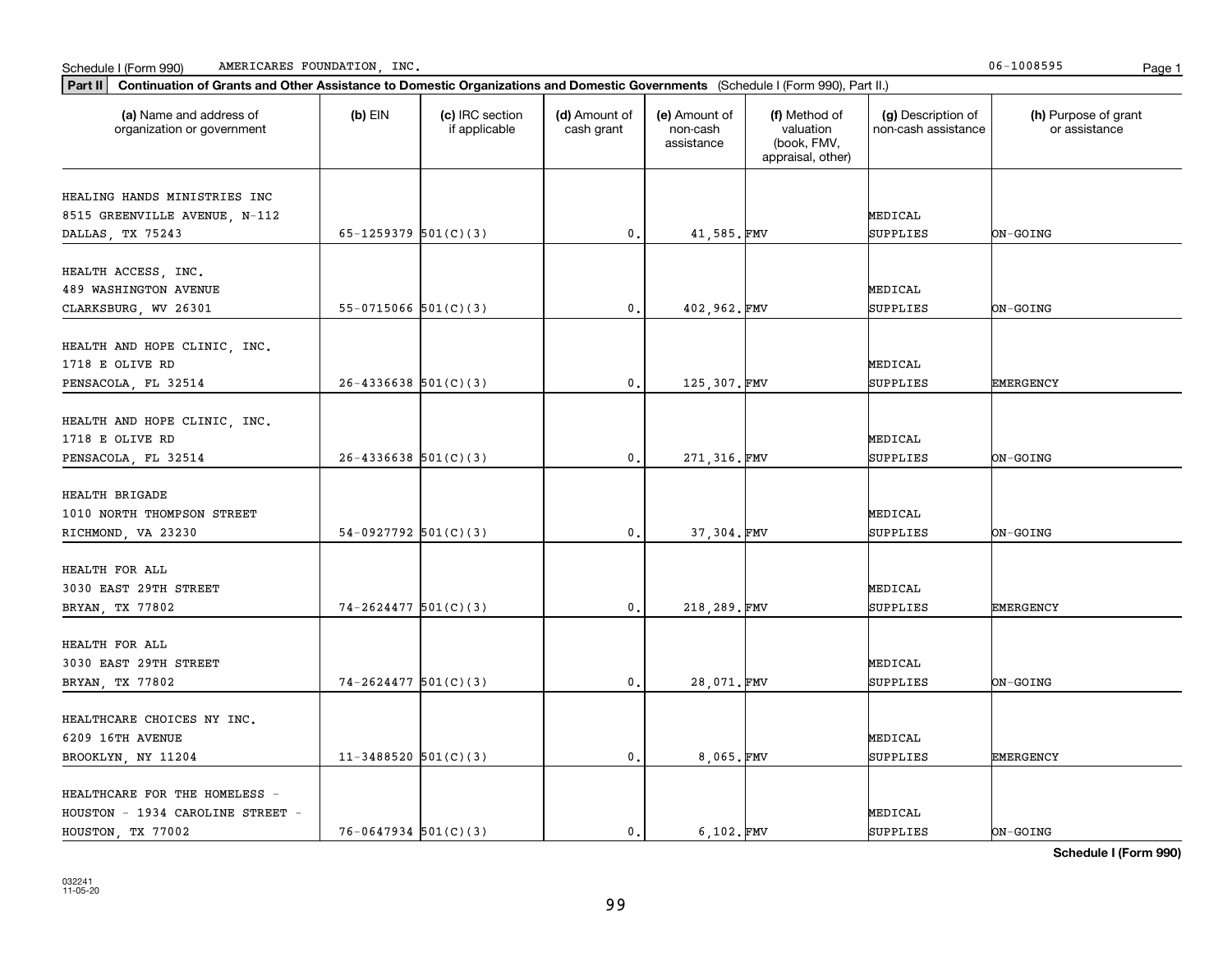| (a) Name and address of<br>organization or government | $(b)$ EIN                  | (c) IRC section<br>if applicable | (d) Amount of<br>cash grant | (e) Amount of<br>non-cash<br>assistance | (f) Method of<br>valuation<br>(book, FMV,<br>appraisal, other) | (g) Description of<br>non-cash assistance | (h) Purpose of grant<br>or assistance |
|-------------------------------------------------------|----------------------------|----------------------------------|-----------------------------|-----------------------------------------|----------------------------------------------------------------|-------------------------------------------|---------------------------------------|
| HEALTHNET OF ROCK COUNTY, INC.                        |                            |                                  |                             |                                         |                                                                |                                           |                                       |
| 23 W. MILWAUKEE STREET                                |                            |                                  |                             |                                         |                                                                | MEDICAL                                   |                                       |
| JANESVILLE, WI 53548                                  | $39-1778804$ 501(C)(3)     |                                  | $\mathsf{0}\,$ .            | 243,052.FMV                             |                                                                | SUPPLIES                                  | <b>DN-GOING</b>                       |
|                                                       |                            |                                  |                             |                                         |                                                                |                                           |                                       |
| HEALTHQUEST OF UNION COUNTY                           |                            |                                  |                             |                                         |                                                                | MEDICAL                                   |                                       |
| 415 E. FRANKLIN STREET                                | $56 - 2117596$ $501(C)(3)$ |                                  | 0.                          |                                         |                                                                | SUPPLIES                                  | <b>DN-GOING</b>                       |
| MONROE, NC 28112                                      |                            |                                  |                             | 247,813.FMV                             |                                                                |                                           |                                       |
| HEALTHREACH COMMUNITY CLINIC                          |                            |                                  |                             |                                         |                                                                |                                           |                                       |
| 400 EAST STATESVILLE AVE                              |                            |                                  |                             |                                         |                                                                | MEDICAL                                   |                                       |
| MOORESVILLE, NC 28115                                 | $20-1020941$ 501(C)(3)     |                                  | 0.                          | 476, 224. FMV                           |                                                                | SUPPLIES                                  | <b>DN-GOING</b>                       |
| HEARTBRIGHT FOUNDATION INC                            |                            |                                  |                             |                                         |                                                                |                                           |                                       |
| 2101 CAMBRIDGE BELTWAY DRIVE                          |                            |                                  |                             |                                         |                                                                | MEDICAL                                   |                                       |
| CHARLOTTE, NC 28273                                   | $45-0496759$ 501(C)(3)     |                                  | 0.                          | 78,902.FMV                              |                                                                | SUPPLIES                                  | <b>DN-GOING</b>                       |
|                                                       |                            |                                  |                             |                                         |                                                                |                                           |                                       |
| HEARTS AND HANDS CLINIC                               |                            |                                  |                             |                                         |                                                                |                                           |                                       |
| 127 NORTH COLLEGE STREET                              |                            |                                  |                             |                                         |                                                                | MEDICAL                                   |                                       |
| STATESBORO, GA 30458                                  | $26 - 4597700$ 501(C)(3)   |                                  | 0.                          | 85,918.FMV                              |                                                                | SUPPLIES                                  | <b>DN-GOING</b>                       |
|                                                       |                            |                                  |                             |                                         |                                                                |                                           |                                       |
| HELPCARE CLINIC                                       |                            |                                  |                             |                                         |                                                                |                                           |                                       |
| 3015 AVE. A                                           | $46 - 5551263$ $501(C)(3)$ |                                  | 0.                          | 6,526.FMV                               |                                                                | MEDICAL<br>SUPPLIES                       | <b>DN-GOING</b>                       |
| KEARNEY, NE 68847                                     |                            |                                  |                             |                                         |                                                                |                                           |                                       |
| HELPING HANDS FREE MEDICAL CLINIC                     |                            |                                  |                             |                                         |                                                                |                                           |                                       |
| 230 SOUTH MAIN STREET                                 |                            |                                  |                             |                                         |                                                                | MEDICAL                                   |                                       |
| MULLINS, SC 29574                                     | $32-0378680$ 501(C)(3)     |                                  | $\mathsf{0}\,$ .            | 5,519.FMV                               |                                                                | SUPPLIES                                  | <b>DN-GOING</b>                       |
|                                                       |                            |                                  |                             |                                         |                                                                |                                           |                                       |
| HELPING HANDS HEALTH AND WELLNESS                     |                            |                                  |                             |                                         |                                                                |                                           |                                       |
| CENTER, INC. - 5100 KARL ROAD -                       |                            |                                  |                             |                                         |                                                                | MEDICAL                                   |                                       |
| COLUMBUS, OH 43229                                    | $20-5937457$ 501(C)(3)     |                                  | 0.                          | 27,733. FMV                             |                                                                | SUPPLIES                                  | <b>DN-GOING</b>                       |
| HEMOSTASIS AND THROMBOSIS CENTER                      |                            |                                  |                             |                                         |                                                                |                                           |                                       |
| OF NEVADA - 8352 W. WARM SPRINGS                      |                            |                                  |                             |                                         |                                                                | MEDICAL                                   |                                       |
| RD - LAS VEGAS, NV 89113                              | $82 - 2793154$ $501(C)(3)$ |                                  | 0.                          | 12,020.FMV                              |                                                                | <b>SUPPLIES</b>                           | <b>DN-GOING</b>                       |
|                                                       |                            |                                  |                             |                                         |                                                                |                                           |                                       |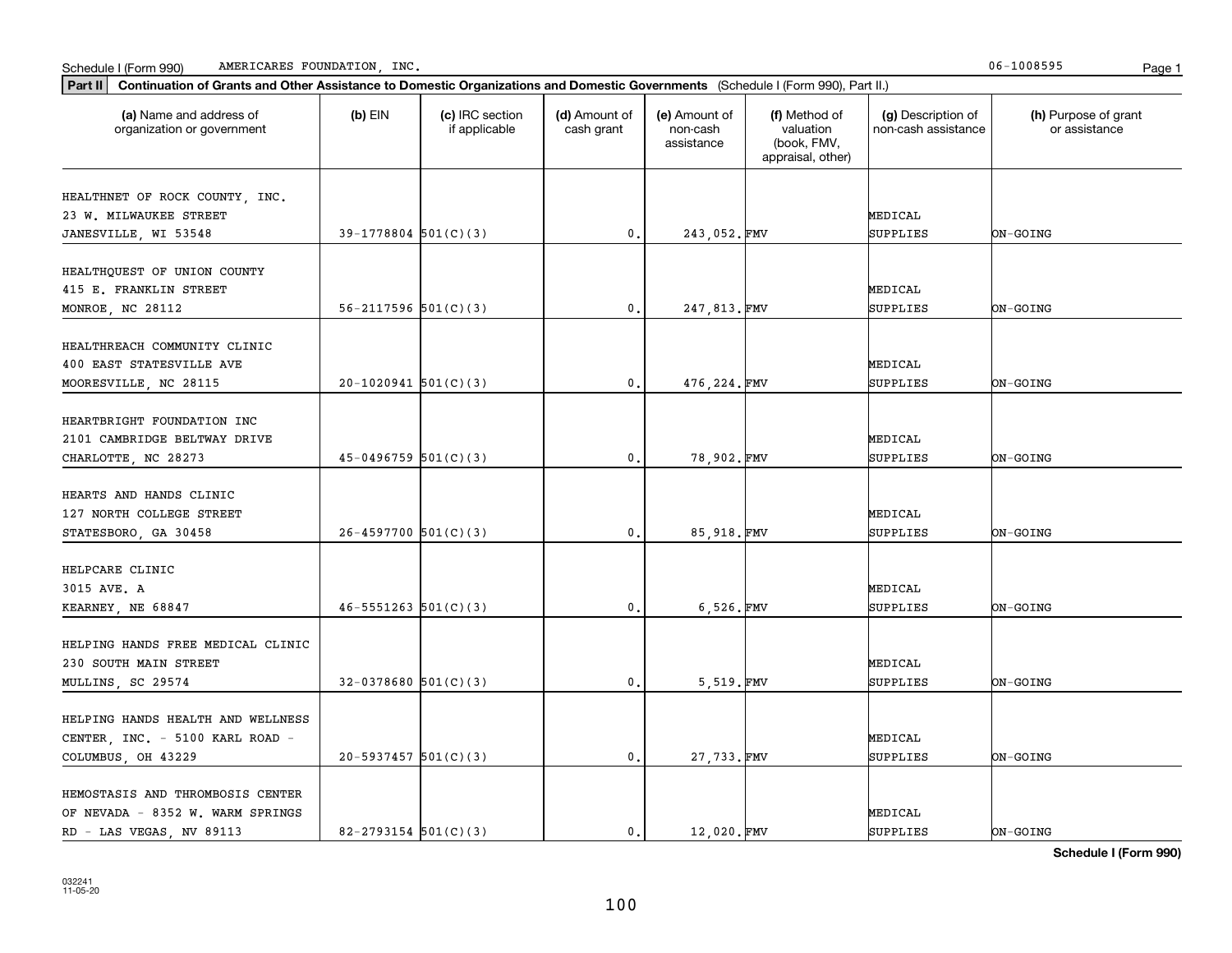| Continuation of Grants and Other Assistance to Domestic Organizations and Domestic Governments (Schedule I (Form 990), Part II.)<br>$ $ Part II |                            |                                  |                             |                                         |                                                                |                                           |                                       |
|-------------------------------------------------------------------------------------------------------------------------------------------------|----------------------------|----------------------------------|-----------------------------|-----------------------------------------|----------------------------------------------------------------|-------------------------------------------|---------------------------------------|
| (a) Name and address of<br>organization or government                                                                                           | (b) EIN                    | (c) IRC section<br>if applicable | (d) Amount of<br>cash grant | (e) Amount of<br>non-cash<br>assistance | (f) Method of<br>valuation<br>(book, FMV,<br>appraisal, other) | (g) Description of<br>non-cash assistance | (h) Purpose of grant<br>or assistance |
| HIGHLANDS HEALTH FREE AND<br>CHARITABLE CLINIC - 315 LOCUST 2ND<br>FLOOR - JOHNSTOWN, PA 15901                                                  | $23 - 2922409$ 501(C)(3)   |                                  | $\mathbf{0}$ .              | 348,465. FMV                            |                                                                | MEDICAL<br><b>SUPPLIES</b>                | <b>DN-GOING</b>                       |
| HILL COUNTRY COMMUNITY MHMR CENTER<br>819 WATER STREET<br>KERRVILLE, TX 78028                                                                   | $74 - 2822017$ 501(C)(3)   |                                  | $\mathbf{0}$ .              | 141,205.FMV                             |                                                                | MEDICAL<br>SUPPLIES                       | <b>DN-GOING</b>                       |
| HIS HANDS FREE MEDICAL CLINIC<br>1245 2ND AVE SE<br>CEDAR RAPIDS, IA 52403                                                                      | $39-1878606$ $501(C)(3)$   |                                  | $\mathfrak{o}$ .            | 47,404.FMV                              |                                                                | MEDICAL<br>SUPPLIES                       | <b>DN-GOING</b>                       |
| HOPE CLINIC<br>1815 SE BISON RD<br>BARTLESVILLE, OK 74006                                                                                       | $46 - 4417141$ $501(C)(3)$ |                                  | $\mathbf{0}$ .              | 7,260.FMV                               |                                                                | MEDICAL<br><b>SUPPLIES</b>                | <b>EMERGENCY</b>                      |
| HOPE CLINIC<br>1815 SE BISON RD<br>BARTLESVILLE, OK 74006                                                                                       | $46 - 4417141$ $501(C)(3)$ |                                  | $\mathbf{0}$ .              | 7,722. FMV                              |                                                                | MEDICAL<br>SUPPLIES                       | <b>DN-GOING</b>                       |
| HOPE CLINIC<br>411 EAST JEFFERSON<br>WAXAHACHIE, TX 75165                                                                                       | $75 - 2813621$ $501(C)(3)$ |                                  | $\mathfrak{o}$ .            | 66,240.FMV                              |                                                                | MEDICAL<br>SUPPLIES                       | <b>EMERGENCY</b>                      |
| HOPE CLINIC<br>203 NORTH STREET<br>BAYBORO, NC 28515                                                                                            | $56 - 2114681$ $501(C)(3)$ |                                  | 0.                          | 277,432.FMV                             |                                                                | MEDICAL<br>SUPPLIES                       | <b>DN-GOING</b>                       |
| HOPE CLINIC<br>411 EAST JEFFERSON<br>WAXAHACHIE, TX 75165                                                                                       | $75 - 2813621$ $501(C)(3)$ |                                  | $\mathsf{0}$ .              | 153,399.FMV                             |                                                                | MEDICAL<br>SUPPLIES                       | <b>DN-GOING</b>                       |
| HOPE CLINIC AND CARE CENTER<br>1814 APPLETON ROAD<br>MENASHA, WI 54952                                                                          | $47-3031346$ 501(C)(3)     |                                  | $\mathbf{0}$ .              | 267.604.FMV                             |                                                                | MEDICAL<br><b>SUPPLIES</b>                | <b>DN-GOING</b>                       |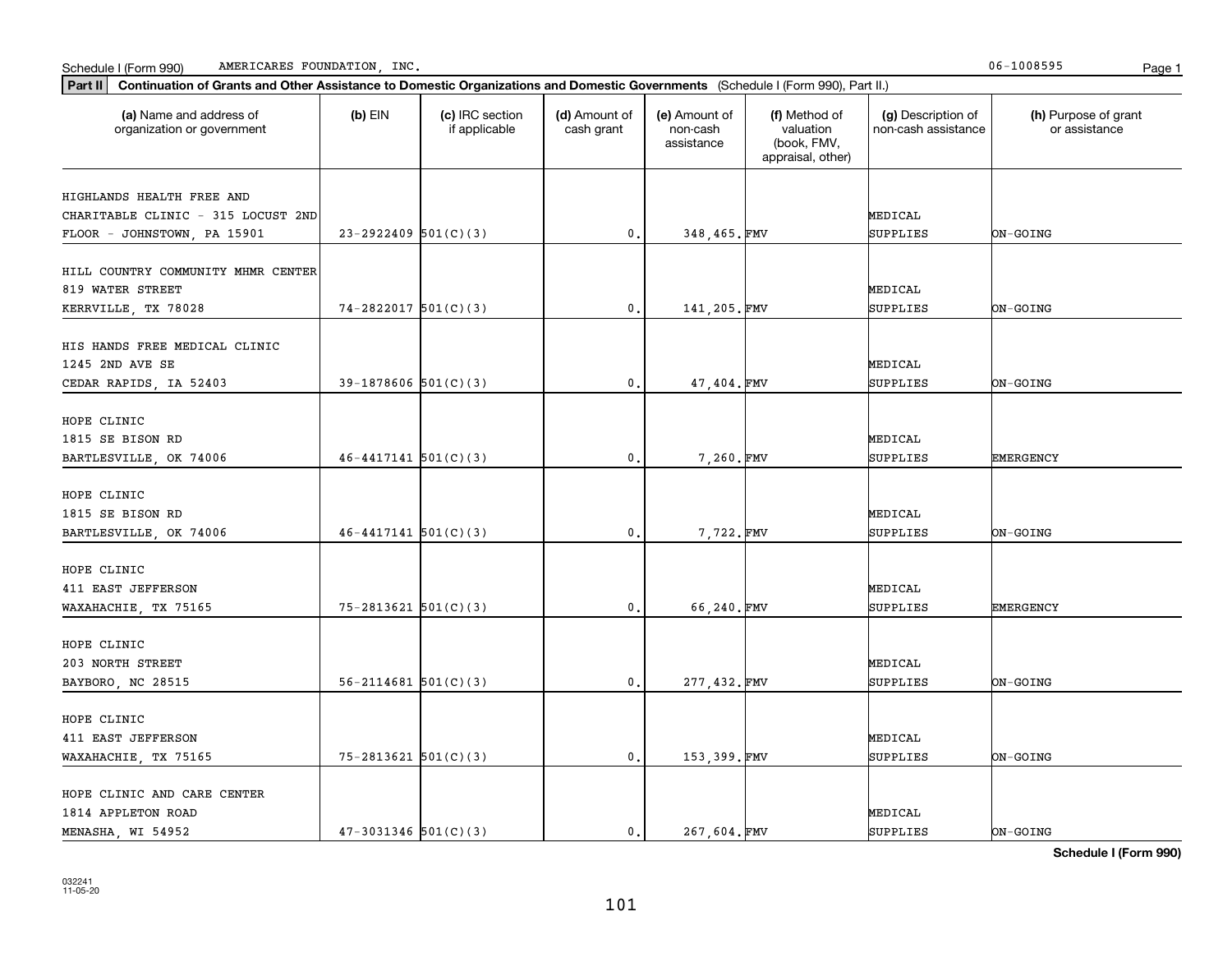| Continuation of Grants and Other Assistance to Domestic Organizations and Domestic Governments (Schedule I (Form 990), Part II.)<br>Part II |                            |                                  |                             |                                         |                                                                |                                           |                                       |
|---------------------------------------------------------------------------------------------------------------------------------------------|----------------------------|----------------------------------|-----------------------------|-----------------------------------------|----------------------------------------------------------------|-------------------------------------------|---------------------------------------|
| (a) Name and address of<br>organization or government                                                                                       | $(b)$ EIN                  | (c) IRC section<br>if applicable | (d) Amount of<br>cash grant | (e) Amount of<br>non-cash<br>assistance | (f) Method of<br>valuation<br>(book, FMV,<br>appraisal, other) | (g) Description of<br>non-cash assistance | (h) Purpose of grant<br>or assistance |
| HOPE CLINIC OF GARLAND                                                                                                                      |                            |                                  |                             |                                         |                                                                |                                           |                                       |
| 800 S. 6TH STREET, SUITE 100                                                                                                                |                            |                                  |                             |                                         |                                                                | MEDICAL                                   |                                       |
| GARLAND, TX 75040                                                                                                                           | $75 - 2960314$ $501(C)(3)$ |                                  | 0.                          | 10,421.FMV                              |                                                                | SUPPLIES                                  | <b>EMERGENCY</b>                      |
| HOPE CLINIC OF GARLAND                                                                                                                      |                            |                                  |                             |                                         |                                                                |                                           |                                       |
| 800 S. 6TH STREET, SUITE 100                                                                                                                |                            |                                  |                             |                                         |                                                                | MEDICAL                                   |                                       |
| GARLAND, TX 75040                                                                                                                           | $75-2960314$ $501(C)(3)$   |                                  | 0.                          | 191,364.FMV                             |                                                                | SUPPLIES                                  | <b>DN-GOING</b>                       |
| HOPE CLINIC OF MCKINNEY                                                                                                                     |                            |                                  |                             |                                         |                                                                |                                           |                                       |
| 103 E. LAMAR ST.                                                                                                                            |                            |                                  |                             |                                         |                                                                | MEDICAL                                   |                                       |
| MCKINNEY, TX 75069                                                                                                                          | $81-3813928$ 501(C)(3)     |                                  | 0.                          | 547,581.FMV                             |                                                                | SUPPLIES                                  | <b>DN-GOING</b>                       |
|                                                                                                                                             |                            |                                  |                             |                                         |                                                                |                                           |                                       |
| HOPE HEALTH CLINIC                                                                                                                          |                            |                                  |                             |                                         |                                                                |                                           |                                       |
| 1025 SANIBEL WAY                                                                                                                            |                            |                                  |                             |                                         |                                                                | MEDICAL                                   |                                       |
| LA GRANGE, KY 40031                                                                                                                         | $46 - 5509958$ 501(C)(3)   |                                  | 0.                          | 49,796.FMV                              |                                                                | SUPPLIES                                  | <b>DN-GOING</b>                       |
| HOPE MEDICAL CLINIC                                                                                                                         |                            |                                  |                             |                                         |                                                                |                                           |                                       |
| 150 BEACH DRIVE                                                                                                                             |                            |                                  |                             |                                         |                                                                | MEDICAL                                   |                                       |
| DESTIN, FL 32541                                                                                                                            | $26-3811078$ 501(C)(3)     |                                  | 0.                          | 324, 269. FMV                           |                                                                | SUPPLIES                                  | <b>DN-GOING</b>                       |
| HOPE MEDICAL CLINIC                                                                                                                         |                            |                                  |                             |                                         |                                                                |                                           |                                       |
| 518 HARRIET STREET                                                                                                                          |                            |                                  |                             |                                         |                                                                | MEDICAL                                   |                                       |
| YPSILANTI, MI 48197                                                                                                                         | $38 - 2469007$ 501(C)(3)   |                                  | 0.                          | 38,590.FMV                              |                                                                | SUPPLIES                                  | <b>DN-GOING</b>                       |
|                                                                                                                                             |                            |                                  |                             |                                         |                                                                |                                           |                                       |
| HOPE MEDICAL CLINIC                                                                                                                         |                            |                                  |                             |                                         |                                                                |                                           |                                       |
| 10101 60TH STREET                                                                                                                           |                            |                                  |                             |                                         |                                                                | MEDICAL                                   |                                       |
| LEXINGTON, OK 73051                                                                                                                         | $73-1338039$ $501(C)(3)$   |                                  | 0.                          | 1,628,342.FMV                           |                                                                | <b>SUPPLIES</b>                           | <b>DN-GOING</b>                       |
| HOPE MEDICAL/DENTAL CLINIC                                                                                                                  |                            |                                  |                             |                                         |                                                                |                                           |                                       |
| 111 MEADOWVIEW DRIVE                                                                                                                        |                            |                                  |                             |                                         |                                                                | MEDICAL                                   |                                       |
| CLEBURNE, TX 76033                                                                                                                          | $75 - 2953856$ $501(C)(3)$ |                                  | 0.                          | 41,679.FMV                              |                                                                | SUPPLIES                                  | <b>DN-GOING</b>                       |
| HOPEHEALTH MANNING FAMILY PRACTICE                                                                                                          |                            |                                  |                             |                                         |                                                                |                                           |                                       |
| 12 WEST SOUTH STREET                                                                                                                        |                            |                                  |                             |                                         |                                                                | MEDICAL                                   |                                       |
| MANNING, SC 29102                                                                                                                           | $57-0984427$ $501(C)(3)$   |                                  | 0.1                         | 1,346,360.FMV                           |                                                                | <b>SUPPLIES</b>                           | <b>DN-GOING</b>                       |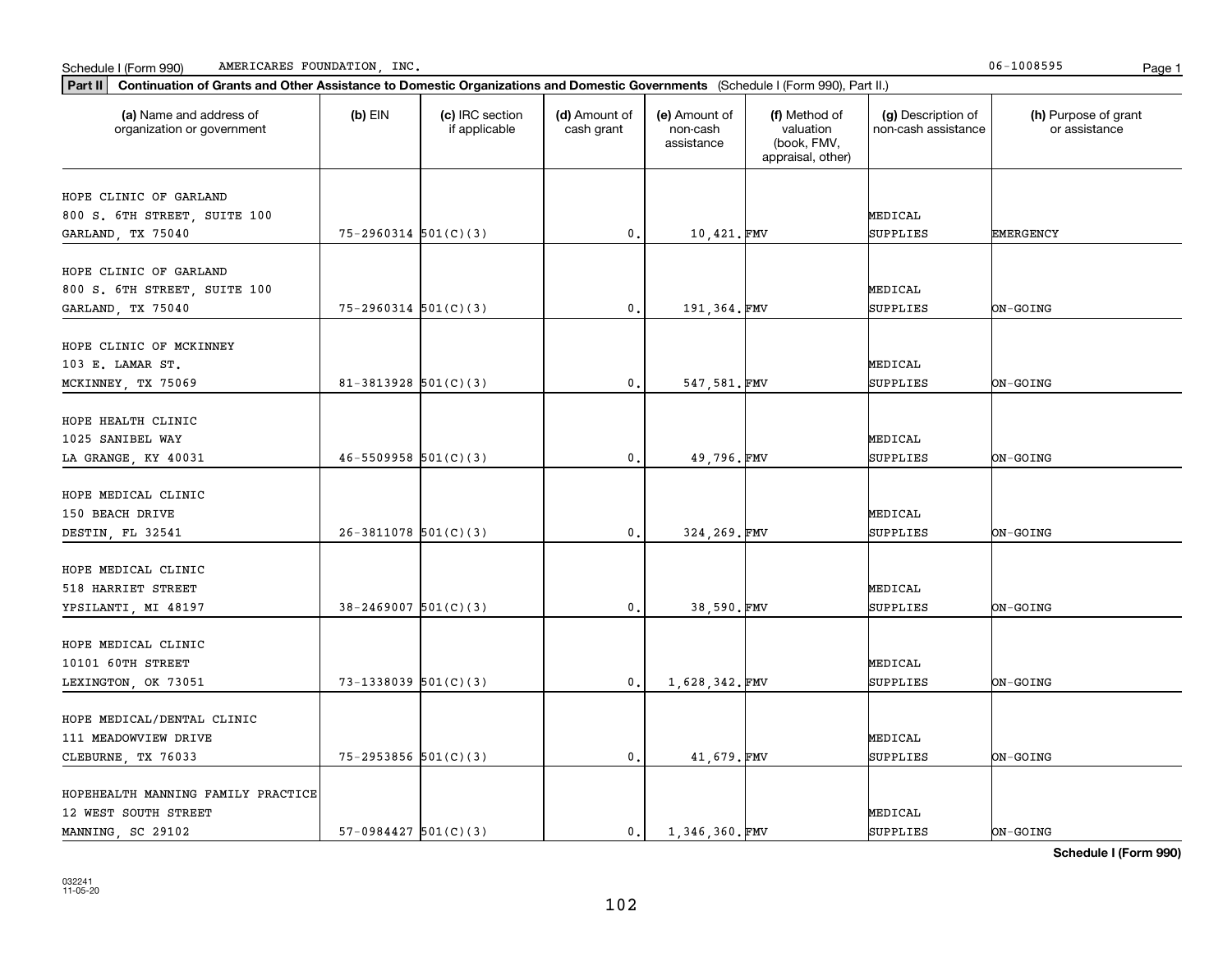| (a) Name and address of<br>organization or government | $(b)$ EIN                  | (c) IRC section<br>if applicable | (d) Amount of<br>cash grant | (e) Amount of<br>non-cash<br>assistance | (f) Method of<br>valuation<br>(book, FMV,<br>appraisal, other) | (g) Description of<br>non-cash assistance | (h) Purpose of grant<br>or assistance |
|-------------------------------------------------------|----------------------------|----------------------------------|-----------------------------|-----------------------------------------|----------------------------------------------------------------|-------------------------------------------|---------------------------------------|
| HOPELIGHT MEDICAL CLINIC                              |                            |                                  |                             |                                         |                                                                |                                           |                                       |
| 1351 COLLYER ST                                       |                            |                                  |                             |                                         |                                                                | MEDICAL                                   |                                       |
| LONGMONT, CO 80501                                    | $46 - 4657471$ $501(C)(3)$ |                                  | $\mathbf{0}$ .              | 101,135.FMV                             |                                                                | SUPPLIES                                  | <b>DN-GOING</b>                       |
| HOSPITAL GENERAL CASTANER                             |                            |                                  |                             |                                         |                                                                |                                           |                                       |
| CARRETERA 135 KM 64.2                                 |                            |                                  |                             |                                         |                                                                | MEDICAL                                   |                                       |
|                                                       | 66-0352014 $501(C)(3)$     |                                  | $\mathbf{0}$ .              | 44,308.FMV                              |                                                                | SUPPLIES                                  | <b>DN-GOING</b>                       |
| LARES, PR 00631                                       |                            |                                  |                             |                                         |                                                                |                                           |                                       |
| HOUSTON COUNTY VOLUNTEER MEDICAL                      |                            |                                  |                             |                                         |                                                                |                                           |                                       |
| CLINIC - 125 RUSSELL PARKWAY -                        |                            |                                  |                             |                                         |                                                                | MEDICAL                                   |                                       |
| WARNER ROBINS, GA 31088                               | $20-1859450$ 501(C)(3)     |                                  | 0.                          | 454,073. FMV                            |                                                                | SUPPLIES                                  | <b>ON-GOING</b>                       |
|                                                       |                            |                                  |                             |                                         |                                                                |                                           |                                       |
| I CARE SAN ANTONIO                                    |                            |                                  |                             |                                         |                                                                |                                           |                                       |
| 1 HAVEN FOR HOPE WAY                                  |                            |                                  |                             |                                         |                                                                | MEDICAL                                   |                                       |
| SAN ANTONIO, TX 78207                                 | $74 - 2690192$ 501(C)(3)   |                                  | $\mathbf{0}$                | 58,284.FMV                              |                                                                | SUPPLIES                                  | <b>DN-GOING</b>                       |
|                                                       |                            |                                  |                             |                                         |                                                                |                                           |                                       |
| IBN SINA FOUNDATION                                   |                            |                                  |                             |                                         |                                                                |                                           |                                       |
| 11226 S. WILCREST DR                                  |                            |                                  |                             |                                         |                                                                | MEDICAL                                   |                                       |
| HOUSTON, TX 77099                                     | $76 - 0698464$ $501(C)(3)$ |                                  | $\mathbf{0}$ .              | 17,419.FMV                              |                                                                | SUPPLIES                                  | EMERGENCY                             |
| IBN SINA FOUNDATION                                   |                            |                                  |                             |                                         |                                                                |                                           |                                       |
| 11226 S. WILCREST DR                                  |                            |                                  |                             |                                         |                                                                | MEDICAL                                   |                                       |
| HOUSTON, TX 77099                                     | $76 - 0698464$ $501(C)(3)$ |                                  | $\mathbf{0}$ .              | 3,501,650.FMV                           |                                                                | SUPPLIES                                  | <b>DN-GOING</b>                       |
|                                                       |                            |                                  |                             |                                         |                                                                |                                           |                                       |
| IFM COMMUNITY MEDICINE                                |                            |                                  |                             |                                         |                                                                |                                           |                                       |
| 722 LOUGHBOROUGH AVENUE                               |                            |                                  |                             |                                         |                                                                | MEDICAL                                   |                                       |
| SAINT LOUIS, MO 63111                                 | $43 - 1863752$ $501(C)(3)$ |                                  | 0.                          | 217,361.FMV                             |                                                                | SUPPLIES                                  | <b>DN-GOING</b>                       |
|                                                       |                            |                                  |                             |                                         |                                                                |                                           |                                       |
| IMPACT CHRISTIAN MINISTRIES CLINIC                    |                            |                                  |                             |                                         |                                                                |                                           |                                       |
| 115 W. SOLOMON ST.                                    |                            |                                  |                             |                                         |                                                                | MEDICAL                                   |                                       |
| GRIFFIN, GA 30223                                     | $27-0344233$ $501(C)(3)$   |                                  | 0.                          | 287, 339. FMV                           |                                                                | SUPPLIES                                  | <b>DN-GOING</b>                       |
| INDIANA UNIVERSITY HEALTH                             |                            |                                  |                             |                                         |                                                                |                                           |                                       |
| 705 RILEY HOSPITAL DR.                                |                            |                                  |                             |                                         |                                                                | MEDICAL                                   |                                       |
| INDIANAPOLIS, IN 46202                                | $35-1747218$ $501(C)(3)$   |                                  | 0.                          | 44.322. FMV                             |                                                                | SUPPLIES                                  | <b>EMERGENCY</b>                      |
|                                                       |                            |                                  |                             |                                         |                                                                |                                           |                                       |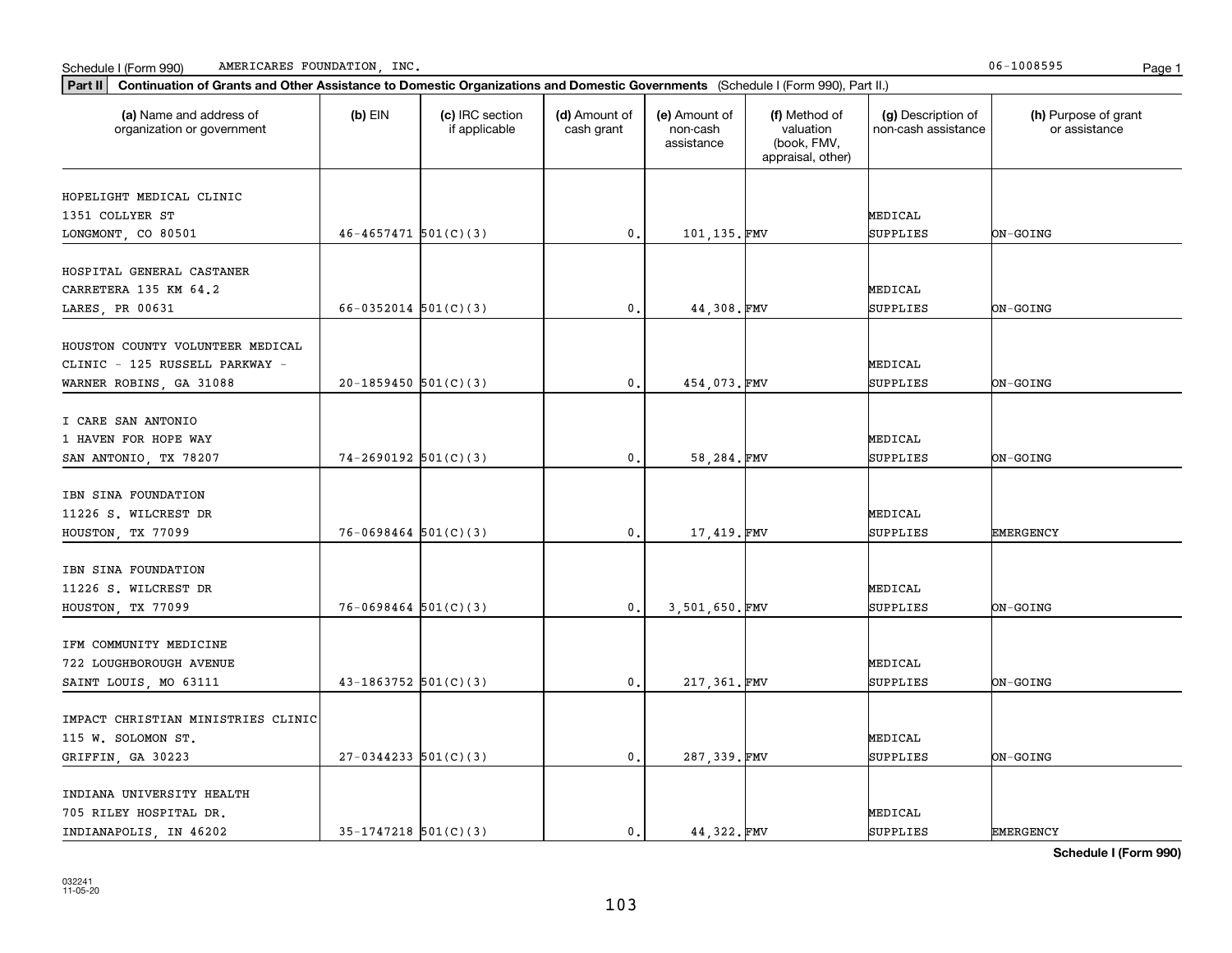Schedule I (Form 990) Page 1 AMERICARES FOUNDATION, INC. 06-1008595

**Part II Continuation of Grants and Other Assistance to Domestic Organizations and Domestic Governments**  (Schedule I (Form 990), Part II.)

**Schedule I (Form 990)**

| (a) Name and address of<br>organization or government | $(b)$ EIN                  | (c) IRC section<br>if applicable | (d) Amount of<br>cash grant | (e) Amount of<br>non-cash<br>assistance | (f) Method of<br>valuation<br>(book, FMV,<br>appraisal, other) | (g) Description of<br>non-cash assistance | (h) Purpose of grant<br>or assistance |
|-------------------------------------------------------|----------------------------|----------------------------------|-----------------------------|-----------------------------------------|----------------------------------------------------------------|-------------------------------------------|---------------------------------------|
| INHEALTH COMMUNITY WELLNESS FREE                      |                            |                                  |                             |                                         |                                                                |                                           |                                       |
| CLINIC - 109 1/2 E BLUFF ST -                         |                            |                                  |                             |                                         |                                                                | MEDICAL                                   |                                       |
| BOSCOBEL, WI 53805                                    | $33 - 1170597$ 501(C)(3)   |                                  | $\mathbf{0}$ .              | 8,535.FMV                               |                                                                | SUPPLIES                                  | <b>DN-GOING</b>                       |
|                                                       |                            |                                  |                             |                                         |                                                                |                                           |                                       |
| INTERFAITH CLINIC                                     |                            |                                  |                             |                                         |                                                                |                                           |                                       |
| 403 W. OAK                                            |                            |                                  |                             |                                         |                                                                | MEDICAL                                   |                                       |
| EL DORADO, AR 71730                                   | $71-0236863$ 501(C)(3)     |                                  | 0.                          | 241,886.FMV                             |                                                                | SUPPLIES                                  | <b>DN-GOING</b>                       |
| INTERFAITH COMMUNITY CLINIC                           |                            |                                  |                             |                                         |                                                                |                                           |                                       |
| 101 PINE MANOR DRIVE                                  |                            |                                  |                             |                                         |                                                                | MEDICAL                                   |                                       |
| CONROE, TX 77385                                      | $75 - 2634623$ $501(C)(3)$ |                                  | 0.                          | 166,323.FMV                             |                                                                | SUPPLIES                                  | <b>DN-GOING</b>                       |
|                                                       |                            |                                  |                             |                                         |                                                                |                                           |                                       |
| INTERFAITH PARTNERSHIP FOR THE                        |                            |                                  |                             |                                         |                                                                |                                           |                                       |
| HOMELESS - 317 SHERIDAN AVE -                         |                            |                                  |                             |                                         |                                                                | MEDICAL                                   |                                       |
| ALBANY, NY 12206                                      | $14-1666321$ 501(C)(3)     |                                  | $\mathbf{0}$ .              | 49,002.FMV                              |                                                                | SUPPLIES                                  | <b>ON-GOING</b>                       |
| INTERMOUNTAIN HEALTHCARE                              |                            |                                  |                             |                                         |                                                                |                                           |                                       |
| FOUNDATION, INC. - 100 N                              |                            |                                  |                             |                                         |                                                                |                                           |                                       |
| MARIO-CAPECCHI DR. - SALT LAKE                        |                            |                                  |                             |                                         |                                                                | MEDICAL                                   |                                       |
| CITY, UT 84113                                        | 80-0225150 $501(C)(3)$     |                                  | 0.                          | 160,053.FMV                             |                                                                | SUPPLIES                                  | <b>EMERGENCY</b>                      |
| INTERNATIONAL MEDICAL RESPONSE                        |                            |                                  |                             |                                         |                                                                |                                           |                                       |
| 22 PROSPECT PARK                                      |                            |                                  |                             |                                         |                                                                | MEDICAL                                   |                                       |
| BROOKLYN, NY 11215                                    | $47-1859775$ 501(C)(3)     |                                  | 0.                          | 25,933.FMV                              |                                                                | SUPPLIES                                  | <b>EMERGENCY</b>                      |
|                                                       |                            |                                  |                             |                                         |                                                                |                                           |                                       |
| IOWA HARM REDUCTION COALITION                         |                            |                                  |                             |                                         |                                                                |                                           |                                       |
| 1221 CENTER ST                                        |                            |                                  |                             |                                         |                                                                | MEDICAL                                   |                                       |
| DES MOINES, IA 50309                                  | 82-1864287 $501(C)(3)$     |                                  | 0.                          | 50,928.FMV                              |                                                                | SUPPLIES                                  | <b>DN-GOING</b>                       |
|                                                       |                            |                                  |                             |                                         |                                                                |                                           |                                       |
| ISLAND HEALTH CARE                                    |                            |                                  |                             |                                         |                                                                |                                           |                                       |
| 245 EDGARTOWNVINEYARD HAVEN RD                        |                            |                                  |                             |                                         |                                                                | MEDICAL                                   |                                       |
| EDGARTOWN, MA 02539                                   | $47-0870772$ 501(C)(3)     |                                  | $\mathbf{0}$ .              | 87,876.FMV                              |                                                                | SUPPLIES                                  | <b>DN-GOING</b>                       |
| IUSB HEALTH & WELLNESS CENTER                         |                            |                                  |                             |                                         |                                                                |                                           |                                       |
| 1960 NORTHSIDE BLVD                                   |                            |                                  |                             |                                         |                                                                | MEDICAL                                   |                                       |
| SOUTH BEND, IN 46615                                  | 35-6001673 115             |                                  | 0.                          | 313,453. FMV                            |                                                                | <b>SUPPLIES</b>                           | <b>DN-GOING</b>                       |

104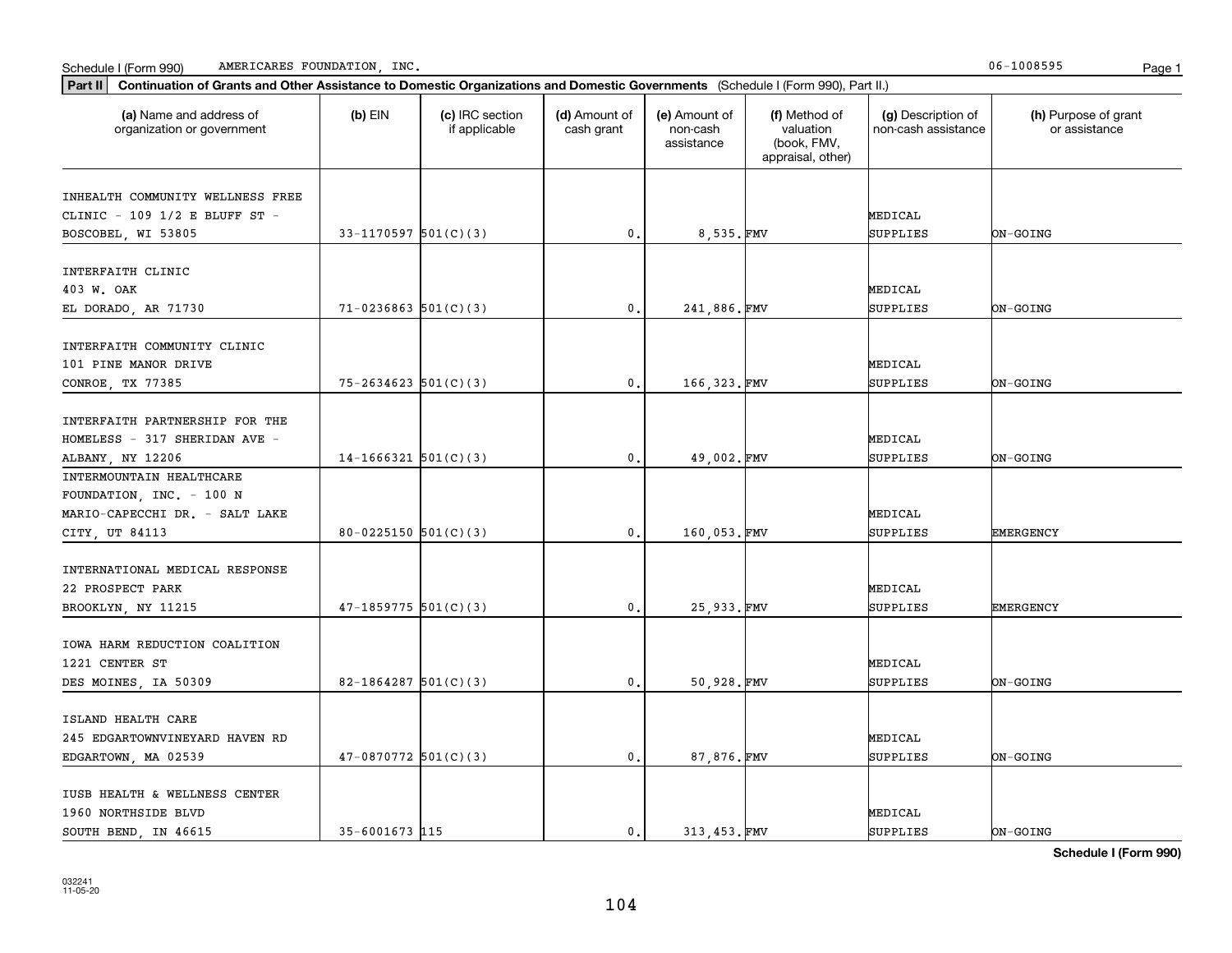| Part II   Continuation of Grants and Other Assistance to Domestic Organizations and Domestic Governments (Schedule I (Form 990), Part II.) |                            |                                  |                             |                                         |                                                                |                                           |                                       |
|--------------------------------------------------------------------------------------------------------------------------------------------|----------------------------|----------------------------------|-----------------------------|-----------------------------------------|----------------------------------------------------------------|-------------------------------------------|---------------------------------------|
| (a) Name and address of<br>organization or government                                                                                      | $(b)$ EIN                  | (c) IRC section<br>if applicable | (d) Amount of<br>cash grant | (e) Amount of<br>non-cash<br>assistance | (f) Method of<br>valuation<br>(book, FMV,<br>appraisal, other) | (g) Description of<br>non-cash assistance | (h) Purpose of grant<br>or assistance |
|                                                                                                                                            |                            |                                  |                             |                                         |                                                                |                                           |                                       |
| JACKSON COUNTY HEALTH DEPARTMENT<br>801 W. SECOND ST.                                                                                      |                            |                                  |                             |                                         |                                                                | MEDICAL                                   |                                       |
| SEYMOUR, IN 47274                                                                                                                          | $35 - 6000159$ 501(C)(3)   |                                  | 0.                          | 17,190.FMV                              |                                                                | SUPPLIES                                  | <b>DN-GOING</b>                       |
|                                                                                                                                            |                            |                                  |                             |                                         |                                                                |                                           |                                       |
| JEFFERSON CENTER FOR MENTAL HEALTH                                                                                                         |                            |                                  |                             |                                         |                                                                |                                           |                                       |
| 5801 WEST ALAMEDA AVENUE                                                                                                                   |                            |                                  |                             |                                         |                                                                | MEDICAL                                   |                                       |
| DENVER, CO 80226                                                                                                                           | $84-0474717$ 501(C)(3)     |                                  | $\mathbf{0}$ .              | 818,790.FMV                             |                                                                | SUPPLIES                                  | <b>DN-GOING</b>                       |
|                                                                                                                                            |                            |                                  |                             |                                         |                                                                |                                           |                                       |
| JOHN P. MURRAY COMMUNITY CARE                                                                                                              |                            |                                  |                             |                                         |                                                                |                                           |                                       |
| CLINIC - 303 YADKIN STREET, STE C                                                                                                          |                            |                                  |                             |                                         |                                                                | MEDICAL                                   |                                       |
| - ALBEMARLE, NC 28001                                                                                                                      | $56 - 2098720$ 501(C)(3)   |                                  | 0.                          | 33,005.FMV                              |                                                                | SUPPLIES                                  | <b>DN-GOING</b>                       |
|                                                                                                                                            |                            |                                  |                             |                                         |                                                                |                                           |                                       |
| JOSEPH P. ADDABBO FAMILY HEALTH                                                                                                            |                            |                                  |                             |                                         |                                                                |                                           |                                       |
| CENTER - 6200 BEACH CHANNEL DRIVE                                                                                                          |                            |                                  |                             |                                         |                                                                | MEDICAL                                   |                                       |
| - ARVERNE, NY 11692                                                                                                                        | $06-1181226$ 501(C)(3)     |                                  | $\mathbf{0}$ .              | 29,778.FMV                              |                                                                | SUPPLIES                                  | <b>EMERGENCY</b>                      |
| JOSLIN DIABETES CENTER, PEDIATRICS                                                                                                         |                            |                                  |                             |                                         |                                                                |                                           |                                       |
| ONE JOSLIN PLACE                                                                                                                           |                            |                                  |                             |                                         |                                                                | MEDICAL                                   |                                       |
| BOSTON, MA 02215                                                                                                                           | $04 - 2203836$ 501(C)(3)   |                                  | $\mathbf{0}$ .              | 131,456.FMV                             |                                                                | SUPPLIES                                  | <b>EMERGENCY</b>                      |
|                                                                                                                                            |                            |                                  |                             |                                         |                                                                |                                           |                                       |
| <b>JUST KIDS DENTAL</b>                                                                                                                    |                            |                                  |                             |                                         |                                                                |                                           |                                       |
| 1313 FAIRGROUNDS ROAD                                                                                                                      |                            |                                  |                             |                                         |                                                                | MEDICAL                                   |                                       |
| TWO HARBORS, MN 55616                                                                                                                      | $27 - 2311353$ $501(C)(3)$ |                                  | $\mathbf{0}$ .              | 16,970.FMV                              |                                                                | SUPPLIES                                  | <b>DN-GOING</b>                       |
|                                                                                                                                            |                            |                                  |                             |                                         |                                                                |                                           |                                       |
| KALSIPEL TRIBE OF INDIANS / CAMAS                                                                                                          |                            |                                  |                             |                                         |                                                                |                                           |                                       |
| CENTER CLINIC - 1821 NORTH LECLERC                                                                                                         |                            |                                  |                             |                                         |                                                                | MEDICAL                                   |                                       |
| ROAD. - CUSICK, WA 99119                                                                                                                   |                            | 91-0875018 INDIAN TRIBE          | $\mathbf{0}$ .              | 32,125.FMV                              |                                                                | SUPPLIES                                  | <b>DN-GOING</b>                       |
|                                                                                                                                            |                            |                                  |                             |                                         |                                                                |                                           |                                       |
| KATAHDIN VALLEY HEALTH CENTER                                                                                                              |                            |                                  |                             |                                         |                                                                |                                           |                                       |
| 529 SOUTH PATTEN ROAD                                                                                                                      |                            |                                  |                             |                                         |                                                                | MEDICAL                                   |                                       |
| PATTEN, ME 04765                                                                                                                           | $23 - 7411014$ 501(C)(3)   |                                  | $\mathbf{0}$ .              | 340,494.FMV                             |                                                                | SUPPLIES                                  | <b>DN-GOING</b>                       |
|                                                                                                                                            |                            |                                  |                             |                                         |                                                                |                                           |                                       |
| KATALLASSO FAMILY HEALTH CENTER                                                                                                            |                            |                                  |                             |                                         |                                                                |                                           |                                       |
| 38 SOUTH BELVIDERE AVENUE                                                                                                                  |                            |                                  |                             |                                         |                                                                | MEDICAL                                   |                                       |
| YORK, PA 17401                                                                                                                             | $45-3170905$ 501(C)(3)     |                                  | $\mathbf{0}$ .              | 246.122. FMV                            |                                                                | SUPPLIES                                  | <b>DN-GOING</b>                       |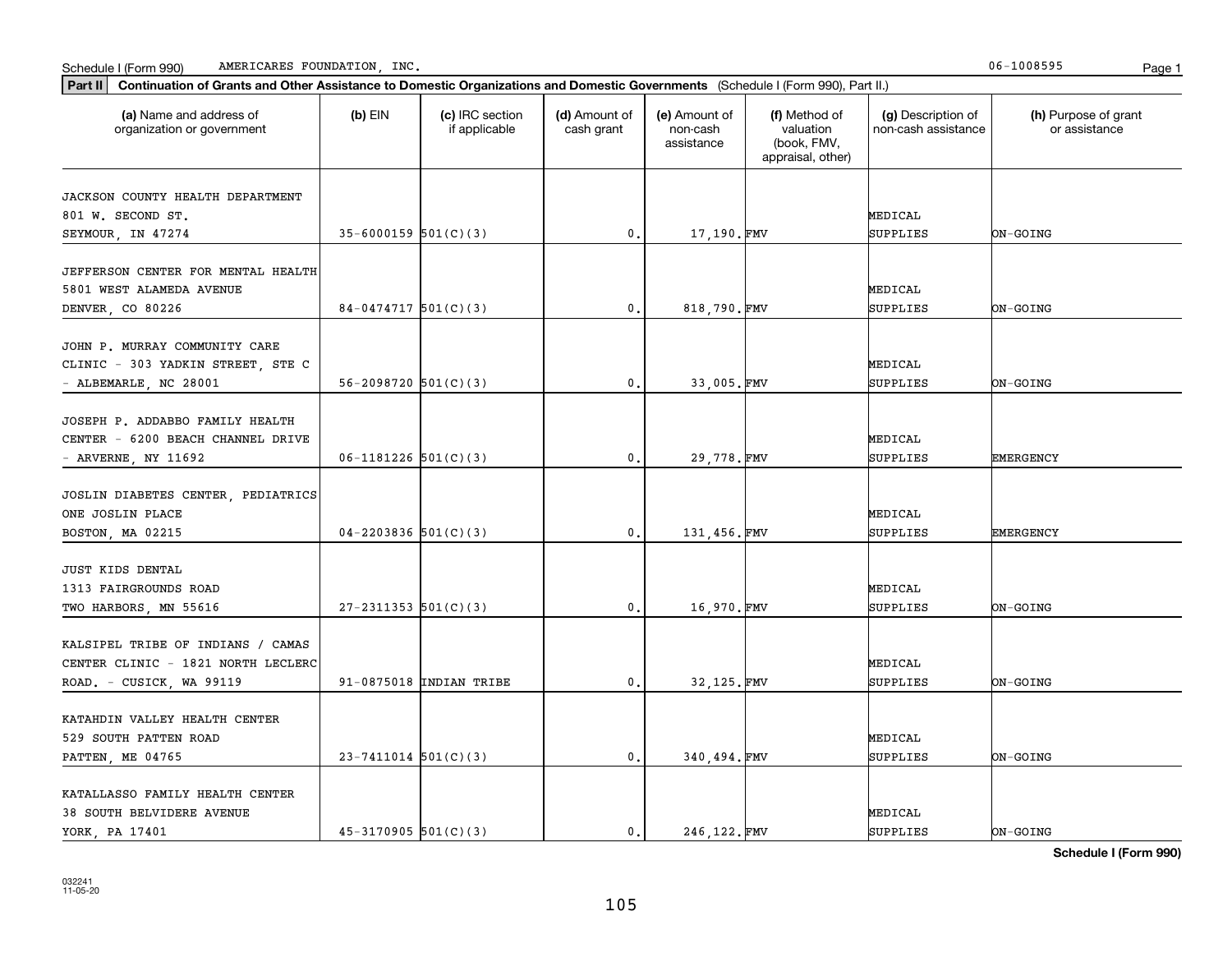| (a) Name and address of<br>organization or government | $(b)$ EIN                  | (c) IRC section<br>if applicable | (d) Amount of<br>cash grant | (e) Amount of<br>non-cash<br>assistance | (f) Method of<br>valuation<br>(book, FMV,<br>appraisal, other) | (g) Description of<br>non-cash assistance | (h) Purpose of grant<br>or assistance |
|-------------------------------------------------------|----------------------------|----------------------------------|-----------------------------|-----------------------------------------|----------------------------------------------------------------|-------------------------------------------|---------------------------------------|
| KIDS FIRST HEALTH CARE                                |                            |                                  |                             |                                         |                                                                |                                           |                                       |
| 4675 E. 69TH AVENUE                                   |                            |                                  |                             |                                         |                                                                | MEDICAL                                   |                                       |
| COMMERCE CITY, CO 80022                               | $84-0799374$ 501(C)(3)     |                                  | $\mathbf{0}$ .              | 26,174.FMV                              |                                                                | SUPPLIES                                  | <b>DN-GOING</b>                       |
|                                                       |                            |                                  |                             |                                         |                                                                |                                           |                                       |
| KNOX COUNTY HEALTH CLINIC                             |                            |                                  |                             |                                         |                                                                |                                           |                                       |
| 22 WHITE STREET                                       |                            |                                  |                             |                                         |                                                                | MEDICAL                                   |                                       |
| ROCKLAND, ME 04841                                    | $01 - 0528885$ 501(C)(3)   |                                  | $\mathbf{0}$ .              | 66,858.FMV                              |                                                                | SUPPLIES                                  | <b>DN-GOING</b>                       |
|                                                       |                            |                                  |                             |                                         |                                                                |                                           |                                       |
| LA CLINICA CRISTIANA                                  |                            |                                  |                             |                                         |                                                                |                                           |                                       |
| 1915 AVALON AV                                        |                            |                                  |                             |                                         |                                                                | MEDICAL                                   |                                       |
| MUSCLE SHOALS, AL 35661                               | $20-1624284$ 501(C)(3)     |                                  | 0.                          | 70,807.FMV                              |                                                                | SUPPLIES                                  | <b>ON-GOING</b>                       |
|                                                       |                            |                                  |                             |                                         |                                                                |                                           |                                       |
| LA CLINICA DEL VALLE FAMILY HEALTH                    |                            |                                  |                             |                                         |                                                                |                                           |                                       |
| CARE CENTER INC - 931 CHEVY WAY -                     |                            |                                  |                             |                                         |                                                                | MEDICAL                                   |                                       |
| MEDFORD, OR 97504                                     | 94-3096772 $501(C)(3)$     |                                  | $\mathbf 0$ .               | 6,012.FMV                               |                                                                | SUPPLIES                                  | EMERGENCY                             |
|                                                       |                            |                                  |                             |                                         |                                                                |                                           |                                       |
| LAKE AREA FREE CLINIC                                 |                            |                                  |                             |                                         |                                                                |                                           |                                       |
| 856B ARMOUR RD                                        |                            |                                  |                             |                                         |                                                                | MEDICAL                                   |                                       |
| OCONOMOWOC, WI 53066                                  | $39 - 2006388$ $501(C)(3)$ |                                  | 0.                          | 31,762.FMV                              |                                                                | SUPPLIES                                  | <b>DN-GOING</b>                       |
|                                                       |                            |                                  |                             |                                         |                                                                |                                           |                                       |
| LAKE COUNTY FREE CLINIC                               |                            |                                  |                             |                                         |                                                                |                                           |                                       |
| 54 S STATE STREET                                     |                            |                                  |                             |                                         |                                                                | MEDICAL                                   |                                       |
| PAINESVILLE, OH 44077                                 | $34-1081191$ $501(C)(3)$   |                                  | 0.                          | 215,850.FMV                             |                                                                | SUPPLIES                                  | <b>DN-GOING</b>                       |
| LAKE HEALTH DISTRICT                                  |                            |                                  |                             |                                         |                                                                |                                           |                                       |
| FUND-NORTHEEAST OHIO DRP - 7757                       |                            |                                  |                             |                                         |                                                                |                                           |                                       |
| AUBURN ROAD - PAINESVILLE, OH                         |                            |                                  |                             |                                         |                                                                | MEDICAL                                   |                                       |
| 44077                                                 | $34-1598598$ $501(C)(3)$   |                                  | $\mathbf{0}$ .              | 174,980.FMV                             |                                                                | SUPPLIES                                  | <b>DN-GOING</b>                       |
|                                                       |                            |                                  |                             |                                         |                                                                |                                           |                                       |
| LAKELAND VOLUNTEERS IN MEDICINE                       |                            |                                  |                             |                                         |                                                                |                                           |                                       |
| 600 W. PEACHTREE ST                                   |                            |                                  |                             |                                         |                                                                | MEDICAL                                   |                                       |
| LAKELAND, FL 33815                                    | 52-2351630 $501(C)(3)$     |                                  | 0.                          | 314,366.FMV                             |                                                                | SUPPLIES                                  | <b>DN-GOING</b>                       |
| LAKEVIEW CENTER INC.                                  |                            |                                  |                             |                                         |                                                                |                                           |                                       |
| 1201 W. HERNANDEZ ST                                  |                            |                                  |                             |                                         |                                                                | MEDICAL                                   |                                       |
| PENSACOLA, FL 32501                                   | 59-0737872 $501(C)(3)$     |                                  | 0.                          | 18,816.FMV                              |                                                                | <b>SUPPLIES</b>                           | <b>DN-GOING</b>                       |
|                                                       |                            |                                  |                             |                                         |                                                                |                                           |                                       |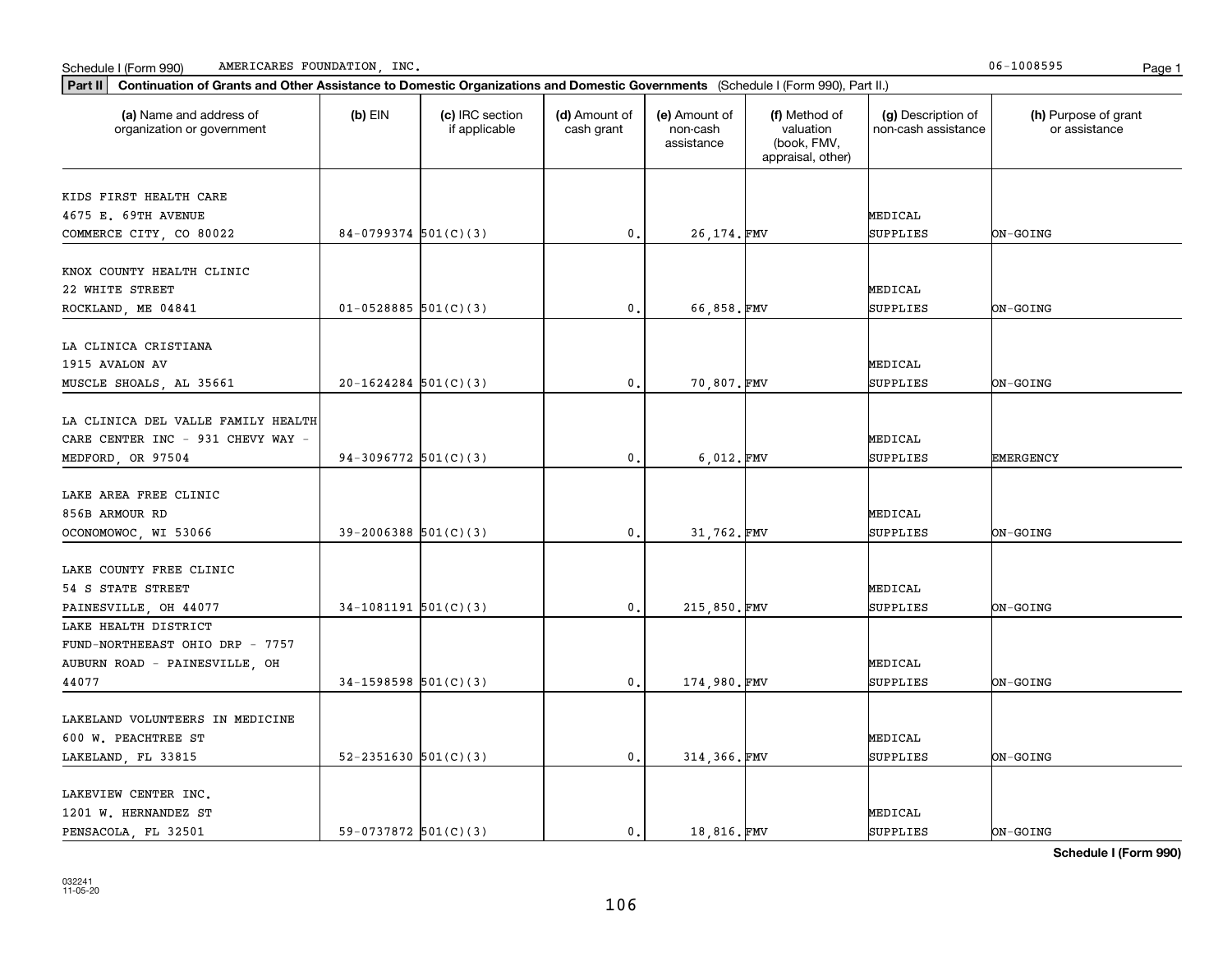| (a) Name and address of<br>organization or government | $(b)$ EIN                | (c) IRC section<br>if applicable | (d) Amount of<br>cash grant | (e) Amount of<br>non-cash | (f) Method of<br>valuation       | (g) Description of<br>non-cash assistance | (h) Purpose of grant<br>or assistance |
|-------------------------------------------------------|--------------------------|----------------------------------|-----------------------------|---------------------------|----------------------------------|-------------------------------------------|---------------------------------------|
|                                                       |                          |                                  |                             | assistance                | (book, FMV,<br>appraisal, other) |                                           |                                       |
| LEBANON VALLEY VOLUNTEERS IN                          |                          |                                  |                             |                           |                                  |                                           |                                       |
| MEDICINE - 711 S 8TH ST - LEBANON                     |                          |                                  |                             |                           |                                  | MEDICAL                                   |                                       |
| PA 17042                                              | $26-3915958$ $501(C)(3)$ |                                  | 0.                          | 7,699.FMV                 |                                  | SUPPLIES                                  | <b>DN-GOING</b>                       |
| LEFLORE COUNTY HEALTH CENTER                          |                          |                                  |                             |                           |                                  |                                           |                                       |
| 706 HWY 82 WEST                                       |                          |                                  |                             |                           |                                  | MEDICAL                                   |                                       |
| GREENWOOD, MS 38930                                   | $20-0069223$ 501(C)(3)   |                                  | $\mathbf{0}$ .              | 67,643.FMV                |                                  | SUPPLIES                                  | <b>DN-GOING</b>                       |
| LEGACY COMMUNITY HEALTH SERVICES                      |                          |                                  |                             |                           |                                  |                                           |                                       |
| 450 N. 11TH STREET                                    |                          |                                  |                             |                           |                                  | MEDICAL                                   |                                       |
| BEAUMONT, TX 77702                                    | $76 - 0009637$ 501(C)(3) |                                  | $\mathfrak o$ .             | 14,007. FMV               |                                  | SUPPLIES                                  | <b>EMERGENCY</b>                      |
| LESTONNAC FREE CLINIC                                 |                          |                                  |                             |                           |                                  |                                           |                                       |
| 1215 E CHAPMAN                                        |                          |                                  |                             |                           |                                  | MEDICAL                                   |                                       |
| ORANGE, CA 92866                                      | $95-3499011$ $501(C)(3)$ |                                  | $\mathbf{0}$ .              | 18,013.FMV                |                                  | SUPPLIES                                  | <b>DN-GOING</b>                       |
|                                                       |                          |                                  |                             |                           |                                  |                                           |                                       |
| LEWIS & CLARK BEHAVORIAL HEALTH                       |                          |                                  |                             |                           |                                  |                                           |                                       |
| SERVICES, INC. - 1028 WALNUT                          |                          |                                  |                             |                           |                                  | MEDICAL                                   |                                       |
| STREET - YANKTON, SD 57078                            | $16-1900308$ $501(C)(3)$ |                                  | $\mathbf{0}$ .              | 196,392.FMV               |                                  | SUPPLIES                                  | <b>DN-GOING</b>                       |
| LIFE CHOICES MEDICAL CLINIC                           |                          |                                  |                             |                           |                                  |                                           |                                       |
| 3234 NORTHWESTERN                                     |                          |                                  |                             |                           |                                  | MEDICAL                                   |                                       |
| SAN ANTONIO, TX 78238                                 | $74-2809910$ 501(C)(3)   |                                  | $\mathbf{0}$ .              | 27,658.FMV                |                                  | SUPPLIES                                  | <b>EMERGENCY</b>                      |
| LIFE CHOICES MEDICAL CLINIC                           |                          |                                  |                             |                           |                                  |                                           |                                       |
| 3234 NORTHWESTERN                                     |                          |                                  |                             |                           |                                  | MEDICAL                                   |                                       |
| SAN ANTONIO, TX 78238                                 | $74-2809910$ 501(C)(3)   |                                  | 0.                          | 1,586,588.FMV             |                                  | SUPPLIES                                  | <b>DN-GOING</b>                       |
|                                                       |                          |                                  |                             |                           |                                  |                                           |                                       |
| LIFESPRING HEALTH SYSTEMS                             |                          |                                  |                             |                           |                                  |                                           |                                       |
| 1036 SHARON DRIVE                                     |                          |                                  |                             |                           |                                  | MEDICAL                                   |                                       |
| JEFFERSONVILLE, IN 47130                              | $35-1097350$ $501(C)(3)$ |                                  | 0.                          | 559, 313. FMV             |                                  | SUPPLIES                                  | <b>DN-GOING</b>                       |
| LIFESTREAM BEHAVIORAL CENTER                          |                          |                                  |                             |                           |                                  |                                           |                                       |
| 215 NORTH 3RD STREET                                  |                          |                                  |                             |                           |                                  | MEDICAL                                   |                                       |
| LEESBURG, FL 34748                                    | 59-1561501 $501(C)(3)$   |                                  | $\mathbf{0}$ .              | 318,062.FMV               |                                  | <b>SUPPLIES</b>                           | <b>DN-GOING</b>                       |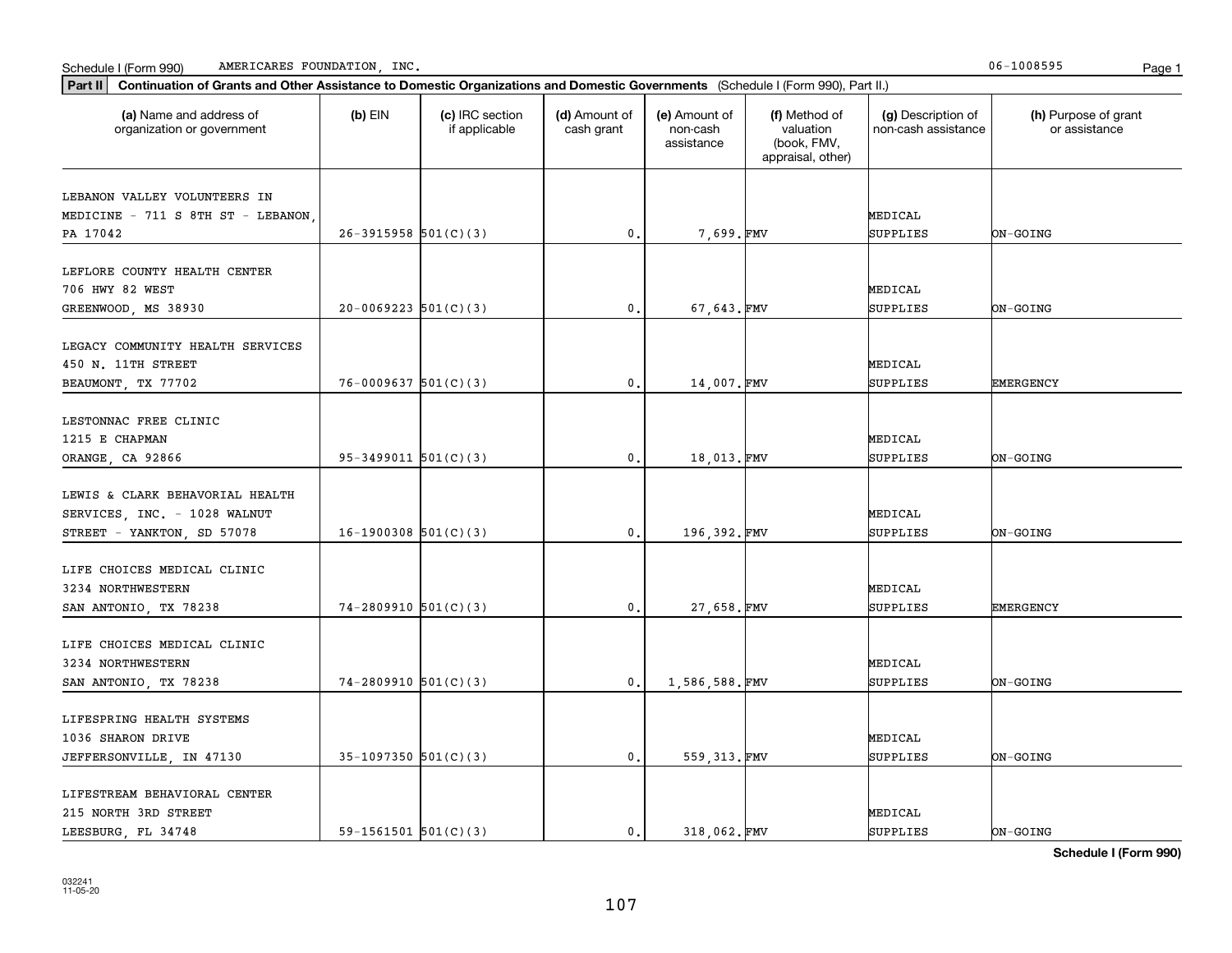| Part II                                                             | Continuation of Grants and Other Assistance to Domestic Organizations and Domestic Governments (Schedule I (Form 990), Part II.) |                                  |                             |                                         |                                                                |                                           |                                       |  |  |  |
|---------------------------------------------------------------------|----------------------------------------------------------------------------------------------------------------------------------|----------------------------------|-----------------------------|-----------------------------------------|----------------------------------------------------------------|-------------------------------------------|---------------------------------------|--|--|--|
| (a) Name and address of<br>organization or government               | $(b)$ EIN                                                                                                                        | (c) IRC section<br>if applicable | (d) Amount of<br>cash grant | (e) Amount of<br>non-cash<br>assistance | (f) Method of<br>valuation<br>(book, FMV,<br>appraisal, other) | (g) Description of<br>non-cash assistance | (h) Purpose of grant<br>or assistance |  |  |  |
|                                                                     |                                                                                                                                  |                                  |                             |                                         |                                                                |                                           |                                       |  |  |  |
| LIGHT OF THE WORLD CLINIC, INC.<br>5333 N. DIXIE HWY                |                                                                                                                                  |                                  |                             |                                         |                                                                | MEDICAL                                   |                                       |  |  |  |
| FORT LAUDERDALE, FL 33334                                           | 65-0266070 $501(C)(3)$                                                                                                           |                                  | $\mathbf{0}$ .              | 420,748.FMV                             |                                                                | SUPPLIES                                  | <b>DN-GOING</b>                       |  |  |  |
|                                                                     |                                                                                                                                  |                                  |                             |                                         |                                                                |                                           |                                       |  |  |  |
| LIVE OAK CLINIC OF BRAZOSPORT                                       |                                                                                                                                  |                                  |                             |                                         |                                                                |                                           |                                       |  |  |  |
| 102 YAUPON ST.                                                      | $30-0395491$ $501(C)(3)$                                                                                                         |                                  | $\mathsf{0}\,$ .            | 14,870.FMV                              |                                                                | MEDICAL<br>SUPPLIES                       | EMERGENCY                             |  |  |  |
| LAKE JACKSON, TX 77566                                              |                                                                                                                                  |                                  |                             |                                         |                                                                |                                           |                                       |  |  |  |
| LONGVIEW WELLNESS CENTER, INC. DBA                                  |                                                                                                                                  |                                  |                             |                                         |                                                                |                                           |                                       |  |  |  |
| WELLNESS POIN - 1011 E WHALEY ST                                    |                                                                                                                                  |                                  |                             |                                         |                                                                | MEDICAL                                   |                                       |  |  |  |
| LONGVIEW, TX 75601                                                  | 75-2723993 501(C)(3)                                                                                                             |                                  | 0.                          | 94,704.FMV                              |                                                                | SUPPLIES                                  | <b>ON-GOING</b>                       |  |  |  |
|                                                                     |                                                                                                                                  |                                  |                             |                                         |                                                                |                                           |                                       |  |  |  |
| LORAIN COUNTY FREE CLINIC                                           |                                                                                                                                  |                                  |                             |                                         |                                                                |                                           |                                       |  |  |  |
| 5040 OBERLIN AVENUE                                                 |                                                                                                                                  |                                  |                             |                                         |                                                                | MEDICAL                                   |                                       |  |  |  |
| LORAIN, OH 44053                                                    | $34-1506180$ 501(C)(3)                                                                                                           |                                  | $\mathbf{0}$ .              | 149,737. FMV                            |                                                                | SUPPLIES                                  | <b>DN-GOING</b>                       |  |  |  |
|                                                                     |                                                                                                                                  |                                  |                             |                                         |                                                                |                                           |                                       |  |  |  |
| LTP MEDICAL MOBILE INC DBA THE<br>HEALTH HUT - 310 WEST MISSISSIPPI |                                                                                                                                  |                                  |                             |                                         |                                                                | MEDICAL                                   |                                       |  |  |  |
| AVE - RUSTON, LA 71270                                              | $27-3764078$ 501(C)(3)                                                                                                           |                                  | $\mathfrak o$ .             | 445, 351. FMV                           |                                                                | SUPPLIES                                  | <b>DN-GOING</b>                       |  |  |  |
|                                                                     |                                                                                                                                  |                                  |                             |                                         |                                                                |                                           |                                       |  |  |  |
| LUKE 52 CLINIC                                                      |                                                                                                                                  |                                  |                             |                                         |                                                                |                                           |                                       |  |  |  |
| 9615 MAIN ST SUITE B                                                |                                                                                                                                  |                                  |                             |                                         |                                                                | MEDICAL                                   |                                       |  |  |  |
| WHITMORE LAKE, MI 48189                                             | 81-2779813 $501(C)(3)$                                                                                                           |                                  | 0.                          | 6,528.FMV                               |                                                                | SUPPLIES                                  | <b>DN-GOING</b>                       |  |  |  |
|                                                                     |                                                                                                                                  |                                  |                             |                                         |                                                                |                                           |                                       |  |  |  |
| LUKE SOCIETY                                                        |                                                                                                                                  |                                  |                             |                                         |                                                                |                                           |                                       |  |  |  |
| 2718 WOODLAWN STREET                                                |                                                                                                                                  |                                  |                             |                                         |                                                                | MEDICAL                                   |                                       |  |  |  |
| DICKINSON, TX 77539                                                 | $74 - 2211973$ 501(C)(3)                                                                                                         |                                  | $\mathbf{0}$ .              | 60,940.FMV                              |                                                                | SUPPLIES                                  | <b>DN-GOING</b>                       |  |  |  |
| MACON VOLUNTEER CLINIC                                              |                                                                                                                                  |                                  |                             |                                         |                                                                |                                           |                                       |  |  |  |
| 376 ROGERS AVE                                                      |                                                                                                                                  |                                  |                             |                                         |                                                                | MEDICAL                                   |                                       |  |  |  |
| MACON, GA 31204                                                     | $74-3055376$ 501(C)(3)                                                                                                           |                                  | $\mathbf 0$ .               | 11,901.FMV                              |                                                                | SUPPLIES                                  | <b>DN-GOING</b>                       |  |  |  |
|                                                                     |                                                                                                                                  |                                  |                             |                                         |                                                                |                                           |                                       |  |  |  |
| MAINLINE HEALTH SYSTEMS INC.                                        |                                                                                                                                  |                                  |                             |                                         |                                                                |                                           |                                       |  |  |  |
| 535 JORDAN DRIVE                                                    |                                                                                                                                  |                                  |                             |                                         |                                                                | MEDICAL                                   |                                       |  |  |  |
| MONTICELLO, AR 71655                                                | $71-0623643$ 501(C)(3)                                                                                                           |                                  | $\mathbf{0}$ .              | 8.410.FMV                               |                                                                | <b>SUPPLIES</b>                           | <b>EMERGENCY</b>                      |  |  |  |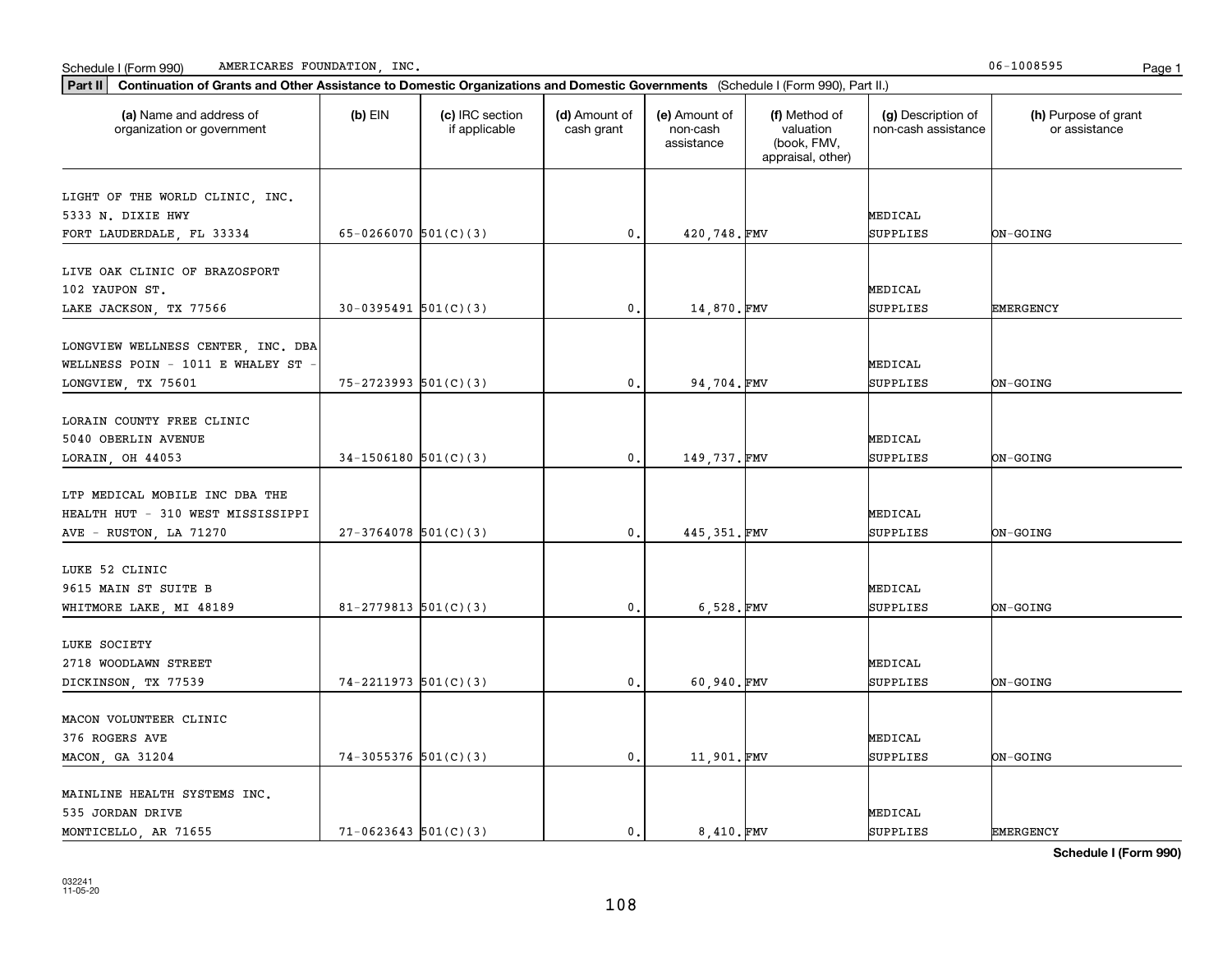| (h) Purpose of grant<br>or assistance |
|---------------------------------------|
|                                       |
|                                       |
|                                       |
|                                       |
|                                       |
|                                       |
|                                       |
|                                       |
|                                       |
|                                       |
|                                       |
|                                       |
|                                       |
|                                       |
|                                       |
|                                       |
|                                       |
|                                       |
|                                       |
|                                       |
|                                       |
|                                       |
|                                       |
|                                       |
|                                       |
|                                       |
|                                       |
|                                       |
|                                       |
|                                       |
|                                       |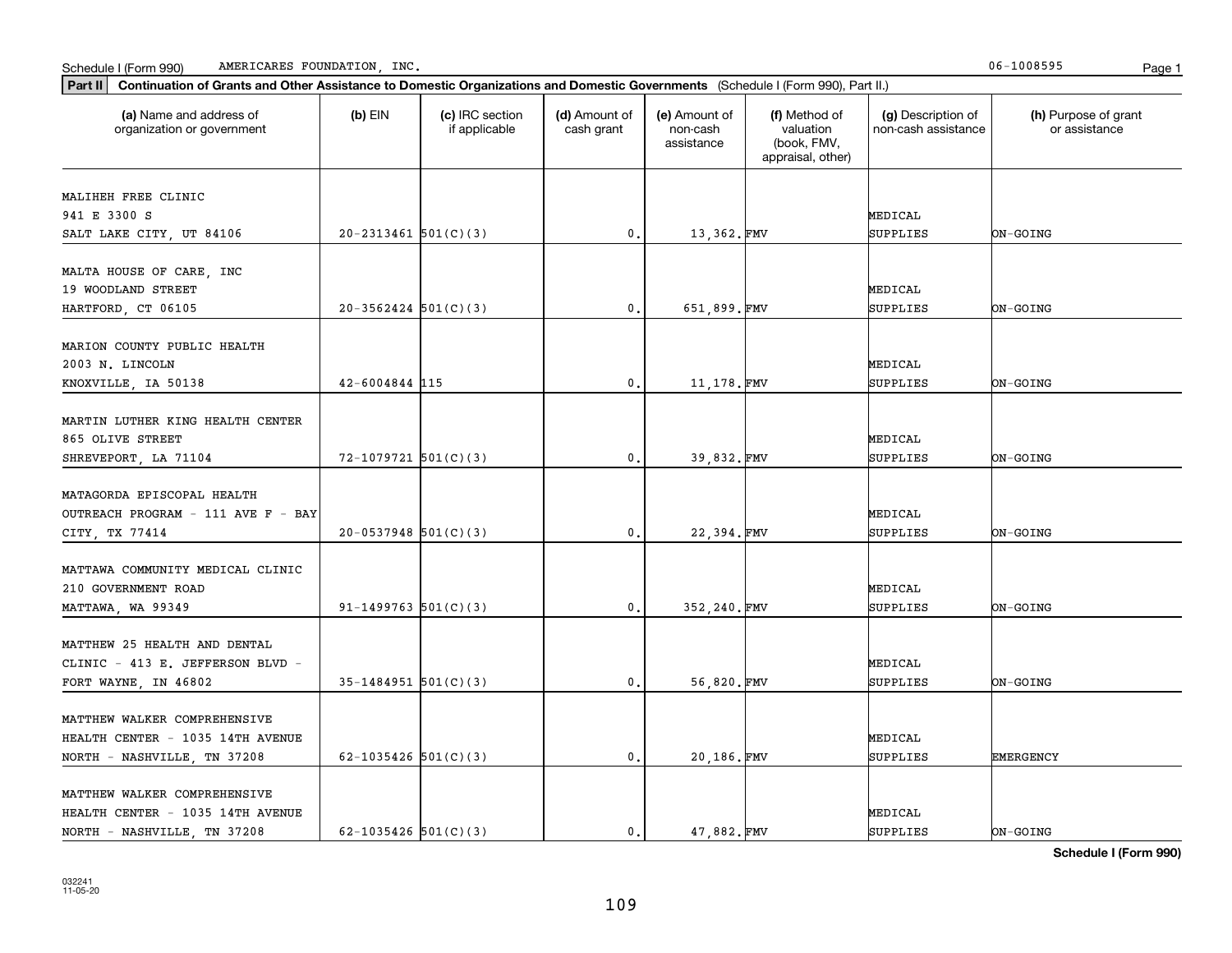| (a) Name and address of<br>organization or government | $(b)$ EIN                  | (c) IRC section<br>if applicable | (d) Amount of<br>cash grant | (e) Amount of<br>non-cash<br>assistance | (f) Method of<br>valuation<br>(book, FMV,<br>appraisal, other) | (g) Description of<br>non-cash assistance | (h) Purpose of grant<br>or assistance |
|-------------------------------------------------------|----------------------------|----------------------------------|-----------------------------|-----------------------------------------|----------------------------------------------------------------|-------------------------------------------|---------------------------------------|
|                                                       |                            |                                  |                             |                                         |                                                                |                                           |                                       |
| MATTHEWS FREE MEDICAL CLINIC                          |                            |                                  |                             |                                         |                                                                |                                           |                                       |
| 196 S. TRADE STREET                                   |                            |                                  |                             |                                         |                                                                | MEDICAL                                   |                                       |
| MATTHEWS, NC 28105                                    | $51-0468874$ 501(C)(3)     |                                  | $\mathsf{0}\,$ .            | 455, 345. FMV                           |                                                                | SUPPLIES                                  | <b>DN-GOING</b>                       |
| MCINTOSH TRAIL, CSB                                   |                            |                                  |                             |                                         |                                                                |                                           |                                       |
| 1209 GREENBELT DRIVE                                  |                            |                                  |                             |                                         |                                                                | MEDICAL                                   |                                       |
|                                                       | 58-2098758 115             |                                  | $\mathbf{0}$ .              | 743, 225. FMV                           |                                                                | SUPPLIES                                  | <b>DN-GOING</b>                       |
| GRIFFIN, GA 30224                                     |                            |                                  |                             |                                         |                                                                |                                           |                                       |
| MCKINNEY MEDICAL CENTER                               |                            |                                  |                             |                                         |                                                                |                                           |                                       |
| 218 QUARTERMAN STREET                                 |                            |                                  |                             |                                         |                                                                | MEDICAL                                   |                                       |
| WAYCROSS, GA 31501                                    | $58-2101260$ $501(C)(3)$   |                                  | 0.                          | 2,055,110.FMV                           |                                                                | SUPPLIES                                  | <b>ON-GOING</b>                       |
|                                                       |                            |                                  |                             |                                         |                                                                |                                           |                                       |
| MED CENTRO                                            |                            |                                  |                             |                                         |                                                                |                                           |                                       |
| 1015 HOSTOS AVENUE                                    |                            |                                  |                             |                                         |                                                                | MEDICAL                                   |                                       |
| PONCE, PR 00716                                       | $66 - 0292961$ $501(C)(3)$ |                                  | $\mathbf 0$ .               | 36,584.FMV                              |                                                                | SUPPLIES                                  | <b>DN-GOING</b>                       |
|                                                       |                            |                                  |                             |                                         |                                                                |                                           |                                       |
| MEDICAL MINISTRIES INC.                               |                            |                                  |                             |                                         |                                                                |                                           |                                       |
| 633 THOMAS KATE ROAD                                  |                            |                                  |                             |                                         |                                                                | MEDICAL                                   |                                       |
| DORCHESTER, SC 29437                                  | $47 - 2062464$ 501(C)(3)   |                                  | $\mathbf{0}$ .              | 515,699.FMV                             |                                                                | SUPPLIES                                  | <b>DN-GOING</b>                       |
|                                                       |                            |                                  |                             |                                         |                                                                |                                           |                                       |
| MEDICAL MISSIONS FOR CHRIST CLINIC                    |                            |                                  |                             |                                         |                                                                |                                           |                                       |
| 1974 N. BUSINESS RTE 5                                |                            |                                  |                             |                                         |                                                                | MEDICAL                                   |                                       |
| CAMDENTON, MO 65020                                   | $20-3637019$ 501(C)(3)     |                                  | 0.                          | 195,555.FMV                             |                                                                | SUPPLIES                                  | <b>DN-GOING</b>                       |
|                                                       |                            |                                  |                             |                                         |                                                                |                                           |                                       |
| MEDICAL OUTREACH MINISTRIES                           |                            |                                  |                             |                                         |                                                                |                                           |                                       |
| 5741 CARMICHAEL PARKWAY                               |                            |                                  |                             |                                         |                                                                | MEDICAL                                   |                                       |
| MONTGOMERY, AL 36117                                  | 63-1204645 $501(C)(3)$     |                                  | $\mathbf{0}$ .              | 51,047.FMV                              |                                                                | SUPPLIES                                  | <b>DN-GOING</b>                       |
| MERCI CLINIC                                          |                            |                                  |                             |                                         |                                                                |                                           |                                       |
| 1315 TATUM DRIVE                                      |                            |                                  |                             |                                         |                                                                | MEDICAL                                   |                                       |
|                                                       | $56 - 2034052$ $501(C)(3)$ |                                  | $\mathbf{0}$ .              | 12,996.FMV                              |                                                                | SUPPLIES                                  | <b>DN-GOING</b>                       |
| NEW BERN, NC 28560                                    |                            |                                  |                             |                                         |                                                                |                                           |                                       |
| MERCY HEALTH CENTER, INC.                             |                            |                                  |                             |                                         |                                                                |                                           |                                       |
| 700 OGLETHORPE AVE.                                   |                            |                                  |                             |                                         |                                                                | MEDICAL                                   |                                       |
| ATHENS, GA 30606                                      | $58 - 2603523$ $501(C)(3)$ |                                  | 0.                          | 317,810.FMV                             |                                                                | <b>SUPPLIES</b>                           | <b>DN-GOING</b>                       |
|                                                       |                            |                                  |                             |                                         |                                                                |                                           |                                       |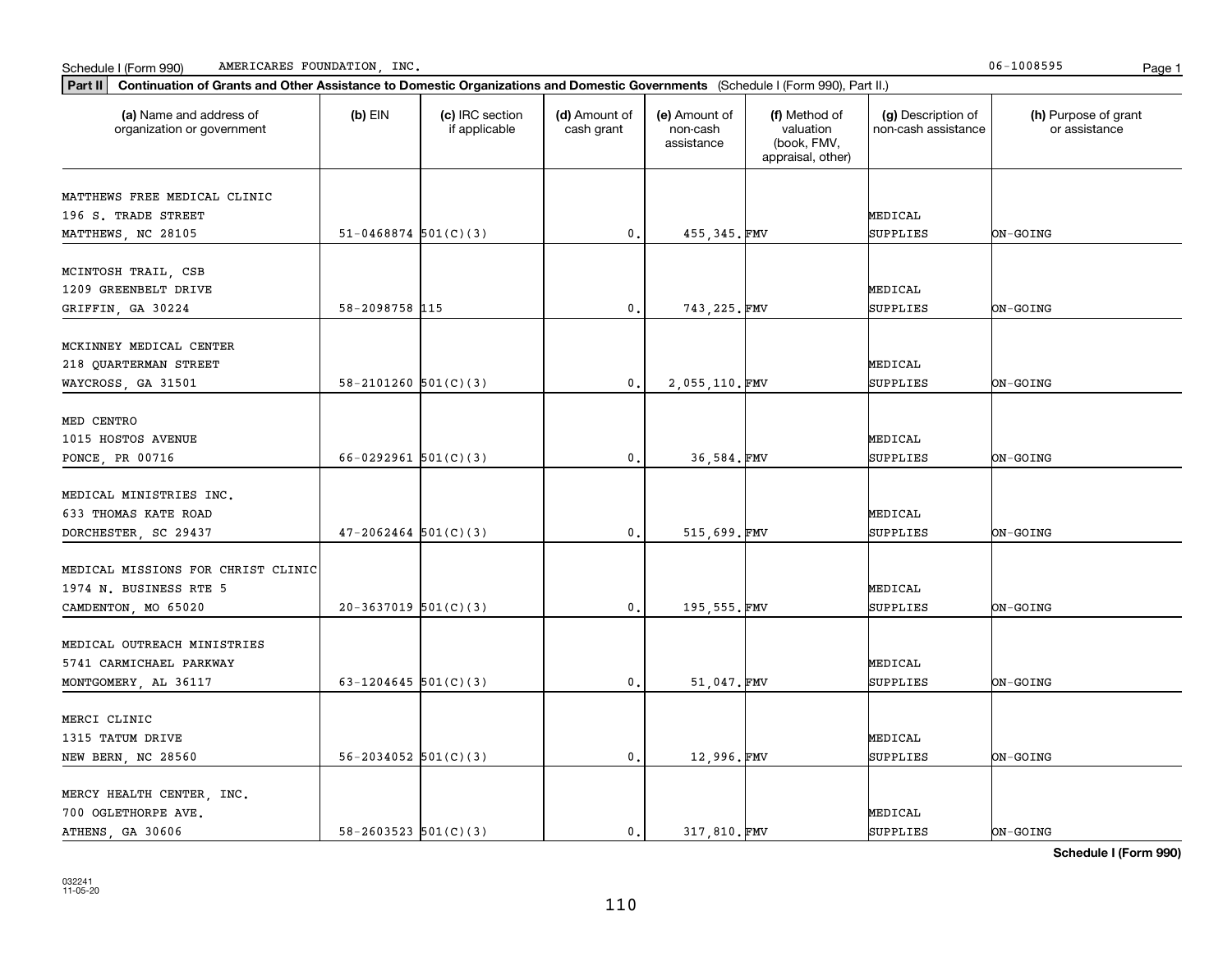| AMERICARES FOUNDATION, INC.<br>Schedule I (Form 990)                                                                                        |                            |                                  |                             |                                         |                                                                |                                           | 06-1008595<br>Page 1                  |
|---------------------------------------------------------------------------------------------------------------------------------------------|----------------------------|----------------------------------|-----------------------------|-----------------------------------------|----------------------------------------------------------------|-------------------------------------------|---------------------------------------|
| Part II<br>Continuation of Grants and Other Assistance to Domestic Organizations and Domestic Governments (Schedule I (Form 990), Part II.) |                            |                                  |                             |                                         |                                                                |                                           |                                       |
| (a) Name and address of<br>organization or government                                                                                       | $(b)$ EIN                  | (c) IRC section<br>if applicable | (d) Amount of<br>cash grant | (e) Amount of<br>non-cash<br>assistance | (f) Method of<br>valuation<br>(book, FMV,<br>appraisal, other) | (g) Description of<br>non-cash assistance | (h) Purpose of grant<br>or assistance |
| MERCY MEDICAL CLINIC<br>615 WASHINGTON STREET<br>SHELBYVILLE, KY 40065                                                                      | 61-1211189 $ 501(C)(3) $   |                                  | $\mathbf{0}$ .              | 198,471.FMV                             |                                                                | MEDICAL<br>SUPPLIES                       | <b>ON-GOING</b>                       |
| MERCY MEDICINE FREE CLINIC<br>500 SOUTH COIT STREET<br>FLORENCE, SC 29501                                                                   | $31-1693093$ $501(C)(3)$   |                                  | 0.                          | 10,806.FMV                              |                                                                | MEDICAL<br>SUPPLIES                       | <b>DN-GOING</b>                       |
| MERCY WATCH<br>7209 265TH ST NW #204<br>STANWOOD, WA 98292                                                                                  | 81-2889138 $501(C)(3)$     |                                  | $\mathfrak{o}$ .            | 11,785.FMV                              |                                                                | MEDICAL<br>SUPPLIES                       | <b>DN-GOING</b>                       |
| MERIDIAN BEHAVIORAL HEALTHCARE,<br>INC - 4300 SW 13TH STREET -<br>GAINESVILLE, FL 32608                                                     | 59-1906214 $501(C)(3)$     |                                  | $\mathbf{0}$ .              | 431,915.FMV                             |                                                                | MEDICAL<br>SUPPLIES                       | <b>DN-GOING</b>                       |
| METRO COMMUNITY HEALTH CENTERS<br>979 CROSS BRONX EXPRESSWAY<br>BRONX, NY 10460                                                             | $46 - 1317334$ $501(C)(3)$ |                                  | $\mathbf{0}$ .              | 10,490.FMV                              |                                                                | MEDICAL<br><b>SUPPLIES</b>                | <b>EMERGENCY</b>                      |
| METROCARE SERVICES<br>1350 N WESTMORELAND RD<br>DALLAS, TX 75211                                                                            | $75 - 1285603$ $501(C)(3)$ |                                  | $^{\rm 0}$ .                | 22,419.FMV                              |                                                                | MEDICAL<br>SUPPLIES                       | <b>DN-GOING</b>                       |
| MIAMI RESCUE MISSION CLINIC INC<br>2015 NW 1ST AVE<br>MIAMI, FL 33127                                                                       | $45 - 1481860$ 501(C)(3)   |                                  | 0.                          | 23.107. FMV                             |                                                                | MEDICAL<br>SUPPLIES                       | <b>DN-GOING</b>                       |
| MIDDLE FLINT AREA COMMUNITY<br>SERVICE BOARD - 415 N JACKSON ST -<br>AMERICUS, GA 31709                                                     | 58-2111079 115             |                                  | $\mathbf{0}$ .              | 152,652.FMV                             |                                                                | MEDICAL<br>SUPPLIES                       | <b>DN-GOING</b>                       |
| MIDDLE PENINSULA NORTHERN NECK CSB<br>9228 GEORGE WASHINGTON MEM HWY<br>GLOUCESTER, VA 23061                                                | 54-0958505 $501(C)(3)$     |                                  | $\mathbf{0}$ .              | 82.301. FMV                             |                                                                | MEDICAL<br>SUPPLIES                       | <b>DN-GOING</b>                       |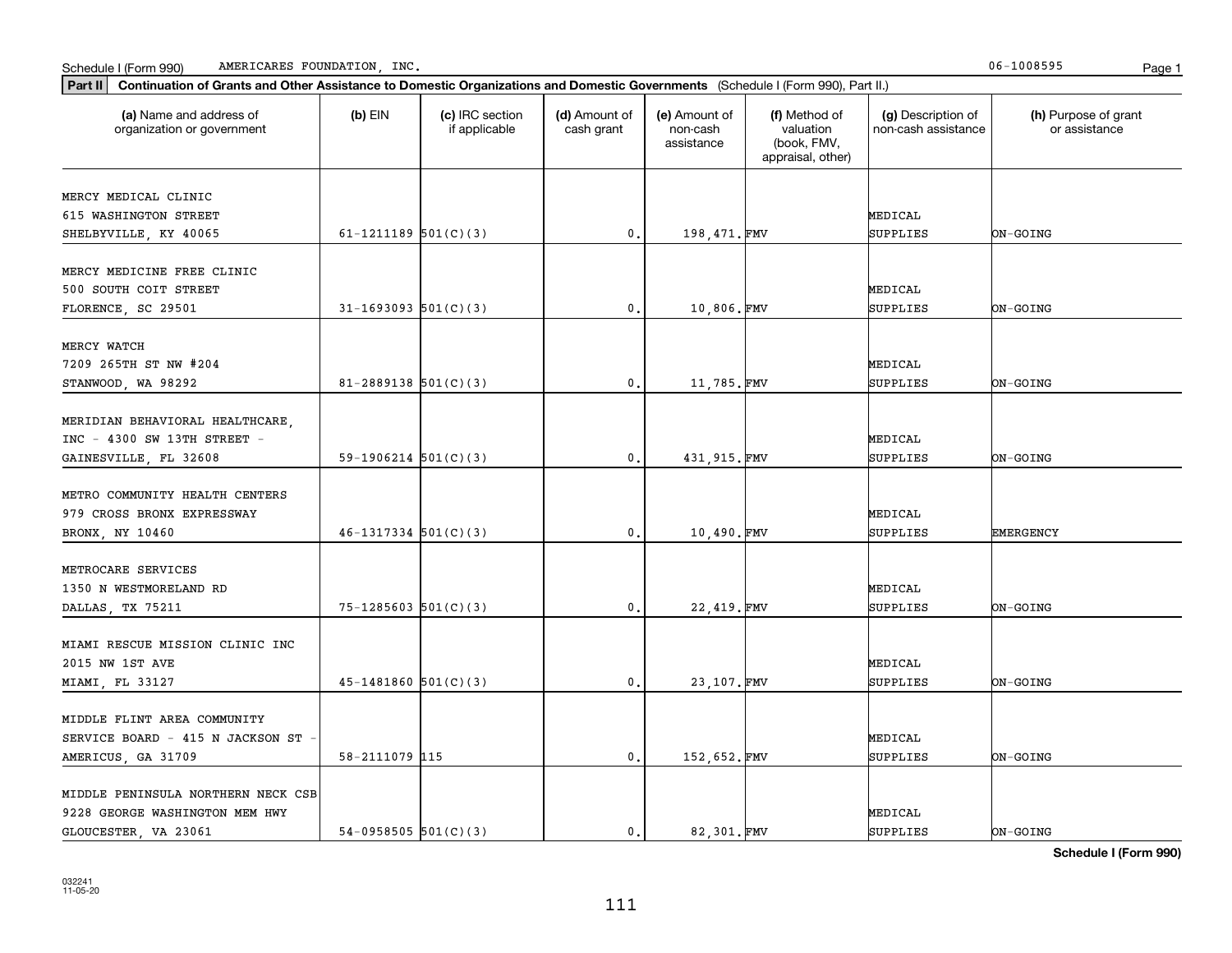| (a) Name and address of<br>organization or government | $(b)$ EIN                | (c) IRC section<br>if applicable | (d) Amount of<br>cash grant | (e) Amount of<br>non-cash<br>assistance | (f) Method of<br>valuation<br>(book, FMV,<br>appraisal, other) | (g) Description of<br>non-cash assistance | (h) Purpose of grant<br>or assistance |
|-------------------------------------------------------|--------------------------|----------------------------------|-----------------------------|-----------------------------------------|----------------------------------------------------------------|-------------------------------------------|---------------------------------------|
| MIDLAND COMMUNITY CHILDREN'S                          |                          |                                  |                             |                                         |                                                                |                                           |                                       |
| CLINIC - 1101 E. FRONT STREET -                       |                          |                                  |                             |                                         |                                                                | MEDICAL                                   |                                       |
| MIDLAND, TX 79701                                     | $75 - 1875246$ 501(C)(3) |                                  | 0.                          | 92,426.FMV                              |                                                                | SUPPLIES                                  | <b>DN-GOING</b>                       |
|                                                       |                          |                                  |                             |                                         |                                                                |                                           |                                       |
| MILAN PUSKAR HEALTH RIGHT                             |                          |                                  |                             |                                         |                                                                |                                           |                                       |
| 341 SPRUCE STREET                                     |                          |                                  |                             |                                         |                                                                | MEDICAL                                   |                                       |
| MORGANTOWN, WV 26505                                  | $31 - 1118673$ 501(C)(3) |                                  | 0.                          | 75,644.FMV                              |                                                                | SUPPLIES                                  | <b>DN-GOING</b>                       |
|                                                       |                          |                                  |                             |                                         |                                                                |                                           |                                       |
| MINISTRIES OF JESUS                                   |                          |                                  |                             |                                         |                                                                |                                           |                                       |
| 1200 E. I-35 FRONTAGE ROAD                            |                          |                                  |                             |                                         |                                                                | MEDICAL                                   |                                       |
| EDMOND, OK 73034                                      | $73 - 1622804$ 501(C)(3) |                                  | 0.                          | 674,434.FMV                             |                                                                | SUPPLIES                                  | <b>DN-GOING</b>                       |
| MISSION ARLINGTON MEDICAL CLINIC                      |                          |                                  |                             |                                         |                                                                |                                           |                                       |
| 210 W. SOUTH                                          |                          |                                  |                             |                                         |                                                                | MEDICAL                                   |                                       |
| ARLINGTON, TX 76010                                   | $75 - 2724385$ 501(C)(3) |                                  | 0.                          | 3,621,655.FMV                           |                                                                | SUPPLIES                                  | <b>DN-GOING</b>                       |
|                                                       |                          |                                  |                             |                                         |                                                                |                                           |                                       |
| MISSION CLINIC OF PALM SPRINGS INC                    |                          |                                  |                             |                                         |                                                                |                                           |                                       |
| 11941 SOUTH WEST SAILFISH ISLES WAY                   |                          |                                  |                             |                                         |                                                                | MEDICAL                                   |                                       |
| PORT SAINT LUCIE, FL 34987                            | $47 - 3441097$ 501(C)(3) |                                  | 0.                          | 482,772. FMV                            |                                                                | SUPPLIES                                  | <b>DN-GOING</b>                       |
| MISSION HOSPITAL- MEDICATION                          |                          |                                  |                             |                                         |                                                                |                                           |                                       |
| ASSISTANCE PROGRAM - 1 HOSPITAL                       |                          |                                  |                             |                                         |                                                                |                                           |                                       |
| DRIVE ROOM 2229 - ASHEVILLE, NC                       |                          |                                  |                             |                                         |                                                                | MEDICAL                                   |                                       |
| 28801                                                 | 58-1450888 $501(C)(3)$   |                                  | 0.                          | 177,566.FMV                             |                                                                | SUPPLIES                                  | <b>DN-GOING</b>                       |
|                                                       |                          |                                  |                             |                                         |                                                                |                                           |                                       |
| MISSION LEXINGTON, INC.                               |                          |                                  |                             |                                         |                                                                |                                           |                                       |
| 230 S. MARTIN LUTHER KING BLVD                        |                          |                                  |                             |                                         |                                                                | MEDICAL                                   |                                       |
| LEXINGTON, KY 40508                                   | $20-2824933$ $501(C)(3)$ |                                  | 0.                          | 6,570.FMV                               |                                                                | SUPPLIES                                  | <b>DN-GOING</b>                       |
|                                                       |                          |                                  |                             |                                         |                                                                |                                           |                                       |
| MISSION MEDICAL CENTER                                |                          |                                  |                             |                                         |                                                                |                                           |                                       |
| 2125 EAST LASALLE STREET                              |                          |                                  |                             |                                         |                                                                | MEDICAL                                   |                                       |
| COLORADO SPRINGS, CO 80909                            | $68-0506812$ 501(C)(3)   |                                  | 0.                          | 176, 112. FMV                           |                                                                | SUPPLIES                                  | <b>DN-GOING</b>                       |
|                                                       |                          |                                  |                             |                                         |                                                                |                                           |                                       |
| MISSION OF MERCY                                      |                          |                                  |                             |                                         |                                                                |                                           |                                       |
| 22 SOUTH MARKET ST., SUITE 6D                         |                          |                                  |                             |                                         |                                                                | MEDICAL                                   |                                       |
| FREDERICK, MD 21701                                   | $86-0704883$ 501(C)(3)   |                                  | 0.1                         | 1,785,129.FMV                           |                                                                | <b>SUPPLIES</b>                           | <b>DN-GOING</b>                       |

032241 11-05-20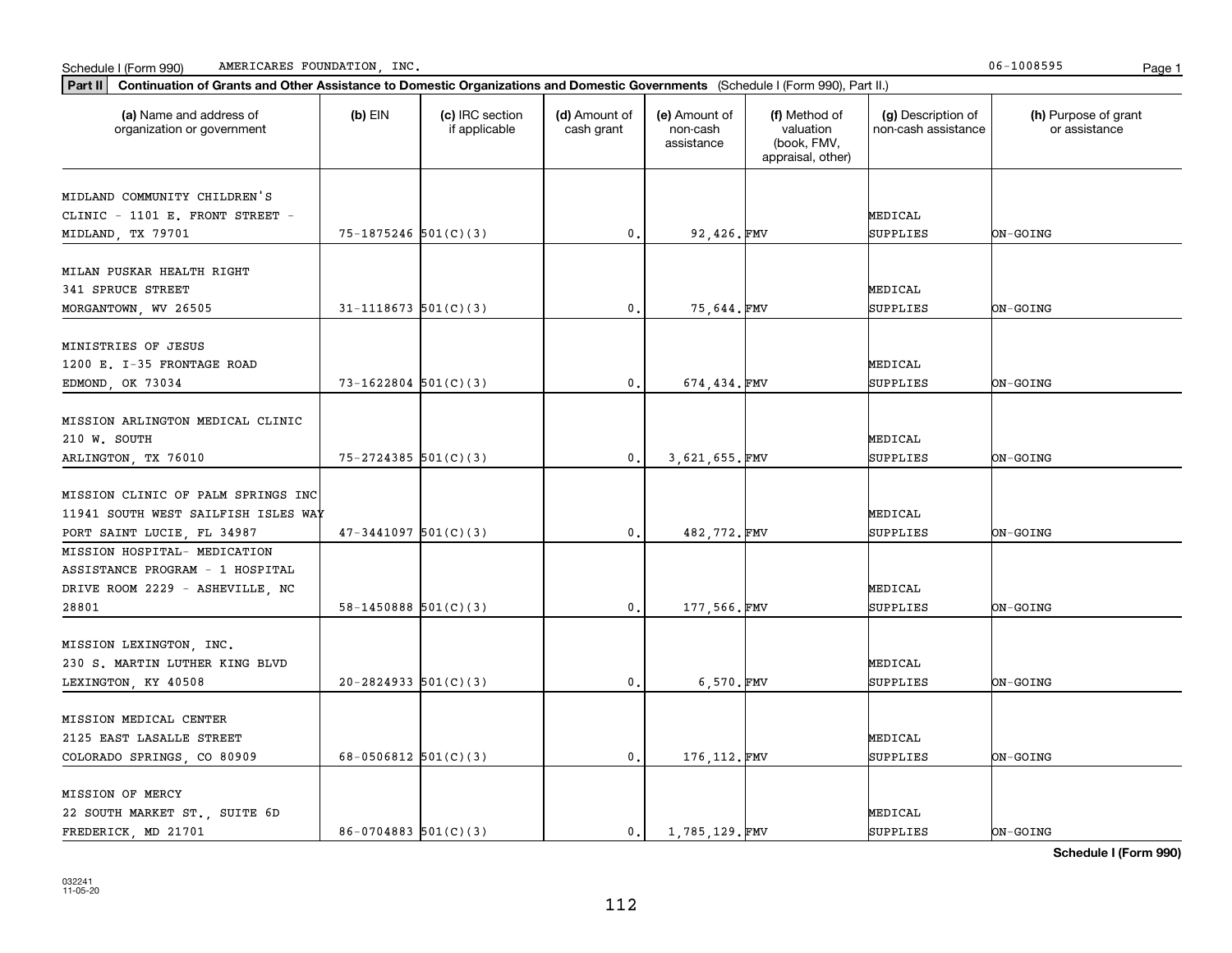| Schedule I (Form 990) |  | FOUNDATION<br>AMERICARES | INC. |  | Page |  |
|-----------------------|--|--------------------------|------|--|------|--|
|-----------------------|--|--------------------------|------|--|------|--|

| (a) Name and address of<br>organization or government | $(b)$ EIN                | (c) IRC section<br>if applicable | (d) Amount of<br>cash grant | (e) Amount of<br>non-cash<br>assistance | (f) Method of<br>valuation<br>(book, FMV,<br>appraisal, other) | (g) Description of<br>non-cash assistance | (h) Purpose of grant<br>or assistance |
|-------------------------------------------------------|--------------------------|----------------------------------|-----------------------------|-----------------------------------------|----------------------------------------------------------------|-------------------------------------------|---------------------------------------|
| MISSION OF MERCY TEXAS CLINICS                        |                          |                                  |                             |                                         |                                                                |                                           |                                       |
| 2421 AYERS ST.                                        |                          |                                  |                             |                                         |                                                                | MEDICAL                                   |                                       |
| CORPUS CHRISTI, TX 78404                              | $86-0704883$ 501(C)(3)   |                                  | 0.                          | 16,995.FMV                              |                                                                | <b>SUPPLIES</b>                           | <b>EMERGENCY</b>                      |
|                                                       |                          |                                  |                             |                                         |                                                                |                                           |                                       |
| MISSION OF MERCY TEXAS CLINICS                        |                          |                                  |                             |                                         |                                                                |                                           |                                       |
| 2421 AYERS ST.                                        |                          |                                  |                             |                                         |                                                                | MEDICAL                                   |                                       |
| CORPUS CHRISTI, TX 78404                              | $86-0704883$ 501(C)(3)   |                                  | 0.                          | 17,725.FMV                              |                                                                | SUPPLIES                                  | <b>DN-GOING</b>                       |
| MISSION OF MERCY-ARIZONA                              |                          |                                  |                             |                                         |                                                                |                                           |                                       |
| 1965 E DIVOT DR                                       |                          |                                  |                             |                                         |                                                                | MEDICAL                                   |                                       |
| TEMPE, AZ 85283                                       | $86-0704883$ 501(C)(3)   |                                  | 0.                          | 212,082.FMV                             |                                                                | SUPPLIES                                  | <b>DN-GOING</b>                       |
|                                                       |                          |                                  |                             |                                         |                                                                |                                           |                                       |
| MISSION WACO HEALTH CLINIC                            |                          |                                  |                             |                                         |                                                                |                                           |                                       |
| 1226 WASHINGTON AVE                                   |                          |                                  |                             |                                         |                                                                | MEDICAL                                   |                                       |
| WACO, TX 76701                                        | $74-2605621$ 501(C)(3)   |                                  | $\mathbf{0}$ .              | 206,545.FMV                             |                                                                | SUPPLIES                                  | <b>DN-GOING</b>                       |
|                                                       |                          |                                  |                             |                                         |                                                                |                                           |                                       |
| MLK FAMILY CLINIC DBA FOREMOST                        |                          |                                  |                             |                                         |                                                                |                                           |                                       |
| FAMILY HEALTH CENT - 2922-B MLK                       |                          |                                  |                             |                                         |                                                                | MEDICAL                                   |                                       |
| JR. BLVD - DALLAS, TX 75215                           | $75 - 2098992$ 501(C)(3) |                                  | 0.                          | 50,266.FMV                              |                                                                | SUPPLIES                                  | <b>EMERGENCY</b>                      |
| MOAB FREE HEALTH CLINIC                               |                          |                                  |                             |                                         |                                                                |                                           |                                       |
| 380 NORTH 500 WEST                                    |                          |                                  |                             |                                         |                                                                | MEDICAL                                   |                                       |
| MOAB, UT 84532                                        | $26 - 2082745$ 501(C)(3) |                                  | $\mathbf{0}$ .              | 25,158.FMV                              |                                                                | SUPPLIES                                  | <b>DN-GOING</b>                       |
|                                                       |                          |                                  |                             |                                         |                                                                |                                           |                                       |
| MONTEFIORE MEDICAL GROUP / BRONX                      |                          |                                  |                             |                                         |                                                                |                                           |                                       |
| COMMUNITY HEALTH - 200 CORPORATE                      |                          |                                  |                             |                                         |                                                                | MEDICAL                                   |                                       |
| BLVD - YONKERS, NY 10543                              | $13-1740114$ 501(C)(3)   |                                  | 0.                          | 12,915.FMV                              |                                                                | SUPPLIES                                  | <b>EMERGENCY</b>                      |
|                                                       |                          |                                  |                             |                                         |                                                                |                                           |                                       |
| MONTGOMERY COUNTY FREE CLINIC                         |                          |                                  |                             |                                         |                                                                |                                           |                                       |
| 816 MILL ST                                           |                          |                                  |                             |                                         |                                                                | MEDICAL                                   |                                       |
| CRAWFORDSVILLE, IN 47933                              | $27-1198512$ 501(C)(3)   |                                  | $\mathbf{0}$ .              | 64,983.FMV                              |                                                                | SUPPLIES                                  | <b>DN-GOING</b>                       |
| MONUMENT HEALTH SYSTEM                                |                          |                                  |                             |                                         |                                                                |                                           |                                       |
| 353 FAIRMONT BLVD.                                    |                          |                                  |                             |                                         |                                                                | MEDICAL                                   |                                       |
| RAPID CITY, SD 57701                                  | $20-1487506$ 501(C)(3)   |                                  | $\mathbf{0}$ .              | 30.843.FMV                              |                                                                | <b>SUPPLIES</b>                           | <b>EMERGENCY</b>                      |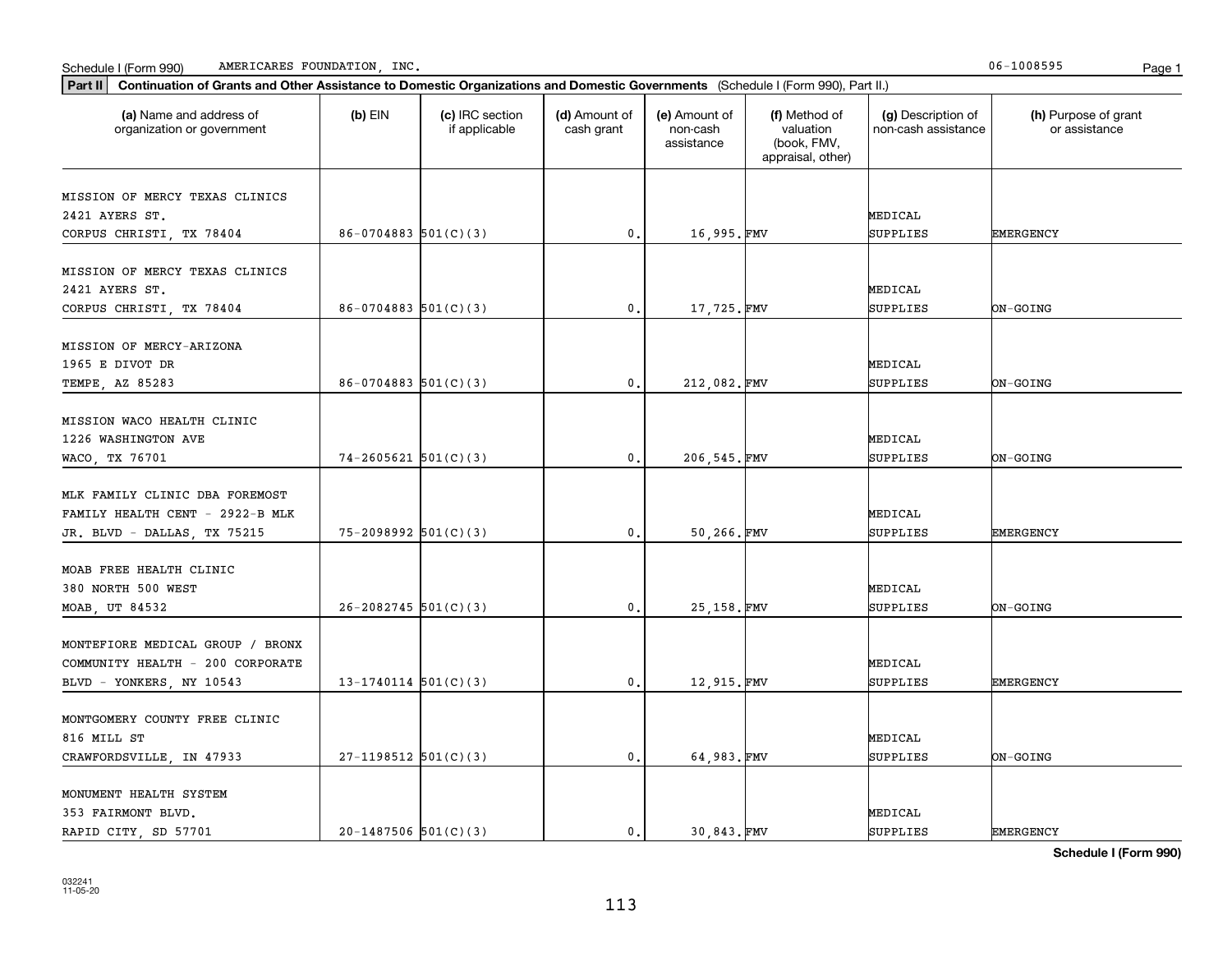| (a) Name and address of<br>organization or government | $(b)$ EIN                  | (c) IRC section<br>if applicable | (d) Amount of<br>cash grant | (e) Amount of<br>non-cash<br>assistance | (f) Method of<br>valuation<br>(book, FMV,<br>appraisal, other) | (g) Description of<br>non-cash assistance | (h) Purpose of grant<br>or assistance |
|-------------------------------------------------------|----------------------------|----------------------------------|-----------------------------|-----------------------------------------|----------------------------------------------------------------|-------------------------------------------|---------------------------------------|
| MORGAN COUNTY MEDICAL CENTER                          |                            |                                  |                             |                                         |                                                                |                                           |                                       |
| 224 OLD MILL ROAD                                     |                            |                                  |                             |                                         |                                                                | MEDICAL                                   |                                       |
| WARTBURG, TN 37887                                    | 62-0913596 $501(C)(3)$     |                                  | $\mathbf{0}$ .              | 73,280.FMV                              |                                                                | SUPPLIES                                  | <b>DN-GOING</b>                       |
|                                                       |                            |                                  |                             |                                         |                                                                |                                           |                                       |
| MOROVIS COMMUNITY HEALTH CENTER                       |                            |                                  |                             |                                         |                                                                |                                           |                                       |
| CALLE PATRON #2 AVENIDA COROZAL                       |                            |                                  |                             |                                         |                                                                | MEDICAL                                   |                                       |
| MOROVIS, PR 00687                                     | $66 - 0480948$ 501(C)(3)   |                                  | $\mathbf{0}$ .              | 46,583.FMV                              |                                                                | SUPPLIES                                  | <b>DN-GOING</b>                       |
|                                                       |                            |                                  |                             |                                         |                                                                |                                           |                                       |
| MORTON COMPREHENSIVE SERVICES                         |                            |                                  |                             |                                         |                                                                |                                           |                                       |
| 1334 N LANSING AVE                                    |                            |                                  |                             |                                         |                                                                | MEDICAL                                   |                                       |
| <b>TULSA, OK 74106</b>                                | $73 - 1177858$ 501(C)(3)   |                                  | 0.                          | 120,398.FMV                             |                                                                | SUPPLIES                                  | <b>ON-GOING</b>                       |
|                                                       |                            |                                  |                             |                                         |                                                                |                                           |                                       |
| M-POWER MINISTRIES HEALTH CENTER                      |                            |                                  |                             |                                         |                                                                |                                           |                                       |
| 4022 4TH AVE SOUTH                                    |                            |                                  |                             |                                         |                                                                | MEDICAL                                   |                                       |
| BIRMINGHAM, AL 35222                                  | $31-1639601$ 501(C)(3)     |                                  | $\mathbf 0$ .               | 5,029.FMV                               |                                                                | SUPPLIES                                  | <b>DN-GOING</b>                       |
| NAOMI BERRIE DIABETES                                 |                            |                                  |                             |                                         |                                                                |                                           |                                       |
| CENTER/NYP/COLUMBIA UNI - 1150 ST.                    |                            |                                  |                             |                                         |                                                                |                                           |                                       |
| NICHOLAS AVENUE AT 168TH STREET                       |                            |                                  |                             |                                         |                                                                | MEDICAL                                   |                                       |
| NEW YORK, NY 10032                                    | $13-3957095$ 501(C)(3)     |                                  | $\mathbf{0}$ .              | 220, 474. FMV                           |                                                                | SUPPLIES                                  | <b>EMERGENCY</b>                      |
| NAVAJO NATION                                         |                            |                                  |                             |                                         |                                                                |                                           |                                       |
| CHINLE FIRE DEPARTMENT                                |                            |                                  |                             |                                         |                                                                | MEDICAL                                   |                                       |
|                                                       | 86-0092333 115             |                                  | 0.                          | 321,024.FMV                             |                                                                | SUPPLIES                                  | <b>EMERGENCY</b>                      |
| CHINLE, AZ 86503                                      |                            |                                  |                             |                                         |                                                                |                                           |                                       |
| NC MEDASSIST                                          |                            |                                  |                             |                                         |                                                                |                                           |                                       |
| 4428 TAGGART CREEK RD                                 |                            |                                  |                             |                                         |                                                                | MEDICAL                                   |                                       |
| CHARLOTTE, NC 28208                                   | $56 - 2018957$ $501(C)(3)$ |                                  | $\mathbf{0}$ .              | 583,827.FMV                             |                                                                | SUPPLIES                                  | <b>DN-GOING</b>                       |
|                                                       |                            |                                  |                             |                                         |                                                                |                                           |                                       |
| NEIGHBOR FOR NEIGHBOR                                 |                            |                                  |                             |                                         |                                                                |                                           |                                       |
| 505 E 36TH ST N                                       |                            |                                  |                             |                                         |                                                                | MEDICAL                                   |                                       |
| <b>TULSA, OK 74106</b>                                | $73-0776404$ 501(C)(3)     |                                  | $\mathbf{0}$ .              | 2,122,495.FMV                           |                                                                | SUPPLIES                                  | <b>DN-GOING</b>                       |
|                                                       |                            |                                  |                             |                                         |                                                                |                                           |                                       |
| NEIGHBORHOOD CLINIC                                   |                            |                                  |                             |                                         |                                                                |                                           |                                       |
| 1323 S YAKIMA AVE                                     |                            |                                  |                             |                                         |                                                                | MEDICAL                                   |                                       |
| TACOMA, WA 98405                                      | $91-1318144$ $501(C)(3)$   |                                  | $\mathbf{0}$ .              | 6.618.FMV                               |                                                                | <b>SUPPLIES</b>                           | <b>DN-GOING</b>                       |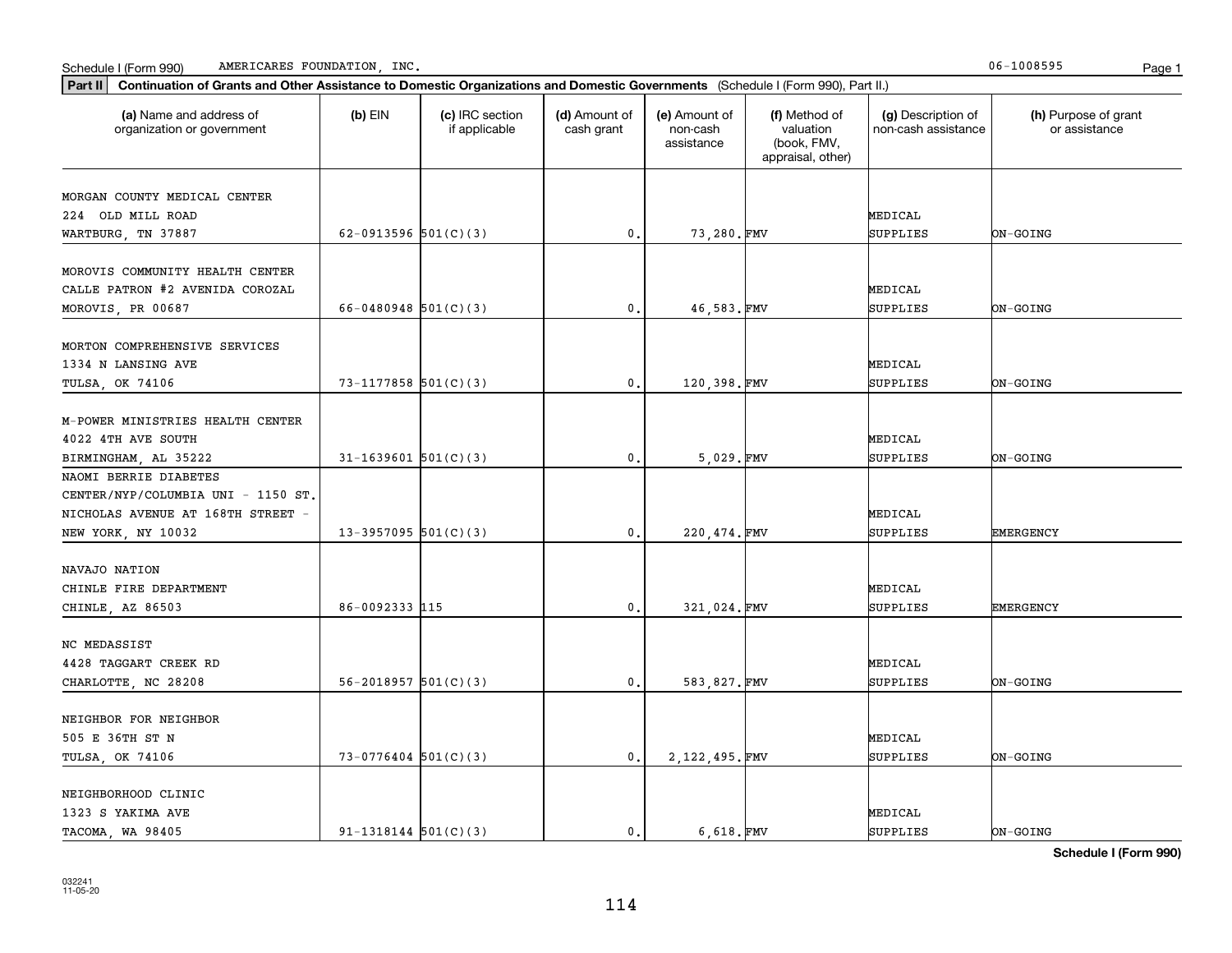| Schedule I (Form 990) |  | FOUNDATION<br>AMERICARES | INC. |  | Page |  |
|-----------------------|--|--------------------------|------|--|------|--|
|-----------------------|--|--------------------------|------|--|------|--|

| (a) Name and address of<br>organization or government | $(b)$ EIN                  | (c) IRC section<br>if applicable | (d) Amount of<br>cash grant | (e) Amount of<br>non-cash<br>assistance | (f) Method of<br>valuation<br>(book, FMV,<br>appraisal, other) | (g) Description of<br>non-cash assistance | (h) Purpose of grant<br>or assistance |
|-------------------------------------------------------|----------------------------|----------------------------------|-----------------------------|-----------------------------------------|----------------------------------------------------------------|-------------------------------------------|---------------------------------------|
| NEIGHBORHOOD FELLOWSHIP INC                           |                            |                                  |                             |                                         |                                                                |                                           |                                       |
| 530 W. 49TH STREET                                    |                            |                                  |                             |                                         |                                                                | MEDICAL                                   |                                       |
| INDIANAPOLIS, IN 46208                                | $35 - 2035206$ $501(C)(3)$ |                                  | 0.                          | 36,541.FMV                              |                                                                | <b>SUPPLIES</b>                           | <b>DN-GOING</b>                       |
|                                                       |                            |                                  |                             |                                         |                                                                |                                           |                                       |
| NEIGHBORHOOD HEALTH CLINIC                            |                            |                                  |                             |                                         |                                                                |                                           |                                       |
| 88 12TH STREET NORTH                                  |                            |                                  |                             |                                         |                                                                | MEDICAL                                   |                                       |
| NAPLES, FL 34102                                      | $59 - 3546884$ $501(C)(3)$ |                                  | 0.                          | 21,831.FMV                              |                                                                | SUPPLIES                                  | <b>DN-GOING</b>                       |
| NEIGHBORHOOD HEALTH PARTNERS OF                       |                            |                                  |                             |                                         |                                                                |                                           |                                       |
| INDIANAPOLIS - 7911 MICHIGAN RD -                     |                            |                                  |                             |                                         |                                                                | MEDICAL                                   |                                       |
| INDIANAPOLIS, IN 46268                                | $84 - 4269148$ 501(C)(3)   |                                  | 0.                          | 52,421.FMV                              |                                                                | SUPPLIES                                  | <b>DN-GOING</b>                       |
|                                                       |                            |                                  |                             |                                         |                                                                |                                           |                                       |
| NEVADA OBSTETRICAL CHARITY CLINIC                     |                            |                                  |                             |                                         |                                                                |                                           |                                       |
| 1950 PINTO LANE                                       |                            |                                  |                             |                                         |                                                                | MEDICAL                                   |                                       |
| LAS VEGAS, NV 89106                                   | $26 - 4834603$ 501(C)(3)   |                                  | $\mathbf{0}$ .              | 673,518.FMV                             |                                                                | SUPPLIES                                  | <b>DN-GOING</b>                       |
| NEW LIFE COMMUNITY HEALTH CENTER                      |                            |                                  |                             |                                         |                                                                |                                           |                                       |
| 82-10 QUEENS BOULEVARD                                |                            |                                  |                             |                                         |                                                                | MEDICAL                                   |                                       |
| ELMHURST, NY 11373                                    | $11-3204890$ 501(C)(3)     |                                  | 0.                          | 51,079.FMV                              |                                                                | SUPPLIES                                  | <b>DN-GOING</b>                       |
|                                                       |                            |                                  |                             |                                         |                                                                |                                           |                                       |
| NEW ORLEANS DREAM CENTER                              |                            |                                  |                             |                                         |                                                                |                                           |                                       |
| 22205 LITTLE CREEK ROAD                               |                            |                                  |                             |                                         |                                                                | MEDICAL                                   |                                       |
| MANDEVILLE, LA 70471                                  | $46 - 1935367$ 501(C)(3)   |                                  | $\mathbf{0}$ .              | 72,245.FMV                              |                                                                | SUPPLIES                                  | <b>DN-GOING</b>                       |
|                                                       |                            |                                  |                             |                                         |                                                                |                                           |                                       |
| NEWHOPE CLINIC                                        |                            |                                  |                             |                                         |                                                                |                                           |                                       |
| 41 S. COURT STREET                                    |                            |                                  |                             |                                         |                                                                | MEDICAL                                   |                                       |
| OWINGSVILLE, KY 40360                                 | 61-1363437 $501(C)(3)$     |                                  | 0.                          | 231, 228. FMV                           |                                                                | SUPPLIES                                  | <b>DN-GOING</b>                       |
| NORTH BROWARD HOSPITAL DISTRICT                       |                            |                                  |                             |                                         |                                                                |                                           |                                       |
| 1101 W BROWARD BLVD                                   |                            |                                  |                             |                                         |                                                                | MEDICAL                                   |                                       |
| FORT LAUDERDALE, FL 33312                             | 59-6012065 $501(C)(3)$     |                                  | $\mathbf{0}$ .              | 559,993.FMV                             |                                                                | SUPPLIES                                  | <b>DN-GOING</b>                       |
|                                                       |                            |                                  |                             |                                         |                                                                |                                           |                                       |
| NORTH BROWARD HOSPITAL DISTRICT                       |                            |                                  |                             |                                         |                                                                |                                           |                                       |
| 2011 NW 3RD AVENUE                                    |                            |                                  |                             |                                         |                                                                | MEDICAL                                   |                                       |
| POMPANO BEACH, FL 33060                               | 59-6012065 $501(C)(3)$     |                                  | $\mathbf{0}$ .              | 545,990.FMV                             |                                                                | <b>SUPPLIES</b>                           | <b>DN-GOING</b>                       |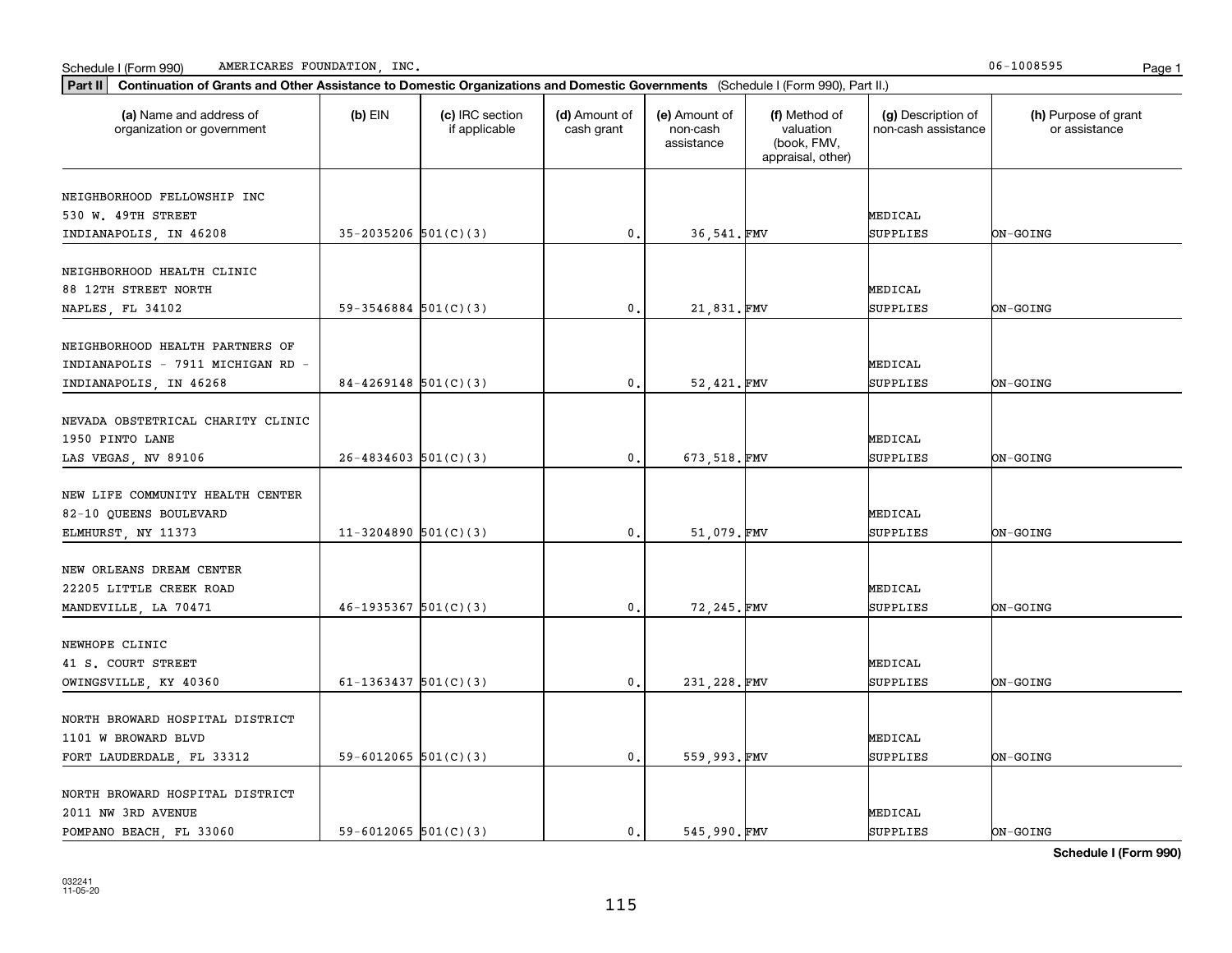| (a) Name and address of<br>organization or government            | $(b)$ EIN                  | (c) IRC section<br>if applicable | (d) Amount of<br>cash grant | (e) Amount of<br>non-cash<br>assistance | (f) Method of<br>valuation<br>(book, FMV,<br>appraisal, other) | (g) Description of<br>non-cash assistance | (h) Purpose of grant<br>or assistance |
|------------------------------------------------------------------|----------------------------|----------------------------------|-----------------------------|-----------------------------------------|----------------------------------------------------------------|-------------------------------------------|---------------------------------------|
| NORTH BROWARD HOSPITAL DISTRICT                                  |                            |                                  |                             |                                         |                                                                |                                           |                                       |
| 200 NORTHWEST 7TH AVENUE                                         |                            |                                  |                             |                                         |                                                                | MEDICAL                                   |                                       |
| FORT LAUDERDALE, FL 33311                                        | 59-6012065 $501(C)(3)$     |                                  | $\mathbf{0}$ .              | 171,100.FMV                             |                                                                | SUPPLIES                                  | <b>DN-GOING</b>                       |
| NORTH CENTRAL DISTRICT HEALTH                                    |                            |                                  |                             |                                         |                                                                |                                           |                                       |
| DEPARTMENT - 422 E DOUGLAS ST -                                  |                            |                                  |                             |                                         |                                                                | MEDICAL                                   |                                       |
| ONEILL, NE 68763                                                 | 03-0418895 115             |                                  | 0.                          | 6,490.FMV                               |                                                                | SUPPLIES                                  | <b>DN-GOING</b>                       |
|                                                                  |                            |                                  |                             |                                         |                                                                |                                           |                                       |
| NORTH HUDSON COMMUNITY ACTION<br>CORPORATION - 800 31ST STREET - |                            |                                  |                             |                                         |                                                                | MEDICAL                                   |                                       |
| UNION CITY, NJ 07087                                             | $22 - 1818699$ 501(C)(3)   |                                  | 0.                          | 238,266.FMV                             |                                                                | SUPPLIES                                  | <b>DN-GOING</b>                       |
|                                                                  |                            |                                  |                             |                                         |                                                                |                                           |                                       |
| NORTH JEFFERSON COUNTY CLINIC                                    |                            |                                  |                             |                                         |                                                                |                                           |                                       |
| PHARMACY - 1295 PEARL ST -                                       |                            |                                  |                             |                                         |                                                                | MEDICAL                                   |                                       |
| BEAUMONT, TX 77701                                               | 74-6000291 115             |                                  | 0.                          | 35,981.FMV                              |                                                                | SUPPLIES                                  | <b>EMERGENCY</b>                      |
|                                                                  |                            |                                  |                             |                                         |                                                                |                                           |                                       |
| NORTH JEFFERSON COUNTY CLINIC                                    |                            |                                  |                             |                                         |                                                                |                                           |                                       |
| PHARMACY - 1295 PEARL ST -                                       |                            |                                  |                             |                                         |                                                                | MEDICAL                                   |                                       |
| BEAUMONT, TX 77701                                               | 74-6000291 115             |                                  | 0.                          | 664,728.FMV                             |                                                                | SUPPLIES                                  | <b>DN-GOING</b>                       |
| NORTH MIAMI BEACH MEDICAL CENTER                                 |                            |                                  |                             |                                         |                                                                |                                           |                                       |
| 13899 BISCAYNE BLVD                                              |                            |                                  |                             |                                         |                                                                | MEDICAL                                   |                                       |
| NORTH MIAMI BEACH, FL 33181                                      | 65-1032266 $501(C)(3)$     |                                  | 0.                          | 8,916.FMV                               |                                                                | SUPPLIES                                  | <b>DN-GOING</b>                       |
|                                                                  |                            |                                  |                             |                                         |                                                                |                                           |                                       |
| NORTH\WEST CONFER OF THE UNITED                                  |                            |                                  |                             |                                         |                                                                |                                           |                                       |
| METHODIST CHURCH - 2270 SW 198TH                                 |                            |                                  |                             |                                         |                                                                | MEDICAL                                   |                                       |
| AVE - ALOHA, OR 97003                                            | $91 - 0581034$ 501(C)(3)   |                                  | $\mathsf{0}\,$ .            | 19,582.FMV                              |                                                                | SUPPLIES                                  | <b>EMERGENCY</b>                      |
|                                                                  |                            |                                  |                             |                                         |                                                                |                                           |                                       |
| NORTHERN NECK FREE HEALTH CLINIC                                 |                            |                                  |                             |                                         |                                                                |                                           |                                       |
| 51 WILLIAM B. GRAHAM CT.                                         |                            |                                  |                             |                                         |                                                                | MEDICAL                                   |                                       |
| KILMARNOCK, VA 22482                                             | $54-1679279$ $501(C)(3)$   |                                  | 0.                          | 21,629.FMV                              |                                                                | SUPPLIES                                  | <b>DN-GOING</b>                       |
| NORTHSHORE SCOTTSDALE PHARMACY                                   |                            |                                  |                             |                                         |                                                                |                                           |                                       |
| 6050 STERLING CREEK RD                                           |                            |                                  |                             |                                         |                                                                | MEDICAL                                   |                                       |
| PORTAGE IN 46368                                                 | $35 - 2028588$ $501(C)(3)$ |                                  | 0.                          | 30.172. FMV                             |                                                                | <b>SUPPLIES</b>                           | <b>DN-GOING</b>                       |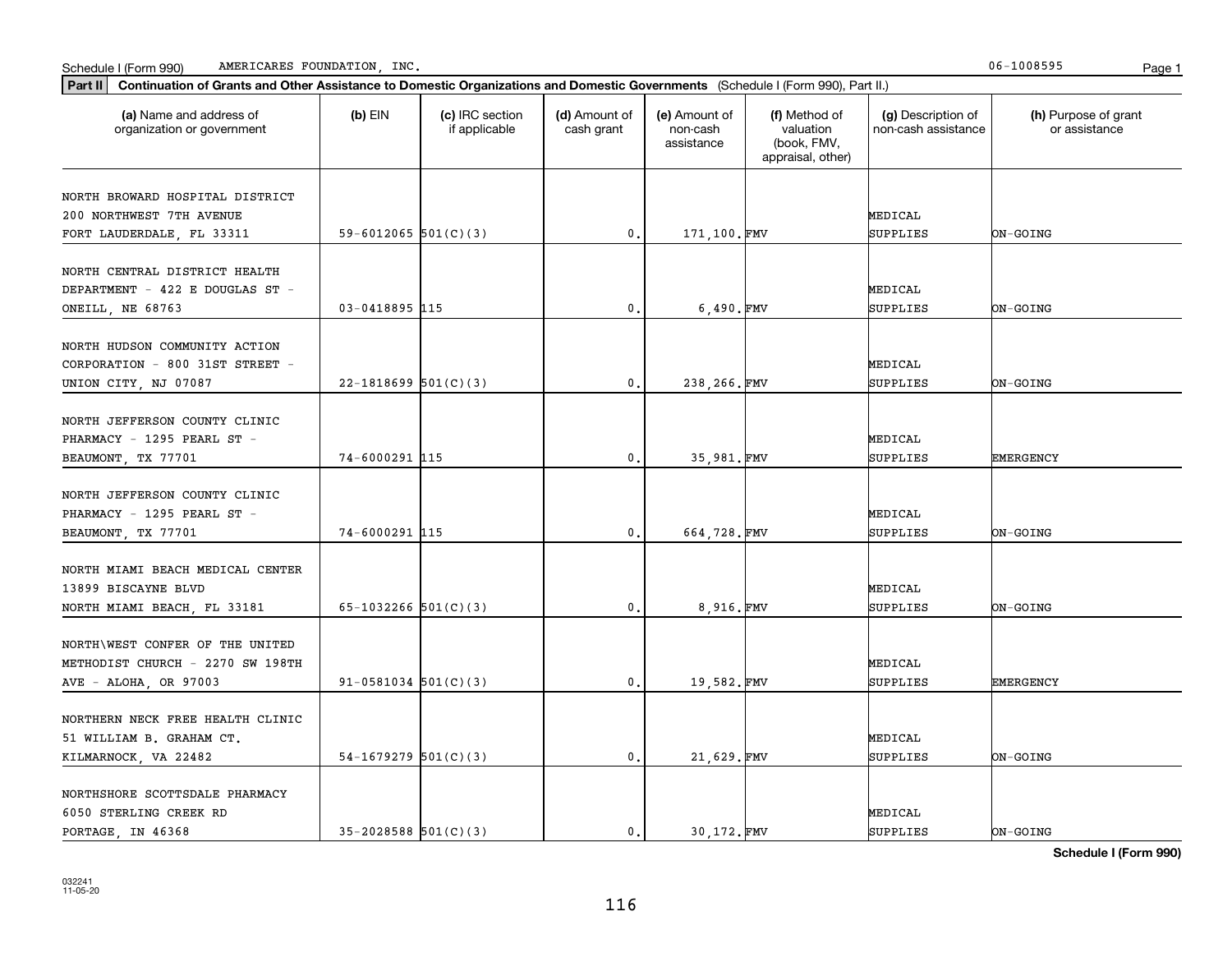| (a) Name and address of<br>organization or government | $(b)$ EIN                | (c) IRC section<br>if applicable | (d) Amount of<br>cash grant | (e) Amount of<br>non-cash<br>assistance | (f) Method of<br>valuation<br>(book, FMV,<br>appraisal, other) | (g) Description of<br>non-cash assistance | (h) Purpose of grant<br>or assistance |
|-------------------------------------------------------|--------------------------|----------------------------------|-----------------------------|-----------------------------------------|----------------------------------------------------------------|-------------------------------------------|---------------------------------------|
| NORTHWEST ASSISTANCE MINISTRIES                       |                          |                                  |                             |                                         |                                                                |                                           |                                       |
| 15555 KUYKENDAHL ROAD                                 |                          |                                  |                             |                                         |                                                                | MEDICAL                                   |                                       |
| HOUSTON, TX 77090                                     | $76 - 0088702$ 501(C)(3) |                                  | 0.                          | 118,254.FMV                             |                                                                | SUPPLIES                                  | <b>DN-GOING</b>                       |
|                                                       |                          |                                  |                             |                                         |                                                                |                                           |                                       |
| NORTHWEST MICHIGAN HEALTH SERVICES                    |                          |                                  |                             |                                         |                                                                |                                           |                                       |
| 10767 TRAVERSE HIGHWAY                                |                          |                                  |                             |                                         |                                                                | MEDICAL                                   |                                       |
| TRAVERSE CITY, MI 49684                               | $38-1958790$ 501(C)(3)   |                                  | 0.                          | 44,870.FMV                              |                                                                | SUPPLIES                                  | <b>DN-GOING</b>                       |
| NORTHWESTERN MEMORIAL HEALTHCARE                      |                          |                                  |                             |                                         |                                                                |                                           |                                       |
| 675 N. ST. CLAIR STREET                               |                          |                                  |                             |                                         |                                                                | MEDICAL                                   |                                       |
| CHICAGO, IL 60611                                     | $36-3152959$ $501(C)(3)$ |                                  | $\mathbf{0}$ .              | 41,233.FMV                              |                                                                | SUPPLIES                                  | <b>EMERGENCY</b>                      |
|                                                       |                          |                                  |                             |                                         |                                                                |                                           |                                       |
| NORTON CHILDRENS MEDICAL GROUP                        |                          |                                  |                             |                                         |                                                                |                                           |                                       |
| 411 E. CHESTNUT STREET                                |                          |                                  |                             |                                         |                                                                | MEDICAL                                   |                                       |
| LOUISVILLE, KY 40202                                  | 61-1028725 $501(C)(3)$   |                                  | $\mathbf{0}$ .              | 132,448.FMV                             |                                                                | SUPPLIES                                  | <b>EMERGENCY</b>                      |
|                                                       |                          |                                  |                             |                                         |                                                                |                                           |                                       |
| NOVA SCRIPTSCENTRAL                                   |                          |                                  |                             |                                         |                                                                |                                           |                                       |
| 6400 ARLINGTON BLVD                                   |                          |                                  |                             |                                         |                                                                | MEDICAL                                   |                                       |
| FALLS CHURCH, VA 22042                                | 65-1275162 $501(C)(3)$   |                                  | 0.                          | 106,743.FMV                             |                                                                | SUPPLIES                                  | <b>DN-GOING</b>                       |
| NURSES GLOBAL OUTREACH, INC.                          |                          |                                  |                             |                                         |                                                                |                                           |                                       |
| 925 N WACO AVE                                        |                          |                                  |                             |                                         |                                                                | MEDICAL                                   |                                       |
| WICHITA, KS 67203                                     | 83-1687039 $501(C)(3)$   |                                  | 0.                          | 41,323. FMV                             |                                                                | SUPPLIES                                  | <b>DN-GOING</b>                       |
|                                                       |                          |                                  |                             |                                         |                                                                |                                           |                                       |
| OAKLAWN                                               |                          |                                  |                             |                                         |                                                                |                                           |                                       |
| 330 LAKEVIEW DR.                                      |                          |                                  |                             |                                         |                                                                | MEDICAL                                   |                                       |
| GOSHEN, IN 46528                                      | $35-1070041$ 501(C)(3)   |                                  | 0.                          | 154,020.FMV                             |                                                                | SUPPLIES                                  | <b>DN-GOING</b>                       |
| OASIS FREE CLINICS                                    |                          |                                  |                             |                                         |                                                                |                                           |                                       |
| 66 BARIBEAU DR. SUITE 5B                              |                          |                                  |                             |                                         |                                                                | MEDICAL                                   |                                       |
| BRUNSWICK, ME 04011                                   | $01-0497587$ 501(C)(3)   |                                  | $\mathbf{0}$ .              | 84, 477. FMV                            |                                                                | SUPPLIES                                  | <b>DN-GOING</b>                       |
|                                                       |                          |                                  |                             |                                         |                                                                |                                           |                                       |
| OASIS OF HOPE CENTER                                  |                          |                                  |                             |                                         |                                                                |                                           |                                       |
| 522 LEONARD ST. NW                                    |                          |                                  |                             |                                         |                                                                | MEDICAL                                   |                                       |
| GRAND RAPIDS, MI 49504                                | $20-2781312$ 501(C)(3)   |                                  | 0.                          | 64.782.FMV                              |                                                                | SUPPLIES                                  | <b>DN-GOING</b>                       |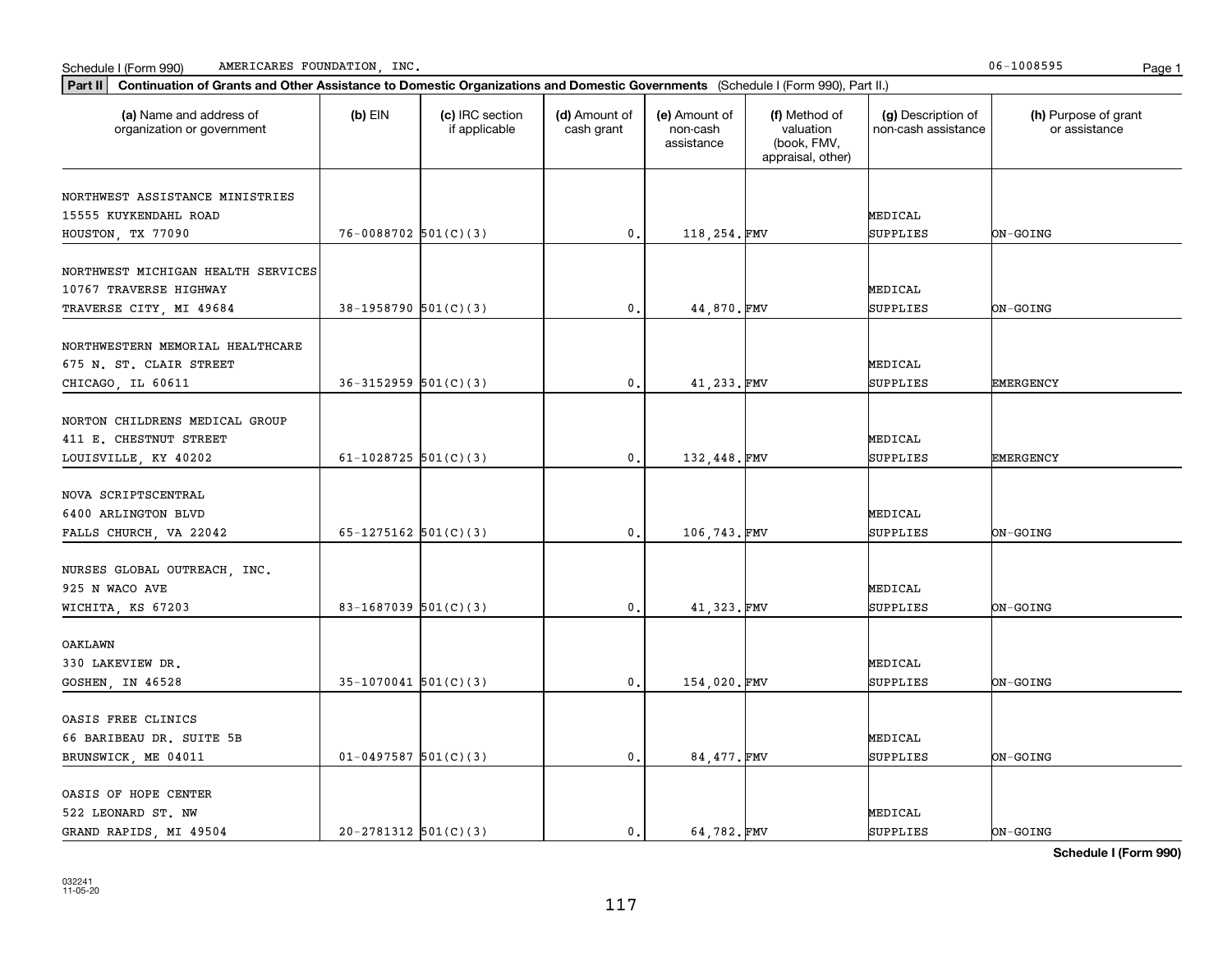| (a) Name and address of<br>organization or government | $(b)$ EIN                | (c) IRC section<br>if applicable | (d) Amount of<br>cash grant | (e) Amount of<br>non-cash<br>assistance | (f) Method of<br>valuation<br>(book, FMV,<br>appraisal, other) | (g) Description of<br>non-cash assistance | (h) Purpose of grant<br>or assistance |
|-------------------------------------------------------|--------------------------|----------------------------------|-----------------------------|-----------------------------------------|----------------------------------------------------------------|-------------------------------------------|---------------------------------------|
| ODA PRIMARY HEALTH CARE NETWORK                       |                          |                                  |                             |                                         |                                                                |                                           |                                       |
| 74 WALLABOUT STREET                                   |                          |                                  |                             |                                         |                                                                | MEDICAL                                   |                                       |
| BROOKLYN, NY 11249                                    | $11 - 2329960$ 501(C)(3) |                                  | 0.                          | 8,065.FMV                               |                                                                | <b>SUPPLIES</b>                           | <b>EMERGENCY</b>                      |
|                                                       |                          |                                  |                             |                                         |                                                                |                                           |                                       |
| OHIO VALLEY HEALTH CENTER<br>423 SOUTH STREET         |                          |                                  |                             |                                         |                                                                | MEDICAL                                   |                                       |
| STEUBENVILLE, OH 43952                                | $20-3924355$ 501(C)(3)   |                                  | $\mathbf{0}$ .              | 8,364.FMV                               |                                                                | SUPPLIES                                  | <b>DN-GOING</b>                       |
|                                                       |                          |                                  |                             |                                         |                                                                |                                           |                                       |
| OLDE TOWNE MEDICAL & DENTAL CENTER                    |                          |                                  |                             |                                         |                                                                |                                           |                                       |
| 5249 OLDE TOWNE ROAD                                  |                          |                                  |                             |                                         |                                                                | MEDICAL                                   |                                       |
| WILLIAMSBURG, VA 23188                                | 54-1663905 $501(C)(3)$   |                                  | $\mathbf{0}$ .              | 46,554.FMV                              |                                                                | <b>SUPPLIES</b>                           | <b>DN-GOING</b>                       |
|                                                       |                          |                                  |                             |                                         |                                                                |                                           |                                       |
| ONE HUNDRED ANGELS                                    |                          |                                  |                             |                                         |                                                                |                                           |                                       |
| 2502 E. UNIVERSITY DRIVE                              |                          |                                  |                             |                                         |                                                                | MEDICAL                                   |                                       |
| PHOENIX, AZ 85034                                     | 83-1491716 $501(C)(3)$   |                                  | 0.                          | 328, 575. FMV                           |                                                                | SUPPLIES                                  | <b>EMERGENCY</b>                      |
|                                                       |                          |                                  |                             |                                         |                                                                |                                           |                                       |
| ONE STOP CLINIC                                       |                          |                                  |                             |                                         |                                                                |                                           |                                       |
| 701 17TH AVE W                                        |                          |                                  |                             |                                         |                                                                | MEDICAL                                   |                                       |
| BRADENTON, FL 34205                                   | $59-3340921$ $501(C)(3)$ |                                  | $\mathbf{0}$ .              | 641,646.FMV                             |                                                                | <b>SUPPLIES</b>                           | <b>DN-GOING</b>                       |
|                                                       |                          |                                  |                             |                                         |                                                                |                                           |                                       |
| ONEWORLD COMMUNITY HEALTH CENTERS                     |                          |                                  |                             |                                         |                                                                |                                           |                                       |
| INC - 4920 S. 30TH STREET, SUITE                      |                          |                                  |                             |                                         |                                                                | MEDICAL                                   |                                       |
| 103 - OMAHA, NE 68107                                 | $47-0548990$ 501(C)(3)   |                                  | $\mathbf{0}$ .              | 5.549.FMV                               |                                                                | <b>SUPPLIES</b>                           | <b>DN-GOING</b>                       |
| ONSLOW COMMUNITY OUTREACH                             |                          |                                  |                             |                                         |                                                                |                                           |                                       |
| 200 DOCTORS DR                                        |                          |                                  |                             |                                         |                                                                | MEDICAL                                   |                                       |
| JACKSONVILLE, NC 28546                                | $56-1705813$ $501(C)(3)$ |                                  | $\mathbf{0}$ .              | 41,192.FMV                              |                                                                | SUPPLIES                                  | <b>DN-GOING</b>                       |
|                                                       |                          |                                  |                             |                                         |                                                                |                                           |                                       |
| OPEN ARMS CLINIC                                      |                          |                                  |                             |                                         |                                                                |                                           |                                       |
| 109 BIG A ROAD                                        |                          |                                  |                             |                                         |                                                                | MEDICAL                                   |                                       |
| TOCCOA, GA 30577                                      | $20-3296577$ $501(C)(3)$ |                                  | $\mathbf{0}$ .              | 318,849.FMV                             |                                                                | <b>SUPPLIES</b>                           | <b>DN-GOING</b>                       |
|                                                       |                          |                                  |                             |                                         |                                                                |                                           |                                       |
| OPEN ARMS FREE CLINIC, INC.                           |                          |                                  |                             |                                         |                                                                |                                           |                                       |
| 205 E. COMMERCE CT                                    |                          |                                  |                             |                                         |                                                                | MEDICAL                                   |                                       |
| ELKHORN, WI 53121                                     | $45 - 4475625$ 501(C)(3) |                                  | 0.                          | 11,547. FMV                             |                                                                | <b>SUPPLIES</b>                           | <b>DN-GOING</b>                       |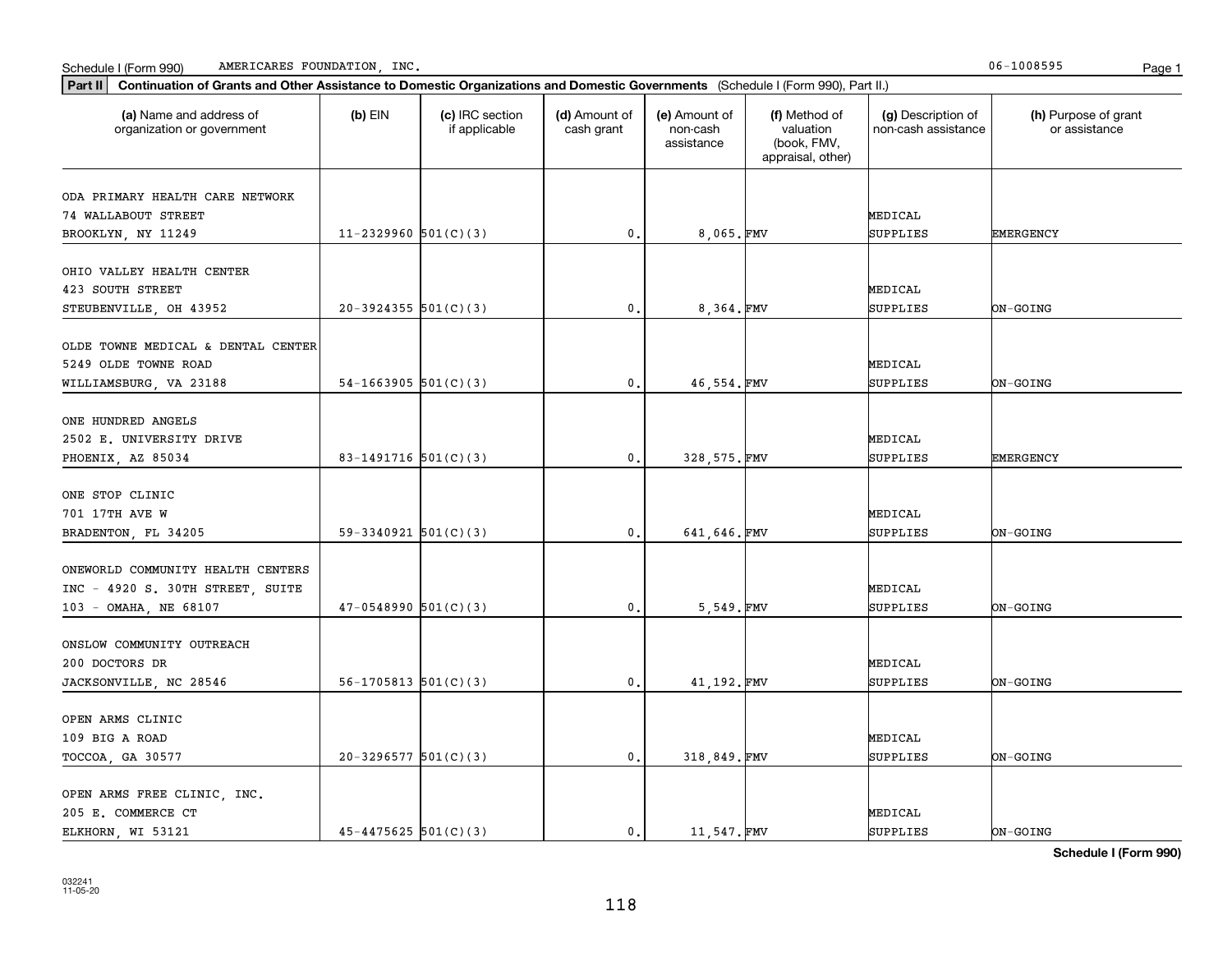| Part II   Continuation of Grants and Other Assistance to Domestic Organizations and Domestic Governments (Schedule I (Form 990), Part II.) |                          |                                  |                             |                                         |                                                                |                                           |                                       |
|--------------------------------------------------------------------------------------------------------------------------------------------|--------------------------|----------------------------------|-----------------------------|-----------------------------------------|----------------------------------------------------------------|-------------------------------------------|---------------------------------------|
| (a) Name and address of<br>organization or government                                                                                      | (b) EIN                  | (c) IRC section<br>if applicable | (d) Amount of<br>cash grant | (e) Amount of<br>non-cash<br>assistance | (f) Method of<br>valuation<br>(book, FMV,<br>appraisal, other) | (g) Description of<br>non-cash assistance | (h) Purpose of grant<br>or assistance |
| OPEN ARMS HEALTH CLINIC                                                                                                                    |                          |                                  |                             |                                         |                                                                |                                           |                                       |
| 3311 LITTLE RD.                                                                                                                            |                          |                                  |                             |                                         |                                                                | MEDICAL                                   |                                       |
| ARLINGTON, TX 76016                                                                                                                        | $45-0621201$ $501(C)(3)$ |                                  | $\mathbf{0}$ .              | 31,456.FMV                              |                                                                | SUPPLIES                                  | <b>EMERGENCY</b>                      |
|                                                                                                                                            |                          |                                  |                             |                                         |                                                                |                                           |                                       |
| OPEN ARMS HEALTH CLINIC                                                                                                                    |                          |                                  |                             |                                         |                                                                |                                           |                                       |
| 3311 LITTLE RD.                                                                                                                            |                          |                                  |                             |                                         |                                                                | MEDICAL                                   |                                       |
| ARLINGTON, TX 76016                                                                                                                        | $45-0621201$ $501(C)(3)$ |                                  | $\mathbf{0}$ .              | 236,001.FMV                             |                                                                | SUPPLIES                                  | <b>DN-GOING</b>                       |
| OPEN CITIES HEALTH CENTER                                                                                                                  |                          |                                  |                             |                                         |                                                                |                                           |                                       |
| 409 N. DUNLAP STREET                                                                                                                       |                          |                                  |                             |                                         |                                                                | MEDICAL                                   |                                       |
| SAINT PAUL, MN 55104                                                                                                                       | $36-3381598$ $501(C)(3)$ |                                  | $\mathbf{0}$ .              | 135,667.FMV                             |                                                                | SUPPLIES                                  | <b>DN-GOING</b>                       |
|                                                                                                                                            |                          |                                  |                             |                                         |                                                                |                                           |                                       |
| OPEN DOOR HEALTH CENTER                                                                                                                    |                          |                                  |                             |                                         |                                                                |                                           |                                       |
| 151 NW 11TH STREET, STE. E202A                                                                                                             |                          |                                  |                             |                                         |                                                                | MEDICAL                                   |                                       |
| HOMESTEAD, FL 33030                                                                                                                        | 83-0375996 $501(C)(3)$   |                                  | 0.                          | 1,258,114.FMV                           |                                                                | SUPPLIES                                  | <b>DN-GOING</b>                       |
| OPEN DOOR HEALTH CLINIC                                                                                                                    |                          |                                  |                             |                                         |                                                                |                                           |                                       |
| 521 E MOUNTAINVIEW AVE                                                                                                                     |                          |                                  |                             |                                         |                                                                | MEDICAL                                   |                                       |
|                                                                                                                                            | 65-1185178 $501(C)(3)$   |                                  | 0.                          | 115, 274. FMV                           |                                                                | SUPPLIES                                  | <b>DN-GOING</b>                       |
| ELLENSBURG, WA 98926                                                                                                                       |                          |                                  |                             |                                         |                                                                |                                           |                                       |
| OPEN M                                                                                                                                     |                          |                                  |                             |                                         |                                                                |                                           |                                       |
| 941 PRINCETON ST                                                                                                                           |                          |                                  |                             |                                         |                                                                | MEDICAL                                   |                                       |
| AKRON, OH 44311                                                                                                                            | $34-1046107$ 501(C)(3)   |                                  | 0.                          | 384,819.FMV                             |                                                                | SUPPLIES                                  | <b>DN-GOING</b>                       |
|                                                                                                                                            |                          |                                  |                             |                                         |                                                                |                                           |                                       |
| ORANGEBURG-CALHOUN FREE MEDICAL                                                                                                            |                          |                                  |                             |                                         |                                                                |                                           |                                       |
| CLINIC - 141 CENTRE STREET -                                                                                                               |                          |                                  |                             |                                         |                                                                | MEDICAL                                   |                                       |
| ORANGEBURG, SC 29115                                                                                                                       | $26-3762573$ 501(C)(3)   |                                  | 0.                          | 235, 419. FMV                           |                                                                | SUPPLIES                                  | <b>DN-GOING</b>                       |
| ORTHOPAEDIC HEMOPHILIA TREATMENT                                                                                                           |                          |                                  |                             |                                         |                                                                |                                           |                                       |
| CENTER - 403 W ADAMS BLVD - LOS                                                                                                            |                          |                                  |                             |                                         |                                                                | MEDICAL                                   |                                       |
| ANGELES, CA 90007                                                                                                                          | $95 - 1644604$ 501(C)(3) |                                  | 0.                          | 182,045.FMV                             |                                                                | SUPPLIES                                  | <b>DN-GOING</b>                       |
|                                                                                                                                            |                          |                                  |                             |                                         |                                                                |                                           |                                       |
| OZARKS COMMUNITY HEALTH CENTER                                                                                                             |                          |                                  |                             |                                         |                                                                |                                           |                                       |
| 18614 JACKSON ST                                                                                                                           |                          |                                  |                             |                                         |                                                                | MEDICAL                                   |                                       |
| HERMITAGE, MO 65668                                                                                                                        | $20 - 5822485$ 501(C)(3) |                                  | $\mathbf{0}$ .              | 6,482. FMV                              |                                                                | SUPPLIES                                  | <b>pN-GOING</b>                       |

032241 11-05-20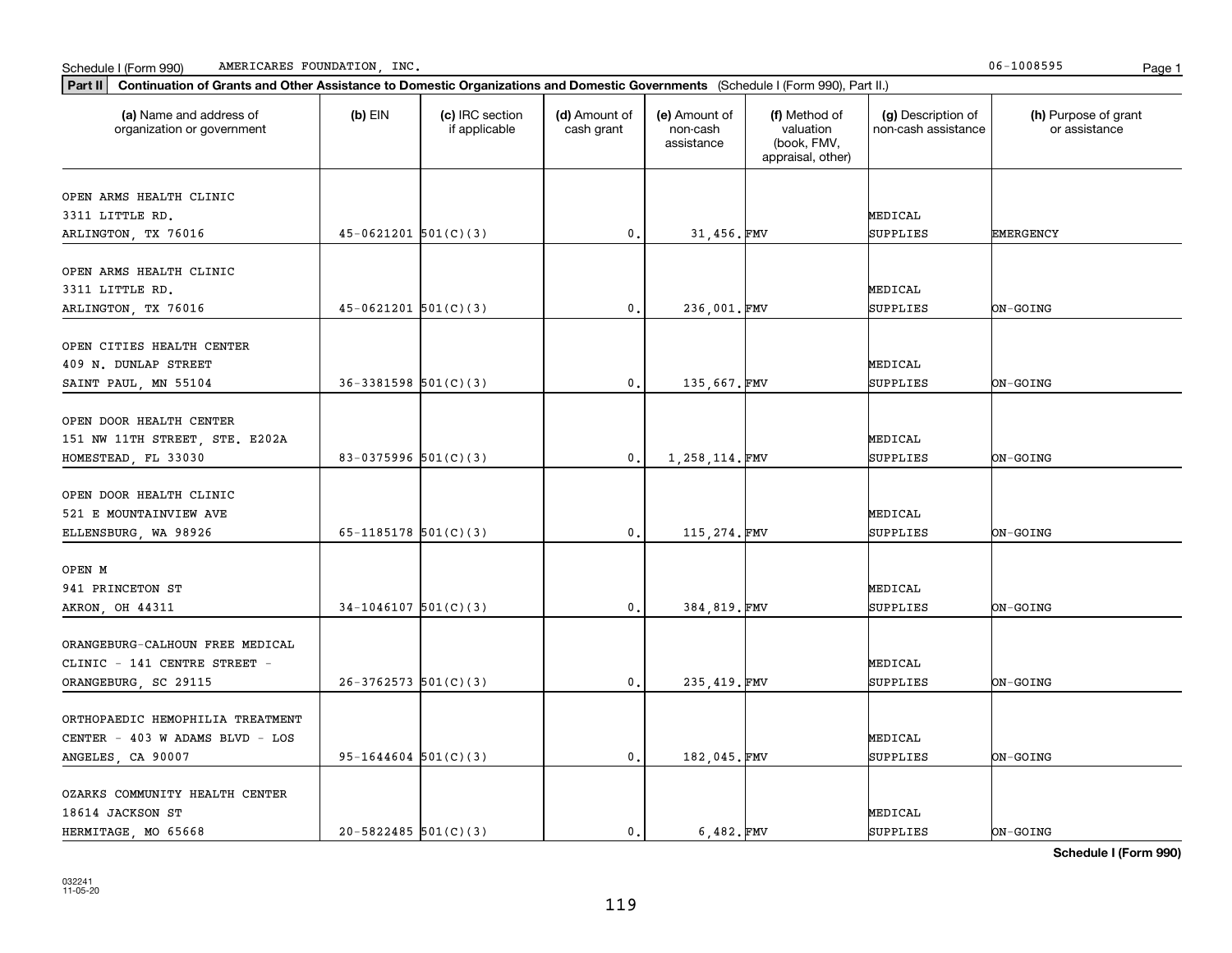| (a) Name and address of<br>organization or government                | $(b)$ EIN                  | (c) IRC section<br>if applicable | (d) Amount of<br>cash grant | (e) Amount of<br>non-cash<br>assistance | (f) Method of<br>valuation<br>(book, FMV, | (g) Description of<br>non-cash assistance | (h) Purpose of grant<br>or assistance |
|----------------------------------------------------------------------|----------------------------|----------------------------------|-----------------------------|-----------------------------------------|-------------------------------------------|-------------------------------------------|---------------------------------------|
|                                                                      |                            |                                  |                             |                                         | appraisal, other)                         |                                           |                                       |
|                                                                      |                            |                                  |                             |                                         |                                           |                                           |                                       |
| OZARKS COMMUNITY HEALTH CENTER -<br>URBANA - 111 N MAIN ST - URBANA, |                            |                                  |                             |                                         |                                           | MEDICAL                                   |                                       |
| MO 65767                                                             | $20 - 5822485$ 501(C)(3)   |                                  | $\mathbf{0}$ .              | 192,300.FMV                             |                                           | SUPPLIES                                  | <b>bN-GOING</b>                       |
|                                                                      |                            |                                  |                             |                                         |                                           |                                           |                                       |
| PACIFIC UNIVERSITY COLLEGE OF                                        |                            |                                  |                             |                                         |                                           |                                           |                                       |
| OPTOMETRY - 222 SE 8TH AVE. STE                                      |                            |                                  |                             |                                         |                                           | MEDICAL                                   |                                       |
| 110 - HILLSBORO, OR 97123                                            | 93-0386892 $501(C)(3)$     |                                  | $\mathbf{0}$ .              | 199.585.FMV                             |                                           | SUPPLIES                                  | <b>EMERGENCY</b>                      |
|                                                                      |                            |                                  |                             |                                         |                                           |                                           |                                       |
| PALMETTO HEALTH COUNCIL, INC.                                        |                            |                                  |                             |                                         |                                           |                                           |                                       |
| 643 MAIN STREET                                                      |                            |                                  |                             |                                         |                                           | MEDICAL                                   |                                       |
| PALMETTO, GA 30268                                                   | 58-1307597 $501(C)(3)$     |                                  | $\mathbf{0}$ .              | 2,534,355.FMV                           |                                           | SUPPLIES                                  | <b>DN-GOING</b>                       |
|                                                                      |                            |                                  |                             |                                         |                                           |                                           |                                       |
| PANCARE OF FLORIDA, INC.                                             |                            |                                  |                             |                                         |                                           |                                           |                                       |
| 5336 E 10TH STREET                                                   |                            |                                  |                             |                                         |                                           | MEDICAL                                   |                                       |
| MALONE, FL 32445                                                     | $91 - 2189932$ $501(C)(3)$ |                                  | $^{\circ}$ .                | 4,150,258.FMV                           |                                           | SUPPLIES                                  | <b>DN-GOING</b>                       |
|                                                                      |                            |                                  |                             |                                         |                                           |                                           |                                       |
| PARKVIEW MEDICAL CLINIC                                              |                            |                                  |                             |                                         |                                           |                                           |                                       |
| 1205 DR. MARTIN L KING JR. WAY                                       |                            |                                  |                             |                                         |                                           | MEDICAL                                   |                                       |
| HAINES CITY, FL 33844                                                | $01-0790991$ 501(C)(3)     |                                  | $\mathbf{0}$ .              | 197,050.FMV                             |                                           | SUPPLIES                                  | <b>DN-GOING</b>                       |
| PARTNERS FOR HEALING INC                                             |                            |                                  |                             |                                         |                                           |                                           |                                       |
| 109 WEST BLACKWELL                                                   |                            |                                  |                             |                                         |                                           | MEDICAL                                   |                                       |
| TULLAHOMA, TN 37388                                                  | 62-1834800 $501(C)(3)$     |                                  | 0.                          | 277,188.FMV                             |                                           | SUPPLIES                                  | <b>DN-GOING</b>                       |
|                                                                      |                            |                                  |                             |                                         |                                           |                                           |                                       |
| PEDIPLACE                                                            |                            |                                  |                             |                                         |                                           |                                           |                                       |
| 502 S. OLD ORCHARD LANE                                              |                            |                                  |                             |                                         |                                           | MEDICAL                                   |                                       |
| LEWISVILLE, TX 75067                                                 | 75-2512752 501(C)(3)       |                                  | $\mathbf{0}$ .              | 120,622.FMV                             |                                           | SUPPLIES                                  | <b>DN-GOING</b>                       |
|                                                                      |                            |                                  |                             |                                         |                                           |                                           |                                       |
| PENINSULA COMMUNITY HEALTH                                           |                            |                                  |                             |                                         |                                           |                                           |                                       |
| SERVICES OF ALASKA - 230 E.                                          |                            |                                  |                             |                                         |                                           | MEDICAL                                   |                                       |
| MARYDALE AVE - SOLDOTNA, AK 99669                                    | $92 - 0177803$ 501(C)(3)   |                                  | 0.                          | 8,121.FMV                               |                                           | SUPPLIES                                  | <b>EMERGENCY</b>                      |
| PENROSE-ST. FRANCIS HEALTH                                           |                            |                                  |                             |                                         |                                           |                                           |                                       |
| FOUNDATION SET CLINIC - 2864 S.                                      |                            |                                  |                             |                                         |                                           |                                           |                                       |
| CIRCLE DRIVE SUITE 450 - COLORADO                                    |                            |                                  |                             |                                         |                                           | MEDICAL                                   |                                       |
| SPRINGS, CO 80906                                                    | $84-0902211$ 501(C)(3)     |                                  | $\mathbf{0}$ .              | 45,118.FMV                              |                                           | SUPPLIES                                  | <b>DN-GOING</b>                       |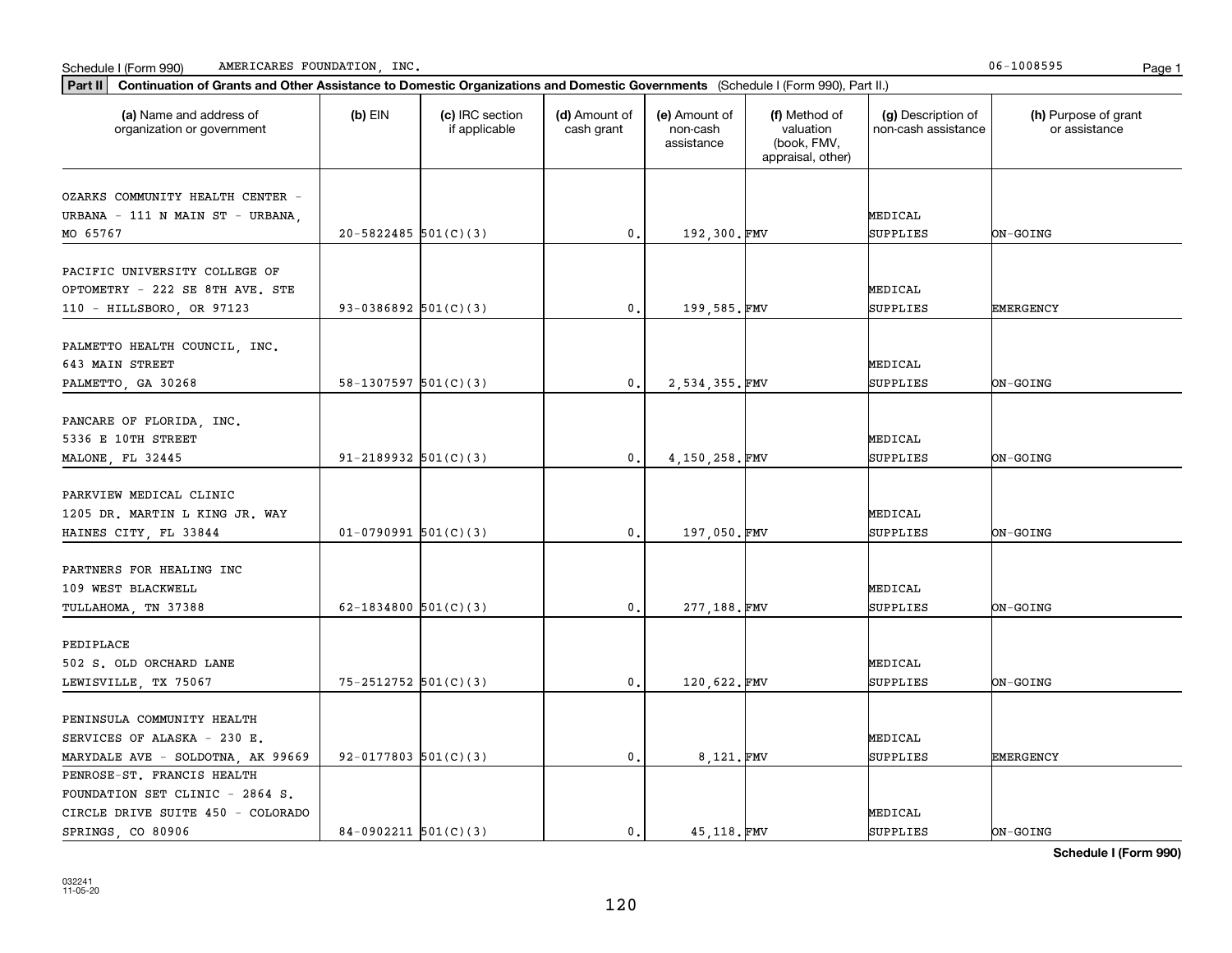| Schedule I (Form 990) |  | FOUNDATION<br>AMERICARES | INC. |  | Page |  |
|-----------------------|--|--------------------------|------|--|------|--|
|-----------------------|--|--------------------------|------|--|------|--|

| (a) Name and address of<br>organization or government | $(b)$ EIN                  | (c) IRC section<br>if applicable | (d) Amount of<br>cash grant | (e) Amount of<br>non-cash<br>assistance | (f) Method of<br>valuation<br>(book, FMV,<br>appraisal, other) | (g) Description of<br>non-cash assistance | (h) Purpose of grant<br>or assistance |
|-------------------------------------------------------|----------------------------|----------------------------------|-----------------------------|-----------------------------------------|----------------------------------------------------------------|-------------------------------------------|---------------------------------------|
|                                                       |                            |                                  |                             |                                         |                                                                |                                           |                                       |
| PEOPLES CLINIC<br>3111 ELECTRIC AVE                   |                            |                                  |                             |                                         |                                                                | MEDICAL                                   |                                       |
| PORT HURON, MI 48060                                  | $38-3274342$ 501(C)(3)     |                                  | $\mathbf{0}$ .              | 46,990.FMV                              |                                                                | SUPPLIES                                  | <b>DN-GOING</b>                       |
|                                                       |                            |                                  |                             |                                         |                                                                |                                           |                                       |
| PEOPLES HEALTH WELLNESS CLINIC                        |                            |                                  |                             |                                         |                                                                |                                           |                                       |
| 553 NORTH MAIN STREET                                 |                            |                                  |                             |                                         |                                                                | MEDICAL                                   |                                       |
| <b>BARRE, VT 05641</b>                                | $03-0343290$ 501(C)(3)     |                                  | $\mathbf{0}$ .              | 19,445.FMV                              |                                                                | SUPPLIES                                  | <b>DN-GOING</b>                       |
|                                                       |                            |                                  |                             |                                         |                                                                |                                           |                                       |
| PERSON CENTERED PARTNERSHIPS IN                       |                            |                                  |                             |                                         |                                                                |                                           |                                       |
| DBA AMARA WELLNE - 5108 REAGAN                        |                            |                                  |                             |                                         |                                                                | MEDICAL                                   |                                       |
| DRIVE - CHARLOTTE, NC 28206                           | $56 - 2271889$ $501(C)(3)$ |                                  | $\mathfrak o$ .             | 119,658.FMV                             |                                                                | SUPPLIES                                  | <b>DN-GOING</b>                       |
|                                                       |                            |                                  |                             |                                         |                                                                |                                           |                                       |
| PLACE OF HOPE CLINIC                                  |                            |                                  |                             |                                         |                                                                |                                           |                                       |
| 5405 JONESBORO ROAD                                   |                            |                                  |                             |                                         |                                                                | MEDICAL                                   |                                       |
| LAKE CITY, GA 30260                                   | $58 - 2656313$ $501(C)(3)$ |                                  | 0.                          | 34,918.FMV                              |                                                                | SUPPLIES                                  | <b>DN-GOING</b>                       |
|                                                       |                            |                                  |                             |                                         |                                                                |                                           |                                       |
| POCATELLO FREE CLINIC                                 |                            |                                  |                             |                                         |                                                                |                                           |                                       |
| 1001 N. 7TH AVE.                                      |                            |                                  |                             |                                         |                                                                | MEDICAL                                   |                                       |
| POCATELLO, ID 83201                                   | 82-0351133 $501(C)(3)$     |                                  | 0.                          | 228, 444. FMV                           |                                                                | SUPPLIES                                  | <b>DN-GOING</b>                       |
|                                                       |                            |                                  |                             |                                         |                                                                |                                           |                                       |
| PONCE MEDICAL SCHOOL FOUNDATION                       |                            |                                  |                             |                                         |                                                                |                                           |                                       |
| 388 LUI F SALAS STREET                                |                            |                                  |                             |                                         |                                                                | MEDICAL                                   |                                       |
| PONCE, PR 00732                                       | 66-0379122 $501(C)(3)$     |                                  | $\mathbf{0}$ .              | 57,772.FMV                              |                                                                | SUPPLIES                                  | <b>DN-GOING</b>                       |
|                                                       |                            |                                  |                             |                                         |                                                                |                                           |                                       |
| PORTER STARKE SERVICES D.B.A.                         |                            |                                  |                             |                                         |                                                                |                                           |                                       |
| MARRAM HEALTH CENT - 3229 BROADWAY                    |                            |                                  |                             |                                         |                                                                | MEDICAL                                   |                                       |
| - GARY, IN 46409                                      | $35-1330771$ 501(C)(3)     |                                  | 0.                          | 151,092.FMV                             |                                                                | SUPPLIES                                  | <b>DN-GOING</b>                       |
|                                                       |                            |                                  |                             |                                         |                                                                |                                           |                                       |
| POTTAWATTAMIE COUNTY DIVISION OF                      |                            |                                  |                             |                                         |                                                                |                                           |                                       |
| PUBLIC HEALTH - 600 S. 4TH ST. -                      |                            |                                  |                             |                                         |                                                                | MEDICAL                                   |                                       |
| COUNCIL BLUFFS, IA 51503                              | $42 - 6004433$ 115         |                                  | $\mathfrak o$ .             | 6,712.FMV                               |                                                                | SUPPLIES                                  | <b>DN-GOING</b>                       |
|                                                       |                            |                                  |                             |                                         |                                                                |                                           |                                       |
| PRESBYTERIAN MEDICAL CARE MISSION                     |                            |                                  |                             |                                         |                                                                |                                           |                                       |
| 1857 PINE ST STE 100                                  |                            |                                  |                             |                                         |                                                                | MEDICAL                                   |                                       |
| ABILENE, TX 79601                                     | $75-1910600$ 501(C)(3)     |                                  | $\mathbf{0}$ .              | 291,803.FMV                             |                                                                | <b>SUPPLIES</b>                           | <b>DN-GOING</b>                       |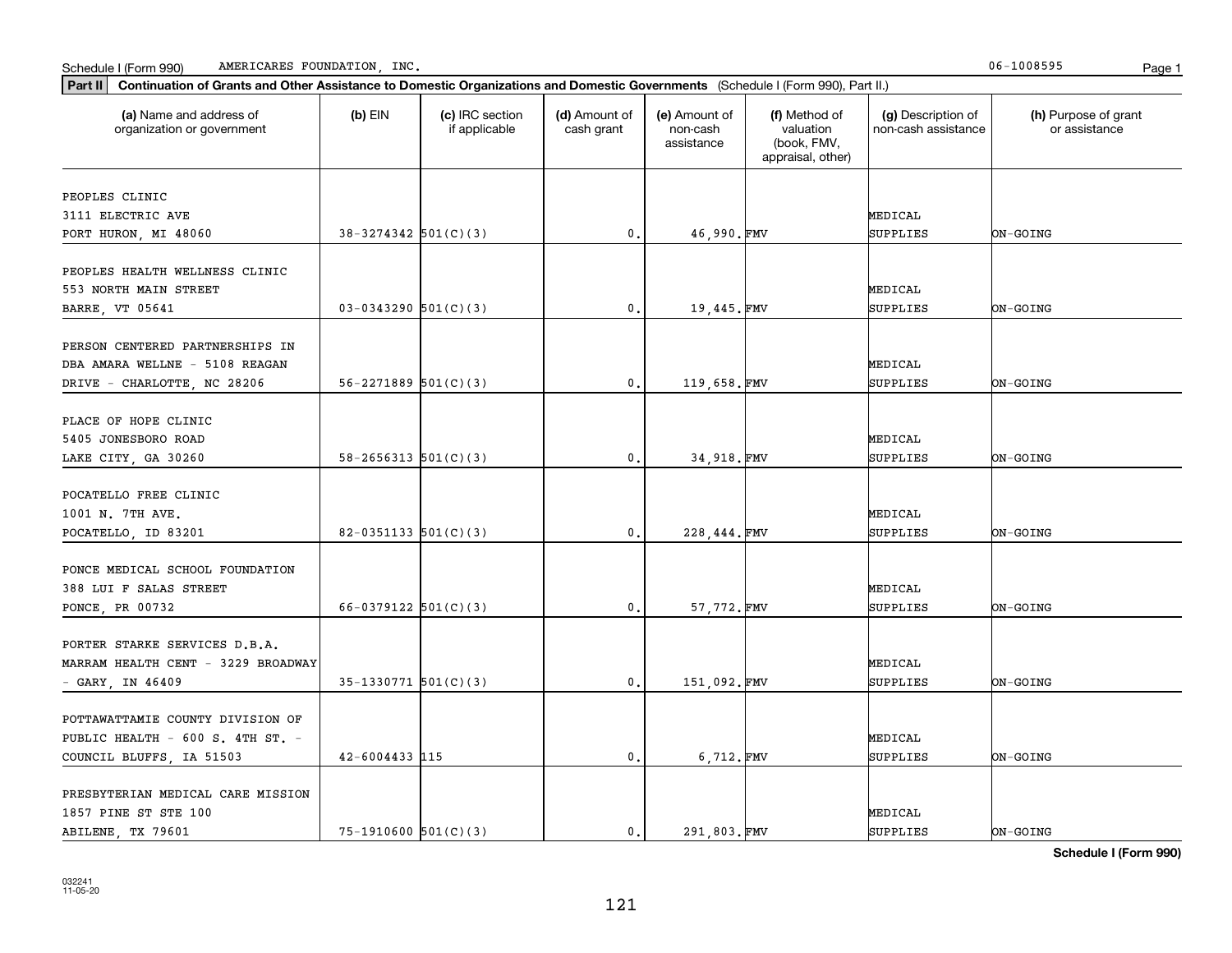| Continuation of Grants and Other Assistance to Domestic Organizations and Domestic Governments (Schedule I (Form 990), Part II.)<br>Part II |                            |                                  |                             |                                         |                                                                |                                           |                                       |
|---------------------------------------------------------------------------------------------------------------------------------------------|----------------------------|----------------------------------|-----------------------------|-----------------------------------------|----------------------------------------------------------------|-------------------------------------------|---------------------------------------|
| (a) Name and address of<br>organization or government                                                                                       | $(b)$ EIN                  | (c) IRC section<br>if applicable | (d) Amount of<br>cash grant | (e) Amount of<br>non-cash<br>assistance | (f) Method of<br>valuation<br>(book, FMV,<br>appraisal, other) | (g) Description of<br>non-cash assistance | (h) Purpose of grant<br>or assistance |
|                                                                                                                                             |                            |                                  |                             |                                         |                                                                |                                           |                                       |
| PROJECT SOS - SUPPORT OUR SOLDIERS<br>$INC. - 2412$ DUE WEST DRIVE - THE                                                                    |                            |                                  |                             |                                         |                                                                | MEDICAL                                   |                                       |
| VILLAGES, FL 32162                                                                                                                          | $27 - 2932657$ 501(C)(3)   |                                  | $\mathbf{0}$ .              | 58,995.FMV                              |                                                                | SUPPLIES                                  | <b>DN-GOING</b>                       |
|                                                                                                                                             |                            |                                  |                             |                                         |                                                                |                                           |                                       |
| PROTEUS                                                                                                                                     |                            |                                  |                             |                                         |                                                                |                                           |                                       |
| 1221 CENTER ST                                                                                                                              |                            |                                  |                             |                                         |                                                                | MEDICAL                                   |                                       |
| DES MOINES, IA 50309                                                                                                                        | $42 - 1186501$ 501(C)(3)   |                                  | $\mathbf{0}$ .              | 367,152.FMV                             |                                                                | SUPPLIES                                  | <b>DN-GOING</b>                       |
|                                                                                                                                             |                            |                                  |                             |                                         |                                                                |                                           |                                       |
| PRYMED MEDICAL CARE                                                                                                                         |                            |                                  |                             |                                         |                                                                |                                           |                                       |
| CARRETERA 149 KM. 13                                                                                                                        |                            |                                  |                             |                                         |                                                                | MEDICAL                                   |                                       |
| CIALES, PR 00638                                                                                                                            | 66-0428120 $501(C)(3)$     |                                  | $\mathfrak{o}$ .            | 231,979.FMV                             |                                                                | SUPPLIES                                  | <b>DN-GOING</b>                       |
| RAPHAEL COMMUNITY FREE CLINIC,                                                                                                              |                            |                                  |                             |                                         |                                                                |                                           |                                       |
| INC. - 1807 WATER STREET -                                                                                                                  |                            |                                  |                             |                                         |                                                                | MEDICAL                                   |                                       |
| KERRVILLE, TX 78028                                                                                                                         | $74 - 2819628$ 501(C)(3)   |                                  | $\mathbf{0}$ .              | 188,058.FMV                             |                                                                | <b>SUPPLIES</b>                           | <b>DN-GOING</b>                       |
|                                                                                                                                             |                            |                                  |                             |                                         |                                                                |                                           |                                       |
| REFRESH F5 INC                                                                                                                              |                            |                                  |                             |                                         |                                                                |                                           |                                       |
| 25 W. MAIN STREET                                                                                                                           |                            |                                  |                             |                                         |                                                                | MEDICAL                                   |                                       |
| AUSTIN, IN 47102                                                                                                                            | $81-3730871$ 501(C)(3)     |                                  | $\mathbf{0}$ .              | 7,635.FMV                               |                                                                | <b>SUPPLIES</b>                           | <b>DN-GOING</b>                       |
|                                                                                                                                             |                            |                                  |                             |                                         |                                                                |                                           |                                       |
| REFUGE CLINIC                                                                                                                               |                            |                                  |                             |                                         |                                                                |                                           |                                       |
| 2349 RICHMOND RD                                                                                                                            |                            |                                  |                             |                                         |                                                                | MEDICAL                                   |                                       |
| LEXINGTON, KY 40502                                                                                                                         | $37-1547506$ 501(C)(3)     |                                  | $\mathbf{0}$ .              | 35,730.FMV                              |                                                                | SUPPLIES                                  | <b>DN-GOING</b>                       |
| RENEWED HOPE HEALTH CLINIC                                                                                                                  |                            |                                  |                             |                                         |                                                                |                                           |                                       |
| 894 MARSHALL ST.                                                                                                                            |                            |                                  |                             |                                         |                                                                | MEDICAL                                   |                                       |
| ALLEGAN, MI 49010                                                                                                                           | $16-1760734$ 501(C)(3)     |                                  | $\mathbf{0}$ .              | 216,360.FMV                             |                                                                | SUPPLIES                                  | <b>DN-GOING</b>                       |
|                                                                                                                                             |                            |                                  |                             |                                         |                                                                |                                           |                                       |
| RICHLAND HILLS HELPING HANDS                                                                                                                |                            |                                  |                             |                                         |                                                                |                                           |                                       |
| MINISTRY - 7100 BLVD 26 - NORTH                                                                                                             |                            |                                  |                             |                                         |                                                                | MEDICAL                                   |                                       |
| RICHLAND HILLS, TX 76180                                                                                                                    | $47 - 5624322$ $501(C)(3)$ |                                  | $\mathbf{0}$ .              | 53,977. FMV                             |                                                                | SUPPLIES                                  | <b>EMERGENCY</b>                      |
|                                                                                                                                             |                            |                                  |                             |                                         |                                                                |                                           |                                       |
| RICHLAND HILLS HELPING HANDS                                                                                                                |                            |                                  |                             |                                         |                                                                |                                           |                                       |
| MINISTRY - 7100 BLVD 26 - NORTH                                                                                                             |                            |                                  |                             |                                         |                                                                | MEDICAL                                   |                                       |
| RICHLAND HILLS, TX 76180                                                                                                                    | $47 - 5624322$ 501(C)(3)   |                                  | $\mathbf{0}$ .              | 157,342.FMV                             |                                                                | <b>SUPPLIES</b>                           | <b>DN-GOING</b>                       |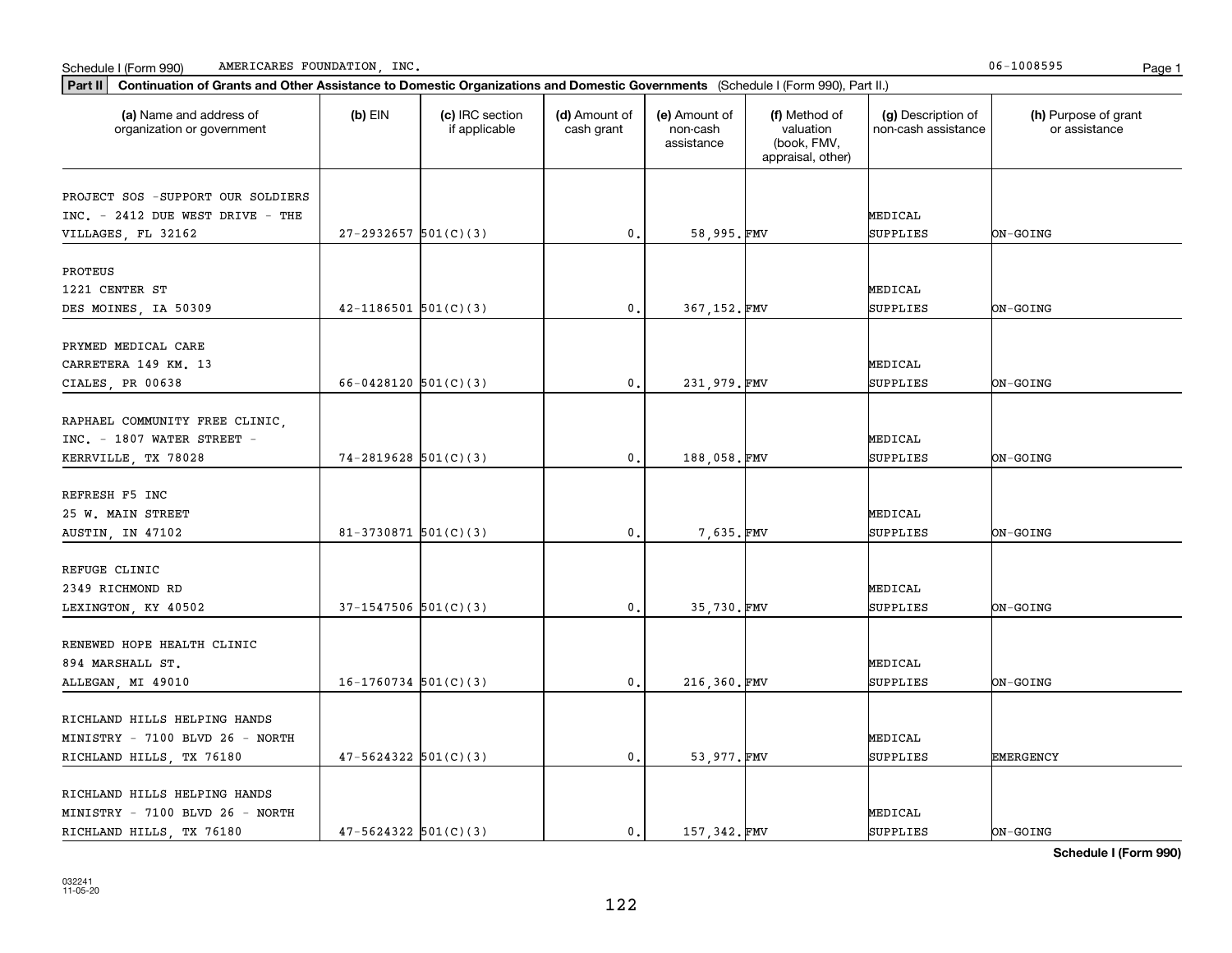| (a) Name and address of<br>organization or government | $(b)$ EIN                | (c) IRC section<br>if applicable | (d) Amount of<br>cash grant | (e) Amount of<br>non-cash<br>assistance | (f) Method of<br>valuation<br>(book, FMV,<br>appraisal, other) | (g) Description of<br>non-cash assistance | (h) Purpose of grant<br>or assistance |
|-------------------------------------------------------|--------------------------|----------------------------------|-----------------------------|-----------------------------------------|----------------------------------------------------------------|-------------------------------------------|---------------------------------------|
| RILEY MEDICAL CLINIC/FIRST BAPTIST                    |                          |                                  |                             |                                         |                                                                |                                           |                                       |
| CHURCH JONESB - 147 CHURCH STREET                     |                          |                                  |                             |                                         |                                                                | MEDICAL                                   |                                       |
| - JONESBORO, GA 30236                                 | 58-0685903 $501(C)(3)$   |                                  | $\mathbf{0}$ .              | 1,061,797.FMV                           |                                                                | SUPPLIES                                  | <b>DN-GOING</b>                       |
|                                                       |                          |                                  |                             |                                         |                                                                |                                           |                                       |
| RIVER CITY MINISTRY                                   |                          |                                  |                             |                                         |                                                                |                                           |                                       |
| 1021 WASHINGTON                                       |                          |                                  |                             |                                         |                                                                | MEDICAL                                   |                                       |
| NORTH LITTLE ROCK, AR 72114                           | $71-0786539$ $501(C)(3)$ |                                  | 0.                          | 271,106.FMV                             |                                                                | SUPPLIES                                  | <b>DN-GOING</b>                       |
| RIVER HILLS COMMUNITY HEALTH                          |                          |                                  |                             |                                         |                                                                |                                           |                                       |
| CENTER - 201 SOUTH MARKET STREET                      |                          |                                  |                             |                                         |                                                                | MEDICAL                                   |                                       |
| OTTUMWA, IA 52501                                     | $42 - 1489471$ 501(C)(3) |                                  | 0.                          | 16,861.FMV                              |                                                                | SUPPLIES                                  | <b>DN-GOING</b>                       |
|                                                       |                          |                                  |                             |                                         |                                                                |                                           |                                       |
| RIVER VALLEY CHRISTIAN CLINIC                         |                          |                                  |                             |                                         |                                                                |                                           |                                       |
| 1714 STATE HWY. 22                                    |                          |                                  |                             |                                         |                                                                | MEDICAL                                   |                                       |
| DARDANELLE, AR 72834                                  | $20-5193973$ $501(C)(3)$ |                                  | 0.                          | 304,436.FMV                             |                                                                | SUPPLIES                                  | <b>DN-GOING</b>                       |
| RIVER VALLEY FAMILY HEALTH CENTER                     |                          |                                  |                             |                                         |                                                                |                                           |                                       |
| 1010 RIO GRANDE AVE                                   |                          |                                  |                             |                                         |                                                                | MEDICAL                                   |                                       |
|                                                       | $27-3757444$ 501(C)(3)   |                                  | $\mathsf{0}\,$ .            | 680,366.FMV                             |                                                                | SUPPLIES                                  | <b>DN-GOING</b>                       |
| MONTROSE, CO 81401                                    |                          |                                  |                             |                                         |                                                                |                                           |                                       |
| ROANOKE CHOWAN COMMUNITY HEALTH                       |                          |                                  |                             |                                         |                                                                |                                           |                                       |
| CENTER (RCCHC) - 120 HEALTH CENTER                    |                          |                                  |                             |                                         |                                                                | MEDICAL                                   |                                       |
| DRIVE - AHOSKIE, NC 27910                             | $42 - 1638714$ 501(C)(3) |                                  | $\mathsf{0}\,$ .            | 223,686.FMV                             |                                                                | SUPPLIES                                  | <b>DN-GOING</b>                       |
|                                                       |                          |                                  |                             |                                         |                                                                |                                           |                                       |
| ROCK RIVER FREE CLINIC                                |                          |                                  |                             |                                         |                                                                |                                           |                                       |
| 1541 ANNEX ROAD                                       |                          |                                  |                             |                                         |                                                                | MEDICAL                                   |                                       |
| JEFFERSON, WI 53549                                   | $47-0898219$ 501(C)(3)   |                                  | 0.                          | 35,554.FMV                              |                                                                | <b>SUPPLIES</b>                           | <b>DN-GOING</b>                       |
| ROLETTE COUNTY PUBLIC HEALTH                          |                          |                                  |                             |                                         |                                                                |                                           |                                       |
| DISTRICT - 114 3RD ST. NE - ROLLA,                    |                          |                                  |                             |                                         |                                                                | MEDICAL                                   |                                       |
| ND 58367                                              | $02-0761623$ 501(C)(3)   |                                  | 0.                          | 22,052.FMV                              |                                                                | SUPPLIES                                  | <b>DN-GOING</b>                       |
|                                                       |                          |                                  |                             |                                         |                                                                |                                           |                                       |
| ROPHE FREE CLINIC                                     |                          |                                  |                             |                                         |                                                                |                                           |                                       |
| 4374 W 52ND ST                                        |                          |                                  |                             |                                         |                                                                | MEDICAL                                   |                                       |
| INDIANAPOLIS, IN 46254                                | 81-2339063 $501(C)(3)$   |                                  | $\mathbf{0}$ .              | 129.511.FMV                             |                                                                | <b>SUPPLIES</b>                           | <b>DN-GOING</b>                       |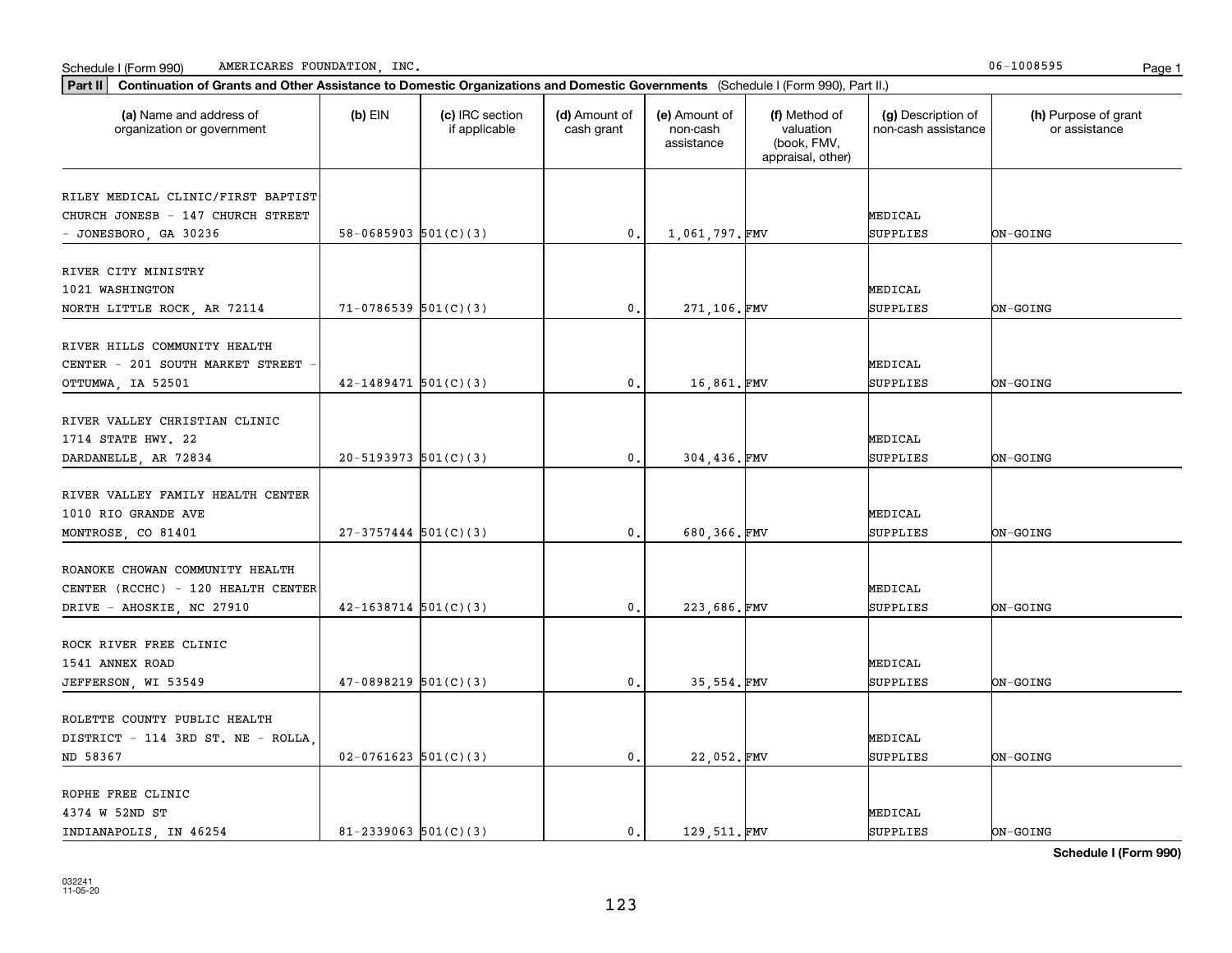| Continuation of Grants and Other Assistance to Domestic Organizations and Domestic Governments (Schedule I (Form 990), Part II.)<br>Part II |                            |                                  |                             |                                         |                                                                |                                           |                                       |
|---------------------------------------------------------------------------------------------------------------------------------------------|----------------------------|----------------------------------|-----------------------------|-----------------------------------------|----------------------------------------------------------------|-------------------------------------------|---------------------------------------|
| (a) Name and address of<br>organization or government                                                                                       | $(b)$ EIN                  | (c) IRC section<br>if applicable | (d) Amount of<br>cash grant | (e) Amount of<br>non-cash<br>assistance | (f) Method of<br>valuation<br>(book, FMV,<br>appraisal, other) | (g) Description of<br>non-cash assistance | (h) Purpose of grant<br>or assistance |
|                                                                                                                                             |                            |                                  |                             |                                         |                                                                |                                           |                                       |
| ROSA CLARK MEDICAL CLINIC                                                                                                                   |                            |                                  |                             |                                         |                                                                |                                           |                                       |
| 301 MEMORIAL DRIVE                                                                                                                          |                            |                                  |                             | 28,562.FMV                              |                                                                | MEDICAL<br>SUPPLIES                       | <b>DN-GOING</b>                       |
| SENECA, SC 29672                                                                                                                            | 58-6076010 $501(C)(3)$     |                                  | 0.                          |                                         |                                                                |                                           |                                       |
| ROSE GARDEN CENTER FOR HOPE AND                                                                                                             |                            |                                  |                             |                                         |                                                                |                                           |                                       |
| HEALING - 2040 MADISON AVE -                                                                                                                |                            |                                  |                             |                                         |                                                                | MEDICAL                                   |                                       |
| COVINGTON, KY 41014                                                                                                                         | $27 - 2425177$ 501(C)(3)   |                                  | $\mathbf{0}$ .              | 310,295.FMV                             |                                                                | SUPPLIES                                  | <b>DN-GOING</b>                       |
|                                                                                                                                             |                            |                                  |                             |                                         |                                                                |                                           |                                       |
| ROTACARE INC                                                                                                                                |                            |                                  |                             |                                         |                                                                |                                           |                                       |
| 15 FLETCHER AVE BOX 1                                                                                                                       |                            |                                  |                             |                                         |                                                                | MEDICAL                                   |                                       |
| VALLEY STREAM, NY 11580                                                                                                                     | $11-3135331$ $501(C)(3)$   |                                  | $\mathbf{0}$                | 48, 111. FMV                            |                                                                | SUPPLIES                                  | <b>DN-GOING</b>                       |
|                                                                                                                                             |                            |                                  |                             |                                         |                                                                |                                           |                                       |
| RURAL HEALTH NETWORK OF MONROE                                                                                                              |                            |                                  |                             |                                         |                                                                |                                           |                                       |
| COUNTY - 3706 N ROOSEVELT BLVD                                                                                                              |                            |                                  |                             |                                         |                                                                | MEDICAL                                   |                                       |
| SUITE G - KEY WEST, FL 33040                                                                                                                | 65-0474953 $501(C)(3)$     |                                  | 0.                          | 89,122. FMV                             |                                                                | SUPPLIES                                  | <b>DN-GOING</b>                       |
|                                                                                                                                             |                            |                                  |                             |                                         |                                                                |                                           |                                       |
| RUTHS PLACE                                                                                                                                 |                            |                                  |                             |                                         |                                                                |                                           |                                       |
| 1411 CRAWFORD AVENUE                                                                                                                        |                            |                                  |                             |                                         |                                                                | MEDICAL                                   |                                       |
| GRANBURY, TX 76048                                                                                                                          | $20 - 4594680$ 501(C)(3)   |                                  | 0.                          | 1,048,954.FMV                           |                                                                | SUPPLIES                                  | <b>DN-GOING</b>                       |
|                                                                                                                                             |                            |                                  |                             |                                         |                                                                |                                           |                                       |
| RUTLAND FREE CLINIC                                                                                                                         |                            |                                  |                             |                                         |                                                                |                                           |                                       |
| 145 STATE STREET                                                                                                                            |                            |                                  |                             |                                         |                                                                | MEDICAL                                   |                                       |
| RUTLAND, VT 05701                                                                                                                           | $83 - 0427544$ 501(C)(3)   |                                  | $\mathbf{0}$                | 37, 143. FMV                            |                                                                | SUPPLIES                                  | <b>DN-GOING</b>                       |
|                                                                                                                                             |                            |                                  |                             |                                         |                                                                |                                           |                                       |
| RYAN HEALTH NETWORK                                                                                                                         |                            |                                  |                             |                                         |                                                                |                                           |                                       |
| 110 WEST 97TH STREET                                                                                                                        |                            |                                  |                             |                                         |                                                                | MEDICAL                                   |                                       |
| NEW YORK, NY 10025                                                                                                                          | $13 - 2884976$ $501(C)(3)$ |                                  | 0.                          | 20,980.FMV                              |                                                                | SUPPLIES                                  | <b>EMERGENCY</b>                      |
|                                                                                                                                             |                            |                                  |                             |                                         |                                                                |                                           |                                       |
| SACRED HEART COMMUNITY CLINIC                                                                                                               |                            |                                  |                             |                                         |                                                                |                                           |                                       |
| 620 ROUND ROCK WEST DR                                                                                                                      |                            |                                  |                             |                                         |                                                                | MEDICAL                                   |                                       |
| ROUND ROCK, TX 78681                                                                                                                        | $27-2901548$ 501(C)(3)     |                                  | $\mathbf{0}$ .              | 15,273. FMV                             |                                                                | SUPPLIES                                  | <b>ON-GOING</b>                       |
|                                                                                                                                             |                            |                                  |                             |                                         |                                                                |                                           |                                       |
| SAFE HARBOR FREE CLINIC<br>7209 265TH ST. NW #203/204                                                                                       |                            |                                  |                             |                                         |                                                                | MEDICAL                                   |                                       |
| STANWOOD, WA 98292                                                                                                                          | $26-3825107$ 501(C)(3)     |                                  | $\mathbf{0}$ .              | 92.758.FMV                              |                                                                | <b>SUPPLIES</b>                           | <b>DN-GOING</b>                       |
|                                                                                                                                             |                            |                                  |                             |                                         |                                                                |                                           |                                       |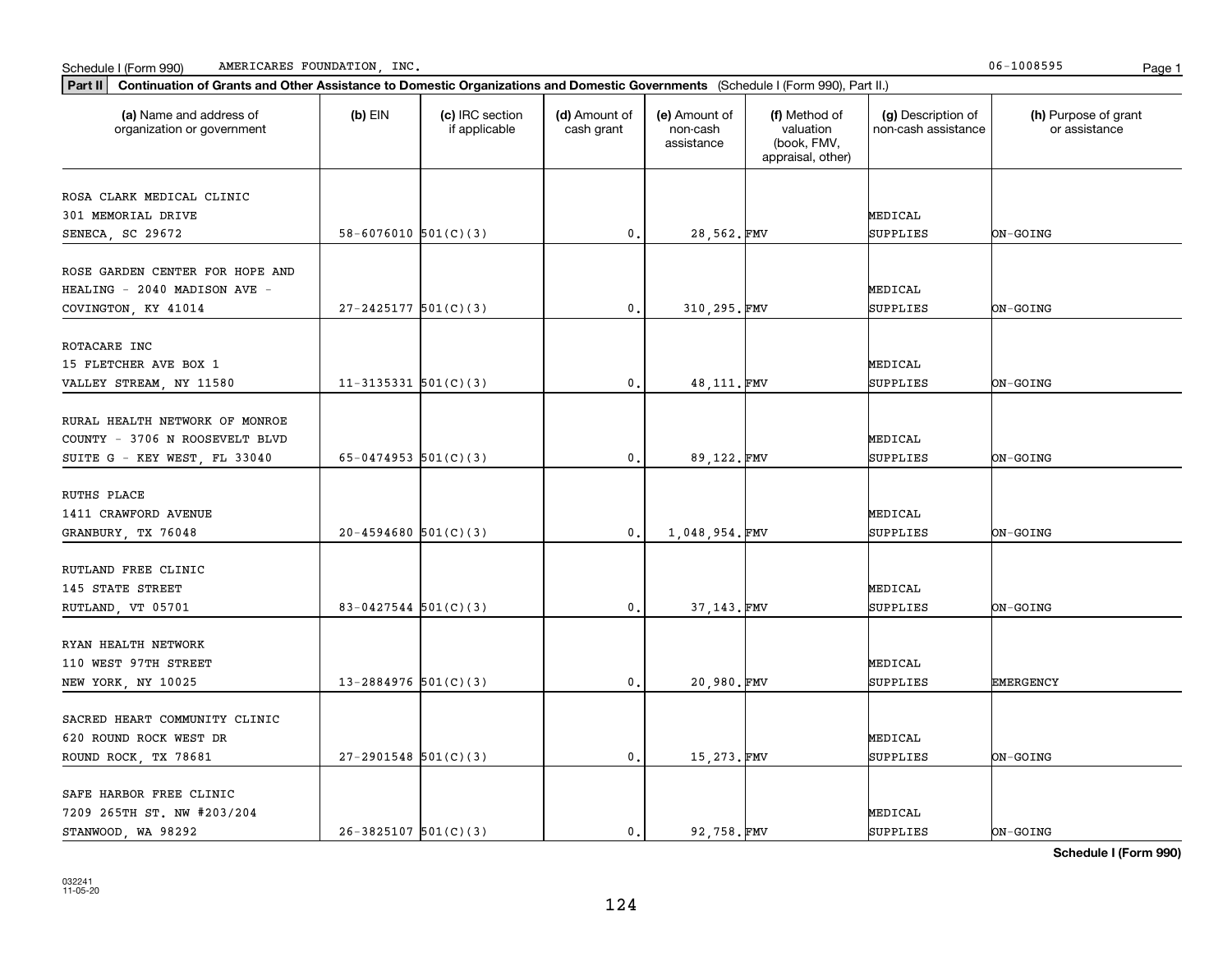| (a) Name and address of<br>organization or government | $(b)$ EIN                  | (c) IRC section<br>if applicable | (d) Amount of<br>cash grant | (e) Amount of<br>non-cash<br>assistance | (f) Method of<br>valuation<br>(book, FMV,<br>appraisal, other) | (g) Description of<br>non-cash assistance | (h) Purpose of grant<br>or assistance |
|-------------------------------------------------------|----------------------------|----------------------------------|-----------------------------|-----------------------------------------|----------------------------------------------------------------|-------------------------------------------|---------------------------------------|
| SAFENETRX PHARMACY                                    |                            |                                  |                             |                                         |                                                                |                                           |                                       |
| 11100 AURORA AVE., BLDG. 13                           |                            |                                  |                             |                                         |                                                                | MEDICAL                                   |                                       |
| URBANDALE, IA 50322                                   | $42 - 1518875$ 501(C)(3)   |                                  | $\mathbf{0}$ .              | 119,959.FMV                             |                                                                | SUPPLIES                                  | <b>DN-GOING</b>                       |
| SALEM FREE CLINICS                                    |                            |                                  |                             |                                         |                                                                |                                           |                                       |
| 1300 BROADWAY ST NE                                   |                            |                                  |                             |                                         |                                                                | MEDICAL                                   |                                       |
| SALEM, OR 97301                                       | $20-3549992$ 501(C)(3)     |                                  | $\mathbf{0}$ .              | 57,593.FMV                              |                                                                | SUPPLIES                                  | <b>EMERGENCY</b>                      |
|                                                       |                            |                                  |                             |                                         |                                                                |                                           |                                       |
| SALEM FREE CLINICS                                    |                            |                                  |                             |                                         |                                                                |                                           |                                       |
| 1300 BROADWAY ST NE                                   |                            |                                  |                             |                                         |                                                                | MEDICAL                                   |                                       |
| SALEM, OR 97301                                       | $20-3549992$ 501(C)(3)     |                                  | 0.                          | 69,454.FMV                              |                                                                | SUPPLIES                                  | <b>DN-GOING</b>                       |
|                                                       |                            |                                  |                             |                                         |                                                                |                                           |                                       |
| SALINA FAMILY HEALTHCARE CENTER                       |                            |                                  |                             |                                         |                                                                |                                           |                                       |
| 651 EAST PRESCOTT ROAD                                |                            |                                  |                             |                                         |                                                                | MEDICAL                                   |                                       |
| SALINA, KS 67401                                      | $48-0858197$ $501(C)(3)$   |                                  | 0.                          | 28,793.FMV                              |                                                                | SUPPLIES                                  | <b>DN-GOING</b>                       |
|                                                       |                            |                                  |                             |                                         |                                                                |                                           |                                       |
| SALT LAKE COUNTY HEALTH DEPARTMENT                    |                            |                                  |                             |                                         |                                                                |                                           |                                       |
| 2001 S. STATE STREET                                  |                            |                                  |                             |                                         |                                                                | MEDICAL                                   |                                       |
| SALT LAKE CITY, UT 84190                              | 87-6000316 115             |                                  | $\mathbf{0}$ .              | 205,346.FMV                             |                                                                | SUPPLIES                                  | <b>DN-GOING</b>                       |
| SALUD INTEGRAL EN LA MONTANA (SIM)                    |                            |                                  |                             |                                         |                                                                |                                           |                                       |
| CARR 164. SECTOR EL DESVO                             |                            |                                  |                             |                                         |                                                                | MEDICAL                                   |                                       |
| NARANJITO, PR 00719                                   | 66-0329532 $501(C)(3)$     |                                  | $\mathbf{0}$ .              | 71,397.FMV                              |                                                                | SUPPLIES                                  | <b>EMERGENCY</b>                      |
|                                                       |                            |                                  |                             |                                         |                                                                |                                           |                                       |
| SALUD INTEGRAL EN LA MONTANA (SIM)                    |                            |                                  |                             |                                         |                                                                |                                           |                                       |
| CARR 164. SECTOR EL DESVO                             |                            |                                  |                             |                                         |                                                                | MEDICAL                                   |                                       |
| NARANJITO, PR 00719                                   | 66-0329532 $501(C)(3)$     |                                  | $\mathbf{0}$ .              | 82,445.FMV                              |                                                                | SUPPLIES                                  | <b>DN-GOING</b>                       |
|                                                       |                            |                                  |                             |                                         |                                                                |                                           |                                       |
| SALVATION ARMY                                        |                            |                                  |                             |                                         |                                                                |                                           |                                       |
| 21457 HAPPYLAND DRIVE                                 |                            |                                  |                             |                                         |                                                                | MEDICAL                                   |                                       |
| RICHARDSVILLE, VA 22726                               | $22-2406433$ $501(C)(3)$   |                                  | $\mathbf{0}$ .              | 353,288.FMV                             |                                                                | SUPPLIES                                  | <b>EMERGENCY</b>                      |
|                                                       |                            |                                  |                             |                                         |                                                                |                                           |                                       |
| SAMARITAN HEALTH CENTER                               |                            |                                  |                             |                                         |                                                                |                                           |                                       |
| 13 ROSE STREET                                        |                            |                                  |                             |                                         |                                                                | MEDICAL                                   |                                       |
| DANBURY, CT 06810                                     | $75 - 3258057$ $501(C)(3)$ |                                  | 0.                          | 30,934.FMV                              |                                                                | SUPPLIES                                  | <b>DN-GOING</b>                       |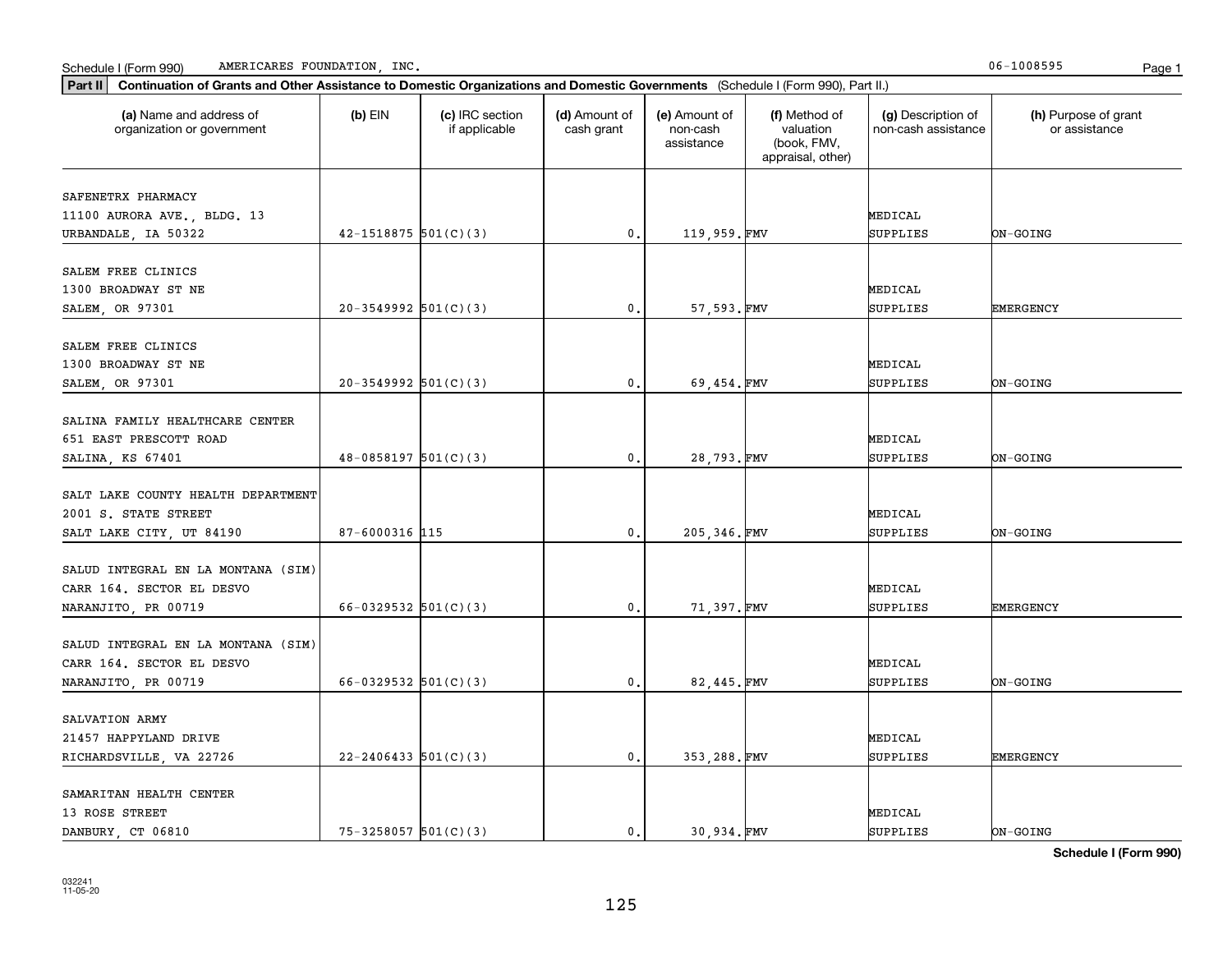| Part II   Continuation of Grants and Other Assistance to Domestic Organizations and Domestic Governments (Schedule I (Form 990), Part II.) |                            |                                  |                             |                                         |                                                                |                                           |                                       |
|--------------------------------------------------------------------------------------------------------------------------------------------|----------------------------|----------------------------------|-----------------------------|-----------------------------------------|----------------------------------------------------------------|-------------------------------------------|---------------------------------------|
| (a) Name and address of<br>organization or government                                                                                      | $(b)$ EIN                  | (c) IRC section<br>if applicable | (d) Amount of<br>cash grant | (e) Amount of<br>non-cash<br>assistance | (f) Method of<br>valuation<br>(book, FMV,<br>appraisal, other) | (g) Description of<br>non-cash assistance | (h) Purpose of grant<br>or assistance |
| SAMARITAN HEALTH CLINIC OF PICKENS                                                                                                         |                            |                                  |                             |                                         |                                                                |                                           |                                       |
| COUNTY - 303 DACUSVILLE HIGHWAY -                                                                                                          |                            |                                  |                             |                                         |                                                                | MEDICAL                                   |                                       |
| EASLEY, SC 29640                                                                                                                           | $57-0947115$ $501(C)(3)$   |                                  | $\mathbf{0}$ .              | 14,141.FMV                              |                                                                | SUPPLIES                                  | <b>DN-GOING</b>                       |
|                                                                                                                                            |                            |                                  |                             |                                         |                                                                |                                           |                                       |
| SAMARITAN HOUSE                                                                                                                            |                            |                                  |                             |                                         |                                                                |                                           |                                       |
| 114 5TH AVE                                                                                                                                |                            |                                  |                             |                                         |                                                                | MEDICAL                                   |                                       |
| REDWOOD CITY, CA 94063                                                                                                                     | $23 - 7416272$ 501(C)(3)   |                                  | $\mathbf{0}$ .              | 42,811.FMV                              |                                                                | SUPPLIES                                  | <b>DN-GOING</b>                       |
|                                                                                                                                            |                            |                                  |                             |                                         |                                                                |                                           |                                       |
| SAMARITAN REGIONAL HEALTH CLINIC                                                                                                           |                            |                                  |                             |                                         |                                                                |                                           |                                       |
| 24 NORTH SPRIGG ST                                                                                                                         |                            |                                  |                             |                                         |                                                                | MEDICAL                                   |                                       |
| CAPE GIRARDEAU, MO 63701                                                                                                                   | $27 - 5427837$ 501(C)(3)   |                                  | 0.                          | 446, 643. FMV                           |                                                                | SUPPLIES                                  | <b>ON-GOING</b>                       |
|                                                                                                                                            |                            |                                  |                             |                                         |                                                                |                                           |                                       |
| SAMARITANS TOUCH CARE CENTER                                                                                                               |                            |                                  |                             |                                         |                                                                |                                           |                                       |
| 3015 HERRING AVE.                                                                                                                          |                            |                                  |                             |                                         |                                                                | MEDICAL                                   |                                       |
| SEBRING, FL 33870                                                                                                                          | $02-0773338$ 501(C)(3)     |                                  | $\mathbf 0$ .               | 835,996.FMV                             |                                                                | SUPPLIES                                  | <b>DN-GOING</b>                       |
| SAMUEL DIXON FAMILY HEALTH                                                                                                                 |                            |                                  |                             |                                         |                                                                |                                           |                                       |
| CENTERS, INC-CANYON C - 27225 CAMP                                                                                                         |                            |                                  |                             |                                         |                                                                |                                           |                                       |
| PLENTY ROAD SUITE 4 - CANYON                                                                                                               |                            |                                  |                             |                                         |                                                                | MEDICAL                                   |                                       |
| COUNTRY, CA 91351                                                                                                                          | $95 - 4278726$ 501(C)(3)   |                                  | 0.                          | 95,136.FMV                              |                                                                | SUPPLIES                                  | <b>DN-GOING</b>                       |
|                                                                                                                                            |                            |                                  |                             |                                         |                                                                |                                           |                                       |
| SAMUEL DIXON FAMILY HEALTH                                                                                                                 |                            |                                  |                             |                                         |                                                                |                                           |                                       |
| CENTERS, INC-NEWHALL - 23772                                                                                                               |                            |                                  |                             |                                         |                                                                | MEDICAL                                   |                                       |
| NEWHALL AVENUE - NEWHALL, CA 91321                                                                                                         | 95-4278726 $501(C)(3)$     |                                  | 0.                          | 67.548.FMV                              |                                                                | SUPPLIES                                  | EMERGENCY                             |
|                                                                                                                                            |                            |                                  |                             |                                         |                                                                |                                           |                                       |
| SAMUEL DIXON FAMILY HEALTH                                                                                                                 |                            |                                  |                             |                                         |                                                                |                                           |                                       |
| CENTERS, INC-VAL VERD - 30257 SAN                                                                                                          |                            |                                  |                             |                                         |                                                                | MEDICAL                                   |                                       |
| MARTINEZ ROAD - CASTAIC, CA 91384                                                                                                          | $95 - 4278726$ 501(C)(3)   |                                  | $\mathbf{0}$ .              | 101,003.FMV                             |                                                                | SUPPLIES                                  | <b>DN-GOING</b>                       |
|                                                                                                                                            |                            |                                  |                             |                                         |                                                                |                                           |                                       |
| SAN DIEGO COUNTY MEDICAL SOCIETY                                                                                                           |                            |                                  |                             |                                         |                                                                |                                           |                                       |
| FOUNDATION - 4699 MURPHY CANYON RD                                                                                                         |                            |                                  |                             |                                         |                                                                | MEDICAL                                   |                                       |
| STE 102 - SAN DIEGO, CA 92123                                                                                                              | $95 - 2568714$ $501(C)(3)$ |                                  | $\mathbf{0}$ .              | 14,190.FMV                              |                                                                | SUPPLIES                                  | <b>DN-GOING</b>                       |
|                                                                                                                                            |                            |                                  |                             |                                         |                                                                |                                           |                                       |
| SAN FRANCISCO FREE CLINIC                                                                                                                  |                            |                                  |                             |                                         |                                                                |                                           |                                       |
| 4900 CALIFORNIA ST.                                                                                                                        |                            |                                  |                             |                                         |                                                                | MEDICAL                                   |                                       |
| SAN FRANCISCO, CA 94118                                                                                                                    | $94-3186248$ $501(C)(3)$   |                                  | 0.                          | 76,355.FMV                              |                                                                | SUPPLIES                                  | <b>DN-GOING</b>                       |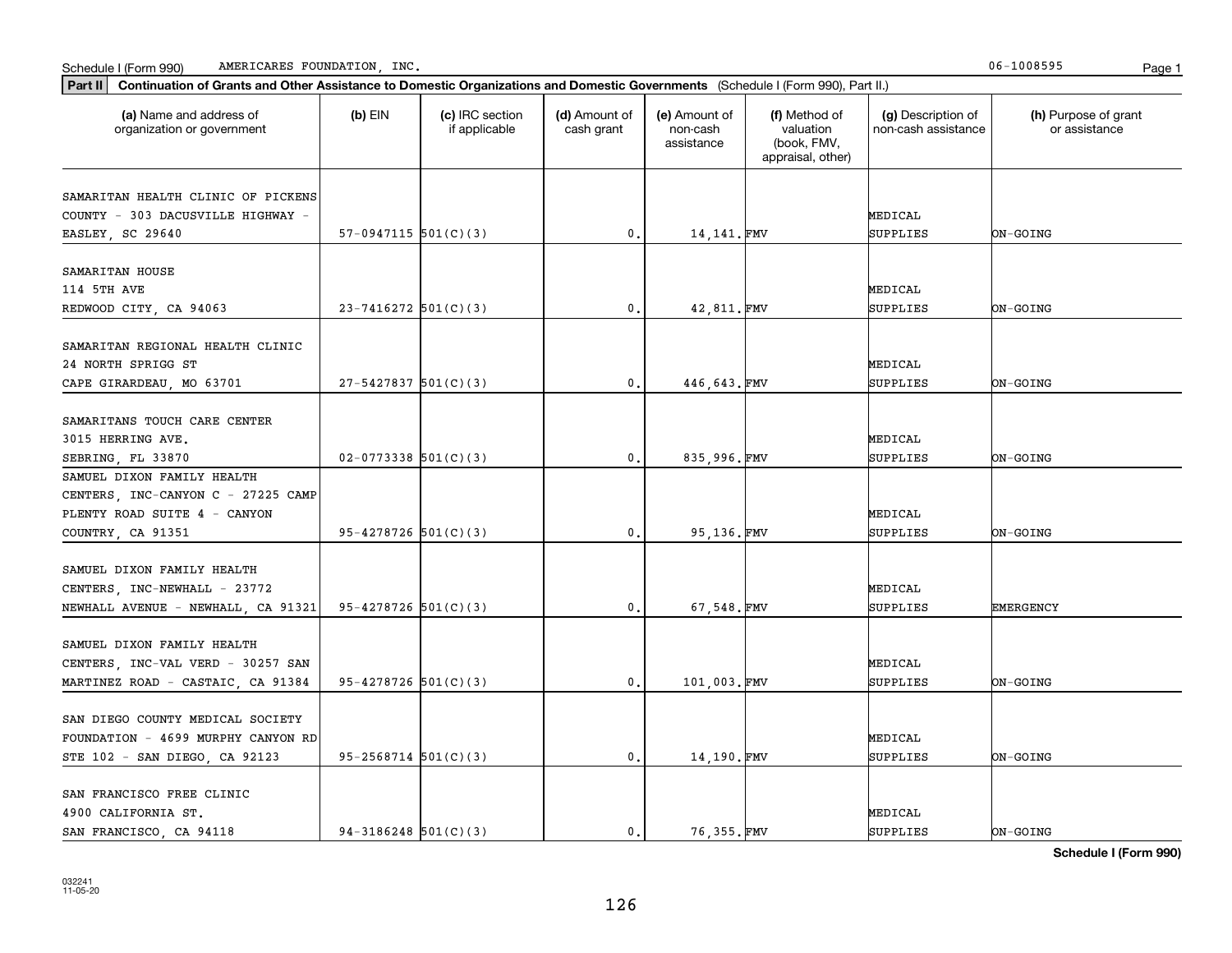| SAN JOSE CLINIC                   |                          |                |               |                 |                  |  |
|-----------------------------------|--------------------------|----------------|---------------|-----------------|------------------|--|
| 2615 FANNIN ST., SUITE 2703       |                          |                |               | MEDICAL         |                  |  |
| HOUSTON, TX 77002                 | $76-0373703$ 501(C)(3)   | 0.             | 1,525,232.FMV | SUPPLIES        | <b>EMERGENCY</b> |  |
|                                   |                          |                |               |                 |                  |  |
| SAN JOSE CLINIC                   |                          |                |               |                 |                  |  |
| 2615 FANNIN ST., SUITE 2703       |                          |                |               | MEDICAL         |                  |  |
| HOUSTON, TX 77002                 | $76 - 0373703$ 501(C)(3) | 0.             | 40,988.FMV    | SUPPLIES        | <b>DN-GOING</b>  |  |
| SANTA CRUZ COMMUNITY HEALTH       |                          |                |               |                 |                  |  |
| 125 WATER STREEET ST A2           |                          |                |               | MEDICAL         |                  |  |
|                                   | $23 - 7428303$ 501(C)(3) | 0.             | 8,605.FMV     | SUPPLIES        | <b>EMERGENCY</b> |  |
| SANTA CRUZ, CA 95060              |                          |                |               |                 |                  |  |
| SCHUYLER COUNTY HEALTH DEPARTMENT |                          |                |               |                 |                  |  |
| 233 NORTH CONGRESS                |                          |                |               | MEDICAL         |                  |  |
| RUSHVILLE, IL 62681               | 80-0357911 115           | $\mathbf{0}$ . | 7,595.FMV     | SUPPLIES        | <b>DN-GOING</b>  |  |
|                                   |                          |                |               |                 |                  |  |
| SCOTLAND COMMUNITY HEALTH CLINIC  |                          |                |               |                 |                  |  |
| 1405-B WEST BLVD                  |                          |                |               | MEDICAL         |                  |  |
| LAURINBURG, NC 28352              | $20-2841940$ 501(C)(3)   | 0.             | 257, 251. FMV | SUPPLIES        | <b>DN-GOING</b>  |  |
|                                   |                          |                |               |                 |                  |  |
| SCOTT COUNTY HEALTH DEPARTMENT    |                          |                |               |                 |                  |  |
| 825 HIGHWAY 31 NORTH              |                          |                |               | MEDICAL         |                  |  |
| AUSTIN, IN 47102                  | 35-6000195 115           | 0.             | 272,835.FMV   | <b>SUPPLIES</b> | <b>DN-GOING</b>  |  |
| SEA MAR COMMUNITY HEALTH CENTER   |                          |                |               |                 |                  |  |
| 8800 14TH AVE. S                  |                          |                |               | MEDICAL         |                  |  |
| SEATTLE, WA 98108                 | $91-1020139$ 501(C)(3)   | 0.             | 13,694.FMV    | <b>SUPPLIES</b> | <b>DN-GOING</b>  |  |
|                                   |                          |                |               |                 |                  |  |
| SEAGER MEMORIAL CLINIC            |                          |                |               |                 |                  |  |
| 2775 WALL AVENUE                  |                          |                |               | MEDICAL         |                  |  |
| OGDEN, UT 84401                   | $46-0711300$ 501(C)(3)   | 0.             | 23,043.FMV    | <b>SUPPLIES</b> | ON-GOING         |  |
|                                   |                          |                |               |                 |                  |  |
| SECOND HARVEST FOOD BANK OF       |                          |                |               |                 |                  |  |

**Part II Continuation of Grants and Other Assistance to Domestic Organizations and Domestic Governments**  (Schedule I (Form 990), Part II.)

if applicable

GREATER NEW ORLEANS - 700 EDWARDS MEDICAL

AVE - NEW ORLEANS, LA 70123 | 72-0956468 501(C)(3) | 0. 16,511. FMV SUPPLIES EMERGENCY

 $(b)$  EIN  $(c)$  IRC section

**(a) (b) (c) (d) (e) (f) (g) (h)** Name and address of

(d) Amount of cash grant

(e) Amount of non-cashassistance

(f) Method of valuation (book, FMV, appraisal, other)

(g) Description of non-cash assistance

Schedule I (Form 990) Page 1 AMERICARES FOUNDATION, INC. 06-1008595

organization or government

(h) Purpose of grant or assistance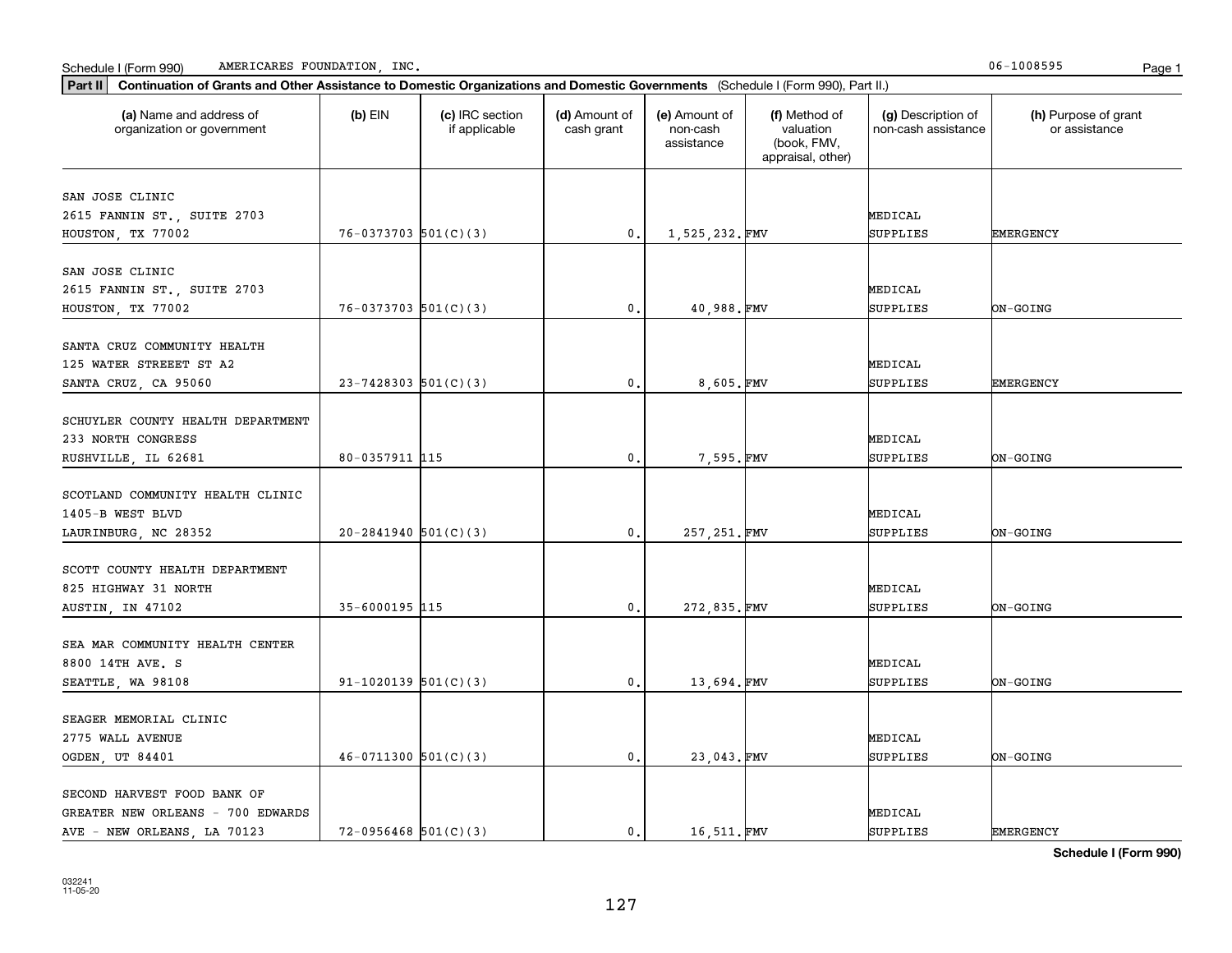| Schedule I (Form 990) |  | FOUNDATION<br>AMERICARES | INC. |  | Page |  |
|-----------------------|--|--------------------------|------|--|------|--|
|-----------------------|--|--------------------------|------|--|------|--|

| Continuation of Grants and Other Assistance to Domestic Organizations and Domestic Governments (Schedule I (Form 990), Part II.)<br>Part II |                            |                                  |                             |                                         |                                                                |                                           |                                       |  |  |
|---------------------------------------------------------------------------------------------------------------------------------------------|----------------------------|----------------------------------|-----------------------------|-----------------------------------------|----------------------------------------------------------------|-------------------------------------------|---------------------------------------|--|--|
| (a) Name and address of<br>organization or government                                                                                       | $(b)$ EIN                  | (c) IRC section<br>if applicable | (d) Amount of<br>cash grant | (e) Amount of<br>non-cash<br>assistance | (f) Method of<br>valuation<br>(book, FMV,<br>appraisal, other) | (g) Description of<br>non-cash assistance | (h) Purpose of grant<br>or assistance |  |  |
|                                                                                                                                             |                            |                                  |                             |                                         |                                                                |                                           |                                       |  |  |
| SEMO HEALTH NETWORK<br>6738 STATE HWY 77                                                                                                    |                            |                                  |                             |                                         |                                                                | MEDICAL                                   |                                       |  |  |
| BENTON, MO 63736                                                                                                                            | $43 - 1253101$ $501(C)(3)$ |                                  | $\mathfrak o$ .             | 326,896.FMV                             |                                                                | SUPPLIES                                  | <b>DN-GOING</b>                       |  |  |
|                                                                                                                                             |                            |                                  |                             |                                         |                                                                |                                           |                                       |  |  |
| SETTLEMENT HEALTH AND MEDICAL                                                                                                               |                            |                                  |                             |                                         |                                                                |                                           |                                       |  |  |
| SERVICES INC. - 212 E 106TH STREET                                                                                                          |                            |                                  |                             |                                         |                                                                | MEDICAL                                   |                                       |  |  |
| - NEW YORK, NY 10029                                                                                                                        | $13-2957943$ 501(C)(3)     |                                  | $\mathfrak o$ .             | 20,980.FMV                              |                                                                | SUPPLIES                                  | <b>EMERGENCY</b>                      |  |  |
|                                                                                                                                             |                            |                                  |                             |                                         |                                                                |                                           |                                       |  |  |
| SHEPHERDS CLINIC                                                                                                                            |                            |                                  |                             |                                         |                                                                |                                           |                                       |  |  |
| 2800 KIRK AVE.                                                                                                                              |                            |                                  |                             |                                         |                                                                | MEDICAL                                   |                                       |  |  |
| BALTIMORE, MD 21218                                                                                                                         | 52-1739001 $501(C)(3)$     |                                  | 0.                          | 162,735.FMV                             |                                                                | SUPPLIES                                  | <b>DN-GOING</b>                       |  |  |
| SHERIDAN HEALTH CENTER                                                                                                                      |                            |                                  |                             |                                         |                                                                |                                           |                                       |  |  |
| 31 E WHITNEY STREET                                                                                                                         |                            |                                  |                             |                                         |                                                                | MEDICAL                                   |                                       |  |  |
| SHERIDAN, WY 82801                                                                                                                          | $20-1389307$ 501(C)(3)     |                                  | $\mathbf{0}$ .              | 722,603.FMV                             |                                                                | SUPPLIES                                  | <b>DN-GOING</b>                       |  |  |
|                                                                                                                                             |                            |                                  |                             |                                         |                                                                |                                           |                                       |  |  |
| SHIFA CLINIC                                                                                                                                |                            |                                  |                             |                                         |                                                                |                                           |                                       |  |  |
| 1092 JOHNNIE DODDS BLVD                                                                                                                     |                            |                                  |                             |                                         |                                                                | MEDICAL                                   |                                       |  |  |
| MOUNT PLEASANT, SC 29464                                                                                                                    | $04-3810161$ 501(C)(3)     |                                  | $\mathfrak o$ .             | 182,138.FMV                             |                                                                | SUPPLIES                                  | <b>DN-GOING</b>                       |  |  |
|                                                                                                                                             |                            |                                  |                             |                                         |                                                                |                                           |                                       |  |  |
| SILOAM FAMILY HEALTH CENTER                                                                                                                 |                            |                                  |                             |                                         |                                                                |                                           |                                       |  |  |
| 820 GALE LANE                                                                                                                               |                            |                                  |                             |                                         |                                                                | MEDICAL                                   |                                       |  |  |
| NASHVILLE, TN 37204                                                                                                                         | 58-1867940 $501(C)(3)$     |                                  | $\mathbf{0}$ .              | 167,069.FMV                             |                                                                | SUPPLIES                                  | <b>DN-GOING</b>                       |  |  |
| SINCLAIR HEALTH CLINIC                                                                                                                      |                            |                                  |                             |                                         |                                                                |                                           |                                       |  |  |
| 301 N. CAMERON ST.                                                                                                                          |                            |                                  |                             |                                         |                                                                | MEDICAL                                   |                                       |  |  |
| WINCHESTER, VA 22601                                                                                                                        | 54-1373296 $501(C)(3)$     |                                  | $\mathbf{0}$ .              | 5.822.FMV                               |                                                                | SUPPLIES                                  | <b>DN-GOING</b>                       |  |  |
|                                                                                                                                             |                            |                                  |                             |                                         |                                                                |                                           |                                       |  |  |
| SISTER MAURA BRANNICK HEALTH                                                                                                                |                            |                                  |                             |                                         |                                                                |                                           |                                       |  |  |
| CENTER - 326 S. CHAPIN ST. - SOUTH                                                                                                          |                            |                                  |                             |                                         |                                                                | MEDICAL                                   |                                       |  |  |
| BEND, IN 46601                                                                                                                              | 53-0196617 $501(C)(3)$     |                                  | $\mathbf{0}$ .              | 72,066.FMV                              |                                                                | SUPPLIES                                  | <b>ON-GOING</b>                       |  |  |
|                                                                                                                                             |                            |                                  |                             |                                         |                                                                |                                           |                                       |  |  |
| SMITH MEDICAL CLINIC, INC                                                                                                                   |                            |                                  |                             |                                         |                                                                |                                           |                                       |  |  |
| 99 BASKERVILL DRIVE                                                                                                                         |                            |                                  |                             |                                         |                                                                | MEDICAL                                   |                                       |  |  |
| PAWLEYS ISLAND, SC 29585                                                                                                                    | $57-0786699$ $501(C)(3)$   |                                  | 0.                          | 42.623. FMV                             |                                                                | SUPPLIES                                  | <b>DN-GOING</b>                       |  |  |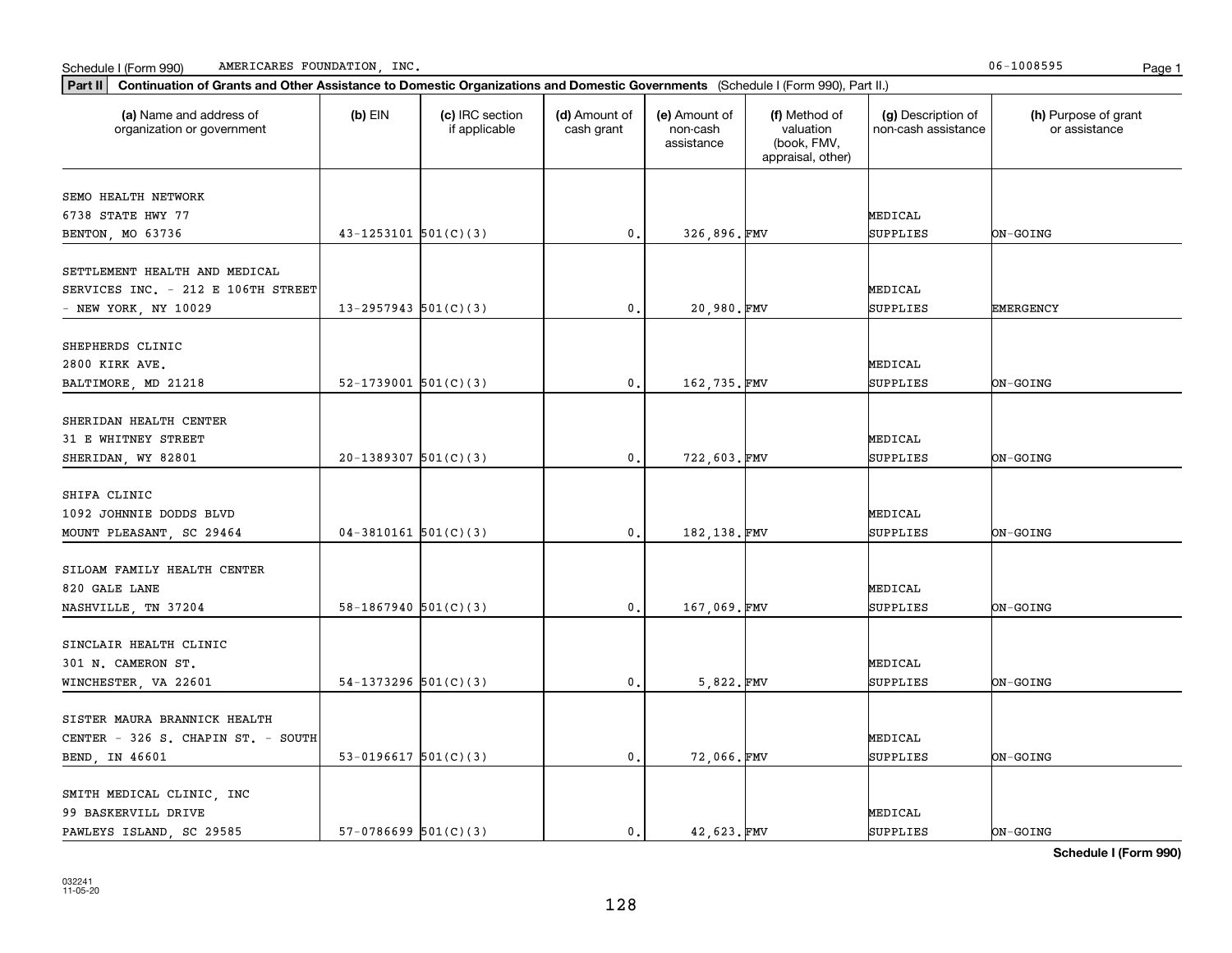| AMERICARES FOUNDATION, INC.<br>Schedule I (Form 990)                                                                                        |                            |                                  |                             |                                         |                                                                |                                           | $06 - 1008595$                        | Page 1 |
|---------------------------------------------------------------------------------------------------------------------------------------------|----------------------------|----------------------------------|-----------------------------|-----------------------------------------|----------------------------------------------------------------|-------------------------------------------|---------------------------------------|--------|
| Part II<br>Continuation of Grants and Other Assistance to Domestic Organizations and Domestic Governments (Schedule I (Form 990), Part II.) |                            |                                  |                             |                                         |                                                                |                                           |                                       |        |
| (a) Name and address of<br>organization or government                                                                                       | $(b)$ EIN                  | (c) IRC section<br>if applicable | (d) Amount of<br>cash grant | (e) Amount of<br>non-cash<br>assistance | (f) Method of<br>valuation<br>(book, FMV,<br>appraisal, other) | (g) Description of<br>non-cash assistance | (h) Purpose of grant<br>or assistance |        |
| SMITHVILLE COMMUNITY CLINIC<br>300 LYNCH STREET<br>SMITHVILLE, TX 78957                                                                     | $20 - 4515999$ 501(C)(3)   |                                  | 0.                          | 6,803.FMV                               |                                                                | MEDICAL<br>SUPPLIES                       | <b>EMERGENCY</b>                      |        |
| SNAKE RIVER COMMUNITY CLINIC<br>215 10TH STREET<br>LEWISTON, ID 83501                                                                       | $31-1726460$ 501(C)(3)     |                                  | 0.                          | 278,815.FMV                             |                                                                | MEDICAL<br>SUPPLIES                       | <b>DN-GOING</b>                       |        |
| SO OTHERS MIGHT EAT<br>60 O STREET NW<br>WASHINGTON, DC 20001                                                                               | $23-7098123$ 501(C)(3)     |                                  | 0.                          | 347,008.FMV                             |                                                                | MEDICAL<br>SUPPLIES                       | <b>DN-GOING</b>                       |        |
| SOCIAL WELFARE BOARD<br>904 S. 10TH, SUITE A<br>SAINT JOSEPH, MO 64503                                                                      | 44-6000455 115             |                                  | 0.                          | 49,140.FMV                              |                                                                | MEDICAL<br>SUPPLIES                       | <b>DN-GOING</b>                       |        |
| SOCIETY OF ST. VINCENT DE PAUL<br>CHARITABLE PHARMA - 5750 PINELAND<br>DRIVE - DALLAS, TX 75231                                             | $26-3273175$ $501(C)(3)$   |                                  | 0.                          | 14,976.FMV                              |                                                                | MEDICAL<br>SUPPLIES                       | <b>DN-GOING</b>                       |        |
| SOUTH ALABAMA REGIONAL PLANNING<br>COMISSION - 110 BEAUREGARD STREET<br>$-$ MOBILE, AL 36602                                                | 63-0501382 $501(C)(3)$     |                                  | 0.                          | 62,100.FMV                              |                                                                | MEDICAL<br>SUPPLIES                       | <b>EMERGENCY</b>                      |        |
| SOUTH CENTRAL FAMILY HEALTH CENTER<br>7300 SANTA FE AVE.<br>HUNTINGTON PARK, CA 90255                                                       | $95-3877793$ $501(C)(3)$   |                                  | 0.                          | 20.357.FMV                              |                                                                | MEDICAL<br>SUPPLIES                       | <b>EMERGENCY</b>                      |        |
| SOUTH CENTRAL MISSOURI COMMUNITY<br>HEALTH CENTER - 1081 EAST 18TH<br>STREET - ROLLA, MO 65401                                              | $26 - 2522083$ 501(C)(3)   |                                  | 0.                          | 560,454.FMV                             |                                                                | MEDICAL<br>SUPPLIES                       | <b>DN-GOING</b>                       |        |
| SOUTH PARK INN MEDICAL CLINIC<br>263 FARMINGTON AVENUE<br>FARMINGTON, CT 06032                                                              | $52 - 1725543$ $501(C)(3)$ |                                  | $\mathbf{0}$ .              | 8.280.FMV                               |                                                                | MEDICAL<br><b>SUPPLIES</b>                | <b>DN-GOING</b>                       |        |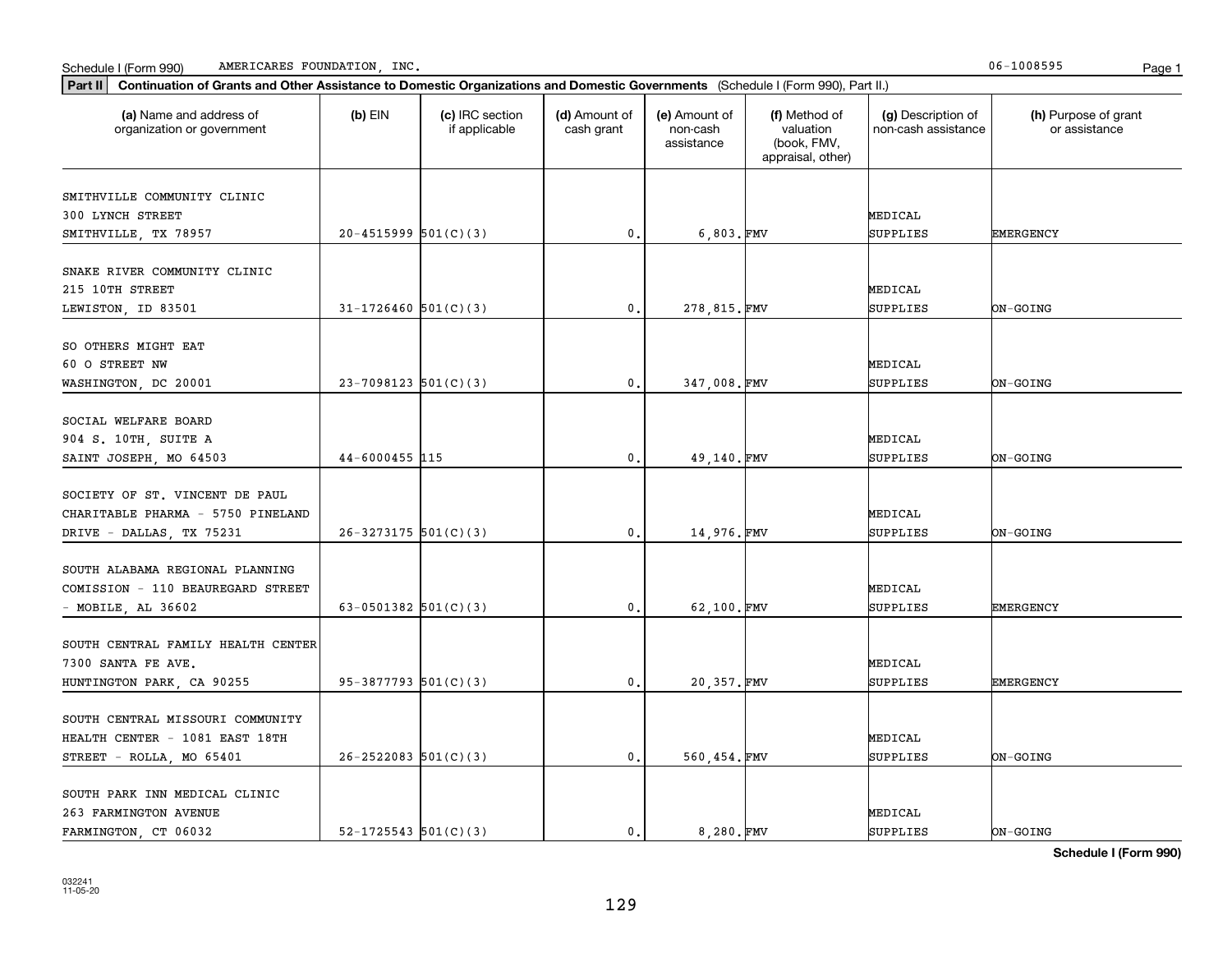| Part II   Continuation of Grants and Other Assistance to Domestic Organizations and Domestic Governments (Schedule I (Form 990), Part II.) |                          |                                  |                             |                                         |                                                                |                                           |                                       |
|--------------------------------------------------------------------------------------------------------------------------------------------|--------------------------|----------------------------------|-----------------------------|-----------------------------------------|----------------------------------------------------------------|-------------------------------------------|---------------------------------------|
| (a) Name and address of<br>organization or government                                                                                      | $(b)$ EIN                | (c) IRC section<br>if applicable | (d) Amount of<br>cash grant | (e) Amount of<br>non-cash<br>assistance | (f) Method of<br>valuation<br>(book, FMV,<br>appraisal, other) | (g) Description of<br>non-cash assistance | (h) Purpose of grant<br>or assistance |
|                                                                                                                                            |                          |                                  |                             |                                         |                                                                |                                           |                                       |
| SOUTH ROUTT MEDICAL CENTER HEALTH<br>SERVICE DISTRI - 300 MAIN STREET                                                                      |                          |                                  |                             |                                         |                                                                | MEDICAL                                   |                                       |
| OAK CREEK, CO 80467                                                                                                                        | 84-6032810 115           |                                  | 0.                          | 112,518.FMV                             |                                                                | SUPPLIES                                  | <b>DN-GOING</b>                       |
|                                                                                                                                            |                          |                                  |                             |                                         |                                                                |                                           |                                       |
| SOUTH SANTA ROSA INTERFAITH                                                                                                                |                          |                                  |                             |                                         |                                                                |                                           |                                       |
| MINISTRIES - 4435 GULF BREEZE                                                                                                              |                          |                                  |                             |                                         |                                                                | MEDICAL                                   |                                       |
| PARKWY - GULF BREEZE, FL 32563                                                                                                             | 59-3690750 $501(C)(3)$   |                                  | $\mathbf{0}$ .              | 280,860.FMV                             |                                                                | SUPPLIES                                  | <b>DN-GOING</b>                       |
|                                                                                                                                            |                          |                                  |                             |                                         |                                                                |                                           |                                       |
| SOUTHEAST INC.                                                                                                                             |                          |                                  |                             |                                         |                                                                |                                           |                                       |
| 16 WEST LONG STREET                                                                                                                        |                          |                                  |                             |                                         |                                                                | MEDICAL                                   |                                       |
| COLUMBUS, OH 43215                                                                                                                         | $31-0940189$ 501(C)(3)   |                                  | $\mathfrak o$ .             | 287,597.FMV                             |                                                                | SUPPLIES                                  | <b>DN-GOING</b>                       |
|                                                                                                                                            |                          |                                  |                             |                                         |                                                                |                                           |                                       |
| SOUTHWEST IOWA MENTAL HEALTH                                                                                                               |                          |                                  |                             |                                         |                                                                |                                           |                                       |
| CENTER - 2307 OLIVE ST - ATLANTIC                                                                                                          |                          |                                  |                             |                                         |                                                                | MEDICAL                                   |                                       |
| IA 50022                                                                                                                                   | $42-0928938$ 501(C)(3)   |                                  | 0.                          | 13,446.FMV                              |                                                                | SUPPLIES                                  | <b>DN-GOING</b>                       |
| SOUTHWEST MISSOURI AREA COALITION                                                                                                          |                          |                                  |                             |                                         |                                                                |                                           |                                       |
| 1011 W MAIN                                                                                                                                |                          |                                  |                             |                                         |                                                                | MEDICAL                                   |                                       |
| BUFFALO, MO 65622                                                                                                                          | $27 - 3253482$ 501(C)(3) |                                  | $\mathbf{0}$ .              | 28,736.FMV                              |                                                                | SUPPLIES                                  | <b>DN-GOING</b>                       |
|                                                                                                                                            |                          |                                  |                             |                                         |                                                                |                                           |                                       |
| SPACE COAST VOLUNTEERS IN MEDICINE                                                                                                         |                          |                                  |                             |                                         |                                                                |                                           |                                       |
| 2555 JUDGE FRAN JAMIESON WAY                                                                                                               |                          |                                  |                             |                                         |                                                                | MEDICAL                                   |                                       |
| MELBOURNE, FL 32940                                                                                                                        | $27 - 2135914$ 501(C)(3) |                                  | $\mathbf{0}$ .              | 20,859.FMV                              |                                                                | SUPPLIES                                  | <b>DN-GOING</b>                       |
|                                                                                                                                            |                          |                                  |                             |                                         |                                                                |                                           |                                       |
| SPINDLETOP CENTER                                                                                                                          |                          |                                  |                             |                                         |                                                                |                                           |                                       |
| 655 SOUTH 8TH STREET                                                                                                                       |                          |                                  |                             |                                         |                                                                | MEDICAL                                   |                                       |
| BEAUMONT, TX 77701                                                                                                                         | $74-1684198$ 501(C)(3)   |                                  | $\mathfrak o$ .             | 29,630.FMV                              |                                                                | SUPPLIES                                  | EMERGENCY                             |
|                                                                                                                                            |                          |                                  |                             |                                         |                                                                |                                           |                                       |
| SPINDLETOP CENTER                                                                                                                          |                          |                                  |                             |                                         |                                                                |                                           |                                       |
| 655 SOUTH 8TH STREET                                                                                                                       |                          |                                  |                             |                                         |                                                                | MEDICAL                                   |                                       |
| BEAUMONT, TX 77701                                                                                                                         | $74-1684198$ 501(C)(3)   |                                  | $\mathfrak o$ .             | 78,549.FMV                              |                                                                | SUPPLIES                                  | <b>DN-GOING</b>                       |
|                                                                                                                                            |                          |                                  |                             |                                         |                                                                |                                           |                                       |
| ST ANDREW COMMUNITY MEDICAL CENTER                                                                                                         |                          |                                  |                             |                                         |                                                                |                                           |                                       |
| 3101-B WEST HIGHWAY 98                                                                                                                     |                          |                                  |                             | 8,067.FMV                               |                                                                | MEDICAL                                   |                                       |
| PANAMA CITY, FL 32401                                                                                                                      | $32-0103234$ 501(C)(3)   |                                  | $\mathbf{0}$ .              |                                         |                                                                | <b>SUPPLIES</b>                           | <b>DN-GOING</b>                       |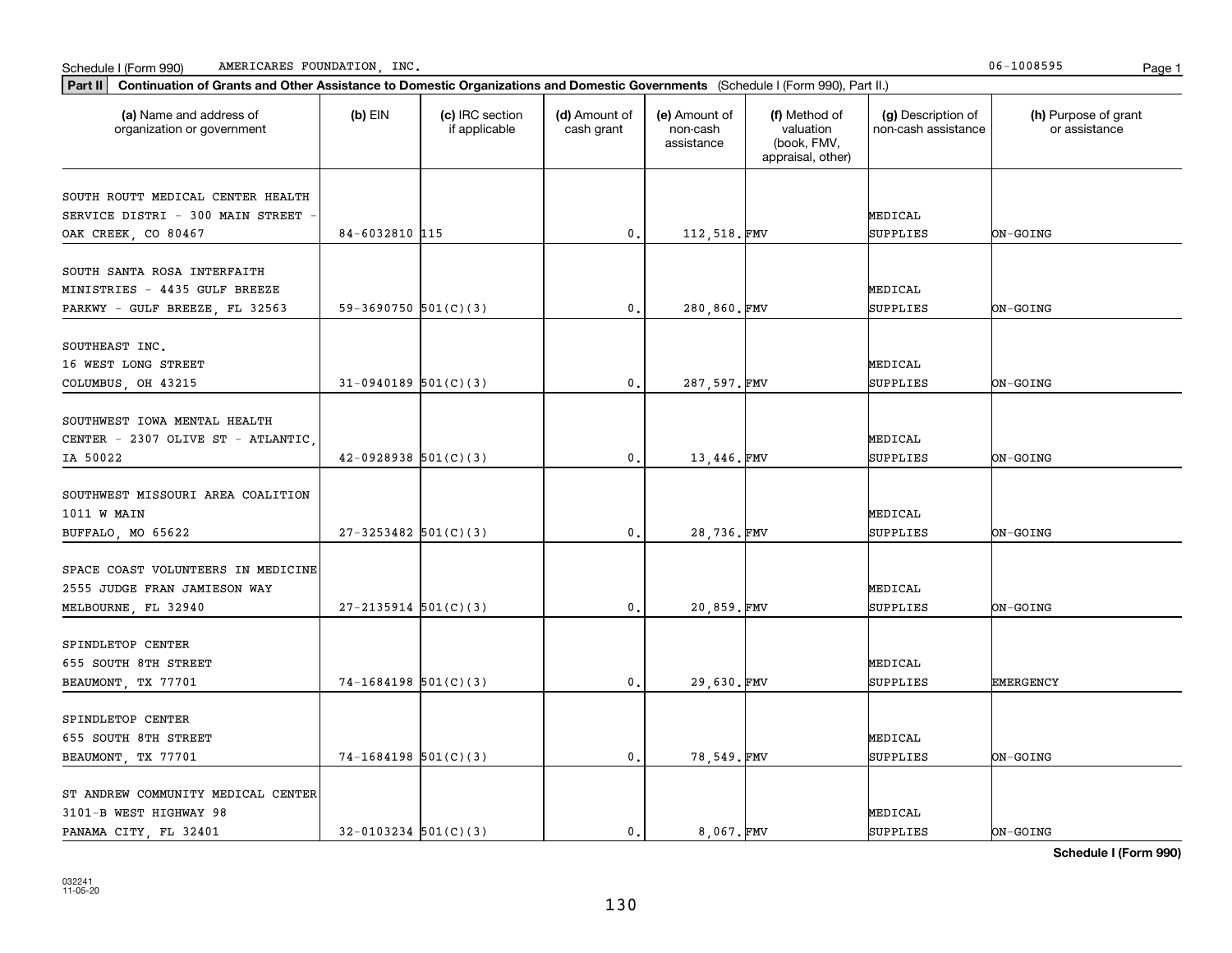| Continuation of Grants and Other Assistance to Domestic Organizations and Domestic Governments (Schedule I (Form 990), Part II.)<br>Part II |                            |                                  |                             |                                         |                                                                |                                           |                                       |
|---------------------------------------------------------------------------------------------------------------------------------------------|----------------------------|----------------------------------|-----------------------------|-----------------------------------------|----------------------------------------------------------------|-------------------------------------------|---------------------------------------|
| (a) Name and address of<br>organization or government                                                                                       | (b) EIN                    | (c) IRC section<br>if applicable | (d) Amount of<br>cash grant | (e) Amount of<br>non-cash<br>assistance | (f) Method of<br>valuation<br>(book, FMV,<br>appraisal, other) | (g) Description of<br>non-cash assistance | (h) Purpose of grant<br>or assistance |
| ST VINCENT DE PAUL CHARITABLE<br>PHARMACY - 1146 BANK ST. -<br>CINCINNATI, OH 45214                                                         | $30-0272954$ $501(C)(3)$   |                                  | 0.                          | 909,631.FMV                             |                                                                | MEDICAL<br>SUPPLIES                       | <b>DN-GOING</b>                       |
| ST. CLARE MEDICAL OUTREACH<br>1407 YORK ROAD<br>LUTHERVILLE TIMONIUM, MD 21093                                                              | $52 - 1681044$ $501(C)(3)$ |                                  | 0.                          | 1,407,240.FMV                           |                                                                | MEDICAL<br>SUPPLIES                       | <b>ON-GOING</b>                       |
| ST. FRANCIS COMMUNITY FREE CLINIC<br>1000 N. KOELLER ST.<br>OSHKOSH, WI 54902                                                               | 39-1334342 $501(C)(3)$     |                                  | 0.                          | 1,398,904.FMV                           |                                                                | MEDICAL<br>SUPPLIES                       | <b>DN-GOING</b>                       |
| ST. JOESPH'S NEIGHBORHOOD CENTER<br>417 SOUTH AVE.<br>ROCHESTER, NY 14620                                                                   | $46-1176792$ 501(C)(3)     |                                  | 0.                          | 129,405.FMV                             |                                                                | MEDICAL<br>SUPPLIES                       | <b>ON-GOING</b>                       |
| ST. JOHN BOSCO CLINIC, INC.<br>730 NW 34 STREET<br>MIAMI, FL 33127                                                                          | $65 - 0435764$ 501(C)(3)   |                                  | 0.                          | 1,654,225.FMV                           |                                                                | MEDICAL<br>SUPPLIES                       | <b>ON-GOING</b>                       |
| ST. JOSEPH HEALTH CENTER<br>510 W. ADAMS ST<br>PLYMOUTH, IN 46563                                                                           | $35-1142669$ $501(C)(3)$   |                                  | 0.                          | 444, 287. FMV                           |                                                                | MEDICAL<br>SUPPLIES                       | <b>DN-GOING</b>                       |
| ST. JOSEPH PRIMARY CARE<br>4057 US-70 BUS. W.<br>CLAYTON, NC 27520                                                                          | $46 - 5192720$ $501(C)(3)$ |                                  | 0.                          | 491,656.FMV                             |                                                                | MEDICAL<br>SUPPLIES                       | <b>ON-GOING</b>                       |
| ST. LUKES FREE MEDICAL CLINIC<br>162 N. DEAN ST.<br>SPARTANBURG, SC 29302                                                                   | $57-0943232$ $501(C)(3)$   |                                  | 0.                          | 110,783.FMV                             |                                                                | MEDICAL<br>SUPPLIES                       | <b>ON-GOING</b>                       |
| ST. MARTINS HEALTHCARE INC<br>1359 SOUTH RANDOLPH STREET<br>GARRETT, IN 46738                                                               | $20 - 8609620$ 501(C)(3)   |                                  | 0.                          | 172,897.FMV                             |                                                                | MEDICAL<br><b>SUPPLIES</b>                | <b>DN-GOING</b>                       |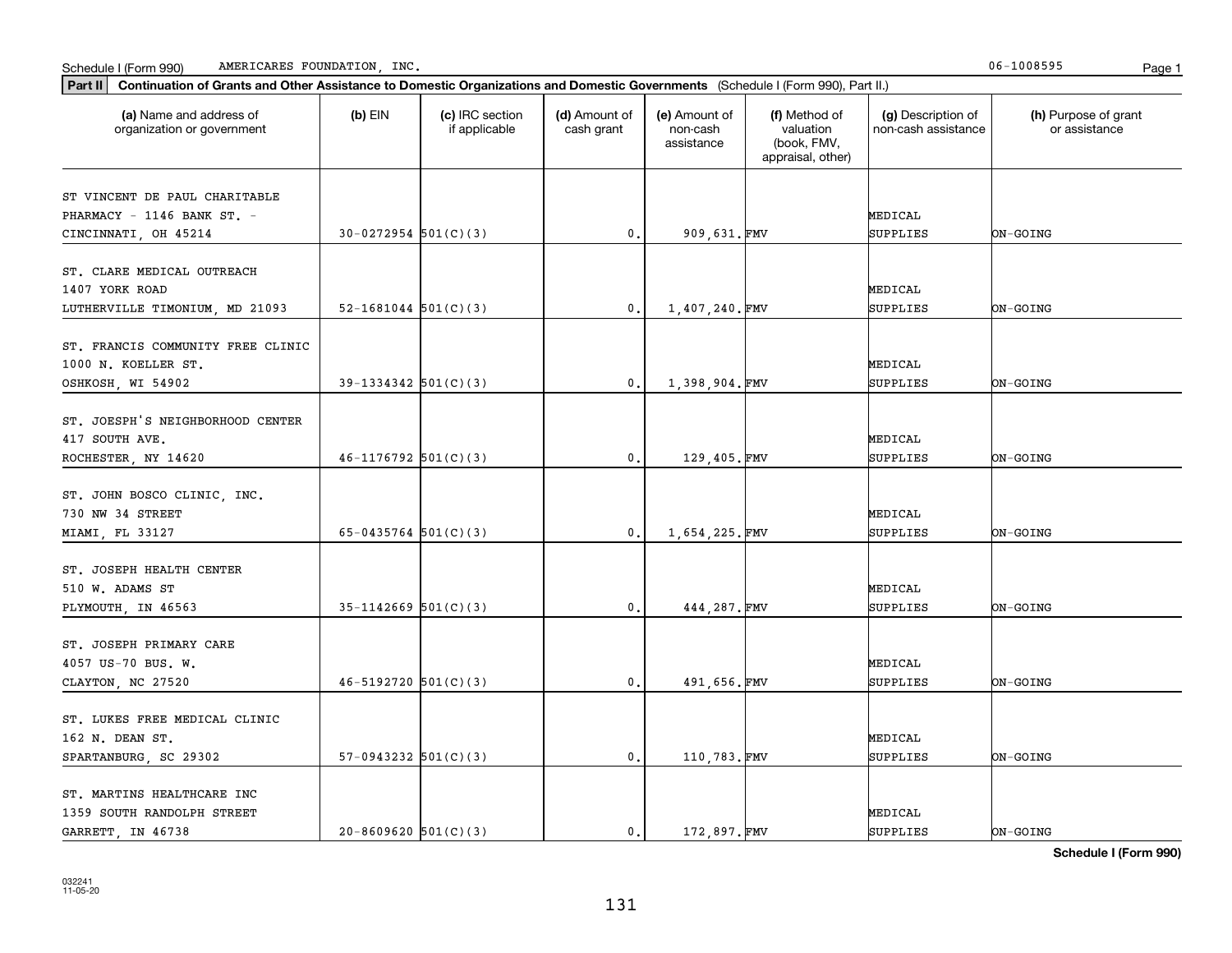| (a) Name and address of<br>organization or government | $(b)$ EIN                | (c) IRC section<br>if applicable | (d) Amount of<br>cash grant | (e) Amount of<br>non-cash<br>assistance | (f) Method of<br>valuation<br>(book, FMV,<br>appraisal, other) | (g) Description of<br>non-cash assistance | (h) Purpose of grant<br>or assistance |
|-------------------------------------------------------|--------------------------|----------------------------------|-----------------------------|-----------------------------------------|----------------------------------------------------------------|-------------------------------------------|---------------------------------------|
| ST. MARY'S HEALTH WAGON                               |                          |                                  |                             |                                         |                                                                |                                           |                                       |
| 5626 PATRIOT DRIVE                                    |                          |                                  |                             |                                         |                                                                | MEDICAL                                   |                                       |
| WISE, VA 24293                                        | $04-3739083$ 501(C)(3)   |                                  | $\mathsf{0}\,$ .            | 5,943.FMV                               |                                                                | SUPPLIES                                  | <b>DN-GOING</b>                       |
|                                                       |                          |                                  |                             |                                         |                                                                |                                           |                                       |
| ST. MARY'S LEGACY CLINIC<br>10919 CARMICHAEL ROAD     |                          |                                  |                             |                                         |                                                                | MEDICAL                                   |                                       |
|                                                       | $46 - 2331706$ 501(C)(3) |                                  | 0.                          | 949, 259. FMV                           |                                                                | SUPPLIES                                  | <b>DN-GOING</b>                       |
| KNOXVILLE, TN 37932                                   |                          |                                  |                             |                                         |                                                                |                                           |                                       |
| ST. MICHAEL'S MEDICAL CLINIC                          |                          |                                  |                             |                                         |                                                                |                                           |                                       |
| 1005 W. 18TH STREET                                   |                          |                                  |                             |                                         |                                                                | MEDICAL                                   |                                       |
| ANNISTON, AL 36201                                    | $82 - 5246184$ 501(C)(3) |                                  | 0.                          | 1,695,151.FMV                           |                                                                | SUPPLIES                                  | <b>DN-GOING</b>                       |
|                                                       |                          |                                  |                             |                                         |                                                                |                                           |                                       |
| ST. THOMAS CLINIC                                     |                          |                                  |                             |                                         |                                                                |                                           |                                       |
| 600 PAUL HAND BOULEVARD                               | $35-1449379$ 501(C)(3)   |                                  | 0.                          | 9,448.FMV                               |                                                                | MEDICAL<br>SUPPLIES                       | <b>DN-GOING</b>                       |
| FRANKLIN, IN 46131                                    |                          |                                  |                             |                                         |                                                                |                                           |                                       |
| ST. VINCENT DE PAUL CLINIC                            |                          |                                  |                             |                                         |                                                                |                                           |                                       |
| 420 WEST WATKINS ROAD                                 |                          |                                  |                             |                                         |                                                                | MEDICAL                                   |                                       |
| PHOENIX, AZ 85003                                     | $86-0096789$ 501(C)(3)   |                                  | 0.                          | 480,201.FMV                             |                                                                | SUPPLIES                                  | <b>DN-GOING</b>                       |
|                                                       |                          |                                  |                             |                                         |                                                                |                                           |                                       |
| ST. VINCENT DE PAUL FREE CLINIC                       |                          |                                  |                             |                                         |                                                                |                                           |                                       |
| 1004 EAST MAIN STREET                                 |                          |                                  |                             |                                         |                                                                | MEDICAL                                   |                                       |
| MERRILL, WI 54452                                     | $45 - 0508546$ 501(C)(3) |                                  | $\mathbf{0}$ .              | 7,243.FMV                               |                                                                | SUPPLIES                                  | <b>DN-GOING</b>                       |
| ST. VINCENT DE PAUL VILLAGE FAMILY                    |                          |                                  |                             |                                         |                                                                |                                           |                                       |
| HEALTH CENTER - 1501 IMPERIAL                         |                          |                                  |                             |                                         |                                                                | MEDICAL                                   |                                       |
| AVENUE - SAN DIEGO, CA 92101                          | $33-0492302$ 501(C)(3)   |                                  | 0.                          | 8,251.FMV                               |                                                                | SUPPLIES                                  | <b>DN-GOING</b>                       |
|                                                       |                          |                                  |                             |                                         |                                                                |                                           |                                       |
| ST. VINCENT DEPAUL COMMUNITY                          |                          |                                  |                             |                                         |                                                                |                                           |                                       |
| PHARMACY - 502 GRAMMONT ST -                          |                          |                                  |                             |                                         |                                                                | MEDICAL                                   |                                       |
| MONROE, LA 71201                                      | $90-0014479$ $501(C)(3)$ |                                  | 0.                          | 41,829.FMV                              |                                                                | SUPPLIES                                  | <b>DN-GOING</b>                       |
|                                                       |                          |                                  |                             |                                         |                                                                |                                           |                                       |
| ST. VINCENT'S MOBILE HEALTH                           |                          |                                  |                             |                                         |                                                                |                                           |                                       |
| OUTREACH MINISTRY - 3 SHIRCLIFF                       |                          |                                  |                             |                                         |                                                                | MEDICAL                                   |                                       |
| WAY - JACKSONVILLE, FL 32204                          | 53-0196617 $501(C)(3)$   |                                  | 0.                          | 14.761.FMV                              |                                                                | SUPPLIES                                  | <b>DN-GOING</b>                       |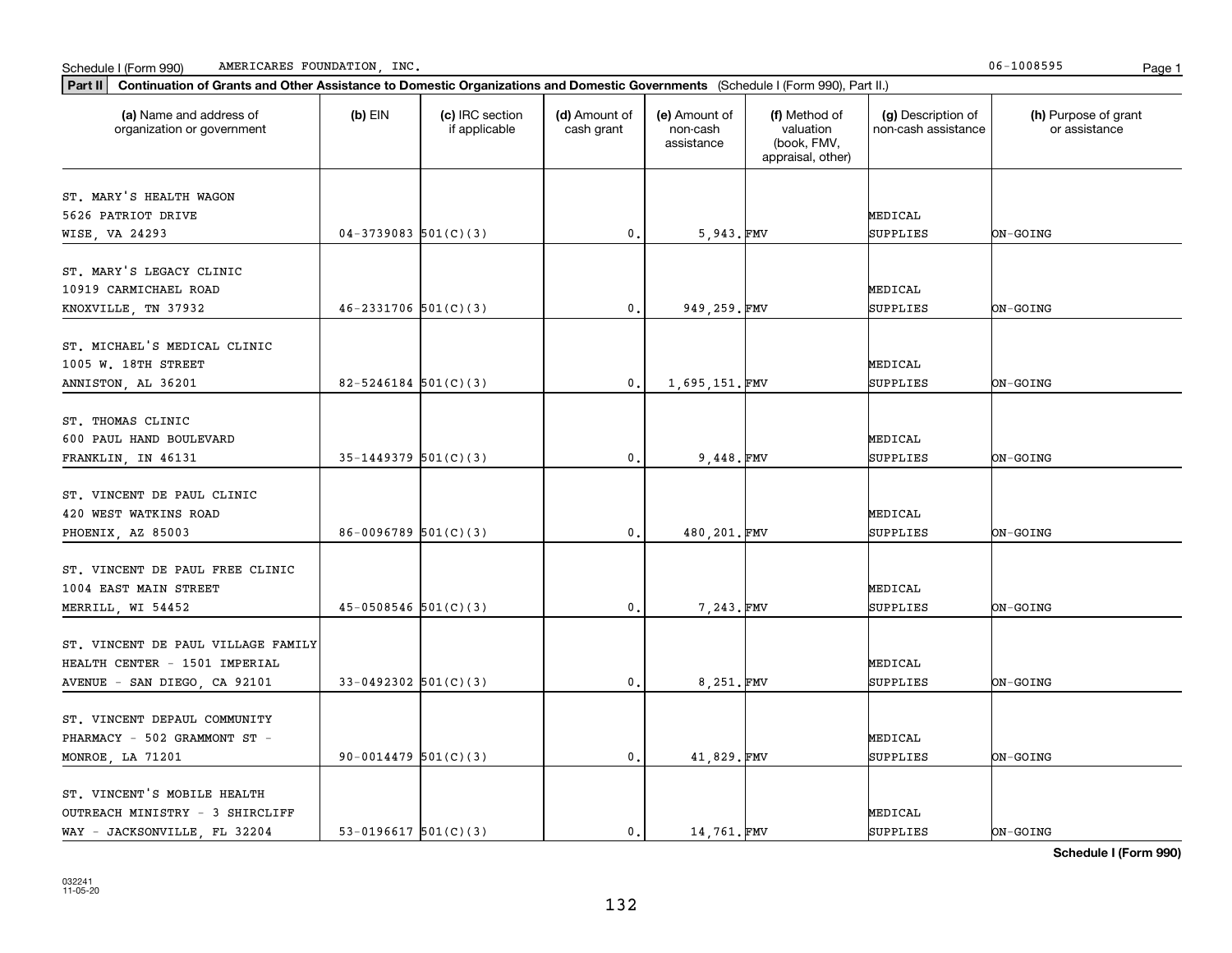| Part II                                                                                              | Continuation of Grants and Other Assistance to Domestic Organizations and Domestic Governments (Schedule I (Form 990), Part II.) |                                  |                             |                                         |                                                                |                                           |                                       |  |  |  |
|------------------------------------------------------------------------------------------------------|----------------------------------------------------------------------------------------------------------------------------------|----------------------------------|-----------------------------|-----------------------------------------|----------------------------------------------------------------|-------------------------------------------|---------------------------------------|--|--|--|
| (a) Name and address of<br>organization or government                                                | (b) EIN                                                                                                                          | (c) IRC section<br>if applicable | (d) Amount of<br>cash grant | (e) Amount of<br>non-cash<br>assistance | (f) Method of<br>valuation<br>(book, FMV,<br>appraisal, other) | (g) Description of<br>non-cash assistance | (h) Purpose of grant<br>or assistance |  |  |  |
| ST. VINCENT'S STUDENT FREE CLINIC<br>2817 POST OFFICE ST<br>GALVESTON, TX 77550                      | $74-1384864$ 501(C)(3)                                                                                                           |                                  | 0.                          | 5,745.FMV                               |                                                                | MEDICAL<br>SUPPLIES                       | <b>DN-GOING</b>                       |  |  |  |
| ST. MARY'S DINING ROOM<br>545 W. SONORA ST.<br>STOCKTON, CA 95203                                    | $94-2687280$ 501(C)(3)                                                                                                           |                                  | $\mathbf 0$ .               | 310,457. FMV                            |                                                                | MEDICAL<br>SUPPLIES                       | <b>DN-GOING</b>                       |  |  |  |
| STAR - STAND TOGETHER AND RECOVER<br>CENTERS, INC. - 2502 E WASHINGTON<br>STREET - PHOENIX, AZ 85034 | $86-0586210$ 501(C)(3)                                                                                                           |                                  | $\mathbf{0}$                | 23,431. FMV                             |                                                                | MEDICAL<br>SUPPLIES                       | <b>DN-GOING</b>                       |  |  |  |
| STAYWELL HEALTH CENTER<br>80 PHOENIX AVENUE<br>WATERBURY, CT 06702                                   | $22 - 3160873$ 501(C)(3)                                                                                                         |                                  | 0.                          | 17,639.FMV                              |                                                                | MEDICAL<br>SUPPLIES                       | <b>DN-GOING</b>                       |  |  |  |
| STEPS, INC.<br>1033 N. PINE HILLS ROAD<br>ORLANDO, FL 32808                                          | 63-0839630 $501(C)(3)$                                                                                                           |                                  | $\mathbf{0}$ .              | 29,262.FMV                              |                                                                | MEDICAL<br>SUPPLIES                       | <b>DN-GOING</b>                       |  |  |  |
| STILLWATER COMMUNITY HEALTH CENTER<br>821 SOUTH PINE STREET<br>STILLWATER, OK 74074                  | $73-1502192$ $501(C)(3)$                                                                                                         |                                  | $\mathbf{0}$                | 24,732. FMV                             |                                                                | MEDICAL<br>SUPPLIES                       | <b>DN-GOING</b>                       |  |  |  |
| SUMPTER FREE MEDICAL CLINIC DBA<br>SUMPTER FREE HEA - 1083 HWY 35 -<br>SAINT STEPHEN, SC 29479       | $27-1097304$ 501(C)(3)                                                                                                           |                                  | 0.                          | 207,425.FMV                             |                                                                | MEDICAL<br>SUPPLIES                       | <b>DN-GOING</b>                       |  |  |  |
| SURRY MEDICAL MINISTRIES<br>830 ROCKFORD ST. ATTN: HATCHER<br>MOUNT AIRY, NC 27030                   | $56 - 1829347$ $501(C)(3)$                                                                                                       |                                  | $\mathbf{0}$ .              | 252,942.FMV                             |                                                                | MEDICAL<br>SUPPLIES                       | <b>DN-GOING</b>                       |  |  |  |
| SWAIN COUNTY CARING CORNER<br>81 ACADEMY STREET<br>BRYSON CITY, NC 28713                             | $47 - 2593010$ 501(C)(3)                                                                                                         |                                  | 0.                          | 147.405.FMV                             |                                                                | MEDICAL<br>SUPPLIES                       | <b>DN-GOING</b>                       |  |  |  |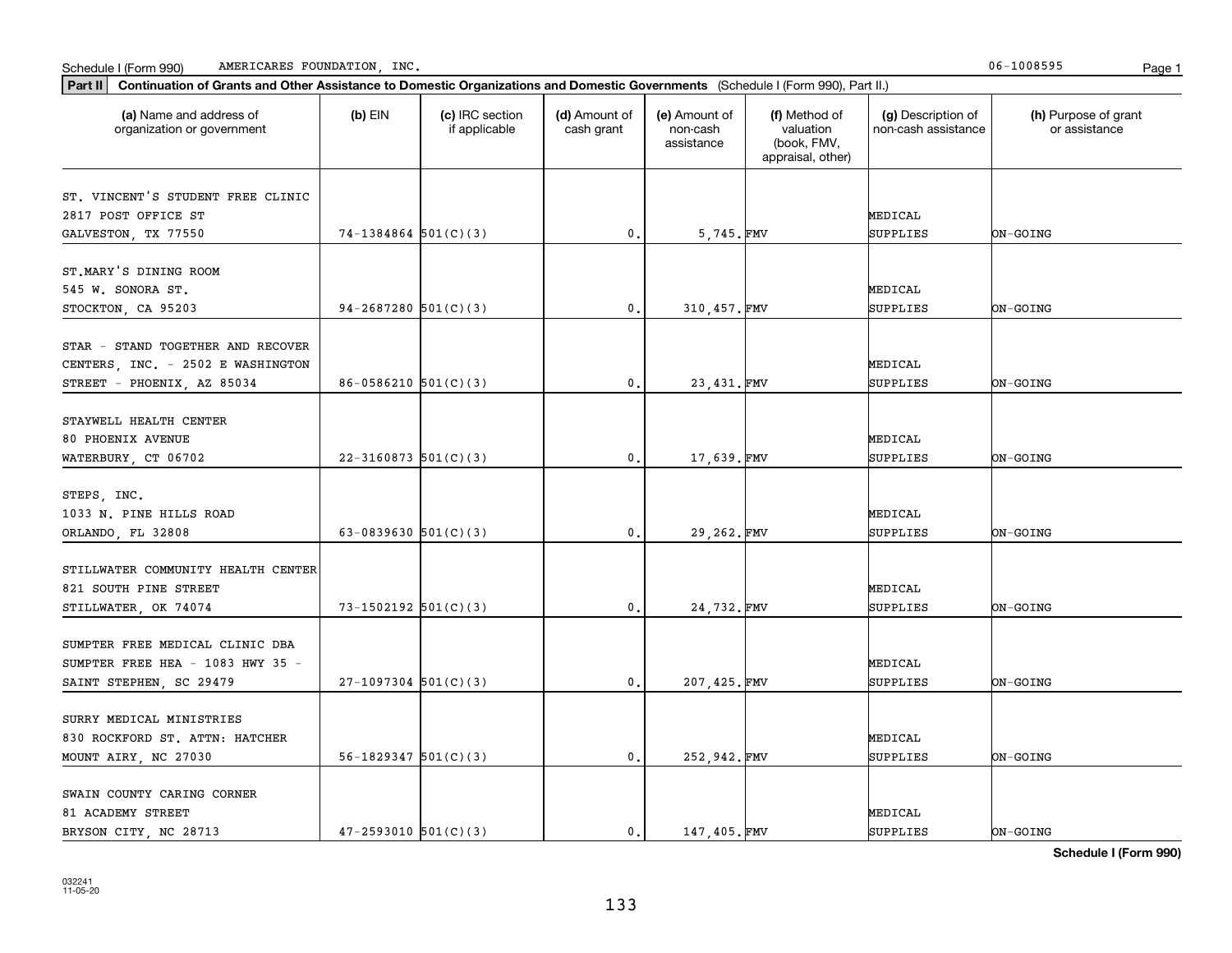Schedule I (Form 990) Page 1 AMERICARES FOUNDATION, INC. 06-1008595

| Part II   Continuation of Grants and Other Assistance to Domestic Organizations and Domestic Governments (Schedule I (Form 990), Part II.) |                            |                                  |                             |                                         |                                                                |                                           |                                       |
|--------------------------------------------------------------------------------------------------------------------------------------------|----------------------------|----------------------------------|-----------------------------|-----------------------------------------|----------------------------------------------------------------|-------------------------------------------|---------------------------------------|
| (a) Name and address of<br>organization or government                                                                                      | $(b)$ EIN                  | (c) IRC section<br>if applicable | (d) Amount of<br>cash grant | (e) Amount of<br>non-cash<br>assistance | (f) Method of<br>valuation<br>(book, FMV,<br>appraisal, other) | (g) Description of<br>non-cash assistance | (h) Purpose of grant<br>or assistance |
| SYMBA CENTER                                                                                                                               |                            |                                  |                             |                                         |                                                                |                                           |                                       |
| 20601 HWY 18 SUITE 171                                                                                                                     |                            |                                  |                             |                                         |                                                                | MEDICAL                                   |                                       |
| APPLE VALLEY, CA 92307                                                                                                                     | 84-3729902 $501(C)(3)$     |                                  | $\mathbf{0}$ .              | 52,177.FMV                              |                                                                | SUPPLIES                                  | <b>DN-GOING</b>                       |
|                                                                                                                                            |                            |                                  |                             |                                         |                                                                |                                           |                                       |
| TALBOT HOUSE MINISTRIES OF                                                                                                                 |                            |                                  |                             |                                         |                                                                |                                           |                                       |
| LAKELAND, INC. - 814 NORTH                                                                                                                 |                            |                                  |                             |                                         |                                                                | MEDICAL                                   |                                       |
| KENTUCKY AVE. - LAKELAND, FL 33801                                                                                                         | $85 - 8012641$ $501(C)(3)$ |                                  | $\mathbf{0}$ .              | 659,886.FMV                             |                                                                | SUPPLIES                                  | <b>DN-GOING</b>                       |
| TALLAHASSEE MEMORIAL METABOLIC                                                                                                             |                            |                                  |                             |                                         |                                                                |                                           |                                       |
| HEALTH CENTER - 2633 CENTENNIAL                                                                                                            |                            |                                  |                             |                                         |                                                                | MEDICAL                                   |                                       |
| BLVD. - TALLAHASSEE, FL 32308                                                                                                              | 59-1917016 $501(C)(3)$     |                                  | $\mathbf{0}$ .              | 30,843.FMV                              |                                                                | SUPPLIES                                  | <b>EMERGENCY</b>                      |
|                                                                                                                                            |                            |                                  |                             |                                         |                                                                |                                           |                                       |
| TARZANA TREATMENT CENTERS, INC.                                                                                                            |                            |                                  |                             |                                         |                                                                |                                           |                                       |
| 7101 BAIRD AVE                                                                                                                             |                            |                                  |                             |                                         |                                                                | MEDICAL                                   |                                       |
| RESEDA, CA 91335                                                                                                                           | $94-2219349$ 501(C)(3)     |                                  | $^{\circ}$ .                | 41,708.FMV                              |                                                                | SUPPLIES                                  | <b>EMERGENCY</b>                      |
| TARZANA TREATMENT CENTERS, INC.                                                                                                            |                            |                                  |                             |                                         |                                                                |                                           |                                       |
| 7101 BAIRD AVE                                                                                                                             |                            |                                  |                             |                                         |                                                                | MEDICAL                                   |                                       |
| RESEDA, CA 91335                                                                                                                           | $94 - 2219349$ 501(C)(3)   |                                  | 0.                          | 61,678.FMV                              |                                                                | SUPPLIES                                  | <b>DN-GOING</b>                       |
|                                                                                                                                            |                            |                                  |                             |                                         |                                                                |                                           |                                       |
| TEMPLE COMMUNITY CLINIC                                                                                                                    |                            |                                  |                             |                                         |                                                                |                                           |                                       |
| 1905 CURTIS B ELLIOT DRIVE                                                                                                                 |                            |                                  |                             |                                         |                                                                | MEDICAL                                   |                                       |
| TEMPLE, TX 76501                                                                                                                           | $74 - 2634500$ 501(C)(3)   |                                  | $\mathfrak{o}$ .            | 156,936.FMV                             |                                                                | SUPPLIES                                  | <b>EMERGENCY</b>                      |
| TEMPLE COMMUNITY CLINIC                                                                                                                    |                            |                                  |                             |                                         |                                                                |                                           |                                       |
| 1905 CURTIS B ELLIOT DRIVE                                                                                                                 |                            |                                  |                             |                                         |                                                                | MEDICAL                                   |                                       |
| TEMPLE, TX 76501                                                                                                                           | $74 - 2634500$ 501(C)(3)   |                                  | $\mathbf{0}$ .              | 71,715.FMV                              |                                                                | SUPPLIES                                  | <b>DN-GOING</b>                       |
|                                                                                                                                            |                            |                                  |                             |                                         |                                                                |                                           |                                       |
| TEXAS CHILDRENS HOSPITAL                                                                                                                   |                            |                                  |                             |                                         |                                                                |                                           |                                       |
| 6701 FANNIN STREET                                                                                                                         |                            |                                  |                             |                                         |                                                                | MEDICAL                                   |                                       |
| HOUSTON, TX 77030                                                                                                                          | $74-1100555$ 501(C)(3)     |                                  | $\mathbf{0}$ .              | 61,687.FMV                              |                                                                | SUPPLIES                                  | <b>EMERGENCY</b>                      |
| THE ARK                                                                                                                                    |                            |                                  |                             |                                         |                                                                |                                           |                                       |
| 6450 N. CALIFORNIA AVE.                                                                                                                    |                            |                                  |                             |                                         |                                                                | MEDICAL                                   |                                       |
|                                                                                                                                            |                            |                                  |                             |                                         |                                                                |                                           |                                       |
| CHICAGO, IL 60645                                                                                                                          | $23 - 7164967$ 501(C)(3)   |                                  | 0.                          | 46.252.FMV                              |                                                                | SUPPLIES                                  | <b>DN-GOING</b>                       |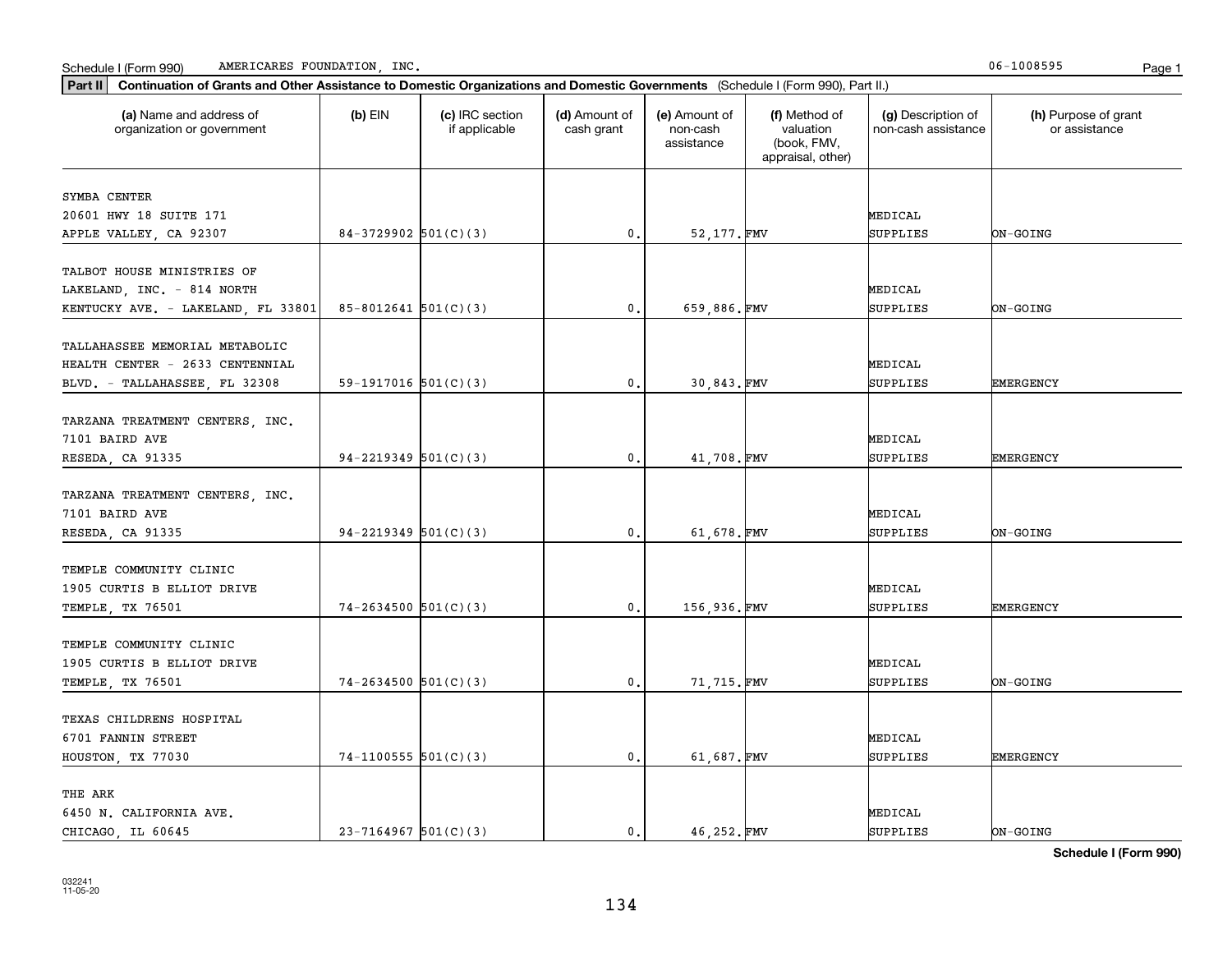| (a) Name and address of<br>organization or government | $(b)$ EIN                  | (c) IRC section<br>if applicable | (d) Amount of<br>cash grant | (e) Amount of<br>non-cash<br>assistance | (f) Method of<br>valuation<br>(book, FMV, | (g) Description of<br>non-cash assistance | (h) Purpose of grant<br>or assistance |
|-------------------------------------------------------|----------------------------|----------------------------------|-----------------------------|-----------------------------------------|-------------------------------------------|-------------------------------------------|---------------------------------------|
|                                                       |                            |                                  |                             |                                         | appraisal, other)                         |                                           |                                       |
| THE BRIDGE CLINIC                                     |                            |                                  |                             |                                         |                                           |                                           |                                       |
| 6349 WHITE BERRY LANE                                 |                            |                                  |                             |                                         |                                           | MEDICAL                                   |                                       |
| LOVES PARK, IL 61111                                  | 27-3097955 CORP            |                                  | 0.                          | 5,469.FMV                               |                                           | SUPPLIES                                  | <b>DN-GOING</b>                       |
|                                                       |                            |                                  |                             |                                         |                                           |                                           |                                       |
| THE CHILDREN'S MERCY HOSPITAL                         |                            |                                  |                             |                                         |                                           |                                           |                                       |
| 3101 BROADWAY BOULEVARD                               |                            |                                  |                             |                                         |                                           | MEDICAL                                   |                                       |
| KANAS CITY, MO 64111                                  | $44-0605373$ 501(C)(3)     |                                  | 0.                          | 294,697.FMV                             |                                           | SUPPLIES                                  | <b>EMERGENCY</b>                      |
| THE CLINIC                                            |                            |                                  |                             |                                         |                                           |                                           |                                       |
| 143 CHURCH ST.                                        |                            |                                  |                             |                                         |                                           | MEDICAL                                   |                                       |
| PHOENIXVILLE, PA 19460                                | $23-3072363$ 501(C)(3)     |                                  | 0.                          | 334,042.FMV                             |                                           | SUPPLIES                                  | <b>DN-GOING</b>                       |
|                                                       |                            |                                  |                             |                                         |                                           |                                           |                                       |
| THE COMMUNITY FREE CLINIC OF                          |                            |                                  |                             |                                         |                                           |                                           |                                       |
| NEWPORT NEWS - 727 25TH STREET -                      |                            |                                  |                             |                                         |                                           | MEDICAL                                   |                                       |
| NEWPORT NEWS, VA 23607                                | $27-3510814$ 501(C)(3)     |                                  | 0.                          | 7,313. FMV                              |                                           | SUPPLIES                                  | <b>DN-GOING</b>                       |
| THE DOOR- A CENTER FOR                                |                            |                                  |                             |                                         |                                           |                                           |                                       |
| ALTERNATIVES, INC. - 121 AVENUE OF                    |                            |                                  |                             |                                         |                                           | MEDICAL                                   |                                       |
| THE AMERICAS - NY, NY 10013                           | $13 - 6127348$ 501(C)(3)   |                                  | $\mathbf{0}$ .              | 5,245.FMV                               |                                           | SUPPLIES                                  | <b>EMERGENCY</b>                      |
| THE EL PASO BAPTIST CLINIC                            |                            |                                  |                             |                                         |                                           |                                           |                                       |
|                                                       |                            |                                  |                             |                                         |                                           |                                           |                                       |
| 2700 N.PIEDRAS ST                                     |                            |                                  | $\mathbf{0}$ .              |                                         |                                           | MEDICAL<br>SUPPLIES                       | <b>DN-GOING</b>                       |
| EL PASO, TX 79930                                     | $20-3046801$ 501(C)(3)     |                                  |                             | 155,788.FMV                             |                                           |                                           |                                       |
| THE FLOATING HOSPITAL                                 |                            |                                  |                             |                                         |                                           |                                           |                                       |
| 21-01 41ST AVENUE                                     |                            |                                  |                             |                                         |                                           | MEDICAL                                   |                                       |
| LONG ISLAND CITY, NY 11101                            | 13-1624169 $501(C)(3)$     |                                  | 0.                          | 20,611.FMV                              |                                           | SUPPLIES                                  | <b>EMERGENCY</b>                      |
| THE FLOATING HOSPITAL                                 |                            |                                  |                             |                                         |                                           |                                           |                                       |
| 21-01 41ST AVENUE                                     |                            |                                  |                             |                                         |                                           | MEDICAL                                   |                                       |
|                                                       | $13 - 1624169$ 501(C)(3)   |                                  | $\mathbf{0}$ .              | 130,060.FMV                             |                                           | SUPPLIES                                  | <b>DN-GOING</b>                       |
| LONG ISLAND CITY, NY 11101                            |                            |                                  |                             |                                         |                                           |                                           |                                       |
| THE FREE CLINICS OF HENDERSON                         |                            |                                  |                             |                                         |                                           |                                           |                                       |
| COUNTY - 841 CASE STREET -                            |                            |                                  |                             |                                         |                                           | MEDICAL                                   |                                       |
| HENDERSONVILLE, NC 28792                              | $56 - 2212024$ $501(C)(3)$ |                                  | $\mathbf{0}$ .              | 124.708.FMV                             |                                           | <b>SUPPLIES</b>                           | <b>DN-GOING</b>                       |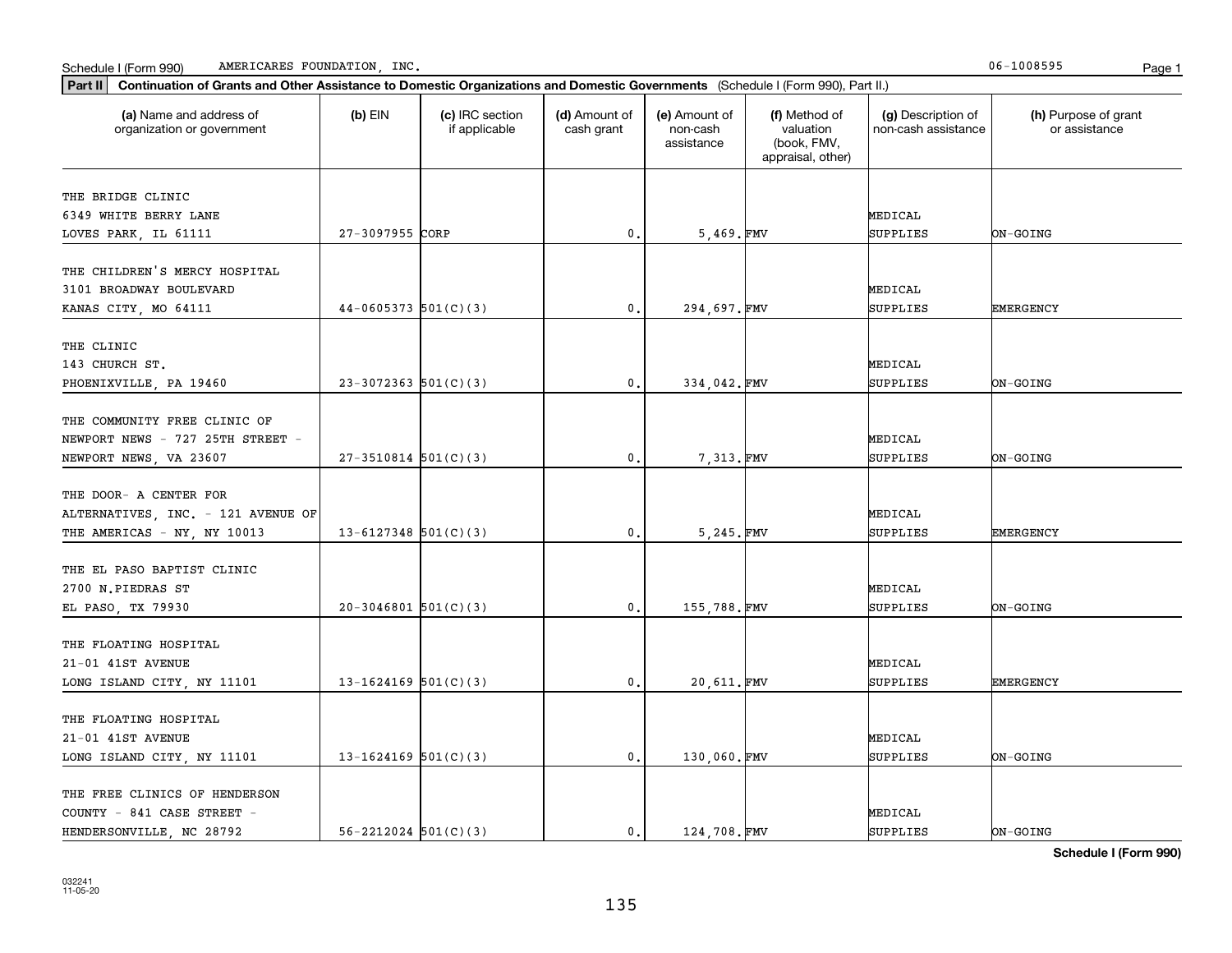| (a) Name and address of<br>organization or government | $(b)$ EIN                  | (c) IRC section<br>if applicable | (d) Amount of<br>cash grant | (e) Amount of<br>non-cash<br>assistance | (f) Method of<br>valuation<br>(book, FMV,<br>appraisal, other) | (g) Description of<br>non-cash assistance | (h) Purpose of grant<br>or assistance |
|-------------------------------------------------------|----------------------------|----------------------------------|-----------------------------|-----------------------------------------|----------------------------------------------------------------|-------------------------------------------|---------------------------------------|
| THE FREE MEDICAL CLINIC                               |                            |                                  |                             |                                         |                                                                |                                           |                                       |
| 1875 HARDEN STREET                                    |                            |                                  |                             |                                         |                                                                | MEDICAL                                   |                                       |
| COLUMBIA, SC 29204                                    | $57-0779279$ $501(C)(3)$   |                                  | $\mathbf{0}$ .              | 8,929. FMV                              |                                                                | SUPPLIES                                  | <b>DN-GOING</b>                       |
|                                                       |                            |                                  |                             |                                         |                                                                |                                           |                                       |
| THE FRIENDSHIP CLINIC                                 |                            |                                  |                             |                                         |                                                                |                                           |                                       |
| 704 SOUTH LATAH                                       |                            |                                  |                             |                                         |                                                                | MEDICAL                                   |                                       |
| BOISE, ID 83705                                       | $20-0184266$ 501(C)(3)     |                                  | 0.                          | 34,431. FMV                             |                                                                | SUPPLIES                                  | <b>DN-GOING</b>                       |
|                                                       |                            |                                  |                             |                                         |                                                                |                                           |                                       |
| THE GOOD SAMARITAN CENTER                             |                            |                                  |                             |                                         |                                                                |                                           |                                       |
| 140 INDUSTRIAL LOOP, STE 100                          |                            |                                  |                             |                                         |                                                                | MEDICAL                                   |                                       |
| FREDERICKSBURG, TX 78624                              | $91 - 2129853$ $501(C)(3)$ |                                  | 0.                          | 162,339.FMV                             |                                                                | SUPPLIES                                  | <b>ON-GOING</b>                       |
| THE HOPI TRIBE                                        |                            |                                  |                             |                                         |                                                                |                                           |                                       |
| 1 MISSION SCHOOL ROAD                                 |                            |                                  |                             |                                         |                                                                | MEDICAL                                   |                                       |
| KYKOTSMOVI, AZ 86039                                  |                            | 86-0134082 INDIAN TRIBE          | $\mathbf 0$ .               | 116, 157. FMV                           |                                                                | SUPPLIES                                  | <b>EMERGENCY</b>                      |
|                                                       |                            |                                  |                             |                                         |                                                                |                                           |                                       |
| THE INSTITUTE FOR FAMILY HEALTH                       |                            |                                  |                             |                                         |                                                                |                                           |                                       |
| 2006 MADISON AVENUE                                   |                            |                                  |                             |                                         |                                                                | MEDICAL                                   |                                       |
| NEW YORK, NY 10035                                    | $13 - 3273402$ 501(C)(3)   |                                  | $\mathbf{0}$ .              | 20,980.FMV                              |                                                                | SUPPLIES                                  | EMERGENCY                             |
|                                                       |                            |                                  |                             |                                         |                                                                |                                           |                                       |
| THE NEIGHBORHOOD CHRISTIAN CLINIC                     |                            |                                  |                             |                                         |                                                                |                                           |                                       |
| 1929 W. FILLMORE                                      |                            |                                  |                             |                                         |                                                                | MEDICAL                                   |                                       |
| PHOENIX, AZ 85009                                     | $86-0839580$ 501(C)(3)     |                                  | 0.                          | 106,956.FMV                             |                                                                | SUPPLIES                                  | <b>DN-GOING</b>                       |
|                                                       |                            |                                  |                             |                                         |                                                                |                                           |                                       |
| THE NEVER ALONE PROJECT                               |                            |                                  |                             |                                         |                                                                |                                           |                                       |
| 1100 WEST 42ND STREET                                 | 91-1435394 CORP            |                                  | $\mathbf{0}$ .              |                                         |                                                                | MEDICAL<br>SUPPLIES                       | <b>DN-GOING</b>                       |
| INDIANAPOLIS, IN 46208                                |                            |                                  |                             | 885,762.FMV                             |                                                                |                                           |                                       |
| THE RISE PROJECT OF THE CAROLINAS                     |                            |                                  |                             |                                         |                                                                |                                           |                                       |
| 9414 ALBEMARLE RD.                                    |                            |                                  |                             |                                         |                                                                | MEDICAL                                   |                                       |
| CHARLOTTE, NC 28227                                   | $26-3010548$ 501(C)(3)     |                                  | $\mathbf{0}$ .              | 48,446.FMV                              |                                                                | SUPPLIES                                  | <b>DN-GOING</b>                       |
|                                                       |                            |                                  |                             |                                         |                                                                |                                           |                                       |
| THE SALVATION ARMY - TEXAS                            |                            |                                  |                             |                                         |                                                                |                                           |                                       |
| DIVISION - 10333 PAPALOTE STREET                      |                            |                                  |                             |                                         |                                                                | MEDICAL                                   |                                       |
| HOUSTON, TX 77041                                     | $22 - 2406433$ 501(C)(3)   |                                  | 0.                          | 158,719.FMV                             |                                                                | SUPPLIES                                  | <b>EMERGENCY</b>                      |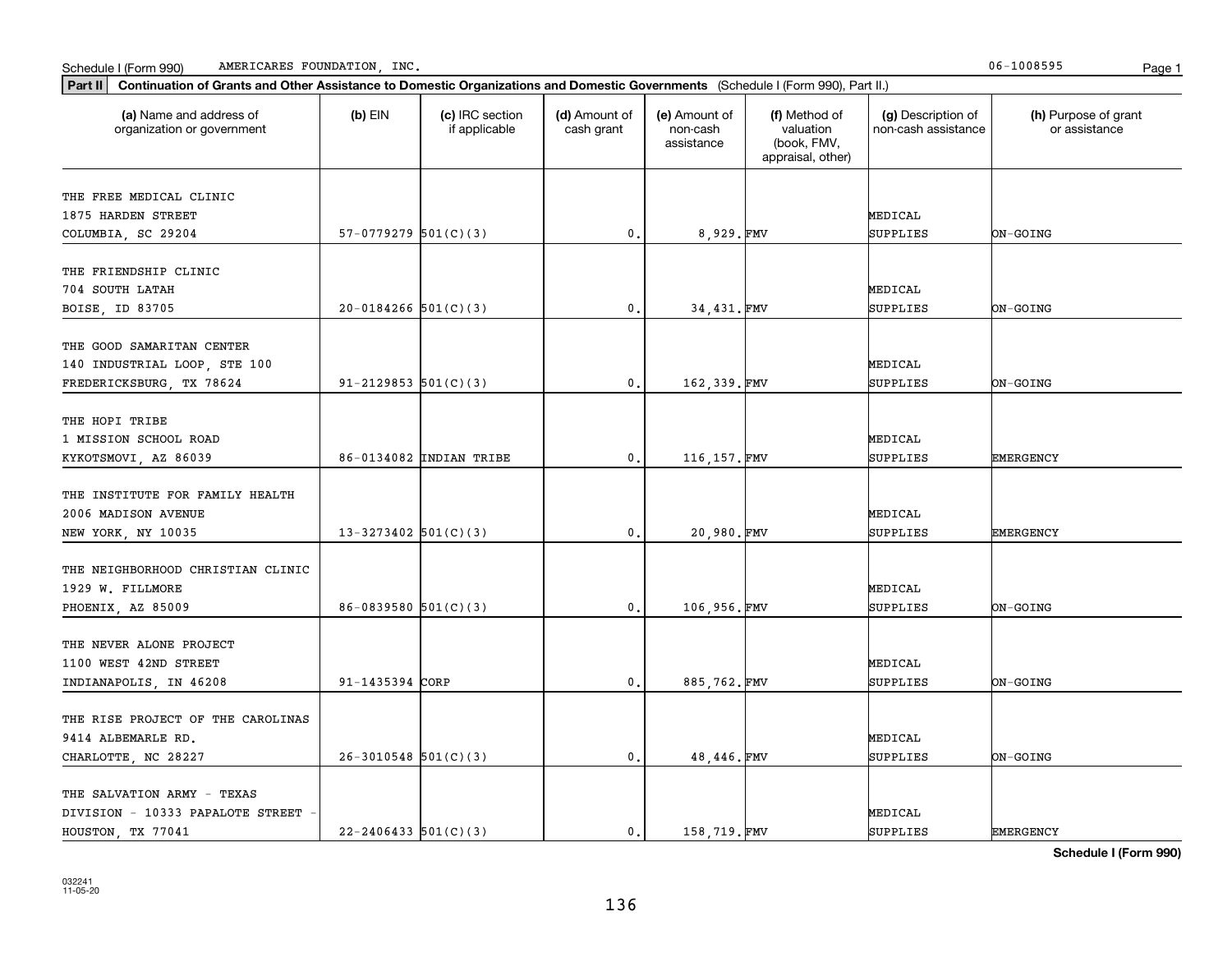| AMERICARES FOUNDATION, INC.<br>Schedule I (Form 990)                                                                                        |                            |                                  |                             |                                         |                                                                |                                           | 06-1008595<br>Page 1                  |
|---------------------------------------------------------------------------------------------------------------------------------------------|----------------------------|----------------------------------|-----------------------------|-----------------------------------------|----------------------------------------------------------------|-------------------------------------------|---------------------------------------|
| Part II<br>Continuation of Grants and Other Assistance to Domestic Organizations and Domestic Governments (Schedule I (Form 990), Part II.) |                            |                                  |                             |                                         |                                                                |                                           |                                       |
| (a) Name and address of<br>organization or government                                                                                       | $(b)$ EIN                  | (c) IRC section<br>if applicable | (d) Amount of<br>cash grant | (e) Amount of<br>non-cash<br>assistance | (f) Method of<br>valuation<br>(book, FMV,<br>appraisal, other) | (g) Description of<br>non-cash assistance | (h) Purpose of grant<br>or assistance |
| THE SOURCE-AUSTIN<br>8401 N INTERSTATE 35<br>AUSTIN, TX 78753                                                                               | $74 - 2333473$ $501(C)(3)$ |                                  | $\mathsf{0}\,$ .            | 12,805.FMV                              |                                                                | MEDICAL<br>SUPPLIES                       | <b>DN-GOING</b>                       |
| THE TEXAS INTL. INSTITUTE OF<br>HEALTH PROFESSIONS - 8121 BROADWAY<br>STREET - HOUSTON, TX 77061                                            | $46 - 1267820$ 501(C)(3)   |                                  | 0.                          | 2,792,314.FMV                           |                                                                | MEDICAL<br>SUPPLIES                       | <b>DN-GOING</b>                       |
| THE WAY FREE MEDICAL CLINIC, INC.<br>479 HOUSTON ST.<br>GREEN COVE SPRINGS, FL 32043                                                        | $76-0828154$ $501(C)(3)$   |                                  | 0.                          | 81,857.FMV                              |                                                                | MEDICAL<br>SUPPLIES                       | <b>DN-GOING</b>                       |
| TOMAGWA<br>455 SCHOOL STREET #30<br>TOMBALL, TX 77375                                                                                       | $76 - 0280324$ 501(C)(3)   |                                  | 0.                          | 24,861.FMV                              |                                                                | MEDICAL<br>SUPPLIES                       | <b>DN-GOING</b>                       |
| TOTAL FAMILY MEDICAL, LLC<br>22601 HWY 190<br>ROBERT, LA 70455                                                                              | 46-1385117 CORP            |                                  | 0.                          | 105, 311. FMV                           |                                                                | MEDICAL<br>SUPPLIES                       | <b>DN-GOING</b>                       |
| TREASURE COAST COMMUNITY HEALTH,<br>$INC - 4675 28TH COURT - VERO$<br>BEACH, FL 32967                                                       | $59-3219191$ $501(C)(3)$   |                                  | 0.                          | 5,942.FMV                               |                                                                | MEDICAL<br>SUPPLIES                       | <b>EMERGENCY</b>                      |
| TREASURE COAST COMMUNITY HEALTH,<br>$INC - 4675 28TH COURT - VERO$<br>BEACH, FL 32967                                                       | $59-3219191$ $501(C)(3)$   |                                  | 0.                          | 247.099.FMV                             |                                                                | MEDICAL<br>SUPPLIES                       | <b>DN-GOING</b>                       |
| TRI CITY HEALTH PARTNERSHIP<br>318 WALNUT STREET<br>SAINT CHARLES, IL 60174                                                                 | $36 - 4475369$ $501(C)(3)$ |                                  | $\mathbf{0}$ .              | 66,738.FMV                              |                                                                | MEDICAL<br>SUPPLIES                       | <b>DN-GOING</b>                       |
| TRIANGLE AREA NETWORK - BEAUMONT<br>1495 N. 7TH STREET<br>BEAUMONT, TX 77702                                                                | $76 - 0226835$ 501(C)(3)   |                                  | 0.                          | 890,287.FMV                             |                                                                | MEDICAL<br><b>SUPPLIES</b>                | <b>DN-GOING</b>                       |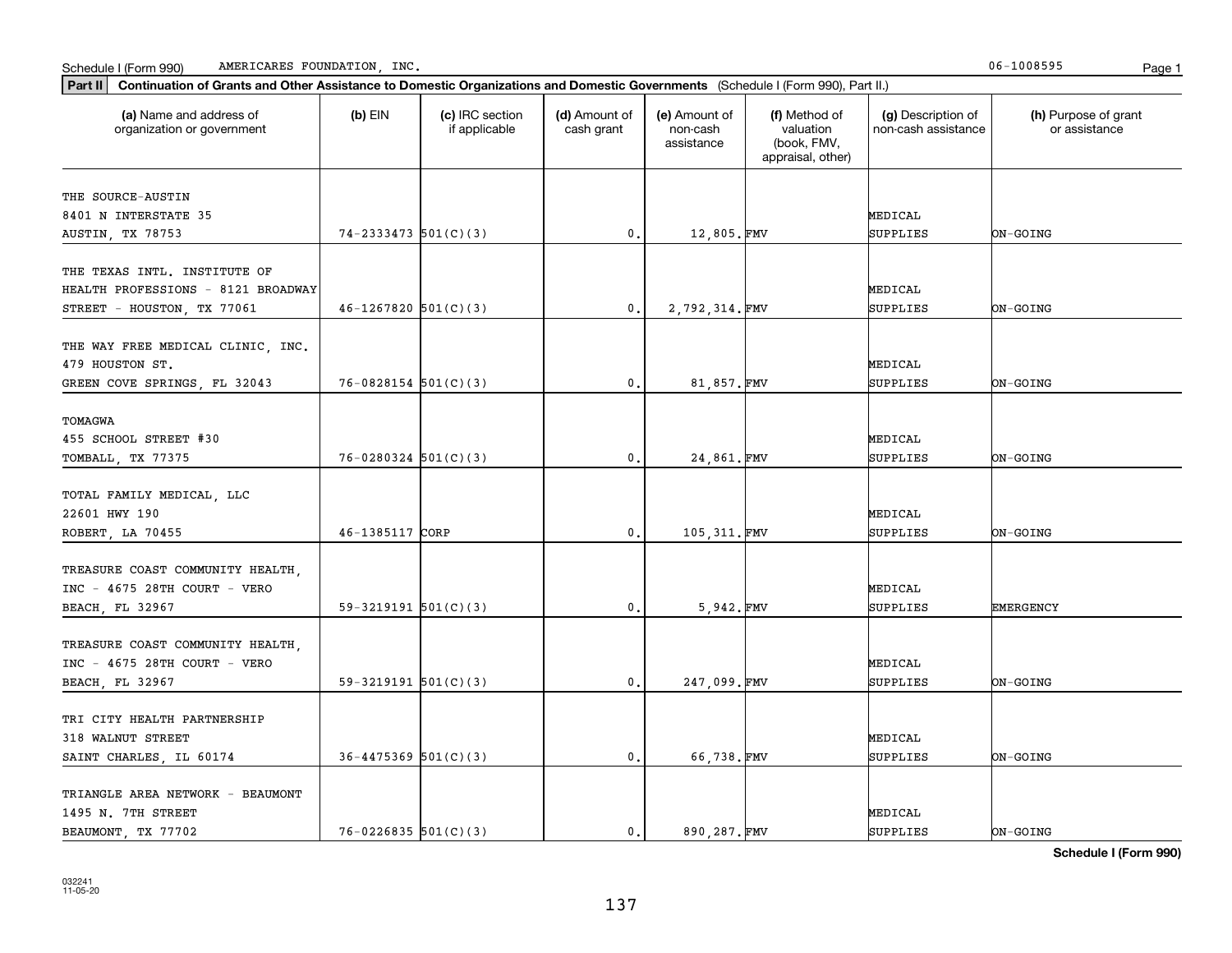| (a) Name and address of           | $(b)$ EIN                  | (c) IRC section | (d) Amount of  | (e) Amount of          | (f) Method of                                 | (g) Description of  | (h) Purpose of grant |
|-----------------------------------|----------------------------|-----------------|----------------|------------------------|-----------------------------------------------|---------------------|----------------------|
| organization or government        |                            | if applicable   | cash grant     | non-cash<br>assistance | valuation<br>(book, FMV,<br>appraisal, other) | non-cash assistance | or assistance        |
| TRIANGLE AREA NETWORK - ORANGE    |                            |                 |                |                        |                                               |                     |                      |
| 3737 N 16TH STREET                |                            |                 |                |                        |                                               | MEDICAL             |                      |
| ORANGE, TX 77632                  | $76 - 0226835$ 501(C)(3)   |                 | $\mathbf{0}$ . | 942,106.FMV            |                                               | <b>SUPPLIES</b>     | DN-GOING             |
|                                   |                            |                 |                |                        |                                               |                     |                      |
| TRI-COUNTY HUMAN SERVICES-DETOX   |                            |                 |                |                        |                                               |                     |                      |
| STABILIZATION UN - 2725 HWY 60 E  |                            |                 |                |                        |                                               | MEDICAL             |                      |
| BARTOW, FL 33830                  | 59-1708182 $501(C)(3)$     |                 | 0.             | 49,732. FMV            |                                               | SUPPLIES            | <b>DN-GOING</b>      |
| TRS HEALTH INC                    |                            |                 |                |                        |                                               |                     |                      |
| 12805 CAPRICORN STREET            |                            |                 |                |                        |                                               | MEDICAL             |                      |
| STAFFORD, TX 77477                | $84 - 2546001$ 501(C)(3)   |                 | $\mathbf{0}$ . | 260,776.FMV            |                                               | SUPPLIES            | <b>DN-GOING</b>      |
|                                   |                            |                 |                |                        |                                               |                     |                      |
| <b>UBI CARITAS</b>                |                            |                 |                |                        |                                               |                     |                      |
| 4450 HIGHLAND AVE.                |                            |                 |                |                        |                                               | MEDICAL             |                      |
| BEAUMONT, TX 77705                | $76 - 0558225$ 501(C)(3)   |                 | 0.             | 186,566.FMV            |                                               | SUPPLIES            | <b>EMERGENCY</b>     |
| UBI CARITAS                       |                            |                 |                |                        |                                               |                     |                      |
| 4450 HIGHLAND AVE.                |                            |                 |                |                        |                                               | MEDICAL             |                      |
| BEAUMONT, TX 77705                | $76 - 0558225$ 501(C)(3)   |                 | $\mathbf{0}$ . | 416,053.FMV            |                                               | SUPPLIES            | <b>DN-GOING</b>      |
|                                   |                            |                 |                |                        |                                               |                     |                      |
| UBUNTU BLACK FAMILY WELLNESS      |                            |                 |                |                        |                                               | MEDICAL             |                      |
| COLLECTIVE - 2611 GOVERNOR PRINTZ | $84 - 4324815$ 501(C)(3)   |                 | 0.             | 16,512.FMV             |                                               | SUPPLIES            | <b>DN-GOING</b>      |
| BLVD - WILMINGTON, DE 19802       |                            |                 |                |                        |                                               |                     |                      |
| UC SAN DIEGO DIABETES CLINICAL    |                            |                 |                |                        |                                               |                     |                      |
| RESEARCH CENTER - 9452 MEDICAL    |                            |                 |                |                        |                                               | MEDICAL             |                      |
| CENTER DRIVE - LA JOLLA, CA 92037 | $95 - 6006144$ $501(C)(3)$ |                 | 0.             | 183, 263. FMV          |                                               | <b>SUPPLIES</b>     | <b>EMERGENCY</b>     |
|                                   |                            |                 |                |                        |                                               |                     |                      |
| UCSD ASYLUM SEEKERS SHELTER       |                            |                 |                |                        |                                               |                     |                      |
| MEDICAL PROGRAM - 4902 PACIFIC    | $95 - 6006144$ $501(C)(3)$ |                 | 0.             |                        |                                               | MEDICAL<br>SUPPLIES | <b>DN-GOING</b>      |
| HIGHWAY - SAN DIEGO, CA 92110     |                            |                 |                | 16,304.FMV             |                                               |                     |                      |
| UFL COLLEGE OF MED. PEDIATRIC     |                            |                 |                |                        |                                               |                     |                      |
| DIABETES CLINICS - 1699 SW 16TH   |                            |                 |                |                        |                                               | MEDICAL             |                      |
| AVENUE - GAINSVILLE, FL 32608     | 59-6002052 $501(C)(3)$     |                 | $\mathbf{0}$ . | 281 359. FMV           |                                               | <b>SUPPLIES</b>     | <b>EMERGENCY</b>     |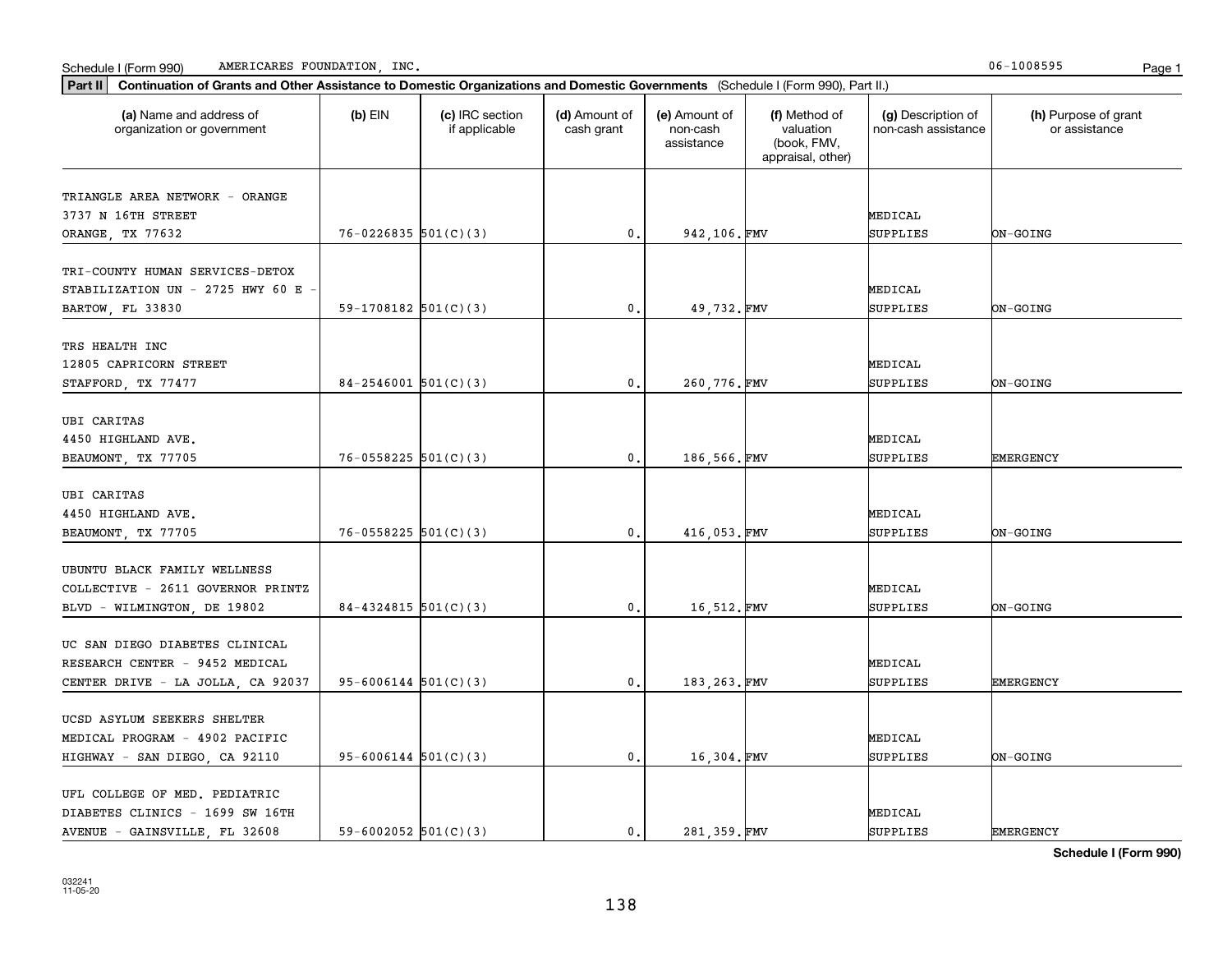| AMERICARES FOUNDATION, INC.<br>Schedule I (Form 990)                                                                                        |                            |                                  |                             |                                         |                                                                |                                           | $06 - 1008595$<br>Page 1              |
|---------------------------------------------------------------------------------------------------------------------------------------------|----------------------------|----------------------------------|-----------------------------|-----------------------------------------|----------------------------------------------------------------|-------------------------------------------|---------------------------------------|
| Part II<br>Continuation of Grants and Other Assistance to Domestic Organizations and Domestic Governments (Schedule I (Form 990), Part II.) |                            |                                  |                             |                                         |                                                                |                                           |                                       |
| (a) Name and address of<br>organization or government                                                                                       | $(b)$ EIN                  | (c) IRC section<br>if applicable | (d) Amount of<br>cash grant | (e) Amount of<br>non-cash<br>assistance | (f) Method of<br>valuation<br>(book, FMV,<br>appraisal, other) | (g) Description of<br>non-cash assistance | (h) Purpose of grant<br>or assistance |
| UNDERGROUND FREE CLINIC<br>2154 UNIVERSITY SQUARE MALL<br>TAMPA, FL 33612                                                                   | $20 - 4722214$ 501(C)(3)   |                                  | $\mathbf{0}$ .              | 584, 353. FMV                           |                                                                | MEDICAL<br>SUPPLIES                       | <b>ON-GOING</b>                       |
| UNI. OF IOWA HOSPITALS AND CLINICS<br>200 HAWKINS DRIVE<br>IOWA CITY, IA 52242                                                              | 42-6004813 115             |                                  | 0.                          | 44,322. FMV                             |                                                                | MEDICAL<br>SUPPLIES                       | <b>EMERGENCY</b>                      |
| UNICARE COMMUNITY HEALTH CENTER,<br>INC. $-437$ N. EUCLID AVE. $-$<br>ONTARIO, CA 91762                                                     | $95 - 4746420$ 501(C)(3)   |                                  | $\mathfrak{o}$ .            | 212,462.FMV                             |                                                                | MEDICAL<br>SUPPLIES                       | <b>EMERGENCY</b>                      |
| UNICARE COMMUNITY HEALTH CENTER,<br>INC. $-437$ N. EUCLID AVE. $-$<br>ONTARIO, CA 91762                                                     | $95 - 4746420$ 501(C)(3)   |                                  | $\mathbf{0}$ .              | 34,868.FMV                              |                                                                | MEDICAL<br>SUPPLIES                       | <b>DN-GOING</b>                       |
| UNION COMMUNITY HEALTH CENTER<br>260 EAST 188TH STREET<br>BRONX, NY 10458                                                                   | $13 - 4074478$ 501(C)(3)   |                                  | $\mathbf{0}$ .              | 26, 225. FMV                            |                                                                | MEDICAL<br><b>SUPPLIES</b>                | <b>EMERGENCY</b>                      |
| UNION COUNTY HEALTH DEPARTMENT<br>940 LONDON AVE STE 1100<br>MARYSVILLE, OH 43040                                                           | $31 - 6400087$ 115         |                                  | $^{\rm 0}$ .                | 21,702.FMV                              |                                                                | MEDICAL<br>SUPPLIES                       | <b>DN-GOING</b>                       |
| UNION GOSPEL MISSION<br>3211 IRVING BLVD<br>DALLAS, TX 75247                                                                                | $75 - 6003612$ $501(C)(3)$ |                                  | 0.                          | 653.015.FMV                             |                                                                | MEDICAL<br>SUPPLIES                       | <b>DN-GOING</b>                       |
| UNION GOSPEL MISSION CLINIC<br>1300 N 1ST STREET<br>YAKIMA, WA 98901                                                                        | $23-7050061$ $501(C)(3)$   |                                  | $\mathbf{0}$ .              | 5,518.FMV                               |                                                                | MEDICAL<br>SUPPLIES                       | <b>EMERGENCY</b>                      |
| UNION GOSPEL MISSION CLINIC<br>1300 N 1ST STREET<br>YAKIMA, WA 98901                                                                        | $23 - 7050061$ 501(C)(3)   |                                  | $\mathbf{0}$ .              | 930.597.FMV                             |                                                                | MEDICAL<br>SUPPLIES                       | <b>DN-GOING</b>                       |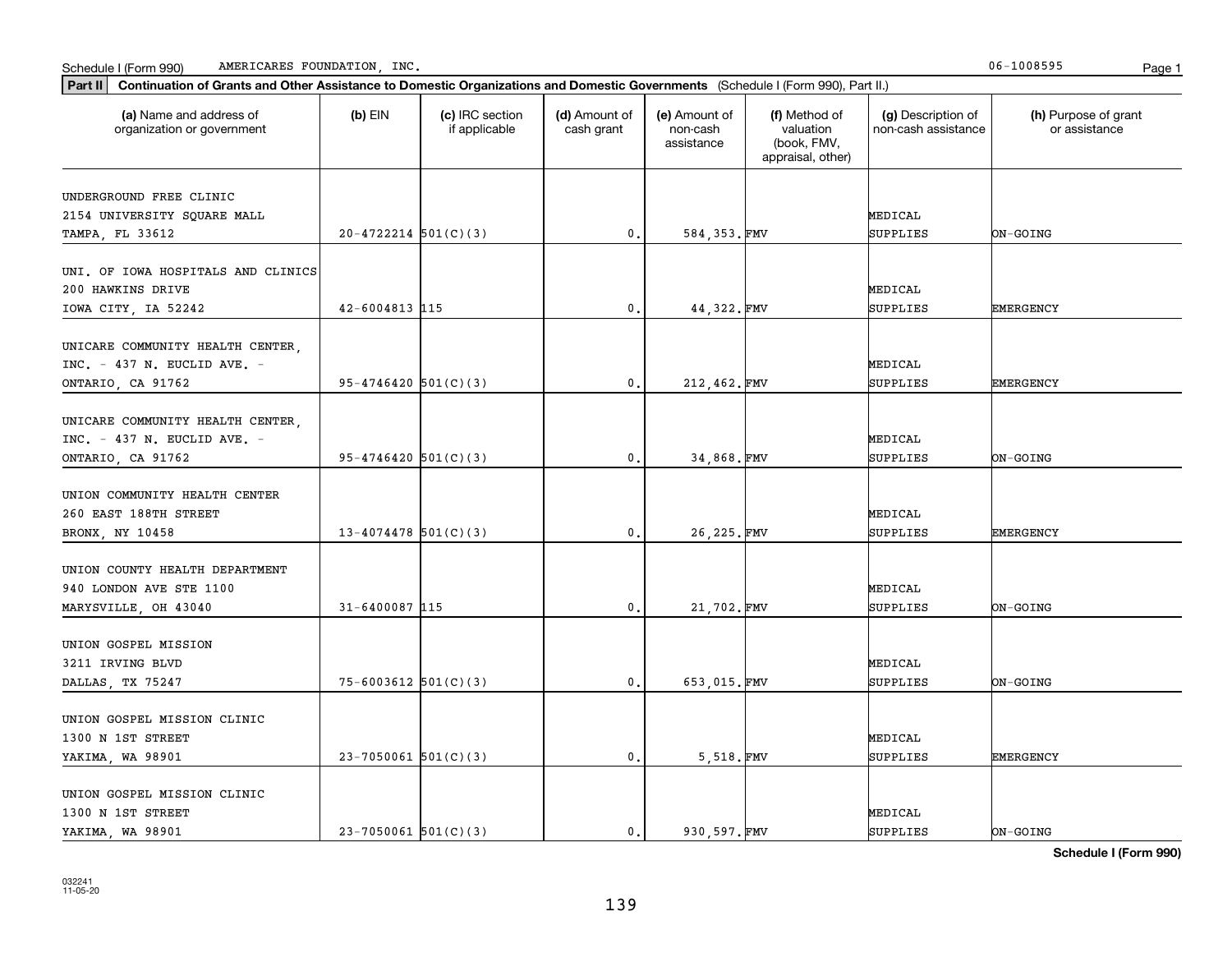| Part II   Continuation of Grants and Other Assistance to Domestic Organizations and Domestic Governments (Schedule I (Form 990), Part II.) |                          |                                  |                             |                                         |                                                                |                                           |                                       |
|--------------------------------------------------------------------------------------------------------------------------------------------|--------------------------|----------------------------------|-----------------------------|-----------------------------------------|----------------------------------------------------------------|-------------------------------------------|---------------------------------------|
| (a) Name and address of<br>organization or government                                                                                      | $(b)$ EIN                | (c) IRC section<br>if applicable | (d) Amount of<br>cash grant | (e) Amount of<br>non-cash<br>assistance | (f) Method of<br>valuation<br>(book, FMV,<br>appraisal, other) | (g) Description of<br>non-cash assistance | (h) Purpose of grant<br>or assistance |
|                                                                                                                                            |                          |                                  |                             |                                         |                                                                |                                           |                                       |
| UNISON BEHAVIORAL HEALTH<br>1007 MARY STREET                                                                                               |                          |                                  |                             |                                         |                                                                | MEDICAL                                   |                                       |
| WAYCROSS, GA 31503                                                                                                                         | 58-2107877 115           |                                  | $\mathbf{0}$ .              | 10,183.FMV                              |                                                                | SUPPLIES                                  | <b>DN-GOING</b>                       |
|                                                                                                                                            |                          |                                  |                             |                                         |                                                                |                                           |                                       |
| UNITED HEALTH PARTNERS (UHP)                                                                                                               |                          |                                  |                             |                                         |                                                                |                                           |                                       |
| 6846 ANTOINE DRIVE                                                                                                                         |                          |                                  |                             |                                         |                                                                | MEDICAL                                   |                                       |
| HOUSTON, TX 77091                                                                                                                          | 61-1757254 $501(C)(3)$   |                                  | 0.                          | 6,803.FMV                               |                                                                | SUPPLIES                                  | <b>EMERGENCY</b>                      |
|                                                                                                                                            |                          |                                  |                             |                                         |                                                                |                                           |                                       |
| UNITED HEALTH PARTNERS (UHP)                                                                                                               |                          |                                  |                             |                                         |                                                                |                                           |                                       |
| 6846 ANTOINE DRIVE                                                                                                                         |                          |                                  |                             |                                         |                                                                | MEDICAL                                   |                                       |
| HOUSTON, TX 77091                                                                                                                          | 61-1757254 $501(C)(3)$   |                                  | $\mathbf{0}$ .              | 800,587.FMV                             |                                                                | SUPPLIES                                  | <b>DN-GOING</b>                       |
|                                                                                                                                            |                          |                                  |                             |                                         |                                                                |                                           |                                       |
| UNIVERSAL MEDICAL INSTITUTE                                                                                                                |                          |                                  |                             |                                         |                                                                |                                           |                                       |
| 99 NW 183RD ST                                                                                                                             |                          |                                  |                             |                                         |                                                                | MEDICAL                                   |                                       |
| MIAMI, FL 33169                                                                                                                            | 85-0504960 $501(C)(3)$   |                                  | 0.                          | 86,990.FMV                              |                                                                | SUPPLIES                                  | <b>DN-GOING</b>                       |
|                                                                                                                                            |                          |                                  |                             |                                         |                                                                |                                           |                                       |
| UNIVERSITY OF ARIZONA MOBILE                                                                                                               |                          |                                  |                             |                                         |                                                                |                                           |                                       |
| HEALTH PROGRAM - 655 N. ALVERNON                                                                                                           |                          |                                  |                             |                                         |                                                                | MEDICAL                                   |                                       |
| WAY - TUCSON, AZ 85711                                                                                                                     | 74-2652689 115           |                                  | 0.                          | 173,778.FMV                             |                                                                | SUPPLIES                                  | <b>DN-GOING</b>                       |
|                                                                                                                                            |                          |                                  |                             |                                         |                                                                |                                           |                                       |
| UNIVERSITY OF MIAMI                                                                                                                        |                          |                                  |                             |                                         |                                                                |                                           |                                       |
| 1601 NW 12 AVE. #4067                                                                                                                      |                          |                                  |                             |                                         |                                                                | MEDICAL                                   |                                       |
| MIAMI, FL 33136                                                                                                                            | 59-0624458 $501(C)(3)$   |                                  | 0.                          | 20,583.FMV                              |                                                                | SUPPLIES                                  | <b>DN-GOING</b>                       |
|                                                                                                                                            |                          |                                  |                             |                                         |                                                                |                                           |                                       |
| UNIVERSITY OF SOUTH FLORIDA                                                                                                                |                          |                                  |                             |                                         |                                                                |                                           |                                       |
| 13330 LAUREL DR.                                                                                                                           |                          |                                  |                             |                                         |                                                                | MEDICAL                                   |                                       |
| TAMPA, FL 33612                                                                                                                            | 59-2959590 $501(C)(3)$   |                                  | 0.                          | 104,500.FMV                             |                                                                | SUPPLIES                                  | <b>EMERGENCY</b>                      |
|                                                                                                                                            |                          |                                  |                             |                                         |                                                                |                                           |                                       |
| UNIVERSITY OF UTAH- UTAH NALOXONE                                                                                                          |                          |                                  |                             |                                         |                                                                |                                           |                                       |
| 525 E 100 S                                                                                                                                |                          |                                  |                             |                                         |                                                                | MEDICAL                                   |                                       |
| SALT LAKE CITY, UT 84102                                                                                                                   | $87 - 6000525$ 501(C)(3) |                                  | 0.                          | 1,340,803.FMV                           |                                                                | SUPPLIES                                  | <b>DN-GOING</b>                       |
| UNIVERSITY WASHINGTON MEDICINE                                                                                                             |                          |                                  |                             |                                         |                                                                |                                           |                                       |
| DIABETES INSTITUTE - 750                                                                                                                   |                          |                                  |                             |                                         |                                                                |                                           |                                       |
| REPUBLICAN STREET - SEATTLE, WA                                                                                                            |                          |                                  |                             |                                         |                                                                | MEDICAL                                   |                                       |
| 98109                                                                                                                                      | 91-6001537 115           |                                  | 0.                          | 651,560.FMV                             |                                                                | SUPPLIES                                  | <b>EMERGENCY</b>                      |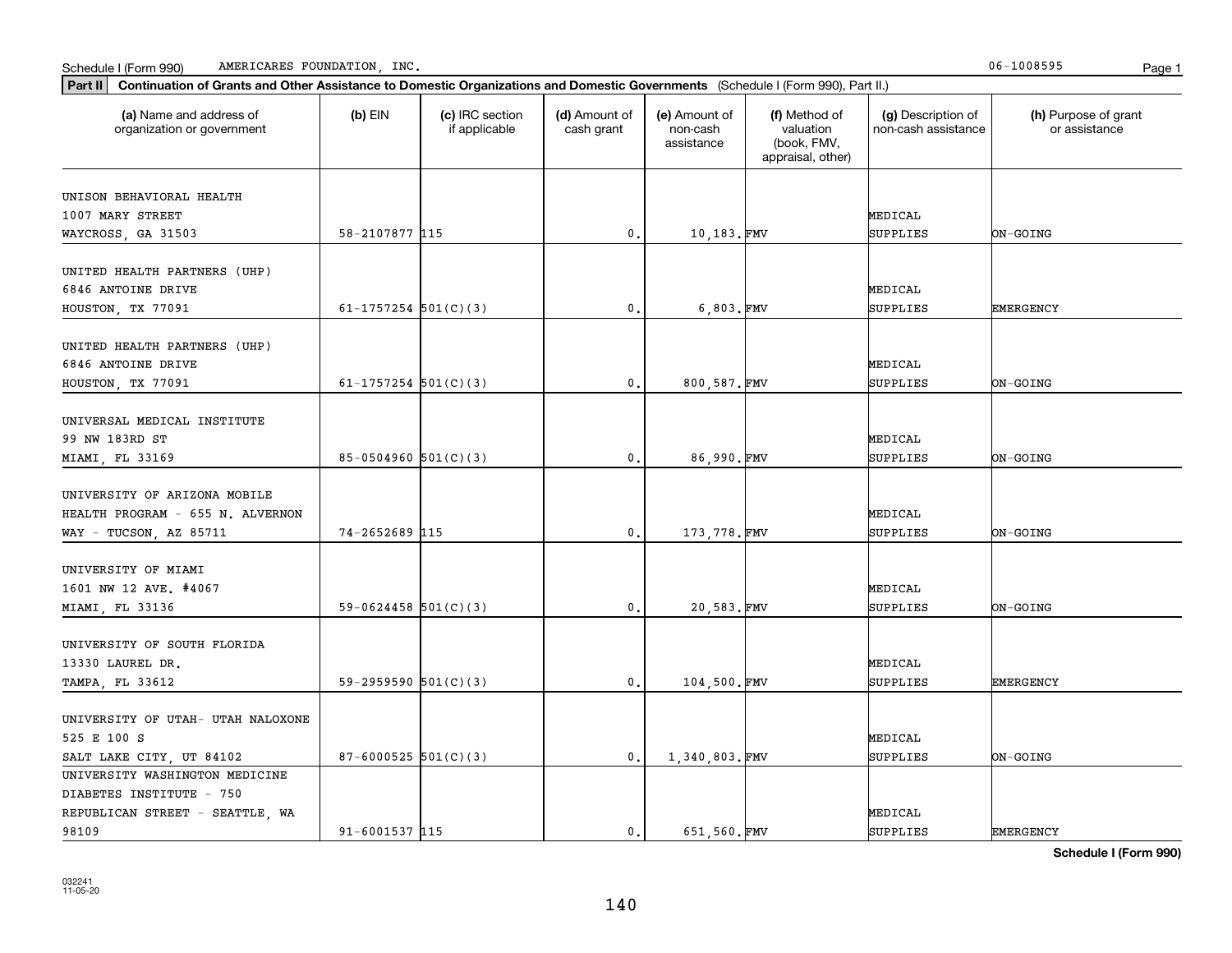| Part II<br>Continuation of Grants and Other Assistance to Domestic Organizations and Domestic Governments (Schedule I (Form 990), Part II.) |                            |                                  |                             |                                         |                                                                |                                           |                                       |
|---------------------------------------------------------------------------------------------------------------------------------------------|----------------------------|----------------------------------|-----------------------------|-----------------------------------------|----------------------------------------------------------------|-------------------------------------------|---------------------------------------|
| (a) Name and address of<br>organization or government                                                                                       | (b) EIN                    | (c) IRC section<br>if applicable | (d) Amount of<br>cash grant | (e) Amount of<br>non-cash<br>assistance | (f) Method of<br>valuation<br>(book, FMV,<br>appraisal, other) | (g) Description of<br>non-cash assistance | (h) Purpose of grant<br>or assistance |
| UPHAM'S CORNER HEALTH CENTER<br>415 COLUMBIA ROAD<br>DORCHESTER, MA 02125                                                                   | $23 - 7211732$ 501(C)(3)   |                                  | $\mathbf{0}$ .              | 45,427. FMV                             |                                                                | MEDICAL<br><b>SUPPLIES</b>                | <b>DN-GOING</b>                       |
| URBAN HEALTH PLAN INC.<br>345 SOUNDVIEW AVE<br>BRONX, NY 10473                                                                              | $23-7360305$ 501(C)(3)     |                                  | $\mathbf{0}$ .              | 8,065.FMV                               |                                                                | MEDICAL<br>SUPPLIES                       | <b>EMERGENCY</b>                      |
| URBAN MINISTRIES OF WAKE COUNTY,<br>INC. - 1390 CAPITAL BLVD. -<br>RALEIGH, NC 27603                                                        | 58-1422700 $501(C)(3)$     |                                  | $\mathfrak{o}$ .            | 49,820.FMV                              |                                                                | MEDICAL<br>SUPPLIES                       | <b>DN-GOING</b>                       |
| URGENT & PRIMARY CARE OF<br>CLARKSDALE - 125 HIGHWAY 322 -<br>CLARKSDALE, MS 38614                                                          | 82-1075385 115             |                                  | $\mathbf{0}$ .              | 396,846.FMV                             |                                                                | MEDICAL<br><b>SUPPLIES</b>                | <b>DN-GOING</b>                       |
| UT HEALTH SCIENCE CENTER AT SAN<br>ANTONIO - FOCUS - 7703 FLOYD CURL<br>DRIVE - SAN ANTONIO, TX 78229                                       | 74-1586031 115             |                                  | $\mathbf{0}$ .              | 232,865.FMV                             |                                                                | MEDICAL<br>SUPPLIES                       | <b>DN-GOING</b>                       |
| VALLEY COMMUNITY HEALTHCARE<br>9119 HASKELL AVE<br>NORTH HILLS, CA 91343                                                                    | $23 - 7050082$ 501(C)(3)   |                                  | $\mathfrak{o}$ .            | 9.369.FMV                               |                                                                | MEDICAL<br>SUPPLIES                       | <b>DN-GOING</b>                       |
| VANDERBILT UNIVERSITY MEDICAL<br>CENTER - 726 MELROSE AVE -<br>NASHVILLE, TN 37211                                                          | $35 - 2528741$ $501(C)(3)$ |                                  | $\mathbf{0}$ .              | 282,048.FMV                             |                                                                | MEDICAL<br><b>SUPPLIES</b>                | <b>DN-GOING</b>                       |
| VARIETY CARE<br>201 W 1ST ST<br>GRANDFIELD, OK 73546                                                                                        | 73-1088577 $501(C)(3)$     |                                  | $\mathbf{0}$ .              | 2,209,447. FMV                          |                                                                | MEDICAL<br>SUPPLIES                       | <b>DN-GOING</b>                       |
| VIA CARE COMMUNITY HEALTH CENTER<br>501 S. ATLANTIC BLVD<br>LOS ANGELES, CA 90022                                                           | 80-0699156 $501(C)(3)$     |                                  | $\mathbf{0}$ .              | 42.784.FMV                              |                                                                | MEDICAL<br><b>SUPPLIES</b>                | <b>EMERGENCY</b>                      |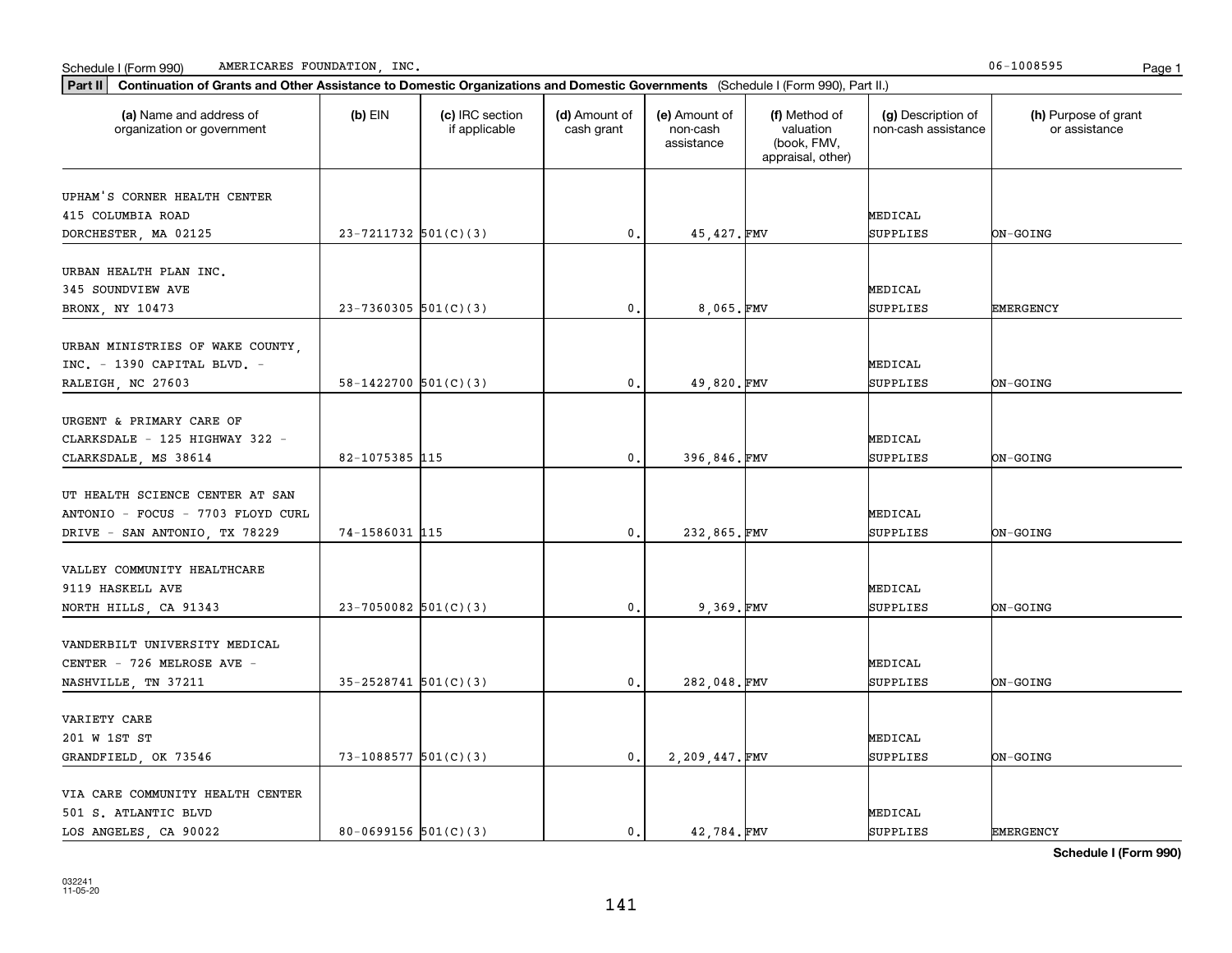| (a) Name and address of<br>organization or government | $(b)$ EIN                  | (c) IRC section<br>if applicable | (d) Amount of<br>cash grant | (e) Amount of<br>non-cash<br>assistance | (f) Method of<br>valuation<br>(book, FMV,<br>appraisal, other) | (g) Description of<br>non-cash assistance | (h) Purpose of grant<br>or assistance |
|-------------------------------------------------------|----------------------------|----------------------------------|-----------------------------|-----------------------------------------|----------------------------------------------------------------|-------------------------------------------|---------------------------------------|
| VIMCARE CLINIC                                        |                            |                                  |                             |                                         |                                                                |                                           |                                       |
| 2400 EAST 17TH STREET                                 |                            |                                  |                             |                                         |                                                                | MEDICAL                                   |                                       |
| COLUMBUS, IN 47201                                    | $35-1129669$ $501(C)(3)$   |                                  | 0.                          | 57,296.FMV                              |                                                                | SUPPLIES                                  | <b>DN-GOING</b>                       |
|                                                       |                            |                                  |                             |                                         |                                                                |                                           |                                       |
| VIP COMMUNITY SERVICES                                |                            |                                  |                             |                                         |                                                                |                                           |                                       |
| 770 E 176TH ST.                                       |                            |                                  |                             |                                         |                                                                | MEDICAL                                   |                                       |
| BRONX, NY 10460                                       | $13 - 3224700$ $501(C)(3)$ |                                  | 0.                          | 8.065.FMV                               |                                                                | SUPPLIES                                  | <b>EMERGENCY</b>                      |
| VIRGINIA B. ANDES VOLUNTEER                           |                            |                                  |                             |                                         |                                                                |                                           |                                       |
| COMMUNTIY CLINIC - 21297 OLEAN                        |                            |                                  |                             |                                         |                                                                | MEDICAL                                   |                                       |
| BLVD - PORT CHARLOTTE, FL 33952                       | 65-0958642 $501(C)(3)$     |                                  | $\mathbf{0}$ .              | 160,168.FMV                             |                                                                | SUPPLIES                                  | <b>DN-GOING</b>                       |
|                                                       |                            |                                  |                             |                                         |                                                                |                                           |                                       |
| VOLUNTEER HEALTHCARE CLINIC                           |                            |                                  |                             |                                         |                                                                |                                           |                                       |
| 4215 MEDICAL PARKWAY                                  |                            |                                  |                             |                                         |                                                                | MEDICAL                                   |                                       |
| AUSTIN, TX 78756                                      | $74-6082464$ 501(C)(3)     |                                  | $\mathbf{0}$ .              | 24,441.FMV                              |                                                                | SUPPLIES                                  | <b>DN-GOING</b>                       |
| VOLUNTEERS IN MEDICINE                                |                            |                                  |                             |                                         |                                                                |                                           |                                       |
| 15 NORTHRIDGE DRIVE                                   |                            |                                  |                             |                                         |                                                                | MEDICAL                                   |                                       |
| HILTON HEAD ISLAND, SC 29926                          | $57-0959206$ $501(C)(3)$   |                                  | 0.                          | 68,150.FMV                              |                                                                | SUPPLIES                                  | <b>DN-GOING</b>                       |
|                                                       |                            |                                  |                             |                                         |                                                                |                                           |                                       |
| VOLUNTEERS IN MEDICINE - CLINIC OF                    |                            |                                  |                             |                                         |                                                                |                                           |                                       |
| THE CASCADES - 2300 NE NEFF RD. -                     |                            |                                  |                             |                                         |                                                                | MEDICAL                                   |                                       |
| BEND, OR 97701                                        | 93-1327847 $501(C)(3)$     |                                  | 0.                          | 17,751.FMV                              |                                                                | SUPPLIES                                  | <b>DN-GOING</b>                       |
|                                                       |                            |                                  |                             |                                         |                                                                |                                           |                                       |
| VOLUNTEERS IN MEDICINE - SAN DIEGO                    |                            |                                  |                             |                                         |                                                                |                                           |                                       |
| 1457 E MADISON AVENUE                                 |                            |                                  |                             |                                         |                                                                | MEDICAL                                   |                                       |
| EL CAJON, CA 92019                                    | $26-0057391$ 501(C)(3)     |                                  | $\mathbf{0}$ .              | 59.573.FMV                              |                                                                | SUPPLIES                                  | <b>DN-GOING</b>                       |
| VOLUNTEERS IN MEDICINE CLINIC                         |                            |                                  |                             |                                         |                                                                |                                           |                                       |
| 417 SE BALBOA AVENUE                                  |                            |                                  |                             |                                         |                                                                | MEDICAL                                   |                                       |
| STUART, FL 34994                                      | 65-1115793 $501(C)(3)$     |                                  | $\mathbf{0}$ .              | 515,896.FMV                             |                                                                | SUPPLIES                                  | <b>DN-GOING</b>                       |
|                                                       |                            |                                  |                             |                                         |                                                                |                                           |                                       |
| VOLUNTEERS IN MEDICINE CLINIC                         |                            |                                  |                             |                                         |                                                                |                                           |                                       |
| 2260 MARCOLA ROAD                                     |                            |                                  |                             |                                         |                                                                | MEDICAL                                   |                                       |
| SPRINGFIELD, OR 97477                                 | 93-1276816 $501(C)(3)$     |                                  | $\mathbf{0}$ .              | 20.091.FMV                              |                                                                | SUPPLIES                                  | <b>DN-GOING</b>                       |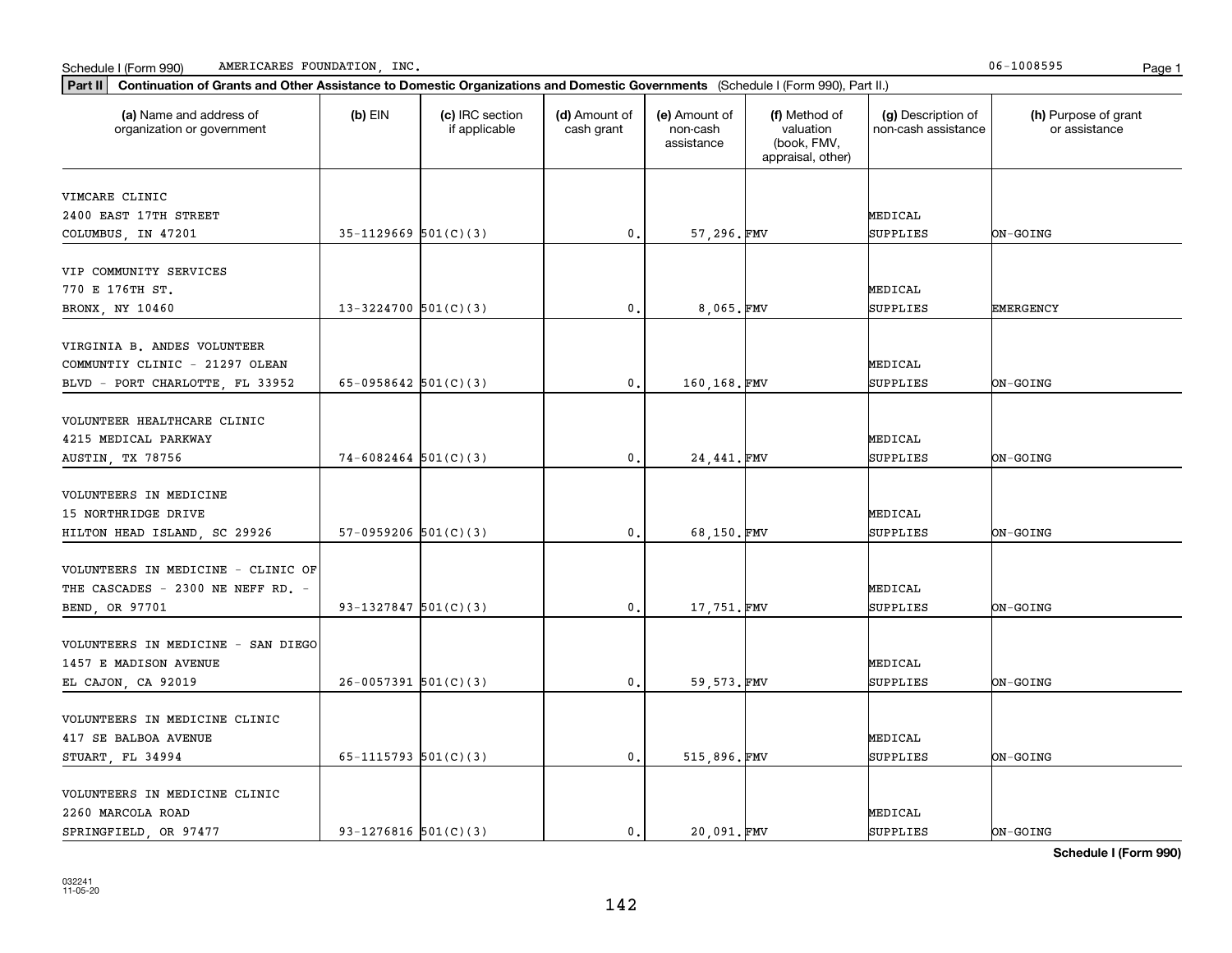| Continuation of Grants and Other Assistance to Domestic Organizations and Domestic Governments (Schedule I (Form 990), Part II.)<br>Part II |                            |                                  |                             |                                         |                                                                |                                           |                                       |
|---------------------------------------------------------------------------------------------------------------------------------------------|----------------------------|----------------------------------|-----------------------------|-----------------------------------------|----------------------------------------------------------------|-------------------------------------------|---------------------------------------|
| (a) Name and address of<br>organization or government                                                                                       | $(b)$ EIN                  | (c) IRC section<br>if applicable | (d) Amount of<br>cash grant | (e) Amount of<br>non-cash<br>assistance | (f) Method of<br>valuation<br>(book, FMV,<br>appraisal, other) | (g) Description of<br>non-cash assistance | (h) Purpose of grant<br>or assistance |
|                                                                                                                                             |                            |                                  |                             |                                         |                                                                |                                           |                                       |
| VOLUNTEERS IN MEDICINE OF SOUTHERN<br>NEVADA - 1240 N. MARTIN LUTHER                                                                        |                            |                                  |                             |                                         |                                                                | MEDICAL                                   |                                       |
| KING - LAS VEGAS, NV 89106                                                                                                                  | $39 - 2072453$ $501(C)(3)$ |                                  | 0.                          | 42,538.FMV                              |                                                                | SUPPLIES                                  | <b>DN-GOING</b>                       |
|                                                                                                                                             |                            |                                  |                             |                                         |                                                                |                                           |                                       |
| VOLUNTEERS IN MEDICINE OF THE                                                                                                               |                            |                                  |                             |                                         |                                                                |                                           |                                       |
| OLYMPICS - 819 GEORGIANA STREET -                                                                                                           |                            |                                  |                             |                                         |                                                                | MEDICAL                                   |                                       |
| PORT ANGELES, WA 98362                                                                                                                      | $01-0590704$ 501(C)(3)     |                                  | 0.                          | 148, 252. FMV                           |                                                                | SUPPLIES                                  | <b>DN-GOING</b>                       |
|                                                                                                                                             |                            |                                  |                             |                                         |                                                                |                                           |                                       |
| VOLUNTEERS IN MEDICINE WILKES<br>BARRE - 190 N. PENNSYLVANIA AVE -                                                                          |                            |                                  |                             |                                         |                                                                | MEDICAL                                   |                                       |
| WILKES BARRE, PA 18701                                                                                                                      | $20-3531527$ $501(C)(3)$   |                                  | 0.                          | 45,676.FMV                              |                                                                | SUPPLIES                                  | <b>DN-GOING</b>                       |
|                                                                                                                                             |                            |                                  |                             |                                         |                                                                |                                           |                                       |
| VOLUNTEERS IN MEDICINE, INC.                                                                                                                |                            |                                  |                             |                                         |                                                                |                                           |                                       |
| 1039 S. DUCHESNE                                                                                                                            |                            |                                  |                             |                                         |                                                                | MEDICAL                                   |                                       |
| SAINT CHARLES, MO 63301                                                                                                                     | $43-1791543$ 501(C)(3)     |                                  | 0.                          | 5,650.FMV                               |                                                                | SUPPLIES                                  | <b>DN-GOING</b>                       |
|                                                                                                                                             |                            |                                  |                             |                                         |                                                                |                                           |                                       |
| WAHID MEDICAL CORP                                                                                                                          |                            |                                  |                             |                                         |                                                                |                                           |                                       |
| 1108 WARD AVENUE<br>PATTERSON, CA 95363                                                                                                     | 45-3797437 CORP            |                                  | 0.                          | 81,513.FMV                              |                                                                | MEDICAL<br>SUPPLIES                       | <b>EMERGENCY</b>                      |
|                                                                                                                                             |                            |                                  |                             |                                         |                                                                |                                           |                                       |
| WAHID MEDICAL CORP                                                                                                                          |                            |                                  |                             |                                         |                                                                |                                           |                                       |
| 1108 WARD AVENUE                                                                                                                            |                            |                                  |                             |                                         |                                                                | MEDICAL                                   |                                       |
| PATTERSON, CA 95363                                                                                                                         | 45-3797437 CORP            |                                  | 0.                          | 232,764.FMV                             |                                                                | SUPPLIES                                  | <b>DN-GOING</b>                       |
|                                                                                                                                             |                            |                                  |                             |                                         |                                                                |                                           |                                       |
| WASATCH COUNTY HEALTH DEPARTMENT                                                                                                            |                            |                                  |                             |                                         |                                                                |                                           |                                       |
| 55 SOUTH 500 EAST                                                                                                                           |                            |                                  |                             |                                         |                                                                | MEDICAL                                   |                                       |
| HEBER CITY, UT 84032                                                                                                                        | 87-6000299 115             |                                  | 0.                          | 5,909.FMV                               |                                                                | SUPPLIES                                  | <b>DN-GOING</b>                       |
| WATER CITY CARE MISSION, INC.                                                                                                               |                            |                                  |                             |                                         |                                                                |                                           |                                       |
| 449 HIGH AVE                                                                                                                                |                            |                                  |                             |                                         |                                                                | MEDICAL                                   |                                       |
| OSHKOSH, WI 54901                                                                                                                           | $84-3899508$ 501(C)(3)     |                                  | 0.                          | 998, 459. FMV                           |                                                                | SUPPLIES                                  | <b>DN-GOING</b>                       |
|                                                                                                                                             |                            |                                  |                             |                                         |                                                                |                                           |                                       |
| WATERMARK HEALTH                                                                                                                            |                            |                                  |                             |                                         |                                                                |                                           |                                       |
| 7616 LBJ FREEWAY SUITE 405                                                                                                                  |                            |                                  |                             |                                         |                                                                | MEDICAL                                   |                                       |
| DALLAS, TX 75251                                                                                                                            | $26-3381206$ 501(C)(3)     |                                  | 0.                          | 6.987.FMV                               |                                                                | SUPPLIES                                  | <b>DN-GOING</b>                       |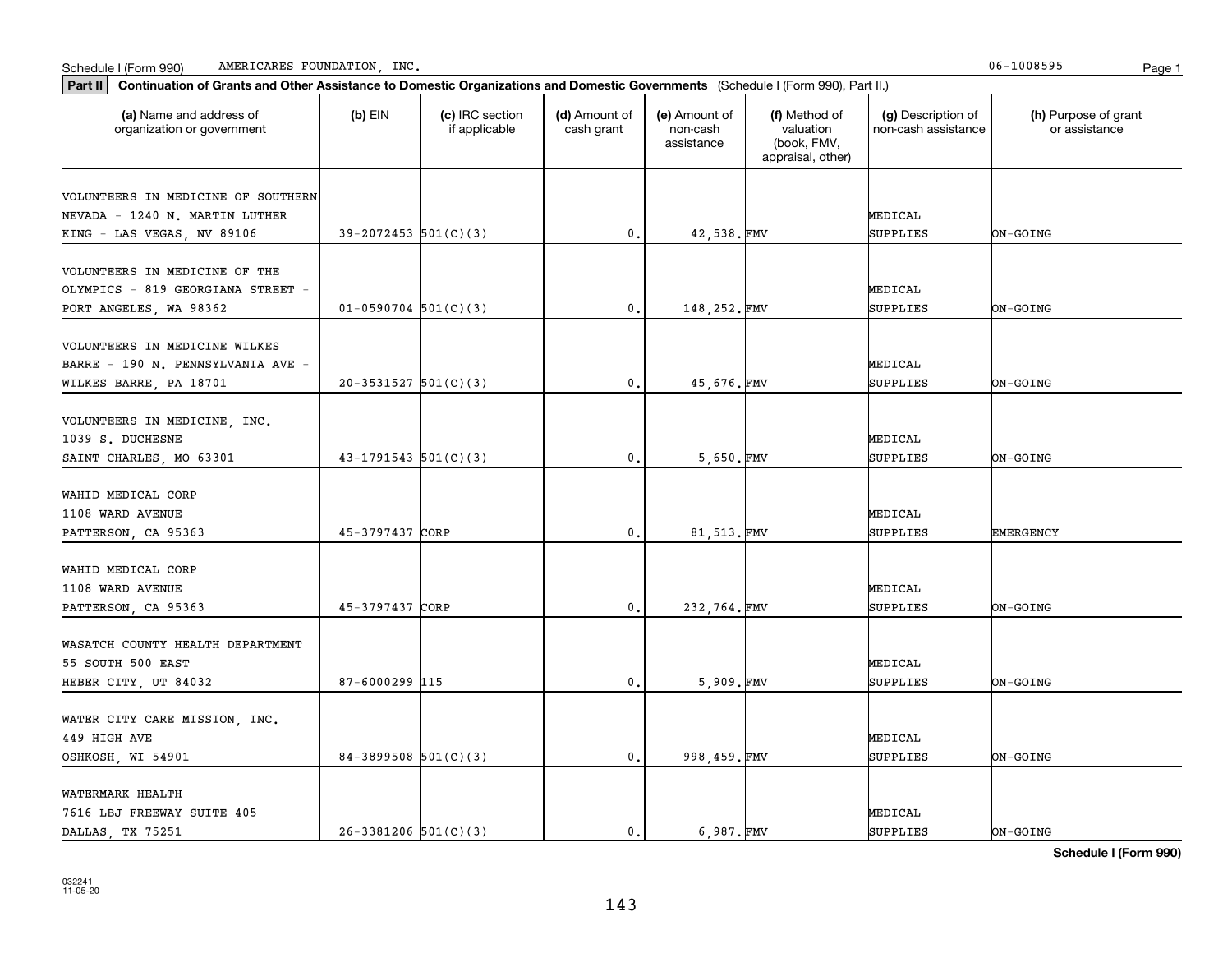| (a) Name and address of<br>organization or government | $(b)$ EIN                  | (c) IRC section<br>if applicable | (d) Amount of<br>cash grant | (e) Amount of<br>non-cash<br>assistance | (f) Method of<br>valuation<br>(book, FMV,<br>appraisal, other) | (g) Description of<br>non-cash assistance | (h) Purpose of grant<br>or assistance |
|-------------------------------------------------------|----------------------------|----------------------------------|-----------------------------|-----------------------------------------|----------------------------------------------------------------|-------------------------------------------|---------------------------------------|
| WELLNESS POINTE                                       |                            |                                  |                             |                                         |                                                                |                                           |                                       |
| 1107 E MARSHALL AVE                                   |                            |                                  |                             |                                         |                                                                | MEDICAL                                   |                                       |
| LONGVIEW, TX 75601                                    | $75 - 2723993$ $501(C)(3)$ |                                  | 0.                          | 13,600.FMV                              |                                                                | <b>SUPPLIES</b>                           | <b>EMERGENCY</b>                      |
|                                                       |                            |                                  |                             |                                         |                                                                |                                           |                                       |
| WELLNESS TREE COMMUNITY CLINIC                        |                            |                                  |                             |                                         |                                                                |                                           |                                       |
| 173 MARTIN STREET                                     |                            |                                  |                             |                                         |                                                                | MEDICAL                                   |                                       |
| TWIN FALLS, ID 83301                                  | $26-1249939$ 501(C)(3)     |                                  | 0.                          | 7.882.FMV                               |                                                                | SUPPLIES                                  | <b>EMERGENCY</b>                      |
|                                                       |                            |                                  |                             |                                         |                                                                |                                           |                                       |
| WELLNESS TREE COMMUNITY CLINIC                        |                            |                                  |                             |                                         |                                                                |                                           |                                       |
| 173 MARTIN STREET                                     |                            |                                  |                             |                                         |                                                                | MEDICAL                                   |                                       |
| TWIN FALLS, ID 83301                                  | $26-1249939$ 501(C)(3)     |                                  | 0.                          | 272,893.FMV                             |                                                                | SUPPLIES                                  | <b>DN-GOING</b>                       |
|                                                       |                            |                                  |                             |                                         |                                                                |                                           |                                       |
| WESLEY CHURCH HEALTH CENTER, INC.                     |                            |                                  |                             |                                         |                                                                |                                           |                                       |
| 410 SOUTH PITTSBURGH STREET                           |                            |                                  |                             |                                         |                                                                | MEDICAL                                   |                                       |
| CONNELLSVILLE, PA 15425                               | $25 - 1844565$ 501(C)(3)   |                                  | $\mathbf{0}$ .              | 101,010.FMV                             |                                                                | SUPPLIES                                  | <b>DN-GOING</b>                       |
| WESLEY HEALTH CENTER                                  |                            |                                  |                             |                                         |                                                                |                                           |                                       |
| 1300 S. 10TH ST                                       |                            |                                  |                             |                                         |                                                                | MEDICAL                                   |                                       |
| PHOENIX, AZ 85034                                     | $86 - 0133770$ 501(C)(3)   |                                  | 0.                          | 63,550.FMV                              |                                                                | SUPPLIES                                  | bn-going                              |
|                                                       |                            |                                  |                             |                                         |                                                                |                                           |                                       |
| WEST CALDWELL HEALTH COUNCIL, INC                     |                            |                                  |                             |                                         |                                                                |                                           |                                       |
| 4330 COLLETTSVILLE RD                                 |                            |                                  |                             |                                         |                                                                | MEDICAL                                   |                                       |
| COLLETTSVILLE, NC 28611                               | $59-1756933$ $501(C)(3)$   |                                  | $\mathbf{0}$ .              | 113,436.FMV                             |                                                                | SUPPLIES                                  | <b>DN-GOING</b>                       |
|                                                       |                            |                                  |                             |                                         |                                                                |                                           |                                       |
| WEST HAWAII COMMUNITY HEALTH                          |                            |                                  |                             |                                         |                                                                |                                           |                                       |
| CENTER - 75-5751 KUAKINI HWY -                        |                            |                                  |                             |                                         |                                                                | MEDICAL                                   |                                       |
| KAILUA KONA, HI 96740                                 | $20-0495394$ 501(C)(3)     |                                  | 0.                          | 208, 251. FMV                           |                                                                | SUPPLIES                                  | <b>DN-GOING</b>                       |
| WEST VIRGINIA UNIVERSITY                              |                            |                                  |                             |                                         |                                                                |                                           |                                       |
| FOUNDATION - 64 MEDICAL CENTER                        |                            |                                  |                             |                                         |                                                                |                                           |                                       |
| DRIVE, HSCN, G111A - MORGANTOWN,                      |                            |                                  |                             |                                         |                                                                | MEDICAL                                   |                                       |
| WV 26505                                              | $55 - 6017181$ $501(C)(3)$ |                                  | $\mathbf{0}$ .              | 9,586.FMV                               |                                                                | SUPPLIES                                  | <b>DN-GOING</b>                       |
|                                                       |                            |                                  |                             |                                         |                                                                |                                           |                                       |
| WESTCARE GEORGIA                                      |                            |                                  |                             |                                         |                                                                |                                           |                                       |
| 2385 OAK GROVE CHURCH ROAD                            |                            |                                  |                             |                                         |                                                                | MEDICAL                                   |                                       |
| CARROLLTON, GA 30117                                  | $25-1903653$ $501(C)(3)$   |                                  | $\mathbf{0}$ .              | 32.322. FMV                             |                                                                | <b>SUPPLIES</b>                           | <b>DN-GOING</b>                       |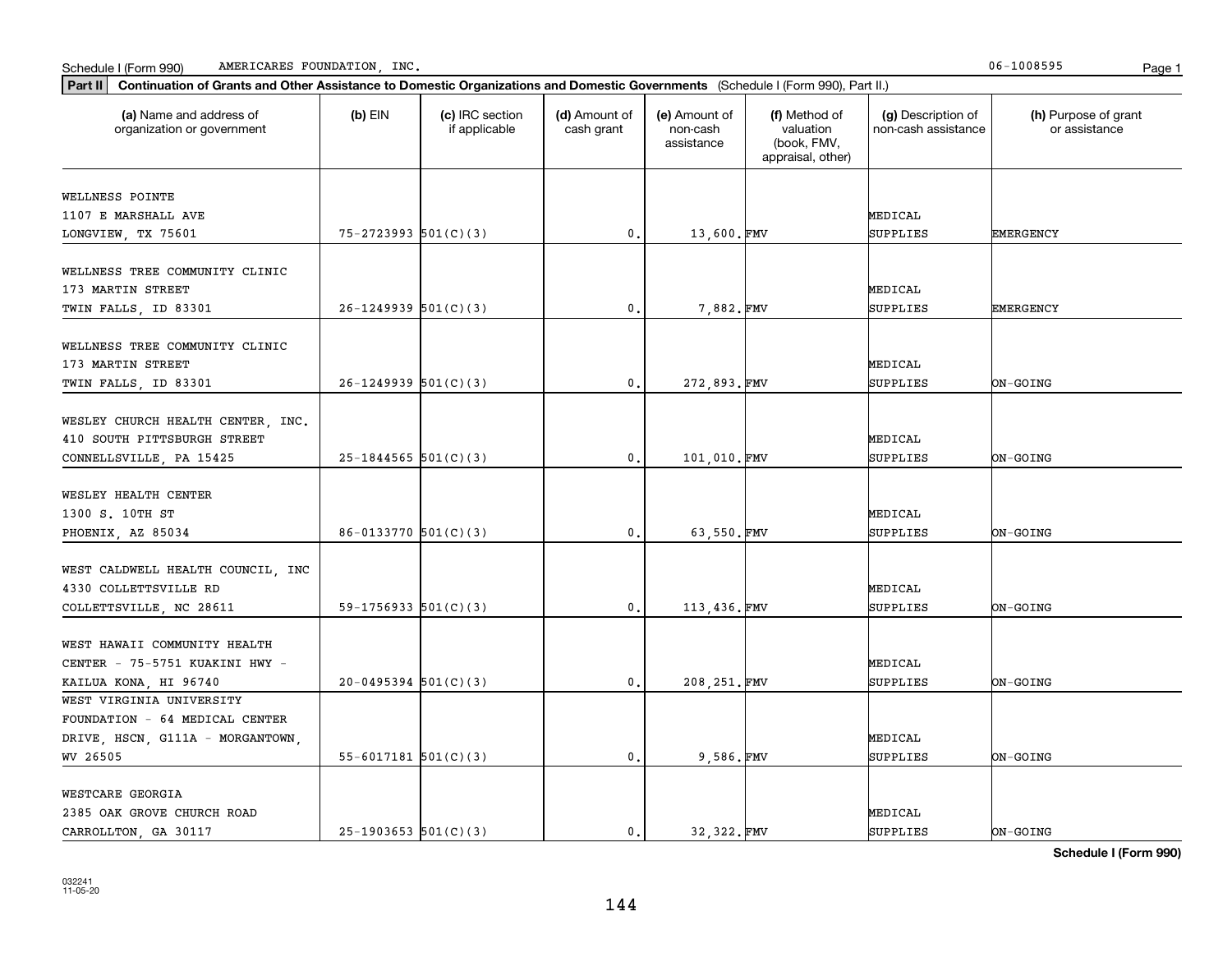| Continuation of Grants and Other Assistance to Domestic Organizations and Domestic Governments (Schedule I (Form 990), Part II.)<br>Part II |                            |                                  |                             |                                         |                                                                |                                           |                                       |
|---------------------------------------------------------------------------------------------------------------------------------------------|----------------------------|----------------------------------|-----------------------------|-----------------------------------------|----------------------------------------------------------------|-------------------------------------------|---------------------------------------|
| (a) Name and address of<br>organization or government                                                                                       | $(b)$ EIN                  | (c) IRC section<br>if applicable | (d) Amount of<br>cash grant | (e) Amount of<br>non-cash<br>assistance | (f) Method of<br>valuation<br>(book, FMV,<br>appraisal, other) | (g) Description of<br>non-cash assistance | (h) Purpose of grant<br>or assistance |
| WESTCARE GUIDANCE CENTER                                                                                                                    |                            |                                  |                             |                                         |                                                                |                                           |                                       |
| 700 VETERANS PARKWAY                                                                                                                        |                            |                                  |                             |                                         |                                                                | MEDICAL                                   |                                       |
| BARNESVILLE, GA 30204                                                                                                                       | $25-1903653$ $501(C)(3)$   |                                  | 0.                          | 33,594.FMV                              |                                                                | SUPPLIES                                  | <b>DN-GOING</b>                       |
| WESTCARE NEVADA INC.                                                                                                                        |                            |                                  |                             |                                         |                                                                |                                           |                                       |
| 323 N. MARYLAND PARKWAY                                                                                                                     |                            |                                  |                             |                                         |                                                                | MEDICAL                                   |                                       |
| LAS VEGAS, NV 89101                                                                                                                         | $94-2778981$ 501(C)(3)     |                                  | $\mathsf{0}$ .              | 49,780.FMV                              |                                                                | SUPPLIES                                  | <b>DN-GOING</b>                       |
| WESTCARE TENNESSEE                                                                                                                          |                            |                                  |                             |                                         |                                                                |                                           |                                       |
| 2415 N GATEWAY                                                                                                                              |                            |                                  |                             |                                         |                                                                | MEDICAL                                   |                                       |
| HARRIMAN, TN 37748                                                                                                                          | $27-3702109$ 501(C)(3)     |                                  | $\mathfrak{o}$ .            | 317,306.FMV                             |                                                                | SUPPLIES                                  | <b>DN-GOING</b>                       |
|                                                                                                                                             |                            |                                  |                             |                                         |                                                                |                                           |                                       |
| WESTMINSTER FREE CLINIC                                                                                                                     |                            |                                  |                             |                                         |                                                                |                                           |                                       |
| 3271 GRANDE VISTA DR                                                                                                                        |                            |                                  |                             |                                         |                                                                | MEDICAL                                   |                                       |
| NEWBURY PARK, CA 91320                                                                                                                      | $77 - 0563241$ $501(C)(3)$ |                                  | 0.                          | 283,060.FMV                             |                                                                | SUPPLIES                                  | <b>DN-GOING</b>                       |
| WHATCOM COUNTY HEALTH DEPARTMENT                                                                                                            |                            |                                  |                             |                                         |                                                                |                                           |                                       |
| 1500 N STATE STREET STE 100                                                                                                                 |                            |                                  |                             |                                         |                                                                | MEDICAL                                   |                                       |
| BELLINGHAM, WA 98225                                                                                                                        | 91-6001383 115             |                                  | 0.                          | 5,587.FMV                               |                                                                | SUPPLIES                                  | <b>ON-GOING</b>                       |
|                                                                                                                                             |                            |                                  |                             |                                         |                                                                |                                           |                                       |
| WHEELING HEALTH RIGHT INC                                                                                                                   |                            |                                  |                             |                                         |                                                                |                                           |                                       |
| 61-29TH ST                                                                                                                                  |                            |                                  |                             |                                         |                                                                | MEDICAL                                   |                                       |
| WHEELING, WV 26003                                                                                                                          | $31 - 1149085$ 501(C)(3)   |                                  | $\mathfrak{o}$ .            | 143,025.FMV                             |                                                                | SUPPLIES                                  | <b>DN-GOING</b>                       |
| WHOLE FAMILY HEALTH CENTER                                                                                                                  |                            |                                  |                             |                                         |                                                                |                                           |                                       |
| 981 37TH PLACE                                                                                                                              |                            |                                  |                             |                                         |                                                                | MEDICAL                                   |                                       |
| VERO BEACH, FL 32960                                                                                                                        | $65-0715258$ $501(C)(3)$   |                                  | 0.                          | 42,232. FMV                             |                                                                | SUPPLIES                                  | <b>DN-GOING</b>                       |
|                                                                                                                                             |                            |                                  |                             |                                         |                                                                |                                           |                                       |
| WILL-GRUNDY MEDICAL CLINIC                                                                                                                  |                            |                                  |                             |                                         |                                                                |                                           |                                       |
| 213 EAST CASS STREET                                                                                                                        |                            |                                  |                             |                                         |                                                                | MEDICAL                                   |                                       |
| JOLIET, IL 60432                                                                                                                            | $36-3492306$ 501(C)(3)     |                                  | 0.                          | 9,113.FMV                               |                                                                | SUPPLIES                                  | <b>ON-GOING</b>                       |
|                                                                                                                                             |                            |                                  |                             |                                         |                                                                |                                           |                                       |
| WILLING HELPERS MEDICAL, INC<br>4186 MILL STREET                                                                                            |                            |                                  |                             |                                         |                                                                | MEDICAL                                   |                                       |
| COVINGTON, GA 30014                                                                                                                         | $56 - 2602392$ $501(C)(3)$ |                                  | $\mathbf{0}$ .              | 574,695.FMV                             |                                                                | <b>SUPPLIES</b>                           | <b>DN-GOING</b>                       |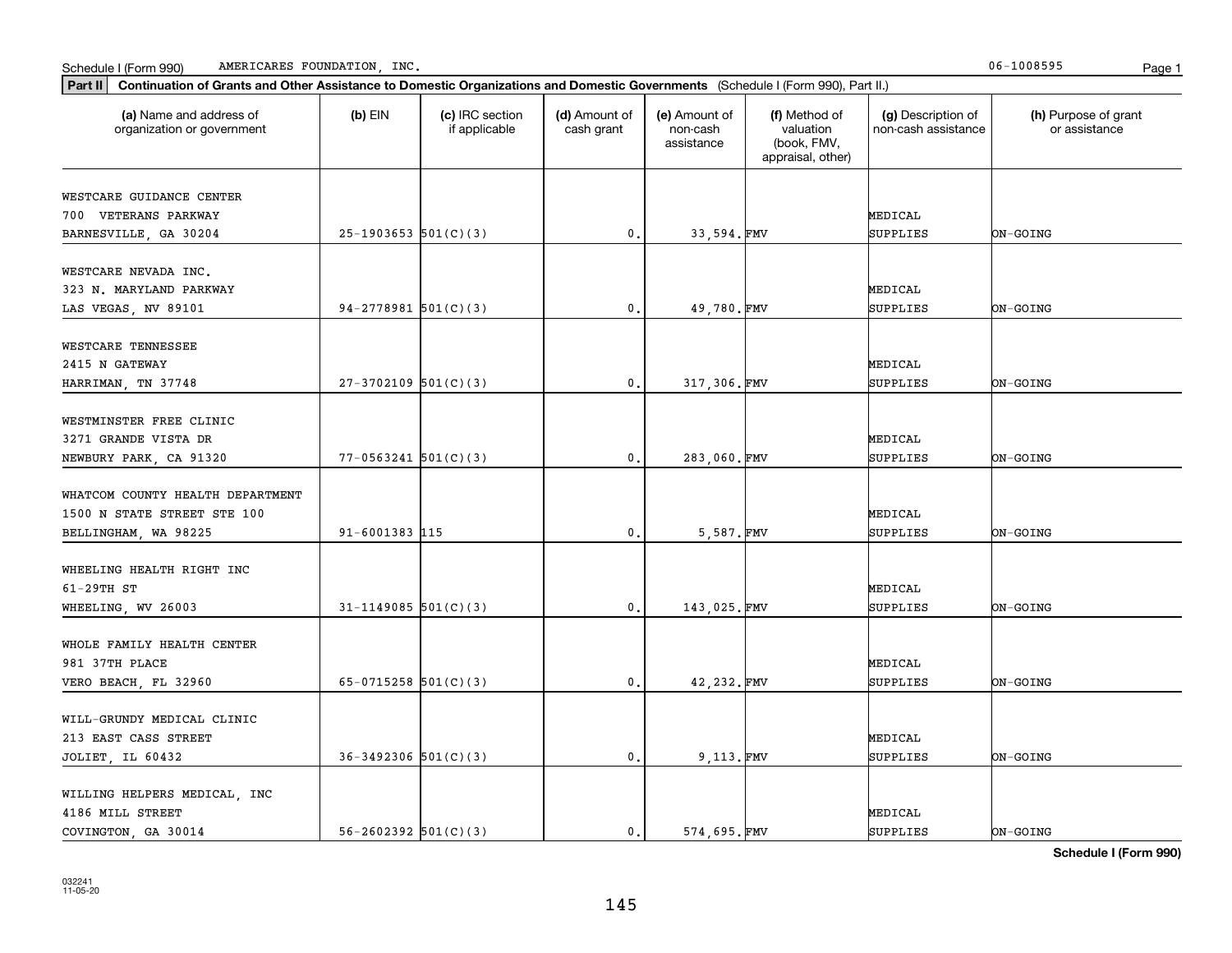| Part II   Continuation of Grants and Other Assistance to Domestic Organizations and Domestic Governments (Schedule I (Form 990), Part II.) |                            |                                  |                             |                                         |                                                                |                                           |                                       |
|--------------------------------------------------------------------------------------------------------------------------------------------|----------------------------|----------------------------------|-----------------------------|-----------------------------------------|----------------------------------------------------------------|-------------------------------------------|---------------------------------------|
| (a) Name and address of<br>organization or government                                                                                      | $(b)$ EIN                  | (c) IRC section<br>if applicable | (d) Amount of<br>cash grant | (e) Amount of<br>non-cash<br>assistance | (f) Method of<br>valuation<br>(book, FMV,<br>appraisal, other) | (g) Description of<br>non-cash assistance | (h) Purpose of grant<br>or assistance |
| WINN COMMUNITY HEALTH CENTER                                                                                                               |                            |                                  |                             |                                         |                                                                |                                           |                                       |
| 431 W LAFAYETTE STREET                                                                                                                     |                            |                                  |                             |                                         |                                                                | MEDICAL                                   |                                       |
| WINNFIELD, LA 71483                                                                                                                        | $20 - 5823527$ 501(C)(3)   |                                  | $\mathbf{0}$ .              | 268,116.FMV                             |                                                                | <b>SUPPLIES</b>                           | <b>EMERGENCY</b>                      |
|                                                                                                                                            |                            |                                  |                             |                                         |                                                                |                                           |                                       |
| WOFCC HOPE CLINIC                                                                                                                          |                            |                                  |                             |                                         |                                                                |                                           |                                       |
| 609 WEST AVENUE E                                                                                                                          |                            |                                  |                             |                                         |                                                                | MEDICAL                                   |                                       |
| ELK CITY, OK 73644                                                                                                                         | $26 - 1284785$ 501(C)(3)   |                                  | $\mathbf{0}$ .              | 150,463.FMV                             |                                                                | SUPPLIES                                  | <b>DN-GOING</b>                       |
|                                                                                                                                            |                            |                                  |                             |                                         |                                                                |                                           |                                       |
| WOLVERINE STREET MEDICINE                                                                                                                  |                            |                                  |                             |                                         |                                                                |                                           |                                       |
| 1500 E MEDICAL CENTER DR                                                                                                                   |                            |                                  |                             |                                         |                                                                | MEDICAL                                   |                                       |
| ANN ARBOR, MI 48109                                                                                                                        | $38 - 6006309$ $501(C)(3)$ |                                  | $\mathbf{0}$ .              | 108,674.FMV                             |                                                                | <b>SUPPLIES</b>                           | <b>DN-GOING</b>                       |
|                                                                                                                                            |                            |                                  |                             |                                         |                                                                |                                           |                                       |
| <b>WOVEN HEALTH</b>                                                                                                                        |                            |                                  |                             |                                         |                                                                |                                           |                                       |
| ONE MEDICAL PARKWAY                                                                                                                        |                            |                                  |                             |                                         |                                                                | MEDICAL                                   |                                       |
| FARMERS BRANCH, TX 75234                                                                                                                   | $75 - 2616002$ 501(C)(3)   |                                  | 0.                          | 182,779.FMV                             |                                                                | SUPPLIES                                  | <b>DN-GOING</b>                       |
|                                                                                                                                            |                            |                                  |                             |                                         |                                                                |                                           |                                       |
| YALE UNIVERSITY                                                                                                                            |                            |                                  |                             |                                         |                                                                |                                           |                                       |
| 1 LONG WHARF DRIVE                                                                                                                         |                            |                                  |                             |                                         |                                                                | MEDICAL                                   |                                       |
| NEW HAVEN, CT 06511                                                                                                                        | $06 - 0646973$ 501(C)(3)   |                                  | $\mathbf{0}$ .              | 291,594.FMV                             |                                                                | <b>SUPPLIES</b>                           | <b>EMERGENCY</b>                      |
| ILLINOIS ASSOCIATION OF FREE AND                                                                                                           |                            |                                  |                             |                                         |                                                                |                                           |                                       |
| CHARITABLE CLINICS - 42 STEPHEN                                                                                                            |                            |                                  |                             |                                         |                                                                |                                           |                                       |
| STREET, #416                                                                                                                               |                            |                                  |                             |                                         |                                                                |                                           |                                       |
| - LEMONT, IL 60439                                                                                                                         | $20-1942444$ 501(C)(3)     |                                  | 12,500.                     | 0.                                      |                                                                |                                           | <b>DN-GOING</b>                       |
| ALABAMA ASSOCIATION OF FREE AND                                                                                                            |                            |                                  |                             |                                         |                                                                |                                           |                                       |
| CHARITABLE CLINICS - 5741                                                                                                                  |                            |                                  |                             |                                         |                                                                |                                           |                                       |
| CARMICHAEL PARKWAY - MONTGOMERY,                                                                                                           |                            |                                  |                             |                                         |                                                                |                                           |                                       |
| AL 36117                                                                                                                                   | $83 - 3196587$ $501(C)(3)$ |                                  | 12,500.                     | 0,                                      |                                                                |                                           | <b>DN-GOING</b>                       |
|                                                                                                                                            |                            |                                  |                             |                                         |                                                                |                                           |                                       |
| BERKELEY COMMUNITY HEALTH PROJECT                                                                                                          |                            |                                  |                             |                                         |                                                                |                                           |                                       |
| 2339 DURANT AVE                                                                                                                            |                            |                                  |                             |                                         |                                                                |                                           |                                       |
| BERKELEY, CA 94704                                                                                                                         | 94-1697002 $501(C)(3)$     |                                  | 10,000.                     | 0,                                      |                                                                |                                           | <b>DN-GOING</b>                       |
| BROTHER BILL'S HELPING HAND                                                                                                                |                            |                                  |                             |                                         |                                                                |                                           |                                       |
|                                                                                                                                            |                            |                                  |                             |                                         |                                                                |                                           |                                       |
| 3906 N WESTMORELAND DRIVE                                                                                                                  |                            |                                  |                             |                                         |                                                                |                                           |                                       |
| DALLAS TX 75212                                                                                                                            | $75 - 6027740$ 501(C)(3)   |                                  | 30,000.                     | 0.                                      |                                                                |                                           | <b>DN-GOING</b>                       |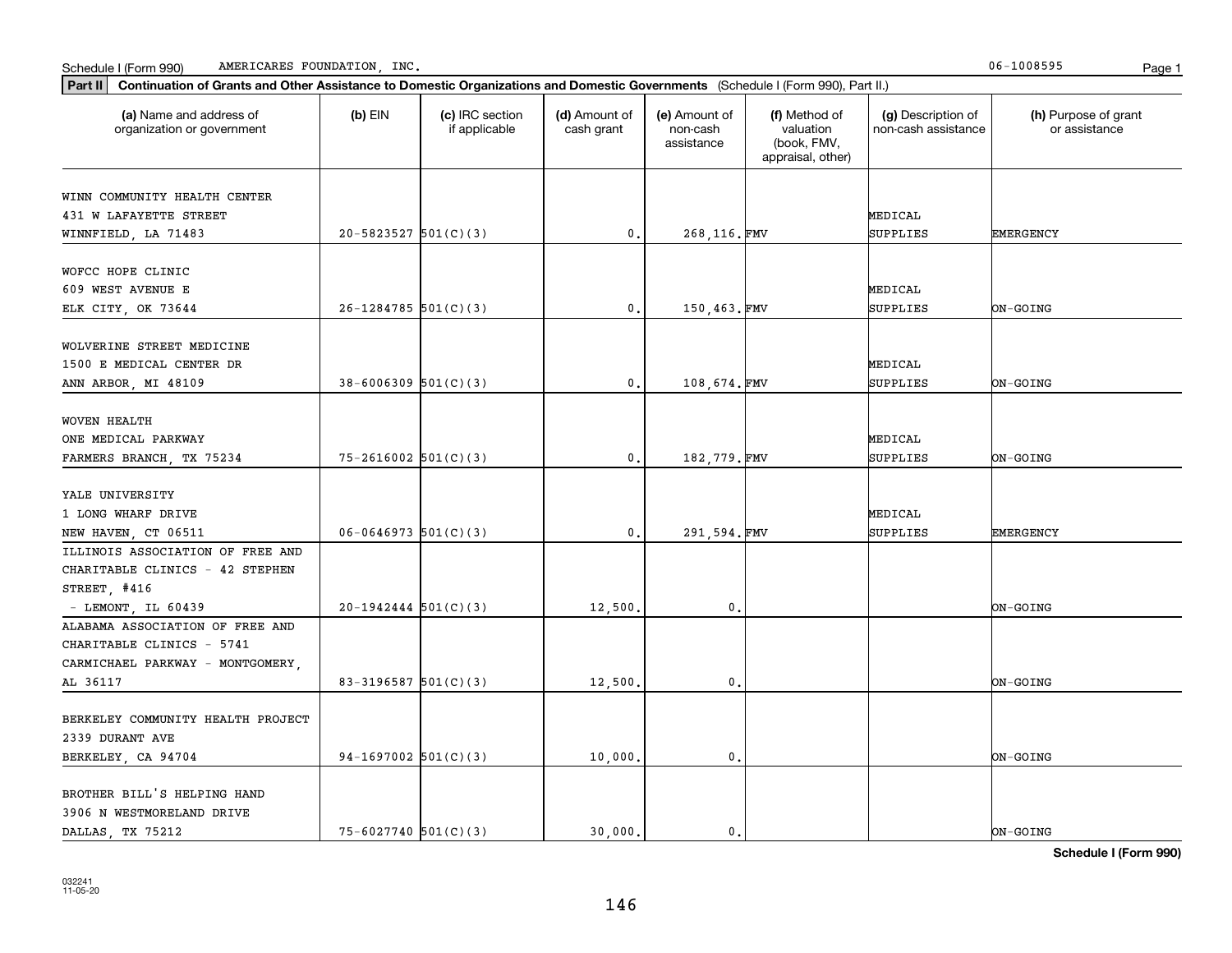| (a) Name and address of<br>organization or government | $(b)$ EIN                  | (c) IRC section<br>if applicable | (d) Amount of<br>cash grant | (e) Amount of<br>non-cash<br>assistance | (f) Method of<br>valuation<br>(book, FMV,<br>appraisal, other) | (g) Description of<br>non-cash assistance | (h) Purpose of grant<br>or assistance |
|-------------------------------------------------------|----------------------------|----------------------------------|-----------------------------|-----------------------------------------|----------------------------------------------------------------|-------------------------------------------|---------------------------------------|
| CATHOLIC CHARITIES OF ACADIANA                        |                            |                                  |                             |                                         |                                                                |                                           |                                       |
| 405 ST. JOHN STREET                                   |                            |                                  |                             |                                         |                                                                |                                           |                                       |
| LAFAYETTE, LA 70503                                   | $72-0977497$ 501(C)(3)     |                                  | 25,000.                     | $\mathbf{0}$ .                          |                                                                |                                           | <b>EMERGENCY</b>                      |
|                                                       |                            |                                  |                             |                                         |                                                                |                                           |                                       |
| CATHOLIC CHARITIES OF THE DIOCESE                     |                            |                                  |                             |                                         |                                                                |                                           |                                       |
| OF SANTA ROSA - 987 AIRWAY COURT                      |                            |                                  |                             |                                         |                                                                |                                           |                                       |
| SANTA ROSA, CA 95402                                  | $94 - 2479393$ $501(C)(3)$ |                                  | 27,500.                     | $\mathbf{0}$                            |                                                                |                                           | <b>EMERGENCY</b>                      |
|                                                       |                            |                                  |                             |                                         |                                                                |                                           |                                       |
| CLACKAMAS VOLUNTEERS IN MEDICINE                      |                            |                                  |                             |                                         |                                                                |                                           |                                       |
| 700 MOLALLA AVENUE, PO BOX 2592                       |                            |                                  |                             |                                         |                                                                |                                           |                                       |
| OREGON CITY, OR 97045                                 | $37-1621141$ $501(C)(3)$   |                                  | 10,000.                     | 0.                                      |                                                                |                                           | <b>EMERGENCY</b>                      |
|                                                       |                            |                                  |                             |                                         |                                                                |                                           |                                       |
| COMMUNITY ADVANCED PRACTICE                           |                            |                                  |                             |                                         |                                                                |                                           |                                       |
| NURSES, INC. - 173 BOULEVARD NE -                     |                            |                                  |                             |                                         |                                                                |                                           |                                       |
| ATLANTA, GA 30312                                     | $58 - 2435328$ $501(C)(3)$ |                                  | 10,000,                     | $\mathbf 0$                             |                                                                |                                           | <b>DN-GOING</b>                       |
| COMMUNITY CLINIC OF SWMO                              |                            |                                  |                             |                                         |                                                                |                                           |                                       |
| 701 SOUTH JOPLIN AVE                                  |                            |                                  |                             |                                         |                                                                |                                           |                                       |
| AVEJOPLIN, MO 64801                                   | $43-1643962$ 501(C)(3)     |                                  | 50,000,                     | 0.                                      |                                                                |                                           | <b>DN-GOING</b>                       |
|                                                       |                            |                                  |                             |                                         |                                                                |                                           |                                       |
| COMMUNITY HEALTH CLINIC                               |                            |                                  |                             |                                         |                                                                |                                           |                                       |
| 1113 WOODLAND DR.                                     |                            |                                  |                             |                                         |                                                                |                                           |                                       |
| ELIZABETHTOWN, KY 42701                               | $30-0042070$ 501(C)(3)     |                                  | 50,000,                     | 0.                                      |                                                                |                                           | <b>DN-GOING</b>                       |
| COMMUNITY HEALTH CENTER OF WEST                       |                            |                                  |                             |                                         |                                                                |                                           |                                       |
| PALM BEACH INC - 2100 WEST 45TH                       |                            |                                  |                             |                                         |                                                                |                                           |                                       |
| STREET SUITE A8/9 - WEST PALM                         |                            |                                  |                             |                                         |                                                                |                                           |                                       |
| BEACH, FL 33407                                       | $26-3611337$ 501(C)(3)     |                                  | 60,000,                     | 0.                                      |                                                                |                                           | <b>DN-GOING</b>                       |
|                                                       |                            |                                  |                             |                                         |                                                                |                                           |                                       |
| COMMUNITY HEALTH SERVICES OF UNION                    |                            |                                  |                             |                                         |                                                                |                                           |                                       |
| COUNTY, INC. - 415-B EAST WINDSOR                     |                            |                                  |                             |                                         |                                                                |                                           |                                       |
| STREET - MONROE, NC 28112                             | $46-0495947$ 501(C)(3)     |                                  | 10,000.                     | 0.                                      |                                                                |                                           | <b>DN-GOING</b>                       |
|                                                       |                            |                                  |                             |                                         |                                                                |                                           |                                       |
| COMMUNITY MEDICAL CLINIC OF                           |                            |                                  |                             |                                         |                                                                |                                           |                                       |
| KERSHAW COUNTY - 110 E. DEKALB.                       |                            |                                  |                             |                                         |                                                                |                                           |                                       |
| ST. SUITE 1B - CAMDENTON, SC 29020                    | $57-1074191$ $501(C)(3)$   |                                  | 50,000.                     | 0.                                      |                                                                |                                           | <b>DN-GOING</b>                       |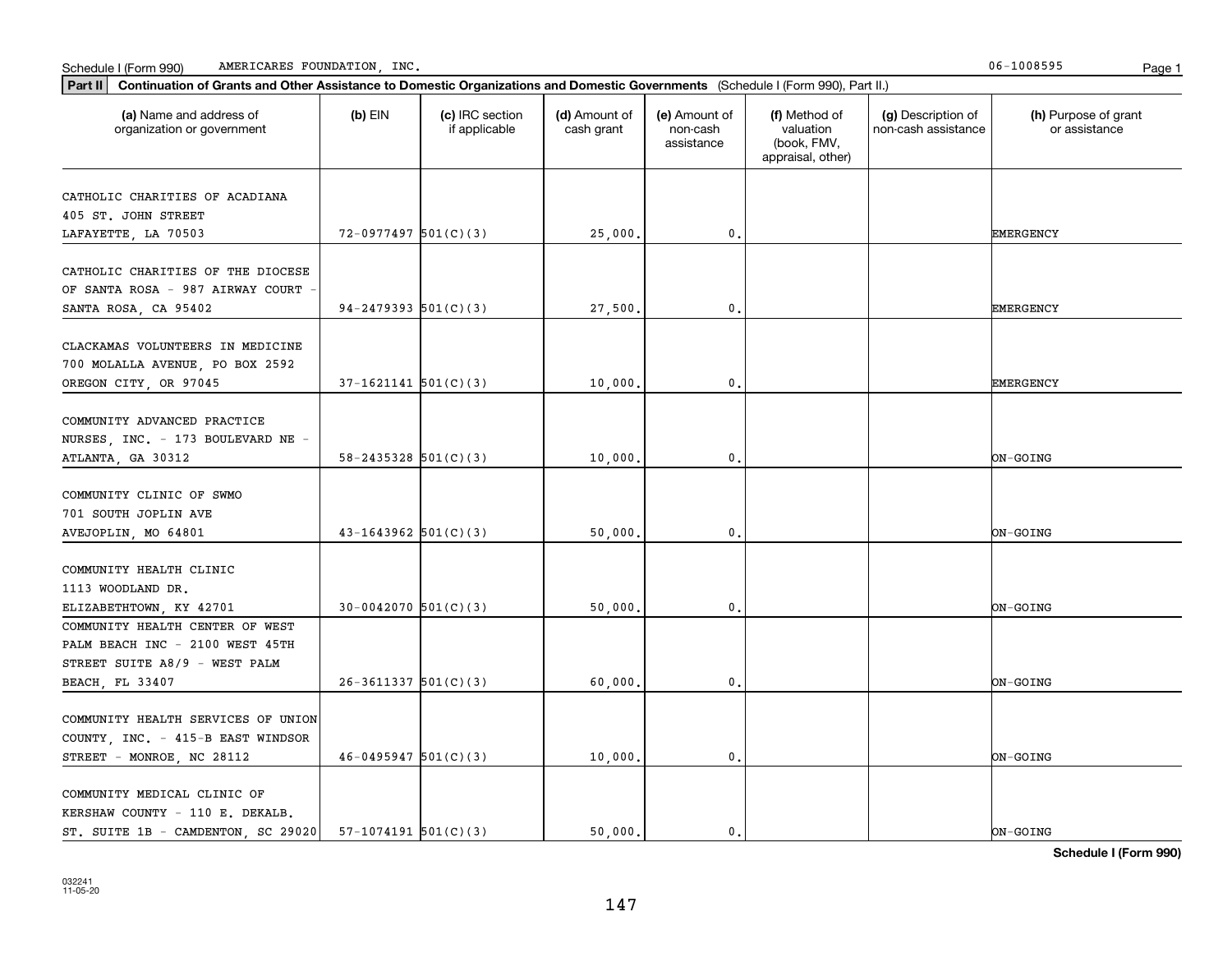$\left| \begin{array}{c} \text{In } \\ \text{In } \\ \text{In } \end{array} \right|$  IRC section Amount of

**Part II Continuation of Grants and Other Assistance to Domestic Organizations and Domestic Governments**  (Schedule I (Form 990), Part II.)

**Schedule I (Form 990)**

| (a) Name and address of<br>organization or government                                | $(b)$ EIN                  | (c) IRC section<br>if applicable | (d) Amount of<br>cash grant | (e) Amount of<br>non-cash<br>assistance | (f) Method of<br>valuation<br>(book, FMV,<br>appraisal, other) | (g) Description of<br>non-cash assistance | (h) Purpose of grant<br>or assistance |
|--------------------------------------------------------------------------------------|----------------------------|----------------------------------|-----------------------------|-----------------------------------------|----------------------------------------------------------------|-------------------------------------------|---------------------------------------|
| COMMUNITY VOLUNTEERS IN MEDICINE                                                     |                            |                                  |                             |                                         |                                                                |                                           |                                       |
| FREE DENTAL COMMIT - 300 B                                                           |                            |                                  |                             |                                         |                                                                |                                           |                                       |
| LAWRENCE DRIVE - WEST CHESTER, PA                                                    |                            |                                  |                             |                                         |                                                                |                                           |                                       |
| 19380                                                                                | 23-2944553 $501(C)(3)$     |                                  | 58,300.                     | 0.                                      |                                                                |                                           | <b>DN-GOING</b>                       |
| COMMUNITYHEALTH                                                                      |                            |                                  |                             |                                         |                                                                |                                           |                                       |
| 2611 W CHICAGO AVE                                                                   |                            |                                  |                             |                                         |                                                                |                                           |                                       |
| CHICAGO, IL 60622                                                                    | $36-3831793$ $501(C)(3)$   |                                  | 10,000                      | 0.                                      |                                                                |                                           | <b>bN-GOING</b>                       |
| DIOCESAN COUNCIL FOR THE SOCIETY                                                     |                            |                                  |                             |                                         |                                                                |                                           |                                       |
| OF ST VINCENT DE PAUL DIOCESE                                                        |                            |                                  |                             |                                         |                                                                |                                           |                                       |
| PHOENIX - 320 W WATKINS RD -                                                         |                            |                                  |                             |                                         |                                                                |                                           |                                       |
| PHOENIX, AR 85003                                                                    | $86-0096789$ 501(C)(3)     |                                  | 50,000                      | 0.                                      |                                                                |                                           | <b>DN-GOING</b>                       |
| EASTER SEALS LOUISIANA INC.<br>935 GRAVIER STREET ØSUITE 720                         |                            |                                  |                             |                                         |                                                                |                                           |                                       |
| NEW ORLEANS, LA 70112                                                                | $72 - 0694376$ 501(C)(3)   |                                  | 9,700.                      | 0.                                      |                                                                |                                           | <b>EMERGENCY</b>                      |
| EASTER SEALS OREGON<br>7300 SW HUNZIKER STREET, SUITE 103                            |                            |                                  |                             |                                         |                                                                |                                           |                                       |
| PORTLAND, OR 97201                                                                   | 93-0386885 $501(C)(3)$     |                                  | 10,000                      | $\mathbf{0}$ .                          |                                                                |                                           | <b>EMERGENCY</b>                      |
| THE FOUNDATION OF SAINT JOSEPH<br>REGIONAL MEDICAL CENTER - 707 EAST<br>CEDAR STREET |                            |                                  |                             |                                         |                                                                |                                           |                                       |
| SUITE 100 - SOUTH BEND, IN 46617                                                     | $35 - 1654543$ $501(C)(3)$ |                                  | 10,000                      | 0.                                      |                                                                |                                           | <b>DN-GOING</b>                       |
| FRIENDS OF THE FREE CLINIC<br>904 S. 10TH, SUITE A<br>SAINT JOSEPH, MO 64503         | $80-0308973$ 501(C)(3)     |                                  | 30,000.                     | 0.                                      |                                                                |                                           | <b>bN-GOING</b>                       |
| FUNDACIN MANOS JUNTAS                                                                |                            |                                  |                             |                                         |                                                                |                                           |                                       |
| 1145 W INTERSTATE 240 SERVICE                                                        |                            |                                  |                             |                                         |                                                                |                                           |                                       |
| ROAD, BLDG D, STE D - OKLAHOMA                                                       |                            |                                  |                             |                                         |                                                                |                                           |                                       |
| CITY, OK 73139                                                                       | 73-1523135 $501(C)(3)$     |                                  | 50,000.                     | 0.                                      |                                                                |                                           | <b>DN-GOING</b>                       |
| GOOD HEALTH CLINIC<br>91555 OVERSEAS HWY. SUITE 2<br>TAVERNIER, FL 33070             | $04-3745805$ 501(C)(3)     |                                  | 10,000.                     | 0.                                      |                                                                |                                           | <b>DN-GOING</b>                       |

148

Schedule I (Form 990) Page 1 AMERICARES FOUNDATION, INC. 06-1008595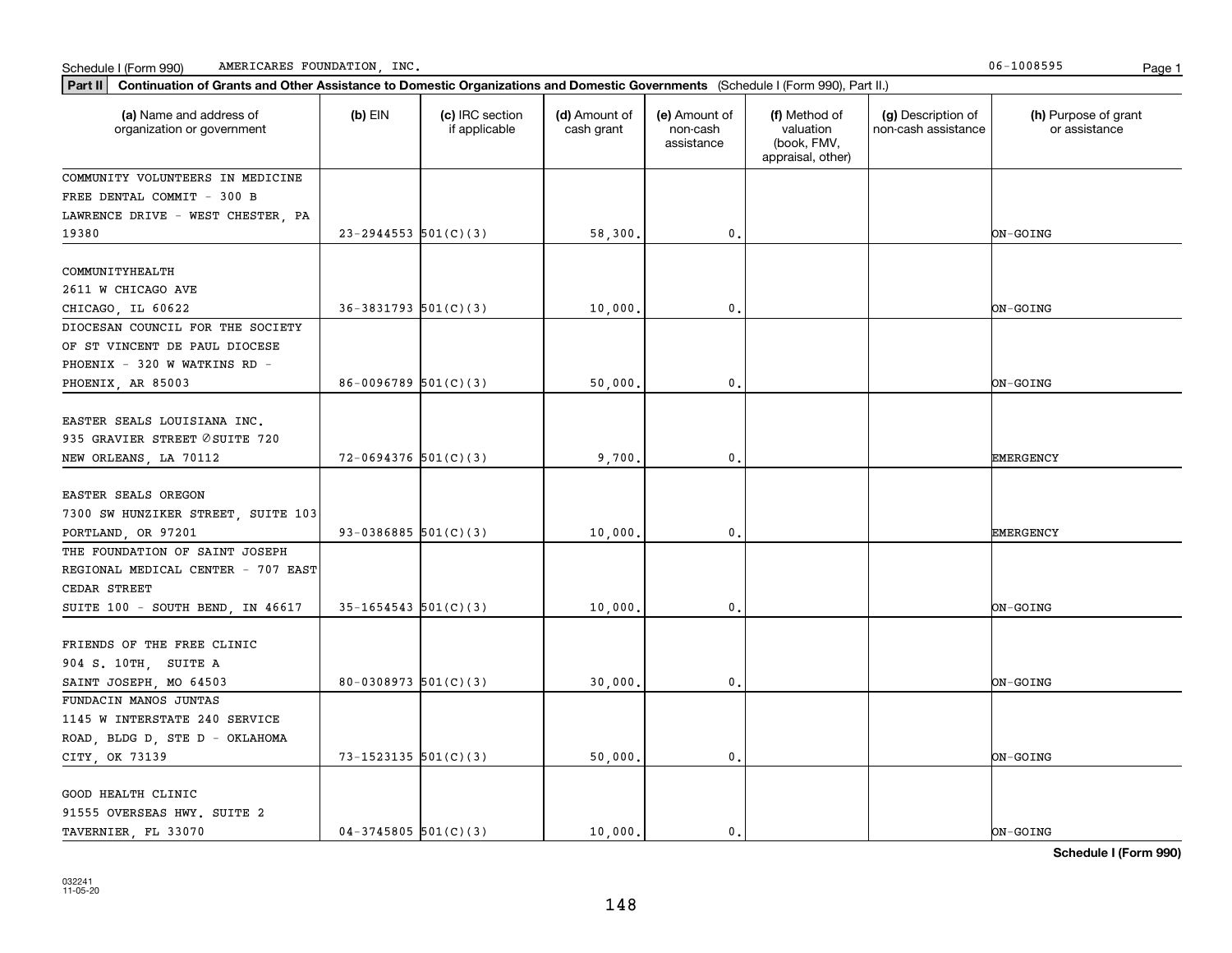| Part II   Continuation of Grants and Other Assistance to Domestic Organizations and Domestic Governments (Schedule I (Form 990), Part II.) |                            |                                  |                             |                                         |                                                                |                                           |                                       |
|--------------------------------------------------------------------------------------------------------------------------------------------|----------------------------|----------------------------------|-----------------------------|-----------------------------------------|----------------------------------------------------------------|-------------------------------------------|---------------------------------------|
| (a) Name and address of<br>organization or government                                                                                      | $(b)$ EIN                  | (c) IRC section<br>if applicable | (d) Amount of<br>cash grant | (e) Amount of<br>non-cash<br>assistance | (f) Method of<br>valuation<br>(book, FMV,<br>appraisal, other) | (g) Description of<br>non-cash assistance | (h) Purpose of grant<br>or assistance |
| GOOD NEWS MINISTRIES / GOOD NEWS                                                                                                           |                            |                                  |                             |                                         |                                                                |                                           |                                       |
| HEALTH CLINIC - 2716 EAST                                                                                                                  |                            |                                  |                             |                                         |                                                                |                                           |                                       |
| WASHINGTON STREET - INDIANAPOLIS,                                                                                                          |                            |                                  |                             |                                         |                                                                |                                           |                                       |
| IN 46201                                                                                                                                   | $35-0999233$ $501(C)(3)$   |                                  | 25,000.                     | $\mathbf{0}$                            |                                                                |                                           | <b>DN-GOING</b>                       |
| GREATER HICKORY COOPERATIVE<br>CHRISTIAN MINISTRY - 31 1ST AVE SE                                                                          |                            |                                  |                             |                                         |                                                                |                                           |                                       |
| - HICKORY, NC 28602                                                                                                                        | $56-0934855$ $501(C)(3)$   |                                  | 30,000,                     | $\mathbf 0$                             |                                                                |                                           | <b>DN-GOING</b>                       |
| HEAL THE CITY CLINIC<br>609 S. CAROLINA                                                                                                    |                            |                                  |                             |                                         |                                                                |                                           |                                       |
| AMARILLO, TX 79106                                                                                                                         | $46 - 5694050$ 501(C)(3)   |                                  | 40,000.                     | 0.                                      |                                                                |                                           | <b>DN-GOING</b>                       |
| HEALTH AND HOPE CLINIC<br>1718 E OLIVE ROAD<br>PENSACOLA, FL 32514                                                                         | $26 - 4336638$ 501(C)(3)   |                                  | 10,000                      | $\mathbf 0$                             |                                                                |                                           | EMERGENCY                             |
|                                                                                                                                            |                            |                                  |                             |                                         |                                                                |                                           |                                       |
| HEALTH ACCESS, INC.<br><b>489 WASHINGTON AVENUE</b>                                                                                        |                            |                                  |                             |                                         |                                                                |                                           |                                       |
| CLARKSBURG, WV 26301                                                                                                                       | $55-0715066$ $501(C)(3)$   |                                  | 10,000.                     | $\mathbf 0$                             |                                                                |                                           | <b>DN-GOING</b>                       |
| HEALTH PARTNERS FREE CLINIC<br>1300 N. COUNTY ROAD 25A                                                                                     |                            |                                  |                             |                                         |                                                                |                                           |                                       |
| TROY, OH 45373                                                                                                                             | $31 - 1596731$ $501(C)(3)$ |                                  | 30,000,                     | 0.                                      |                                                                |                                           | <b>DN-GOING</b>                       |
| HOPE MEDICAL CLINIC, INC<br>150 BEACH DRIVE                                                                                                |                            |                                  |                             |                                         |                                                                |                                           |                                       |
| DESTIN, FL 32541                                                                                                                           | $26-3811078$ 501(C)(3)     |                                  | 30,890.                     | 0.                                      |                                                                |                                           | <b>DN-GOING</b>                       |
| IBN SINA FOUNDATION<br>11226 SOUTH WILCREST                                                                                                |                            |                                  |                             |                                         |                                                                |                                           |                                       |
| HOUSTON, TX 77099                                                                                                                          | $76 - 0698464$ $501(C)(3)$ |                                  | 80,000,                     | $\mathbf 0$                             |                                                                |                                           | <b>DN-GOING</b>                       |
| LA CLINICA DEL VALLE FAMILY HEALTH<br>CENTER INC (DBA LA CLINICA) - 931<br>CHEVY WAY - MEDFORD, OR 97504                                   | 94-3096772 $501(C)(3)$     |                                  | 10,000.                     | 0.                                      |                                                                |                                           | <b>EMERGENCY</b>                      |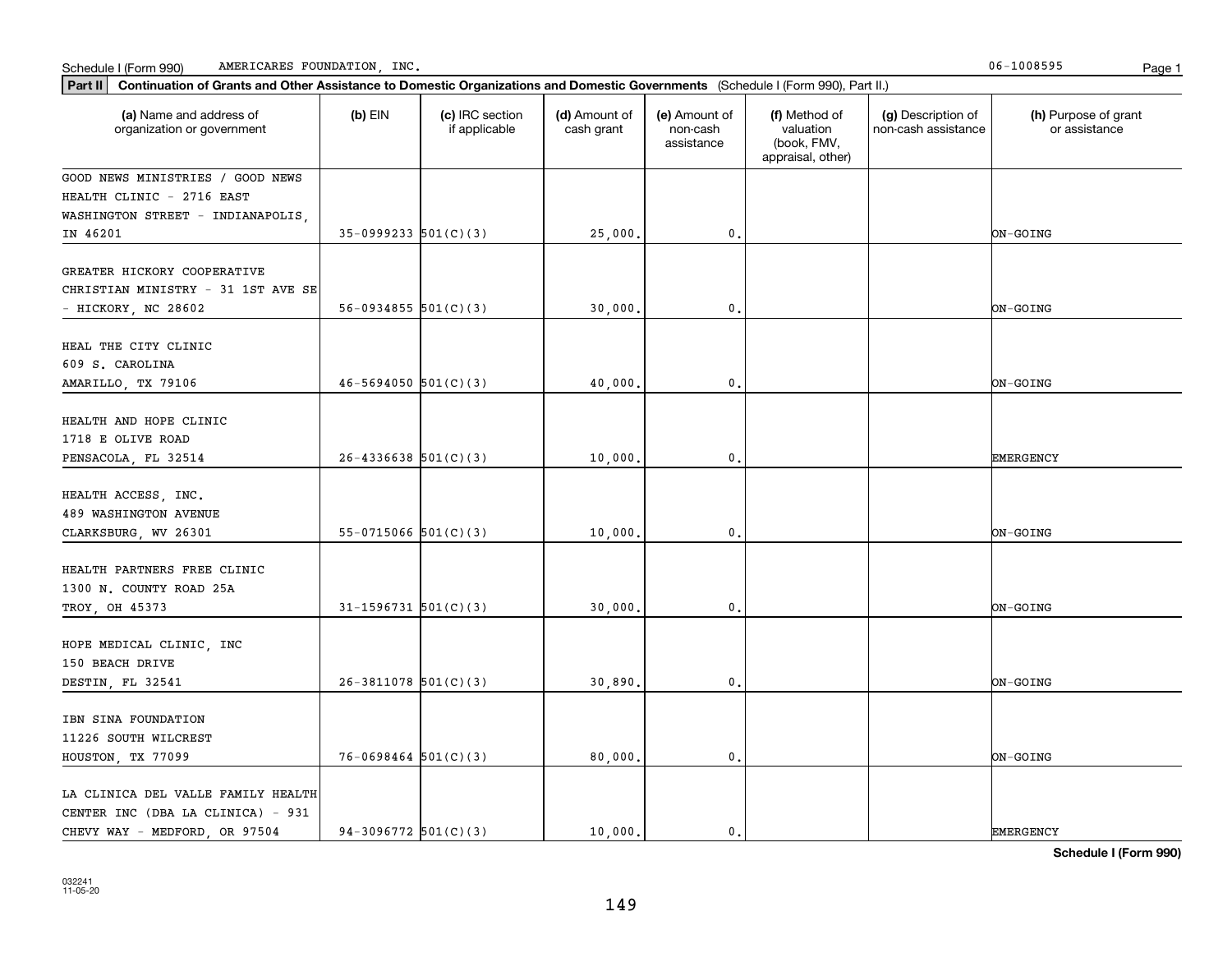|  | 06-1008595 | Page 1 |
|--|------------|--------|
|  |            |        |

| Part II   Continuation of Grants and Other Assistance to Domestic Organizations and Domestic Governments (Schedule I (Form 990), Part II.) |                            |                                  |                             |                                         |                                                                |                                           |                                       |
|--------------------------------------------------------------------------------------------------------------------------------------------|----------------------------|----------------------------------|-----------------------------|-----------------------------------------|----------------------------------------------------------------|-------------------------------------------|---------------------------------------|
| (a) Name and address of<br>organization or government                                                                                      | $(b)$ EIN                  | (c) IRC section<br>if applicable | (d) Amount of<br>cash grant | (e) Amount of<br>non-cash<br>assistance | (f) Method of<br>valuation<br>(book, FMV,<br>appraisal, other) | (g) Description of<br>non-cash assistance | (h) Purpose of grant<br>or assistance |
| LAKE COUNTY FREE CLINIC INC                                                                                                                |                            |                                  |                             |                                         |                                                                |                                           |                                       |
| 54 S. STATE STREET #302                                                                                                                    |                            |                                  |                             |                                         |                                                                |                                           |                                       |
| PAINESVILLE, OH 44077                                                                                                                      | $34-1081191$ $501(C)(3)$   |                                  | 35,000.                     | 0.                                      |                                                                |                                           | <b>DN-GOING</b>                       |
| LOUISIANA ASSISTIVE TECHNOLOGY                                                                                                             |                            |                                  |                             |                                         |                                                                |                                           |                                       |
| ACCESS NETWORK (LATAN) - 3042 OLD                                                                                                          |                            |                                  |                             |                                         |                                                                |                                           |                                       |
| FORGE DRIVE, SUITE D - BATON                                                                                                               |                            |                                  |                             |                                         |                                                                |                                           |                                       |
| ROUGE, LA 70808                                                                                                                            | $72 - 1281065$ 501(C)(3)   |                                  | 10,000.                     | 0.                                      |                                                                |                                           | <b>EMERGENCY</b>                      |
|                                                                                                                                            |                            |                                  |                             |                                         |                                                                |                                           |                                       |
| LESTONNAC FREE CLINIC                                                                                                                      |                            |                                  |                             |                                         |                                                                |                                           |                                       |
| 1215 E. CHAPMAN AVE.                                                                                                                       |                            |                                  |                             |                                         |                                                                |                                           |                                       |
| ORANGE, CA 92688                                                                                                                           | $95-3499011$ $501(C)(3)$   |                                  | 60,000.                     | 0.                                      |                                                                |                                           | <b>DN-GOING</b>                       |
|                                                                                                                                            |                            |                                  |                             |                                         |                                                                |                                           |                                       |
| MANSFIELD MISSION CENTER                                                                                                                   |                            |                                  |                             |                                         |                                                                |                                           |                                       |
| 901 W. BROAD STREET                                                                                                                        |                            |                                  |                             |                                         |                                                                |                                           |                                       |
| MANSFIELD, TX 76063                                                                                                                        | $36-4753862$ $501(C)(3)$   |                                  | 29,825.                     | $\mathbf{0}$ .                          |                                                                |                                           | <b>DN-GOING</b>                       |
| MARTIN LUTHER KING HEALTH CENTER                                                                                                           |                            |                                  |                             |                                         |                                                                |                                           |                                       |
| DBA MLK HEALTH CENTER & PHARMACY                                                                                                           |                            |                                  |                             |                                         |                                                                |                                           |                                       |
| 865 OLIVE STREET - SHREVEPORT, LA                                                                                                          |                            |                                  |                             |                                         |                                                                |                                           |                                       |
| 71104                                                                                                                                      | $72-1079721$ 501(C)(3)     |                                  | 49,296.                     | $\mathbf{0}$ .                          |                                                                |                                           | <b>DN-GOING</b>                       |
|                                                                                                                                            |                            |                                  |                             |                                         |                                                                |                                           |                                       |
| MEDICAL OUTREACH MINISTRIES                                                                                                                |                            |                                  |                             |                                         |                                                                |                                           |                                       |
| 5741 CARMICHAEL PARKWAY                                                                                                                    |                            |                                  |                             |                                         |                                                                |                                           |                                       |
| MONTGOMERY, AL 36117                                                                                                                       | 63-1204645 $501(C)(3)$     |                                  | 45,560.                     | $\mathbf{0}$ .                          |                                                                |                                           | <b>DN-GOING</b>                       |
|                                                                                                                                            |                            |                                  |                             |                                         |                                                                |                                           |                                       |
| MIAMI RESCUE MISSION CLINIC                                                                                                                |                            |                                  |                             |                                         |                                                                |                                           |                                       |
| 2015 NW 1ST AVENUE                                                                                                                         |                            |                                  |                             |                                         |                                                                |                                           |                                       |
| MIAMI, FL 33127                                                                                                                            | $45 - 1481860$ $501(C)(3)$ |                                  | 10,000.                     | 0.                                      |                                                                |                                           | <b>DN-GOING</b>                       |
| MIGRANT HEALTH CENTER, WESTERN                                                                                                             |                            |                                  |                             |                                         |                                                                |                                           |                                       |
| REGION, INC. - 491 RAMON E.                                                                                                                |                            |                                  |                             |                                         |                                                                |                                           |                                       |
| BETANCES STREET - MAYAGUEZ, PR                                                                                                             |                            |                                  |                             |                                         |                                                                |                                           |                                       |
| 00680                                                                                                                                      | $66 - 0427801$ 501(C)(3)   |                                  | 24,607.                     | 0.                                      |                                                                |                                           | <b>DN-GOING</b>                       |
| MIGRANT HEALTH CENTER, WESTERN                                                                                                             |                            |                                  |                             |                                         |                                                                |                                           |                                       |
| REGION, INC. - 491 RAMON E.                                                                                                                |                            |                                  |                             |                                         |                                                                |                                           |                                       |
| BETANCES STREET - MAYAGUEZ, PR                                                                                                             |                            |                                  |                             |                                         |                                                                |                                           |                                       |
| 00680                                                                                                                                      | $66 - 0427801$ 501(C)(3)   |                                  | 7.660.                      | $\mathbf{0}$ .                          |                                                                |                                           | <b>EMERGENCY</b>                      |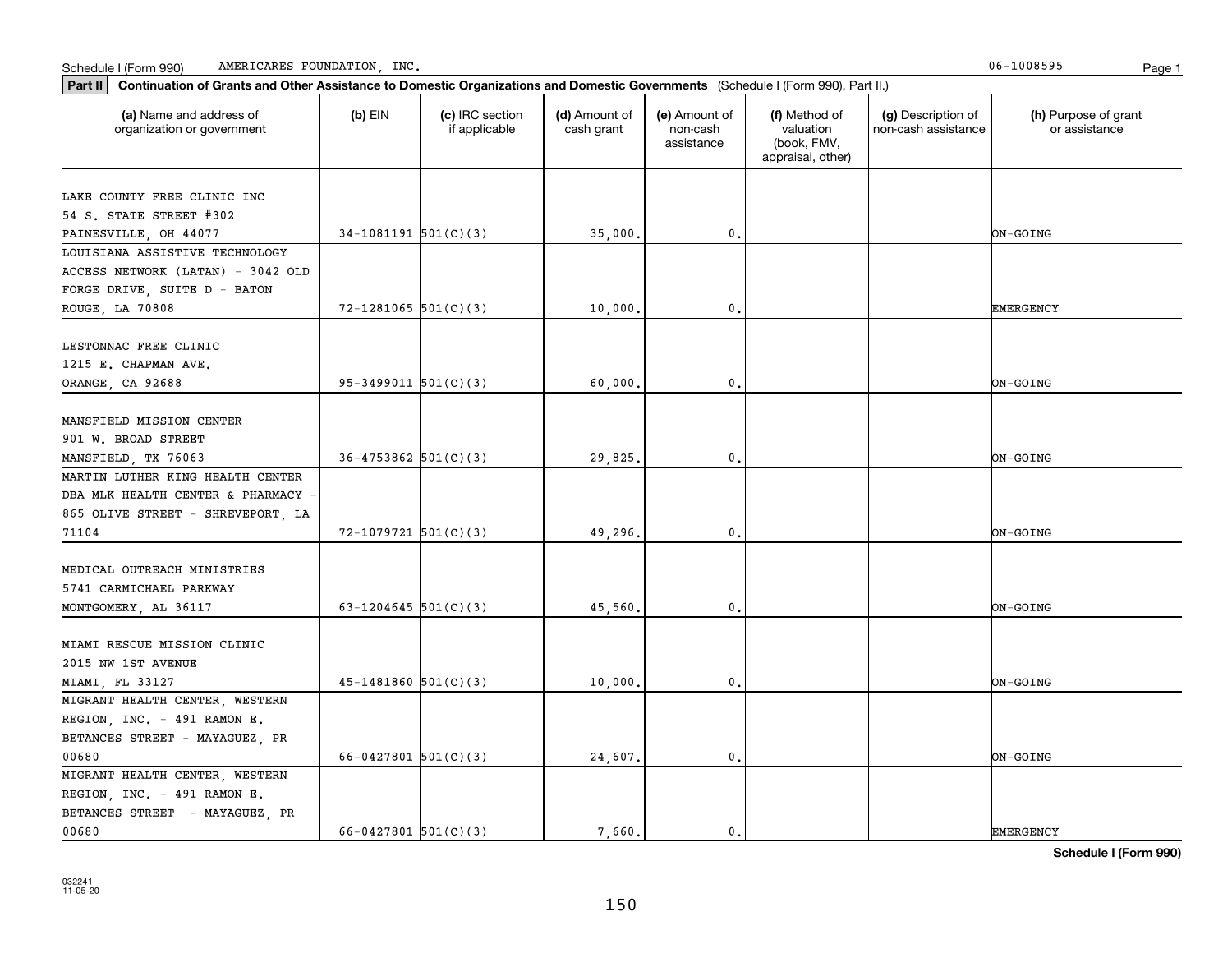| Part II   Continuation of Grants and Other Assistance to Domestic Organizations and Domestic Governments (Schedule I (Form 990), Part II.) |  |  |  |
|--------------------------------------------------------------------------------------------------------------------------------------------|--|--|--|
|                                                                                                                                            |  |  |  |

| (a) Name and address of<br>organization or government                                                      | $(b)$ EIN                | (c) IRC section<br>if applicable | (d) Amount of<br>cash grant | (e) Amount of<br>non-cash<br>assistance | (f) Method of<br>valuation<br>(book, FMV,<br>appraisal, other) | (g) Description of<br>non-cash assistance | (h) Purpose of grant<br>or assistance |
|------------------------------------------------------------------------------------------------------------|--------------------------|----------------------------------|-----------------------------|-----------------------------------------|----------------------------------------------------------------|-------------------------------------------|---------------------------------------|
| MOAB FREE HEALTH CLINIC                                                                                    |                          |                                  |                             |                                         |                                                                |                                           |                                       |
| 380 N 500 W                                                                                                |                          |                                  |                             |                                         |                                                                |                                           |                                       |
| MOAB, UT 84532                                                                                             | $26 - 2082745$ 501(C)(3) |                                  | 78,306.                     | 0.                                      |                                                                |                                           | <b>DN-GOING</b>                       |
| NEIGHBORHOOD CLINIC                                                                                        |                          |                                  |                             |                                         |                                                                |                                           |                                       |
| 1323 S YAKIMA AVE                                                                                          |                          |                                  |                             |                                         |                                                                |                                           |                                       |
| TACOMA, WA 98405                                                                                           | $91-1318144$ $501(C)(3)$ |                                  | 10,000.                     | $^{\rm 0}$ .                            |                                                                |                                           | <b>DN-GOING</b>                       |
| NORTHERN NECK - MIDDLESEX FREE<br>HEALTH CLINIC INC. - 51 WILLIAM B.<br>GRAHAM COURT - KILMARNOCK, VA      |                          |                                  |                             |                                         |                                                                |                                           |                                       |
| 22482                                                                                                      | $54-1679279$ $501(C)(3)$ |                                  | 10,000.                     | 0.                                      |                                                                |                                           | <b>DN-GOING</b>                       |
| OPEN ARMS FREE CLINIC, INC.<br>205 E. COMMERCE CT, UNIT 1<br>ELKHORN, WI 53121                             | $45 - 4475625$ 501(C)(3) |                                  | 10,000.                     | 0.                                      |                                                                |                                           | <b>DN-GOING</b>                       |
| OPEN ARMS HEALTH CLINIC<br>3311 LITTLE ROAD                                                                |                          |                                  |                             |                                         |                                                                |                                           |                                       |
| ARLINGTON, TX 76016                                                                                        | $45-0621201$ $501(C)(3)$ |                                  | 10,000.                     | 0.                                      |                                                                |                                           | <b>DN-GOING</b>                       |
| OREGON-IDAHO CONFERENCE OF THE<br>UNITED METHODIST CHURCH - 1505 SW<br>18TH AVENUE - PORTLAND, OR 97201    | 93-0386878 $501(C)(3)$   |                                  | 10,000,                     | $\mathbf{0}$ .                          |                                                                |                                           | <b>EMERGENCY</b>                      |
| PACIFIC NORTHWEST CONFERENCE OF<br>THE UNITED METHODIST CHURCH - 816<br>S 216TH ST. - DES MOINES, WA 98198 | $91-0581034$ 501(C)(3)   |                                  | 10,000.                     | $\mathbf{0}$ .                          |                                                                |                                           | <b>EMERGENCY</b>                      |
| PEOPLE'S HEALTH & WELLNESS CLINIC<br>553 N MAIN STREET<br><b>BARRE, VT 05641</b>                           | $03-0343290$ 501(C)(3)   |                                  | 25,607.                     | $\mathbf{0}$ .                          |                                                                |                                           | <b>DN-GOING</b>                       |
| PEOPLES HEALTH CLINIC<br>650 ROUND VALLEY DRIVE<br>PARK CITY, UT 84060                                     | $87-0638042$ 501(C)(3)   |                                  | 10,000.                     | $\mathbf{0}$ .                          |                                                                |                                           | <b>DN-GOING</b>                       |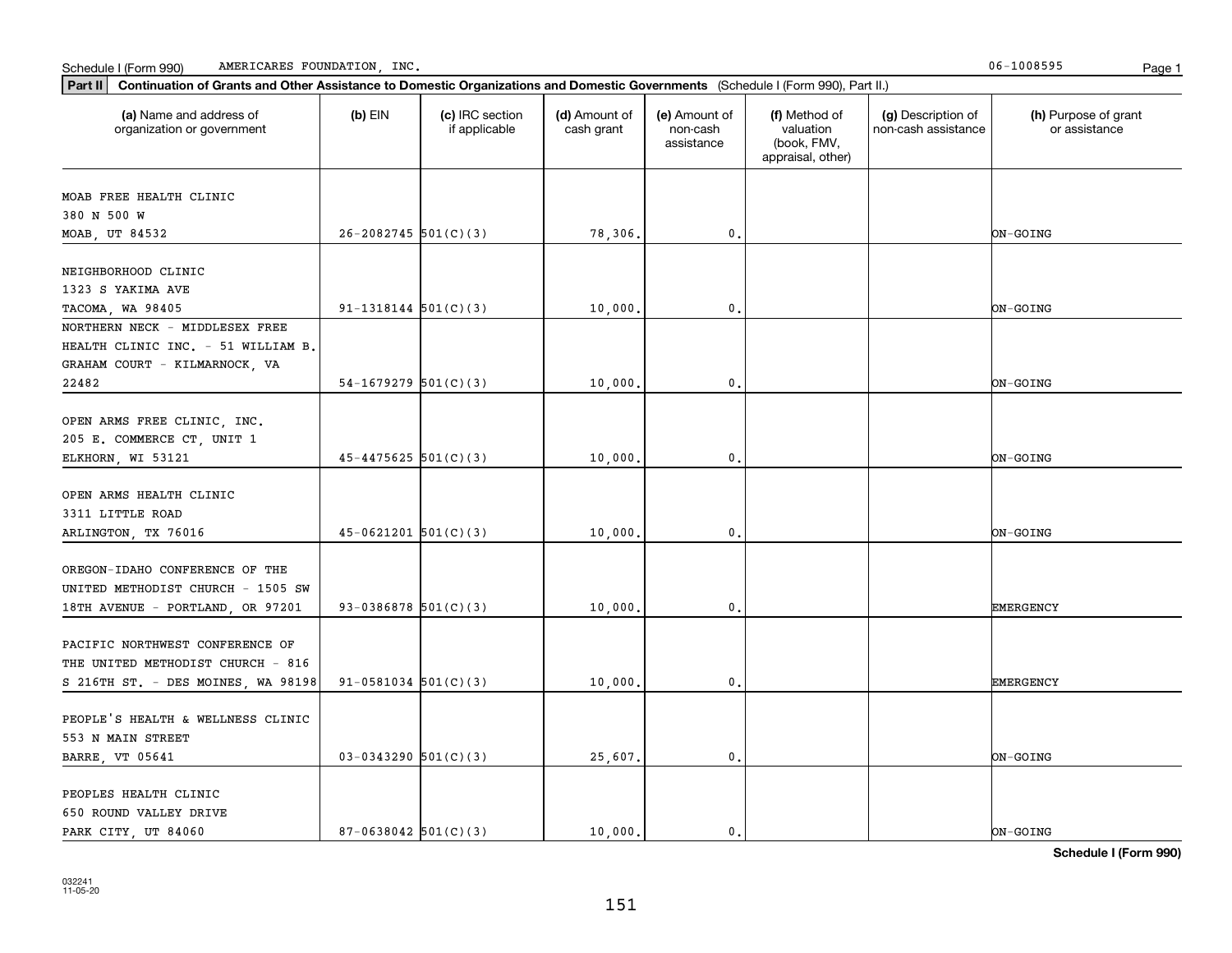| Continuation of Grants and Other Assistance to Domestic Organizations and Domestic Governments (Schedule I (Form 990), Part II.)<br>Part II |                            |                                  |                             |                                         |                                                                |                                           |                                       |
|---------------------------------------------------------------------------------------------------------------------------------------------|----------------------------|----------------------------------|-----------------------------|-----------------------------------------|----------------------------------------------------------------|-------------------------------------------|---------------------------------------|
| (a) Name and address of<br>organization or government                                                                                       | $(b)$ EIN                  | (c) IRC section<br>if applicable | (d) Amount of<br>cash grant | (e) Amount of<br>non-cash<br>assistance | (f) Method of<br>valuation<br>(book, FMV,<br>appraisal, other) | (g) Description of<br>non-cash assistance | (h) Purpose of grant<br>or assistance |
|                                                                                                                                             |                            |                                  |                             |                                         |                                                                |                                           |                                       |
| PRIMARY HEALTH SERVICES CENTER<br>2913 BETIN AVENUE                                                                                         |                            |                                  |                             |                                         |                                                                |                                           |                                       |
| MONROE, LA 71201                                                                                                                            | $72 - 1347028$ 501(C)(3)   |                                  | 40,000.                     | 0.                                      |                                                                |                                           | <b>EMERGENCY</b>                      |
| REGENTS OF THE UNIVERSITY OF                                                                                                                |                            |                                  |                             |                                         |                                                                |                                           |                                       |
| MINNESOTA - PHILLIPS NEIGHBORHOOD                                                                                                           |                            |                                  |                             |                                         |                                                                |                                           |                                       |
| CLINIC - 2742 15TH AVENUE SOUTH -                                                                                                           |                            |                                  |                             |                                         |                                                                |                                           |                                       |
| MINNEAPOLIS, MN 55407                                                                                                                       | $41-6007513$ 501(C)(3)     |                                  | 10,000.                     | $\mathbf{0}$ .                          |                                                                |                                           | <b>DN-GOING</b>                       |
| RICHLAND PARISH HOSPITAL SERVICE                                                                                                            |                            |                                  |                             |                                         |                                                                |                                           |                                       |
| 256 HWY 3048                                                                                                                                |                            |                                  |                             |                                         |                                                                |                                           |                                       |
| RAYVILLE, LA 71269                                                                                                                          | 72-1179028 115             |                                  | 10,000.                     | $\mathbf 0$                             |                                                                |                                           | <b>EMERGENCY</b>                      |
|                                                                                                                                             |                            |                                  |                             |                                         |                                                                |                                           |                                       |
| SALUD INTEGRAL DE LA MONTANA, INC                                                                                                           |                            |                                  |                             |                                         |                                                                |                                           |                                       |
| RD 164 KM 0.2 SECTOR EL DESVIO BO A                                                                                                         |                            |                                  |                             |                                         |                                                                |                                           |                                       |
| NARANJITO, PR 00719                                                                                                                         | $66 - 0329532$ $501(C)(3)$ |                                  | 10,000.                     | 0.                                      |                                                                |                                           | <b>DN-GOING</b>                       |
| SAN JOSE CLINIC                                                                                                                             |                            |                                  |                             |                                         |                                                                |                                           |                                       |
| 2615 FANNIN ST                                                                                                                              |                            |                                  |                             |                                         |                                                                |                                           |                                       |
| HOUSTON, TX 77002                                                                                                                           | $76 - 0373703$ 501(C)(3)   |                                  | 50,000,                     | $\mathbf{0}$ .                          |                                                                |                                           | <b>DN-GOING</b>                       |
|                                                                                                                                             |                            |                                  |                             |                                         |                                                                |                                           |                                       |
| SHELTER HEALTH SERVICES, INC.                                                                                                               |                            |                                  |                             |                                         |                                                                |                                           |                                       |
| 534 SPRATT STREET                                                                                                                           |                            |                                  |                             |                                         |                                                                |                                           |                                       |
| CHARLOTTE, NC 28206                                                                                                                         | $20-3041985$ 501(C)(3)     |                                  | 10,000                      | $\mathbf 0$                             |                                                                |                                           | <b>DN-GOING</b>                       |
|                                                                                                                                             |                            |                                  |                             |                                         |                                                                |                                           |                                       |
| SHEPHERD'S CARE MEDICAL CLINIC                                                                                                              |                            |                                  |                             |                                         |                                                                |                                           |                                       |
| 304 PONY ROAD                                                                                                                               |                            |                                  |                             |                                         |                                                                |                                           |                                       |
| ZEBULON, NC 27597                                                                                                                           | $26 - 2757593$ 501(C)(3)   |                                  | 50,000.                     | 0.                                      |                                                                |                                           | <b>DN-GOING</b>                       |
| SHEPHERDS CLINIC INC                                                                                                                        |                            |                                  |                             |                                         |                                                                |                                           |                                       |
| 2800 KIRK AVENUE                                                                                                                            |                            |                                  |                             |                                         |                                                                |                                           |                                       |
| BALTIMORE, MD 21218                                                                                                                         | $52 - 1739001$ $501(C)(3)$ |                                  | 87,000.                     | $\mathbf{0}$ .                          |                                                                |                                           | <b>DN-GOING</b>                       |
|                                                                                                                                             |                            |                                  |                             |                                         |                                                                |                                           |                                       |
| SMITH MEDICAL CLINIC, INC.                                                                                                                  |                            |                                  |                             |                                         |                                                                |                                           |                                       |
| 116 BASKERVILL DRIVE                                                                                                                        |                            |                                  |                             |                                         |                                                                |                                           |                                       |
| PAWLEYS ISLAND, SC 29585                                                                                                                    | $57-0786699$ $501(C)(3)$   |                                  | 13,000.                     | $\mathbf{0}$                            |                                                                |                                           | <b>DN-GOING</b>                       |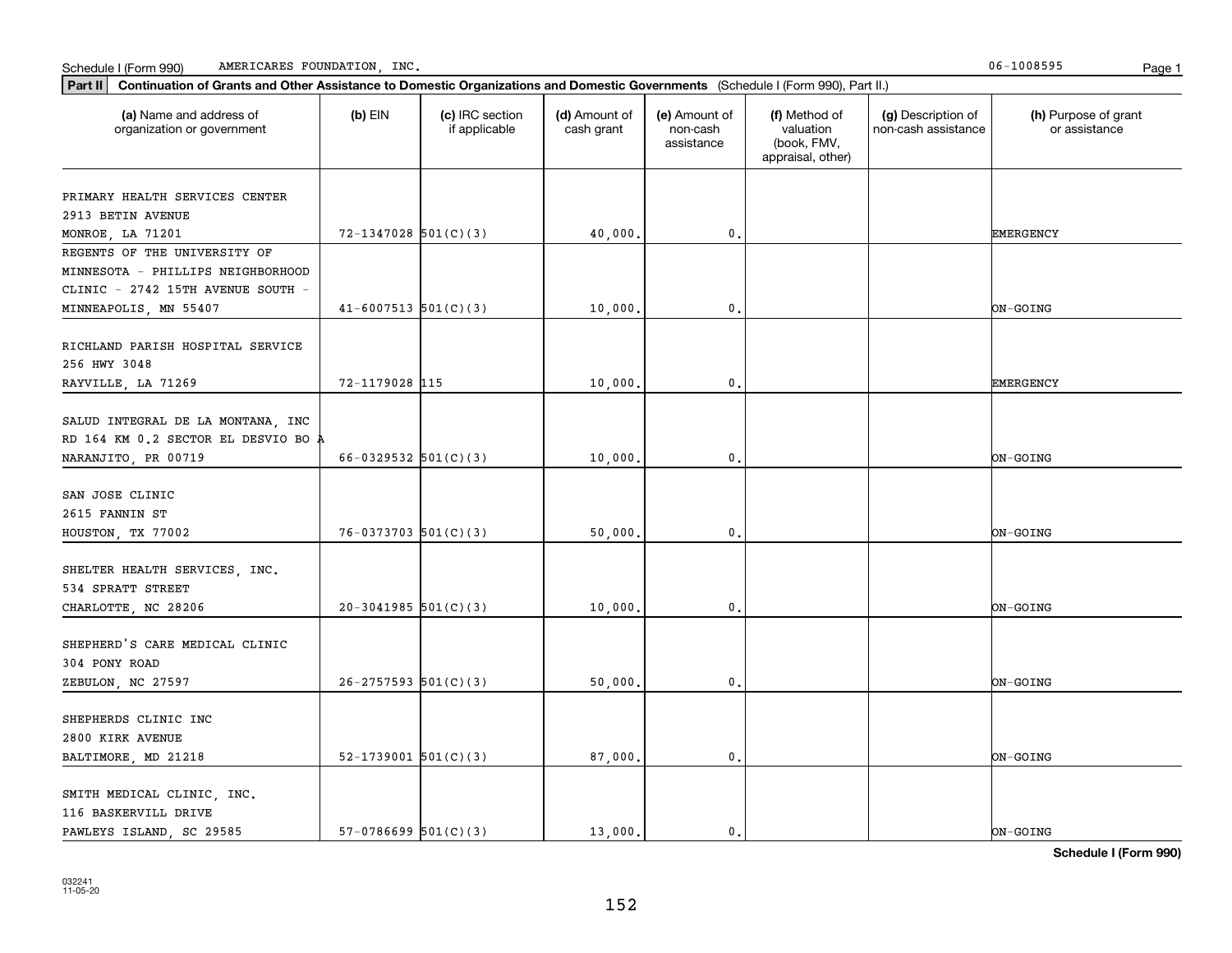| Continuation of Grants and Other Assistance to Domestic Organizations and Domestic Governments (Schedule I (Form 990), Part II.)<br>Part II |                            |                                  |                             |                                         |                                                                |                                           |                                       |  |  |
|---------------------------------------------------------------------------------------------------------------------------------------------|----------------------------|----------------------------------|-----------------------------|-----------------------------------------|----------------------------------------------------------------|-------------------------------------------|---------------------------------------|--|--|
| (a) Name and address of<br>organization or government                                                                                       | $(b)$ EIN                  | (c) IRC section<br>if applicable | (d) Amount of<br>cash grant | (e) Amount of<br>non-cash<br>assistance | (f) Method of<br>valuation<br>(book, FMV,<br>appraisal, other) | (g) Description of<br>non-cash assistance | (h) Purpose of grant<br>or assistance |  |  |
| SOUTH ALABAMA REGIONAL PLANNING                                                                                                             |                            |                                  |                             |                                         |                                                                |                                           |                                       |  |  |
| COMMISSION - 110 BEAUREGARD                                                                                                                 |                            |                                  |                             |                                         |                                                                |                                           |                                       |  |  |
| STREET, SUITE 207 - MOBILE, AL                                                                                                              |                            |                                  |                             |                                         |                                                                |                                           |                                       |  |  |
| 36602                                                                                                                                       | 63-0501382 $501(C)(3)$     |                                  | 10,000,                     | 0.                                      |                                                                |                                           | <b>EMERGENCY</b>                      |  |  |
| SPINDLETOP CENTER<br>655 S. 8TH STREET<br>BEAUMONT, TX 77701                                                                                | 74-1684198 115             |                                  | 19,699.                     | 0.                                      |                                                                |                                           | <b>EMERGENCY</b>                      |  |  |
|                                                                                                                                             |                            |                                  |                             |                                         |                                                                |                                           |                                       |  |  |
| ST. LUKE'S FREE MEDICAL CLINIC<br>SPARTANBURG, INC. - 162 N. DEAN<br>ST. - SPARTANBURG, SC 29302                                            | $57-0943232$ $501(C)(3)$   |                                  | 50,000                      | $\mathbf{0}$                            |                                                                |                                           | <b>DN-GOING</b>                       |  |  |
| ST. JOSEPHS HOSPITAL HEALTH CENTER<br>FOUNDATION - 973 JAMES STREET,<br>SUITE 250 - SYRACUSE, NY 13203                                      | $22 - 2149775$ 501(C)(3)   |                                  | 10,000,                     | 0.                                      |                                                                |                                           | <b>DN-GOING</b>                       |  |  |
| ST. MARY'S HEALTH WAGON<br>5626 PATRIOT DRIVE, PO BOX 7070<br>WISE, VA 24293                                                                | $04-3739083$ 501(C)(3)     |                                  | 39,520.                     | 0.                                      |                                                                |                                           | <b>DN-GOING</b>                       |  |  |
| ST. VINCENT DE PAUL COMMUNITY                                                                                                               |                            |                                  |                             |                                         |                                                                |                                           |                                       |  |  |
| PHARMACY OF CINCINNATI - 1125 BANK                                                                                                          |                            |                                  |                             |                                         |                                                                |                                           |                                       |  |  |
| ST. - CINCINNATI, OH 45214                                                                                                                  | $30-0272954$ 501(C)(3)     |                                  | 10,000                      | 0.                                      |                                                                |                                           | <b>DN-GOING</b>                       |  |  |
| SURRY MEDICAL MINISTRIES<br>FOUNDATION, INC. - 813 ROCKFORD<br>STREET,                                                                      |                            |                                  |                             |                                         |                                                                |                                           |                                       |  |  |
| PO BOX 349 - MOUNT AIRY, NC 27030                                                                                                           | $56 - 1829347$ $501(C)(3)$ |                                  | 10,000.                     | 0.                                      |                                                                |                                           | <b>DN-GOING</b>                       |  |  |
| SOUTHWEST LOUISIANA CENTER FOR<br>HEALTH SERVICES - 2000 OPELOUSAS<br>STREET - LAKE CHARLES, LA 70616                                       | $72 - 1015384$ 501(C)(3)   |                                  | 50,740                      | 0.                                      |                                                                |                                           | <b>EMERGENCY</b>                      |  |  |
| THE TEXAS INTERNATIONAL INSTITUTE<br>OF HEALTH PROFESSIONS - 8121<br>BROADWAY STREET # 103 - HOUSTON.<br>TX 77061                           | $46 - 1267820$ 501(C)(3)   |                                  | 10,000.                     | 0.                                      |                                                                |                                           | <b>DN-GOING</b>                       |  |  |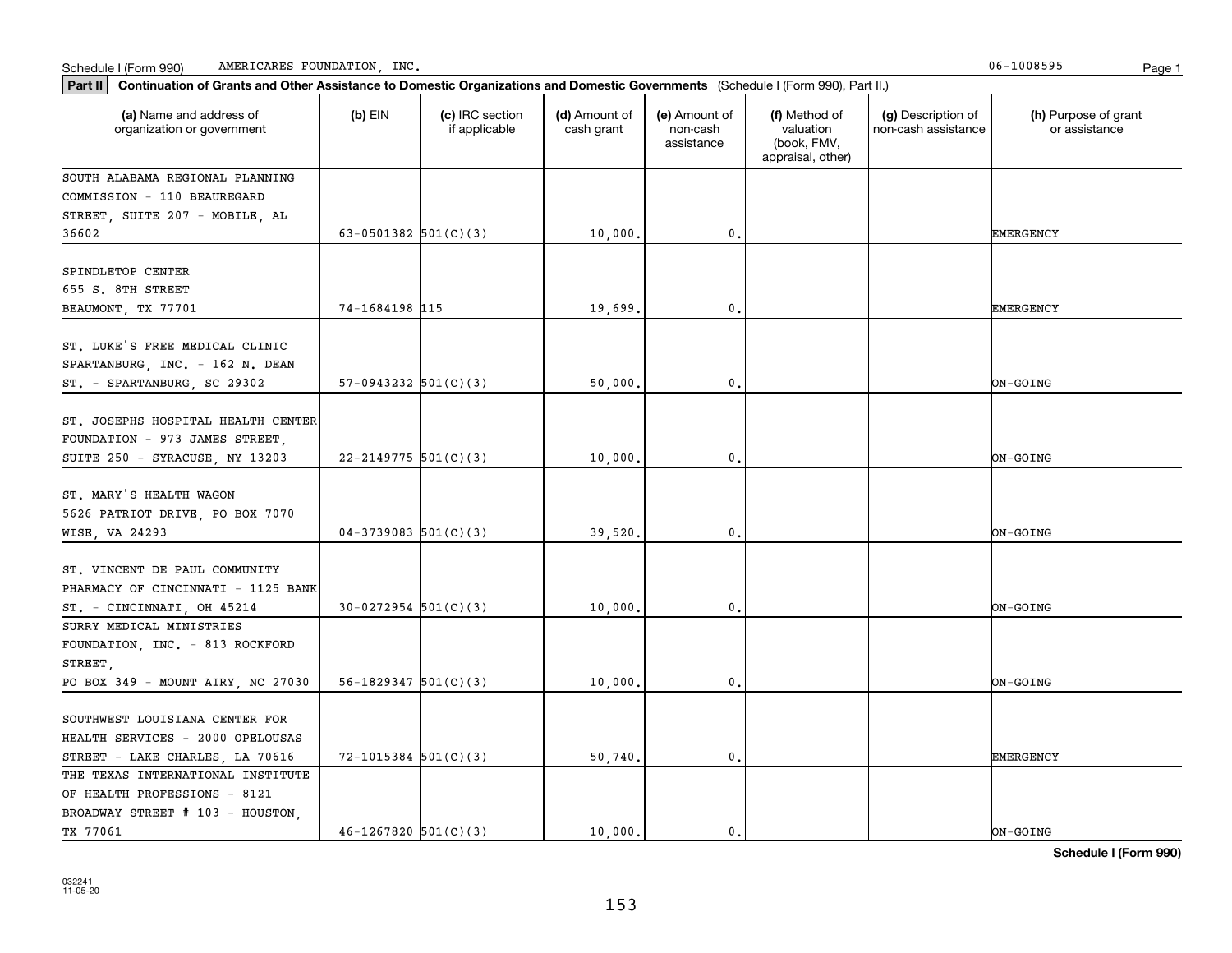| organization or government                                                                   |                          | if applicable | cash grant | non-cash<br>assistance | valuation<br>(book, FMV,<br>appraisal, other) | non-cash assistance | or assistance    |
|----------------------------------------------------------------------------------------------|--------------------------|---------------|------------|------------------------|-----------------------------------------------|---------------------|------------------|
| THE NEIGHBORHOOD CHRISTIAN CLINIC<br>1929 W FILLMORE BLDG C<br>PHOENIX, AZ 85009             | $86-0839580$ 501(C)(3)   |               | 10,000.    | 0.                     |                                               |                     | <b>DN-GOING</b>  |
| THE WAY FREE MEDICAL CLINIC, INC.<br>479 HOUSTON STREET<br>GREEN COVE SPRINGS, FL 32043      | $76 - 0828154$ 501(C)(3) |               | 50,000.    | 0.                     |                                               |                     | <b>DN-GOING</b>  |
| TOMAGWA HEALTHCARE MINISTRIES<br>455 SCHOOL STREET, SUITE 30<br>TOMBALL, TX 77375            | $76 - 0280324$ 501(C)(3) |               | 10,000.    | 0.                     |                                               |                     | <b>DN-GOING</b>  |
| UNITED WAY OF SOUTHEAST LA<br>2515 CANAL STREET<br>NEW ORLEANS, LA 70124                     | $72 - 0471369$ 501(C)(3) |               | 10,000.    | 0.                     |                                               |                     | <b>EMERGENCY</b> |
| UNITED WAY OF THE MIDLANDS<br>1818 BLANDING STREET<br>COLOMBIA, SC 29201                     | $57-0314396$ $501(C)(3)$ |               | 10,000.    | $\mathbf{0}$ .         |                                               |                     | <b>DN-GOING</b>  |
| URBAN HEALTH AND WELLNESS, INC.<br>859 METROPOLITAN PARKWAY, SW<br>ATLANTA, GA 30310         | 81-3845426 $501(C)(3)$   |               | 10,000.    | 0.                     |                                               |                     | <b>DN-GOING</b>  |
| VOLUNTEERS IN MEDICINE CLINIC OF<br>THE CASCADES - 2300 NE NEFF RD -<br>BEND, OR 97701       | 93-1327847 $501(C)(3)$   |               | 10,000.    | 0.                     |                                               |                     | <b>DN-GOING</b>  |
| VOLUNTEERS IN MEDICINE OF THE<br>OLYMPICS - 819 GEORGIANA STREET -<br>PORT ANGELES, WA 98362 | $01-0590704$ 501(C)(3)   |               | 10,000.    | 0.                     |                                               |                     | <b>ON-GOING</b>  |
| WE CARE OF CENTRAL FLORIDA, INC.<br>205 FARNOL STREET SW<br>WINTER HAVEN, FL 33880           | 59-3529279 501(C)(3)     |               | 10,000.    | 0.                     |                                               |                     | <b>DN-GOING</b>  |

**Part II Continuation of Grants and Other Assistance to Domestic Organizations and Domestic Governments**  (Schedule I (Form 990), Part II.)

 $(b)$  EIN  $\qquad$   $(c)$  IRC section

**(a) (b) (c) (d) (e) (f) (g) (h)** Name and address of

(d) Amount of

(e) Amount of

(f) Method of

(g) Description of

**Schedule I (Form 990)**

Purpose of grant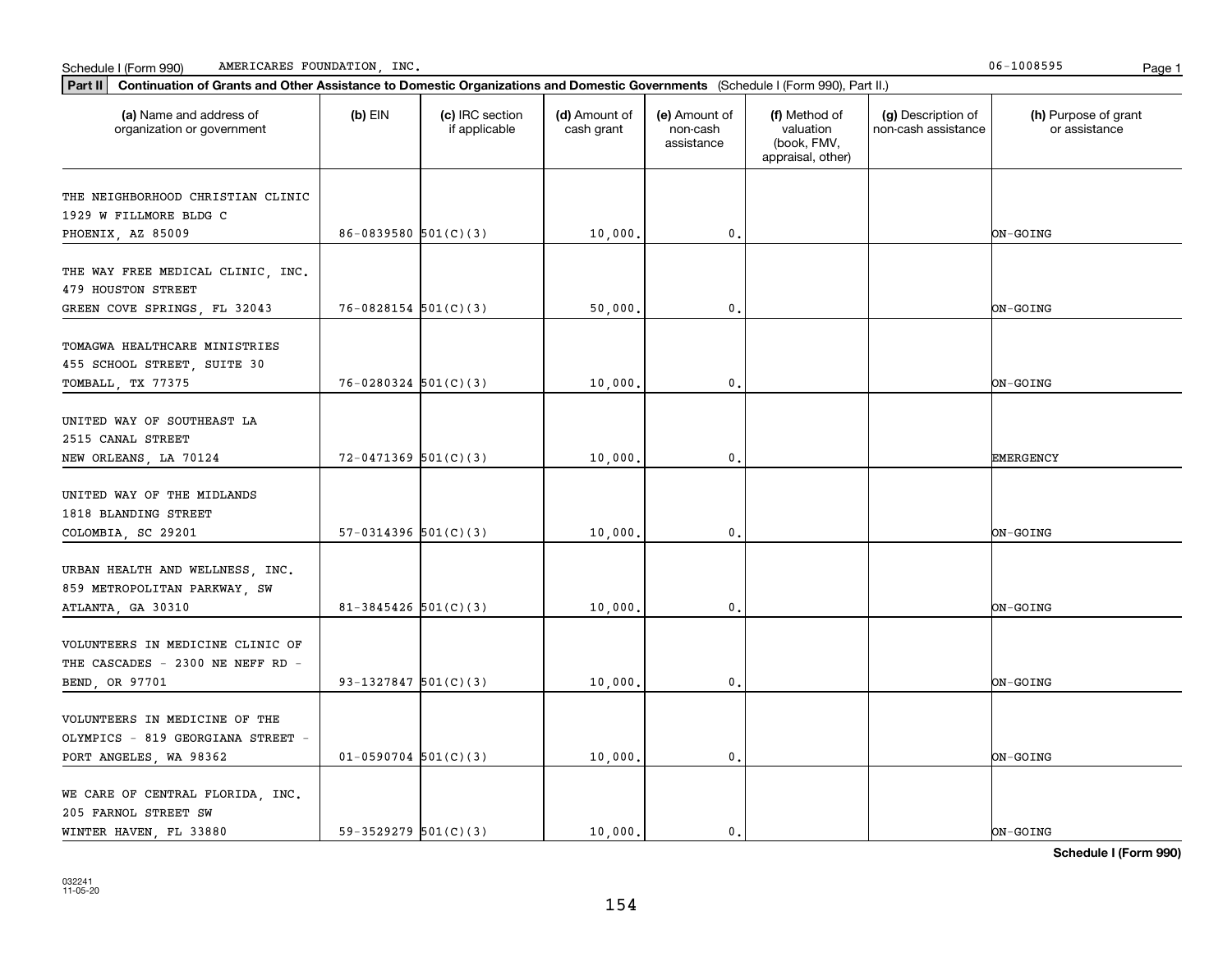| (a) Name and address of<br>organization or government | $(b)$ EIN                  | (c) IRC section<br>if applicable | (d) Amount of<br>cash grant | (e) Amount of<br>non-cash<br>assistance | (f) Method of<br>valuation<br>(book, FMV,<br>appraisal, other) | (g) Description of<br>non-cash assistance | (h) Purpose of grant<br>or assistance |
|-------------------------------------------------------|----------------------------|----------------------------------|-----------------------------|-----------------------------------------|----------------------------------------------------------------|-------------------------------------------|---------------------------------------|
| WESTMINSTER FREE CLINIC                               |                            |                                  |                             |                                         |                                                                |                                           |                                       |
| 2673 SAN MIGUEL CIRCLE                                |                            |                                  |                             |                                         |                                                                |                                           |                                       |
| THOUSAND OAKS, CA 91360                               | $77 - 0563241$ $501(C)(3)$ |                                  | 10,000.                     | 0.                                      |                                                                |                                           | <b>DN-GOING</b>                       |
|                                                       |                            |                                  |                             |                                         |                                                                |                                           |                                       |
| WILLING HELPERS MEDICAL, INC                          |                            |                                  |                             |                                         |                                                                |                                           |                                       |
| 4186 MILL STREET                                      |                            |                                  |                             |                                         |                                                                |                                           |                                       |
| COVINGTON, GA 30014                                   | $56 - 2602392$ $501(C)(3)$ |                                  | 10,000.                     | 0.                                      |                                                                |                                           | <b>DN-GOING</b>                       |
| WINN COMMUNITY HEALTH CENTER, INC                     |                            |                                  |                             |                                         |                                                                |                                           |                                       |
| 431 W. LAFAYETTE STREET                               |                            |                                  |                             |                                         |                                                                |                                           |                                       |
| WINNFIELD, LA 71483                                   | $20 - 5823527$ 501(C)(3)   |                                  | 10,000.                     | 0.                                      |                                                                |                                           | <b>EMERGENCY</b>                      |
| CALIFORNIA ASSOCIATION OF FREE AND                    |                            |                                  |                             |                                         |                                                                |                                           |                                       |
| CHARITABLE CLINICS - 2752 ABEJORRO                    |                            |                                  |                             |                                         |                                                                |                                           |                                       |
| ST.                                                   |                            |                                  |                             |                                         |                                                                |                                           |                                       |
| CARLSBAD, CA 92009                                    | $20-2198446$ 501(C)(3)     |                                  | 12,500.                     | 0,                                      |                                                                |                                           | <b>DN-GOING</b>                       |
| CENTRO DE SERVICIOS PRIMARIOS DE                      |                            |                                  |                             |                                         |                                                                |                                           |                                       |
| SALUD DE PATILLAS, INC. - 99 CALLE                    |                            |                                  |                             |                                         |                                                                |                                           |                                       |
| GUILLERMO RIEFKOH - PATILLAS, PR                      |                            |                                  |                             |                                         |                                                                |                                           |                                       |
| 00723                                                 | 66-0430826 $501(C)(3)$     |                                  | 8,700.                      | 0.                                      |                                                                |                                           | <b>DN-GOING</b>                       |
|                                                       |                            |                                  |                             |                                         |                                                                |                                           |                                       |
| CHARITABLE HEALTHCARE NETWORK                         |                            |                                  |                             |                                         |                                                                |                                           |                                       |
| 88 NORTH BROAD STREET, SUITE 1475                     |                            |                                  |                             |                                         |                                                                |                                           |                                       |
| COLUMBUS, OH 43215                                    | $22 - 3769296$ 501(C)(3)   |                                  | 12,500.                     | 0.                                      |                                                                |                                           | <b>DN-GOING</b>                       |
| CHRISTIAN CONNECTIONS FOR                             |                            |                                  |                             |                                         |                                                                |                                           |                                       |
| INTERNATIONAL HEALTH (CCIH) - 5810                    |                            |                                  |                             |                                         |                                                                |                                           |                                       |
| KINGSTOWNE CENTER DRIVE, SUITE                        |                            |                                  |                             |                                         |                                                                |                                           |                                       |
| 120-764 - ALEXANDRIA, VA 22315                        | 54-1932761 $501(C)(3)$     |                                  | 323,769.                    | 0.                                      |                                                                |                                           | <b>DN-GOING</b>                       |
| COMMUNITYHEALTH, NFP                                  |                            |                                  |                             |                                         |                                                                |                                           |                                       |
| 2611 W CHICAGO AVE                                    |                            |                                  |                             |                                         |                                                                |                                           |                                       |
| CHICAGO, IL 60622                                     | $36-3831793$ $501(C)(3)$   |                                  | 15,000.                     | 0.                                      |                                                                |                                           | <b>DN-GOING</b>                       |
|                                                       |                            |                                  |                             |                                         |                                                                |                                           |                                       |
| COSSMA, INC.                                          |                            |                                  |                             |                                         |                                                                |                                           |                                       |
| AVE. EL JIBARO CARR. 172 KM 13.3                      |                            |                                  |                             |                                         |                                                                |                                           |                                       |
| CIDRA, PR 00739                                       | $66 - 0434923$ $501(C)(3)$ |                                  | 63.436.                     | 0.                                      |                                                                |                                           | <b>DN-GOING</b>                       |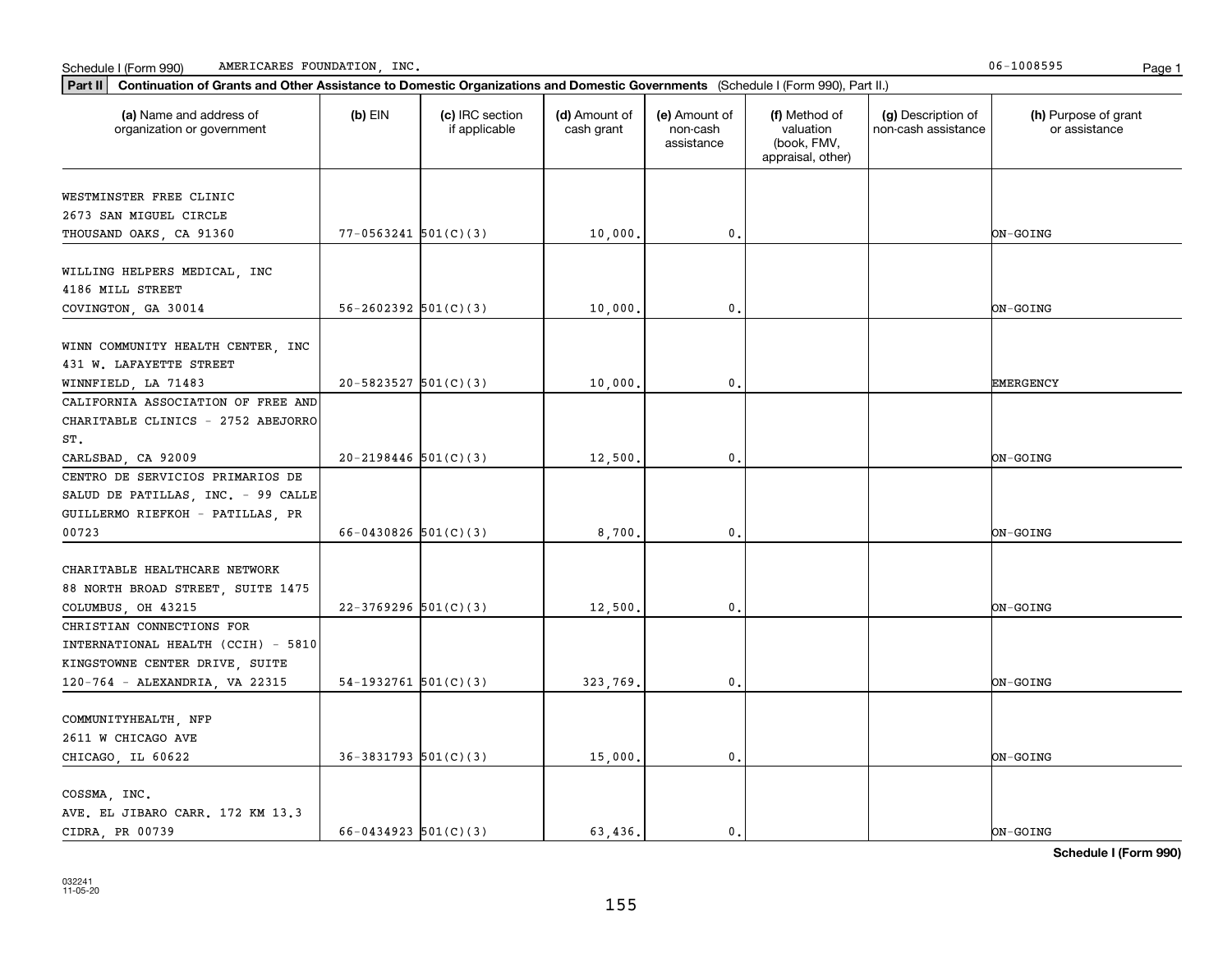LONE STAR ASSOCIATION OF

CHARITABLE CLINICS (D.B.A. TEXAS ASSOCIATION OF CHARITA - 3710

| WAY, 2ND FLOOR - MIAMI, FL 33145  | $46 - 3502696$ $501(C)(3)$ | 12,500.  | $\mathbf{0}$ . | <b>DN-GOING</b> |
|-----------------------------------|----------------------------|----------|----------------|-----------------|
| FLORIDA ASSOCIATION OF COMMUNITY  |                            |          |                |                 |
| HEALTH CENTERS, INC. - 433 NORTH  |                            |          |                |                 |
| MAGNOLIA DRIVE - TALLAHASSEE, FL  |                            |          |                |                 |
| 32308                             | $59 - 2559163$ $501(C)(3)$ | 10,000.  | 0.             | ON-GOING        |
| FREE CLINIC ASSOCIATION OF        |                            |          |                |                 |
| PENNSYLVANIA - 2520 GREEN TECH    |                            |          |                |                 |
| DRIVE SUITE D - STATE COLLEGE, PA |                            |          |                |                 |
| 16803                             | $26-0099669$ $501(C)(3)$   | 12,500.  | 0.             | <b>DN-GOING</b> |
| FREE CLINICS OF IOWA              |                            |          |                |                 |
| PO BOX 12099                      |                            |          |                |                 |
| DES MOINES, IA 50312              | $42 - 1428706$ 501(C)(3)   | 12,500.  | $\mathbf{0}$ . | <b>DN-GOING</b> |
| GARDNER FAMILY HEALTH NETWORK     |                            |          |                |                 |
| 160 EAST VIRGINIA STREET          |                            |          |                |                 |
| SAN JOSE, CA 95112                | $94-1743078$ 501(C)(3)     | 50,000.  | 0.             | <b>DN-GOING</b> |
| GEORGETOWN UNIVERSITY             |                            |          |                |                 |
| 37TH AND O STREETS, NW            |                            |          |                |                 |
| WASHINGTON, DC 20057              | 53-0196603 $501(C)(3)$     | 126,749. | $\mathbf{0}$ . | <b>DN-GOING</b> |
| GEORGIA CHARITABLE CARE NETWORK   |                            |          |                |                 |
|                                   |                            |          |                |                 |
| INC. - 3032 BRIARCLIFF ROAD NE -  |                            |          |                |                 |
| ATLANTA, GA 30329                 | $80 - 0100336$ 501(C)(3)   | 112,500. | 0.             | <b>DN-GOING</b> |

**Part II Continuation of Grants and Other Assistance to Domestic Organizations and Domestic Governments**  (Schedule I (Form 990), Part II.)

if applicable

 $(b)$  EIN  $(c)$  IRC section

**(a) (b) (c) (d) (e) (f) (g) (h)** Name and address of

CHICAGO, IL 60601 36-3673599 501(C)(3) 31,224. 0. 0. ON-GOING

(d) Amount of cash grant

(e) Amount of non-cashassistance

(f) Method of valuation (book, FMV, appraisal, other)

(g) Description of non-cash assistance

#### Schedule I (Form 990) Page 1 AMERICARES FOUNDATION, INC. 06-1008595

organization or government

FEEDING AMERICA

161 N. CLARK ST SUITE 700

FLORIDA ASSOCIATION OF FREE AND CHARITABLE CLINICS - 2103 CORAL

(h) Purpose of grant or assistance

**Schedule I (Form 990)**

CEDAR STREET, ROOM 213 - AUSTIN, 33-1115138 501(C)(3) (12,500. 0. 0. ON CHAR STREET, ROOM 213 - AUSTING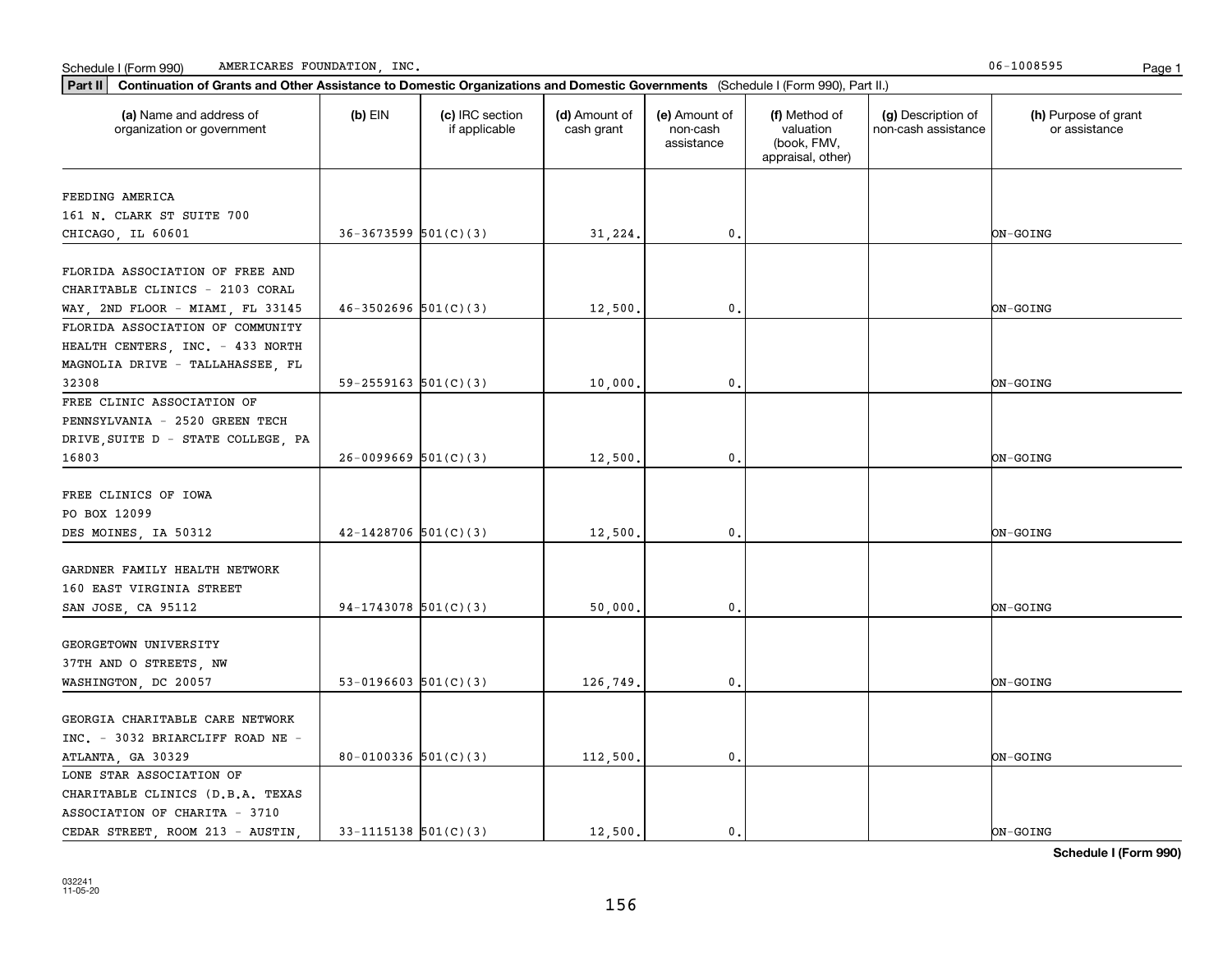#### Schedule I (Form 990) Page 1 AMERICARES FOUNDATION, INC. 06-1008595

| Part II   Continuation of Grants and Other Assistance to Domestic Organizations and Domestic Governments (Schedule I (Form 990), Part II.) |                            |                                  |                             |                                         |                                                                |                                           |                                       |
|--------------------------------------------------------------------------------------------------------------------------------------------|----------------------------|----------------------------------|-----------------------------|-----------------------------------------|----------------------------------------------------------------|-------------------------------------------|---------------------------------------|
| (a) Name and address of<br>organization or government                                                                                      | $(b)$ EIN                  | (c) IRC section<br>if applicable | (d) Amount of<br>cash grant | (e) Amount of<br>non-cash<br>assistance | (f) Method of<br>valuation<br>(book, FMV,<br>appraisal, other) | (g) Description of<br>non-cash assistance | (h) Purpose of grant<br>or assistance |
| MISSOURI ASSOCIATION OF FREE AND                                                                                                           |                            |                                  |                             |                                         |                                                                |                                           |                                       |
| CHARITABLE CLINICS - 904 S. 10TH.                                                                                                          |                            |                                  |                             |                                         |                                                                |                                           |                                       |
| SUITE A - ST, JOSEPH, MO 64503                                                                                                             | $26-3575248$ 501(C)(3)     |                                  | 12,500.                     | 0.                                      |                                                                |                                           | <b>DN-GOING</b>                       |
| THE NATIONAL ASSOCIATION OF FREE &                                                                                                         |                            |                                  |                             |                                         |                                                                |                                           |                                       |
| CHARITABLE CLINICS - 1800 DIAGONAL                                                                                                         |                            |                                  |                             |                                         |                                                                |                                           |                                       |
| ROAD, SUITE 600 - ALEXANDRIA, VA                                                                                                           |                            |                                  |                             |                                         |                                                                |                                           |                                       |
| 22314                                                                                                                                      | $56 - 2273242$ $501(C)(3)$ |                                  | 50,000                      | 0.                                      |                                                                |                                           | <b>DN-GOING</b>                       |
| NORTH CAROLINA ASSOCIATION OF FREE                                                                                                         |                            |                                  |                             |                                         |                                                                |                                           |                                       |
| AND CHARITABLE - 1399 ASHLEYBROOK                                                                                                          |                            |                                  |                             |                                         |                                                                |                                           |                                       |
| LN, SUITE 110 - WINSTON-SALEM, NC                                                                                                          |                            |                                  |                             |                                         |                                                                |                                           |                                       |
| 27103                                                                                                                                      | $56 - 2062170$ $501(C)(3)$ |                                  | 15,000                      | 0.                                      |                                                                |                                           | <b>DN-GOING</b>                       |
| OKLAHOMA CHARITABLE CLINIC                                                                                                                 |                            |                                  |                             |                                         |                                                                |                                           |                                       |
| ASSOCIATION - 3000 UNITED FOUNDERS                                                                                                         |                            |                                  |                             |                                         |                                                                |                                           |                                       |
| BLVD., SUITE 244 - OKLAHOMA CITY,                                                                                                          |                            |                                  |                             |                                         |                                                                |                                           |                                       |
| OK 73112                                                                                                                                   | $45-0716546$ 501(C)(3)     |                                  | 12,500                      | 0.                                      |                                                                |                                           | <b>DN-GOING</b>                       |
|                                                                                                                                            |                            |                                  |                             |                                         |                                                                |                                           |                                       |
| CATHOLIC CHARITIES OF THE RIO                                                                                                              |                            |                                  |                             |                                         |                                                                |                                           |                                       |
| GRANDE VALLEY - 111 S. 15TH STREET                                                                                                         |                            |                                  |                             |                                         |                                                                |                                           |                                       |
| $-$ MCALLEN, TX 78501                                                                                                                      | 68-0599307 $501(C)(3)$     |                                  | 10,000.                     | 0.                                      |                                                                |                                           | <b>DN-GOING</b>                       |
|                                                                                                                                            |                            |                                  |                             |                                         |                                                                |                                           |                                       |
| COMMUNITY FREE CLINIC                                                                                                                      |                            |                                  |                             |                                         |                                                                |                                           |                                       |
| 249 MILL STREET                                                                                                                            |                            |                                  |                             |                                         |                                                                |                                           |                                       |
| HAGERSTOWN, MD 21740                                                                                                                       | $52-1772594$ $501(C)(3)$   |                                  | 10,000                      | 0.                                      |                                                                |                                           | <b>DN-GOING</b>                       |
|                                                                                                                                            |                            |                                  |                             |                                         |                                                                |                                           |                                       |
| GOOD SAMARITAN HEALTH CLINIC OF                                                                                                            |                            |                                  |                             |                                         |                                                                |                                           |                                       |
| PASCO, INC. - 5334 ASPEN STREET -                                                                                                          |                            |                                  |                             |                                         |                                                                |                                           |                                       |
| NEW PORT RICHEY, FL 34652                                                                                                                  | $59-3072334$ $501(C)(3)$   |                                  | 10,000                      | 0.                                      |                                                                |                                           | <b>DN-GOING</b>                       |
|                                                                                                                                            |                            |                                  |                             |                                         |                                                                |                                           |                                       |
| GREENVILLE FREE MEDICAL CLINIC                                                                                                             |                            |                                  |                             |                                         |                                                                |                                           |                                       |
| 600 ARLINGTON AVENUE                                                                                                                       |                            |                                  |                             |                                         |                                                                |                                           |                                       |
| GREENVILLE, SC 29601                                                                                                                       | $57-0855205$ 501(C)(3)     |                                  | 10,000.                     | 0.                                      |                                                                |                                           | DN-GOING                              |
|                                                                                                                                            |                            |                                  |                             |                                         |                                                                |                                           |                                       |
| INTERFAITH HEALTH CLINIC                                                                                                                   |                            |                                  |                             |                                         |                                                                |                                           |                                       |
| 315 GILL AVE.                                                                                                                              |                            |                                  |                             |                                         |                                                                |                                           |                                       |
| KNOXVILLE, TN 37917                                                                                                                        | $58-1947641$ $501(C)(3)$   |                                  | 10,000.                     | $\mathbf{0}$ .                          |                                                                |                                           | <b>DN-GOING</b>                       |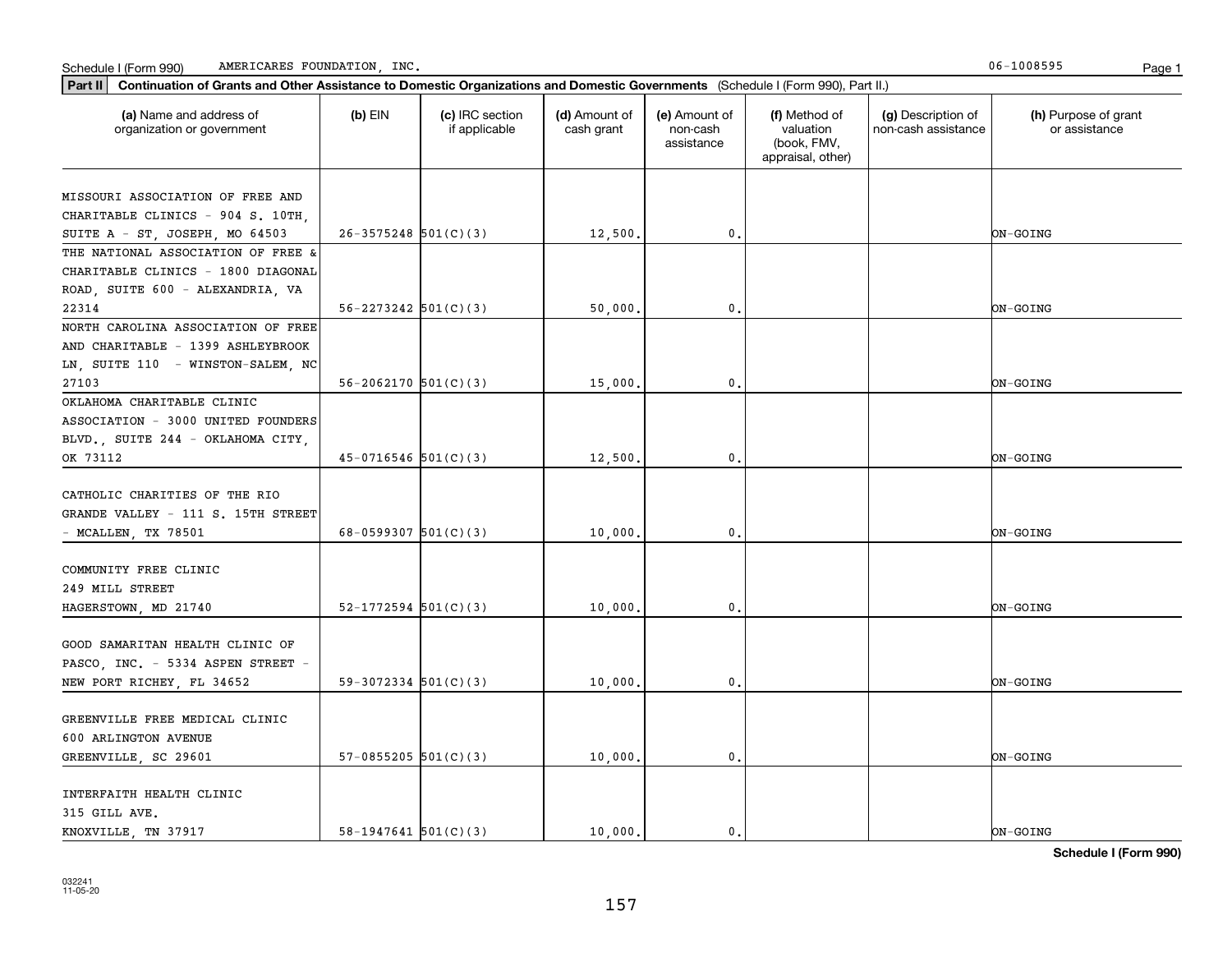| AMERICARES FOUNDATION, INC.<br>Schedule I (Form 990)                                                                                        |                            |                                  |                             |                                         |                                                                |                                           | $06 - 1008595$                        | Page 1 |
|---------------------------------------------------------------------------------------------------------------------------------------------|----------------------------|----------------------------------|-----------------------------|-----------------------------------------|----------------------------------------------------------------|-------------------------------------------|---------------------------------------|--------|
| Continuation of Grants and Other Assistance to Domestic Organizations and Domestic Governments (Schedule I (Form 990), Part II.)<br>Part II |                            |                                  |                             |                                         |                                                                |                                           |                                       |        |
| (a) Name and address of<br>organization or government                                                                                       | $(b)$ EIN                  | (c) IRC section<br>if applicable | (d) Amount of<br>cash grant | (e) Amount of<br>non-cash<br>assistance | (f) Method of<br>valuation<br>(book, FMV,<br>appraisal, other) | (g) Description of<br>non-cash assistance | (h) Purpose of grant<br>or assistance |        |
| MUSTARD SEED COMMUNITY HEALTH<br>238 S. ENGLISH STREET<br>GREENSBORO, NC 27401                                                              | $46 - 4980081$ 501(C)(3)   |                                  | 10,000.                     | 0.                                      |                                                                |                                           | <b>bN-GOING</b>                       |        |
| SERVOLUTION HEALTH SERVICES, INC.<br>181 POWELL VALLEY SCHOOL LANE<br>SPEEDWELL, TN 37870                                                   | $45 - 4486454$ 501(C)(3)   |                                  | 10,000.                     | $\mathbf{0}$                            |                                                                |                                           | <b>DN-GOING</b>                       |        |
| SHERIDAN HEALTH CENTER<br>31 E WHITNEY<br>SHERIDAN, WY 82801                                                                                | $20-1389307$ 501(C)(3)     |                                  | 10,000                      | 0.                                      |                                                                |                                           | <b>DN-GOING</b>                       |        |
| ST. CLAIR COMMUNITY HEALTH CLINIC<br>205 EDWIN HOLLADAY PLACE<br>PELL CITY, AL 35125                                                        | $85-0632695$ 501(C)(3)     |                                  | 10,000                      | $\mathbf{0}$                            |                                                                |                                           | <b>DN-GOING</b>                       |        |
| VOLUNTEERS IN MEDICINE<br>WILKES-BARRE - 190 PENNSYLVANIA<br>AVE - WILKE BARRE, PA 18702                                                    | $20-3531527$ $501(C)(3)$   |                                  | 10,000.                     | 0.                                      |                                                                |                                           | <b>DN-GOING</b>                       |        |
| WELCOMEHEALTH<br>1100 N WOOLSEY AVE.<br>FAYETTEVILLE, AR 72703                                                                              | $58-1691790$ $501(C)(3)$   |                                  | 10,000                      | 0.                                      |                                                                |                                           | <b>DN-GOING</b>                       |        |
| NOVA SCRIPTSCENTRAL<br>6400 ARLINGTON BOULEVARD, SUITE 120<br>FALLS CHURCH, VA 22042                                                        | 65-1275162 $501(C)(3)$     |                                  | 10,000                      | 0.                                      |                                                                |                                           | <b>DN-GOING</b>                       |        |
| UBUNTU BLACK FAMILY WELLNESS<br>COLLECTIVE - 2611 GOVERNOR PRINTZ<br>BLVD - WILMINGTON, DE 19802                                            | $84 - 4234815$ 501(C)(3)   |                                  | 10,000.                     | $\mathbf 0$ .                           |                                                                |                                           | <b>DN-GOING</b>                       |        |
| TENNESSEE CHARITABLE CARE NETWORK<br>$(TCCN)$ - 1515 B HAYDEN -<br>NASHVILLE, TN 37206                                                      | $46 - 4916133$ $501(C)(3)$ |                                  | 12,500.                     | $\mathbf{0}$                            |                                                                |                                           | <b>DN-GOING</b>                       |        |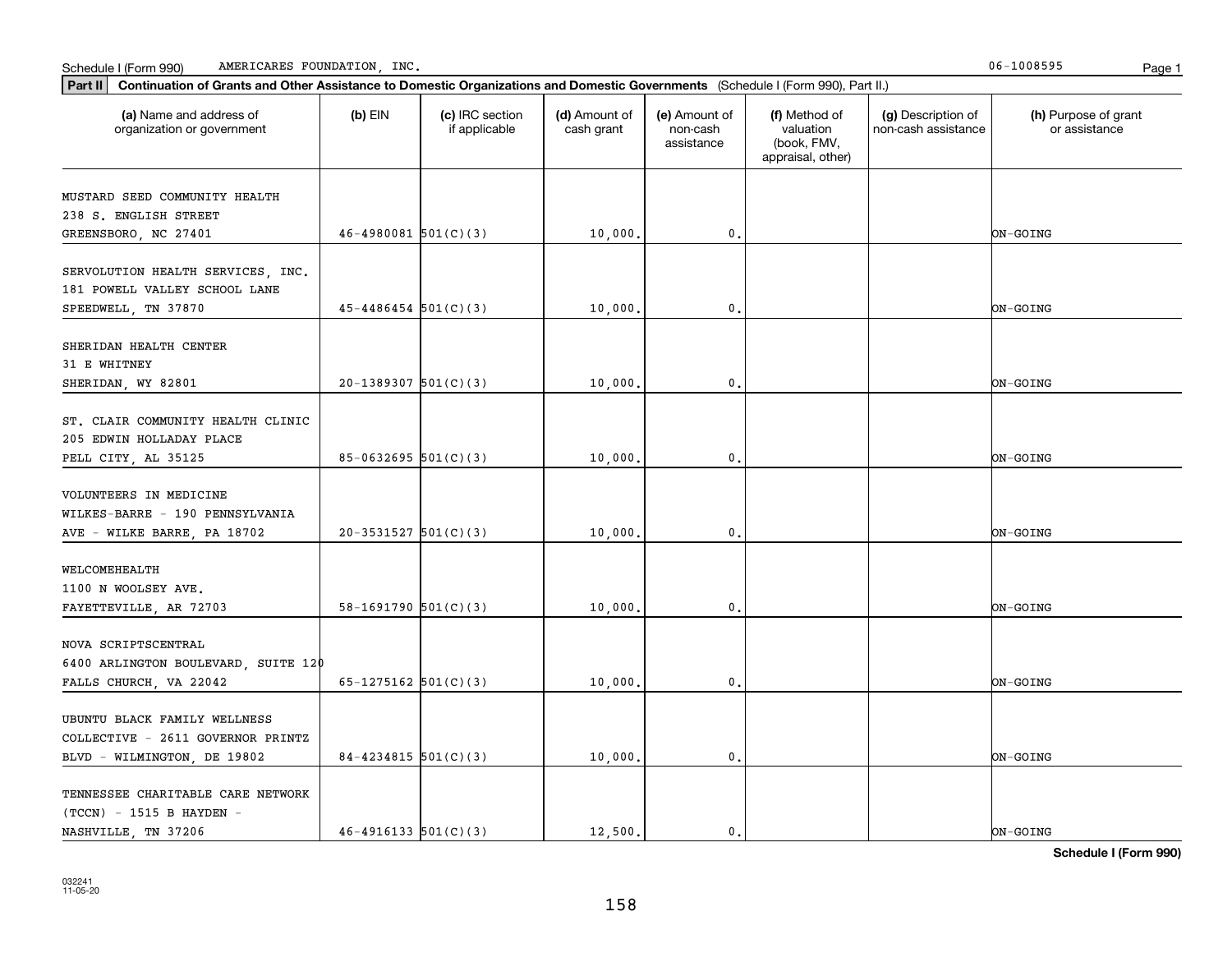| Schedule I (Form 990) |  | FOUNDATION<br>AMERICARES | INC. |  | Page |  |
|-----------------------|--|--------------------------|------|--|------|--|
|-----------------------|--|--------------------------|------|--|------|--|

| Continuation of Grants and Other Assistance to Domestic Organizations and Domestic Governments (Schedule I (Form 990), Part II.)<br>Part II |                          |                                  |                             |                                         |                                                                |                                           |                                       |  |
|---------------------------------------------------------------------------------------------------------------------------------------------|--------------------------|----------------------------------|-----------------------------|-----------------------------------------|----------------------------------------------------------------|-------------------------------------------|---------------------------------------|--|
| (a) Name and address of<br>organization or government                                                                                       | $(b)$ EIN                | (c) IRC section<br>if applicable | (d) Amount of<br>cash grant | (e) Amount of<br>non-cash<br>assistance | (f) Method of<br>valuation<br>(book, FMV,<br>appraisal, other) | (g) Description of<br>non-cash assistance | (h) Purpose of grant<br>or assistance |  |
|                                                                                                                                             |                          |                                  |                             |                                         |                                                                |                                           |                                       |  |
| THE MISSION OF YAHWEH INC                                                                                                                   |                          |                                  |                             |                                         |                                                                |                                           |                                       |  |
| 10247 ALGIERS                                                                                                                               |                          |                                  |                             |                                         |                                                                |                                           |                                       |  |
| HOUSTON, TX 77041                                                                                                                           | $23 - 7250068$ 501(C)(3) |                                  | 6,430.                      | $\mathbf 0$ .                           |                                                                |                                           | <b>EMERGENCY</b>                      |  |
| VIRGINIA ASSOCIATION OF FREE AND                                                                                                            |                          |                                  |                             |                                         |                                                                |                                           |                                       |  |
| CHARITABLE CLINICS - 1801 LIBBIE                                                                                                            |                          |                                  |                             |                                         |                                                                |                                           |                                       |  |
| AVE, SUITE 104 - RICHMOND, VA                                                                                                               |                          |                                  |                             |                                         |                                                                |                                           |                                       |  |
| 23226                                                                                                                                       | $54-1802019$ $501(C)(3)$ |                                  | 12,500.                     | 0.                                      |                                                                |                                           | ON-GOING                              |  |
| WISCONSIN ASSOCIATION OF FREE AND                                                                                                           |                          |                                  |                             |                                         |                                                                |                                           |                                       |  |
| CHARITABLE CLINICS - 1256 CAPITOL                                                                                                           |                          |                                  |                             |                                         |                                                                |                                           |                                       |  |
| DRIVE, SUITE 700, #210 - PEWAUKEE,                                                                                                          |                          |                                  |                             |                                         |                                                                |                                           |                                       |  |
| WI 53072                                                                                                                                    | $47 - 2298281$ 501(C)(3) |                                  | 110,736.                    | 0.                                      |                                                                |                                           | <b>DN-GOING</b>                       |  |
|                                                                                                                                             |                          |                                  |                             |                                         |                                                                |                                           |                                       |  |
|                                                                                                                                             |                          |                                  |                             |                                         |                                                                |                                           |                                       |  |
|                                                                                                                                             |                          |                                  |                             |                                         |                                                                |                                           |                                       |  |
|                                                                                                                                             |                          |                                  |                             |                                         |                                                                |                                           |                                       |  |
|                                                                                                                                             |                          |                                  |                             |                                         |                                                                |                                           |                                       |  |
|                                                                                                                                             |                          |                                  |                             |                                         |                                                                |                                           |                                       |  |
|                                                                                                                                             |                          |                                  |                             |                                         |                                                                |                                           |                                       |  |
|                                                                                                                                             |                          |                                  |                             |                                         |                                                                |                                           |                                       |  |
|                                                                                                                                             |                          |                                  |                             |                                         |                                                                |                                           |                                       |  |
|                                                                                                                                             |                          |                                  |                             |                                         |                                                                |                                           |                                       |  |
|                                                                                                                                             |                          |                                  |                             |                                         |                                                                |                                           |                                       |  |
|                                                                                                                                             |                          |                                  |                             |                                         |                                                                |                                           |                                       |  |
|                                                                                                                                             |                          |                                  |                             |                                         |                                                                |                                           |                                       |  |
|                                                                                                                                             |                          |                                  |                             |                                         |                                                                |                                           |                                       |  |
|                                                                                                                                             |                          |                                  |                             |                                         |                                                                |                                           |                                       |  |
|                                                                                                                                             |                          |                                  |                             |                                         |                                                                |                                           |                                       |  |
|                                                                                                                                             |                          |                                  |                             |                                         |                                                                |                                           |                                       |  |
|                                                                                                                                             |                          |                                  |                             |                                         |                                                                |                                           |                                       |  |
|                                                                                                                                             |                          |                                  |                             |                                         |                                                                |                                           |                                       |  |
|                                                                                                                                             |                          |                                  |                             |                                         |                                                                |                                           |                                       |  |
|                                                                                                                                             |                          |                                  |                             |                                         |                                                                |                                           |                                       |  |
|                                                                                                                                             |                          |                                  |                             |                                         |                                                                |                                           |                                       |  |
|                                                                                                                                             |                          |                                  |                             |                                         |                                                                |                                           |                                       |  |
|                                                                                                                                             |                          |                                  |                             |                                         |                                                                |                                           |                                       |  |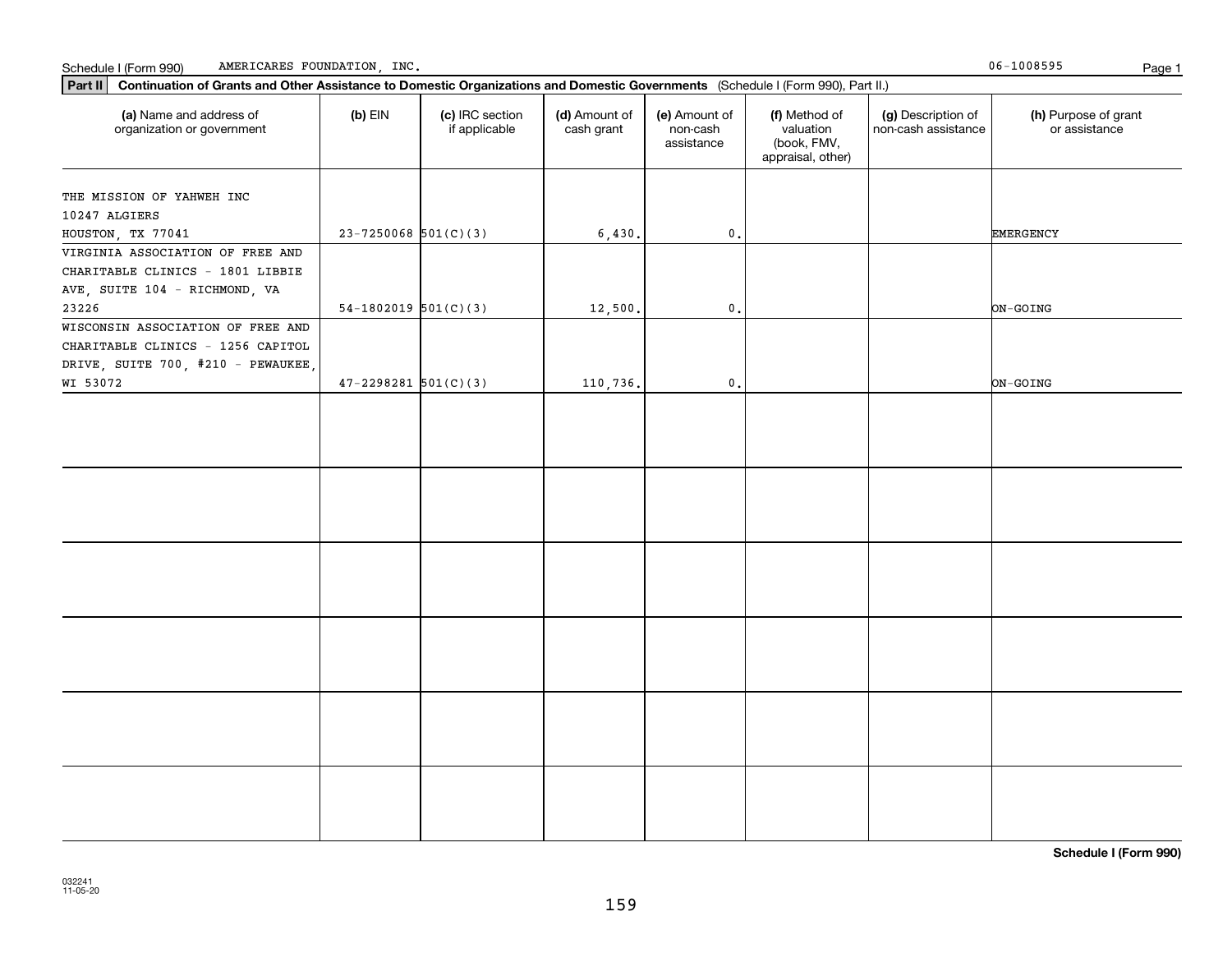Schedule I (Form 990) 2020 Page AMERICARES FOUNDATION, INC. 06-1008595

**2**

**Part III | Grants and Other Assistance to Domestic Individuals. Complete if the organization answered "Yes" on Form 990, Part IV, line 22.** Part III can be duplicated if additional space is needed.

| (a) Type of grant or assistance                                                                                                                      | (b) Number of<br>recipients | (c) Amount of<br>cash grant | (d) Amount of non-<br>cash assistance | (e) Method of valuation<br>(book, FMV, appraisal, other) | (f) Description of noncash assistance |
|------------------------------------------------------------------------------------------------------------------------------------------------------|-----------------------------|-----------------------------|---------------------------------------|----------------------------------------------------------|---------------------------------------|
|                                                                                                                                                      |                             |                             |                                       |                                                          |                                       |
| FREE MEDICINE TO PATIENTS                                                                                                                            | 144017                      | 0.                          | 665,180,810.FMV                       |                                                          | PRESCRIPTION                          |
|                                                                                                                                                      |                             |                             |                                       |                                                          |                                       |
| MEDICAL OUTREACH IN THE U.S                                                                                                                          | 35                          | 0.                          | 1,001,695.FMV                         |                                                          | MEDICAL SUPPLIES                      |
|                                                                                                                                                      |                             |                             |                                       |                                                          |                                       |
|                                                                                                                                                      |                             |                             |                                       |                                                          |                                       |
|                                                                                                                                                      |                             |                             |                                       |                                                          |                                       |
|                                                                                                                                                      |                             |                             |                                       |                                                          |                                       |
|                                                                                                                                                      |                             |                             |                                       |                                                          |                                       |
|                                                                                                                                                      |                             |                             |                                       |                                                          |                                       |
| Part IV<br>Supplemental Information. Provide the information required in Part I, line 2; Part III, column (b); and any other additional information. |                             |                             |                                       |                                                          |                                       |
| FORM 990, SCHEDULE I, PART I                                                                                                                         |                             |                             |                                       |                                                          |                                       |
| GRANTS AND ASSISTANCE                                                                                                                                |                             |                             |                                       |                                                          |                                       |

LINE 2 - AMERICARES MONITORS ACTIVITIES TO ENSURE THAT DONATED GOODS

AND FUNDS ARE USED TO FULFILL OUR MISSION. AMERICARES TRACKS EVERY

DONATION AS IT ENTERS AND LEAVES OUR WAREHOUSES AND REQUIRES REPORTING

OF EACH RECEIVING PARTNER ORGANIZATION, WHICH INCLUDE DETAILED

CONFIRMATION OF RECEIPT AND QUARTERLY UPDATES ON DISTRIBUTION.

INDIVIDUAL LICENSED HEALTH CARE PROVIDERS RECEIVING DONATIONS THROUGH

OUR MEDICAL OUTREACH PROGRAM MUST PROVIDE A REPORT DETAILING HOW THE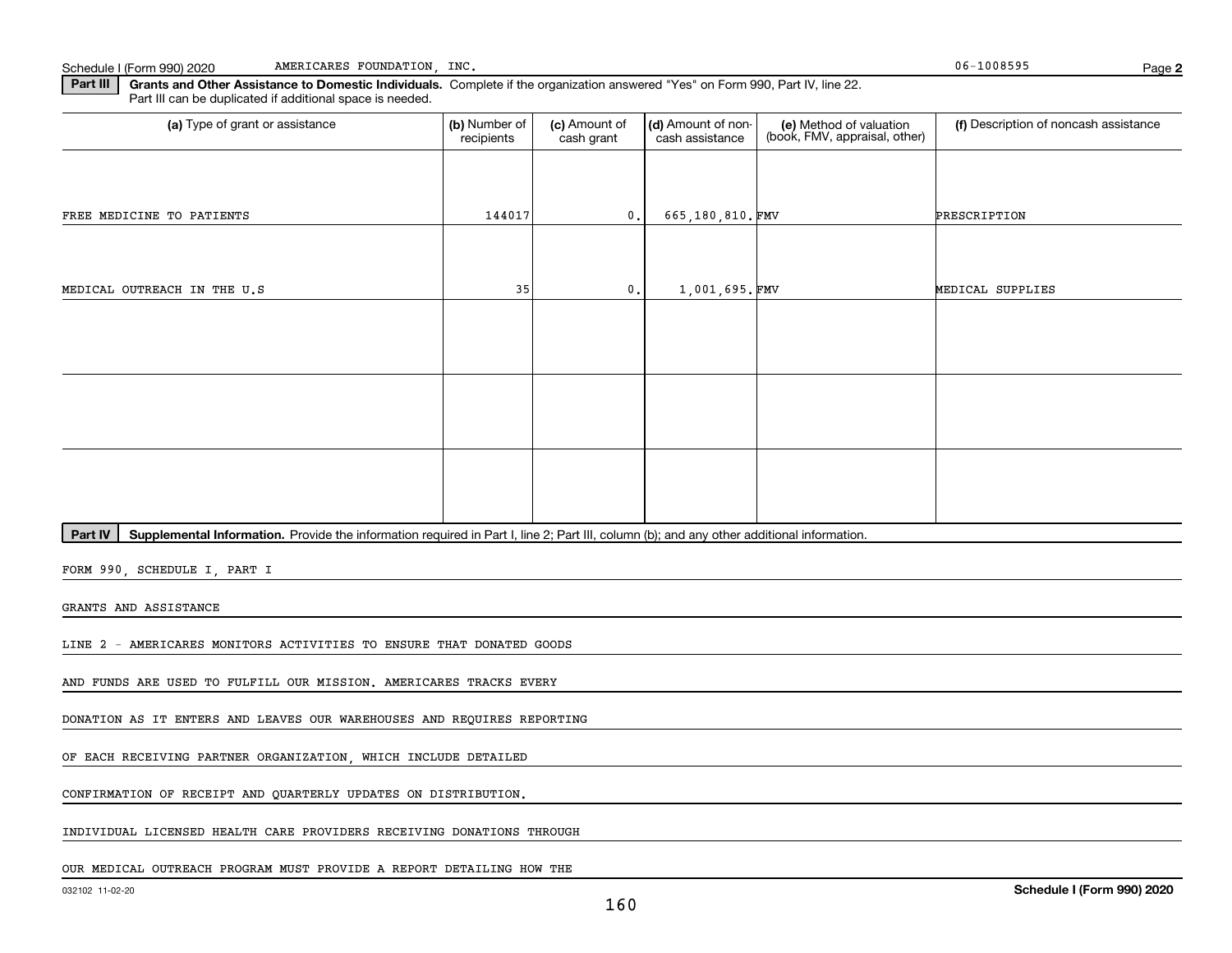**Part IV Supplemental Information**

DONATION WAS USED, NUMBER OF PATIENTS TREATED AND OTHER INFORMATION.

HEALTH PARTNERS THAT RECEIVE FUNDING FROM AMERICARES ARE REQUIRED TO

COMPLETE A GRANT APPLICATION AND A GRANT REPORT, WHICH INCLUDES DATA ON

HOW FUNDS WERE USED AND, IF APPLICABLE, THE HEALTH OUTCOME OF THE

FUNDED PROJECT ORACTIVITY. AMERICARES STAFF ALSO PERFORM SITE VISITS TO

MONITOR PARTNERS' USE OF PRODUCT DONATIONS AND FUNDING. TARGETED HEALTH

INITIATIVES SUCH AS THOSE DESCRIBED IN THE "ONGOING" SECTION ABOVE, MAY

INCLUDE BASELINE AND FINAL PROJECT ASSESSMENTS.

**Schedule I (Form 990)**

032291 04-01-20

161 09300526 153424 0178001-00004 2020.05095 AMERICARES FOUNDATION, IN 01780012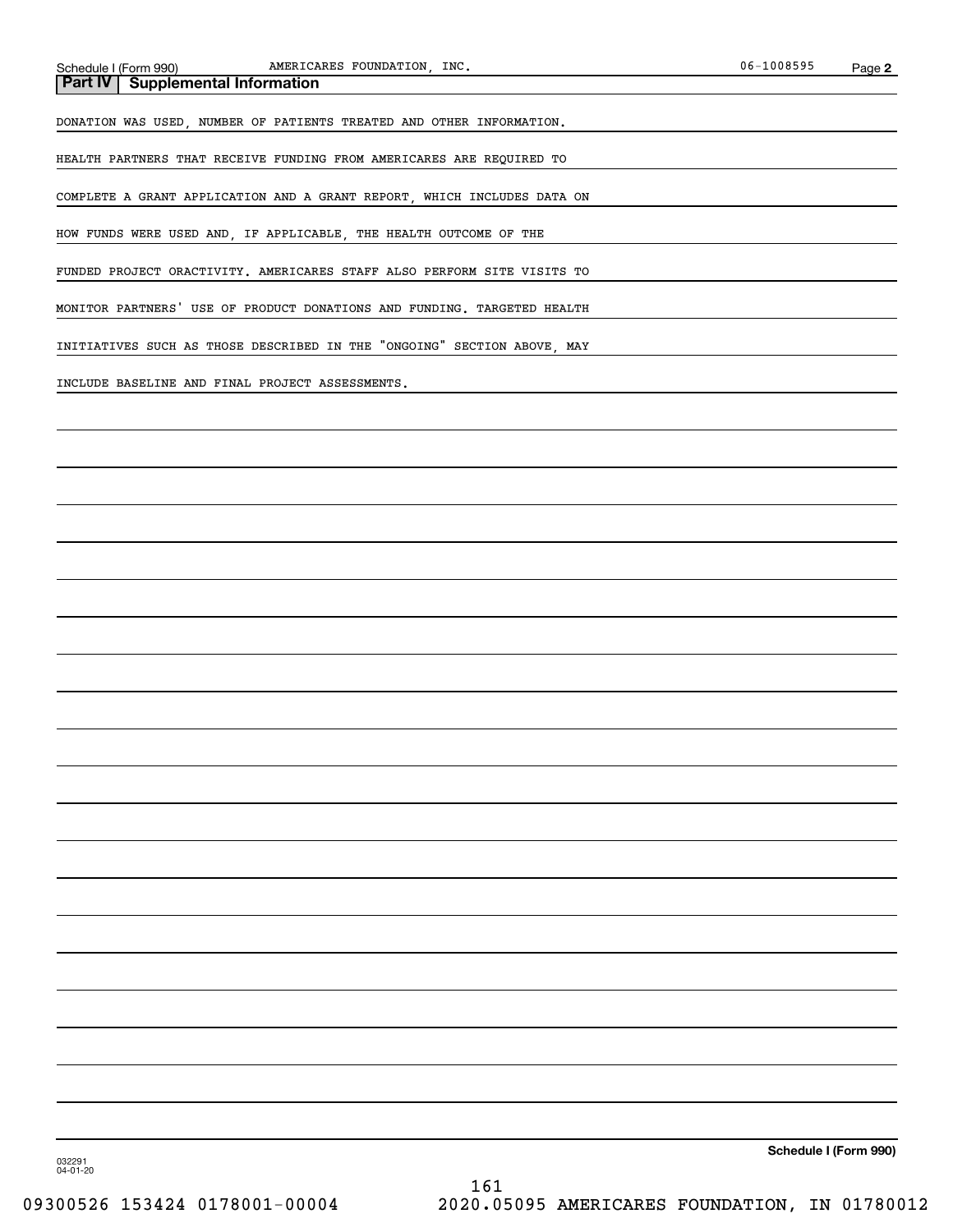|        | <b>SCHEDULE J</b>                                                                           | <b>Compensation Information</b>                                                                                                               |                                       | OMB No. 1545-0047          |     |    |  |
|--------|---------------------------------------------------------------------------------------------|-----------------------------------------------------------------------------------------------------------------------------------------------|---------------------------------------|----------------------------|-----|----|--|
|        | (Form 990)                                                                                  | For certain Officers, Directors, Trustees, Key Employees, and Highest                                                                         |                                       |                            |     |    |  |
|        |                                                                                             | <b>Compensated Employees</b><br>Complete if the organization answered "Yes" on Form 990, Part IV, line 23.                                    |                                       | 2020                       |     |    |  |
|        | Department of the Treasury                                                                  | Attach to Form 990.                                                                                                                           |                                       | <b>Open to Public</b>      |     |    |  |
|        | Internal Revenue Service                                                                    | Go to www.irs.gov/Form990 for instructions and the latest information.                                                                        |                                       | Inspection                 |     |    |  |
|        | Name of the organization                                                                    |                                                                                                                                               | <b>Employer identification number</b> |                            |     |    |  |
|        |                                                                                             | AMERICARES FOUNDATION, INC.                                                                                                                   |                                       | 06-1008595                 |     |    |  |
| Part I |                                                                                             | <b>Questions Regarding Compensation</b>                                                                                                       |                                       |                            |     |    |  |
|        |                                                                                             |                                                                                                                                               |                                       |                            | Yes | No |  |
| 1a     |                                                                                             | Check the appropriate box(es) if the organization provided any of the following to or for a person listed on Form 990,                        |                                       |                            |     |    |  |
|        |                                                                                             | Part VII, Section A, line 1a. Complete Part III to provide any relevant information regarding these items.                                    |                                       |                            |     |    |  |
|        | First-class or charter travel                                                               | Housing allowance or residence for personal use                                                                                               |                                       |                            |     |    |  |
|        | Travel for companions                                                                       | Payments for business use of personal residence<br>Tax indemnification and gross-up payments<br>Health or social club dues or initiation fees |                                       |                            |     |    |  |
|        |                                                                                             | Discretionary spending account<br>Personal services (such as maid, chauffeur, chef)                                                           |                                       |                            |     |    |  |
|        |                                                                                             |                                                                                                                                               |                                       |                            |     |    |  |
|        |                                                                                             | <b>b</b> If any of the boxes on line 1a are checked, did the organization follow a written policy regarding payment or                        |                                       |                            |     |    |  |
|        |                                                                                             |                                                                                                                                               |                                       | 1b                         |     |    |  |
| 2      |                                                                                             | Did the organization require substantiation prior to reimbursing or allowing expenses incurred by all directors,                              |                                       |                            |     |    |  |
|        |                                                                                             |                                                                                                                                               |                                       | $\mathbf{2}$               |     |    |  |
|        |                                                                                             |                                                                                                                                               |                                       |                            |     |    |  |
| З      |                                                                                             | Indicate which, if any, of the following the organization used to establish the compensation of the organization's                            |                                       |                            |     |    |  |
|        |                                                                                             | CEO/Executive Director. Check all that apply. Do not check any boxes for methods used by a related organization to                            |                                       |                            |     |    |  |
|        |                                                                                             | establish compensation of the CEO/Executive Director, but explain in Part III.                                                                |                                       |                            |     |    |  |
|        | X  <br>Compensation committee                                                               | Written employment contract                                                                                                                   |                                       |                            |     |    |  |
|        | x<br>X  <br>Independent compensation consultant<br>Compensation survey or study             |                                                                                                                                               |                                       |                            |     |    |  |
|        | $X$ Form 990 of other organizations<br>X<br>Approval by the board or compensation committee |                                                                                                                                               |                                       |                            |     |    |  |
|        |                                                                                             |                                                                                                                                               |                                       |                            |     |    |  |
| 4      |                                                                                             | During the year, did any person listed on Form 990, Part VII, Section A, line 1a, with respect to the filing                                  |                                       |                            |     |    |  |
|        | organization or a related organization:                                                     |                                                                                                                                               |                                       |                            |     |    |  |
| а      |                                                                                             | Receive a severance payment or change-of-control payment?                                                                                     |                                       | 4a                         | х   |    |  |
| b      |                                                                                             | Participate in or receive payment from a supplemental nonqualified retirement plan?                                                           |                                       | 4b                         |     | x  |  |
| c      |                                                                                             | Participate in or receive payment from an equity-based compensation arrangement?                                                              |                                       | 4c                         |     | X  |  |
|        |                                                                                             | If "Yes" to any of lines 4a-c, list the persons and provide the applicable amounts for each item in Part III.                                 |                                       |                            |     |    |  |
|        |                                                                                             |                                                                                                                                               |                                       |                            |     |    |  |
|        |                                                                                             | Only section 501(c)(3), 501(c)(4), and 501(c)(29) organizations must complete lines 5-9.                                                      |                                       |                            |     |    |  |
|        |                                                                                             | For persons listed on Form 990, Part VII, Section A, line 1a, did the organization pay or accrue any compensation                             |                                       |                            |     |    |  |
|        | contingent on the revenues of:                                                              |                                                                                                                                               |                                       |                            |     |    |  |
|        |                                                                                             |                                                                                                                                               |                                       | 5а                         |     | х  |  |
|        | <b>b</b> Any related organization?                                                          |                                                                                                                                               |                                       | 5b                         |     | x  |  |
|        |                                                                                             | If "Yes" on line 5a or 5b, describe in Part III.                                                                                              |                                       |                            |     |    |  |
| 6      |                                                                                             | For persons listed on Form 990, Part VII, Section A, line 1a, did the organization pay or accrue any compensation                             |                                       |                            |     |    |  |
|        | contingent on the net earnings of:                                                          |                                                                                                                                               |                                       | 6a                         |     |    |  |
|        |                                                                                             |                                                                                                                                               |                                       |                            |     | х  |  |
|        | <b>b</b> Any related organization?                                                          |                                                                                                                                               |                                       | 6b                         |     | х  |  |
|        |                                                                                             | If "Yes" on line 6a or 6b, describe in Part III.                                                                                              |                                       |                            |     |    |  |
|        |                                                                                             | 7 For persons listed on Form 990, Part VII, Section A, line 1a, did the organization provide any nonfixed payments                            |                                       |                            |     |    |  |
|        |                                                                                             |                                                                                                                                               |                                       | $\overline{7}$             | х   |    |  |
| 8      |                                                                                             | Were any amounts reported on Form 990, Part VII, paid or accrued pursuant to a contract that was subject to the                               |                                       |                            |     |    |  |
|        |                                                                                             | initial contract exception described in Regulations section 53.4958-4(a)(3)? If "Yes," describe in Part III                                   |                                       | 8                          |     | х  |  |
| 9      |                                                                                             | If "Yes" on line 8, did the organization also follow the rebuttable presumption procedure described in                                        |                                       |                            |     |    |  |
|        |                                                                                             |                                                                                                                                               |                                       | 9                          |     |    |  |
|        |                                                                                             | LHA For Paperwork Reduction Act Notice, see the Instructions for Form 990.                                                                    |                                       | Schedule J (Form 990) 2020 |     |    |  |

032111 12-07-20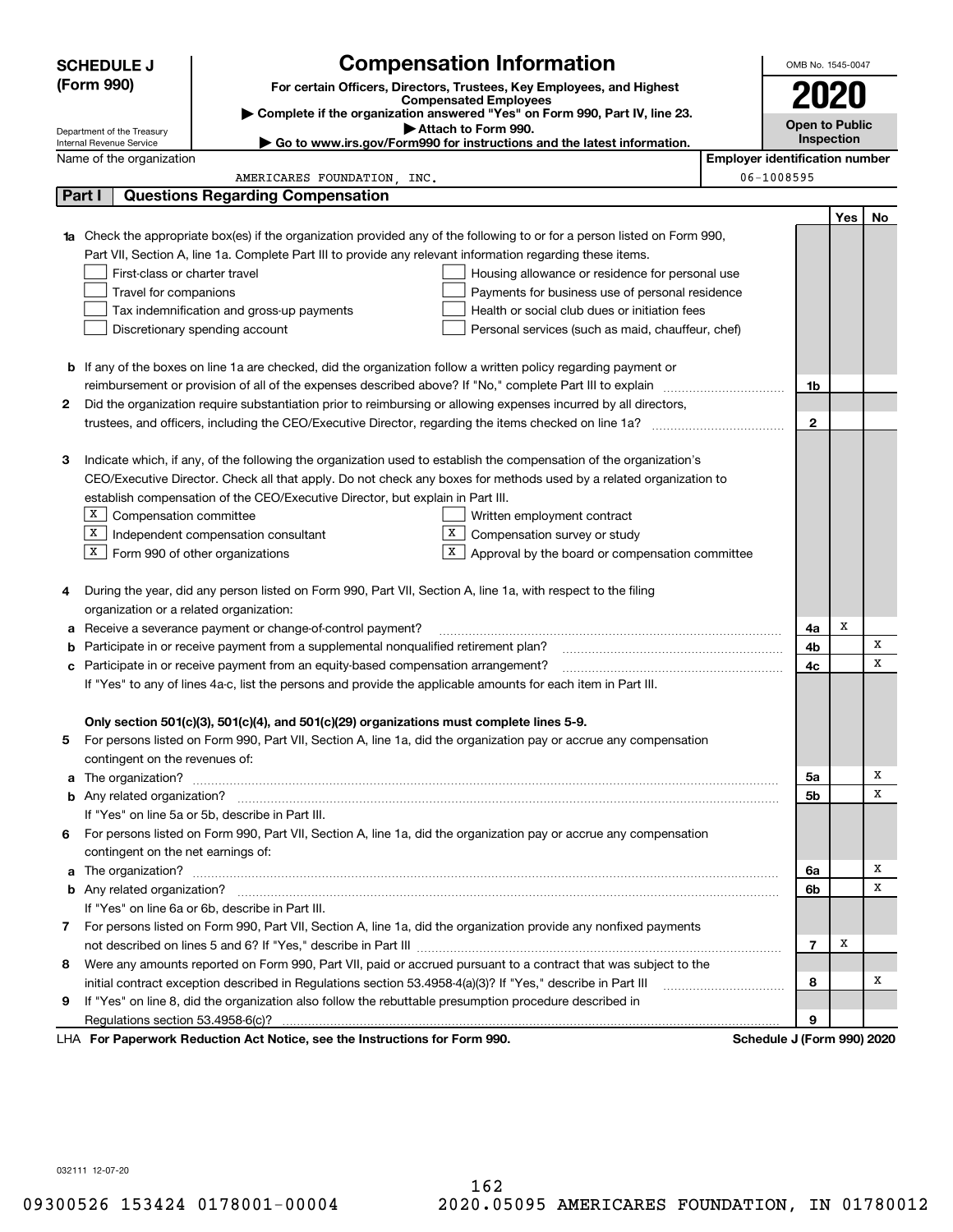06-1008595

# **Part II Officers, Directors, Trustees, Key Employees, and Highest Compensated Employees.**  Schedule J (Form 990) 2020 Page Use duplicate copies if additional space is needed.

For each individual whose compensation must be reported on Schedule J, report compensation from the organization on row (i) and from related organizations, described in the instructions, on row (ii). Do not list any individuals that aren't listed on Form 990, Part VII.

**Note:**  The sum of columns (B)(i)-(iii) for each listed individual must equal the total amount of Form 990, Part VII, Section A, line 1a, applicable column (D) and (E) amounts for that individual.

|                                      |      |                          | (B) Breakdown of W-2 and/or 1099-MISC compensation |                                           | (C) Retirement and<br>other deferred | (D) Nontaxable<br>benefits | (E) Total of columns<br>$(B)(i)-(D)$ | (F) Compensation<br>in column (B)         |  |
|--------------------------------------|------|--------------------------|----------------------------------------------------|-------------------------------------------|--------------------------------------|----------------------------|--------------------------------------|-------------------------------------------|--|
| (A) Name and Title                   |      | (i) Base<br>compensation | (ii) Bonus &<br>incentive<br>compensation          | (iii) Other<br>reportable<br>compensation | compensation                         |                            |                                      | reported as deferred<br>on prior Form 990 |  |
| (1) CHRISTINE SOUIRES                | (i)  | 410,560                  | 19,000.                                            | $\mathbf{0}$ .                            | 36,100                               | 25,900                     | 491,560                              | 0.                                        |  |
| PRESIDENT/CEO                        | (ii) | 0.                       | $\mathbf{0}$ .                                     | 0.                                        | 0                                    | 0                          |                                      | $\mathbf 0$ .                             |  |
| (2) RICHARD K. TROWBRIDGE, JR.       | (i)  | 273,593                  | 0.                                                 | 0.                                        | 16,719                               | 31,079                     | 321,391                              | $\mathbf 0$ .                             |  |
| CFO, TREASURER, SVP, GIK OPERATIONS  | (ii) | 0.                       | $\mathbf{0}$ .                                     | 0.                                        | 0                                    | 0                          | $\mathbf{0}$ .                       | $\mathbf 0$ .                             |  |
| JED SELKOWITZ<br>(3)                 | (i)  | 272,943.                 | $\mathbf{0}$ .                                     | 0.                                        | 16,297                               | 979                        | 290,219                              | $\mathbf 0$ .                             |  |
| CMO & SVP, COMMUNICATIONS            | (ii) | 0.                       | $\mathbf{0}$ .                                     | $\mathbf{0}$ .                            | 0                                    | 0                          | 0                                    | $\mathbf 0$ .                             |  |
| (4) KEVIN GILRAIN (THRU 12/2020)     | (i)  | 228,261                  | 0.                                                 | $\mathfrak o$ .                           | 13,844                               | 22,139                     | 264,244                              | 0.                                        |  |
| SENIOR VP, HUMAN RESOURCES           | (ii) | $\mathbf{0}$ .           | $\mathbf{0}$ .                                     | $\mathbf 0$ .                             | 0                                    | 0                          | 0                                    | $\mathbf{0}$ .                            |  |
| <b>JENNY GOLDSTEIN</b><br>(5)        | (i)  | 209,131                  | $\mathbf{0}$ .                                     | $\mathbf 0$ .                             | 13,251                               | 31,039                     | 253,421                              | 0.                                        |  |
| SVP & CHIEF DEVELOPMENT OFFICER      | (ii) | $\mathbf{0}$             | $\mathbf 0$ .                                      | $\mathbf 0$ .                             | 0                                    | 0                          | <sup>0</sup>                         | 0.                                        |  |
| MEGIN WOLFMAN<br>(6)                 | (i)  | 177,200                  | $\mathbf{0}$ .                                     | $\mathbf 0$ .                             | 10,788                               | 30,904                     | 218,892                              | $\mathbf 0$ .                             |  |
| SVP STRATEGY & COS                   | (ii) | 0.                       | $^{\rm 0}$ .                                       | 0.                                        | 0                                    | 0                          | 0                                    | $0$ .                                     |  |
| (7) RACHEL GRANGER                   | (i)  | 183,073                  | $\mathbf{0}$ .                                     | $\mathbf 0$ .                             | 11,015                               | 10,080                     | 204,168                              | $\mathbf 0$ .                             |  |
| VP INT'L PSHIP & PROG (THRU 09/2021) | (ii) | 0.                       | $\mathbf{0}$                                       | $\mathbf 0$ .                             | 0                                    | 0                          | 0                                    | 0.                                        |  |
| (8) DIANA MAGUIRE                    | (i)  | 158,189.                 | $\mathbf{0}$ .                                     | $\mathbf 0$ .                             | 9,866                                | 30,294                     | 198,349                              | 0.                                        |  |
| V.P., INSTITUTIONAL RELATIONS        | (ii) | $\mathbf 0$ .            | $\mathbf 0$ .                                      | $\mathbf{0}$ .                            | 0                                    | 0                          |                                      | $0$ .                                     |  |
| (9) VISH JAIN                        | (i)  | 172,906                  | $\mathbf{0}$ .                                     | $\mathbf{0}$ .                            | 10,365                               | 1,389                      | 184,660                              | 0.                                        |  |
| VP INFORMATION TECHNOLOGY            | (ii) | $\mathbf 0$ .            | $\mathbf{0}$                                       | $\mathbf{0}$                              | 0                                    | 0                          |                                      | 0.                                        |  |
| (10) SUSAN WILLETT                   | (i)  | 172,774.                 | $\mathbf{0}$                                       | $\mathbf{0}$                              | 10,344                               | 1,397                      | 184,515                              | 0.                                        |  |
| SR. DIRECTOR, CONTROLLER             | (ii) | 0.                       | 0.                                                 | $\mathbf 0$ .                             | 0                                    | 0                          |                                      | $\mathbf{0}$ .                            |  |
| (11) JULIE VARUGHESE                 | (i)  | 166,780                  | $\mathbf{0}$ .                                     | $\mathbf{0}$ .                            | 10,365                               | 1,552                      | 178,697                              | 0.                                        |  |
| VP TECH UNIT AND CMO                 | (ii) | 0.                       | $\mathbf{0}$ .                                     | $\mathbf 0$ .                             | 0                                    | 0                          | 0                                    | $\mathbf 0$ .                             |  |
| (12) GEOFF KNEISEL                   | (i)  | 138,931                  | 0.                                                 | $\mathbf 0$ .                             | 8,694                                | 30,242                     | 177,867                              | $\mathbf 0$ .                             |  |
| V.P., CORPORATE RELATIONS            | (ii) | 0.                       | $\mathbf{0}$ .                                     | $\mathbf{0}$ .                            | 0                                    | $\mathbf{0}$               | 0                                    | $\mathbf 0$ .                             |  |
| (13) MELISSA WOOLFORD                | (i)  | 163,355                  | $\mathbf{0}$ .                                     | $\mathbf 0$ .                             | 9,589                                | 1,363                      | 174,307                              | 0.                                        |  |
| V.P., LEADERSHIP GIFTS               | (ii) | 0.                       | $\mathbf{0}$ .                                     | $\mathbf{0}$ .                            | 0                                    | $\mathbf{0}$ .             | $\mathbf{0}$                         | $\mathbf 0$ .                             |  |
| (14) E. ANNE PETERSON, MD, MPH       | (i)  | 142,549.                 | $\mathbf{0}$ .                                     | $\mathbf 0$ .                             | 13,350                               | 5.444                      | 161,343                              | $\mathbf{0}$ .                            |  |
| SVP, GL PROGRAMS (THRU 06/30/2020)   | (ii) | 0.                       | $\mathbf{0}$ .                                     | $\mathbf{0}$ .                            | 0                                    | $\mathfrak{o}$ .           | 0.                                   | 0.                                        |  |
| (15) MARTHA KENNARD                  | (i)  | 149,931.                 | $\mathbf{0}$ .                                     | $\mathbf{0}$ .                            | 8,956                                | 1,326,                     | 160,213                              | $\mathbf{0}$ .                            |  |
| VP, GLOBAL PROG OPS                  | (i)  | 0.                       | $\mathbf{0}$ .                                     | $\mathbf{0}$ .                            | 0                                    | 0.                         | 0.                                   | 0.                                        |  |
| (16) GABRIELA SALVATORE MD, MPH      | (i)  | 132,277.                 | $\mathbf{0}$ .                                     | $\mathbf{0}$ .                            | 8,098.                               | 19,446                     | 159,821                              | $\mathbf 0$ .                             |  |
| SVP, GL OPERATIONS (AS OF 01/2021)   | (ii) | 0.                       | $\mathbf{0}$ .                                     | $\mathbf{0}$ .                            | 0.                                   | 0.                         | 0.                                   | $\mathbf{0}$ .                            |  |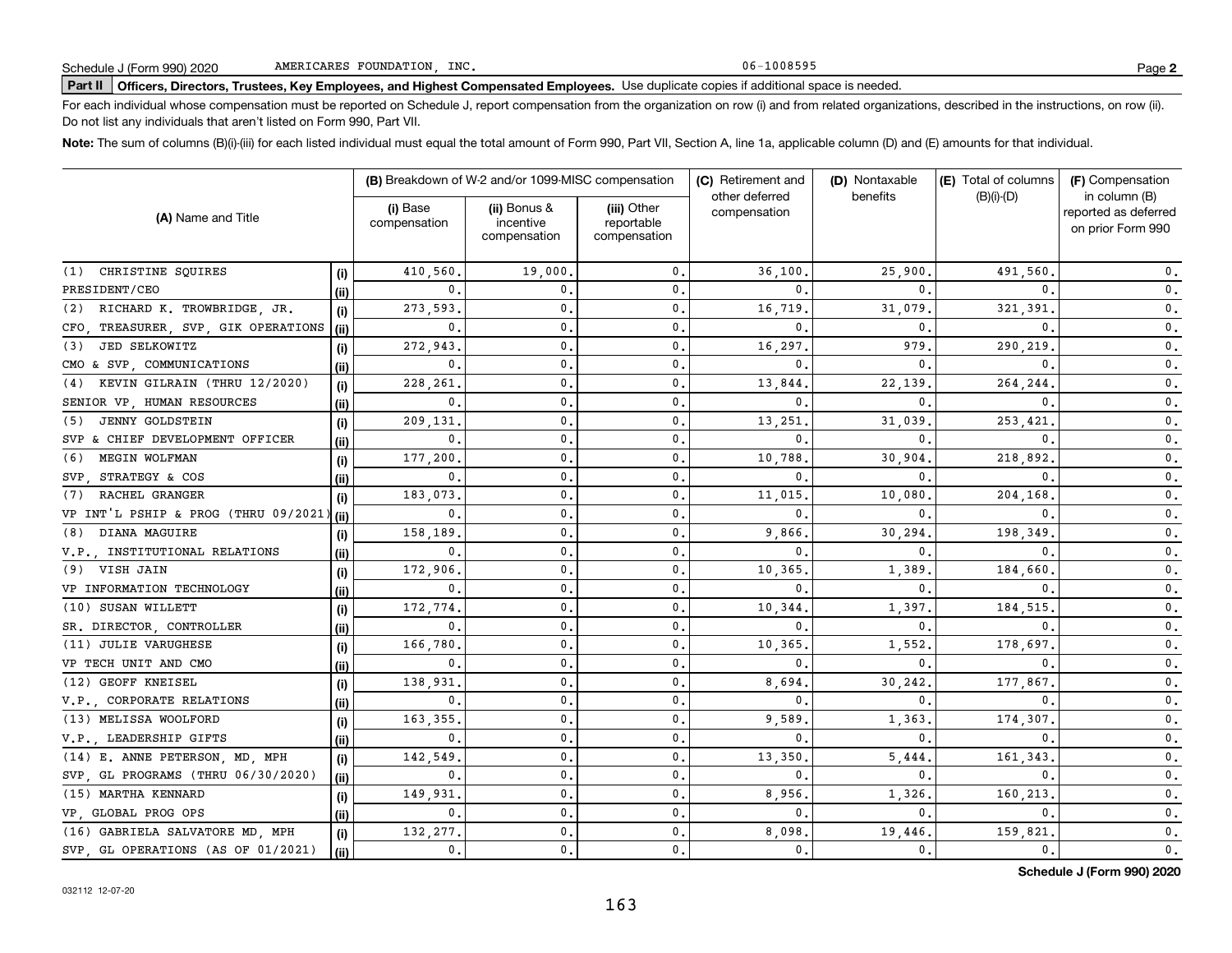#### **Part III Supplemental Information**

Schedule J (Form 990) 2020 MMERICARES FOUNDATION, INC.<br>Part III Supplemental Information<br>Provide the information, explanation, or descriptions required for Part I, lines 1a, 1b, 3, 4a, 4b, 4c, 5a, 5b, 6a, 6b, 7, and 8, and

SCHEDULE J, PART I, LINE 4A

KEVIN GILRAIN, SENIOR VP HUMAN RESOURCES, RECEIVED A SEVERANCE PAYMENT

IN JANUARY, 2021. SINCE THE PAYMENT WAS MADE IN CALENDAR YEAR 2021, THE

#### AMOUNT OF SEVERANCE IS NOT REPORTED IN SCHEDULE J, BUT WILL BE REPORTED

IN NEXT YEAR'S 990.

SCHEDULE J, PART I, LINE 7

PRESIDENT & CEO, CHRISTINE SQUIRES, RECEIVED A DISCRETIONARY BONUS IN

CALENDAR YEAR 2020 FOR EXCEEDING CERTAIN PERFORMANCE-BASED OBJECTIVES

ESTABLISHED BY THE COMPENSATION COMMITTEE. THE DETERMINATION TO ISSUE A

BONUS IS BASED ON A RECOMMENDATION BY THE COMPENSATION COMMITTEE TO THE

FULL BOARD, FOR BOARD APPROVAL. PRESIDENT CHRISTINE SQUIRES DID NOT

PARTICIPATE IN THE DECISION-MAKING PROCESS TO AWARD THE BONUS.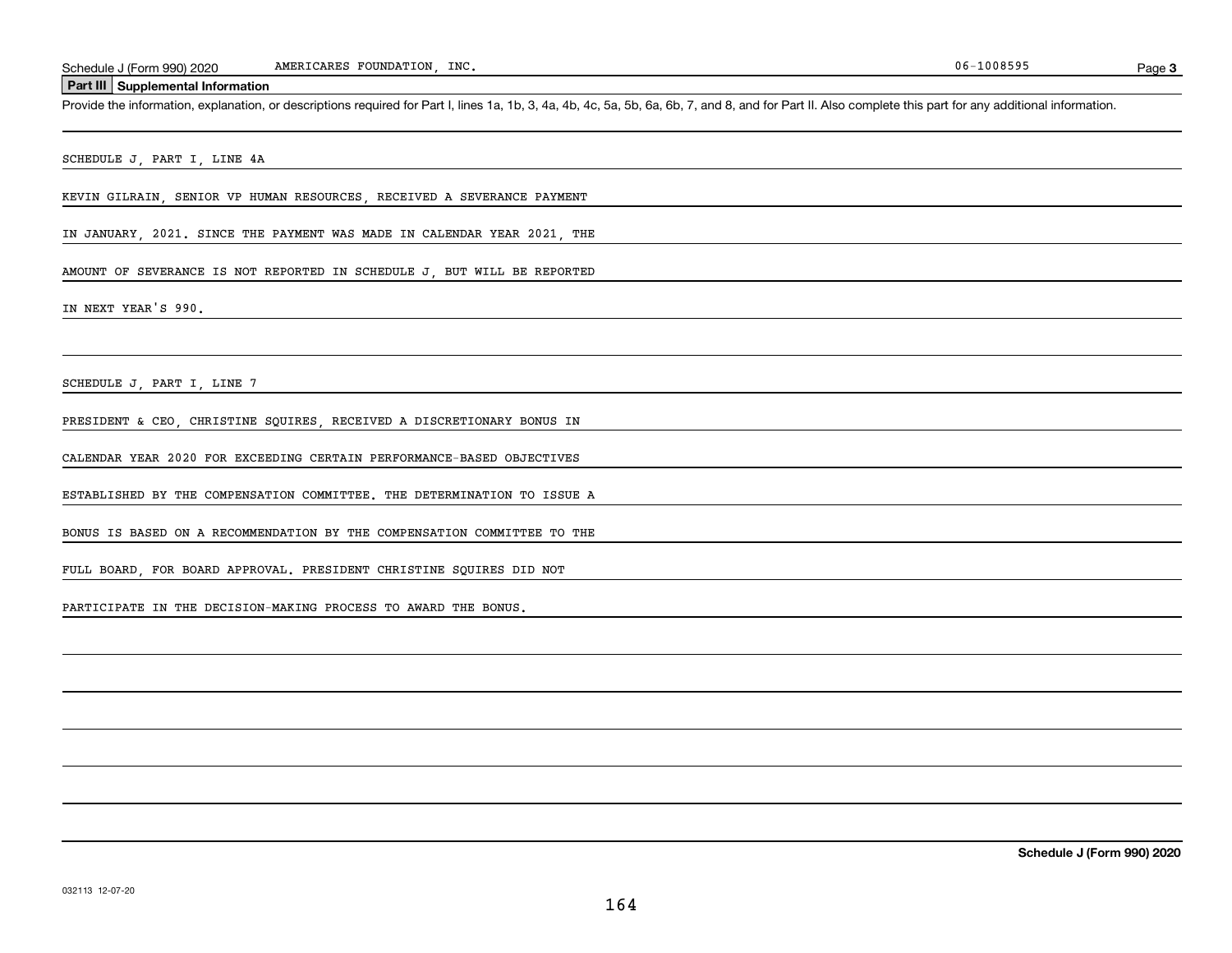### **SCHEDULE M (Form 990)**

# **Noncash Contributions**

OMB No. 1545-0047

| Department of the Treasury |  |
|----------------------------|--|
| Internal Revenue Service   |  |

**Complete if the organizations answered "Yes" on Form 990, Part IV, lines 29 or 30.** <sup>J</sup>**2020 Attach to Form 990.** J

 **Go to www.irs.gov/Form990 for instructions and the latest information.** J

**Open to Public Inspection**

|  | Name of the organization |
|--|--------------------------|

AMERICARES FOUNDATION, INC.

| Employer identification number |  |
|--------------------------------|--|
| 06-1008595                     |  |

| $06 - 100859$ |  |
|---------------|--|

| Part I | <b>Types of Property</b>                                                                                                       |                               |                                      |                                                                                                        |                                                              |          |    |
|--------|--------------------------------------------------------------------------------------------------------------------------------|-------------------------------|--------------------------------------|--------------------------------------------------------------------------------------------------------|--------------------------------------------------------------|----------|----|
|        |                                                                                                                                | (a)<br>Check if<br>applicable | (b)<br>Number of<br>contributions or | (c)<br>Noncash contribution<br>amounts reported on<br> items contributed  Form 990, Part VIII, line 1g | (d)<br>Method of determining<br>noncash contribution amounts |          |    |
| 1      |                                                                                                                                |                               |                                      |                                                                                                        |                                                              |          |    |
| 2      |                                                                                                                                |                               |                                      |                                                                                                        |                                                              |          |    |
| З      | Art - Fractional interests                                                                                                     |                               |                                      |                                                                                                        |                                                              |          |    |
| 4      | Books and publications                                                                                                         |                               |                                      |                                                                                                        |                                                              |          |    |
| 5      | Clothing and household goods                                                                                                   |                               |                                      |                                                                                                        |                                                              |          |    |
| 6      |                                                                                                                                |                               |                                      |                                                                                                        |                                                              |          |    |
| 7      |                                                                                                                                |                               |                                      |                                                                                                        |                                                              |          |    |
| 8      |                                                                                                                                |                               |                                      |                                                                                                        |                                                              |          |    |
| 9      | Securities - Publicly traded                                                                                                   | x                             | 177                                  | 5, 140, 048.                                                                                           | FAIR MARKET VALUE                                            |          |    |
| 10     | Securities - Closely held stock                                                                                                |                               |                                      |                                                                                                        |                                                              |          |    |
| 11     | Securities - Partnership, LLC, or                                                                                              |                               |                                      |                                                                                                        |                                                              |          |    |
|        | trust interests                                                                                                                |                               |                                      |                                                                                                        |                                                              |          |    |
| 12     | Securities - Miscellaneous                                                                                                     |                               |                                      |                                                                                                        |                                                              |          |    |
| 13     | Qualified conservation contribution -                                                                                          |                               |                                      |                                                                                                        |                                                              |          |    |
|        | <b>Historic structures</b>                                                                                                     |                               |                                      |                                                                                                        |                                                              |          |    |
| 14     | Qualified conservation contribution - Other                                                                                    |                               |                                      |                                                                                                        |                                                              |          |    |
| 15     |                                                                                                                                |                               |                                      |                                                                                                        |                                                              |          |    |
| 16     | Real estate - Commercial                                                                                                       |                               |                                      |                                                                                                        |                                                              |          |    |
| 17     |                                                                                                                                |                               |                                      |                                                                                                        |                                                              |          |    |
| 18     |                                                                                                                                |                               |                                      |                                                                                                        |                                                              |          |    |
| 19     |                                                                                                                                | X                             | 1211871                              | 514,737.                                                                                               | COST/WHOLESALE PRICE                                         |          |    |
| 20     | Drugs and medical supplies                                                                                                     | $\mathbf x$                   | 7022939                              | 1, 139, 614, 967.                                                                                      | COST/WHOLESALE PRICE                                         |          |    |
| 21     |                                                                                                                                |                               |                                      |                                                                                                        |                                                              |          |    |
| 22     |                                                                                                                                |                               |                                      |                                                                                                        |                                                              |          |    |
| 23     |                                                                                                                                |                               |                                      |                                                                                                        |                                                              |          |    |
| 24     |                                                                                                                                |                               |                                      |                                                                                                        |                                                              |          |    |
| 25     | ( NON-MEDICAL S<br>Other $\blacktriangleright$                                                                                 | X                             | 3739740                              |                                                                                                        | 7,184,219. COST/WHOLESALE PRICE                              |          |    |
| 26     | Other<br>$\overline{\phantom{a}}$                                                                                              |                               |                                      |                                                                                                        |                                                              |          |    |
| 27     | Other<br><u> 1990 - Johann Harry Barn, mars a</u><br>▸                                                                         |                               |                                      |                                                                                                        |                                                              |          |    |
| 28     | Other<br>▶                                                                                                                     |                               |                                      |                                                                                                        |                                                              |          |    |
| 29     | Number of Forms 8283 received by the organization during the tax year for contributions                                        |                               |                                      |                                                                                                        |                                                              |          |    |
|        | for which the organization completed Form 8283, Part V, Donee Acknowledgement                                                  |                               |                                      | 29                                                                                                     |                                                              | 23       |    |
|        |                                                                                                                                |                               |                                      |                                                                                                        |                                                              | Yes      | No |
|        | 30a During the year, did the organization receive by contribution any property reported in Part I, lines 1 through 28, that it |                               |                                      |                                                                                                        |                                                              |          |    |
|        | must hold for at least three years from the date of the initial contribution, and which isn't required to be used for          |                               |                                      |                                                                                                        |                                                              |          |    |
|        | exempt purposes for the entire holding period?                                                                                 |                               |                                      |                                                                                                        |                                                              | 30a      | х  |
|        | <b>b</b> If "Yes," describe the arrangement in Part II.                                                                        |                               |                                      |                                                                                                        |                                                              |          |    |
| 31     | Does the organization have a gift acceptance policy that requires the review of any nonstandard contributions?                 |                               |                                      |                                                                                                        | .                                                            | Х<br>31  |    |
|        | 32a Does the organization hire or use third parties or related organizations to solicit, process, or sell noncash              |                               |                                      |                                                                                                        |                                                              |          |    |
|        | contributions?                                                                                                                 |                               |                                      |                                                                                                        |                                                              | X<br>32a |    |
|        | <b>b</b> If "Yes," describe in Part II.                                                                                        |                               |                                      |                                                                                                        |                                                              |          |    |
| 33     | If the organization didn't report an amount in column (c) for a type of property for which column (a) is checked,              |                               |                                      |                                                                                                        |                                                              |          |    |
|        | describe in Part II.                                                                                                           |                               |                                      |                                                                                                        |                                                              |          |    |

**For Paperwork Reduction Act Notice, see the Instructions for Form 990. Schedule M (Form 990) 2020** LHA

032141 11-23-20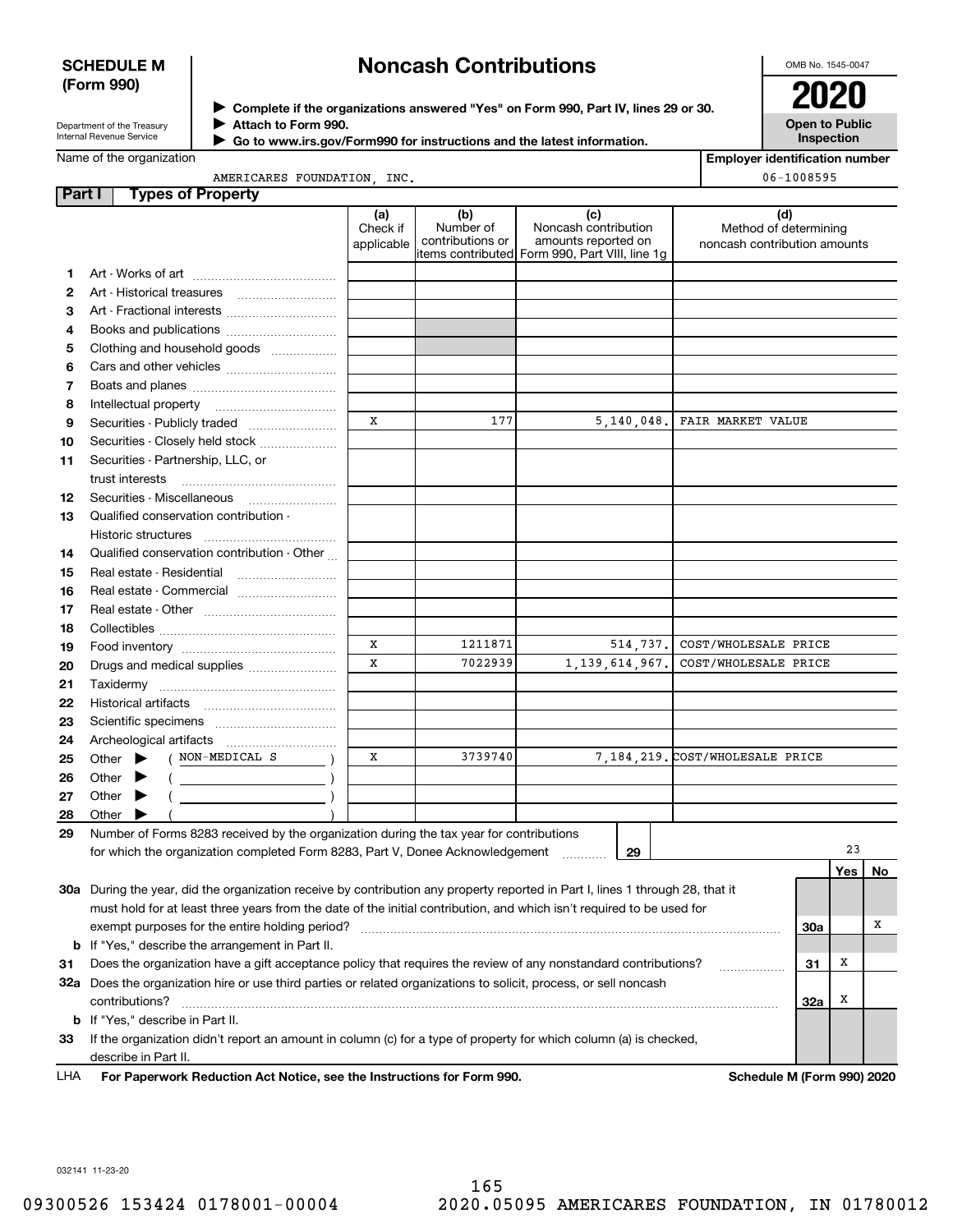Schedule M (Form 990) 2020 AMERICARES FOUNDATION, INC.<br>**Part II** Supplemental Information. Provide the information required by Part I. lines 30b. 32b. and 33. and whether the c Part II | Supplemental Information. Provide the information required by Part I, lines 30b, 32b, and 33, and whether the organization is reporting in Part I, column (b), the number of contributions, the number of items received, or a combination of both. Also complete this part for any additional information.

TO THE EXTENT THAT AMERICARES RECEIVES NON-CASH CONTRIBUTIONS IN THE

FORM OF DONATED SECURITIES, AMERICARES WILL USE ITS OWN INVESTMENT

BROKER TO SELL THOSE DONATED SECURITIES.

**Schedule M (Form 990) 2020**

032142 11-23-20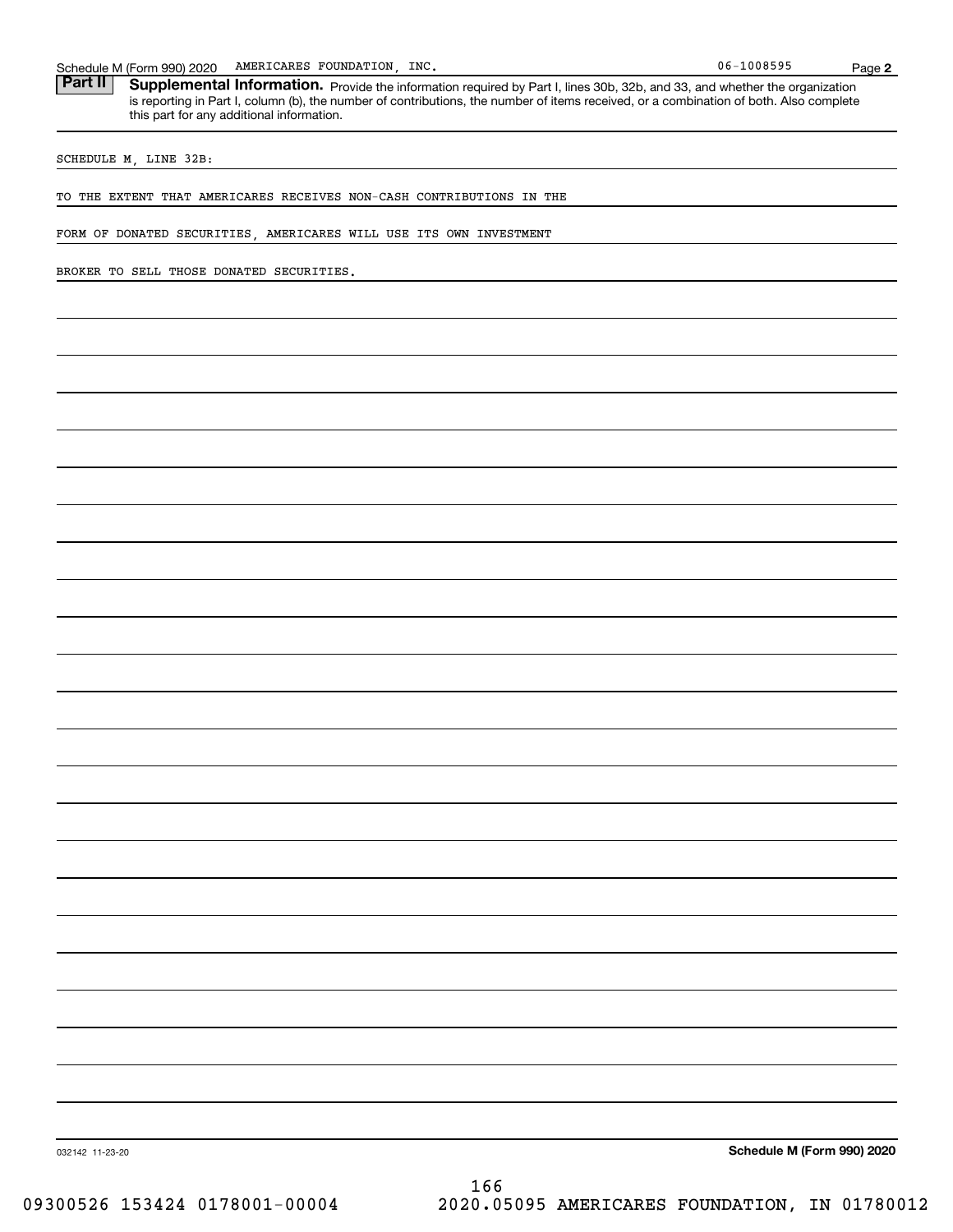**(Form 990 or 990-EZ)**

Department of the Treasury Internal Revenue Service Name of the organization

### **SCHEDULE O Supplemental Information to Form 990 or 990-EZ**

**Complete to provide information for responses to specific questions on Form 990 or 990-EZ or to provide any additional information. | Attach to Form 990 or 990-EZ. | Go to www.irs.gov/Form990 for the latest information.**



**Employer identification number**

AMERICARES FOUNDATION, INC. 06-1008595

REASON FOR AMENDING PREVIOUSLY FILED FORM 990

THE FOUNDATION IS AMENDING ITS FORM 990 TO CORRECT THE OVER-REPORTING

OF CERTAIN NON-TAXABLE BENEFITS DISCLOSED IN BOTH FORM 990, PART VII,

COLUMN (F) AND SCHEDULE J, PART II, COLUMN (D) FOR VARIOUS OFFICERS AND

HIGHLY COMPENSATED EMPLOYEES. NO OTHER SECTIONS OF THE FORM 990 HAVE

BEEN MODIFIED.

ORGANIZATION MISSION CONTINUATION

WE RESPOND TO PEOPLE AFFECTED BY POVERTY OR DISASTER WITH LIFE-CHANGING

HEALTH PROGRAMS, MEDICINE & SUPPLIES.

FORM 990, PART III, LINE 1 - ORGANIZATION'S MISSION

AS THE WORLD'S LEADING NONPROFIT PROVIDER OF DONATED MEDICINES AND

SUPPLIES, AMERICARES REACHED 65 COUNTRIES IN FY21 WITH MEDICINE,

MEDICAL SUPPLIES, SUPPORT AND TECHNICAL ASSISTANCE VALUED AT MORE THAN

\$1.18 BILLION THROUGH OUR ACCESS TO MEDICINE, EMERGENCY PROGRAMS AND

CLINICS TO COMMUNITIES HEALTH PROGRAMS.

#### AMERICARES MISSION IS TO SAVES LIVES AND IMPROVES HEALTH FOR PEOPLE

AFFECTED BY POVERTY OR DISASTER SO THEY CAN REACH THEIR FULL POTENTIAL.

TO ACCOMPLISH THIS, AMERICARES INVESTS IN LOCAL HEALTH CENTERS: WHEN

LOCAL HEALTH CENTERS THRIVE, SO DO PEOPLE IN THEIR COMMUNITIESWITH

BETTER HEALTH, MORE OPPORTUNITIES AND INCREASINGLY PRODUCTIVE LIVES.

AMERICARES REACHES AN UNRIVALED NETWORK OF 4,000 LOCAL, NATIONAL AND

032211 11-20-20 LHA For Paperwork Reduction Act Notice, see the Instructions for Form 990 or 990-EZ. Schedule O (Form 990 or 990-EZ) 2020

167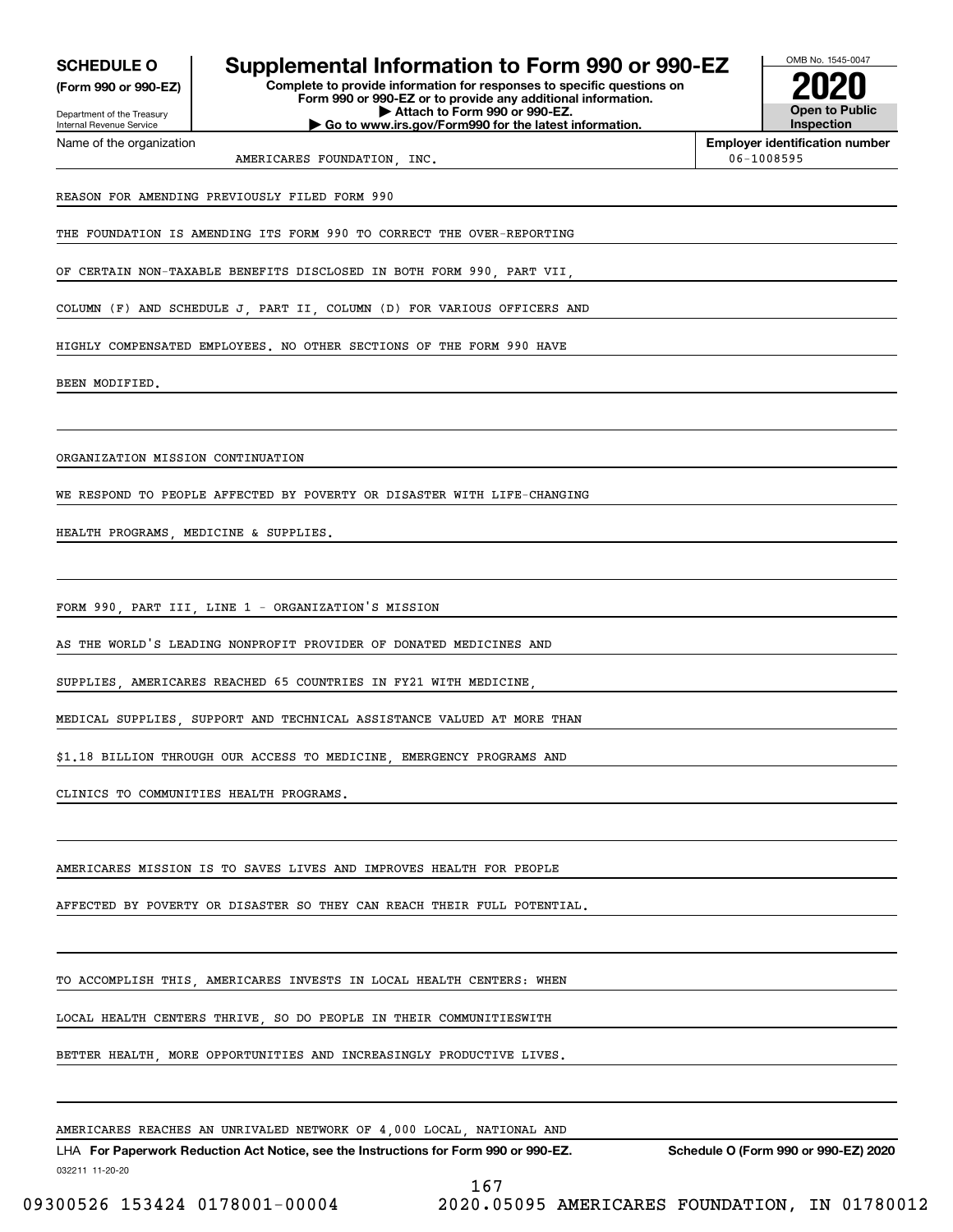| Name of the organization<br>AMERICARES FOUNDATION, INC.                 | <b>Employer identification number</b><br>06-1008595 |
|-------------------------------------------------------------------------|-----------------------------------------------------|
| INTERNATIONAL HEALTH CARE INSTITUTIONS AND FACILITIES THAT INCLUDE      |                                                     |
|                                                                         |                                                     |
| HOSPITALS, CLINICS, LOCAL HEALTH CENTERS, MINISTRIES OF HEALTH AND      |                                                     |
| NONPROFIT HEALTH CARE NETWORKS AND PROVIDERS. WORKING THROUGH THIS      |                                                     |
| NETWORK, AMERICARES HAS THREE CORE PROGRAMS:                            |                                                     |
|                                                                         |                                                     |
| -INCREASING ACCESS TO CRITICAL MEDICINE AND MEDICAL SUPPLIES;           |                                                     |
| -HELPING COMMUNITIES PREPARE FOR, RESPOND TO AND RECOVER FROM           |                                                     |
| DISASTERS; AND                                                          |                                                     |
| -IMPROVING AND EXPANDING CLINICAL SERVICES AND PROMOTING GOOD HEALTH    |                                                     |
|                                                                         |                                                     |
| AND DISEASE PREVENTION IN VULNERABLE COMMUNITIES.                       |                                                     |
|                                                                         |                                                     |
| IN EACH PROGRAM AREA, WE WORK TO ADDRESS FIVE KEY HEALTH THEMES:        |                                                     |
| WOMEN'S AND CHILDREN'S HEALTH, INFECTIOUS DISEASE, NON-COMMUNICABLE     |                                                     |
| DISEASE (SUCH AS DIABETES AND HYPERTENSION), MENTAL HEALTH AND HEALTH   |                                                     |
| SYSTEM STRENGTHENING.                                                   |                                                     |
|                                                                         |                                                     |
| THROUGH COLLABORATION WITH OUR EXTENSIVE WORLDWIDE PARTNER NETWORK, WE  |                                                     |
| COMMITTED NEARLY \$27 MILLION OF SUPPORT TO 233 HEALTH PROJECTS AND     |                                                     |
| ACTIVITIES IN 31 COUNTRIES THAT DIRECTLY OR INDIRECTLY BENEFITED AN     |                                                     |
| ESTIMATED 1.5 MILLION INDIVIDUALS. IN ADDITION, WE LEVERAGED MORE THAN  |                                                     |
|                                                                         |                                                     |
| \$1 BILLION WORTH OF DONATED AND PROCURED COMMODITIES TO SUPPORT        |                                                     |
| PROJECTS AND ACTIVITIES AND TO RELIEVE SHORTAGES OF MEDICINES AND       |                                                     |
| SUPPLIES THROUGH OUR HEALTH PARTNERS, INCLUDING ENOUGH MEDICINE TO FILL |                                                     |
| MORE THAN 19.5 MILLION PRESCRIPTIONS AND MORE THAN 21 MILLION UNITS OF  |                                                     |
| SUPPLIES. THROUGH MEDICINE ALONE, WE ESTIMATE THAT WE IMPROVED THE      |                                                     |
|                                                                         |                                                     |
|                                                                         |                                                     |
| HEALTH OF 3.3 MILLION PEOPLE.                                           |                                                     |
| FORM 990 PART III, LINE 4A                                              |                                                     |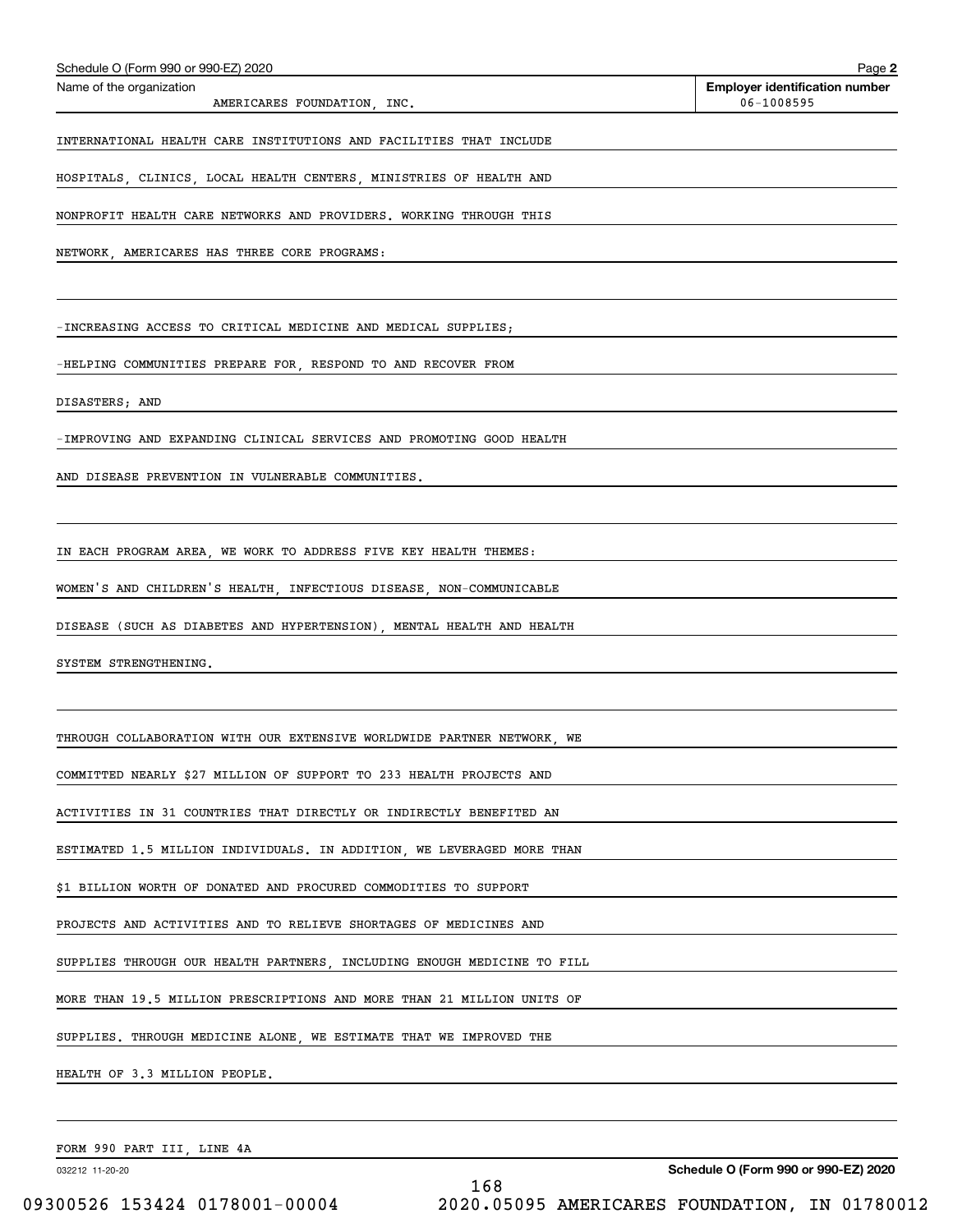| Schedule O (Form 990 or 990-EZ) 2020                                     | Page 2                                              |
|--------------------------------------------------------------------------|-----------------------------------------------------|
| Name of the organization<br>AMERICARES FOUNDATION, INC.                  | <b>Employer identification number</b><br>06-1008595 |
| ACCESS TO MEDICINE                                                       |                                                     |
| AMERICARES IMPROVES HEALTH OUTCOMES FOR PATIENTS IN UNDER-RESOURCED      |                                                     |
| COMMUNITIES BY INCREASING ACCESS TO QUALITY MEDICINES AND SUPPLIES FOR   |                                                     |
| LOCAL HEALTH PROVIDERS AND THE PEOPLE AND COMMUNITIES THEY SERVE. A      |                                                     |
| STRONG AND EXPANDING NETWORK OF OVER 200 PHARMACEUTICAL AND MEDICAL      |                                                     |
| SUPPLY CORPORATIONS DONATE THESE MEDICINES, MEDICAL SUPPLIES, PERSONAL   |                                                     |
| CARE PRODUCTS, MEDICAL EQUIPMENT AND TECHNOLOGY. WE DISTRIBUTE THESE     |                                                     |
| DONATIONS TO OUR GLOBAL PARTNER NETWORK THROUGH TWO INITIATIVES:         |                                                     |
|                                                                          |                                                     |
| THE GLOBAL ACCESS TO MEDICINE PROGRAM, WHICH DISTRIBUTES HIGH-QUALITY    |                                                     |
| MEDICINES DIRECTLY TO A NETWORK OF PARTNERS IN 33 COUNTRIES. PARTNERS    |                                                     |
| ARE SELECTED FOR THEIR CAPACITY TO SECURELY AND EFFECTIVELY PROCESS AND  |                                                     |
| UTILIZE AMERICARES MEDICAL AND SUPPLY DONATIONS. AMERICARES ALSO         |                                                     |
| SUPPORTS VOLUNTEER MEDICAL TEAMS AS THEY PROVIDE PRIMARY CARE, PERFORM   |                                                     |
| SURGERIES, RESPOND TO HEALTH EMERGENCIES AND STRENGTHEN LOCAL HEALTH     |                                                     |
| CARE CAPACITY IN COMMUNITIES WHERE BASIC MEDICAL CARE IS OFTEN           |                                                     |
| NON-EXISTENT OR INACCESSIBLE. LAST YEAR AMERICARES PROVIDED THESE TEAMS  |                                                     |
| WITH \$17.5 MILLION IN DONATED MEDICINES AND SUPPLIES AS WELL AS MEDICAL |                                                     |
| TRAINING TOOLS AND RESOURCES WHICH THEY USED TO PROVIDE CARE IN 30       |                                                     |
| COUNTRIES.                                                               |                                                     |
|                                                                          |                                                     |
| THE U.S. PROGRAM, WHICH LAST YEAR SERVED A NETWORK OF 955 SAFETY NET     |                                                     |
| HEALTH CARE PROVIDERS THROUGHOUT THE CONTINENTAL U.S. AND PUERTO RICO.   |                                                     |
| AGAIN  PARTNERS ARE SELECTED FOR THEIR CAPACITY TO SECURELY AND          |                                                     |
| EFFECTIVELY PROCESS AND UTILIZE AMERICARES MEDICAL AND SUPPLY            |                                                     |
| DONATIONS. AMERICARES IS THE LEADING NONPROFIT PROVIDER OF MEDICAL AID   |                                                     |
| TO THE U.S. HEALTH CARE SAFETY NET.                                      |                                                     |
|                                                                          |                                                     |

032212 11-20-20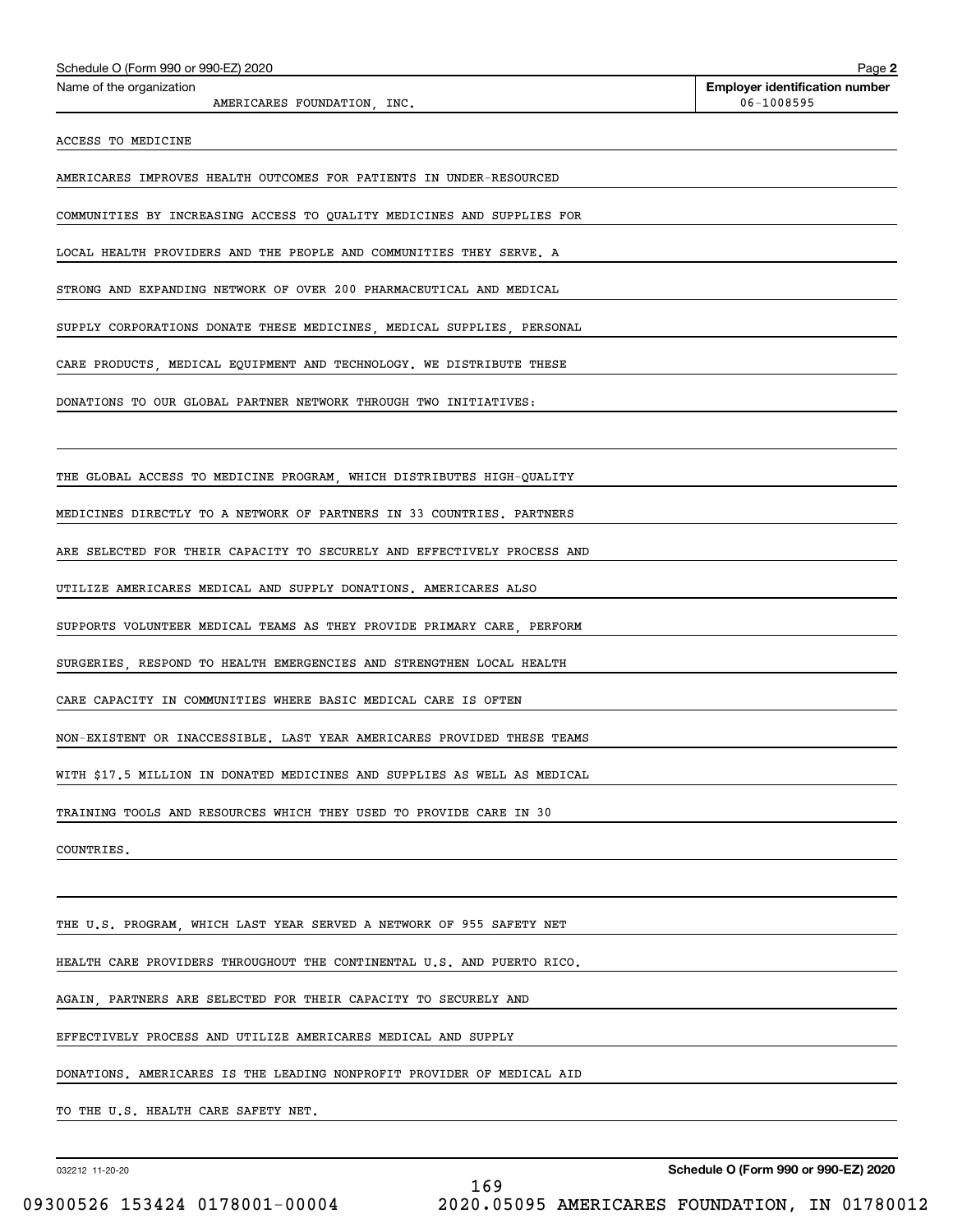| Schedule O (Form 990 or 990-EZ) 2020                                    | Page 2                                              |
|-------------------------------------------------------------------------|-----------------------------------------------------|
| Name of the organization<br>AMERICARES FOUNDATION, INC.                 | <b>Employer identification number</b><br>06-1008595 |
| IN ALL, AMERICARES PROVIDED AID VALUED AT \$1,108,346.96 THROUGH OUR    |                                                     |
| ACCESS TO MEDICINE PROGRAM, INCLUDING ENOUGH MEDICINE TO FILL 19.5      |                                                     |
| MILLION PRESCRIPTIONS AND 21.6 MILLION MEDICAL SUPPLIES. WE ESTIMATE    |                                                     |
| THAT 3.3 MILLION PEOPLE BENEFITED FROM THE MEDICINE ALONE.              |                                                     |
|                                                                         |                                                     |
| FORM 990 PART III, LINE 4B                                              |                                                     |
| EMERGENCY PROGRAMS                                                      |                                                     |
| FROM JULY 2020 TO JUNE 2021, AMERICARES RESPONDED TO 40 NATURAL         |                                                     |
| DISASTERS AND HUMANITARIAN CRISES IN 35 COUNTRIES, INCLUDING THE UNITED |                                                     |
| STATES, WITH TECHNICAL ASSISTANCE, SHIPMENTS OF MEDICINES AND EMERGENCY |                                                     |
| SUPPLIES AS WELL AS PREPAREDNESS, RESPONSE AND RECOVERY PROJECTS.       |                                                     |
|                                                                         |                                                     |
| ACROSS ALL EMERGENCIES IN FY21, AMERICARES EMERGENCY PROGRAMS DELIVERED |                                                     |
| MORE THAN \$47 MILLION IN EMERGENCY AND DISASTER AID, INCLUDING         |                                                     |
| SHIPMENTS OF MEDICINES AND RELIEF SUPPLIES AS WELL AS GRANTS AND DIRECT |                                                     |
| PROGRAMMING ESTIMATED TO REACH MORE THAN 550,000 PEOPLE. THIS INCLUDED  |                                                     |
| EMERGENCY PREPAREDNESS PROGRAMMING AT MORE THAN 300 SITES.              |                                                     |
|                                                                         |                                                     |
| AMERICARES COMPREHENSIVE PROGRAM TO PROVIDE PRIMARY CARE SERVICES TO    |                                                     |
| VENEZUELAN MIGRANTS AND COLOMBIAN RETURNEES IN COLOMBIA CONTINUED IN    |                                                     |
| FY21. AMERICARES OPERATED NINE CLINICS AND, FROM JULY 2020 TO JUNE      |                                                     |
| 2021, CONDUCTED 207,440 PATIENT CONSULTATIONS, INCLUDING 25,945         |                                                     |
| PRENATAL CONSULTATIONS AND 42,779 MENTAL HEALTH CONSULTATIONS BETWEEN   |                                                     |
| FIXED FACILITIES AND MOBILE CLINICS.                                    |                                                     |
|                                                                         |                                                     |
| FY21 RESPONSES                                                          |                                                     |
|                                                                         |                                                     |
| 1. ARMENIA: NAGORNO-KARABAKH CONFLICT                                   |                                                     |
| 032212 11-20-20<br>170                                                  | Schedule O (Form 990 or 990-EZ) 2020                |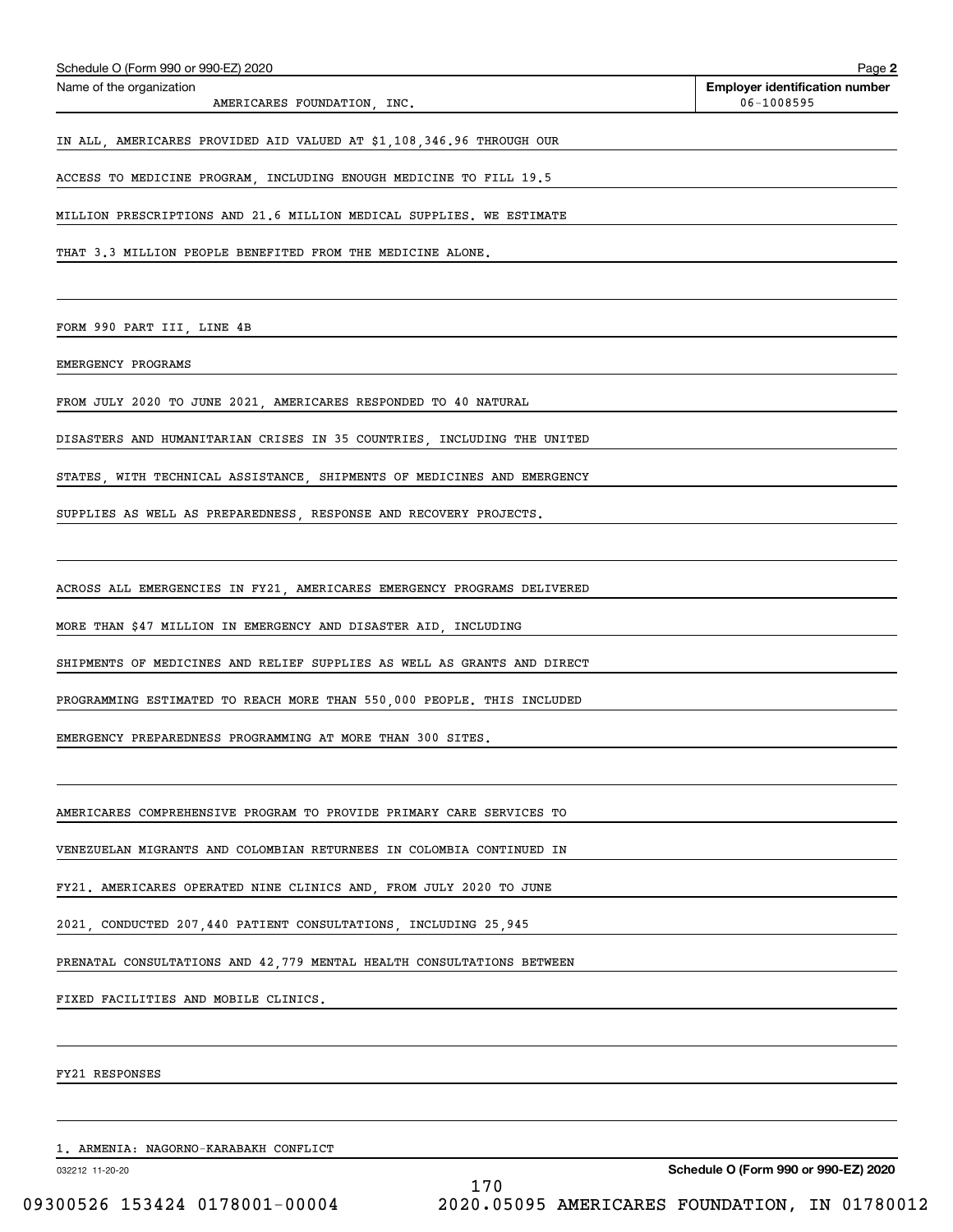| Schedule O (Form 990 or 990-EZ) 2020                               | Page 2                                              |
|--------------------------------------------------------------------|-----------------------------------------------------|
| Name of the organization<br>AMERICARES FOUNDATION, INC.            | <b>Employer identification number</b><br>06-1008595 |
| 2. BANGLADESH: ROHINGYA REFUGEE CRISIS, COVID-19                   |                                                     |
| 3. CENTRAL AFRICAN REPUBLIC: CAPITAL SIEGE, COVID-19               |                                                     |
| 4. COLOMBIA: HURRICANE IOTA, VENEZUELA REGIONAL CRISIS, COVID-19,  |                                                     |
| 5. COTE D'IVOIRE: COVID-19                                         |                                                     |
| 6. DOMINICA: HURRICANE MARIA RECOVERY                              |                                                     |
| 7. DOMINICAN REPUBLIC: COVID-19                                    |                                                     |
| 8. EL SALVADOR: HURRICANE IOTA, COVID-19                           |                                                     |
| 9. FIJI: CYCLONE YASA                                              |                                                     |
| 10. GUATEMALA: HURRICANE ETA, HURRICANE IOTA                       |                                                     |
| 11. HAITI: COVID-19                                                |                                                     |
| 12. HONDURAS: HURRICANE ETA, HURRICANE IOTA                        |                                                     |
| 13. INDIA: CYCLONE AMPHAN, CYCLONE TAUKTAE, ASSAM FLOODS, COVID-19 |                                                     |
| 14. INDONESIA: SULAWESI EARTHQUAKE                                 |                                                     |
| 15. JORDAN: SYRIA POLITICAL CONFLICT                               |                                                     |
| 16. LEBANON: SYRIA POLITICAL CONFLICT, PORT EXPLOSION, COVID-19    |                                                     |
| 17. LIBERIA: EBOLA, COVID-19                                       |                                                     |
| 18. MALAWI: COVID-19                                               |                                                     |
| 19. NEPAL: COVID-19                                                |                                                     |
| 20. NICARAGUA: HURRICANE ETA, HURRICANE IOTA                       |                                                     |
| 21. NIGERIA: NIGERIA COMPLEX CRISIS                                |                                                     |
| 22. PAKISTAN: COVID-19                                             |                                                     |
| 23. PALESTINE: CONFLICT ESCALATION IN GAZA AND WEST BANK           |                                                     |
| 24. PERU: COVID-19                                                 |                                                     |
| 25. PHILIPPINES: TYPHOON GONI, TYPHOON VAMCO, COVID-19             |                                                     |
| 26. SRI LANKA: COVID-19                                            |                                                     |
| 27. SAINT VINCENT AND THE GRENADINES: COVID-19                     |                                                     |
| 28. SOMALIA: DROUGHT AND NUTRITION CRISIS                          |                                                     |
| 29. SYRIA: SYRIA POLITICAL CONFLICT, COVID-19                      |                                                     |
| 032212 11-20-20<br>171                                             | Schedule O (Form 990 or 990-EZ) 2020                |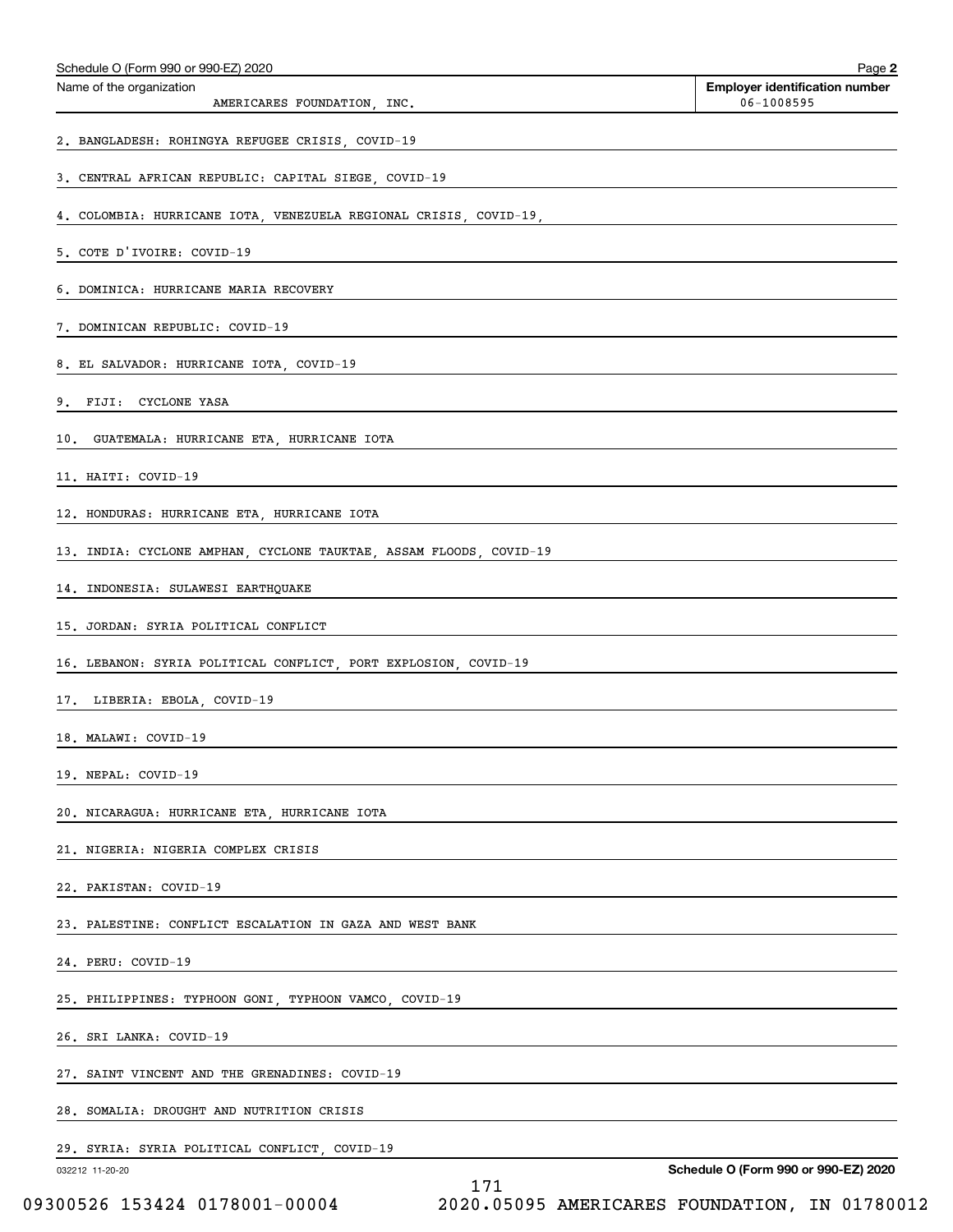| Schedule O (Form 990 or 990-EZ) 2020                                   | Page 2                                              |
|------------------------------------------------------------------------|-----------------------------------------------------|
| Name of the organization<br>AMERICARES FOUNDATION, INC.                | <b>Employer identification number</b><br>06-1008595 |
| 30. TANZANIA: COVID-19                                                 |                                                     |
| 31.<br>UNITED STATES AND TERRITORIES:                                  |                                                     |
| HURRICANE IRMA;                                                        |                                                     |
| TROPICAL STORM ETA;                                                    |                                                     |
| TROPICAL STORM ISAIAS;                                                 |                                                     |
| APPLE WILDFIRE;                                                        |                                                     |
| CENTRAL AMERICA ASYLUM SEEKERS;                                        |                                                     |
| TEXAS EXTREME COLD;                                                    |                                                     |
| TROPICAL STORM AND HURRICANES DELTA,                                   |                                                     |
| $HANNA$ , $LAURA$ , $\qquad \qquad$                                    |                                                     |
| SALLY, ZETA;                                                           |                                                     |
| PACIFIC NORTHWEST HEAT;                                                |                                                     |
| SOUTHEASTERN STORMS;                                                   |                                                     |
| WEST COAST WILDFIRES.                                                  |                                                     |
|                                                                        |                                                     |
| 32. UZBEKISTAN: COVID-19                                               |                                                     |
| 33: VIETNAM: FLOODING; COVID-19                                        |                                                     |
| YEMEN: YEMEN COMPLEX EMERGENCY, COVID-19<br>34:                        |                                                     |
| 35:<br>ZAMBIA: COVID-19                                                |                                                     |
|                                                                        |                                                     |
| AMERICARES EMERGENCY PROGRAMS RELY ON THE CLOSE PARTNERSHIPS WE SHARE  |                                                     |
| WITH OUR BROAD NETWORK OF HEALTH CARE PROVIDERS. BY INVESTING IN LOCAL |                                                     |
| CAPACITY, AMERICARES IS ENSURING THAT COMMUNITIES CAN RESPOND          |                                                     |
| EFFECTIVELY TO EMERGENCIES, ENGAGE IN LONG-TERM RECOVERIES AND         |                                                     |
| INTEGRATE DISASTER PREPAREDNESS INTO THEIR ONGOING OPERATIONS.         |                                                     |
| FORM 990 PART III, LINE 4C                                             |                                                     |
| 032212 11-20-20                                                        | Schedule O (Form 990 or 990-EZ) 2020                |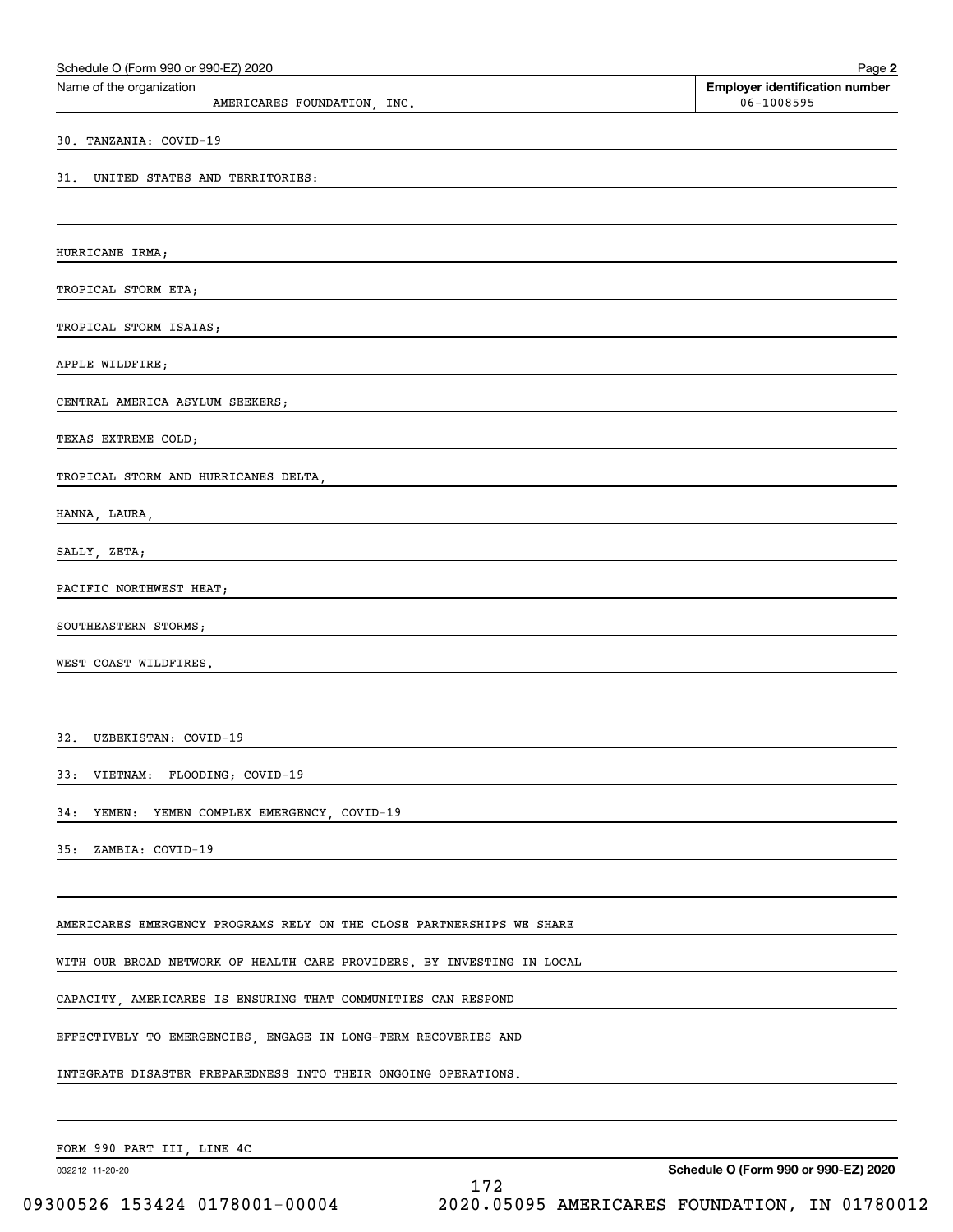| Schedule O (Form 990 or 990-EZ) 2020                                    | Page 2                                              |
|-------------------------------------------------------------------------|-----------------------------------------------------|
| Name of the organization<br>AMERICARES FOUNDATION, INC.                 | <b>Employer identification number</b><br>06-1008595 |
| CLINICS TO COMMUNITIES                                                  |                                                     |
| AMERICARES SUPPORTS THE CAPACITY OF LOCAL HEALTH DELIVERY PARTNERS AND  |                                                     |
| PROMOTES HEALTH AND DISEASE PREVENTION IN LOW-INCOME COMMUNITIES ACROSS |                                                     |
| THE U.S. AND WORLDWIDE. THIS WORK IS PARAMOUNT TO PROTECTING HEALTH     |                                                     |
| DURING THE GLOBAL COVID-29 PANDEMIC. THROUGH WORK IN OUR OWN CLINICS    |                                                     |
| AND THAT OF OUR PARTNERS, AMERICARES PROVIDED MORE THAN \$19 MILLION IN |                                                     |
| OUR CLINICS TO COMMUNITIES WORK.                                        |                                                     |
| IN 2020 - 2021, AMERICARES CLINIC IN EL SALVADOR, CLINICA INTEGRAL DE   |                                                     |
| ATENCION FAMILIAR, PROVIDED 38,918 PEOPLE WITH 56,997 CLINICAL          |                                                     |
| CONSULTATIONS. IN ADDITION, OUR PARTNERS AMERICARES INDIA AND           |                                                     |
| AMERICARES FREE CLINICS (IN CONNECTICUT) PROVIDED AN ADDITIONAL 83,423  |                                                     |
| CLINICAL CONSULTATIONS, MANY OVER VIDEO OR PHONE, AS COVID-19           |                                                     |
| RESTRICTIONS LIMITED IN-PERSON CARE.                                    |                                                     |
|                                                                         |                                                     |
| IN FY21, AMERICARES SUPPORTED NEARLY 4,500 SURGERIES PERFORMED BY       |                                                     |
| U.S.-BASED MEDICAL VOLUNTEERS ON 180 SHORT-TERM MEDICAL OUTREACH TRIPS  |                                                     |
| TO 30 COUNTRIES. TWELVE SURGICAL TEAMS ALSO LEFT 45 PULSE OXIMETERS AT  |                                                     |
| THEIR PARTNER FACILITIES IN MEXICO, SOMALIA, TANZANIA, NIGERIA, TOGO,   |                                                     |
| HONDURAS, GHANA, AND HAITI. AND AFTER, TEAMS TRAINED APPROXIMATELY 95   |                                                     |
| IN-COUNTRY MEDICAL COLLEAGUES ON THE USE OF PULSE OXIMETER UNITS. AFTER |                                                     |
| THE DONATION OF THE PULSE OXIMETERS, 100 PERCENT OF IN-COUNTRY STAFF    |                                                     |
| STATE THAT THEY ALWAYS/MOST OF THE TIME USE PULSE OXIMETERS DURING      |                                                     |
| SURGERY. PRIOR TO THE DONATION, 71 PERCENT USED OXIMETERS REGULARLY     |                                                     |
| DURING SURGERY. IN ADDITION, 59 SURGICAL-SAFETY CHECKLISTS WERE         |                                                     |
| DISTRIBUTED BY 17 TEAMS.                                                |                                                     |
|                                                                         |                                                     |
| AMERICARES ALSO PROVIDES RESOURCES AND TRAINING SO HEALTH WORKERS CAN   |                                                     |

032212 11-20-20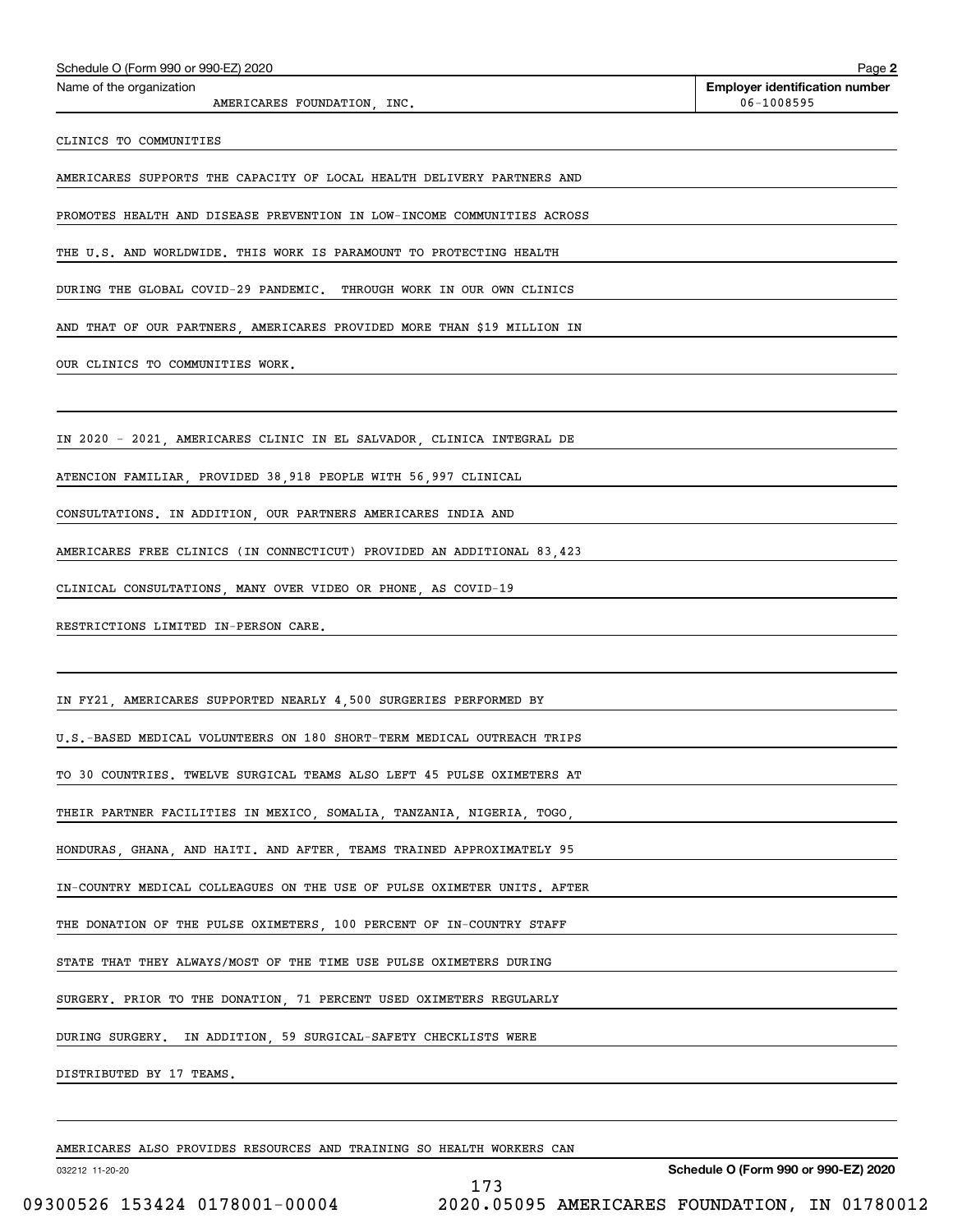| Schedule O (Form 990 or 990-EZ) 2020                                    | Page 2                                                  |
|-------------------------------------------------------------------------|---------------------------------------------------------|
| Name of the organization<br>AMERICARES FOUNDATION, INC.                 | <b>Employer identification number</b><br>$06 - 1008595$ |
| BETTER SERVE THEIR COMMUNITIES AND IMPROVE THE HEALTH OF LOW-INCOME     |                                                         |
| PATIENTS. IN FY21, AMERICARES INCREASED THE CAPACITY OF 34,546 HEALTH   |                                                         |
| WORKERS TO MEET THE HEALTH NEEDS OF THEIR COMMUNITIES AS WELL AS        |                                                         |
| PROTECT THEIR OWN HEALTH AND WELLBEING.                                 |                                                         |
| IN OUR COMMUNITY HEALTH WORK, WE ADDRESS THE ROOT CAUSES OF ILLNESS AND |                                                         |
| DISEASE, EMPLOYING AN INTEGRATED APPROACH THAT LINKS TREATMENT SERVICES |                                                         |
| TO DISEASE PREVENTION EFFORTS AND HEALTH EDUCATION. ALL PROGRAMS        |                                                         |
| PROMOTE EVIDENCE-BASED BEST PRACTICES AND ARE DESIGNED TO THE HIGHEST   |                                                         |
| STANDARDS OF PROJECT PLANNING, IMPLEMENTATION AND MONITORING AND        |                                                         |
| EVALUATION.                                                             |                                                         |
|                                                                         |                                                         |
| IN FY21, AMERICARES COMMUNITY HEALTH PROGRAMS SPANNED A RANGE OF HEALTH |                                                         |
| THEMES INCLUDING WOMEN'S AND CHILDREN'S HEALTH, INFECTIOUS DISEASE,     |                                                         |
| NON-COMMUNICABLE DISEASE (SUCH AS DIABETES AND HYPERTENSION), MENTAL    |                                                         |
| HEALTH AND HEALTH SYSTEM STRENGTHENING.                                 |                                                         |
|                                                                         |                                                         |
| EXAMPLES INCLUDE:                                                       |                                                         |
|                                                                         |                                                         |
| - IN THE UNITED STATES, THE CENTERS FOR DISEASE CONTROL AND PREVENTION  |                                                         |
| AWARDED AMERICARES WITH A PROJECT TO INCREASE VACCINE ACCEPTANCE AMONG  |                                                         |
| HEALTH WORKERS AND INFLUENCE THEIR PATIENTS. IN JUST ITS FIRST MONTH,   |                                                         |
| AMERICARES REACHED MORE THAN 242,000 HEALTH WORKERS IN 50 STATES,       |                                                         |
| PUERTO RICO AND THE U.S VIRGIN ISLANDS WITH RELEVANT AND TIMELY         |                                                         |
| INFORMATION ABOUT COVID-19 VACCINES.                                    |                                                         |
|                                                                         |                                                         |

- TO HELP LOCAL HEALTH CENTERS PREVENT, TREAT AND PROTECT AGAINST

INFECTIOUS DISEASES, 29 HEALTH PROJECTS IN 12 COUNTRIES INCLUDED

032212 11-20-20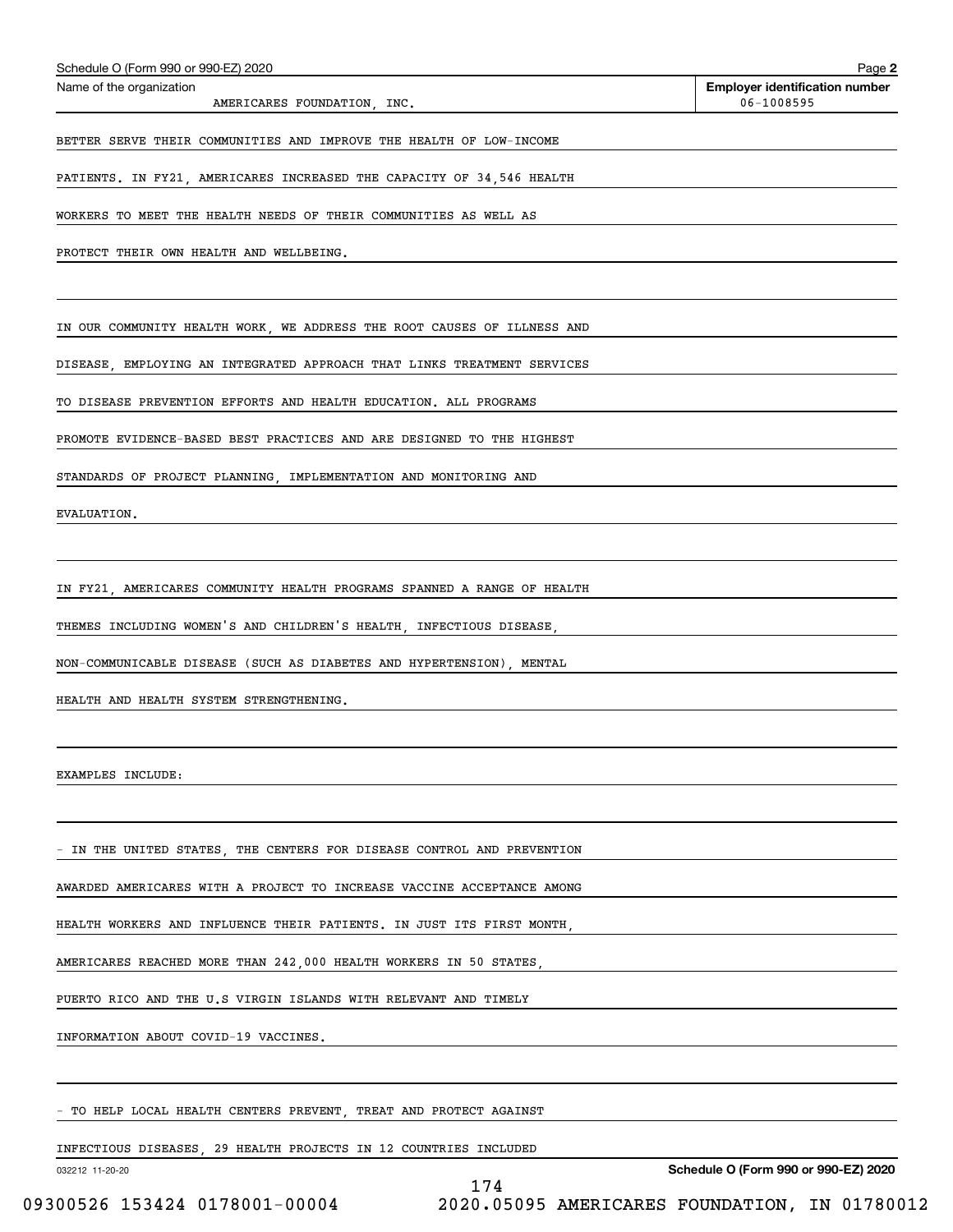AMERICARES FOUNDATION, INC.  $06-1008595$ 

SUPPORT FOR INFECTION PREVENTION AND CONTROL. IN MALAWI, FOR EXAMPLE,

AMERICARES PROVIDED WEBINARS, EDUCATION SESSIONS AND

TRAINING-OF-TRAINER SESSIONS COVERING INFECTION PREVENTION AND CONTROL

PRACTICES, COVID-19 AND TRANSMISSION OF DISEASE FROM ANIMALS TO HUMANS.

IN EL SALVADOR, AMERICARES HYPERTENSION, DIABETES AND MALNUTRITION

PROGRAMS REACHED MORE THAN 1,800 PATIENTS WHO RECEIVED MEDICINE FOR

THEIR CHRONIC DISEASE ALONG WITH NUTRITION COACHING.

FORM 990, PART V, LINE 4B, LIST OF FOREIGN COUNTRIES:

EL SALVADOR, HAITI, LIBERIA, NEPAL,

PHILIPPINES, TANZANIA, COLOMBIA, MALAWI

FORM 990, PART VI, SECTION B, LINE 11B:

990 REVIEW PROCESS

THE FORM 990 WAS PREPARED BY A NATIONALLY RENOWNED ACCOUNTING FIRM IN

CONJUNCTION WITH THE ORGANIZATION'S FINANCIAL DEPARTMENT. THE FORM 990 IS

SUBJECT TO A DETAILED REVIEW BY THE CHIEF FINANCIAL OFFICER AND AMERICARES'

LEGAL COUNSEL PRIOR TO ITS SUBMISSION TO THE AUDIT COMMITTEE. THE FORM 990

IS PRESENTED TO THE AUDIT COMMITTEE OF THE BOARD OF DIRECTORS BY MANAGEMENT

AND ITS EXTERNAL ACCOUNTING FIRM; ONCE REVIEWED AND ACCEPTED BY THE AUDIT

COMMITTEE, THE 990 IS DISTRIBUTED TO THE FULL BOARD OF DIRECTORS FOR THEIR

REVIEW AND COMMENT.

FORM 990, PART VI, SECTION B, LINE 12C:

CONFLICT OF INTEREST POLICY

SECTION 1. POLICY.

032212 11-20-20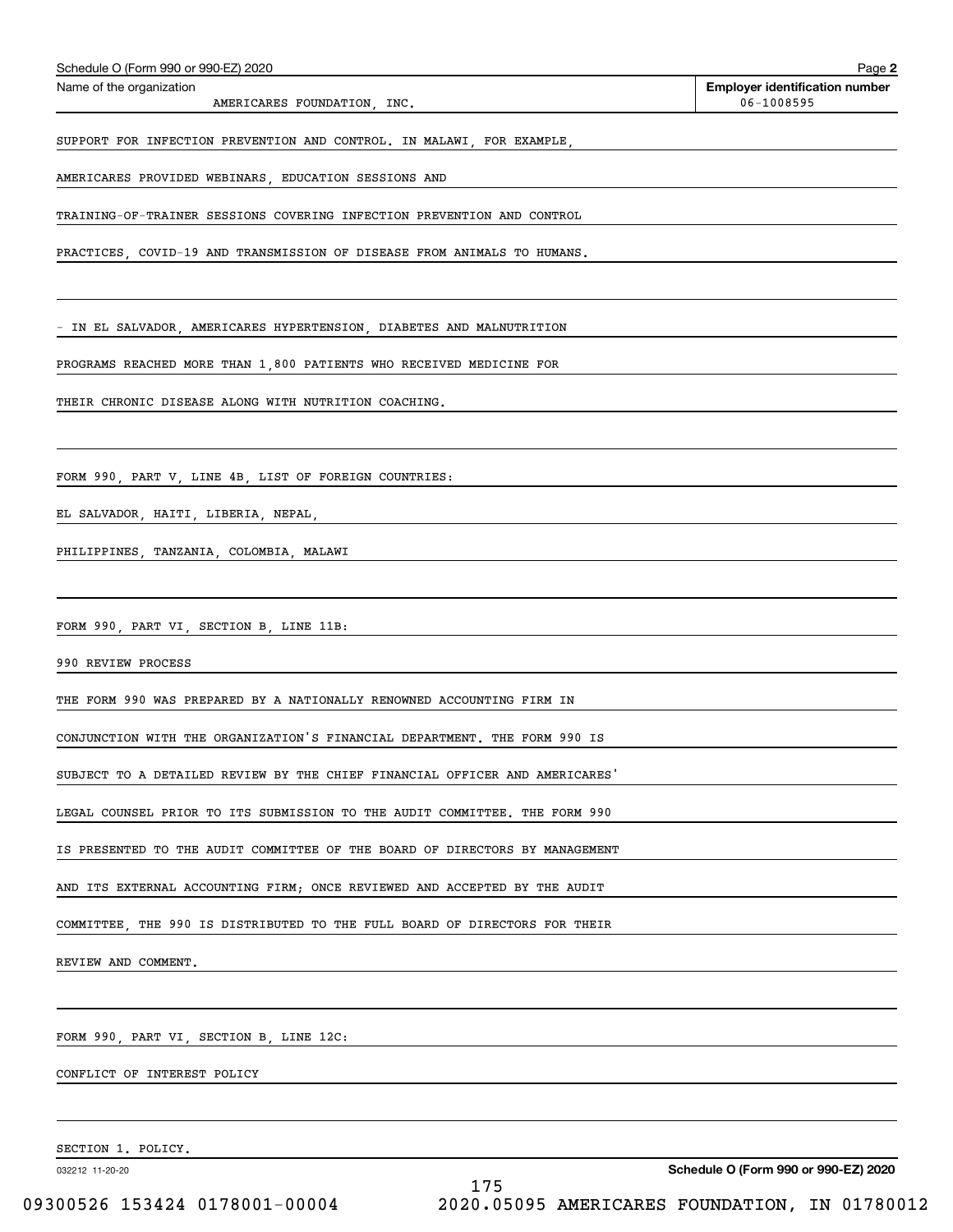| Schedule O (Form 990 or 990-EZ) 2020 | Page                                  |
|--------------------------------------|---------------------------------------|
| Name of the organization             | <b>Emplover identification number</b> |

AMERICARES FOUNDATION, INC.  $06-1008595$ 

A DIRECTOR OR OFFICER SHALL DISCLOSE TO THE BOARD OF DIRECTORS ANY

POTENTIAL CONFLICTS OF INTEREST IN CONNECTION WITH PROPOSED ACTIONS OF THE

CORPORATION. WHEN ANY SUCH CONFLICT OF INTEREST IS RELEVANT TO A MATTER

REQUIRING ACTION BY THE BOARD OF DIRECTORS, OR A COMMITTEE THEREOF, SUCH

INTERESTED DIRECTOR OR OFFICER SHALL NOT VOTE ON THE MATTER. MOREOVER, THE

INTERESTED DIRECTOR OR OFFICER SHALL RETIRE FROM THE ROOM IN WHICH THE

BOARD OF DIRECTORS (OR THE COMMITTEE) IS MEETING AND SHALL NOT PARTICIPATE

IN THE FINAL DELIBERATION OR DECISION REGARDING THE MATTER UNDER

CONSIDERATION. HOWEVER, THE INTERESTED DIRECTOR OR OFFICER SHALL PROVIDE

THE BOARD OF DIRECTORS OR COMMITTEE WITH ANY AND ALL MATERIAL INFORMATION.

SECTION 2. DISCLOSURE.

THE MINUTES OF THE MEETING OF THE BOARD OF DIRECTORS OR COMMITTEE SHALL

REFLECT THAT A CONFLICT OF INTEREST WAS DISCLOSED AND THAT THE INTERESTED

DIRECTOR OR OFFICER WAS NOT PRESENT DURING THE FINAL DISCUSSION OR VOTE AND

DID NOT VOTE. WHEN THERE IS A DOUBT AS TO WHETHER A CONFLICT OF INTEREST

EXISTS, THE MATTER SHALL BE RESOLVED BY A VOTE OF THE BOARD OF DIRECTORS,

OR THE COMMITTEE, EXCLUDING THE INTERESTED DIRECTOR OR OFFICER CONCERNING

WHOSE SITUATION THE DOUBT HAS ARISEN.

SECTION 3. REVIEW OF POLICY.

THIS POLICY SHALL BE REVIEWED ANNUALLY FOR THE INFORMATION AND GUIDANCE OF

DIRECTORS, OFFICERS AND STAFF MEMBERS; AND ANY NEW DIRECTORS, OFFICERS OR

STAFF MEMBERS SHALL BE ADVISED OF THE POLICY AND FURNISHED A DISCLOSURE

STATEMENT UPON UNDERTAKING THE DUTIES OF SUCH OFFICE.

032212 11-20-20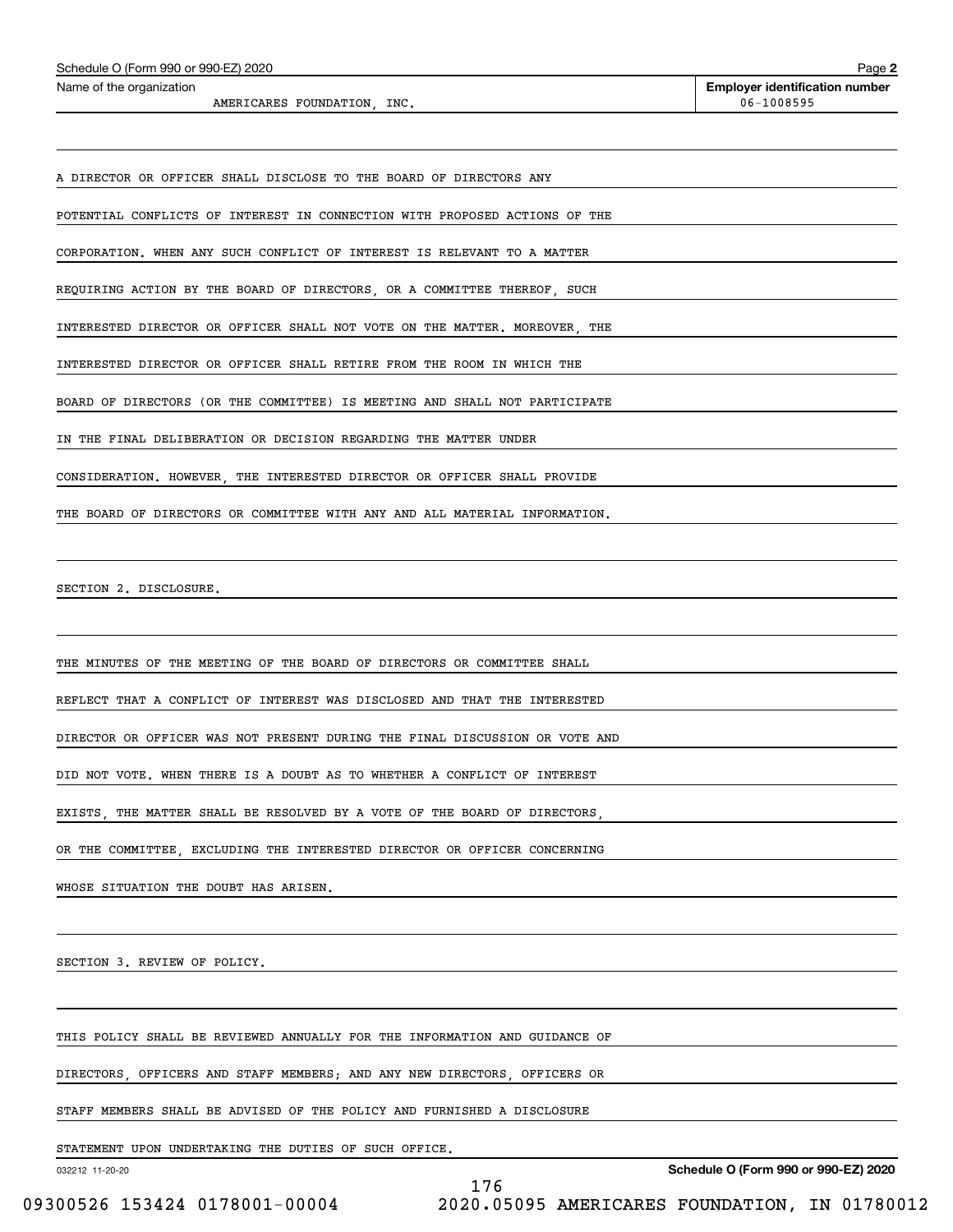AMERICARES FOUNDATION, INC.  $06-1008595$ 

Echedule O (Form 990 or 990-EZ) 2020<br>Name of the organization **number** Name of the organization **number** 

**2**

FORM 990, PART VI, SECTION B, LINE 15:

PROCESS FOR DETERMINING COMPENSATION

AMERICARES PURSUES A RIGOROUS PROCESS TO ENSURE THAT THE COMPENSATION IT

PAYS IS COMMENSURATE WITH THE NOT-FOR-PROFIT INDUSTRY IN WHICH IT OPERATES.

AMERICARES HAS A COMPENSATION COMMITTEE IN PLACE THAT DETERMINES THE

PRESIDENT & CEO'S COMPENSATION BASED ON COMPENSATION SURVEY RESULTS

CONDUCTED BY AN INDEPENDENT THIRD PARTY CONSULTANT.

WITH THE ONBOARDING OF A NEW PRESIDENT & CEO, AMERICARES COMMISSIONED A

FRESH COMPENSATION STUDY IN OCTOBER OF 2020 TO ALIGN COMPENSATION WITH THE

CURRENT MARKET. THE COMPENSATION COMMITTEE OF THE BOARD OF DIRECTORS

ULTIMATELY RATIFIED THE PRESIDENT AND CEO'S COMPENSATION.

FOR ALL OTHER INDIVIDUALS REPORTED ON THE 990 (AS WELL AS ALL AMERICARES

STAFF), THE PRESIDENT & CHIEF EXECUTIVE OFFICER, IN CONSULTATION WITH THE

CHIEF PEOPLE OFFICER, DETERMINES COMPENSATION UTILIZING AVAILABLE MARKET

DATA, SALARY SURVEY RESULTS AND OTHER AVAILABLE TOOLS TO SUBSTANTIATE

DECISIONS. AMERICARES, LIKEWISE, COMMISSIONED A SEPARATE COMPENSATION

STUDY IN OCTOBER OF 2020 TO COVER ALL STAFF.

FORM 990, PART VI, LINE 17, LIST OF STATES RECEIVING COPY OF FORM 990:

AL,AR,CA,DC,FL,GA,HI,IL,IN,KS,KY,MD,MA,MI,MN,MS,MO,NV,NH,NJ,NM,NY,NC,OR,PA

RI,SC,TN,UT,VA,WV,WI

FORM 990, PART VI, SECTION C, LINE 19:

PUBLIC DISCLOSURE OF DOCUMENTS

THE FOUNDATION MAKES ITS FORM 990 AVAILABLE TO THE PUBLIC BY RETAINING A

032212 11-20-20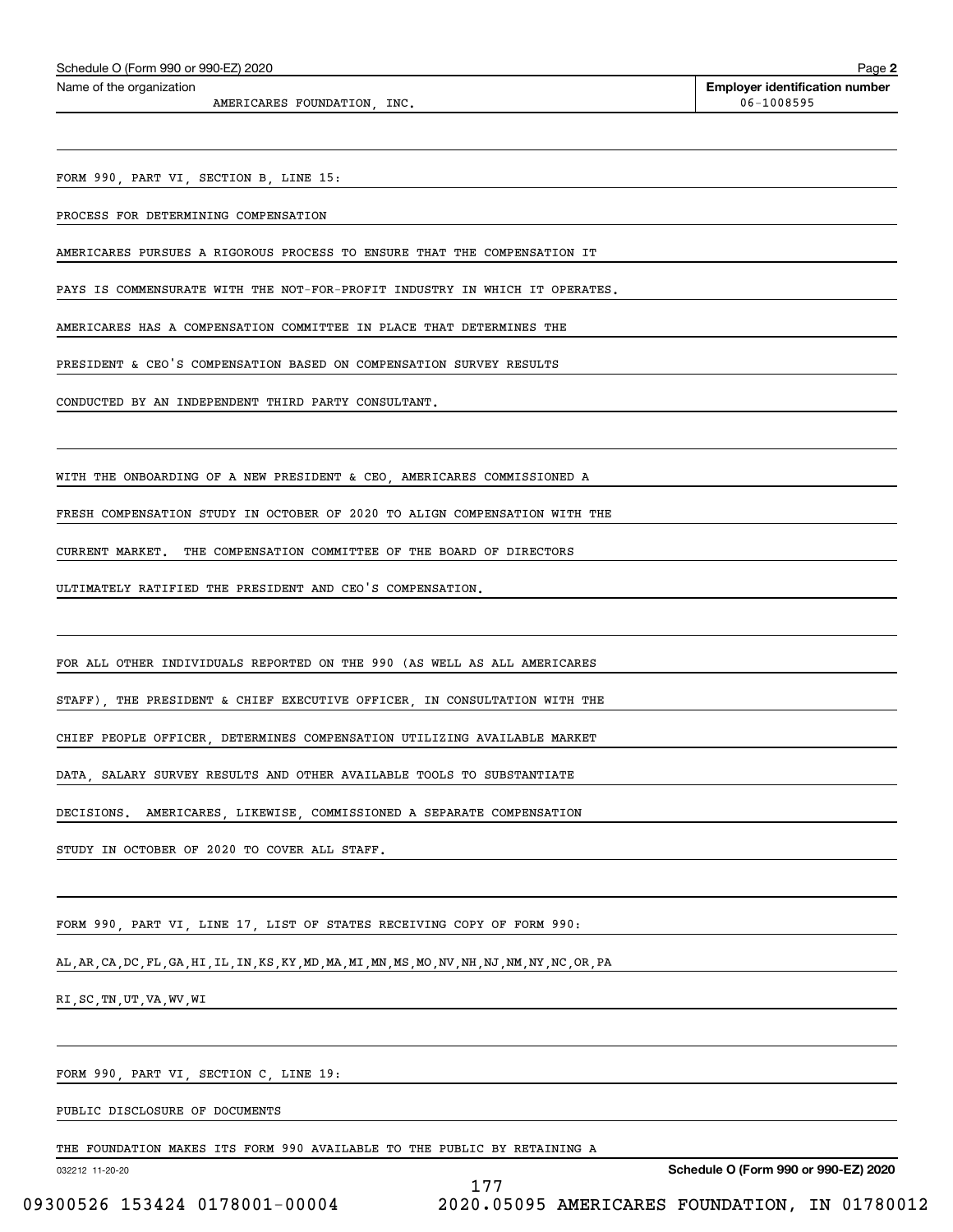| Schedule O (Form 990 or 990-EZ) 2020                                        | Page 2                                              |
|-----------------------------------------------------------------------------|-----------------------------------------------------|
| Name of the organization<br>AMERICARES FOUNDATION, INC.                     | <b>Employer identification number</b><br>06-1008595 |
| COPY AT ITS PLACE OF BUSINESS AND ON ITS WEBSITE. THE FORM 990 IS LIKEWISE  |                                                     |
| PUBLISHED ON THE INTERNET AT WWW.GUIDESTAR.ORG. THE ORGANIZATION'S          |                                                     |
| FINANCIAL STATEMENTS ARE AVAILABLE ON ITS WEBSITE AND BY REQUEST. THE       |                                                     |
| GOVERNING DOCUMENTS AND CONFLICT OF INTEREST POLICY ARE NOT ORDINARILY MADE |                                                     |
| AVAILABLE TO THE PUBLIC, BUT, IF REQUESTED, WILL BE PROVIDED AT             |                                                     |
| MANAGEMENT'S DISCRETION.                                                    |                                                     |
|                                                                             |                                                     |
| FORM 990, PART XI, LINE 3:                                                  |                                                     |
| THE FOUNDATION'S YEAR END "REVENUE LESS EXPENSES" REFLECTING A LOSS OF      |                                                     |
| APPROXIMATELY \$50M IS A FUNCTION OF A FLUCTUATION IN THE FOUNDATION'S      |                                                     |
| GIFTS-IN-KIND (DONATED MEDICINE) INVENTORY. IN FISCAL 2021, THE             |                                                     |
| FOUNDATION DISTRIBUTED SIGNIFICANTLY MORE MEDICAL SUPPLIES, MEDICINES       |                                                     |
| AND PROTECTIVE EQUIPMENT THAN IT RECEIVED IN DONATION TO HELP COMBAT        |                                                     |
| THE PROLIFERATING WORLDWIDE COVID-19 PANDEMIC. THE FOUNDATION'S             |                                                     |
| FINANCIAL PORTRAIT WILL INVARIABLY FLUCTUATE SIGNIFICANTLY YEAR TO YEAR     |                                                     |
| DEPENDING ENTIRELY ON THE INFLOWS AND OUTFLOWS OF DONATED MEDICINES.        |                                                     |
|                                                                             |                                                     |
|                                                                             |                                                     |
| FORM 990, PART XI, LINE 9, CHANGES IN NET ASSETS:                           |                                                     |
| CHANGES IN SPLIT-INTEREST AGREEMENTS<br>515,976.                            |                                                     |
|                                                                             |                                                     |
|                                                                             |                                                     |
|                                                                             |                                                     |
|                                                                             |                                                     |
|                                                                             |                                                     |
|                                                                             |                                                     |
|                                                                             |                                                     |
|                                                                             |                                                     |
| 032212 11-20-20                                                             | Schedule O (Form 990 or 990-EZ) 2020                |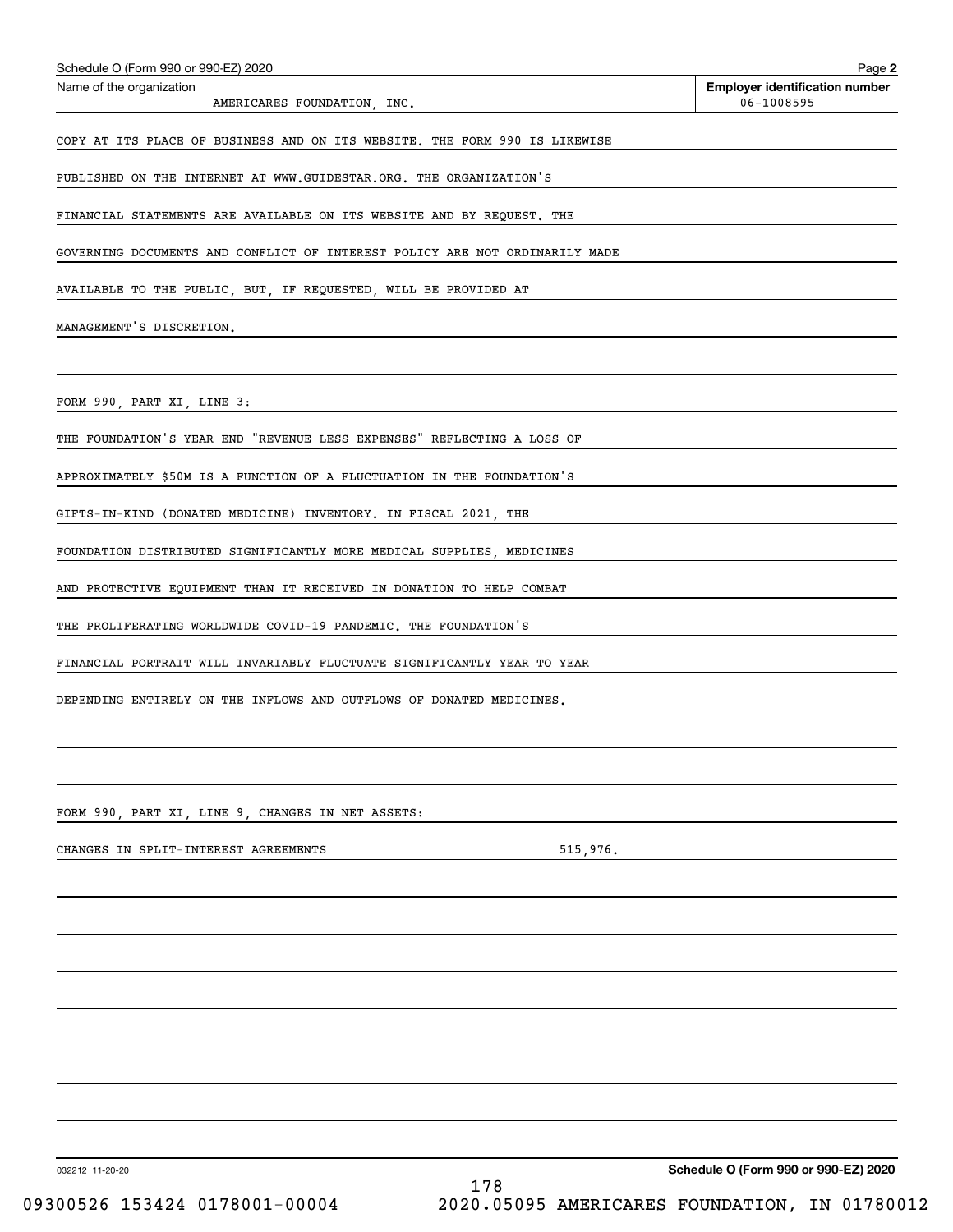| Department of the Treasury |
|----------------------------|
|                            |
| Internal Revenue Service   |
|                            |

## **Related Organizations and Unrelated Partnerships**

**Complete if the organization answered "Yes" on Form 990, Part IV, line 33, 34, 35b, 36, or 37.** |

**Attach to Form 990.**  |

OMB No. 1545-0047 **2020**

**Open to Public**

**| Go to www.irs.gov/Form990 for instructions and the latest information. Inspection**

Name of the organization

**SCHEDULE R (Form 990)**

AMERICARES FOUNDATION, INC.

**Employer identification number** 06-1008595

**Part I Identification of Disregarded Entities.**  Complete if the organization answered "Yes" on Form 990, Part IV, line 33.

| (a)<br>Name, address, and EIN (if applicable)<br>of disregarded entity | (b)<br>Primary activity | (c)<br>Legal domicile (state or<br>foreign country) | (d)<br>Total income | (e)<br>End-of-year assets | (f)<br>Direct controlling<br>entity |
|------------------------------------------------------------------------|-------------------------|-----------------------------------------------------|---------------------|---------------------------|-------------------------------------|
|                                                                        |                         |                                                     |                     |                           |                                     |
|                                                                        |                         |                                                     |                     |                           |                                     |
|                                                                        |                         |                                                     |                     |                           |                                     |
|                                                                        |                         |                                                     |                     |                           |                                     |

**Identification of Related Tax-Exempt Organizations.** Complete if the organization answered "Yes" on Form 990, Part IV, line 34, because it had one or more related tax-exempt **Part II** organizations during the tax year.

| (a)<br>Name, address, and EIN<br>of related organization | (b)<br>Primary activity | (c)<br>Legal domicile (state or<br>foreign country) | (d)<br>Exempt Code<br>section | (e)<br>Public charity<br>status (if section<br>501(c)(3) | (f)<br>Direct controlling<br>entity | $(g)$<br>Section 512(b)(13)<br>controlled<br>entity? |    |
|----------------------------------------------------------|-------------------------|-----------------------------------------------------|-------------------------------|----------------------------------------------------------|-------------------------------------|------------------------------------------------------|----|
|                                                          |                         |                                                     |                               |                                                          |                                     | Yes                                                  | No |
| AMERICARES FREE CLINICS, INC. - 06-1422741               |                         |                                                     |                               |                                                          |                                     |                                                      |    |
| 88 HAMILTON AVENUE                                       |                         |                                                     |                               |                                                          |                                     |                                                      |    |
| STAMFORD, CT 06902                                       | HEALTH CARE             | CONNECTICUT                                         | 501(C)(3)                     | LINE 7                                                   | N/A                                 | x                                                    |    |
| AMERICARES FOUNDATION TANZANIA                           |                         |                                                     |                               |                                                          |                                     |                                                      |    |
| EKACLIFF BUILD., 2ND FL, ISAMILO                         |                         |                                                     |                               |                                                          |                                     |                                                      |    |
| PLOT # 117, BLOCK D, BALEW, TANZANIA                     | RELIEF/AID              | TANZANIA                                            |                               |                                                          | AMERICARES                          | x                                                    |    |
| AMERICARES LIMITED                                       |                         |                                                     |                               |                                                          |                                     |                                                      |    |
| 4 HENDERSON STREET, DEVELOPMENT HOUSE                    |                         |                                                     |                               |                                                          |                                     |                                                      |    |
| FL 6, R, BLANTYRE, MALAWI                                | RELIEF/AID              | MALAWI                                              |                               |                                                          | AMERICARES                          | x                                                    |    |
|                                                          |                         |                                                     |                               |                                                          |                                     |                                                      |    |
|                                                          |                         |                                                     |                               |                                                          |                                     |                                                      |    |

**For Paperwork Reduction Act Notice, see the Instructions for Form 990. Schedule R (Form 990) 2020**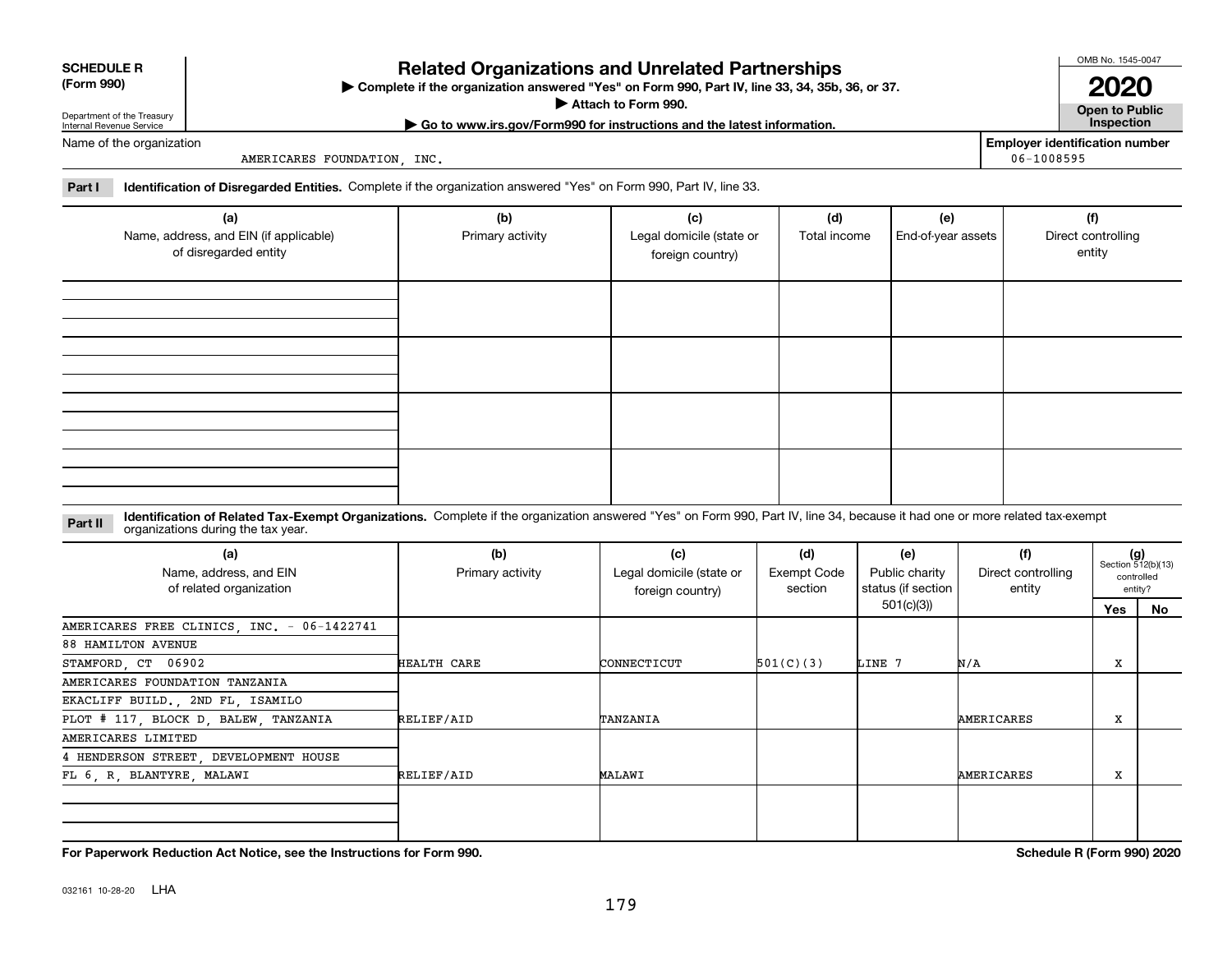**Identification of Related Organizations Taxable as a Partnership.** Complete if the organization answered "Yes" on Form 990, Part IV, line 34, because it had one or more related **Part III** organizations treated as a partnership during the tax year.

| (a)                     | (b)              | (c)                  | (d)                | (e)                                                                                        | (f)            | (g)                               |                                  | (h)      | (i)                                               | (j) | (k)                   |  |
|-------------------------|------------------|----------------------|--------------------|--------------------------------------------------------------------------------------------|----------------|-----------------------------------|----------------------------------|----------|---------------------------------------------------|-----|-----------------------|--|
| Name, address, and EIN  | Primary activity | Legal<br>domicile    | Direct controlling | Predominant income<br>(related, unrelated,<br>excluded from tax under<br>sections 512-514) | Share of total | Share of<br>end-of-year<br>assets | Disproportionate<br>allocations? |          | Code V-UBI<br>amount in box                       |     | General or Percentage |  |
| of related organization |                  | (state or<br>foreign | entity             |                                                                                            | income         |                                   |                                  |          |                                                   |     | managing ownership    |  |
|                         |                  | country)             |                    |                                                                                            |                |                                   |                                  | Yes   No | 20 of Schedule Partner?<br>K-1 (Form 1065) Yes No |     |                       |  |
|                         |                  |                      |                    |                                                                                            |                |                                   |                                  |          |                                                   |     |                       |  |
|                         |                  |                      |                    |                                                                                            |                |                                   |                                  |          |                                                   |     |                       |  |
|                         |                  |                      |                    |                                                                                            |                |                                   |                                  |          |                                                   |     |                       |  |
|                         |                  |                      |                    |                                                                                            |                |                                   |                                  |          |                                                   |     |                       |  |
|                         |                  |                      |                    |                                                                                            |                |                                   |                                  |          |                                                   |     |                       |  |
|                         |                  |                      |                    |                                                                                            |                |                                   |                                  |          |                                                   |     |                       |  |
|                         |                  |                      |                    |                                                                                            |                |                                   |                                  |          |                                                   |     |                       |  |
|                         |                  |                      |                    |                                                                                            |                |                                   |                                  |          |                                                   |     |                       |  |
|                         |                  |                      |                    |                                                                                            |                |                                   |                                  |          |                                                   |     |                       |  |
|                         |                  |                      |                    |                                                                                            |                |                                   |                                  |          |                                                   |     |                       |  |
|                         |                  |                      |                    |                                                                                            |                |                                   |                                  |          |                                                   |     |                       |  |
|                         |                  |                      |                    |                                                                                            |                |                                   |                                  |          |                                                   |     |                       |  |
|                         |                  |                      |                    |                                                                                            |                |                                   |                                  |          |                                                   |     |                       |  |
|                         |                  |                      |                    |                                                                                            |                |                                   |                                  |          |                                                   |     |                       |  |
|                         |                  |                      |                    |                                                                                            |                |                                   |                                  |          |                                                   |     |                       |  |
|                         |                  |                      |                    |                                                                                            |                |                                   |                                  |          |                                                   |     |                       |  |
|                         |                  |                      |                    |                                                                                            |                |                                   |                                  |          |                                                   |     |                       |  |

**Identification of Related Organizations Taxable as a Corporation or Trust.** Complete if the organization answered "Yes" on Form 990, Part IV, line 34, because it had one or more related **Part IV** organizations treated as a corporation or trust during the tax year.

| (a)<br>Name, address, and EIN<br>of related organization | (b)<br>Primary activity | (c)<br>Legal domicile<br>(state or<br>foreign | (d)<br>Direct controlling<br>entity | (e)<br>Type of entity<br>(C corp, S corp,<br>or trust) | (f)<br>Share of total<br>income | (g)<br>Share of<br>end-of-year<br>assets | (h)<br>Percentage<br>ownership | $\begin{array}{c} \textbf{(i)}\\ \text{Section}\\ 512 \text{(b)} \text{(13)}\\ \text{controlled}\\ \text{entity?} \end{array}$ |        |
|----------------------------------------------------------|-------------------------|-----------------------------------------------|-------------------------------------|--------------------------------------------------------|---------------------------------|------------------------------------------|--------------------------------|--------------------------------------------------------------------------------------------------------------------------------|--------|
|                                                          |                         | country)                                      |                                     |                                                        |                                 |                                          |                                |                                                                                                                                | Yes No |
|                                                          |                         |                                               |                                     |                                                        |                                 |                                          |                                |                                                                                                                                |        |
|                                                          |                         |                                               |                                     |                                                        |                                 |                                          |                                |                                                                                                                                |        |
|                                                          |                         |                                               |                                     |                                                        |                                 |                                          |                                |                                                                                                                                |        |
|                                                          |                         |                                               |                                     |                                                        |                                 |                                          |                                |                                                                                                                                |        |
|                                                          |                         |                                               |                                     |                                                        |                                 |                                          |                                |                                                                                                                                |        |
|                                                          |                         |                                               |                                     |                                                        |                                 |                                          |                                |                                                                                                                                |        |
|                                                          |                         |                                               |                                     |                                                        |                                 |                                          |                                |                                                                                                                                |        |
|                                                          |                         |                                               |                                     |                                                        |                                 |                                          |                                |                                                                                                                                |        |
|                                                          |                         |                                               |                                     |                                                        |                                 |                                          |                                |                                                                                                                                |        |
|                                                          |                         |                                               |                                     |                                                        |                                 |                                          |                                |                                                                                                                                |        |
|                                                          |                         |                                               |                                     |                                                        |                                 |                                          |                                |                                                                                                                                |        |
|                                                          |                         |                                               |                                     |                                                        |                                 |                                          |                                |                                                                                                                                |        |
|                                                          |                         |                                               |                                     |                                                        |                                 |                                          |                                |                                                                                                                                |        |
|                                                          |                         |                                               |                                     |                                                        |                                 |                                          |                                |                                                                                                                                |        |
|                                                          |                         |                                               |                                     |                                                        |                                 |                                          |                                |                                                                                                                                |        |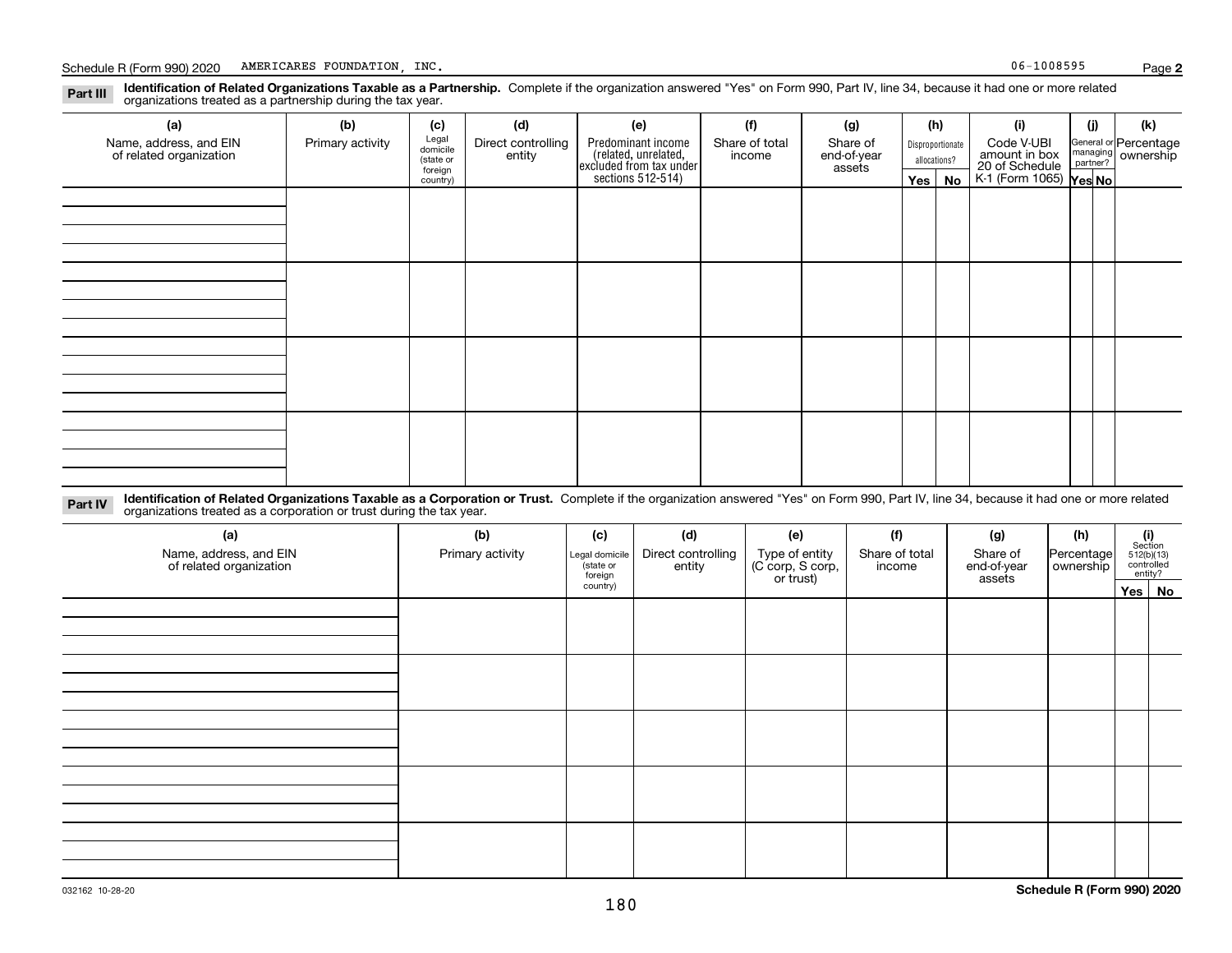**Part V** T**ransactions With Related Organizations.** Complete if the organization answered "Yes" on Form 990, Part IV, line 34, 35b, or 36.

| Note: Complete line 1 if any entity is listed in Parts II, III, or IV of this schedule.               |                                                                                                                                                                                                                                |                |   |   |  |
|-------------------------------------------------------------------------------------------------------|--------------------------------------------------------------------------------------------------------------------------------------------------------------------------------------------------------------------------------|----------------|---|---|--|
|                                                                                                       | 1 During the tax year, did the organization engage in any of the following transactions with one or more related organizations listed in Parts II-IV?                                                                          |                |   |   |  |
|                                                                                                       |                                                                                                                                                                                                                                | 1a             |   | x |  |
|                                                                                                       | <b>b</b> Gift, grant, or capital contribution to related organization(s)                                                                                                                                                       | 1 <sub>b</sub> | X |   |  |
|                                                                                                       | c Gift, grant, or capital contribution from related organization(s)                                                                                                                                                            | 1c             |   | x |  |
|                                                                                                       | <b>d</b> Loans or loan quarantees to or for related organization(s)                                                                                                                                                            | 1 <sub>d</sub> | X |   |  |
|                                                                                                       | e Loans or loan quarantees by related organization(s)                                                                                                                                                                          | 1e             |   | x |  |
|                                                                                                       |                                                                                                                                                                                                                                |                |   |   |  |
|                                                                                                       | f Dividends from related organization(s) material contracts and contracts are contracted as a contract of the contract of the contract of the contract of the contract of the contract of the contract of the contract of the  | 1f             |   | х |  |
|                                                                                                       | g Sale of assets to related organization(s) www.assettion.com/www.assettion.com/www.assettion.com/www.assettion.com/www.assettion.com/www.assettion.com/www.assettion.com/www.assettion.com/www.assettion.com/www.assettion.co | 1g             |   | X |  |
|                                                                                                       | h Purchase of assets from related organization(s) manufactured and content and content and content and content and content and content and content and content and content and content and content and content and content and | 1h             |   | X |  |
|                                                                                                       | Exchange of assets with related organization(s) manufactured content and content of the content of the content of the content of the content of the content of the content of the content of the content of the content of the | 1i             |   | X |  |
|                                                                                                       | Lease of facilities, equipment, or other assets to related organization(s) использованно положенно положенно по                                                                                                                | 1i.            |   | X |  |
|                                                                                                       |                                                                                                                                                                                                                                |                |   |   |  |
|                                                                                                       |                                                                                                                                                                                                                                | 1k             |   | X |  |
|                                                                                                       | Performance of services or membership or fundraising solicitations for related organization(s)                                                                                                                                 | 11             | X |   |  |
| m Performance of services or membership or fundraising solicitations by related organization(s)<br>1m |                                                                                                                                                                                                                                |                |   | X |  |
|                                                                                                       |                                                                                                                                                                                                                                | 1n             | X |   |  |
|                                                                                                       | <b>o</b> Sharing of paid employees with related organization(s)                                                                                                                                                                | 1o             | х |   |  |
|                                                                                                       |                                                                                                                                                                                                                                |                |   |   |  |
|                                                                                                       | p Reimbursement paid to related organization(s) for expenses [111] and the material content of the set of the set of the set of the set of the set of the set of the set of the set of the set of the set of the set of the se | 1p             |   | X |  |
|                                                                                                       |                                                                                                                                                                                                                                | 1q             | X |   |  |
|                                                                                                       |                                                                                                                                                                                                                                |                |   |   |  |
|                                                                                                       | r Other transfer of cash or property to related organization(s)                                                                                                                                                                | 1r             |   | х |  |
|                                                                                                       |                                                                                                                                                                                                                                | 1s             |   | X |  |

**2**If the answer to any of the above is "Yes," see the instructions for information on who must complete this line, including covered relationships and transaction thresholds.

| (a)<br>Name of related organization | (b)<br>Transaction<br>type (a-s) | (c)<br>Amount involved | (d)<br>Method of determining amount involved |
|-------------------------------------|----------------------------------|------------------------|----------------------------------------------|
| (1) AMERICARES FREE CLINICS, INC.   | в                                |                        | 1,568,976. FMV (GOODS)                       |
| (2) AMERICARES FREE CLINICS, INC.   | Q                                | 171, 273. COST         |                                              |
| (3) AMERICARES FREE CLINICS, INC.   | D                                |                        | 300,000. LOAN GUARANTEE                      |
| (4) AMERICARES FREE CLINICS, INC.   | в                                |                        | $382,000$ . COVID FUNDS - FMV (CASH)         |
| (5) AMERICARES TANZANIA             | в                                | 732,584. COST          |                                              |
| (6) AMERICARES MALAWI               | в                                | 404.164.COST           |                                              |

 $\overline{\phantom{a}}$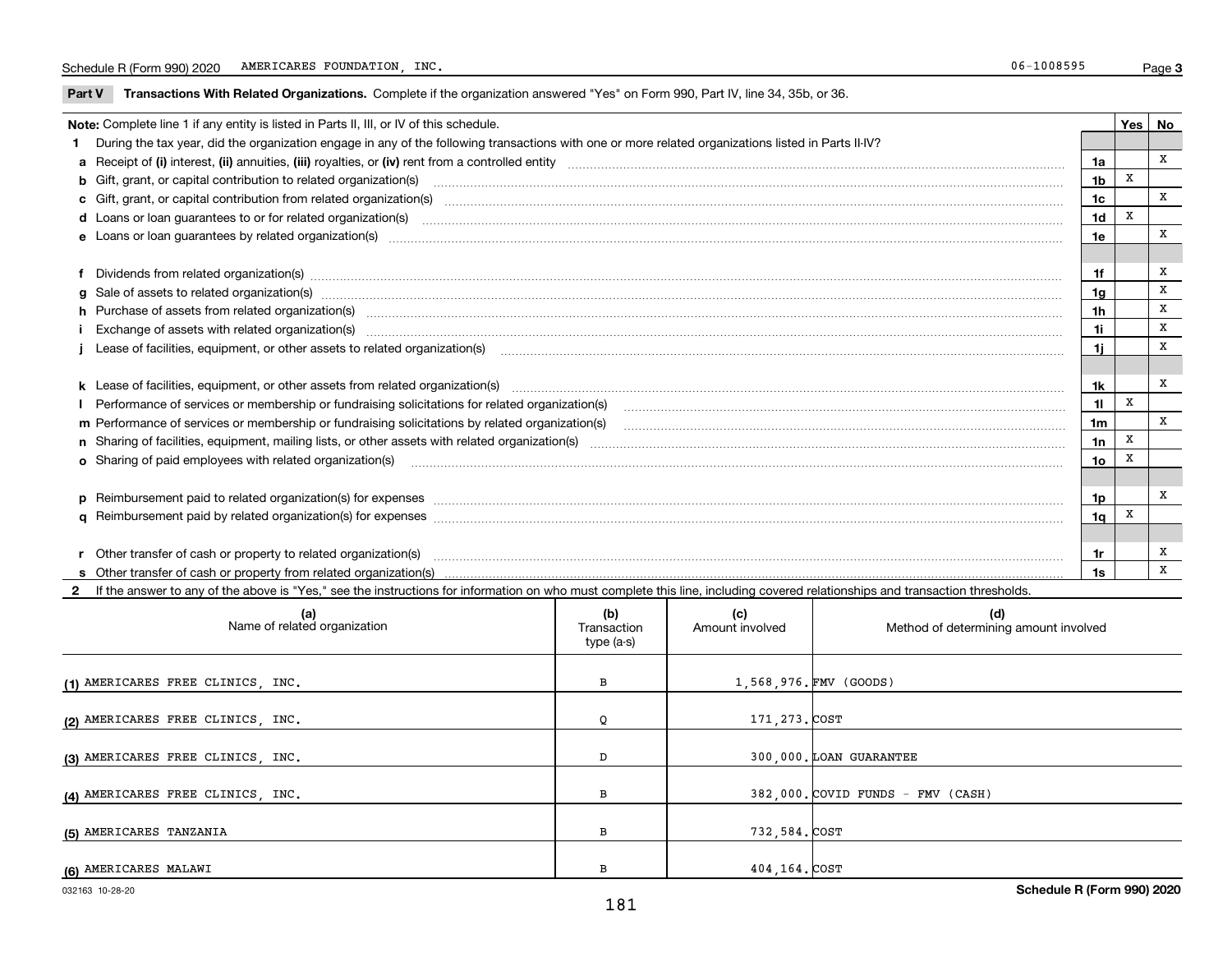Schedule R (Form 990) 2020 Page AMERICARES FOUNDATION, INC. 06-1008595

**Part VI Unrelated Organizations Taxable as a Partnership. Complete if the organization answered "Yes" on Form 990, Part IV, line 37.** 

Provide the following information for each entity taxed as a partnership through which the organization conducted more than five percent of its activities (measured by total assets or gross revenue) that was not a related organization. See instructions regarding exclusion for certain investment partnerships.

| (a)<br>Name, address, and EIN<br>of entity | (b)<br>Primary activity | (c)<br>Legal domicile<br>(state or foreign<br>country) | (d)<br>Predominant income<br>(related, unrelated,<br>excluded from tax under<br>sections 512-514) | $\begin{array}{c} \textbf{(e)}\\ \text{Are all} \\ \text{partners sec.}\\ 501(c)(3)\\ \text{orgs.?} \end{array}$<br>$Yes$ No | (f)<br>Share of<br>total<br>income | (g)<br>Share of<br>end-of-year<br>assets | (h)<br>Dispropor-<br>tionate<br>allocations?<br>Yes No | (i)<br>Code V-UBI<br>amount in box 20 managing<br>of Schedule K-1 partner? ownership<br>(Form 1065)<br>ves No | (i)<br>Yes No | (k) |
|--------------------------------------------|-------------------------|--------------------------------------------------------|---------------------------------------------------------------------------------------------------|------------------------------------------------------------------------------------------------------------------------------|------------------------------------|------------------------------------------|--------------------------------------------------------|---------------------------------------------------------------------------------------------------------------|---------------|-----|
|                                            |                         |                                                        |                                                                                                   |                                                                                                                              |                                    |                                          |                                                        |                                                                                                               |               |     |
|                                            |                         |                                                        |                                                                                                   |                                                                                                                              |                                    |                                          |                                                        |                                                                                                               |               |     |
|                                            |                         |                                                        |                                                                                                   |                                                                                                                              |                                    |                                          |                                                        |                                                                                                               |               |     |
|                                            |                         |                                                        |                                                                                                   |                                                                                                                              |                                    |                                          |                                                        |                                                                                                               |               |     |
|                                            |                         |                                                        |                                                                                                   |                                                                                                                              |                                    |                                          |                                                        |                                                                                                               |               |     |
|                                            |                         |                                                        |                                                                                                   |                                                                                                                              |                                    |                                          |                                                        |                                                                                                               |               |     |
|                                            |                         |                                                        |                                                                                                   |                                                                                                                              |                                    |                                          |                                                        |                                                                                                               |               |     |
|                                            |                         |                                                        |                                                                                                   |                                                                                                                              |                                    |                                          |                                                        |                                                                                                               |               |     |

**Schedule R (Form 990) 2020**